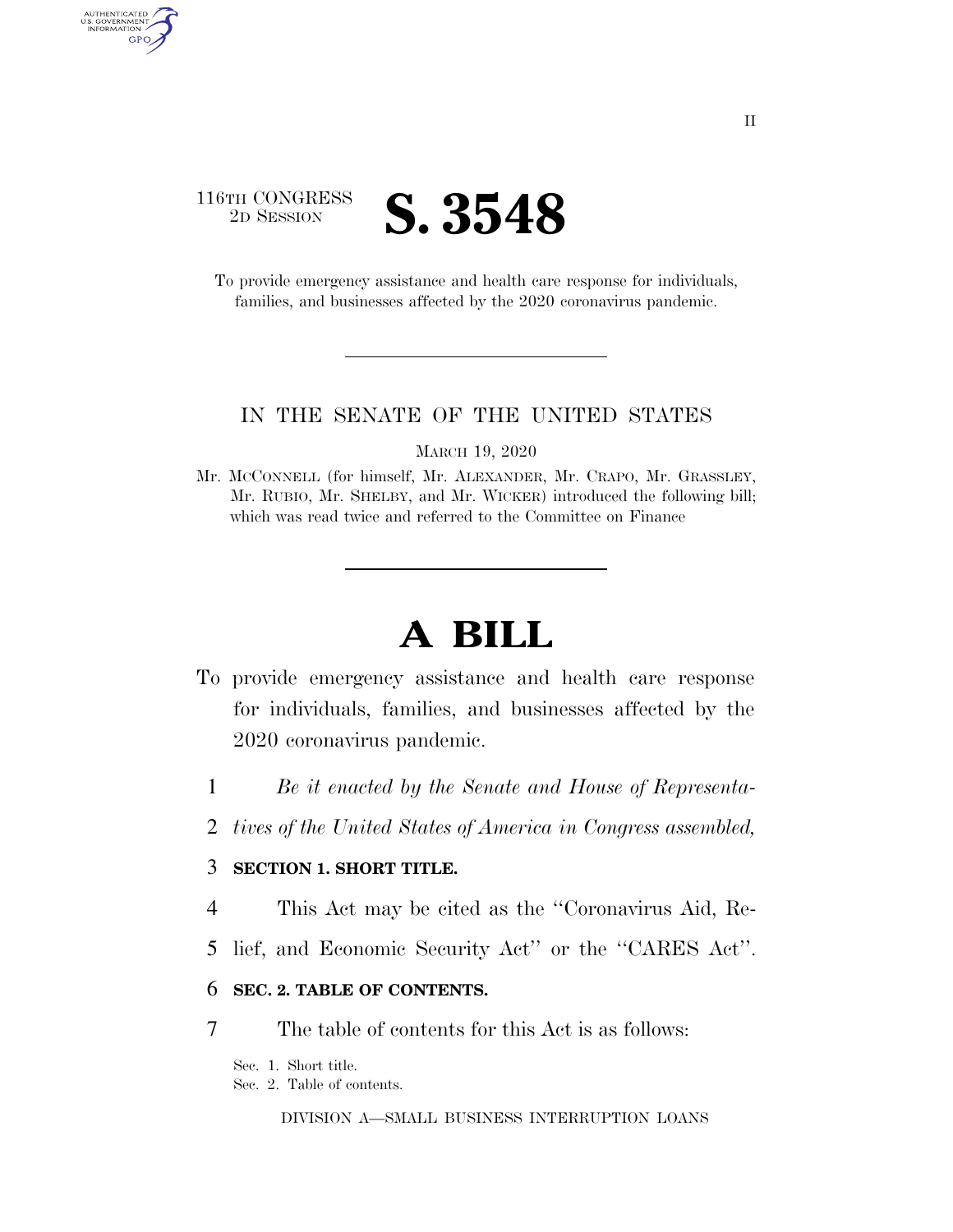- Sec. 1101. Definitions.
- Sec. 1102. 7(a) loan program.
- Sec. 1103. Entrepreneurial development.
- Sec. 1104. Waiver of matching funds requirement under the women's business center program.
- Sec. 1105. Loan forgiveness.
- Sec. 1106. Direct appropriations.
- Sec. 1107. Minority business development agency.
- Sec. 1108. Waiver of prepayment penalty.
- Sec. 1109. United States Treasury Program Management Authority.

#### DIVISION B—RELIEF FOR INDIVIDUALS, FAMILIES, AND **BUSINESSES**

#### TITLE I—REBATES AND OTHER INDIVIDUAL PROVISIONS

- Sec. 2101. 2020 recovery rebates for individuals.
- Sec. 2102. Delay of certain deadlines.
- Sec. 2103. Special rules for use of retirement funds.
- Sec. 2104. Allowance of partial above the line deduction for charitable contributions.
- Sec. 2105. Modification of limitations on charitable contributions during 2020.

#### TITLE II—BUSINESS PROVISIONS

- Sec. 2201. Delay of estimated tax payments for corporations.
- Sec. 2202. Delay of payment of employer payroll taxes.
- Sec. 2203. Modifications for net operating losses.
- Sec. 2204. Modification of limitation on losses for taxpayers other than corporations.
- Sec. 2205. Modification of credit for prior year minimum tax liability of corporations.
- Sec. 2206. Modification of limitation on business interest.
- Sec. 2207. Technical amendments regarding qualified improvement property.
- Sec. 2208. Installments not to prevent credit or refund of overpayments or increase estimated taxes.
- Sec. 2209. Restoration of limitation on downward attribution of stock ownership in applying constructive ownership rules.

#### DIVISION C—ASSISTANCE TO SEVERELY DISTRESSED SECTORS OF THE UNITED STATES ECONOMY

#### TITLE I—ECONOMIC STABILIZATION

- Sec. 3101. Short title.
- Sec. 3102. Emergency relief through loans and loan guarantees.
- Sec. 3103. Limitation on certain employee compensation.
- Sec. 3104. Continuation of certain air service.
- Sec. 3105. Reports.
- Sec. 3106. Coordination with Secretary of Transportation.
- Sec. 3107. Definitions.
- Sec. 3108. Rule of construction.

#### TITLE II—AVIATION EXCISE TAXES

Sec. 3201. Suspension of certain aviation excise taxes.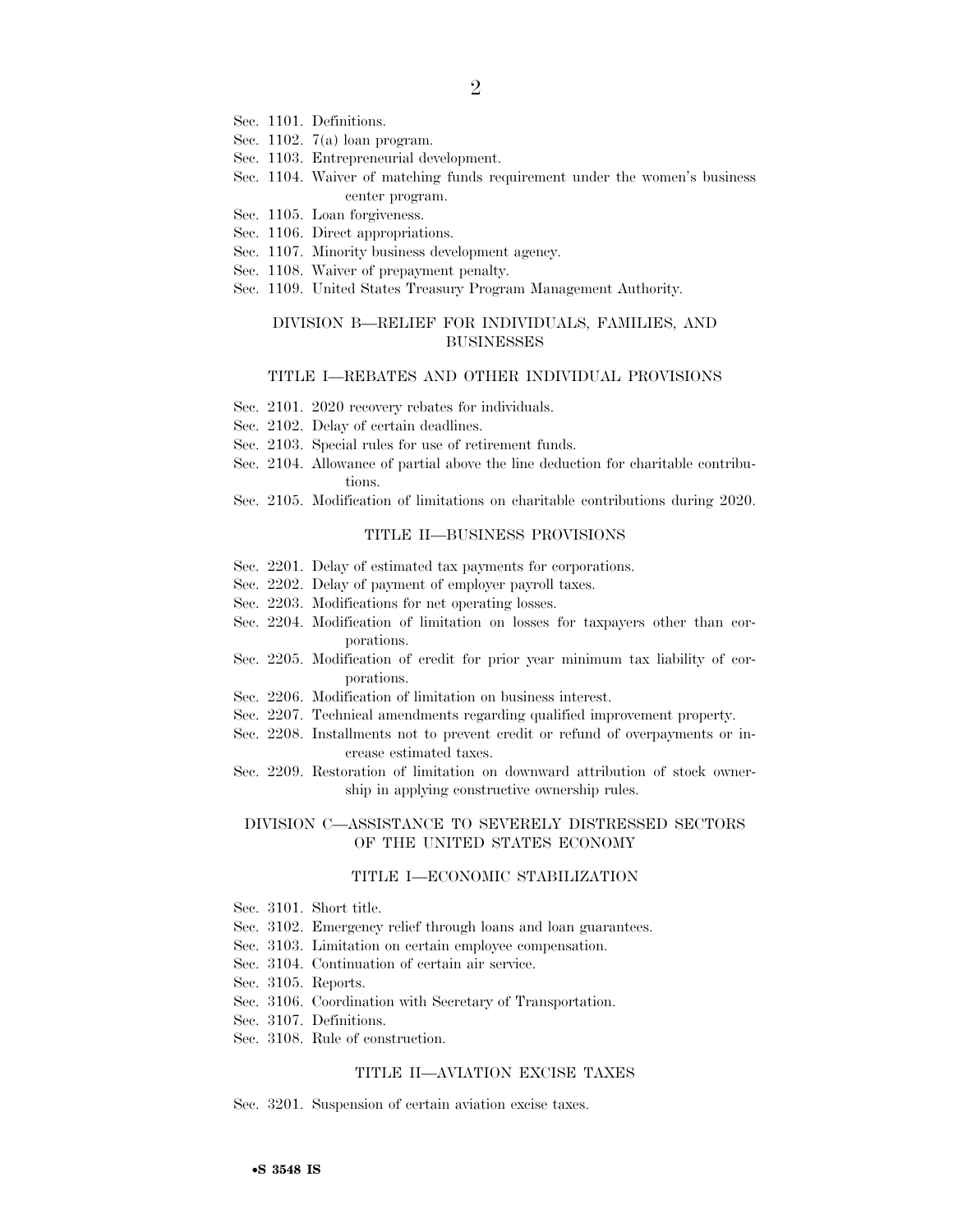#### DIVISION D—HEALTH CARE RESPONSE

#### TITLE I—HEALTH PROVISIONS

#### Subtitle A—Addressing Supply Shortages

#### PART I—MOVING THE STRATEGIC NATIONAL STOCKPILE TO ASPR

Sec. 4101. Moving the strategic national stockpile to ASPR.

#### PART II—MEDICAL PRODUCT SUPPLIES

- Sec. 4111. National Academies report on America's medical product supply chain security.
- Sec. 4112. Requiring the strategic national stockpile to include certain types of medical supplies.
- Sec. 4113. Treatment of respiratory protective devices as covered countermeasures.

#### PART III—MITIGATING EMERGENCY DRUG SHORTAGES

- Sec. 4121. Prioritize reviews of drug applications; incentives.
- Sec. 4122. Additional manufacturer reporting requirements in response to drug shortages.
- Sec. 4123. GAO report on intra-agency coordination.
- Sec. 4124. Report.
- Sec. 4125. Safe harbor provision.

#### PART IV—PREVENTING ESSENTIAL MEDICAL DEVICE SHORTAGES

Sec. 4131. Discontinuance or interruption in the production of medical devices. Sec. 4132. GAO report on intra-agency coordination.

PART V—EMERGENCY USE OF LABORATORY DEVELOPED TESTS

Sec. 4141. Emergency use of laboratory developed tests.

Subtitle B—Access to Health Care for COVID-19 Patients

PART I—COVERAGE OF TESTING AND PREVENTIVE SERVICES

- Sec. 4201. Coverage of diagnostic testing for COVID-19.
- Sec. 4202. Pricing of diagnostic testing.
- Sec. 4203. Rapid coverage of preventive services and vaccines for coronavirus.

#### PART II—SUPPORT FOR HEALTH CARE PROVIDERS

- Sec. 4211. Supplemental awards for health centers.
- Sec. 4212. Allowing permanent direct hire of NDMS health care professionals.
- Sec. 4213. Telehealth network and telehealth resource centers grant programs.
- Sec. 4214. Rural health care services outreach, rural health network development, and small health care provider quality improvement grant programs.
- Sec. 4215. United States Public Health Service Modernization.
- Sec. 4216. Limitation on liability for volunteer health care professionals during covid-19 emergency response.

PART III—MISCELLANEOUS PROVISIONS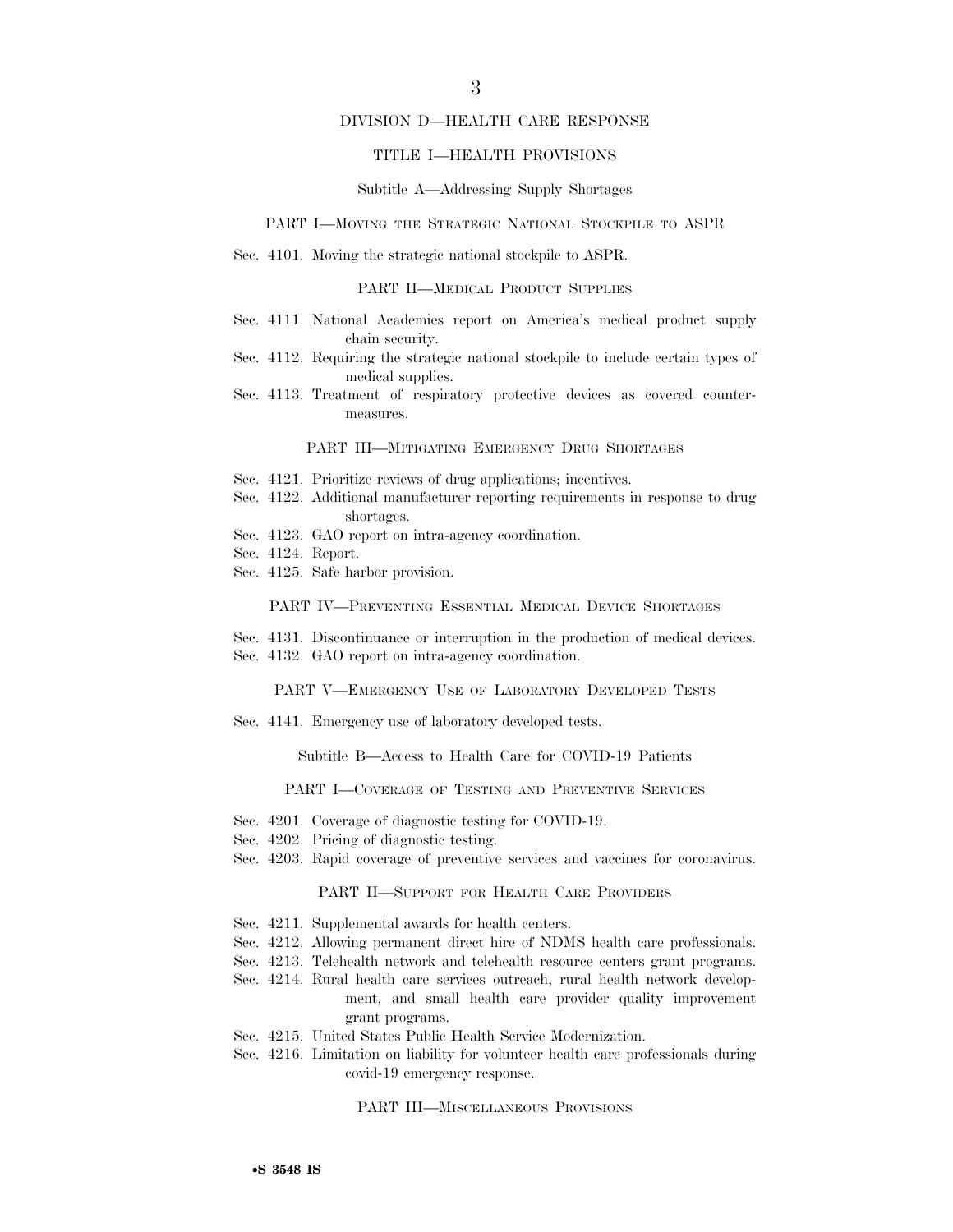- Sec. 4221. Confidentiality and disclosure of records relating to substance use disorder.
- Sec. 4222. Nutrition services.
- Sec. 4223. Guidance on protected health information.
- Sec. 4224. Reauthorization of healthy start program.

#### Subtitle C—Innovation

- Sec. 4301. Removing the cap on OTA.
- Sec. 4302. Extending the priority review program for agents that present national security threats.
- Sec. 4303. Priority zoonotic animal drugs.

#### Subtitle D—Finance Committee

- Sec. 4401. Exemption for telehealth services.
- Sec. 4402. Inclusion of certain over-the-counter medical products as qualified medical expenses.
- Sec. 4403. Treatment of direct primary care service arrangements.
- Sec. 4404. Increasing Medicare telehealth flexibilities during emergency period.
- Sec. 4405. Enhancing Medicare telehealth services for Federally qualified health centers and rural health clinics during emergency period.
- Sec. 4406. Temporary waiver of requirement for face-to-face visits between home dialysis patients and physicians.
- Sec. 4407. Improving care planning for Medicare home health services.
- Sec. 4408. Adjustment of sequestration.
- Sec. 4409. Medicare hospital inpatient prospective payment system add-on payment for covid–19 patients during emergency period.
- Sec. 4410. Revising payment rates for durable medical equipment under the Medicare program through duration of emergency period.
- Sec. 4411. Providing home and community-based services in acute care hospitals.
- Sec. 4412. Treatment of technology-enabled collaborative learning and capacity building models as medical assistance.
- Sec. 4413. Encouraging the development and use of DISARM antimicrobial drugs.
- Sec. 4414. Novel medical products.

#### TITLE II—EDUCATION PROVISIONS

- Sec. 4501. Short title.
- Sec. 4502. Definitions.
- Sec. 4503. Campus-based aid waivers.
- Sec. 4504. Use of supplemental educational opportunity grants for emergency aid.
- Sec. 4505. Federal work-study during a qualifying emergency.
- Sec. 4506. Adjustment of subsidized loan usage limits.
- Sec. 4507. Exclusion from Federal Pell Grant duration limit.
- Sec. 4508. Institutional refunds and Federal student loan flexibility.
- Sec. 4509. Satisfactory progress.
- Sec. 4510. Continuing education at affected foreign institutions.
- Sec. 4511. National emergency educational waivers.
- Sec. 4512. HBCU Capital financing.
- Sec. 4513. Temporary relief for federal student loan borrowers.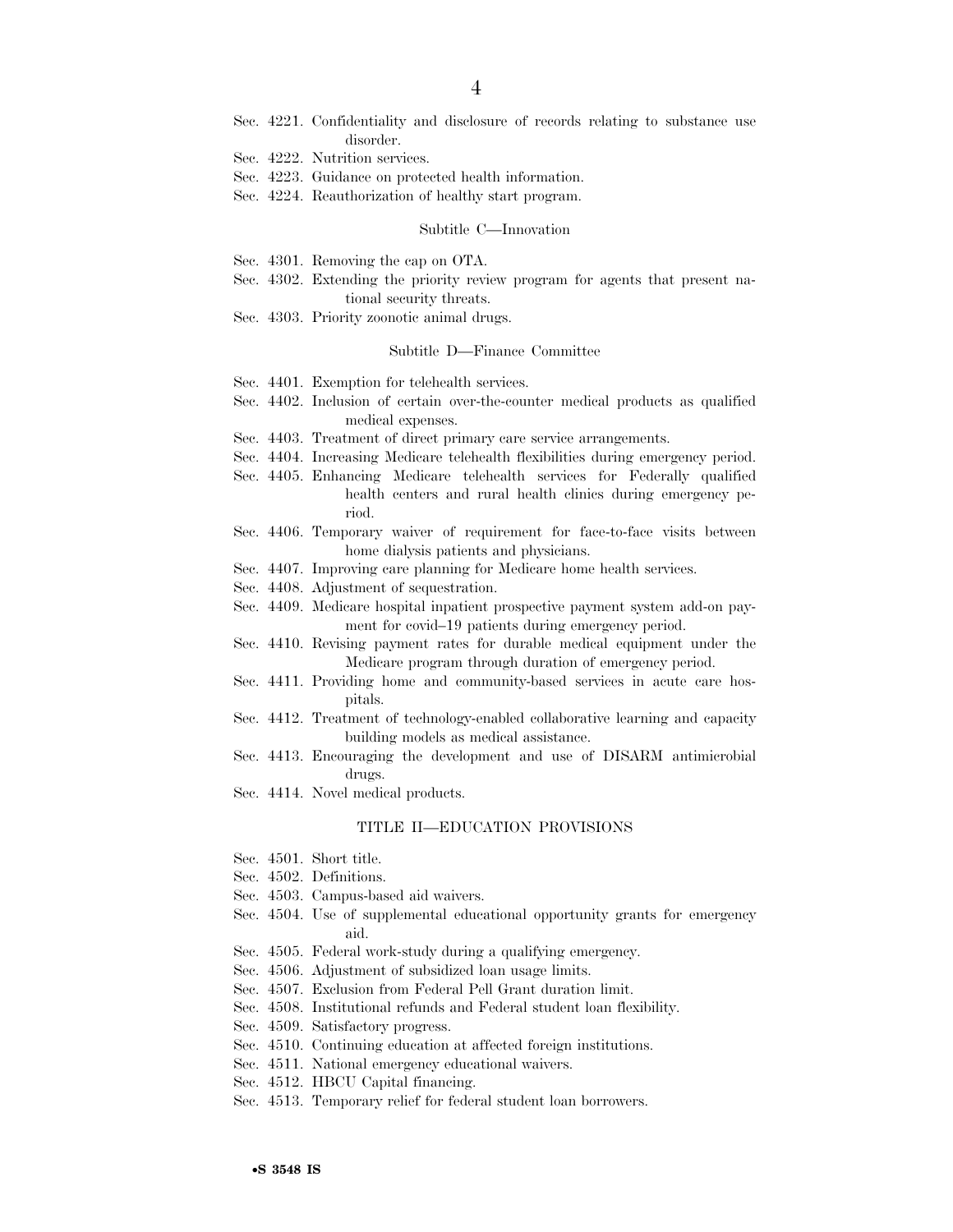- Sec. 4514. Provisions related to the Corporation for National and Community Service.
- Sec. 4515. Workforce response activities.
- Sec. 4516. Technical amendments.

#### TITLE III—LABOR PROVISIONS

- Sec. 4601. Limitation on paid leave.
- Sec. 4602. Emergency Paid Sick Leave Act Limitation.
- Sec. 4603. Regulatory Authorities under the Emergency Paid Sick Leave Act.
- Sec. 4604. Unemployment insurance.
- Sec. 4605. OMB Waiver of Paid Family and Paid Sick Leave.
- Sec. 4606. Paid leave for rehired employees.
- Sec. 4607. Advance refunding of credits.

### DIVISION E—TEMPORARY PERMIT USE TO GUARANTEE MONEY MARKET MUTUAL FUNDS

Sec. 5001. Non-applicability of restrictions on ESF during national emergency.

#### DIVISION F—BUDGETARY PROVISIONS

Sec. 6001. Emergency designation.

## 1 **DIVISION A—SMALL BUSINESS**  2 **INTERRUPTION LOANS**

## 3 **SEC. 1101. DEFINITIONS.**

4 In this division—

5 (1) the terms ''Administration'' and ''Adminis-6 trator'' mean the Small Business Administration 7 and the Administrator thereof; and

8 (2) the term ''small business concern'' has the 9 meaning given the term in section 3 of the Small 10 Business Act (15 U.S.C. 632).

#### 11 **SEC. 1102. 7(a) LOAN PROGRAM.**

12 (a) DEFINITION OF COVERED PERIOD.—In this sec-13 tion, the term ''covered period'' means the period begin-14 ning on March 1, 2020 and ending on December 31, 2020.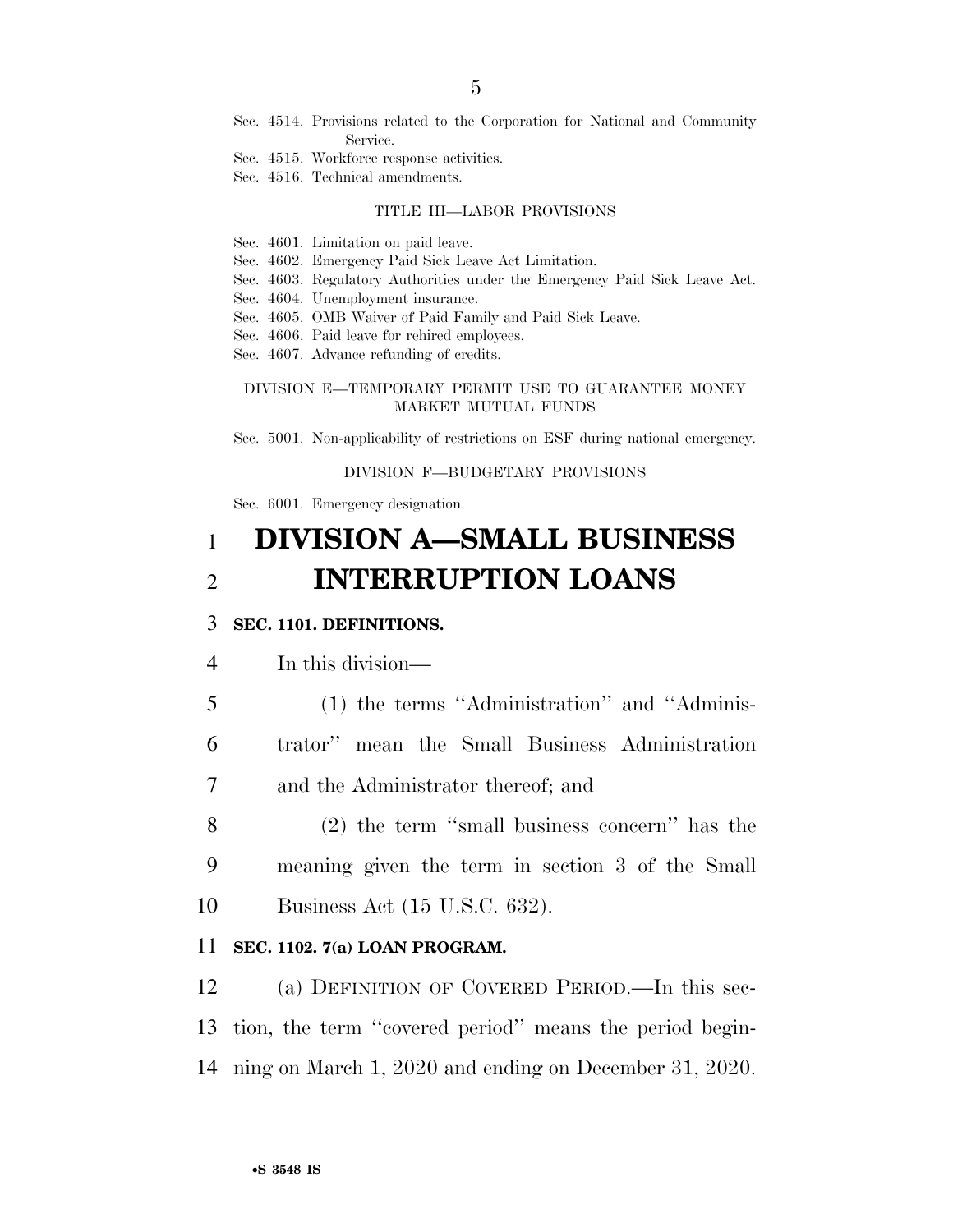(b) INCREASED ELIGIBILITY FOR CERTAIN SMALL BUSINESSES AND ORGANIZATIONS.—

 (1) IN GENERAL.—During the covered period, any business concern, private nonprofit organization, or public nonprofit organization which employs not more than 500 employees shall be eligible to receive a loan made under section 7(a) of the Small Busi- ness Act (15 U.S.C. 636(a)), in addition to small business concerns.

 (2) EXCLUSION OF NONPROFITS RECEIVING MEDICAID EXPENDITURES.—Paragraph (1) shall not apply to a nonprofit entity eligible for payment for items or services furnished under a State plan under 14 title XIX of the Social Security Act (42 U.S.C. 1396) et seq.) or under a waiver of such plan.

 (c) MAXIMUM LOAN AMOUNT.—During the covered period, with respect to any loan guaranteed under section 18 7(a) of the Small Business Act  $(15 \text{ U.S.C. } 636(a))$  for which an application is approved or pending approval on or after the date of enactment of this Act, the maximum loan amount shall be the lesser of—

- 22 (1) the product obtained by multiplying—
- (A) the average total monthly payments by the applicant for payroll, mortgage payments, rent payments, and payments on any other debt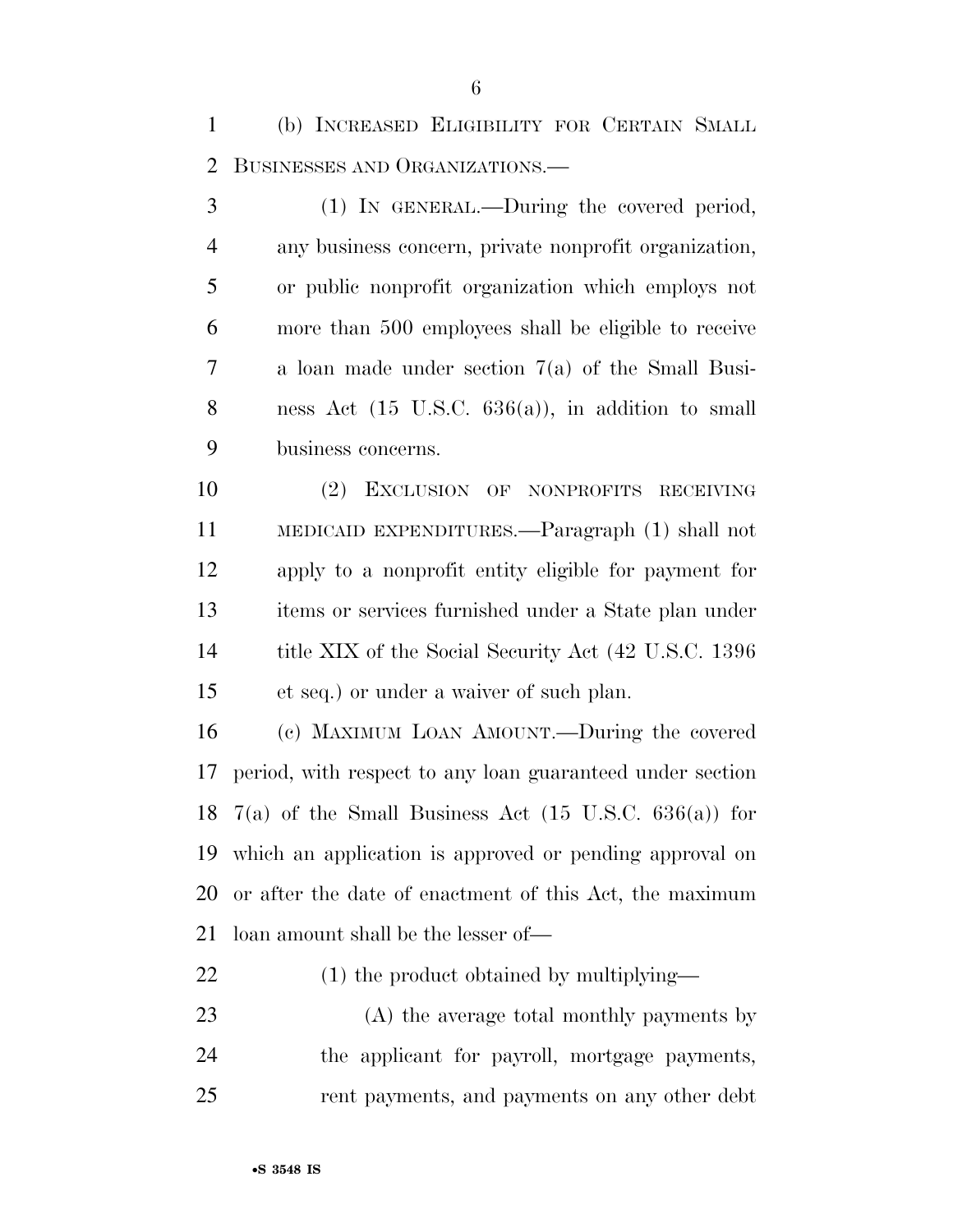| $\mathbf{1}$   | obligations incurred during the 1 year period                 |
|----------------|---------------------------------------------------------------|
| $\overline{2}$ | before the date on which the loan is made, ex-                |
| $\mathfrak{Z}$ | cept that, in the case of an applicant that is                |
| $\overline{4}$ | seasonal employer, as determined by the Ad-                   |
| 5              | ministrator, the average total monthly pay-                   |
| 6              | ments for payroll shall be for the period begin-              |
| 7              | ning March 1, 2019 and ending June 30, 2019;                  |
| 8              | by                                                            |
| 9              | $(B)$ 4; or                                                   |
| 10             | $(2)$ \$10,000,000.                                           |
| 11             | (d) ALLOWABLE USES OF PROGRAM LOANS.—                         |
| 12             | (1) IN GENERAL.—During the covered period, a                  |
| 13             | recipient of a loan made under section $7(a)$ of the          |
| 14             | Small Business Act $(15 \text{ U.S.C. } 636(a))$ (including a |
| 15             | recipient of assistance under the Community Advan-            |
| 16             | tage Pilot Program of the Administration) may, in             |
| 17             | addition to the allowable uses of such a loan, use the        |
| 18             | proceeds of the loan for-                                     |
| 19             | (A) payroll support, including paid sick,                     |
| 20             | medical, or family leave, and costs related to                |
| 21             | the continuation of group health care benefits                |
| 22             | during those periods of leave;                                |
| 23             | (B) employee salaries;                                        |
| 24             | (C) mortgage payments;                                        |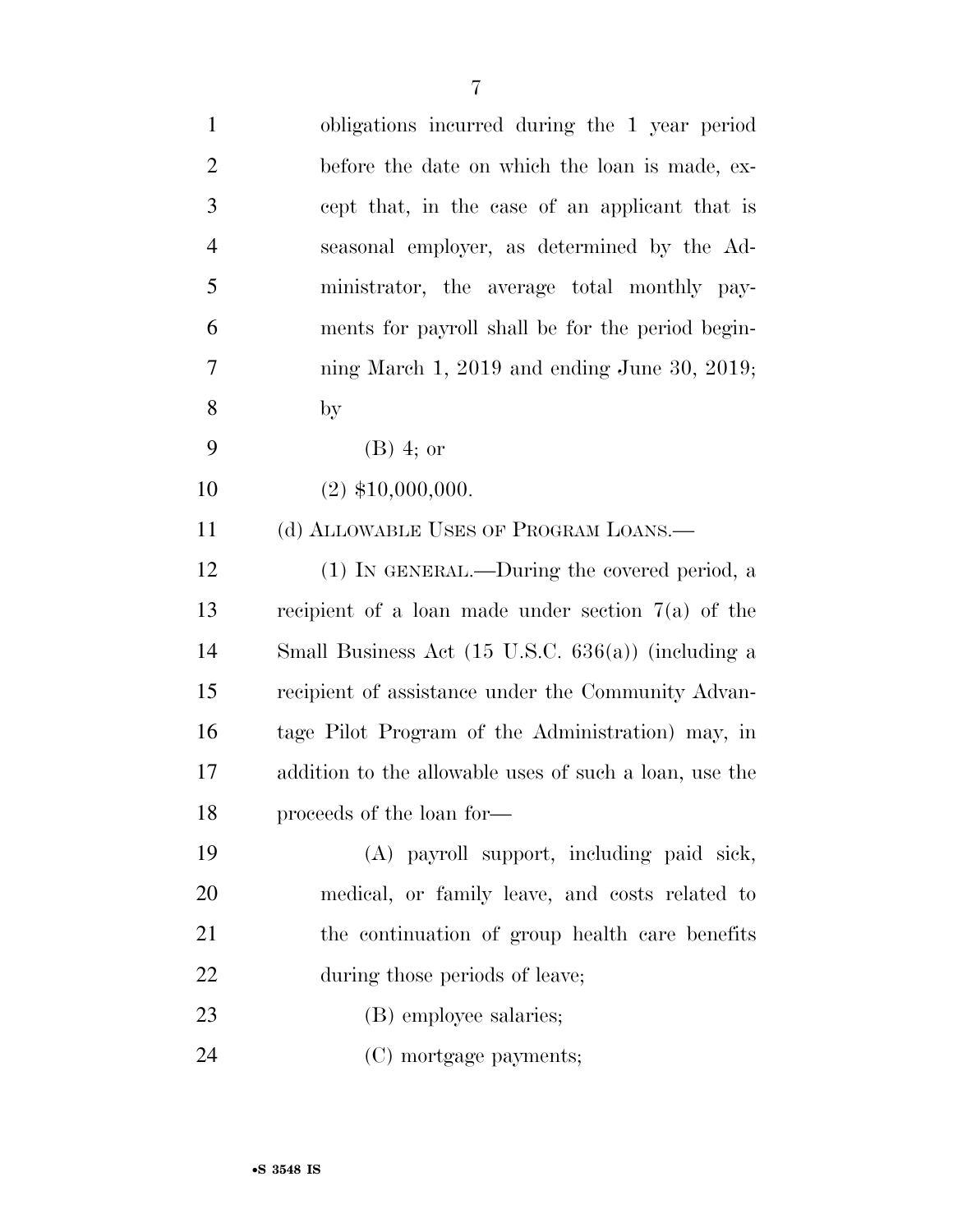| $\mathbf{1}$   | (D) rent (including rent under a lease                    |
|----------------|-----------------------------------------------------------|
| $\overline{2}$ | agreement);                                               |
| 3              | (E) utilities; and                                        |
| $\overline{4}$ | (F) any other debt obligations that were                  |
| 5              | incurred before the covered period.                       |
| 6              | $(2)$ DELEGATED AUTHORITY.—                               |
| $\tau$         | (A) IN GENERAL.—For purposes of mak-                      |
| 8              | ing loans for the purposes described in para-             |
| 9              | graph $(1)$ , a lender under section $7(a)$ of the        |
| 10             | Small Business Act $(15 \text{ U.S.C. } 636(a))$ shall be |
| 11             | considered to have delegated authority to make            |
| 12             | and approve loans under such section $7(a)$               |
| 13             | based on an evaluation of the eligibility of the          |
| 14             | borrower.                                                 |
| 15             | (B) CONSIDERATIONS.—In evaluating the                     |
| 16             | eligibility of a borrower for a loan under section        |
| 17             | $7(a)$ of the Small Business Act (15 U.S.C.               |
| 18             | $636(a)$ ) with the terms described in this sub-          |
| 19             | section and subsection (c), a lender shall only           |
| 20             | consider whether the borrower—                            |
| 21             | (i) was in operation on March 1,                          |
| 22             | $2020$ ; and                                              |
| 23             | (ii) had employees for whom the bor-                      |
| 24             | rower paid salaries and payroll taxes.                    |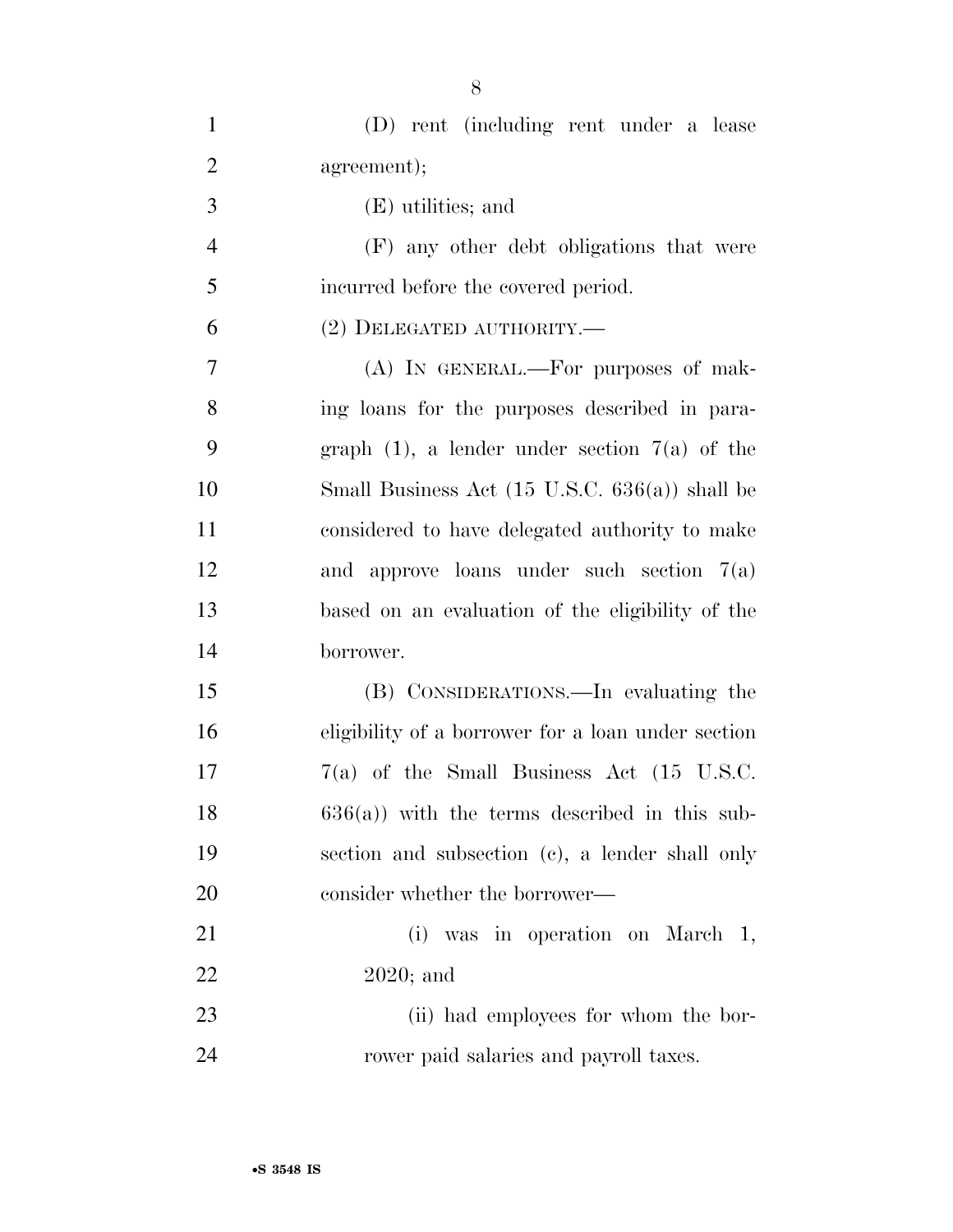(3) LIMITATION.—A borrower that receives as- sistance under section 7(b)(2) of the Small Business Act (15 U.S.C. 636(b)(2)) related to COVID–19 for purposes of paying payroll and providing payroll support shall not be eligible for a loan described in paragraph (1) for the same purpose.

 (e) FEE WAIVER FOR 7(A) LOANS.—During the cov- ered period, with respect to each loan guaranteed under section 7(a) of the Small Business Act (15 U.S.C.  $10 \quad 636(a)$  —

 (1) in lieu of the fee otherwise applicable under section 7(a)(23)(A) of the Small Business Act (15 13 U.S.C.  $636(a)(23)(A)$ , the Administrator shall col- lect no fee or reduce fees to the maximum extent possible; and

 (2) for which the application is approved on or after the date of enactment of this Act, the Adminis- trator shall, in lieu of the fee otherwise applicable under section 7(a)(18)(A) of the Small Business Act 20 (15 U.S.C.  $636(a)(18)(A)$ ), collect no fee or reduce fees to the maximum extent possible.

22 (f) GUARANTEE AMOUNT FOR 7(A) LOANS.—

23 (1) IN GENERAL.—Section  $7(a)(2)(A)$  of the 24 Small Business Act  $(15 \text{ U.S.C. } 636(a)(2)(\text{A}))$  is amended by striking ''equal to—'' and all that fol-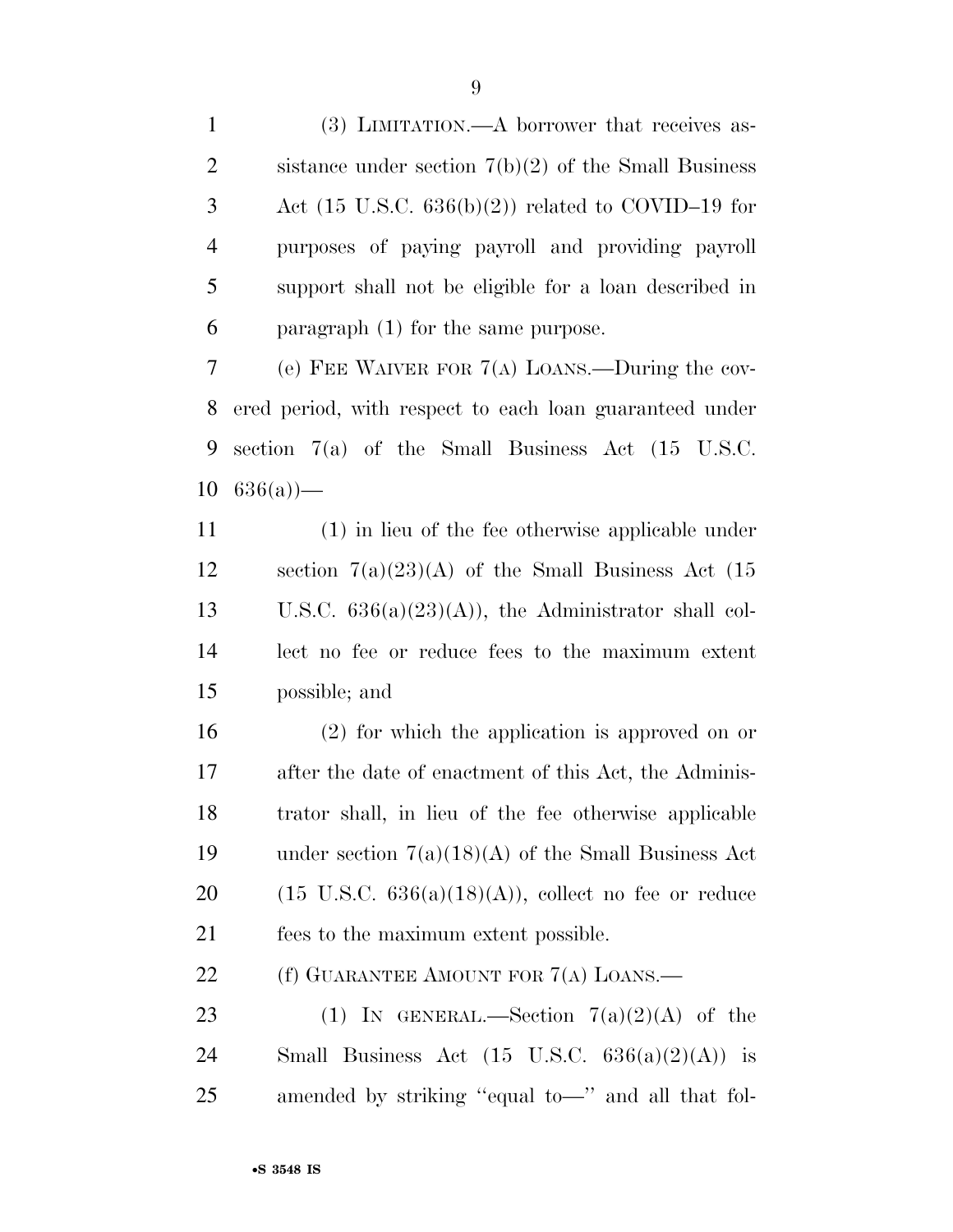| $\mathbf{1}$   | lows through the end of the subparagraph and in-           |
|----------------|------------------------------------------------------------|
| $\overline{2}$ | serting "equal to 100 percent of the balance of the        |
| 3              | financing outstanding at the time of disbursement of       |
| $\overline{4}$ | the loan.".                                                |
| 5              | (2) PROSPECTIVE REPEAL.—Effective on Janu-                 |
| 6              | ary 1, 2021, section $7(a)(2)(A)$ of the Small Busi-       |
| 7              | ness Act $(15 \text{ U.S.C. } 636(a)(2)(A))$ is amended by |
| 8              | striking "equal to 100 percent of the balance of fi-       |
| 9              | nancing outstanding at the time of disbursement of         |
| 10             | the loan" and inserting "equal to-                         |
| 11             | "(i) $75$ percent of the balance of the                    |
| 12             | financing outstanding at the time of dis-                  |
| 13             | bursement of the loan, if such balance ex-                 |
| 14             | ceeds \$150,000; or                                        |
| 15             | "(ii) $85$ percent of the balance of the                   |
| 16             | financing outstanding at the time of dis-                  |
| 17             | bursement of the loan, if such balance is                  |
| 18             | less than or equal to $$150,000."$ .                       |
| 19             | (g) DEFERMENT OF $7(A)$ LOANS.—                            |
| 20             | $(1)$ DEFINITIONS .—                                       |
| 21             | (A) ELIGIBLE BORROWER.—The term "eli-                      |
| 22             | gible borrower" means-                                     |
| 23             | (i) a small business concern; or                           |
| 24             | (ii) an organization made eligible by                      |
| 25             | subsection (b) of this section for a loan                  |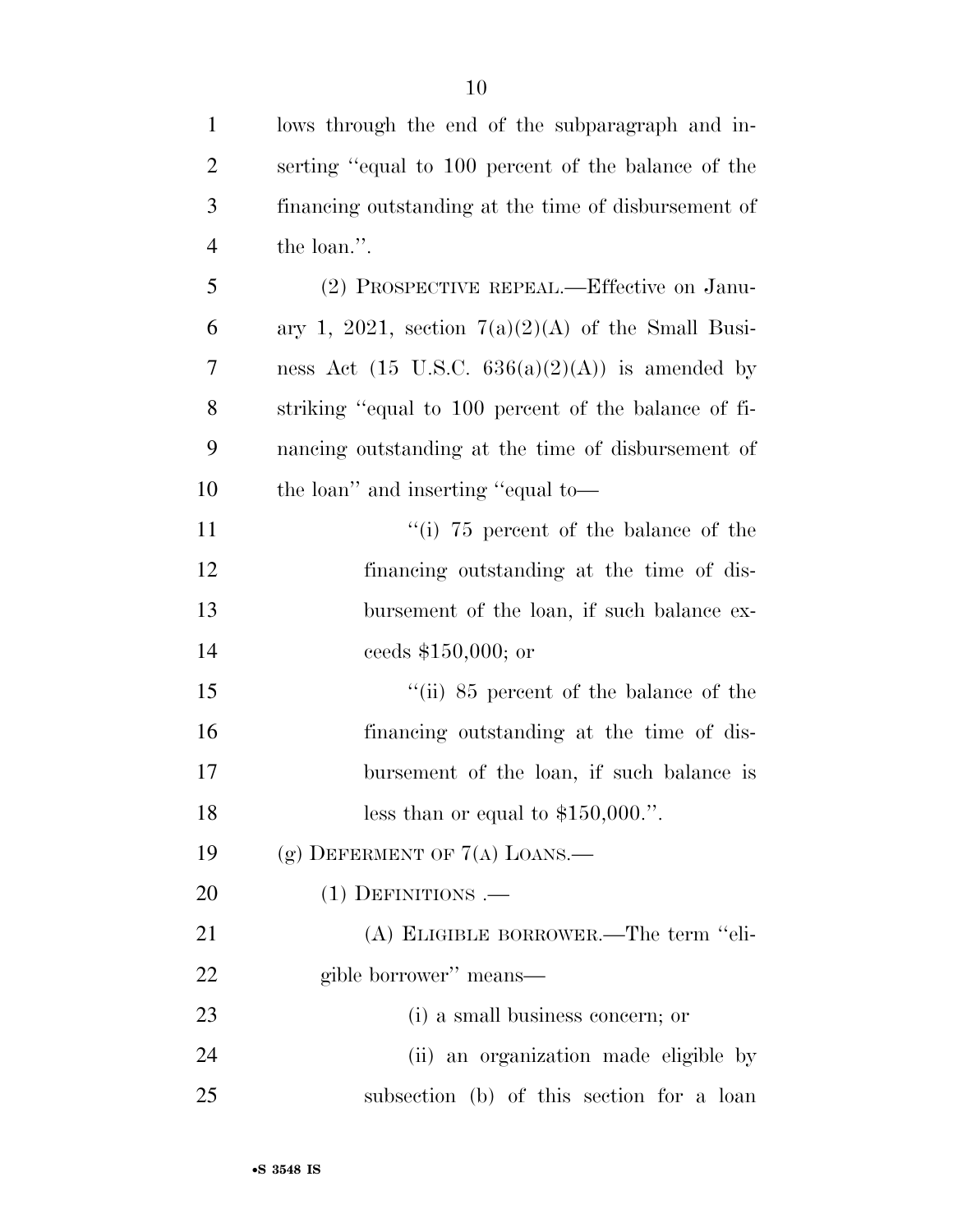| $\mathbf{1}$   | under section $7(a)$ of the Small Business                |
|----------------|-----------------------------------------------------------|
| $\overline{2}$ | Act $(15 \text{ U.S.C. } 636(a))$ .                       |
| 3              | (B) IMPACTED BORROWER.-                                   |
| $\overline{4}$ | (i) IN GENERAL.—In this subsection,                       |
| 5              | the term "impacted borrower" means an                     |
| 6              | eligible borrower that—                                   |
| 7              | $(I)$ is in operation on March 1,                         |
| 8              | $2020$ ; and                                              |
| 9              | (II) has an application for a loan                        |
| 10             | made under section $7(a)$ of the Small                    |
| 11             | Business Act $(15 \text{ U.S.C. } 636(a))$ that           |
| 12             | is approved or pending approval on or                     |
| 13             | after the date of enactment of this                       |
| 14             | Act.                                                      |
| 15             | (ii) PRESUMPTION.—For purposes of                         |
| 16             | this subsection, an impacted borrower is                  |
| 17             | presumed to have been adversely impacted                  |
| 18             | by $COVID-19$ .                                           |
| 19             | (2) DEFERRAL.—During the covered period,                  |
| 20             | the Administrator shall—                                  |
| 21             | (A) consider each eligible borrower that                  |
| 22             | applies for a loan under section $7(a)$ of the            |
| 23             | Small Business Act $(15 \text{ U.S.C. } 636(a))$ to be an |
| 24             | impacted borrower; and                                    |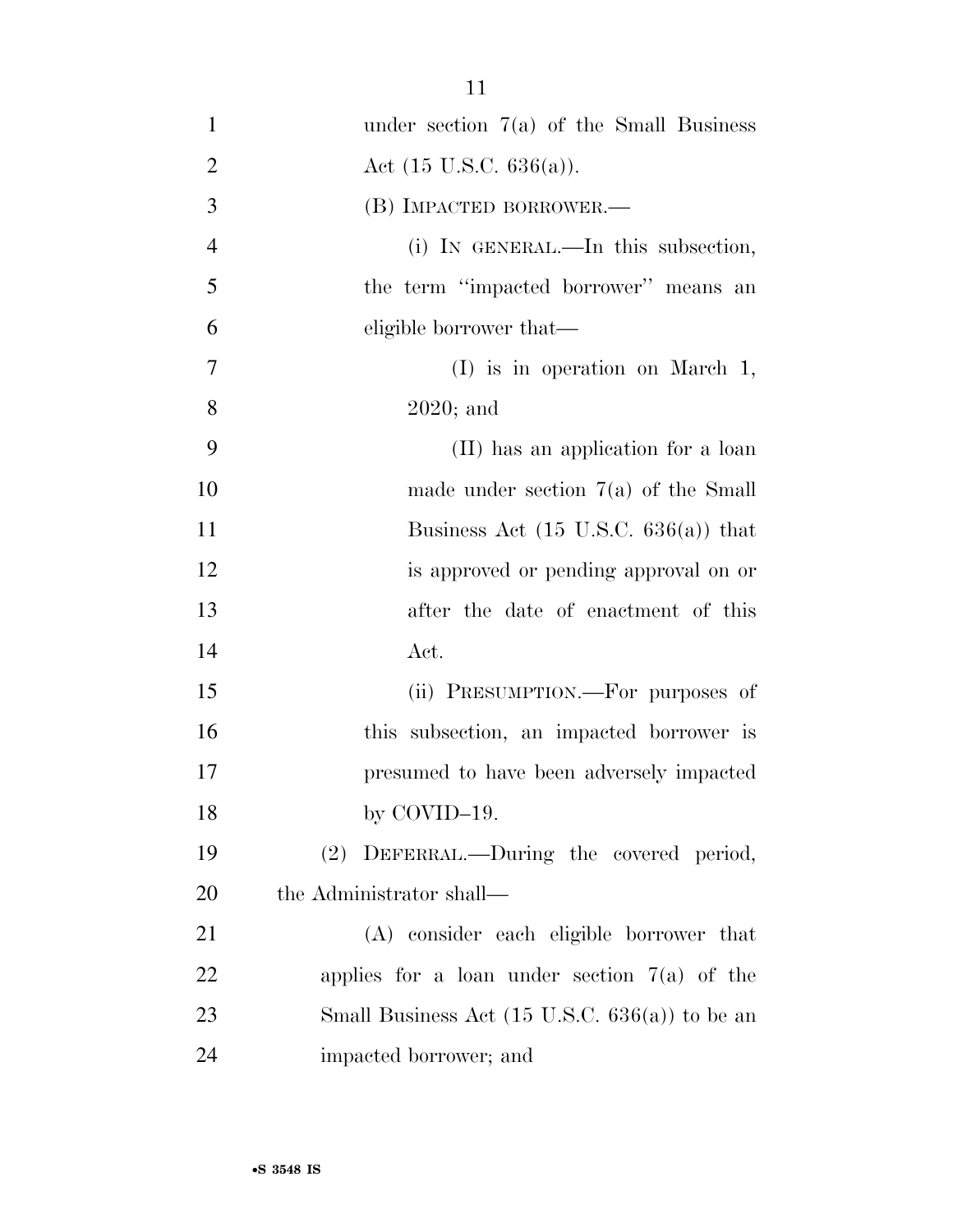(B) require lenders under such section 7(a) to provide complete payment deferment relief for impacted borrowers with loans guaranteed under such section 7(a) for a period of not more than 1 year. (3) SECONDARY MARKET.—During the covered period, with respect to a loan made under 7(a) of the Small Business Act (15 U.S.C. 636(a)) that is sold on the secondary market, if an investor declines

 to approve a deferral requested by a lender under paragraph (2), the Administrator shall exercise the authority to purchase the loan so that the impacted borrower may receive a deferral for a period of not more than 1 year.

 (4) GUIDANCE.—Not later than 30 days after the date of enactment of this Act, the Administrator shall provide guidance to lenders under section 7(a) of the Small Business Act (15 U.S.C. 636(a)) on the deferment process described in this subsection.

 (h) COMMITMENTS FOR 7(A) LOANS.—During the covered period—

 (1) there shall be no limitation on the commit- ments for general business loans authorized under section 7(a) of the Small Business Act (15 U.S.C. 636(a)); and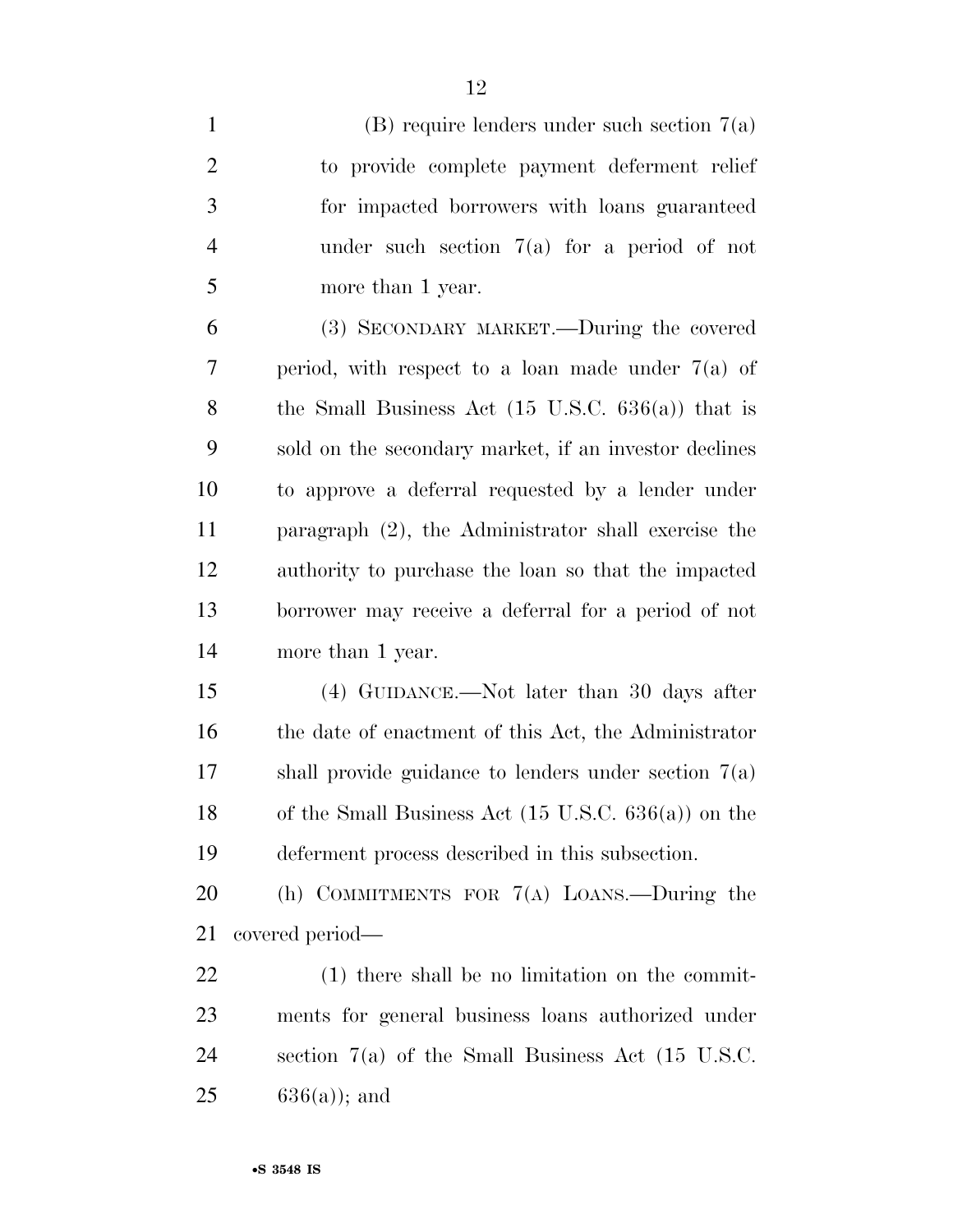| $\mathbf{1}$   | $(2)$ the amount authorized for commitments for             |
|----------------|-------------------------------------------------------------|
| $\overline{2}$ | such loans under the heading "BUSINESS LOANS                |
| 3              | PROGRAM ACCOUNT" under the heading "SMALL                   |
| $\overline{4}$ | BUSINESS ADMINISTRATION" under title V of the               |
| 5              | Consolidated Appropriations Act, 2020 (Public Law           |
| 6              | 116–93; 133 Stat. 2475) shall not apply.                    |
| $\overline{7}$ | (i) EXPRESS LOANS.—                                         |
| 8              | (1) IN GENERAL.—Section $7(a)(31)(D)$ of the                |
| 9              | Small Business Act $(15 \text{ U.S.C. } 636(a)(31)(D))$ is  |
| 10             | amended by striking "\$350,000" and inserting               |
| 11             | " $$1,000,000$ ".                                           |
| 12             | (2) PROSPECTIVE REPEAL.—Effective on Janu-                  |
| 13             | ary 1, 2021, section $7(a)(31)(D)$ of the Small Busi-       |
| 14             | ness Act $(15 \text{ U.S.C. } 636(a)(31)(D))$ is amended by |
| 15             | striking " $$1,000,000"$ and inserting " $$350,000"$ .      |
| 16             | SEC. 1103. ENTREPRENEURIAL DEVELOPMENT.                     |
| 17             |                                                             |
|                | (a) DEFINITIONS.—In this section—                           |
| 18             | (1) the term "covered small business concern"               |
| 19             | means a small business concern that is located in an        |
| 20             | area that is substantially affected by the COVID-19;        |
| 21             | $(2)$ the term "resource partner" means—                    |
| 22             | $(A)$ a small business development center;                  |
| 23             | and                                                         |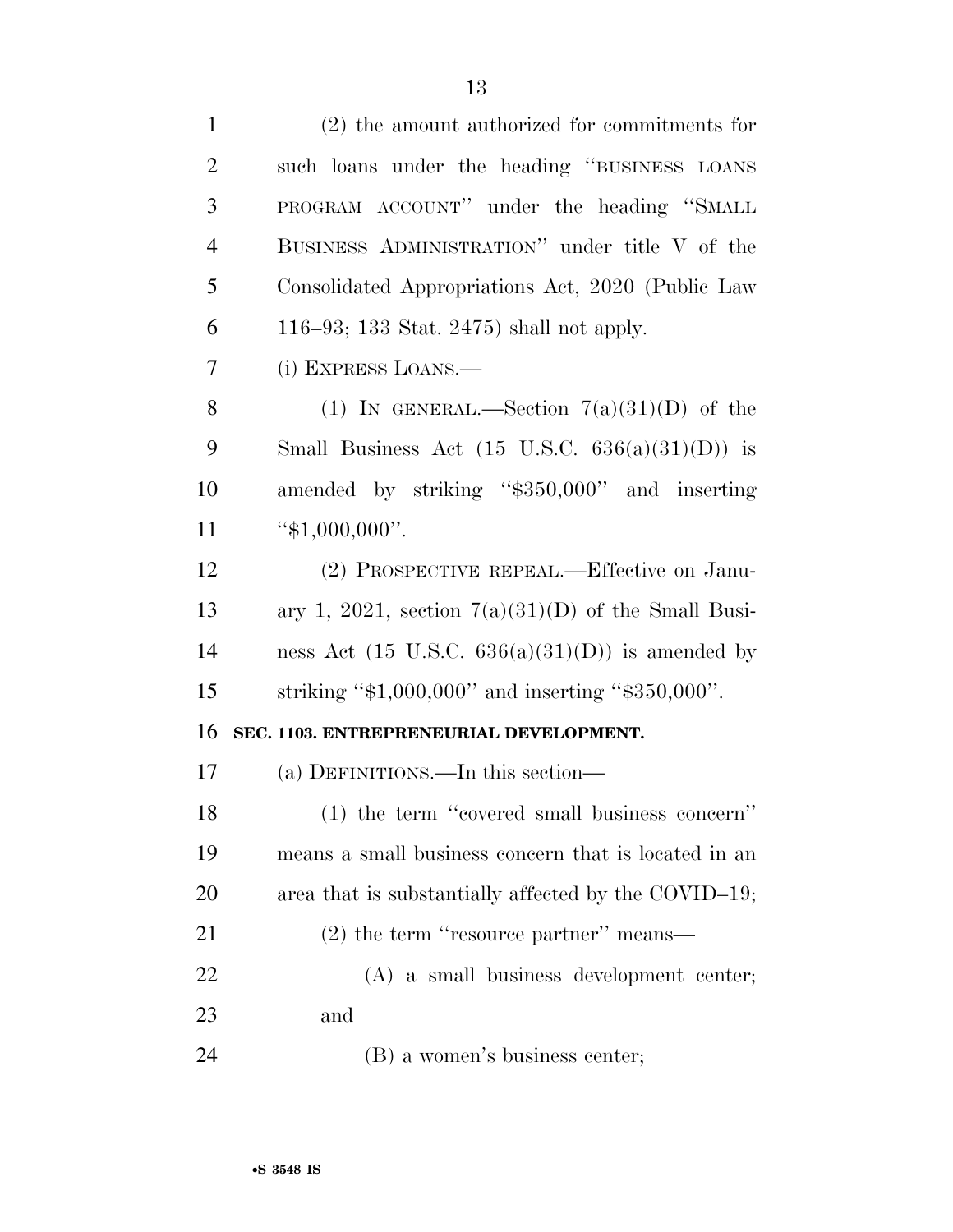| $\mathbf{1}$   | (3) the term "small business development cen-        |
|----------------|------------------------------------------------------|
| $\overline{2}$ | ter" has the meaning given the term in section 3 of  |
| 3              | the Small Business Act $(15 \text{ U.S.C. } 632);$   |
| $\overline{4}$ | $(4)$ the term "substantially affected by COVID-     |
| 5              | 19" means, with respect to a covered small business  |
| 6              | concern, that the covered small business concern has |
| 7              | experienced—                                         |
| 8              | (A) supply chain disruptions, including              |
| 9              | changes in—                                          |
| 10             | (i) quantity and lead time, including                |
| 11             | the number of shipments of components                |
| 12             | and delays in shipments;                             |
| 13             | (ii) quality, including shortages in                 |
| 14             | supply for quality control reasons; and              |
| 15             | (iii) technology, including a com-                   |
| 16             | promised payment network;                            |
| 17             | (B) staffing challenges;                             |
| 18             | (C) a decrease in sales or customers; or             |
| 19             | (D) shuttered businesses; and                        |
| 20             | $(5)$ the term "women's business center" means       |
| 21             | a women's business center described in section 29 of |
| 22             | the Small Business Act (15 U.S.C. 656).              |
| 23             | EDUCATION, TRAINING, AND ADVISING<br>(b)             |
| 24             | GRANTS.                                              |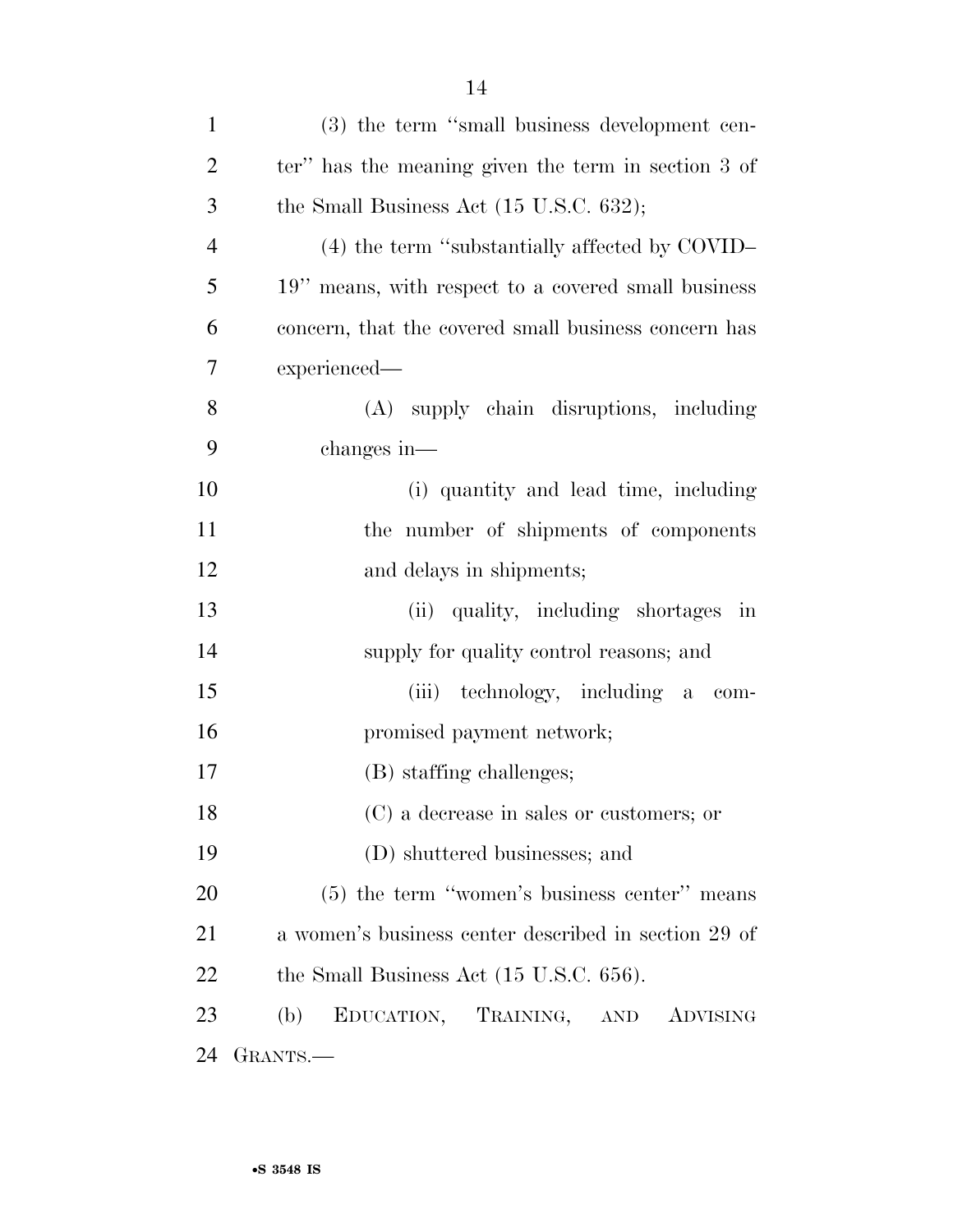| $\mathbf{1}$   | (1) IN GENERAL.—The Administration may                 |
|----------------|--------------------------------------------------------|
| $\overline{2}$ | provide financial assistance in the form of grants to  |
| 3              | resource partners to provide education, training, and  |
| $\overline{4}$ | advising to covered small business concerns.           |
| 5              | (2) USE OF FUNDS.—Grants under this sub-               |
| 6              | section shall be used for the education, training, and |
| 7              | advising of covered small business concerns and        |
| 8              | their employees on—                                    |
| 9              | (A) accessing and applying for resources               |
| 10             | provided by the Administration and other Fed-          |
| 11             | eral resources relating to access to capital and       |
| 12             | business resiliency;                                   |
| 13             | (B) the hazards and prevention of the                  |
| 14             | transmission and communication of COVID-19             |
| 15             | and other communicable diseases;                       |
| 16             | (C) the potential effects of COVID-19 on               |
| 17             | supply chains, distribution, and sale of<br>the        |
| 18             | products of covered small business concerns and        |
| 19             | the mitigation of those effects;                       |
| 20             | (D) the management and practice<br>of                  |
| 21             | telework to reduce possible transmission of            |
| 22             | $COVID-19;$                                            |
| 23             | (E) the management and practice of re-                 |
| 24             | mote customer service by electronic or other           |
| 25             | means;                                                 |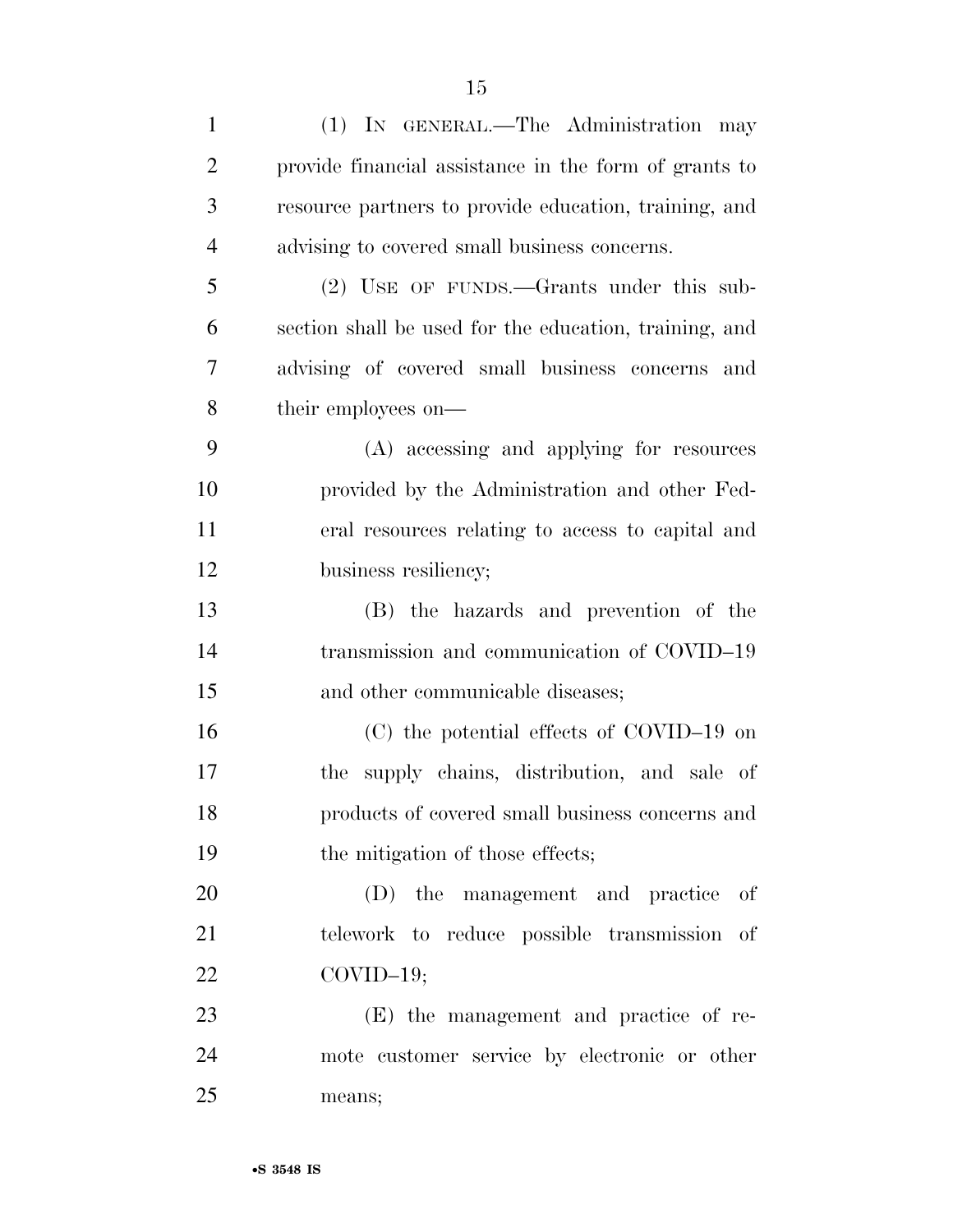| $\mathbf{1}$   | (F) the risks of and mitigation of cyber         |
|----------------|--------------------------------------------------|
| $\overline{2}$ | threats in remote customer service or telework   |
| 3              | practices;                                       |
| $\overline{4}$ | (G) the mitigation of the effects of reduced     |
| 5              | travel or outside activities on covered small    |
| 6              | business concerns during COVID-19 or similar     |
| 7              | occurrences; and                                 |
| 8              | (H) any other relevant business practices        |
| 9              | necessary to mitigate the economic effects of    |
| 10             | COVID-19 or similar occurrences.                 |
| 11             | (3) GRANT DETERMINATION.-                        |
| 12             | (A) SMALL BUSINESS DEVELOPMENT CEN-              |
| 13             | TERS.—The Administration shall award 80 per-     |
| 14             | cent of funds authorized to carry out this sub-  |
| 15             | section to small business development centers,   |
| 16             | which shall be awarded pursuant to a formula     |
| 17             | jointly developed, negotiated, and agreed upon,  |
| 18             | with full participation of both parties, between |
| 19             | association<br>formed<br>under<br>the<br>section |
| 20             | $21(a)(3)(A)$ of the Small Business Act $(15)$   |
| 21             | U.S.C. $648(a)(3)(A)$ and the Administration.    |
| 22             | (B) WOMEN'S BUSINESS CENTERS.—The                |
| 23             | Administration shall award 20 percent of funds   |
| 24             | authorized to carry out this subsection to wom-  |
| 25             | en's business centers, which shall be awarded    |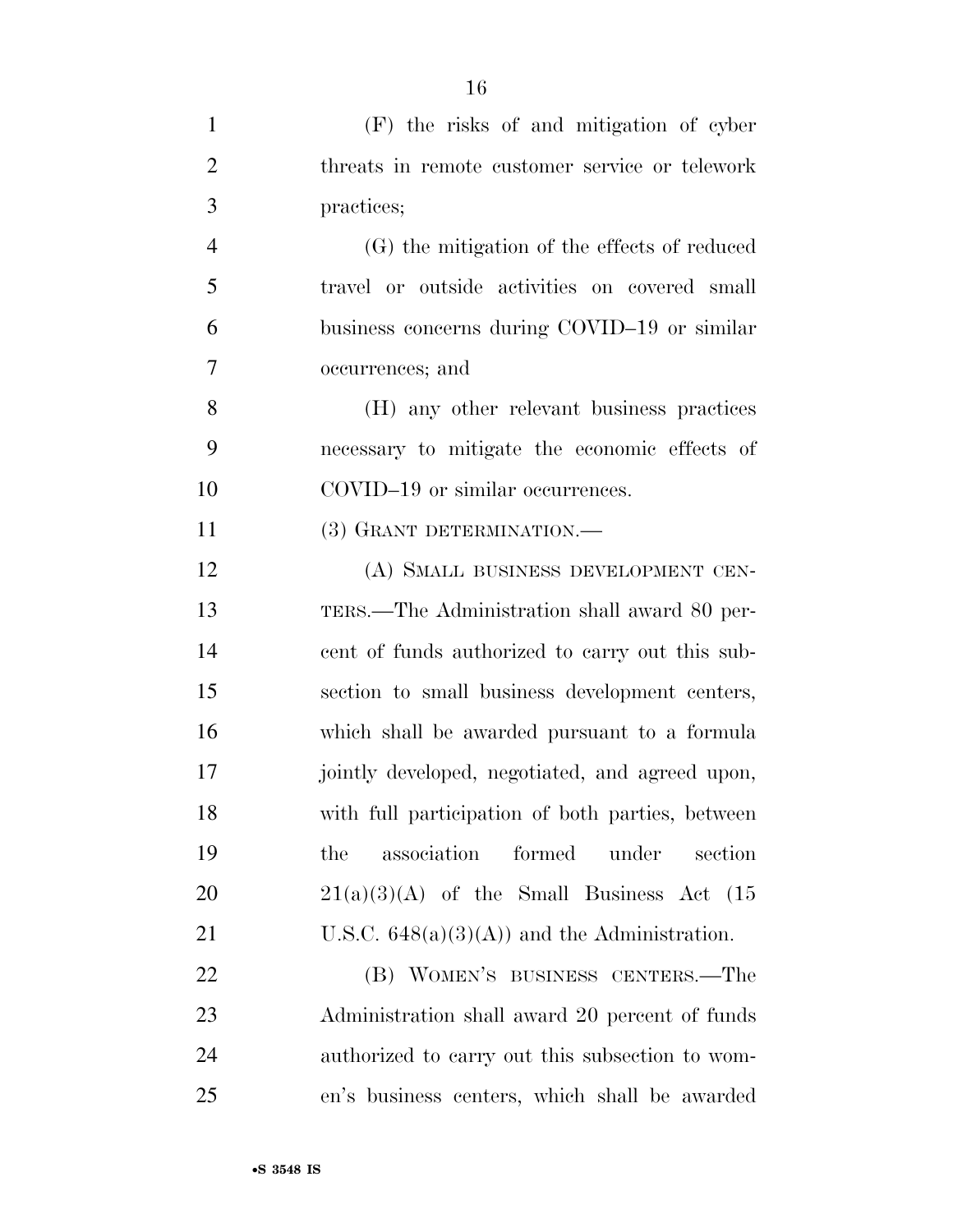| $\mathbf{1}$   | pursuant to a process established by the Ad-      |
|----------------|---------------------------------------------------|
| $\overline{2}$ | ministration in consultation with recipients of   |
| 3              | assistance.                                       |
| 4              | (C) NO MATCHING FUNDS REQUIRED.                   |
| 5              | Matching funds shall not be required for any      |
| 6              | grant under this subsection.                      |
| 7              | (4) GOALS AND METRICS.—                           |
| 8              | (A) IN GENERAL.—Goals and metrics for             |
| 9              | the funds made available under this subsection    |
| 10             | shall be jointly developed, negotiated, and       |
| 11             | agreed upon, with full participation of both par- |
| 12             | ties, between the resource partners and the Ad-   |
| 13             | ministrator, which shall—                         |
| 14             | (i) take into consideration the extent            |
| 15             | of the circumstances relating to the spread       |
| 16             | of COVID-19, or similar occurrences, that         |
| 17             | affect covered small business concerns lo-        |
| 18             | cated in the areas covered by the resource        |
| 19             | partner, particularly in rural areas or eco-      |
| 20             | nomically distressed areas;                       |
| 21             | (ii) generally follow the use of funds            |
| 22             | outlined in paragraph $(2)$ , but shall not re-   |
| 23             | strict the activities of resource partners in     |
| 24             | responding to unique situations; and              |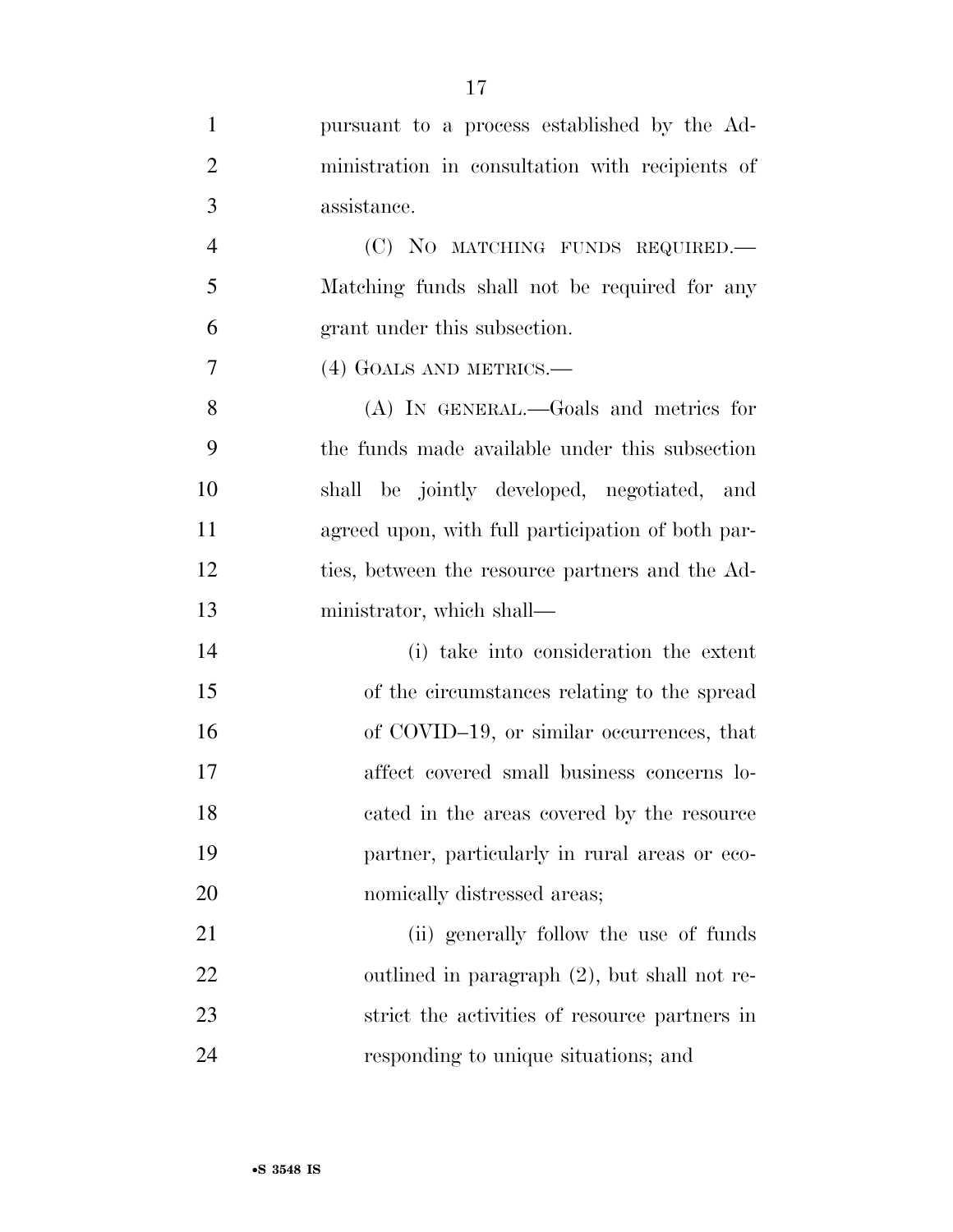| $\mathbf{1}$   | (iii) encourage resource partners to                   |
|----------------|--------------------------------------------------------|
| $\overline{2}$ | develop and provide services to covered                |
| 3              | small business concerns.                               |
| $\overline{4}$ | (B) PUBLIC AVAILABILITY.—The Adminis-                  |
| 5              | trator shall make publicly available the method-       |
| 6              | ology by which the Administrator and resource          |
| $\overline{7}$ | partners jointly develop the metrics and goals         |
| 8              | described in subparagraph $(A)$ .                      |
| 9              | (c) RESOURCE PARTNER ASSOCIATION GRANTS.—              |
| 10             | (1) IN GENERAL.—The Administrator may pro-             |
| 11             | vide grants to an association or associations rep-     |
| 12             | resenting resource partners to establish a centralized |
| 13             | hub for COVID-19 information, which shall in-          |
| 14             | clude—                                                 |
| 15             | (A) an online platform that consolidates               |
| 16             | resources and information available across mul-        |
| 17             | tiple Federal agencies for small business con-         |
| 18             | cerns related to COVID-19; and                         |
| 19             | (B) a training program to educate resource             |
| 20             | partner counselors on the resources and infor-         |
| 21             | mation described in subparagraph $(A)$ .               |
| 22             | (2) GOALS AND METRICS.—Goals and metrics               |
| 23             | for the funds made available under this subsection     |
| 24             | shall be jointly developed, negotiated, and agreed     |
| 25             | upon, with full participation of both parties, between |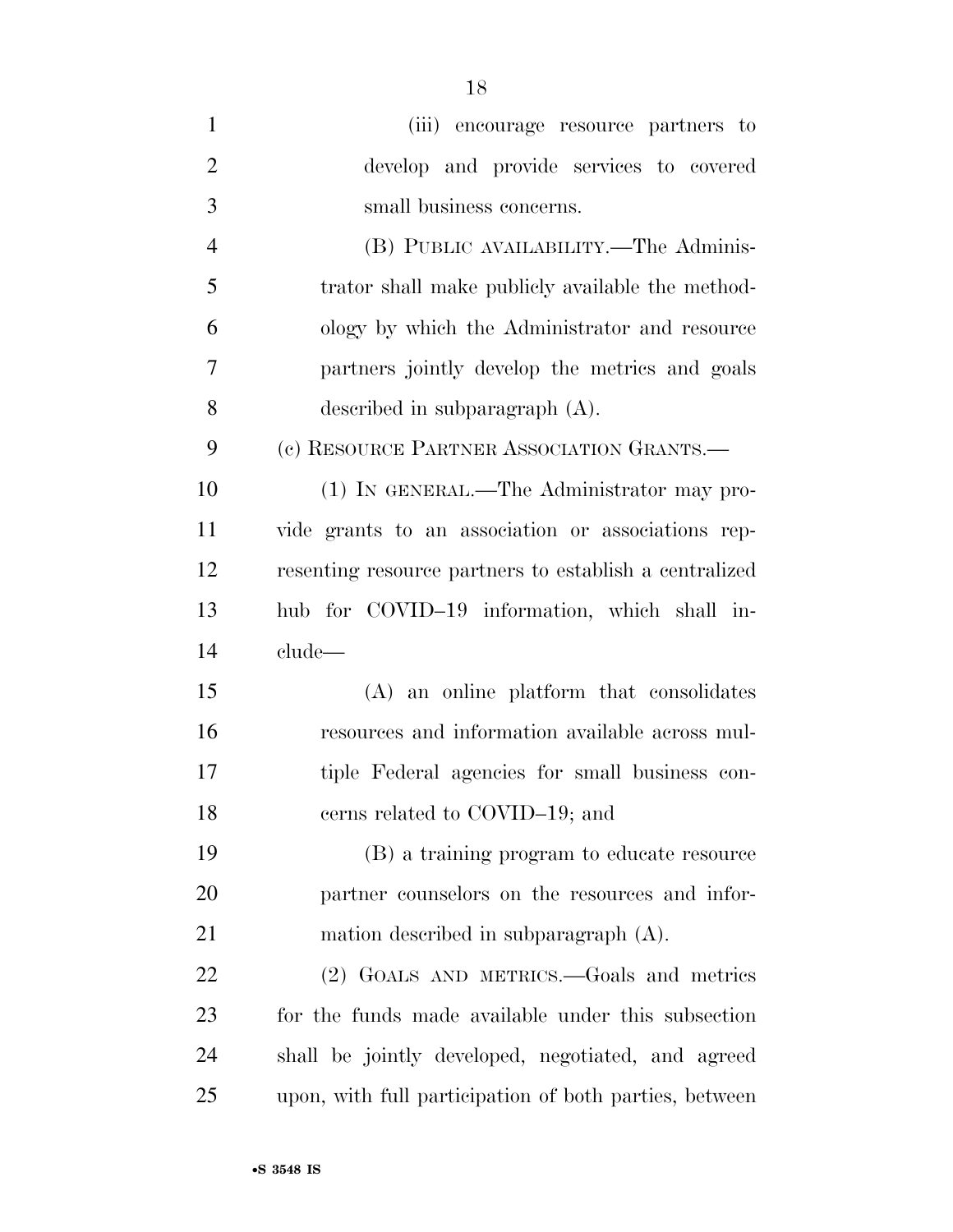| $\mathbf{1}$   | the association or associations receiving a grant          |
|----------------|------------------------------------------------------------|
| $\overline{2}$ | under this subsection and the Administrator.               |
| 3              | (d) REPORT.—Not later than 6 months after the date         |
| 4              | of enactment of this Act, and annually thereafter, the Ad- |
| 5              | ministrator shall submit to the Committee on Small Busi-   |
| 6              | ness and Entrepreneurship of the Senate and the Com-       |
| 7              | mittee on Small Business of the House of Representatives   |
| 8              | a report—                                                  |
| 9              | (1) that describes, with respect to the initial            |
| 10             | year covered by the report—                                |
| 11             | (A) the programs and services developed                    |
| 12             | and provided by the Administration and re-                 |
| 13             | source partners under subsection (b);                      |
| 14             | (B) the initial efforts to provide those serv-             |
| 15             | ices under subsection (b); and                             |
| 16             | (C) the online platform and training devel-                |
| 17             | oped and provided by the Administration and                |
| 18             | the association or associations under subsection           |
| 19             | $(e)$ ; and                                                |
| 20             | $(2)$ that describes, with respect to the subse-           |
| 21             | quent years covered by the report—                         |
| 22             | (A) with respect to the grant program                      |
| 23             | under subsection $(b)$ —                                   |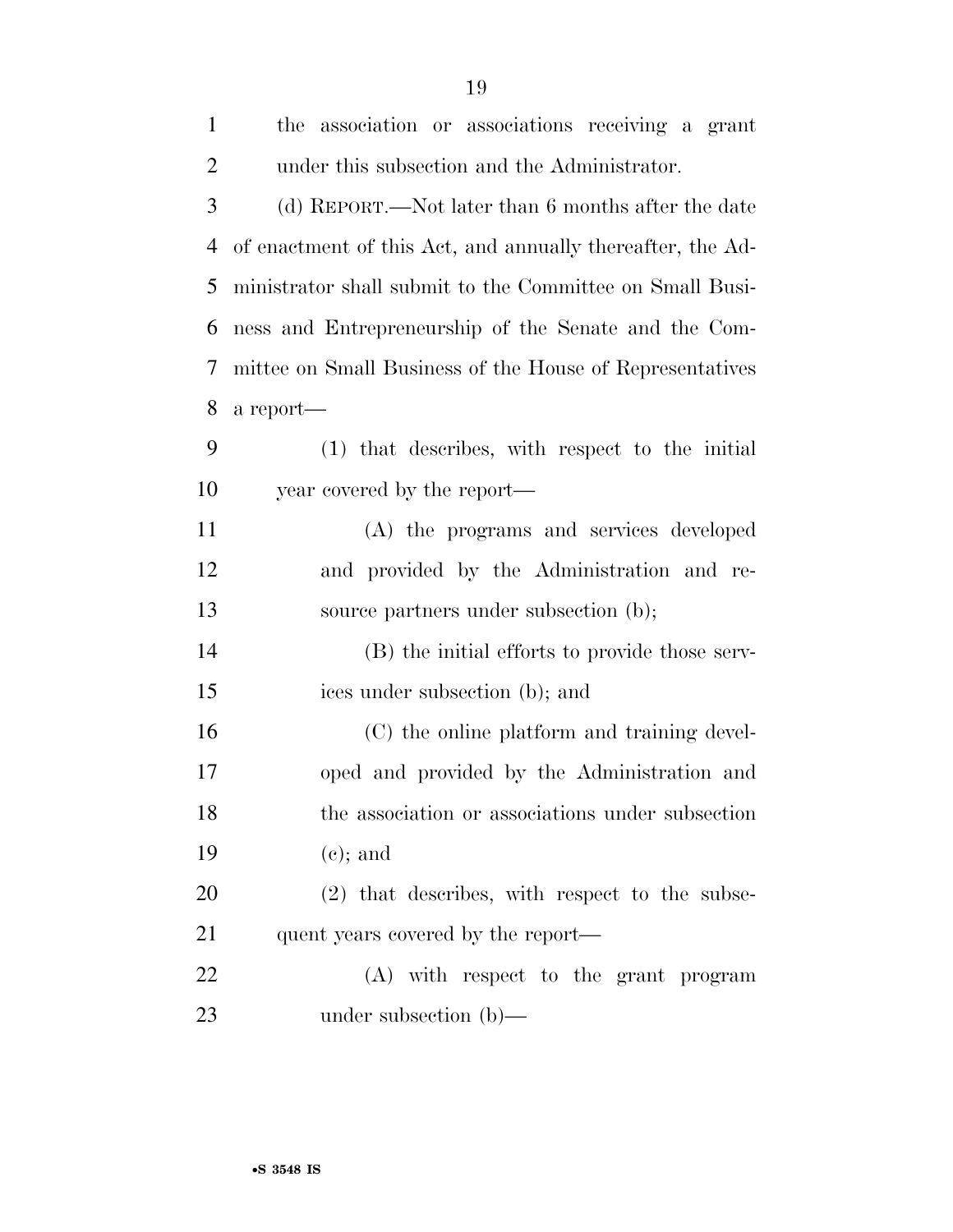(i) the efforts of the Administrator and resource partners to develop services to assist covered small business concerns; (ii) the challenges faced by owners of covered small business concerns in access- ing services provided by the Administration and resource partners; (iii) the number of unique covered small business concerns that were served by the Administration and resource part- ners; and (iv) other relevant outcome perform- ance data with respect to covered small business concerns, including the number of employees affected, the effect on sales, the disruptions of supply chains, and the ef- forts made by the Administration and re- source partners to mitigate these effects; and (B) with respect to the grant program 21 under subsection (c)— (i) the efforts of the Administrator and the association or associations to de-velop and evolve an online resource for

small business concerns; and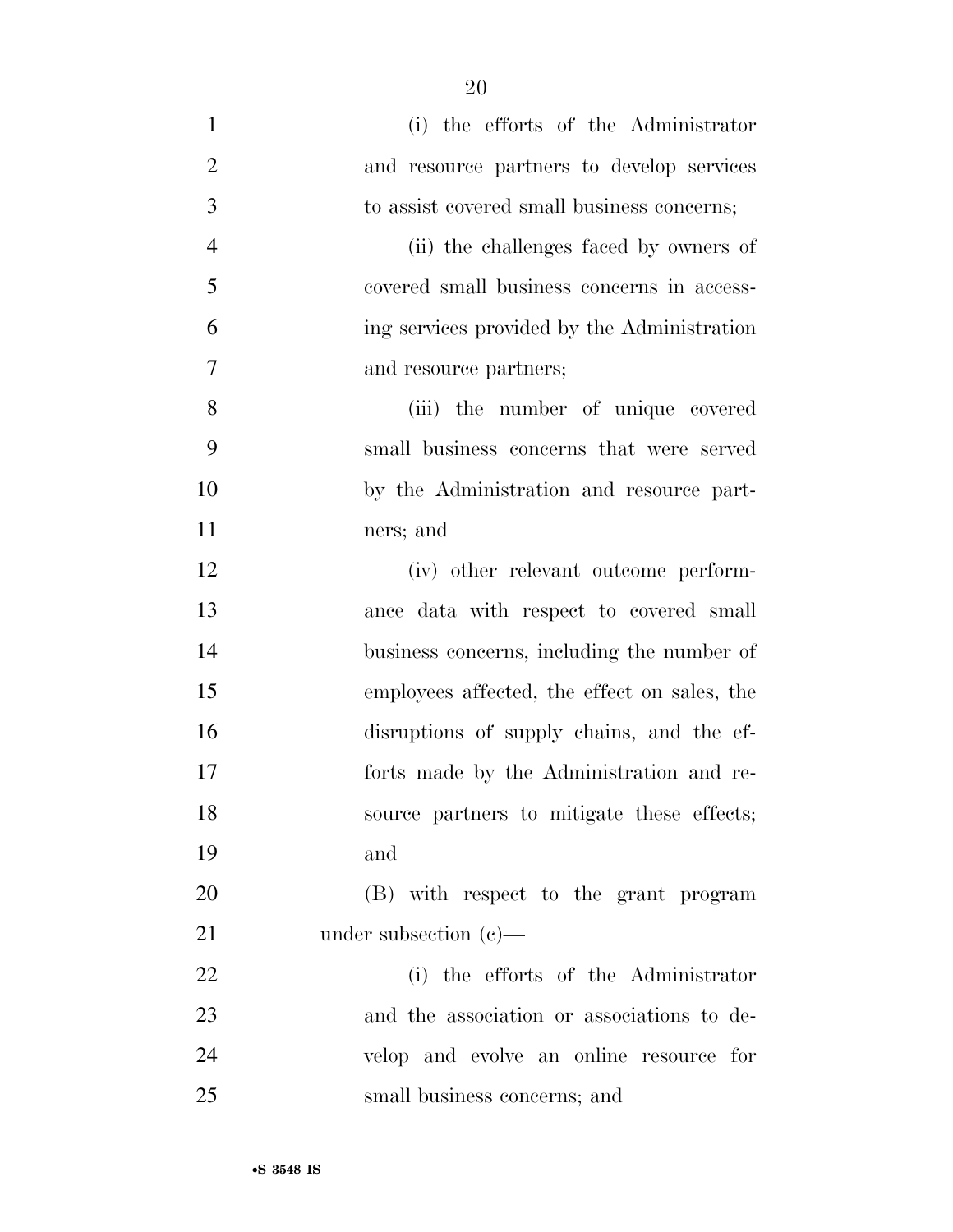(ii) the efforts of the Administrator and the association or associations to de- velop a training program for resource part- ner counselors, including the number of counselors trained.

## **SEC. 1104. WAIVER OF MATCHING FUNDS REQUIREMENT UNDER THE WOMEN'S BUSINESS CENTER PROGRAM.**

 During the 3-month period beginning on the date of enactment of this Act, the requirement relating to obtain- ing cash contributions from non-Federal sources under 12 section  $29(c)(1)$  of the Small Business Act (15 U.S.C.  $656(c)(1)$  is waived for any recipient of assistance under such section 29.

## **SEC. 1105. LOAN FORGIVENESS.**

(a) DEFINITIONS.—In this section—

17 (1) the term "covered  $7(a)$  loan" means a loan guaranteed under section 7(a) of the Small Business Act (15 U.S.C. 636(a)) that is made during the cov-ered period;

 (2) the term ''covered period'' means the period beginning on March 1, 2020 and ending on June 30, 2020;

 (3) the term ''eligible recipient'' means the re-cipient of a covered 7(a) loan; and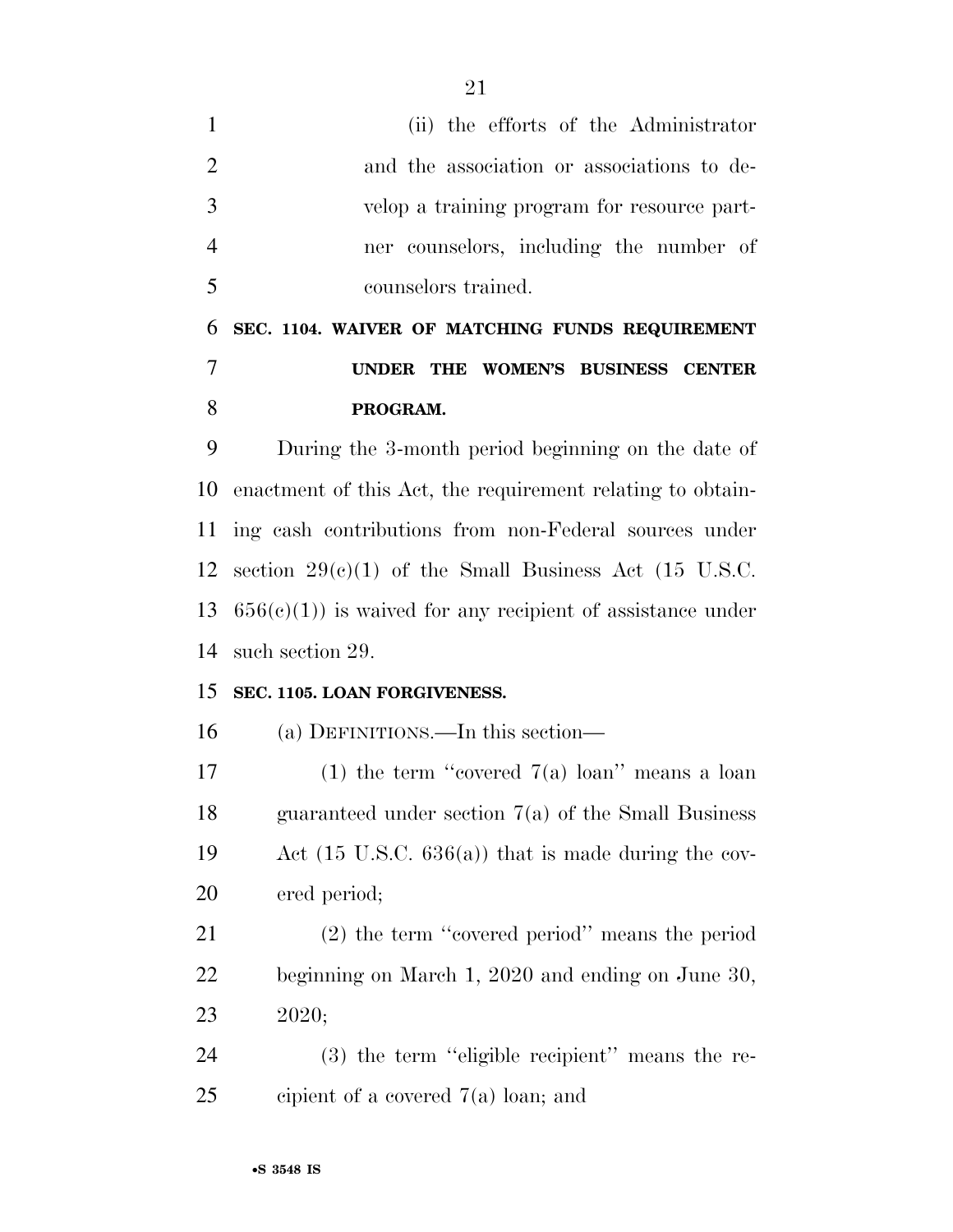| $\mathbf{1}$   | $(4)$ the term "payroll costs" shall not include—              |
|----------------|----------------------------------------------------------------|
| $\overline{2}$ | (A) the compensation of an individual em-                      |
| 3              | ployee in excess of \$33,333 during the covered                |
| $\overline{4}$ | period;                                                        |
| 5              | (B) qualified sick leave wages for which a                     |
| 6              | credit is allowed under section 7001 of the                    |
| 7              | Families First Coronavirus Response Act; or                    |
| 8              | (C) qualified family leave wages for which                     |
| 9              | a credit is allowed under section 7003 of the                  |
| 10             | Families First Coronavirus Response Act.                       |
| 11             | (b) FORGIVENESS.—An eligible recipient shall be eli-           |
| 12             | gible for forgiveness of indebtedness on a covered $7(a)$ loan |
| 13             | in an amount equal to the cost of maintaining payroll con-     |
| 14             | tinuity during the covered period.                             |
| 15             | (c) TREATMENT OF AMOUNTS FORGIVEN.—                            |
| 16             | (1) IN GENERAL.—Amounts which have been                        |
| 17             | forgiven under this section shall be considered can-           |
| 18             | celed indebtedness by lenders authorized under sec-            |
| 19             | tion $7(a)$ of the Small Business Act (15 U.S.C.               |
| 20             | $636(a)$ ).                                                    |
| 21             | (2) FOR PURPOSES OF REDEMPTION OF GUAR-                        |
| 22             | ANTEES.—For purposes of the redemption of a                    |
| 23             | guarantee by the lender for a covered $7(a)$ loan,             |
| 24             | amounts which are forgiven under this section shall            |

be treated as a default, in accordance with the pro-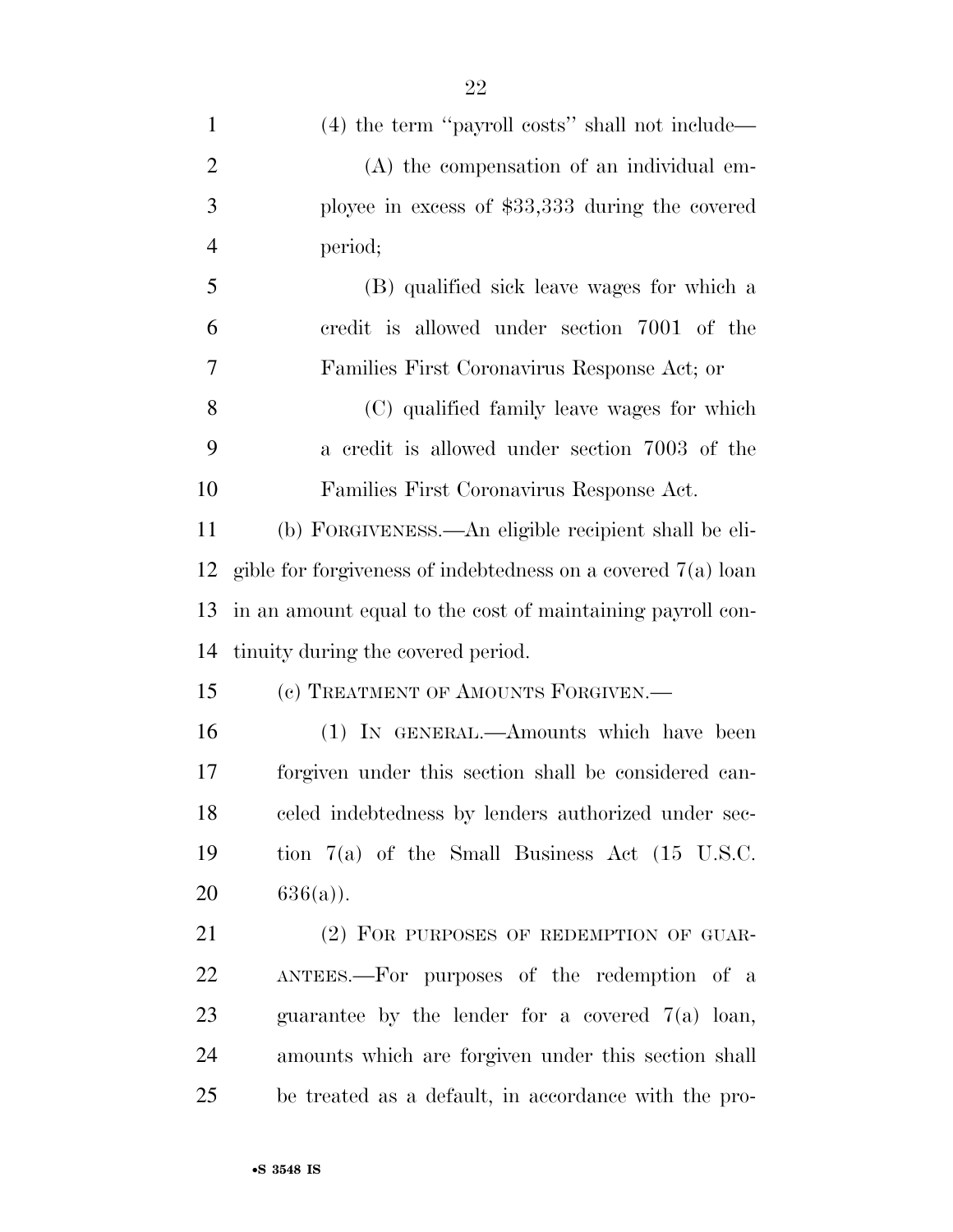| $\mathbf{1}$   | endures that are otherwise applicable to a default on   |
|----------------|---------------------------------------------------------|
| $\overline{2}$ | a loan guaranteed under section $7(a)$ of the Small     |
| 3              | Business Act $(15 \text{ U.S.C. } 636(a))$ .            |
| $\overline{4}$ | (d) LIMITS ON AMOUNT OF FORGIVENESS.—                   |
| 5              | (1) IN GENERAL.—The amount of loan forgive-             |
| 6              | ness under this section for an eligible recipient shall |
| 7              | not exceed the sum of-                                  |
| 8              | (A) the total payroll costs incurred by the             |
| 9              | eligible recipient during the covered period; and       |
| 10             | (B) the amount of payments made during                  |
| 11             | the covered period on debt obligations that were        |
| 12             | incurred before the covered period.                     |
| 13             | (2) REDUCTION BASED ON REDUCTION IN NUM-                |
| 14             | BER OF EMPLOYEES.-                                      |
| 15             | (A) IN GENERAL.—The amount of loan                      |
| 16             | forgiveness under this section shall be reduced         |
| 17             | by the percentage equal to the difference ob-           |
| 18             | tained by subtracting-                                  |
| 19             | (i) the quotient obtained by dividing—                  |
| 20             | (I) the average number of full-                         |
| 21             | time equivalent employees per month                     |
| 22             | employed by the eligible recipient dur-                 |
| 23             | ing the covered period; by                              |
| 24             | $(II)(aa)$ the average number of                        |
| 25             | full<br>time equivalent employees<br>per                |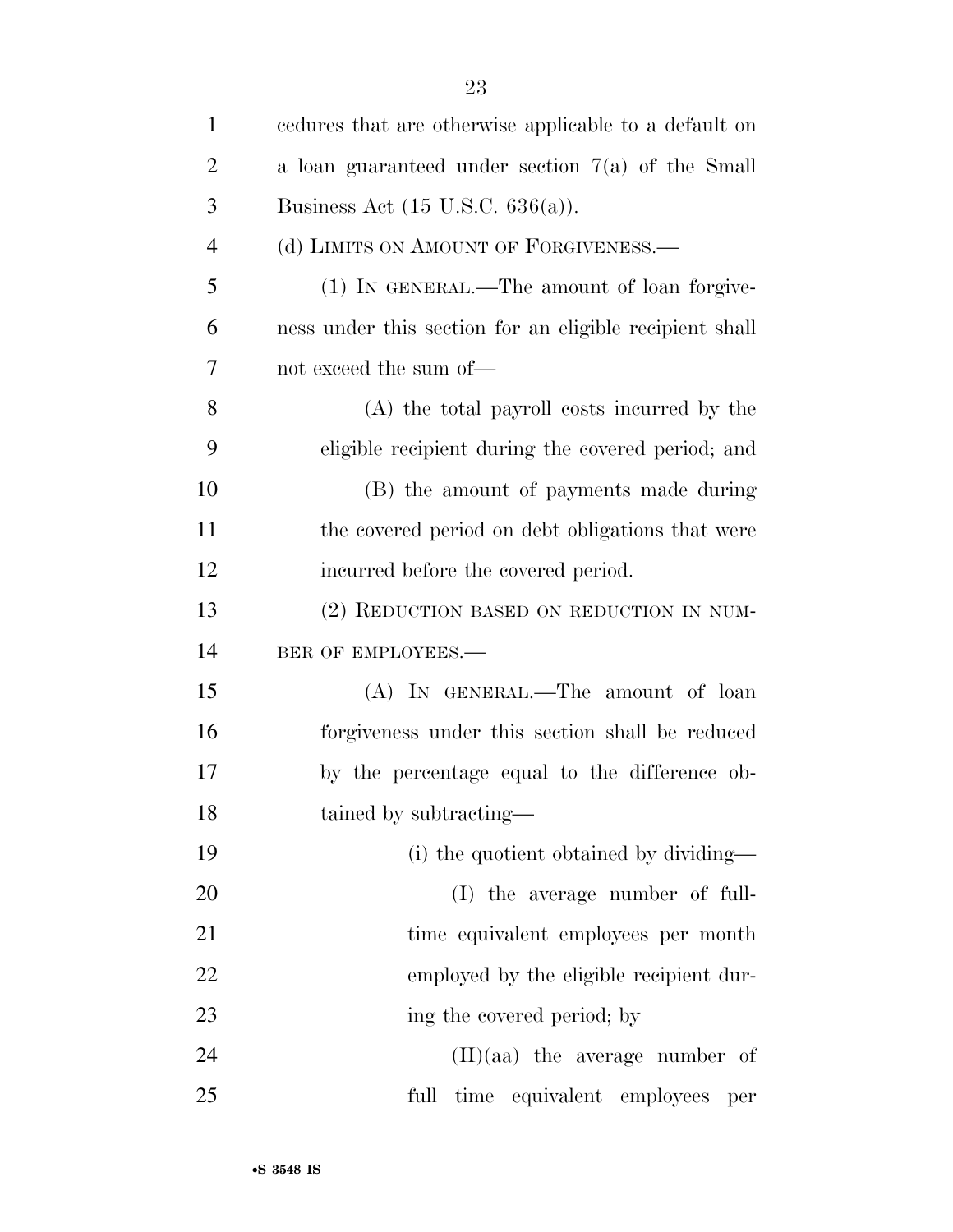| $\mathbf{1}$   | month employed by the eligible recipi-               |
|----------------|------------------------------------------------------|
| $\overline{2}$ | ent during the period beginning on                   |
| 3              | March 1, 2019 and ending on June                     |
| $\overline{4}$ | $30, 2019$ ; or                                      |
| 5              | (bb) in the case of an eligible re-                  |
| 6              | cipient that is seasonal employer, as                |
| $\overline{7}$ | determined by the Administrator, the                 |
| 8              | average number of full-time equivalent               |
| 9              | employees per month employed by the                  |
| 10             | eligible recipient during the period be-             |
| 11             | ginning on March 1, 2019 and ending                  |
| 12             | on June 30, 2019; from                               |
| 13             | $(ii)$ 1.                                            |
| 14             | (B) CALCULATION OF AVERAGE NUMBER                    |
| 15             | OF EMPLOYEES.—The average number of full-            |
| 16             | time equivalent employees shall be determined        |
| 17             | by calculating the average number of employees       |
| 18             | for each pay period falling within a month.          |
| 19             | REDUCTION RELATING<br>(3)<br><b>TO</b><br>COMPENSA-  |
| 20             | TION.—The amount of loan forgiveness under this      |
| 21             | section shall also be reduced by the amount of any   |
| 22             | reduction in excess of 25 percent of compensation in |
| 23             | the most recent full quarter in which the employee   |
| 24             | was paid in compensation during the covered period   |
| 25             | of any employee who was compensated—                 |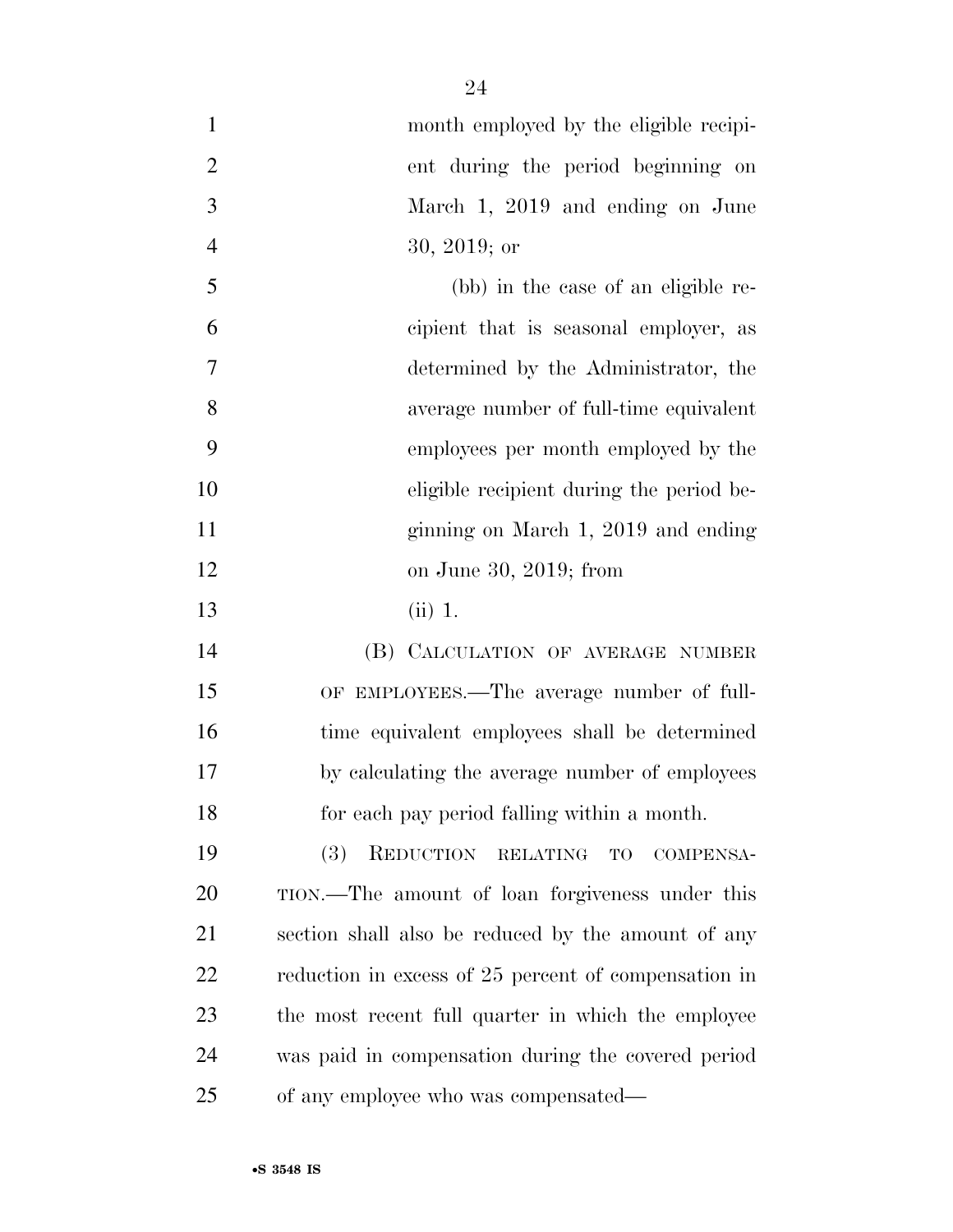| $\mathbf{1}$   | $(A)$ in an amount less than \$33,333 during                  |
|----------------|---------------------------------------------------------------|
| $\overline{2}$ | the period beginning on March 1, 2019 and                     |
| 3              | ending on June 30, 2019; or                                   |
| $\overline{4}$ | $(B)$ not more than \$100,000 on annualized                   |
| 5              | basis during 2019.                                            |
| 6              | (4) EXCEPTION FOR TIPPED WORKERS. An el-                      |
| 7              | igible recipient with tipped employees described in           |
| 8              | section $3(m)(2)(A)$ of the Fair Labor Standards Act          |
| 9              | of 1938 (29 U.S.C. 203(m)(2)(A)) may receive for-             |
| 10             | giveness for additional wages paid to those employ-           |
| 11             | ees.                                                          |
| 12             | (e) APPLICATION.—An eligible recipient seeking loan           |
| 13             | forgiveness under this section shall submit to the lender     |
| 14             | that originated the covered $7(a)$ loan an application, which |
| 15             | shall include documentation verifying the number of full-     |
| 16             |                                                               |
|                | time equivalent employees on payroll and pay rates for the    |
| 17             | periods described in subsection (d), including—               |
|                | (1) payroll tax filings reported to the Internal              |
| 18<br>19       | Revenue Service;                                              |
| 20             | (2) State income, payroll, and unemployment                   |
| 21             | insurance filings;                                            |
| 22             | (3) financial statements verifying payment on                 |
| 23             | debt obligations incurred before the covered period;          |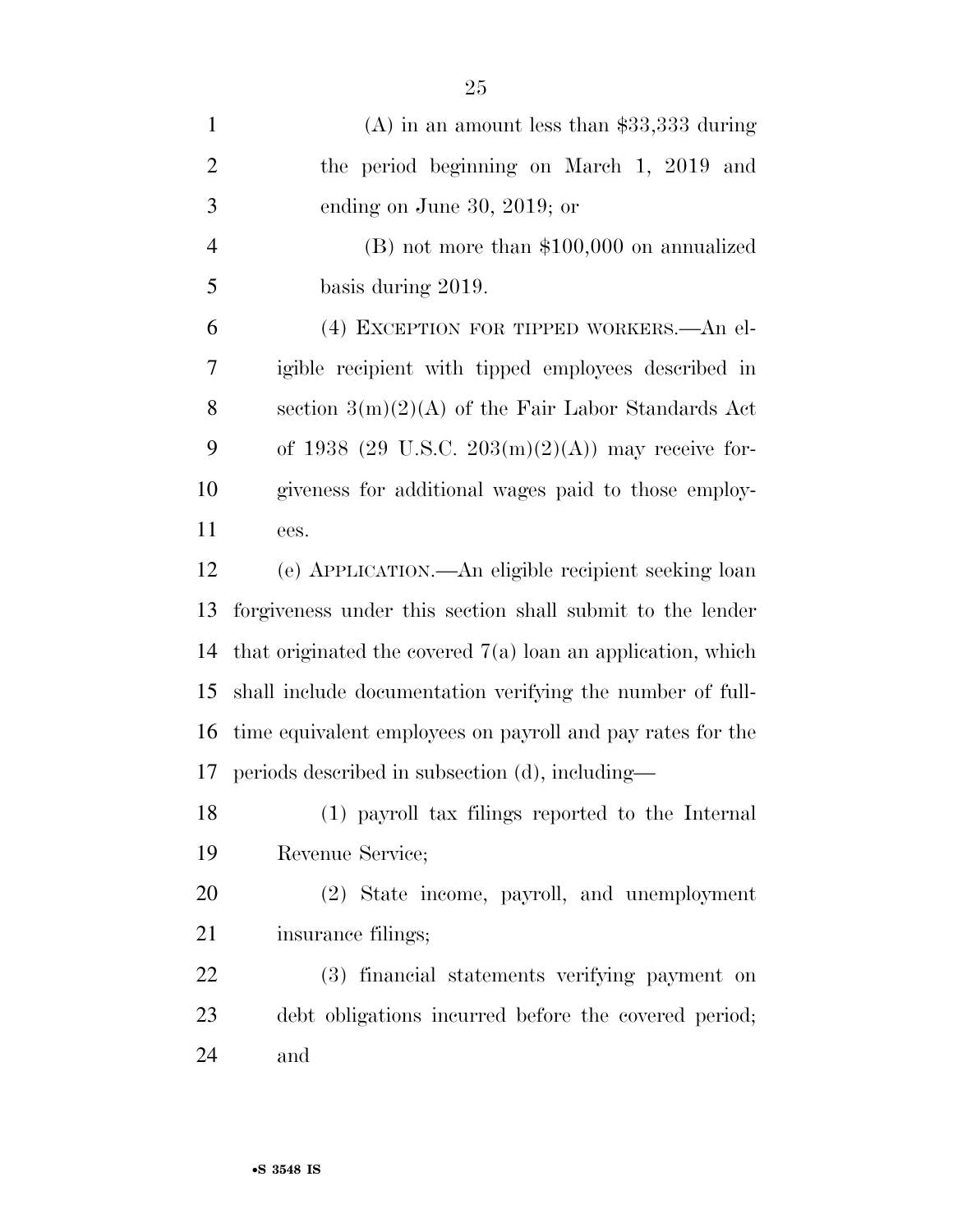(4) any other documentation the Administrator determines necessary.

 (f) CERTIFICATION.—An eligible recipient receiving loan forgiveness under this section shall make a good faith certification that the uncertainty of current economic con- ditions justifies the loan request to support the ongoing operations of the borrower, and acknowledges that funds will be used to retain workers and maintain payroll.

 (g) PROHIBITION ON FORGIVENESS WITHOUT DOCU- MENTATION.—No eligible recipient shall receive forgive- ness under this section without submitting to the lender that originated the covered 7(a) loan the documentation required under subsection (e).

 (h) DECISION.—Not later than 15 days after the date on which a lender receives an application for loan forgive- ness under this section from an eligible recipient, the lend-er shall issue a decision on the an application.

 (i) TAXABILITY.—Canceled indebtedness under this section shall be excluded from gross income for purposes of the Internal Revenue Code of 1986.

 (j) RULE OF CONSTRUCTION.—The cancellation of indebtedness on a covered 7(a) loan under this section shall not otherwise modify the terms and conditions of the covered 7(a) loan.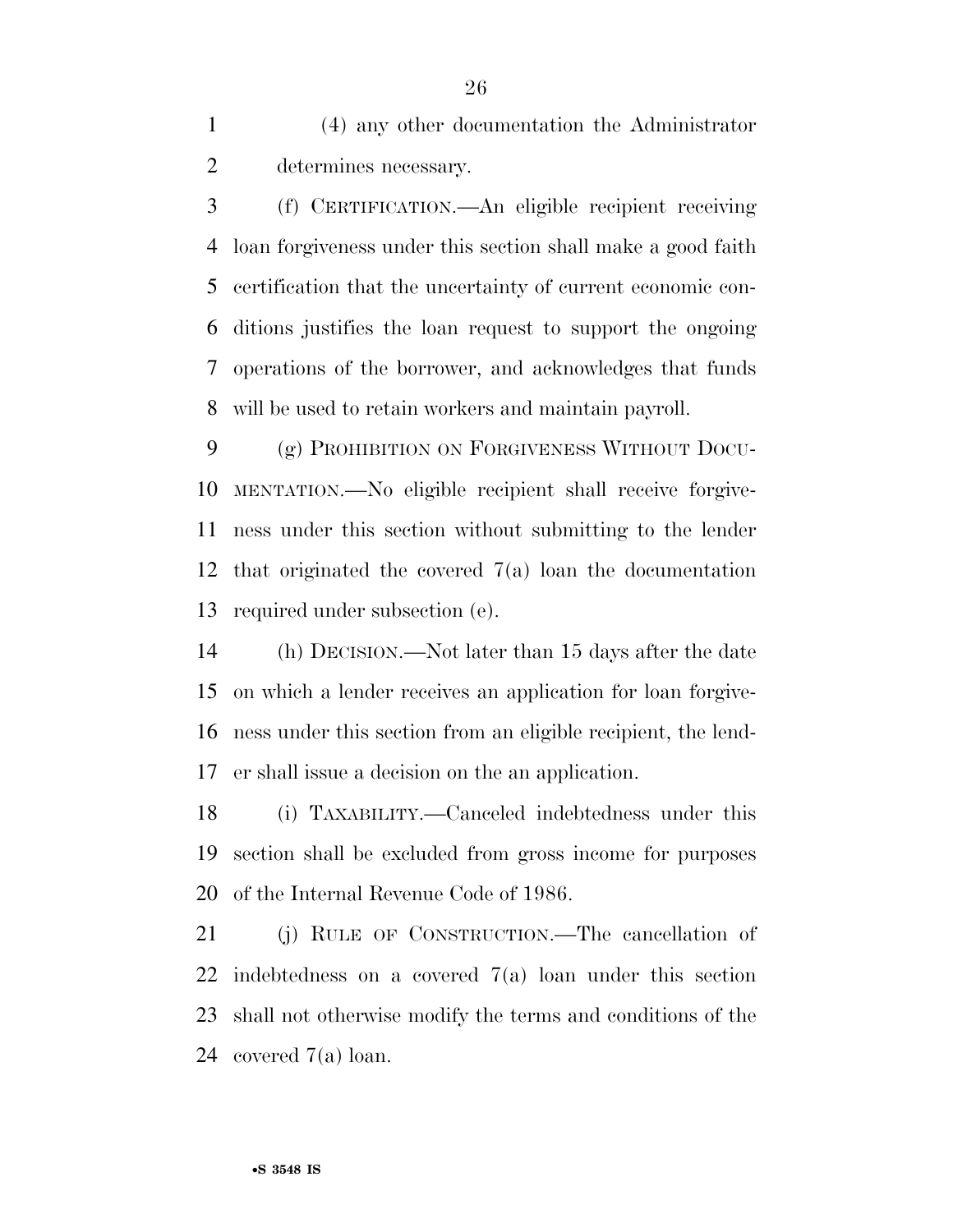(k) REGULATIONS.—Not later than 30 days after the date of enactment of this Act, the Administrator shall issue guidance and regulations implementing this section.

## **SEC. 1106. DIRECT APPROPRIATIONS.**

 (a) IN GENERAL.—There is appropriated, out of amounts in the Treasury not otherwise appropriated, for the fiscal year ending September 30, 2020, to remain available until September 30, 2021, for additional amounts—

 (1) \$299,400,000,000 under the heading ''Small Business Administration—Business Loans Program Account'' for the cost of guaranteed loans as authorized under section 7(a) of the Small Busi-ness Act (15 U.S.C. 636(a));

 (2) \$300,000,000 under the heading ''Small Business Administration—Salaries and Expenses'' for salaries and expenses of the Administration;

 (3) \$25,000,000 under the heading ''Small Business Administration—Office of Inspector Gen- eral'' for necessary expenses of the Office of Inspec- tor General of the Administration in carrying out the provisions of the Inspector General Act of 1978 (5 U.S.C. App.);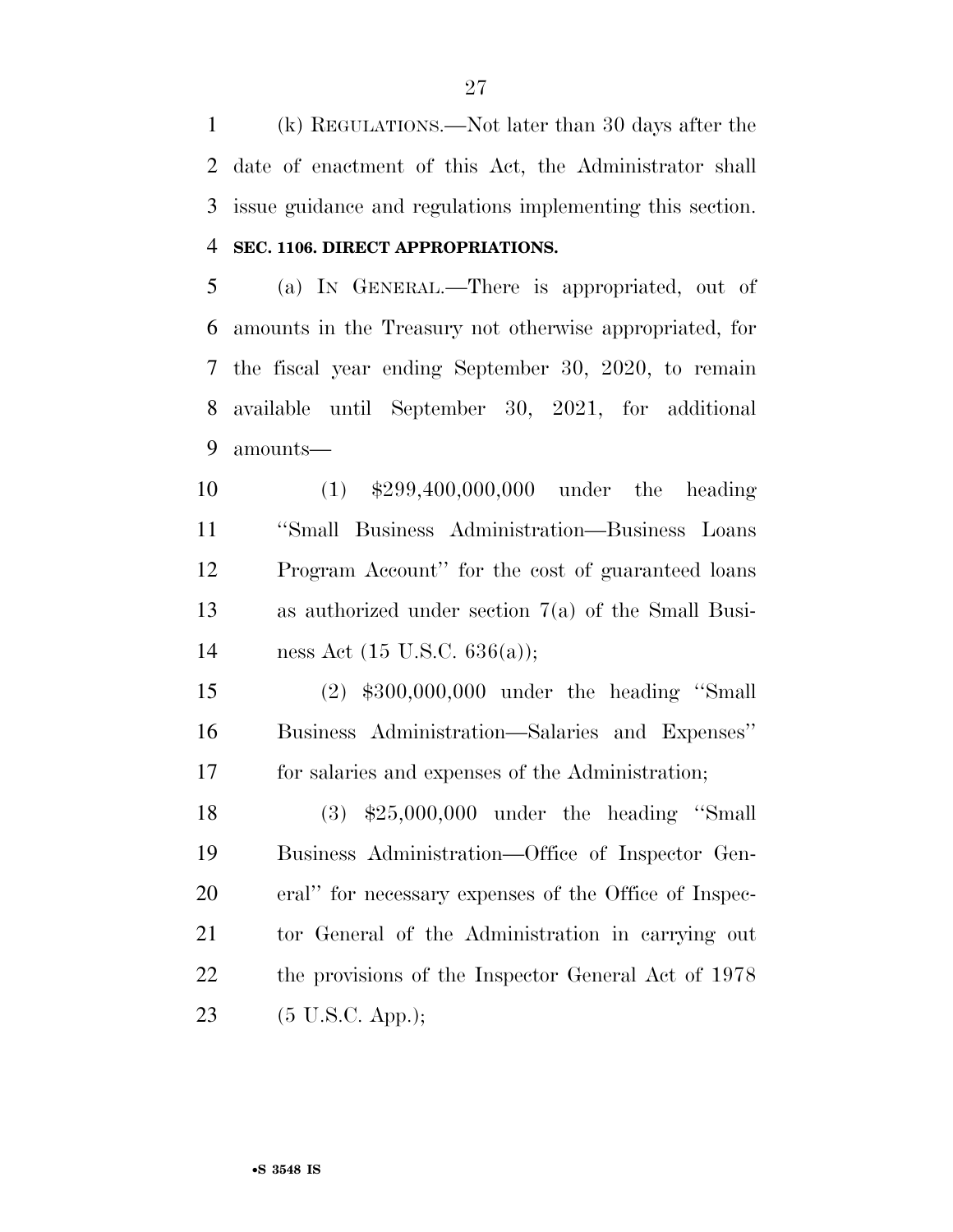| $\mathbf{1}$   | $(4)$ \$265,000,000 under the heading "Small                |
|----------------|-------------------------------------------------------------|
| $\overline{2}$ | Business Administration—Entrepreneurial Develop-            |
| 3              | ment Programs", of which—                                   |
| $\overline{4}$ | $(A)$ \$240,000,000 shall be for carrying sec-              |
| 5              | tion $1103(b)$ of this Act; and                             |
| 6              | $(B)$ \$25,000,000 shall be for carrying out                |
| 7              | section $1103(c)$ of this Act; and                          |
| 8              | $(5)$ \$10,000,000 under the heading "Depart-               |
| 9              | ment of Commerce—Minority Business Development              |
| 10             | Agency" for minority business centers of the Minor-         |
| 11             | ity Business Development Agency to provide tech-            |
| 12             | nical assistance to small business concerns.                |
| 13             | (b) REPORTS.—Not later than 180 days after the              |
| 14             | date of enactment of this Act, the Administrator shall sub- |
| 15             | mit to the Committee on Appropriations of the Senate and    |
| 16             | the Committee on Appropriations of the House of Rep-        |
| 17             | resentatives a detailed expenditure plan for using the      |
|                | 18 amounts appropriated under subsection (a).               |
| 19             | SEC. 1107. MINORITY BUSINESS DEVELOPMENT AGENCY.            |
| 20             | (a) DEFINITIONS.—In this section—                           |
| 21             | (1) the term "Agency" means the Minority                    |
| 22             | Business Development Agency of the Department of            |
| 23             | Commerce;                                                   |
| 24             | $(2)$ the term "covered small business concern"             |
| 25             | means a small business concern (as defined in sec-          |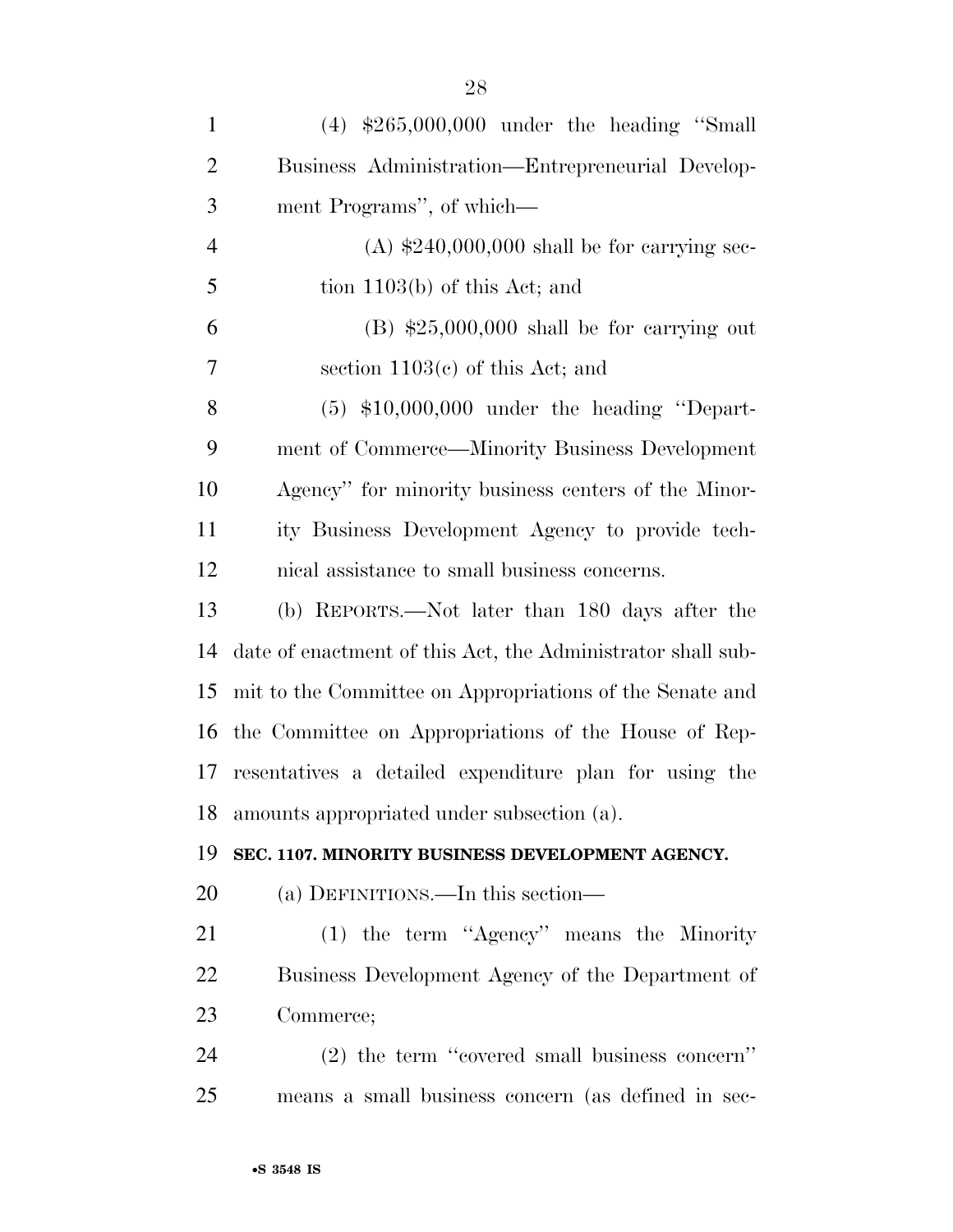| $\mathbf{1}$   | tion 3 of the Small Business Act $(15 \text{ U.S.C. } 632)$ |
|----------------|-------------------------------------------------------------|
| $\overline{2}$ | that is located in an area that is substantially af-        |
| 3              | fected by the COVID-19;                                     |
| $\overline{4}$ | (3) the term "minority business center" means               |
| 5              | a Business Center of the Agency; and                        |
| 6              | (4) the term "substantially affected by COVID-              |
| 7              | 19" means, with respect to a covered small business         |
| 8              | concern, that the covered small business concern has        |
| 9              | experienced—                                                |
| 10             | (A) supply chain disruptions, including                     |
| 11             | changes in—                                                 |
| 12             | (i) quantity and lead time, including                       |
| 13             | the number of shipments of components                       |
| 14             | and delays in shipments;                                    |
| 15             | (ii) quality, including shortages in                        |
| 16             | supply for quality control reasons; and                     |
| 17             | (iii) technology, including a<br>$\rm com$ -                |
| 18             | promised payment network;                                   |
| 19             | (B) staffing challenges;                                    |
| 20             | (C) a decrease in sales or customers; or                    |
| 21             | (D) shuttered businesses.                                   |
| 22             | (b)<br>EDUCATION, TRAINING, AND<br>ADVISING                 |
| 23             | GRANTS.—                                                    |
| 24             | (1) IN GENERAL.—The Agency may provide fi-                  |
| 25             | nancial assistance in the form of grants to minority        |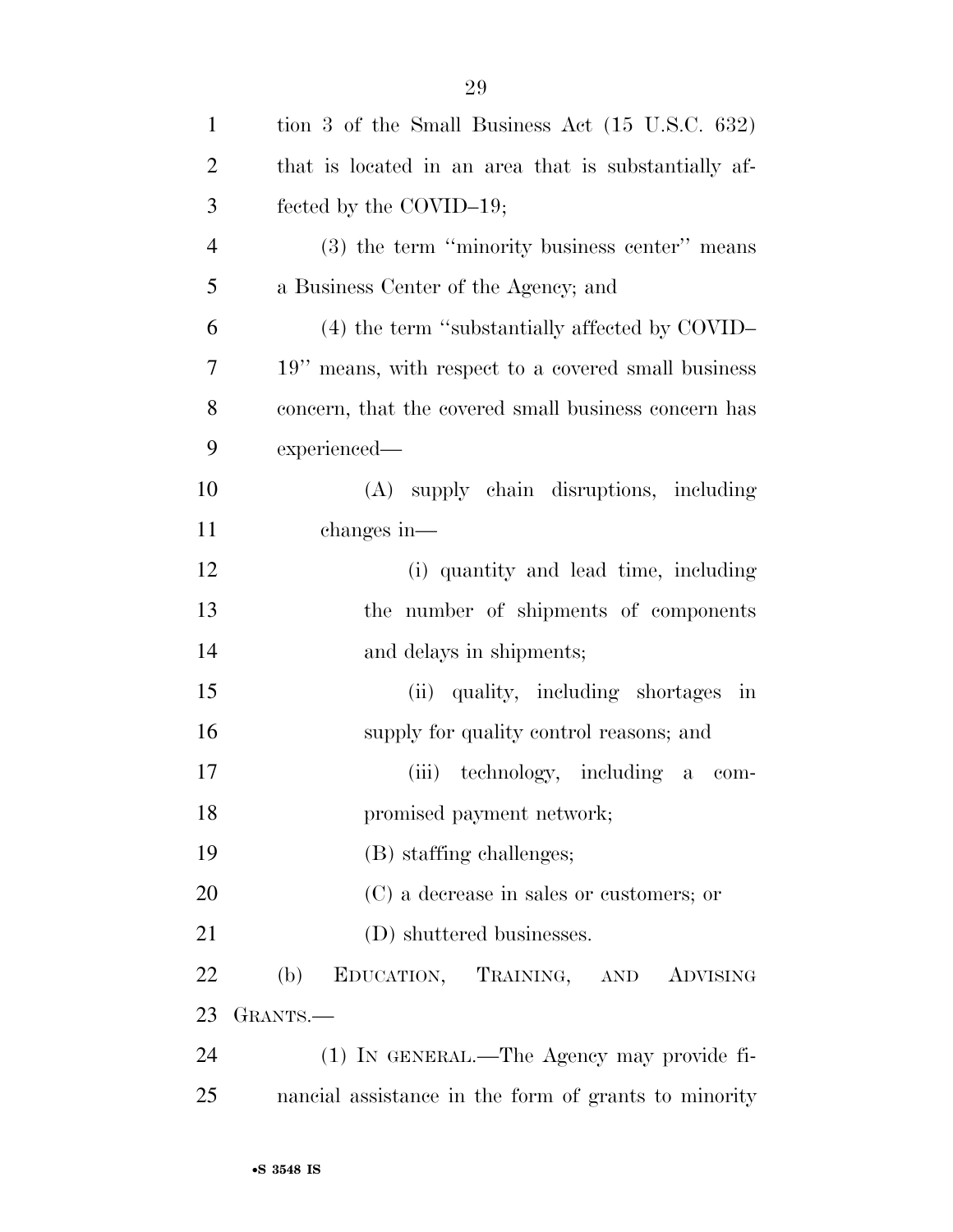| $\mathbf{1}$   | business centers to provide education, training, and  |
|----------------|-------------------------------------------------------|
| $\overline{2}$ | advising to covered small business concerns.          |
| 3              | (2) USE OF FUNDS.—Grants under this section           |
| $\overline{4}$ | shall be used for the education, training, and advis- |
| 5              | ing of covered small business concerns and their em-  |
| 6              | ployees on—                                           |
| 7              | (A) accessing and applying for resources              |
| 8              | provided by the Agency and other Federal re-          |
| 9              | sources relating to access to capital and busi-       |
| 10             | ness resiliency;                                      |
| 11             | (B) the hazards and prevention of the                 |
| 12             | transmission and communication of COVID-19            |
| 13             | and other communicable diseases;                      |
| 14             | (C) the potential effects of COVID-19 on              |
| 15             | the supply chains, distribution, and sale of          |
| 16             | products of covered small business concerns and       |
| 17             | the mitigation of those effects;                      |
| 18             | (D) the management and practice of                    |
| 19             | telework to reduce possible transmission of           |
| 20             | $COVID-19;$                                           |
| 21             | (E) the management and practice of re-                |
| 22             | mote customer service by electronic or other          |
| 23             | means;                                                |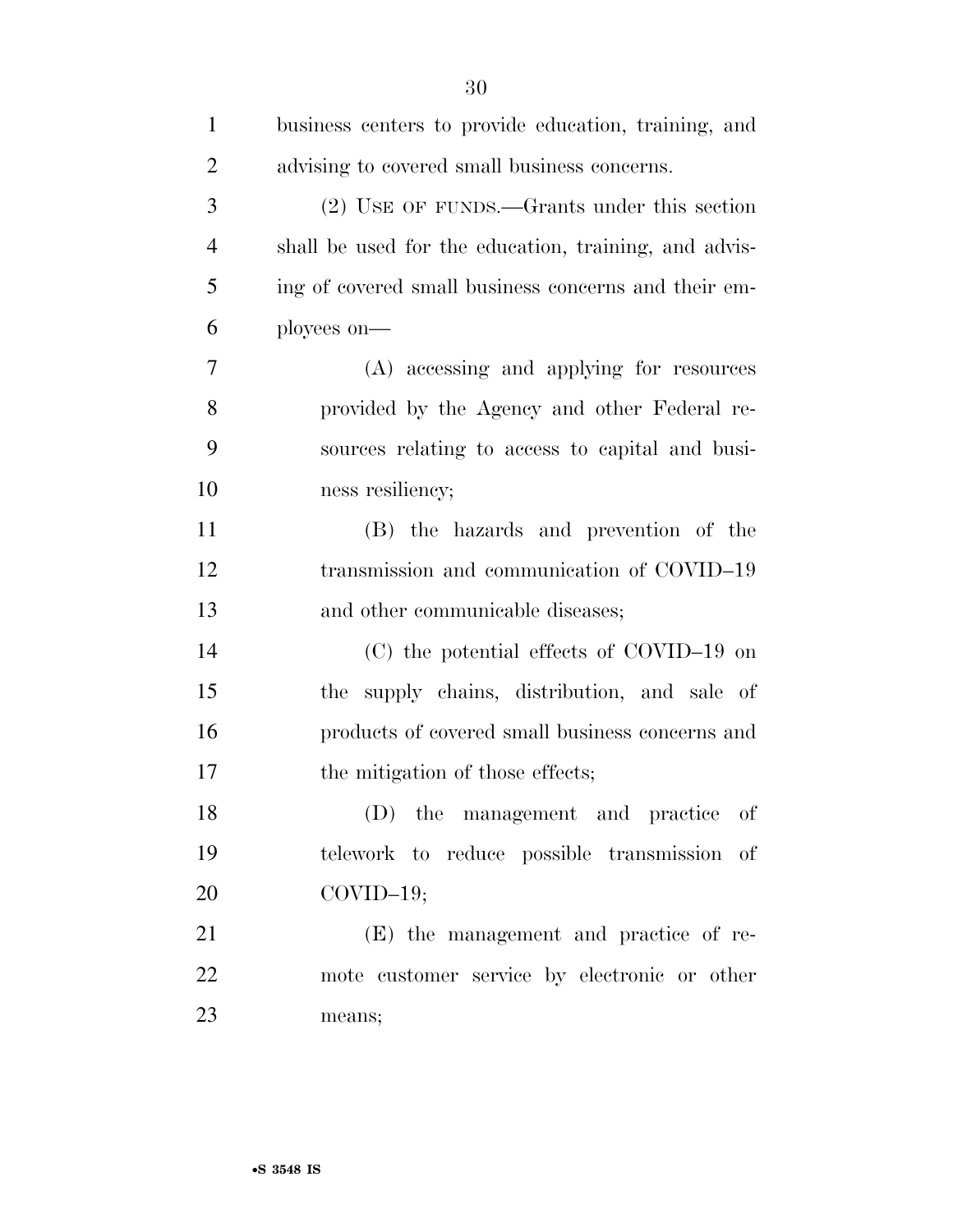| $\mathbf{1}$   | (F) the risks of and mitigation of cyber            |
|----------------|-----------------------------------------------------|
| $\overline{2}$ | threats in remote customer service or telework      |
| 3              | practices;                                          |
| $\overline{4}$ | (G) the mitigation of the effects of reduced        |
| 5              | travel or outside activities on covered small       |
| 6              | business concerns during COVID-19 or similar        |
| $\overline{7}$ | occurrences; and                                    |
| 8              | (H) any other relevant business practices           |
| 9              | necessary to mitigate the economic effects of       |
| 10             | COVID-19 or similar occurrences.                    |
| 11             | (3) NO MATCHING FUNDS REQUIRED.—Match-              |
| 12             | ing funds shall not be required for any grant under |
| 13             | this section.                                       |
| 14             | (4) GOALS AND METRICS.—                             |
| 15             | (A) IN GENERAL.—Goals and metrics for               |
| 16             | the funds made available under this section         |
| 17             | shall be jointly developed, negotiated, and         |
| 18             | agreed upon, with full participation of both par-   |
| 19             | ties, between the minority business centers and     |
| 20             | the Agency, which shall—                            |
| 21             | (i) take into consideration the extent              |
| 22             | of the circumstances relating to the spread         |
| 23             | of COVID-19, or similar occurrences, that           |
| 24             | affect covered small business concerns lo-          |
| 25             | cated in the areas covered by the minority          |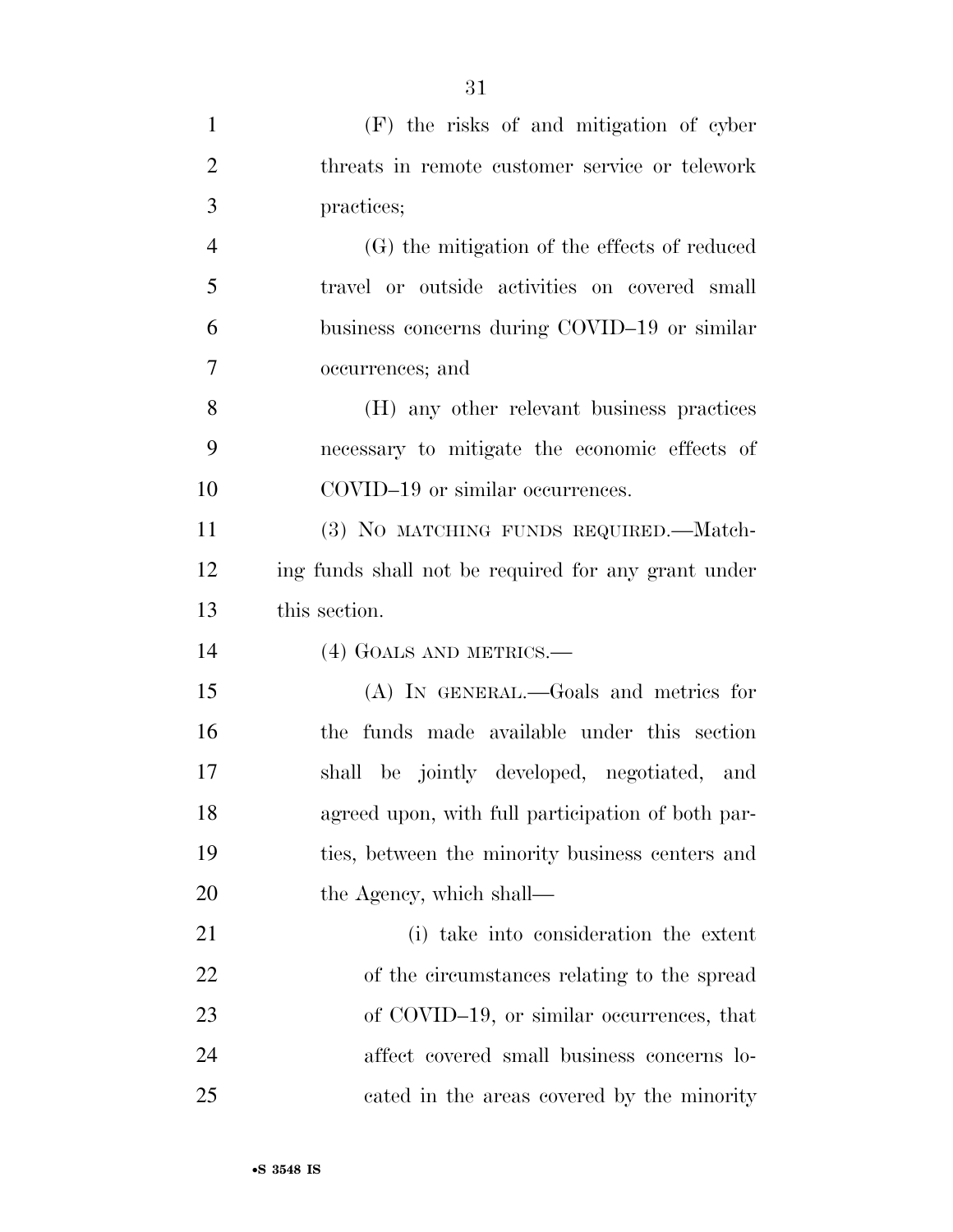| $\mathbf{1}$   | business centers, particularly in rural areas           |
|----------------|---------------------------------------------------------|
| $\overline{2}$ | or economically distressed areas;                       |
| 3              | (ii) generally follow the use of funds                  |
| $\overline{4}$ | outlined in paragraph $(2)$ , but shall not re-         |
| 5              | strict the activities of minority business              |
| 6              | centers in responding to unique situations;             |
| 7              | and                                                     |
| 8              | (iii) encourage minority business cen-                  |
| 9              | ters to develop and provide services to cov-            |
| 10             | ered small business concerns.                           |
| 11             | (B) PUBLIC AVAILABILITY.—The Agency                     |
| 12             | shall make publicly available the methodology           |
| 13             | by which the Agency and minority business cen-          |
| 14             | ters jointly develop the metrics and goals de-          |
| 15             | scribed in subparagraph $(A)$ .                         |
| 16             | (5)<br>AUTHORIZATION OF APPROPRIATIONS.                 |
| 17             | There is authorized to be appropriated $$10,000,000$    |
| 18             | to carry out this section, to remain available until    |
| 19             | expended.                                               |
| 20             | SEC. 1108. WAIVER OF PREPAYMENT PENALTY.                |
| 21             | Notwithstanding any other provision of law, for a       |
| 22             | loan made under the authority under this division or an |
| 23             | amendment made by this division, there shall be no pre- |
| 24             | payment penalty for any payment on the loan made on     |
| 25             | or before December 31, 2020.                            |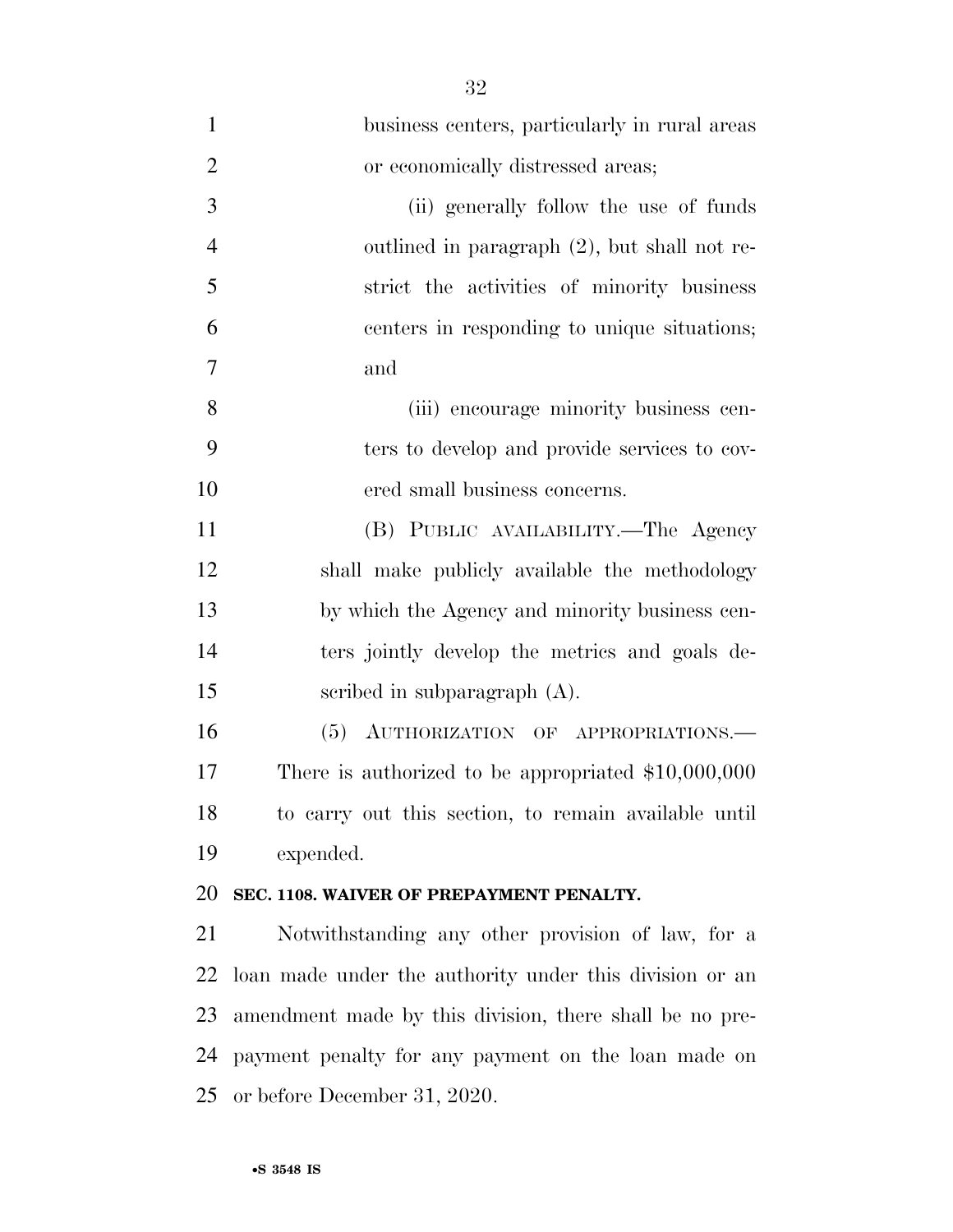## **SEC. 1109. UNITED STATES TREASURY PROGRAM MANAGE-MENT AUTHORITY.**

 (a) AUTHORITY TO INCLUDE ADDITIONAL FINAN- CIAL INSTITUTIONS.—The Department of the Treasury, in consultation with the Administration and the other Federal financial regulatory agencies (as defined in section 313(r) of title 31, United States Code), shall establish cri- teria for insured depository institutions (as defined in sec- tion 3 of the Federal Deposit Insurance Act (12 U.S.C. 1813)) and other specialized lenders, that do not already participate in lending under programs of the Administra- tion, to participate in a small business interruption loans program to provide loans under section 7(a) of the Small Business Act (15 U.S.C. 636(a)) in accordance with this section until the date on which the national emergency de- clared by the President under the National Emergencies Act (50 U.S.C. 1601 et seq.) with respect to the Coronavirus Disease 2019 (COVID–19) expires.

 (b) CRITERIA.—Due to exigent circumstances, the eligibility criteria that would otherwise be applicable a loan made under section 7(a) of the Small Business Act (15 U.S.C. 636(a)) shall not apply to a loan made under this section.

•**S 3548 IS** (c) SAFETY AND SOUNDNESS.—An insured deposi- tory institution (as defined in section 3 of the Federal De-posit Insurance Act (12 U.S.C. 1813)) or other specialized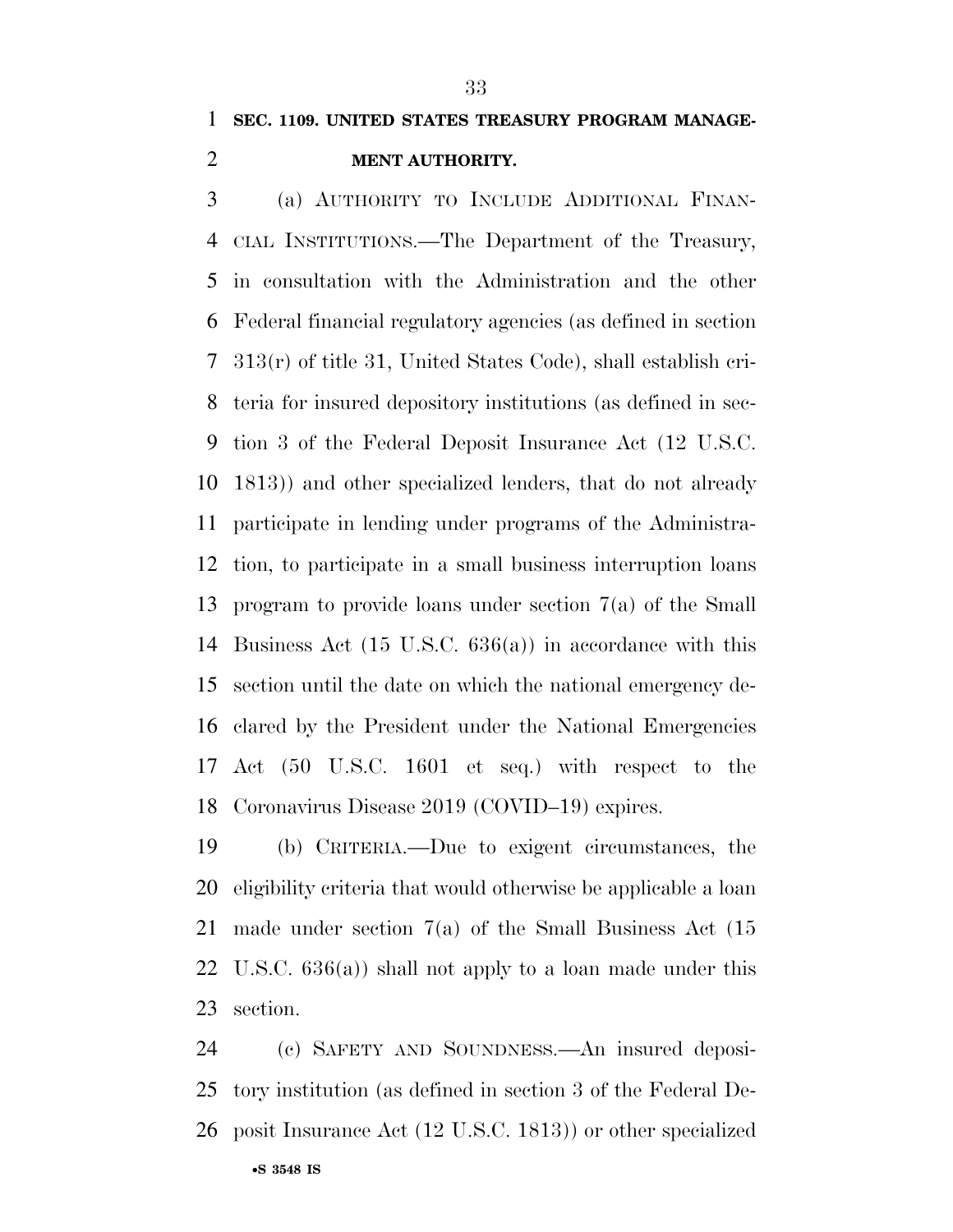lender may only participate in the program established under this section if participation does not affect the safe-ty and soundness of the institution or lender.

 (d) ADDITIONAL REGULATIONS.—The Secretary of the Treasury, in consultation with the Administrator, shall issue regulations and guidance in order to direct addi- tional lenders under this section and establish additional terms that set out compensation, underwriting standards, interest rates, maturity, and other relevant terms and con-ditions.

 (e) PROGRAM ADMINISTRATION.—Under the infra- structure of the Department of the Treasury and with guidance from the Secretary of the Treasury, the Adminis- tration shall administer the program established under this section until the date on which the national emergency declared by the President under the National Emergencies Act (50 U.S.C. 1601 et seq.) with respect to the Coronavirus Disease 2019 (COVID–19) expires.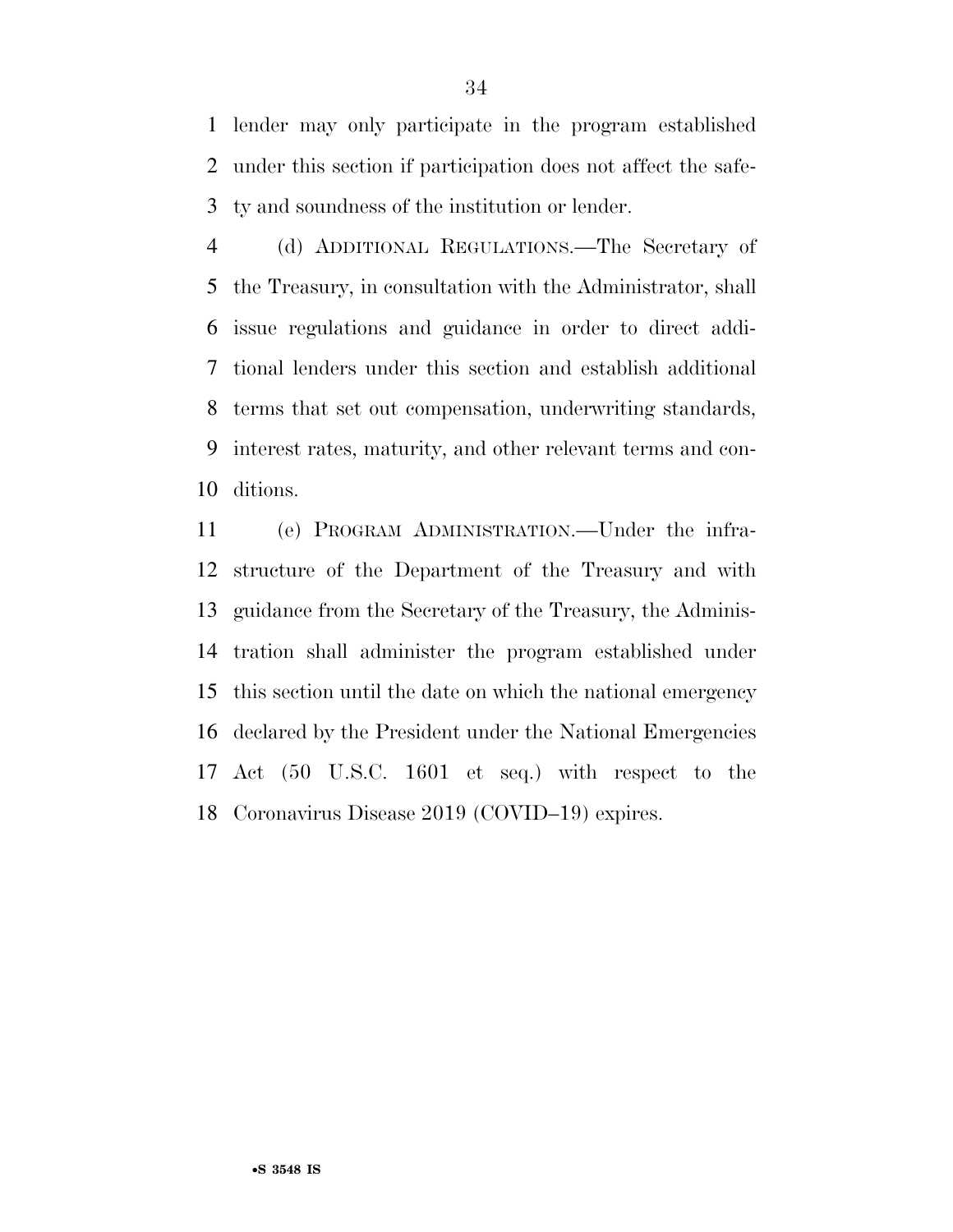# **DIVISION B—RELIEF FOR INDI- VIDUALS, FAMILIES, AND BUSINESSES TITLE I—REBATES AND OTHER INDIVIDUAL PROVISIONS SEC. 2101. 2020 RECOVERY REBATES FOR INDIVIDUALS.**  (a) IN GENERAL.—Subchapter B of chapter 65 of subtitle F of the Internal Revenue Code of 1986 is amend-

 ed by inserting after section 6427 the following new sec-tion:

## **''SEC. 6428. 2020 RECOVERY REBATES FOR INDIVIDUALS.**

 ''(a) IN GENERAL.—In the case of an eligible indi- vidual, there shall be allowed as a credit against the tax imposed by subtitle A for the first taxable year beginning in 2020 an amount equal to the lesser of—

16 ''(1) net income tax liability, or

17  $\frac{17}{2}$   $\frac{1200}{1200}$  (\$2,400 in the case of a joint re-turn).

19 "(b) SPECIAL RULES.—

20  $\frac{u(1)}{N}$  IN GENERAL.—In the case of a taxpayer described in paragraph (2)—

22  $\langle (A)$  the amount determined under sub- section (a) shall not be less than \$600 (\$1,200 in the case of a joint return), and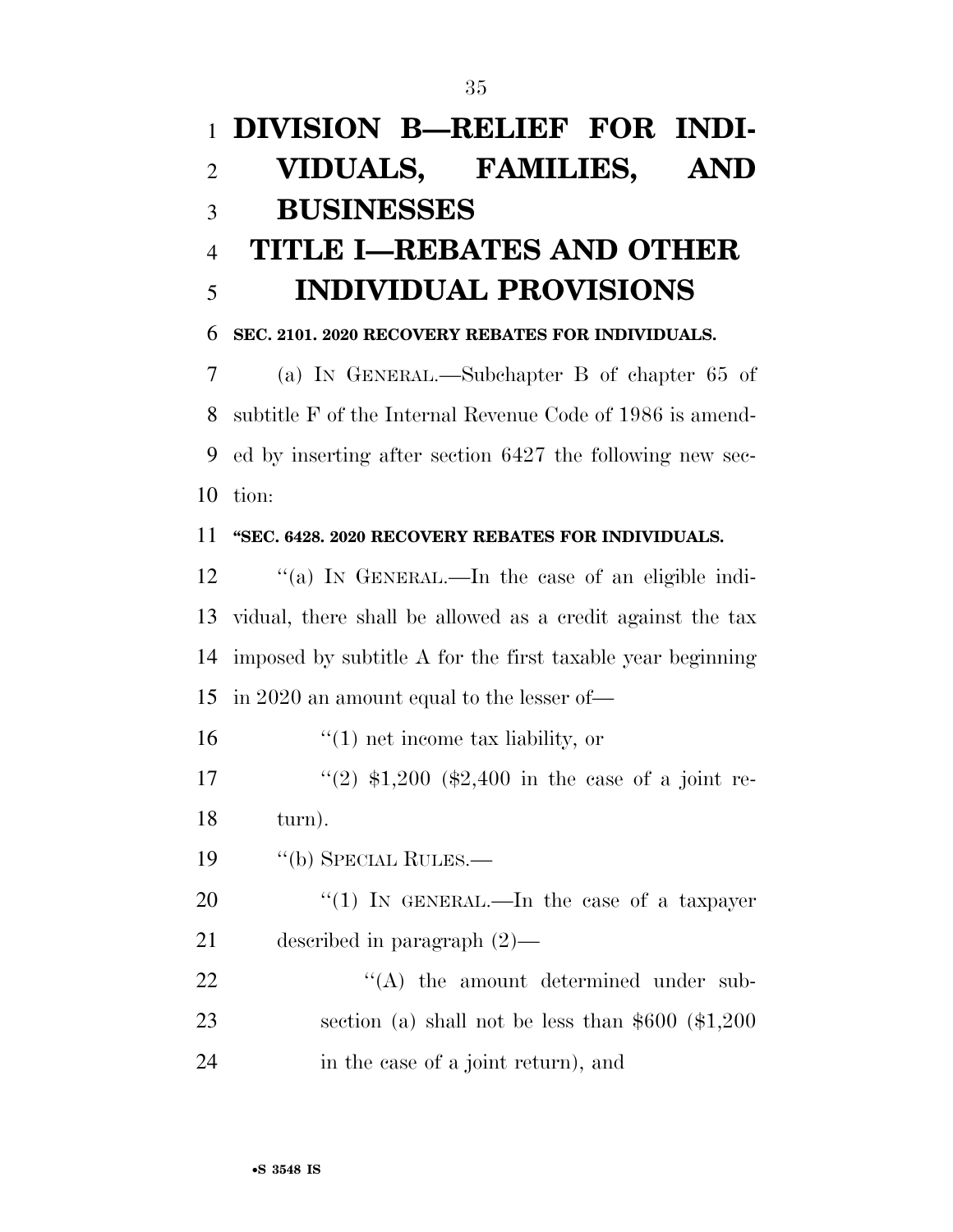| $\mathbf{1}$   | "(B) the amount determined under sub-                           |
|----------------|-----------------------------------------------------------------|
| $\overline{2}$ | section (a) (after the application of subpara-                  |
| 3              | $graph(A)$ shall be increased by the product of                 |
| $\overline{4}$ | \$500 multiplied by the number of qualifying                    |
| 5              | children (within the meaning of section $24(e)$ )               |
| 6              | of the taxpayer.                                                |
| 7              | "(2) TAXPAYER DESCRIBED.—A taxpayer is de-                      |
| 8              | scribed in this paragraph if the taxpayer—                      |
| 9              | "(A) has qualifying income of at least                          |
| 10             | \$2,500, or                                                     |
| 11             | $\lq\lq(B)$ has—                                                |
| 12             | "(i) net income tax liability which is                          |
| 13             | greater than zero, and                                          |
| 14             | "(ii) gross income which is greater                             |
| 15             | than the basic standard deduction.                              |
| 16             | $``(e)$ TREATMENT OF CREDIT.—The credit allowed by              |
| 17             | subsection (a) shall be treated as allowed by subpart C         |
| 18             | of part IV of subchapter A of chapter 1.                        |
| 19             | "(d) LIMITATION BASED ON ADJUSTED GROSS IN-                     |
| 20             | COME.—The amount of the credit allowed by subsection            |
| 21             | (a) (determined without regard to this subsection and sub-      |
| 22             | section $(f)$ ) shall be reduced (but not below zero) by 5 per- |
| 23             | cent of so much of the taxpayer's adjusted gross income         |
| 24             | as exceeds $$75,000$ (\$150,000 in the case of a joint re-      |
| 25             | turn).                                                          |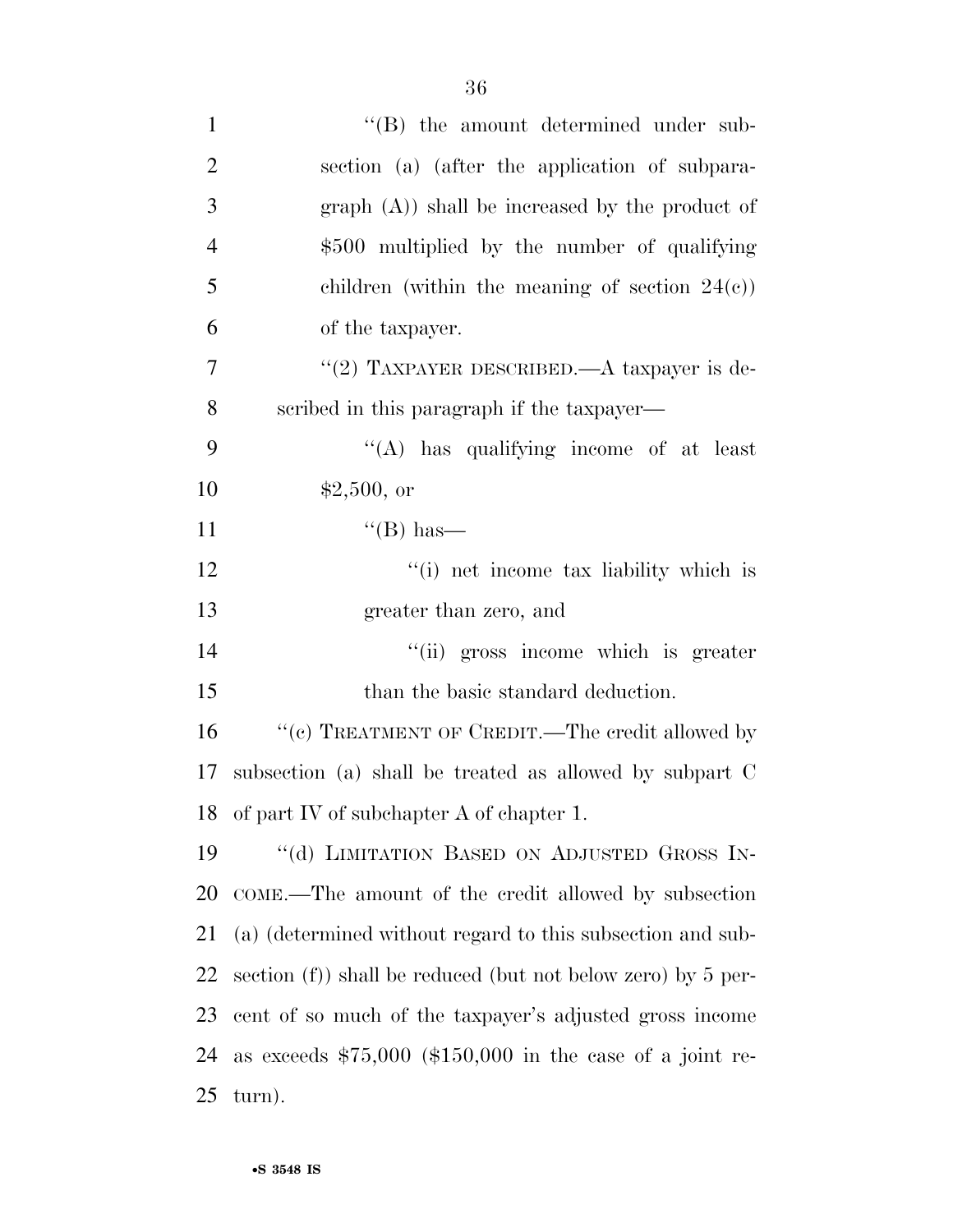| $\mathbf{1}$   | "(e) DEFINITIONS.—For purposes of this section—    |
|----------------|----------------------------------------------------|
| $\overline{2}$ | "(1) QUALIFYING INCOME.—The term 'quali-           |
| 3              | fying income' means—                               |
| $\overline{4}$ | $\lq\lq$ earned income,                            |
| 5              | $\lq\lq (B)$ social security benefits (within the  |
| 6              | meaning of section $86(d)$ , and                   |
| $\tau$         | "(C) any compensation or pension received          |
| 8              | under chapter 11, chapter 13, or chapter 15 of     |
| 9              | title 38, United States Code.                      |
| 10             | "(2) NET INCOME TAX LIABILITY.—The term            |
| 11             | 'net income tax liability' means the excess of—    |
| 12             | "(A) the sum of the taxpayer's regular tax         |
| 13             | liability (within the meaning of section $26(b)$ ) |
| 14             | and the tax imposed by section 55 for the tax-     |
| 15             | able year, over                                    |
| 16             | "(B) the credits allowed by part IV (other         |
| 17             | than section 24 and subpart $C$ thereof) of sub-   |
| 18             | chapter A of chapter 1.                            |
| 19             | "(3) ELIGIBLE INDIVIDUAL.—The term 'eligible       |
| 20             | individual' means any individual other than—       |
| 21             | "(A) any nonresident alien individual,             |
| 22             | $\lq\lq$ (B) any individual with respect to whom   |
| 23             | a deduction under section 151 is allowable to      |
| 24             | another taxpayer for a taxable year beginning      |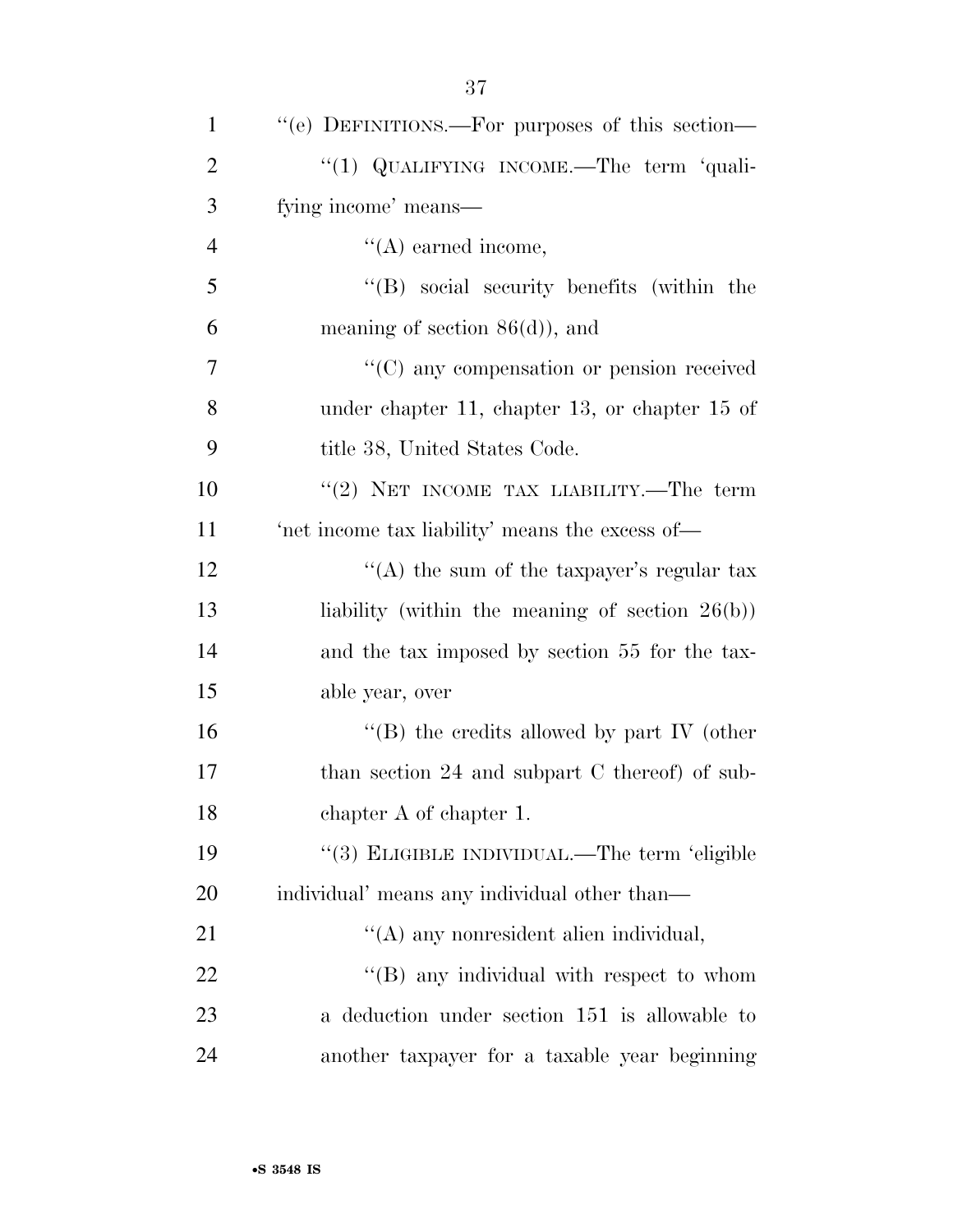| $\mathbf{1}$   | in the calendar year in which the individual's        |
|----------------|-------------------------------------------------------|
| $\overline{2}$ | taxable year begins, and                              |
| $\mathfrak{Z}$ | $\lq\lq$ (C) an estate or trust.                      |
| $\overline{4}$ | "(4) EARNED INCOME.—The term 'earned in-              |
| 5              | come' has the meaning set forth in section $32(c)(2)$ |
| 6              | except that such term shall not include net earnings  |
| 7              | from self-employment which are not taken into ac-     |
| 8              | count in computing taxable income.                    |
| 9              | "(5) BASIC STANDARD DEDUCTION.—The term               |
| 10             | basic standard deduction' shall have the<br>same      |
| 11             | meaning as when used in section 63 (as modified by    |
| 12             | subsection $(c)(7)$ of such section).                 |
| 13             | "(f) COORDINATION WITH ADVANCE REFUNDS OF             |
| 14             | CREDIT.                                               |
|                |                                                       |
| 15             | "(1) IN GENERAL.—The amount of credit                 |
| 16             | which would (but for this paragraph) be allowable     |
| 17             | under this section shall be reduced (but not below    |
| 18             | zero) by the aggregate refunds and credits made or    |
| 19             | allowed to the taxpayer under subsection (g). Any     |
| 20             | failure to so reduce the credit shall be treated as   |
| 21             | arising out of a mathematical or clerical error and   |
| 22             | assessed according to section $6213(b)(1)$ .          |
| 23             | "(2) JOINT RETURNS.—In the case of a refund           |
| 24             | or credit made or allowed under subsection (g) with   |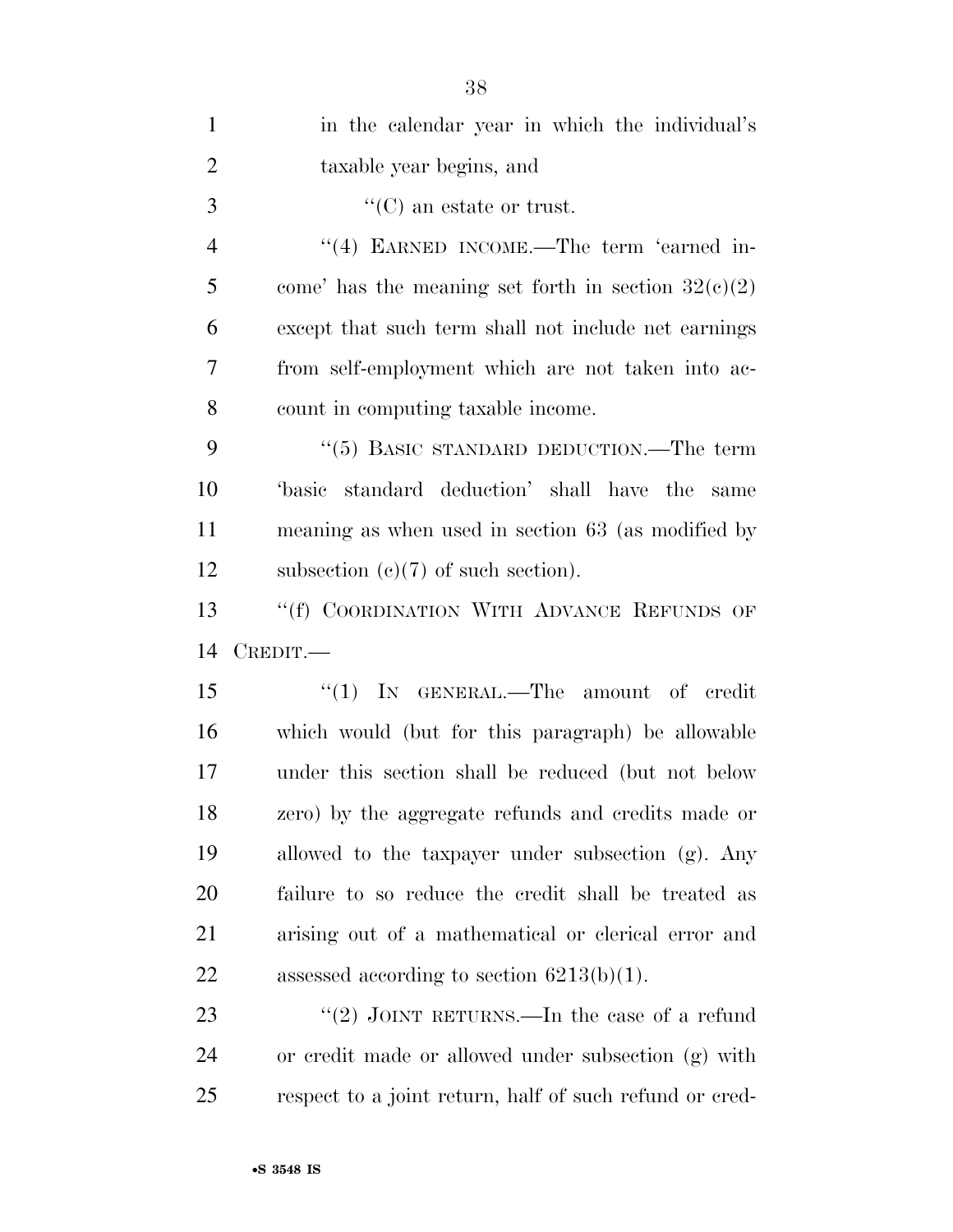| $\mathbf{1}$   | it shall be treated as having been made or allowed     |
|----------------|--------------------------------------------------------|
| $\overline{2}$ | to each individual filing such return.                 |
| 3              | "(g) ADVANCE REFUNDS AND CREDITS.—                     |
| $\overline{4}$ | "(1) IN GENERAL.—Subject to paragraph $(5)$ ,          |
| 5              | each individual who was an eligible individual for     |
| 6              | such individual's first taxable year beginning in      |
| 7              | 2018 shall be treated as having made a payment         |
| 8              | against the tax imposed by chapter 1 for such first    |
| 9              | taxable year in an amount equal to the advance re-     |
| 10             | fund amount for such taxable year.                     |
| 11             | "(2) ADVANCE REFUND AMOUNT.—For pur-                   |
| 12             | poses of paragraph (1), the advance refund amount      |
| 13             | is the amount that would have been allowed as a        |
| 14             | credit under this section for such first taxable year  |
| 15             | if this section (other than subsection (f) and this    |
| 16             | subsection) had applied to such taxable year.          |
| 17             | "(3) TIMING OF PAYMENTS.—The Secretary                 |
| 18             | shall, subject to the provisions of this title, refund |
| 19             | or credit any overpayment attributable to this sec-    |
| 20             | tion as rapidly as possible. No refund or credit shall |
| 21             | be made or allowed under this subsection after De-     |
| <u>22</u>      | cember 31, 2020.                                       |
| 23             | "(4) NO INTEREST.—No interest shall be al-             |
| 24             | lowed on any overpayment attributable to this sec-     |
| 25             | tion.                                                  |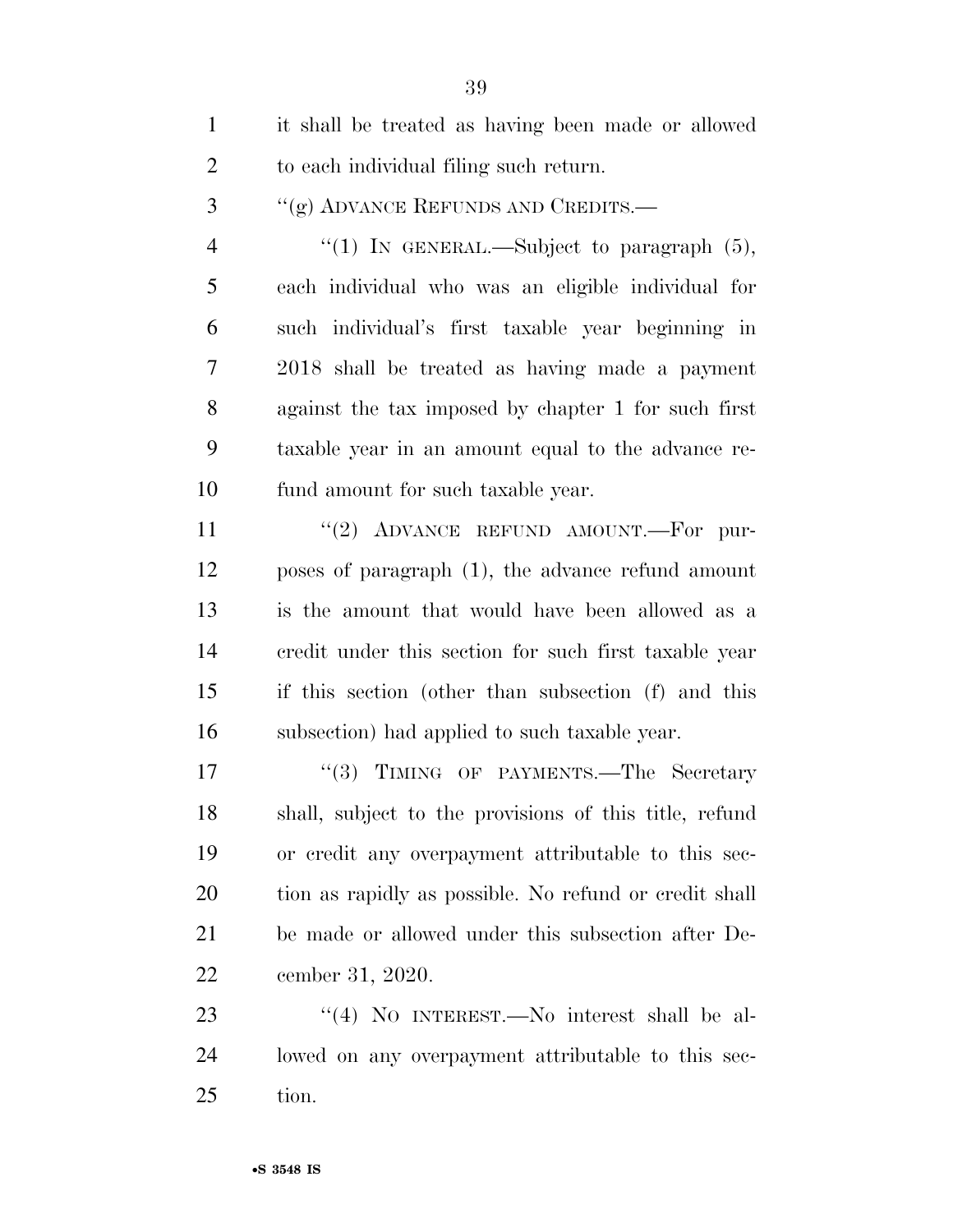| $\mathbf{1}$   | "(5) ALTERNATE TAXABLE YEAR.—In the case                 |
|----------------|----------------------------------------------------------|
| $\overline{2}$ | of an individual who, at the time of any determina-      |
| 3              | tion made pursuant to paragraph (3), has not filed       |
| $\overline{4}$ | a tax return for the year described in paragraph $(1)$ , |
| 5              | the Secretary may apply such paragraph by sub-           |
| 6              | stituting $2019'$ for $2018'$ .                          |
| 7              | "(h) IDENTIFICATION NUMBER REQUIREMENT.—                 |
| 8              | "(1) IN GENERAL.—No credit shall be allowed              |
| 9              | under subsection (a) to an eligible individual who       |
| 10             | does not include on the return of tax for the taxable    |
| 11             | year-                                                    |
| 12             | "(A) such individual's valid identification              |
| 13             | number,                                                  |
| 14             | $\lq\lq$ (B) in the case of a joint return, the valid    |
| 15             | identification number of such individual's               |
| 16             | spouse, and                                              |
| 17             | $\cdot$ (C) in the case of any qualifying child          |
| 18             | taken into account under subsection $(b)(1)(B)$ ,        |
| 19             | the valid identification number of such quali-           |
| 20             | fying child.                                             |
| 21             | $``(2)$ VALID IDENTIFICATION NUMBER.—                    |
| 22             | "(A) IN GENERAL.—For purposes of para-                   |
| 23             | $graph$ (1), the term 'valid identification num-         |
| 24             | ber' means a social security number (as such             |
| 25             | term is defined in section $24(h)(7)$ .                  |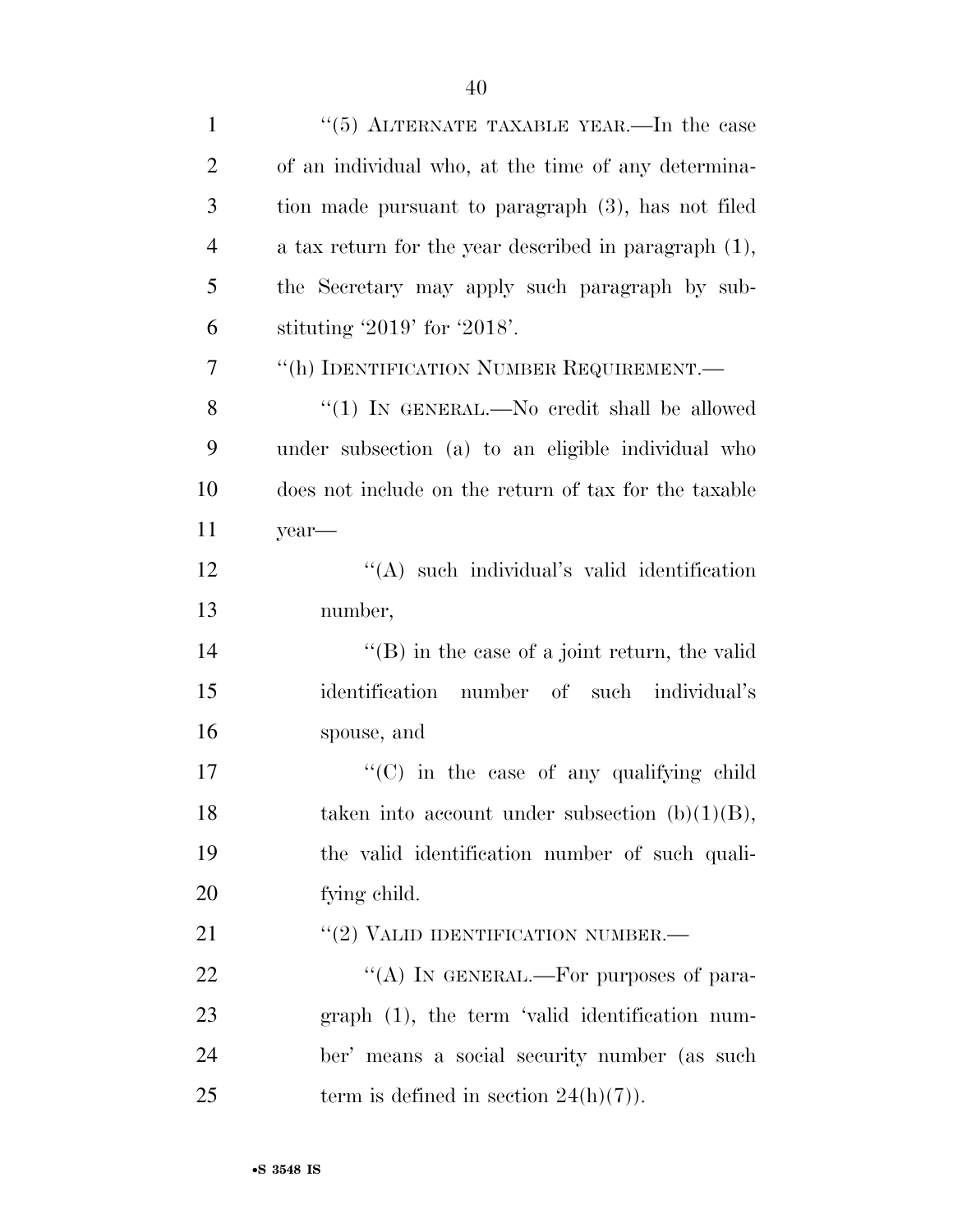| $\mathbf{1}$   | "(B) ADOPTION TAXPAYER IDENTIFICA-                     |
|----------------|--------------------------------------------------------|
| $\overline{2}$ | TION NUMBER.—For purposes of paragraph                 |
| 3              | $(1)(C)$ , in the case of a qualifying child who is    |
| $\overline{4}$ | adopted, the term 'valid identification number'        |
| 5              | shall include the adoption taxpayer identifica-        |
| 6              | tion number of such child.                             |
| 7              | "(i) REGULATIONS.—The Secretary shall prescribe        |
| 8              | such regulations or other guidance as may be necessary |
| 9              | to carry out the purposes of this section.".           |
| 10             | (b) ADMINISTRATIVE AMENDMENTS.-                        |
| 11             | (1) DEFINITION OF DEFICIENCY.—Section                  |
| 12             | $6211(b)(4)(A)$ of the Internal Revenue Code of 1986   |
| 13             | is amended by striking "and 36B, $168(k)(4)$ " and     |
| 14             | inserting "36B, and 6428".                             |
| 15             | (2) MATHEMATICAL OR CLERICAL ERROR AU-                 |
| 16             | THORITY.—Section $6213(g)(2)(L)$ of such Code is       |
| 17             | amended by striking "or 32" and inserting "32, or      |
| 18             | 6428".                                                 |
| 19             | (c) TREATMENT OF POSSESSIONS.—                         |
| 20             | (1) PAYMENTS TO POSSESSIONS.—                          |
| 21             | (A) MIRROR CODE POSSESSION.—The Sec-                   |
| 22             | retary of the Treasury shall pay to each posses-       |
| 23             | sion of the United States which has a mirror           |
| 24             | code tax system amounts equal to the loss (if          |
| 25             | any) to that possession by reason of the amend-        |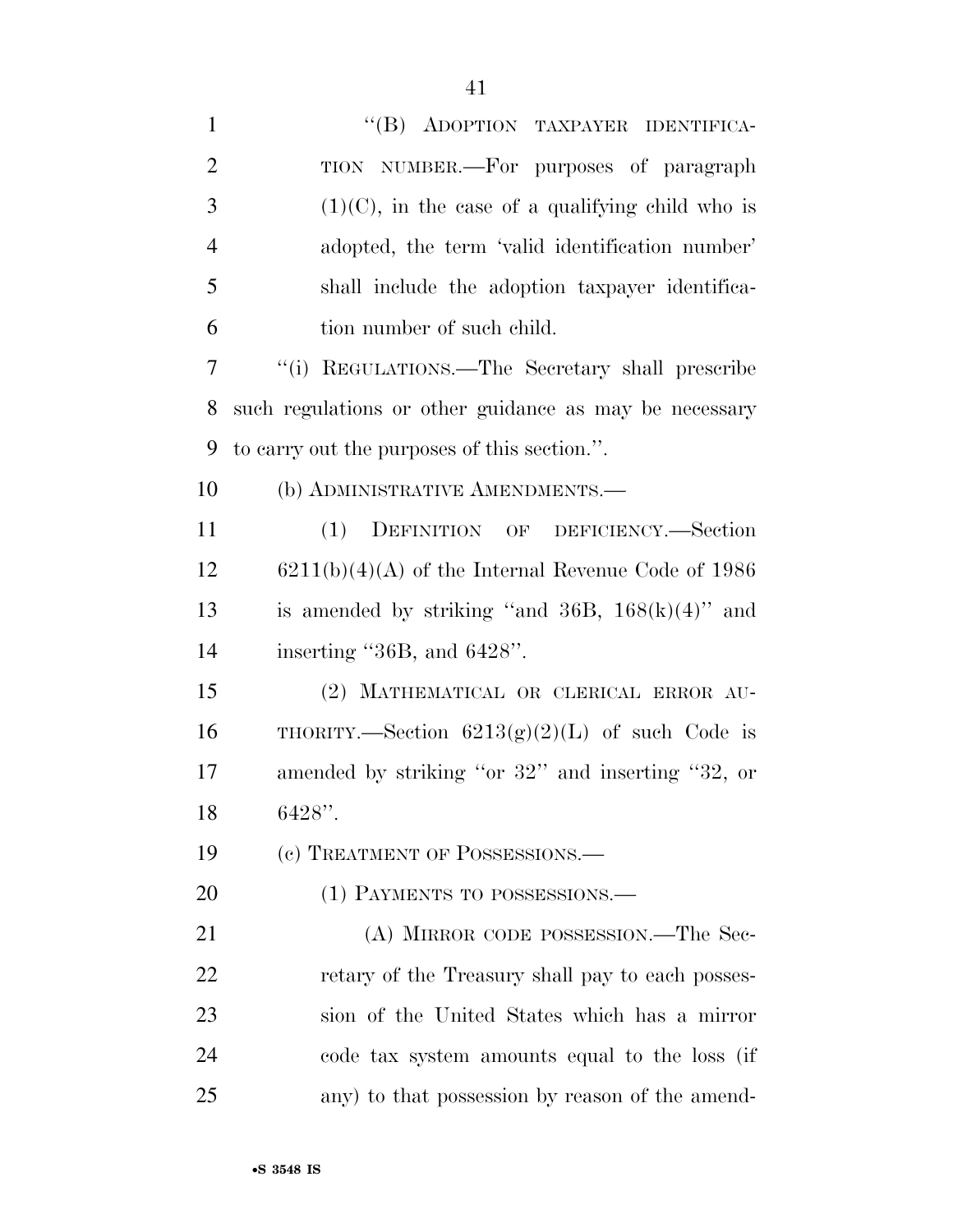ments made by this section. Such amounts shall be determined by the Secretary of the Treasury based on information provided by the govern-ment of the respective possession.

 (B) OTHER POSSESSIONS.—The Secretary of the Treasury shall pay to each possession of the United States which does not have a mirror code tax system amounts estimated by the Sec- retary of the Treasury as being equal to the ag- gregate benefits (if any) that would have been provided to residents of such possession by rea- son of the amendments made by this section if a mirror code tax system had been in effect in such possession. The preceding sentence shall not apply unless the respective possession has a 16 plan, which has been approved by the Secretary of the Treasury, under which such possession will promptly distribute such payments to its residents.

 (2) COORDINATION WITH CREDIT ALLOWED AGAINST UNITED STATES INCOME TAXES.—No cred- it shall be allowed against United States income taxes under section 6428 of the Internal Revenue Code of 1986 (as added by this section) to any per-son—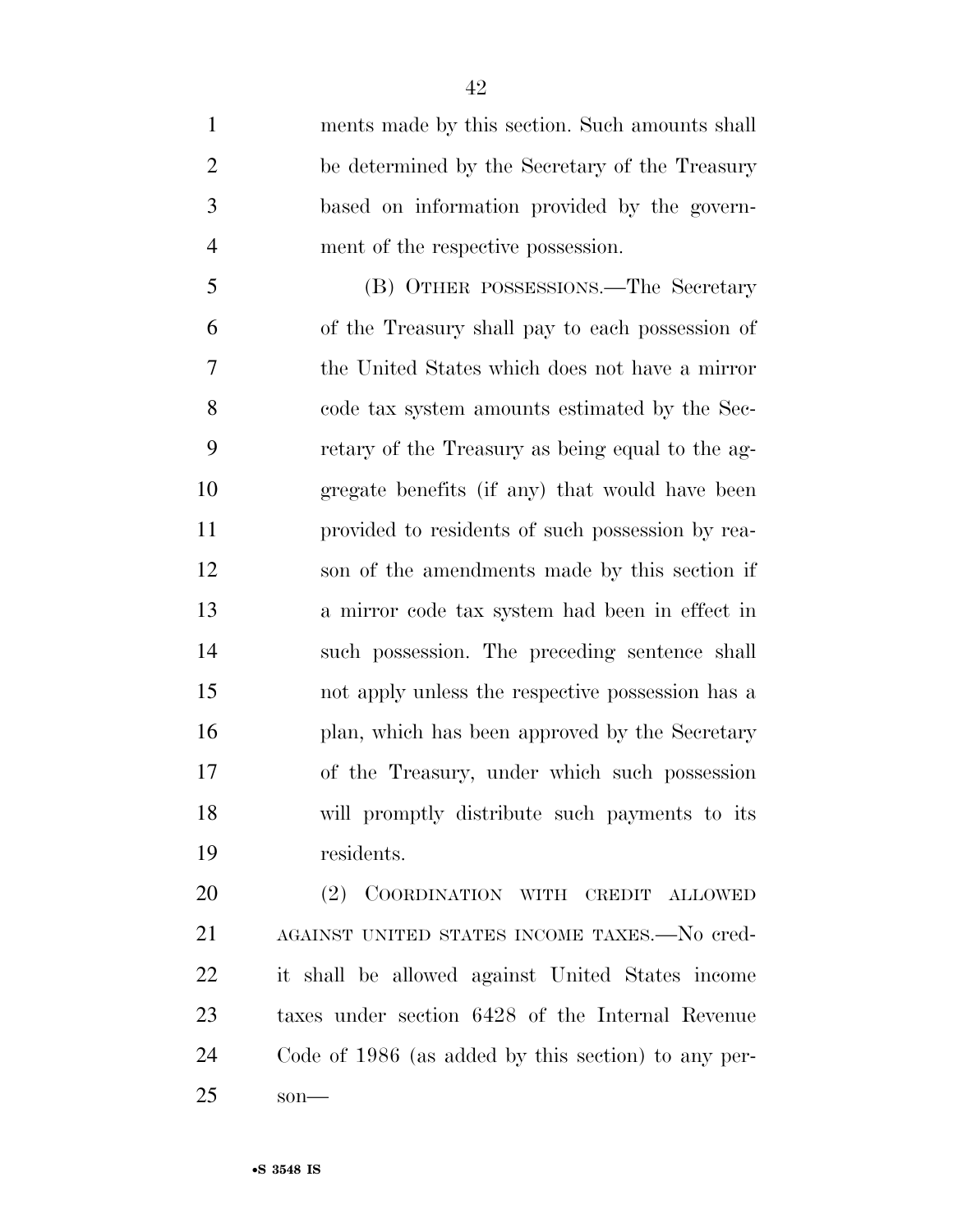| $\mathbf{1}$   | $(A)$ to whom a credit is allowed against              |
|----------------|--------------------------------------------------------|
| $\overline{2}$ | taxes imposed by the possession by reason of           |
| 3              | the amendments made by this section, or                |
| $\overline{4}$ | (B) who is eligible for a payment under a              |
| 5              | plan described in paragraph $(1)(B)$ .                 |
| 6              | (3) DEFINITIONS AND SPECIAL RULES.—                    |
| 7              | (A)<br><b>POSSESSION</b><br>OF<br>THE<br><b>UNITED</b> |
| 8              | STATES.—For purposes of this subsection, the           |
| 9              | term "possession of the United States" includes        |
| 10             | the Commonwealth of Puerto Rico and the                |
| 11             | Commonwealth of the Northern Mariana Is-               |
| 12             | lands.                                                 |
| 13             | (B) MIRROR CODE TAX SYSTEM.—For pur-                   |
| 14             | poses of this subsection, the term "mirror code        |
| 15             | tax system" means, with respect to any posses-         |
| 16             | sion of the United States, the income tax sys-         |
| 17             | tem of such possession if the income tax liabil-       |
| 18             | ity of the residents of such possession under          |
| 19             | such system is determined by reference to the          |
| 20             | income tax laws of the United States as if such        |
| 21             | possession were the United States.                     |
| 22             | (C) TREATMENT OF PAYMENTS.—For pur-                    |
| 23             | poses of section 1324 of title 31, United States       |
| 24             | Code, the payments under this section shall be         |

treated in the same manner as a refund due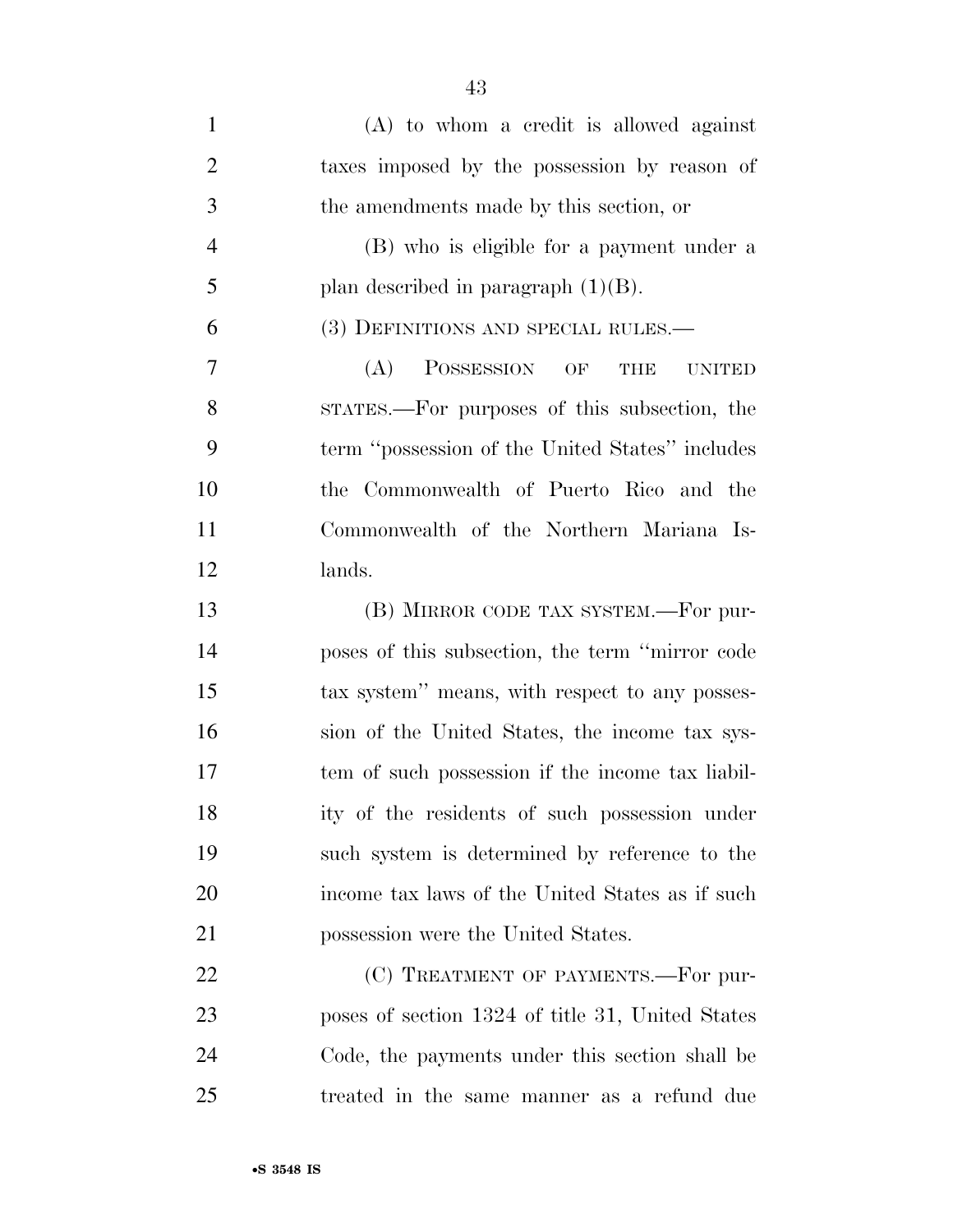| $\mathbf{1}$ | from a credit provision referred to in subsection             |
|--------------|---------------------------------------------------------------|
| $\mathbf{2}$ | $(b)(2)$ of such section.                                     |
| 3            | EXCEPTION FROM TREASURY OFFSET PRO-<br>(d)                    |
| 4            | GRAM.—Any credit or refund allowed or made to any indi-       |
| 5            | vidual by reason of section 6428 of the Internal Revenue      |
| 6            | Code of 1986 (as added by this section) or by reason of       |
| 7            | subsection (c) of this section shall not be subject to reduc- |
| 8            | tion or offset pursuant to-                                   |
| 9            | $(1)$ section 3716 or 3720A of title 31, United               |
| 10           | States Code, or                                               |
| 11           | $(2)$ subsection $(d)$ , $(e)$ , or $(f)$ of section 6402 of  |
| 12           | the Internal Revenue Code of 1986.                            |
| 13           | (e) APPROPRIATIONS TO CARRY OUT REBATES.—                     |
| 14           | (1) IN GENERAL.—Immediately upon the enact-                   |
| 15           | ment of this Act, the following sums are appro-               |
| 16           | priated, out of any money in the Treasury not other-          |
| 17           | wise appropriated, for the fiscal year ending Sep-            |
| 18           | tember 30, 2020:                                              |
| 19           | (A) DEPARTMENT OF THE TREASURY.—                              |
| 20           | (i) For an additional amount for "De-                         |
| 21           | partment of the Treasury—Bureau of the                        |
| 22           | Fiscal Service—Salaries and Expenses",                        |
| 23           | $$78,650,000$ , to remain available<br>until                  |
| 24           | September 30, 2021.                                           |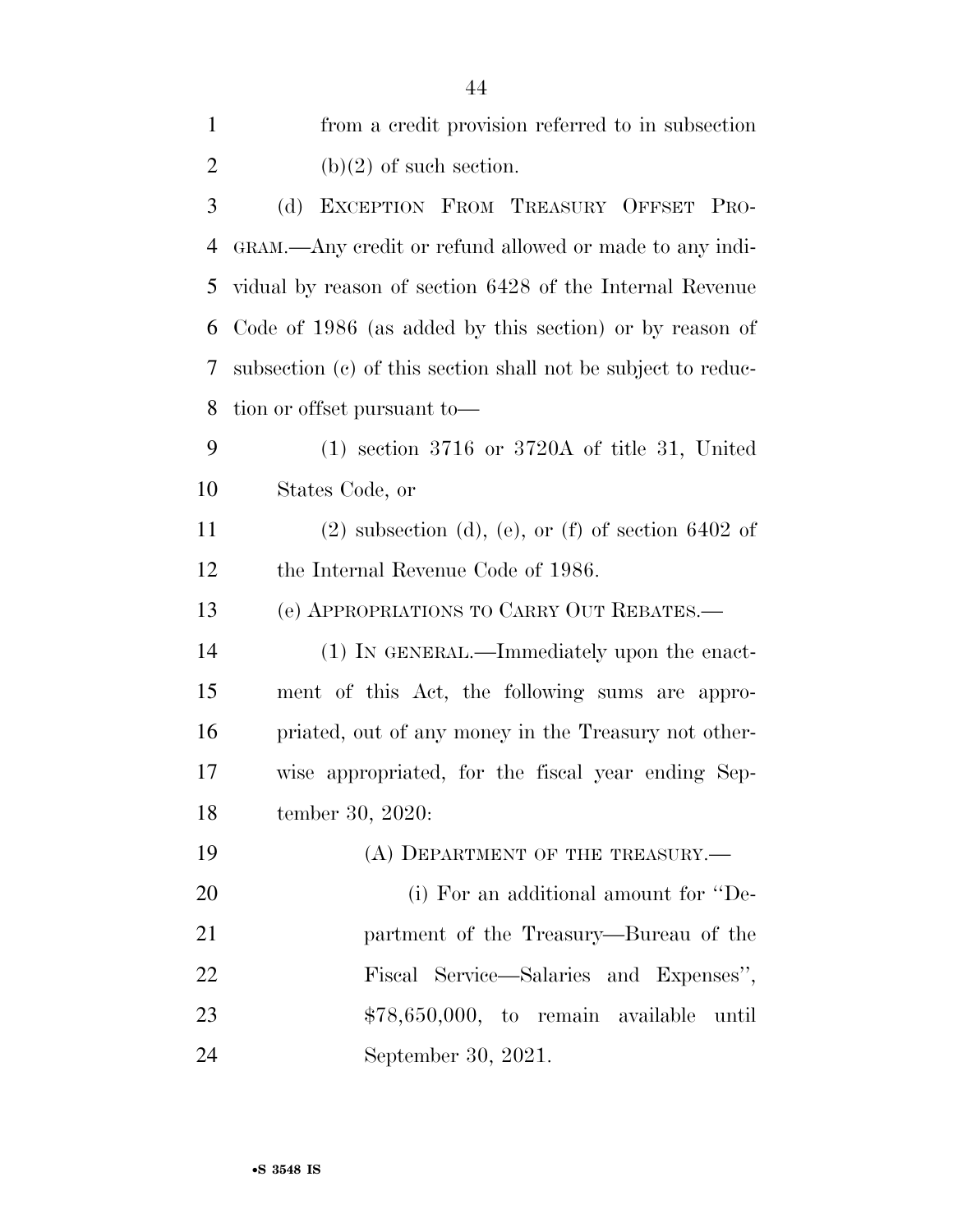| $\mathbf{1}$   | (ii) For an additional amount for                      |
|----------------|--------------------------------------------------------|
| $\overline{2}$ | "Department of the Treasury—Internal                   |
| 3              | Revenue Service—Taxpayer Services",                    |
| $\overline{4}$ | $$70,200,000$ , to remain available until              |
| 5              | September 30, 2021.                                    |
| 6              | (iii) For an additional amount for                     |
| $\overline{7}$ | "Department of the Treasury—Internal                   |
| 8              | Revenue Service—Operations Support",                   |
| 9              | $$209,600,000, to remain available until$              |
| 10             | September 30, 2021.                                    |
| 11             | (B) SOCIAL SECURITY ADMINISTRATION.—                   |
| 12             | For an additional amount for "Social Security"         |
| 13             | Administration—Limitation on Administrative            |
| 14             | Expenses", $$38,000,000$ , to remain available         |
| 15             | until September 30, 2020.                              |
| 16             | $(2)$ REPORTS.—No later than 15 days after en-         |
| 17             | actment of this Act, the Secretary of the Treasury     |
| 18             | shall submit a plan to the Committees on Appropria-    |
| 19             | tions of the House of Representatives and the Sen-     |
| 20             | ate detailing the expected use of the funds provided   |
| 21             | by paragraph $(1)(A)$ . Beginning 90 days after enact- |
| 22             | ment of this Act, the Secretary of the Treasury shall  |
| 23             | submit a quarterly report to the Committees on Ap-     |
| 24             | propriations of the House of Representatives and the   |
| 25             | Senate detailing the actual expenditure of funds pro-  |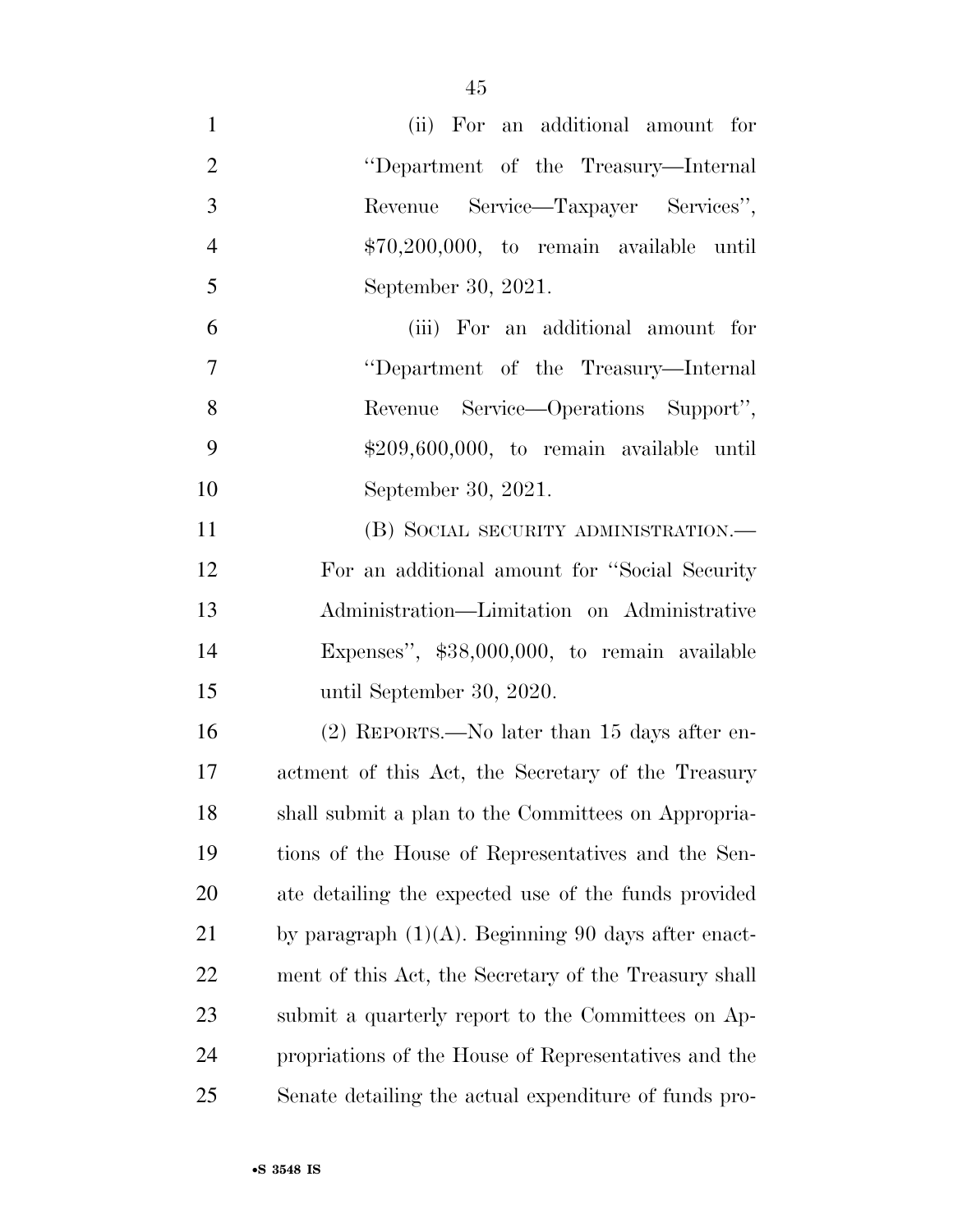| $\mathbf{1}$   | vided by paragraph $(1)(A)$ and the expected expendi- |
|----------------|-------------------------------------------------------|
| $\overline{2}$ | ture of such funds in the subsequent quarter.         |
| 3              | (f) CONFORMING AMENDMENTS.—                           |
| $\overline{4}$ | $(1)$ Paragraph $(2)$ of section 1324(b) of title     |
| 5              | 31, United States Code, is amended by inserting       |
| 6              | " $6428$ ," after " $54B(h)$ ,".                      |
| 7              | $(2)$ The table of sections for subchapter B of       |
| 8              | chapter 65 of subtitle F of the Internal Revenue      |
| 9              | Code of 1986 is amended by inserting after the item   |
| 10             | relating to section 6427 the following:               |
|                | "Sec. 6428. 2020 Recovery Rebates for individuals.".  |
| 11             | SEC. 2102. DELAY OF CERTAIN DEADLINES.                |
| 12             | (a) FILING DEADLINES FOR 2019.—                       |
| 13             | $(1)$ IN GENERAL.—In the case of returns for          |
| 14             | taxable year 2019, including for purposes of section  |
| 15             | $6151(a)$ of the Internal Revenue Code of 1986, sec-  |
| 16             | tion $6072(a)$ of such Code shall be applied—         |
| 17             | (A) by substituting "July" for "April",               |
| 18             | and                                                   |
| 19             | (B) by substituting "the seventh month"               |
| 20             | for "the fourth month".                               |
| 21             | (2) EFFECTIVE DATE.—Paragraph (1) shall               |
| 22             | apply to all returns required to be filed for taxable |
| 23             | year 2019.                                            |
| 24             | (b) ESTIMATED TAX PAYMENTS FOR INDIVID-               |
|                |                                                       |
| 25             | $UALS.$ —                                             |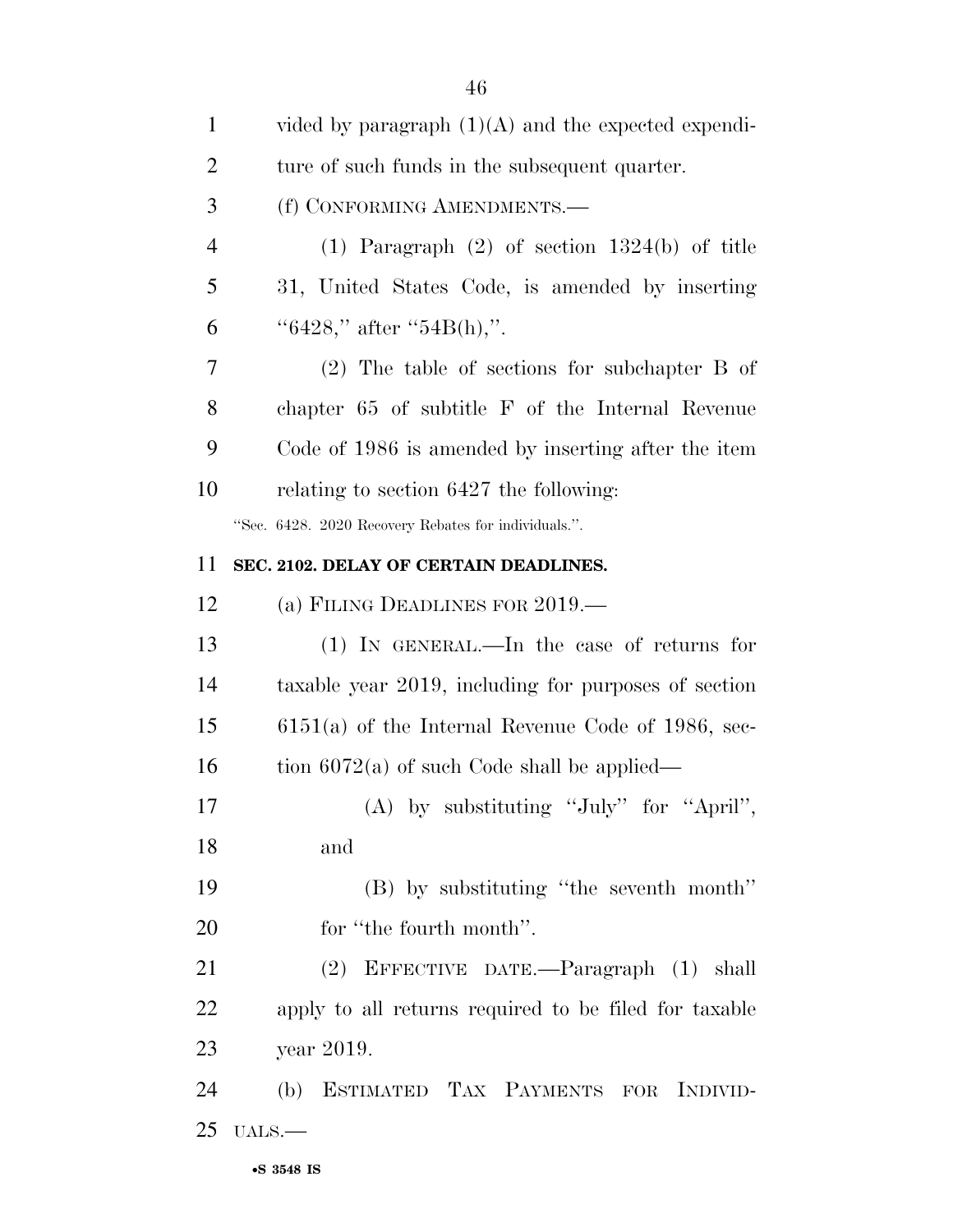(1) IN GENERAL.—In the case of an individual, 2 the due date for any required installment under sec- tion 6654 of the Internal Revenue Code of 1986 which (but for the application of this section) would be due during the applicable period shall not be due before October 15, 2020, and all such installments shall be treated as one installment due on such date. The Secretary of the Treasury (or the Secretary's delegate) shall prescribe such regulations or other guidance as may be necessary to carry out the pur- poses of this subsection. (2) APPLICABLE PERIOD.—For purposes of this subsection, the applicable period is the period begin- ning on the date of the enactment of this Act and ending before October 15, 2020. **SEC. 2103. SPECIAL RULES FOR USE OF RETIREMENT FUNDS.**  (a) TAX-FAVORED WITHDRAWALS FROM RETIRE- MENT PLANS.— (1) IN GENERAL.—Section 72(t) of the Internal Revenue Code of 1986 shall not apply to any coronavirus-related distribution. 23 (2) AGGREGATE DOLLAR LIMITATION.— (A) IN GENERAL.—For purposes of this subsection, the aggregate amount of distribu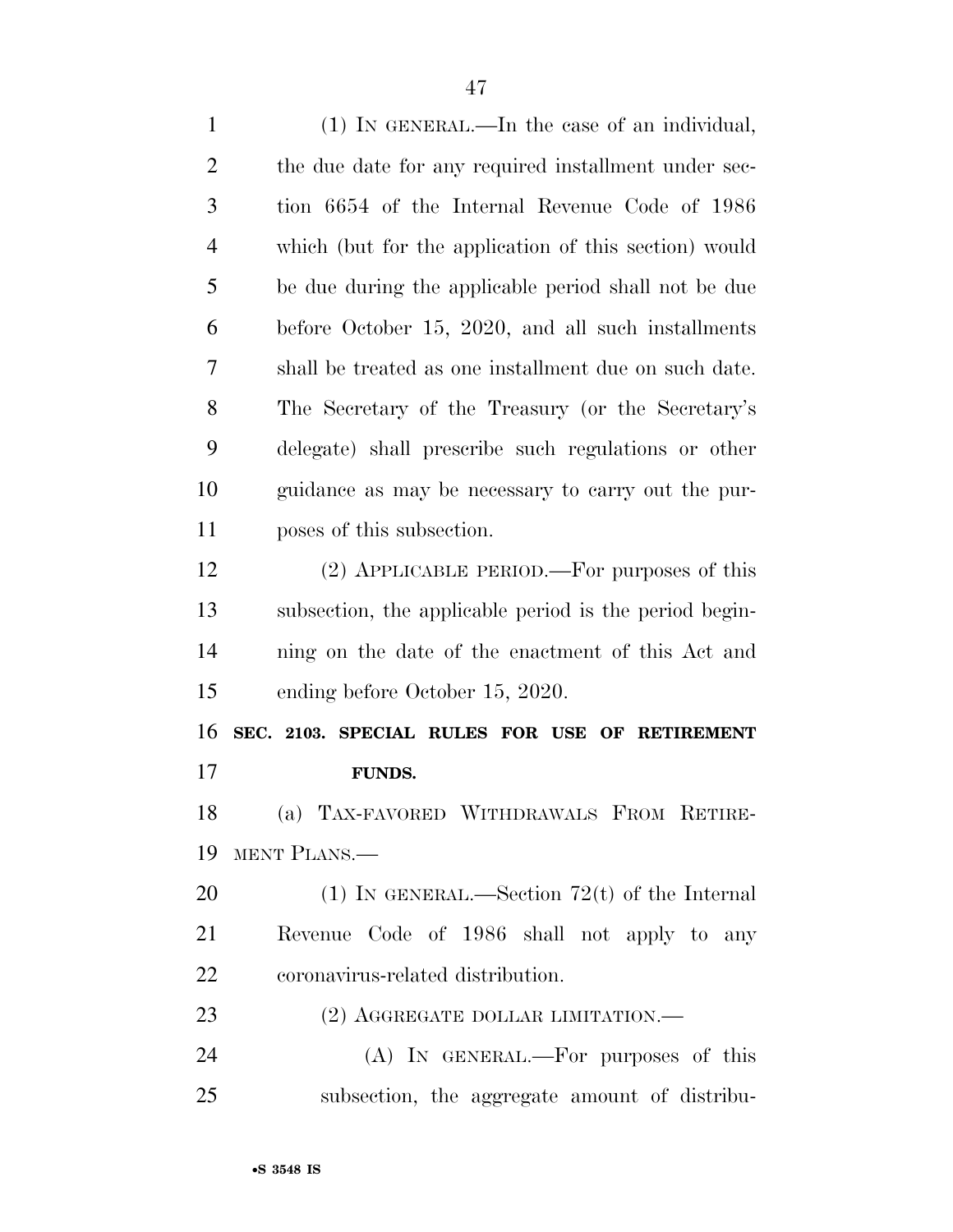tions received by an individual which may be treated as coronavirus-related distributions for any taxable year shall not exceed \$100,000.

 (B) TREATMENT OF PLAN DISTRIBU- TIONS.—If a distribution to an individual would (without regard to subparagraph (A)) be a coronavirus-related distribution, a plan shall not be treated as violating any requirement of the Internal Revenue Code of 1986 merely because the plan treats such distribution as a coronavirus-related distribution, unless the ag- gregate amount of such distributions from all plans maintained by the employer (and any member of any controlled group which includes the employer) to such individual exceeds \$100,000.

 (C) CONTROLLED GROUP.—For purposes of subparagraph (B), the term ''controlled group'' means any group treated as a single 20 employer under subsection (b), (c), (m), or (o) of section 414 of the Internal Revenue Code of 1986.

23 (3) AMOUNT DISTRIBUTED MAY BE REPAID. (A) IN GENERAL.—Any individual who re-ceives a coronavirus-related distribution may, at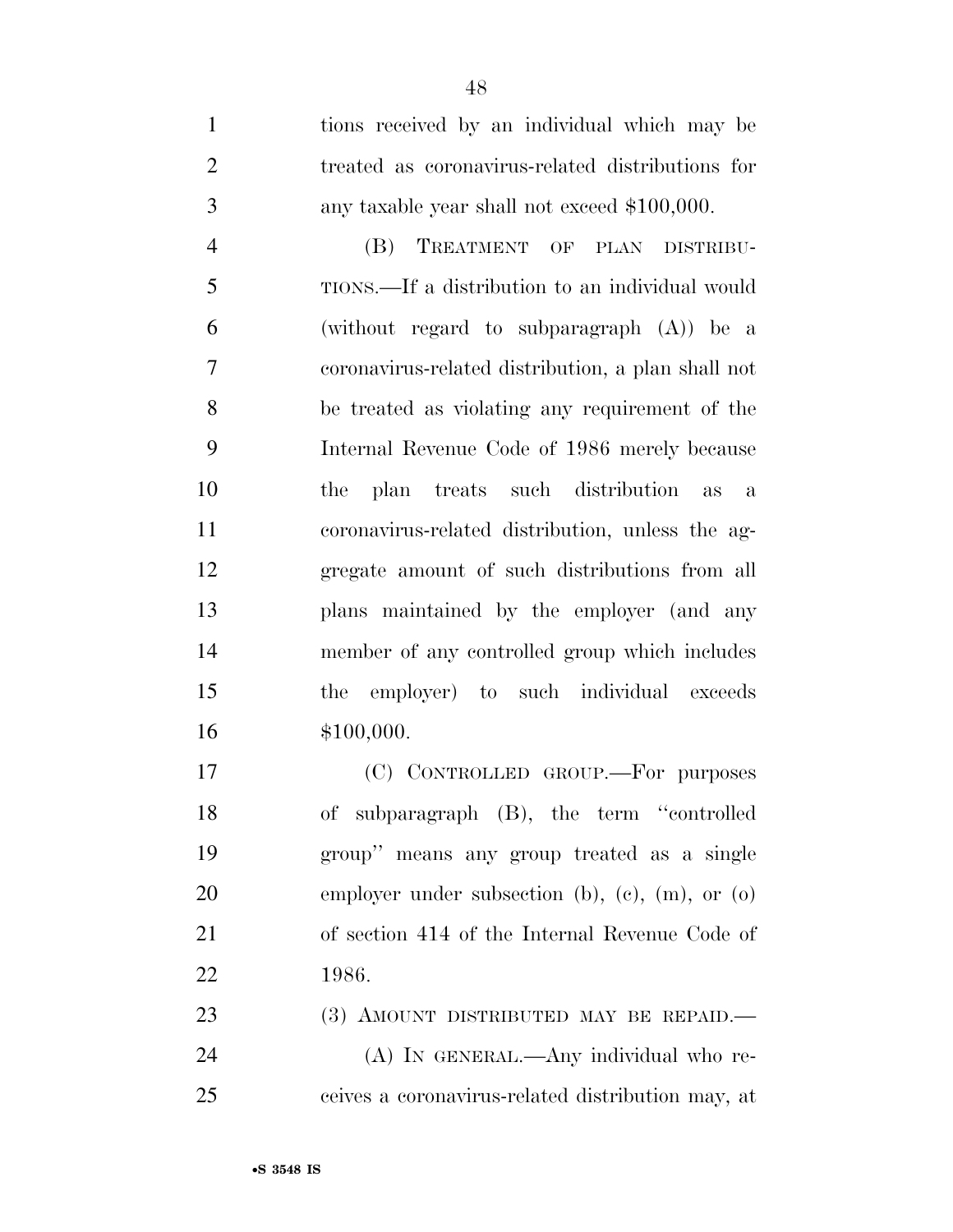any time during the 3-year period beginning on the day after the date on which such distribu- tion was received, make 1 or more contributions in an aggregate amount not to exceed the amount of such distribution to an eligible retire- ment plan of which such individual is a bene- ficiary and to which a rollover contribution of such distribution could be made under section  $402(c)$ ,  $403(a)(4)$ ,  $403(b)(8)$ ,  $408(d)(3)$ , or 457(e)(16), of the Internal Revenue Code of 11 1986, as the case may be.

12 (B) TREATMENT OF REPAYMENTS OF DIS- TRIBUTIONS FROM ELIGIBLE RETIREMENT PLANS OTHER THAN IRAS.—For purposes of the Internal Revenue Code of 1986, if a con-16 tribution is made pursuant to subparagraph (A) with respect to a coronavirus-related distribu- tion from an eligible retirement plan other than an individual retirement plan, then the taxpayer shall, to the extent of the amount of the con- tribution, be treated as having received the coronavirus-related distribution in an eligible rollover distribution (as defined in section  $24 \qquad \qquad 402(e)(4)$  of such Code) and as having trans-ferred the amount to the eligible retirement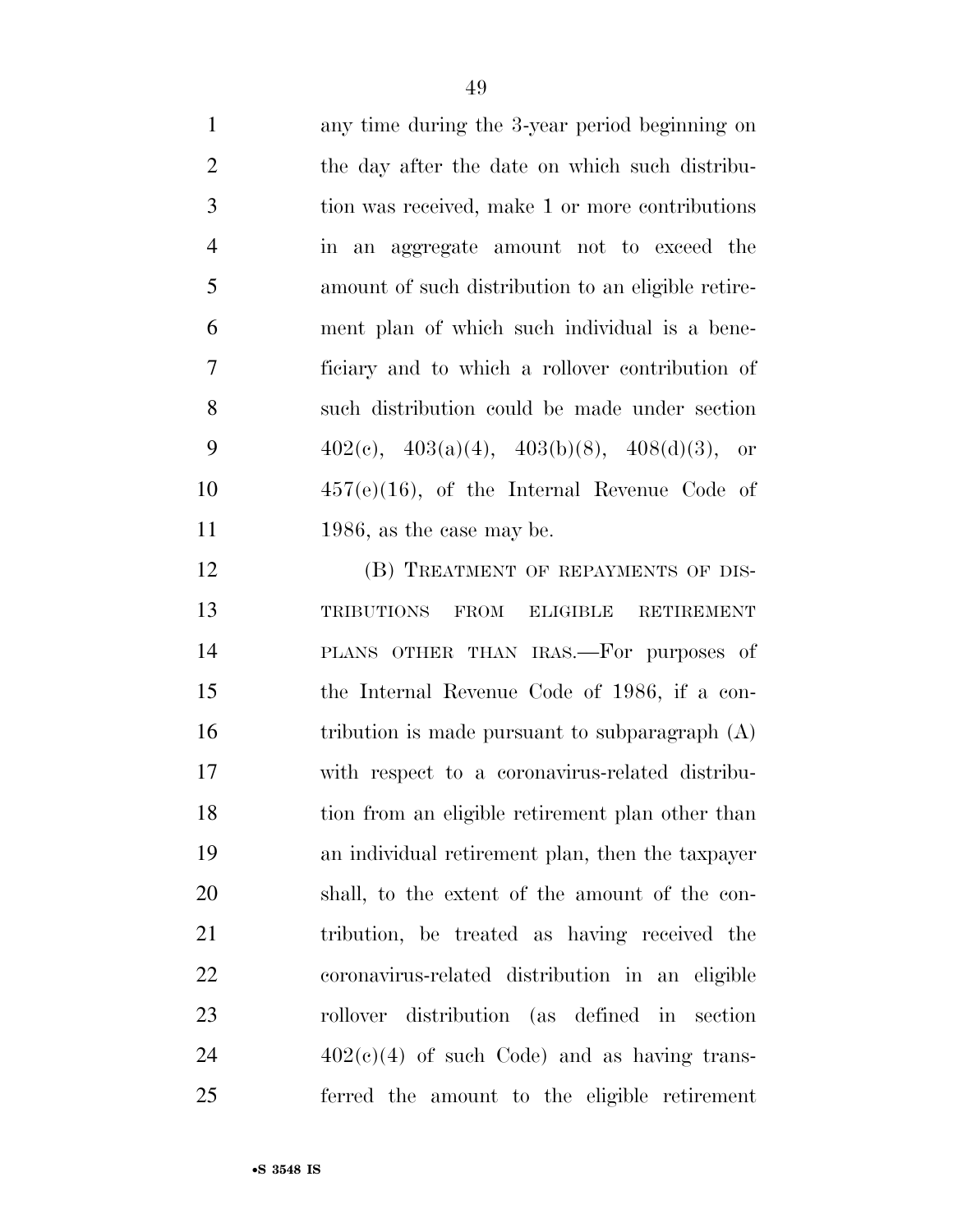plan in a direct trustee to trustee transfer with-in 60 days of the distribution.

3 (C) TREATMENT OF REPAYMENTS OF DIS- TRIBUTIONS FROM IRAS.—For purposes of the Internal Revenue Code of 1986, if a contribu- tion is made pursuant to subparagraph (A) with respect to a coronavirus-related distribu- tion from an individual retirement plan (as de-9 fined by section  $7701(a)(37)$  of such Code), then, to the extent of the amount of the con- tribution, the coronavirus-related distribution shall be treated as a distribution described in section 408(d)(3) of such Code and as having been transferred to the eligible retirement plan in a direct trustee to trustee transfer within 60 days of the distribution.

 (4) DEFINITIONS.—For purposes of this sub-section—

 (A) CORONAVIRUS-RELATED DISTRIBU-20 TION.—Except as provided in paragraph  $(2)$ , 21 the term "coronavirus-related distribution" means any distribution from an eligible retire-ment plan made—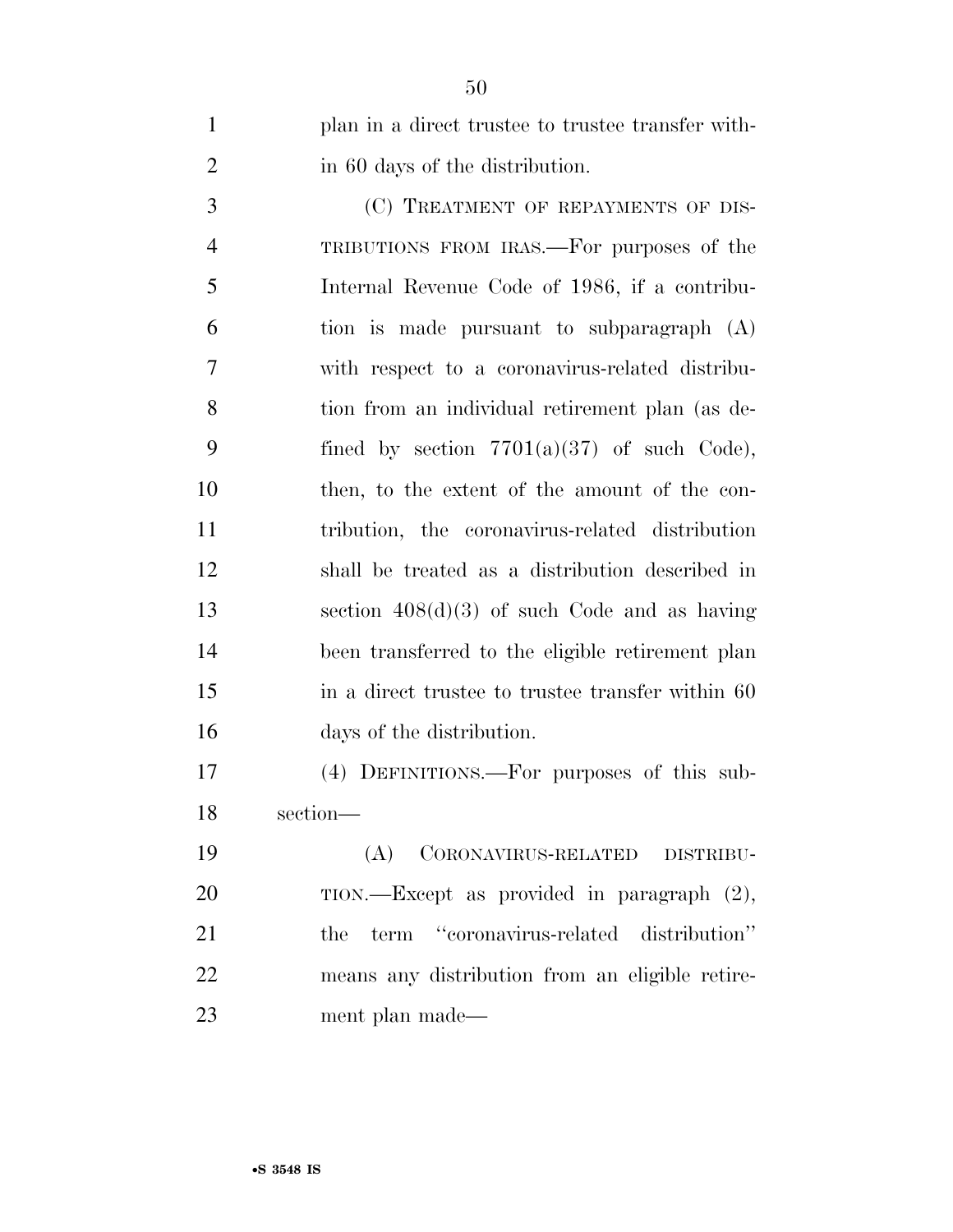(i) on or after the date of the enact-2 ment of this Act and before December 31, 2020, (ii) to an individual— (I) who is diagnosed with the virus SARS-CoV-2 or with coronavirus disease 2019 (COVID-19) by a test approved by the Centers for Disease Control and Prevention, 10 (II) whose spouse or dependent (as defined in section 152 of the In-12 ternal Revenue Code of 1986) is diag- nosed with such virus or disease by such a test, or (III) who experiences adverse fi- nancial consequences as a result of being quarantined, being furloughed or laid off or having work hours re- duced due to such virus or disease, being unable to work due to lack of child care due to such virus or dis- ease, closing or reducing hours of a business owned or operated by the in- dividual due to such virus or disease, or other factors as determined by the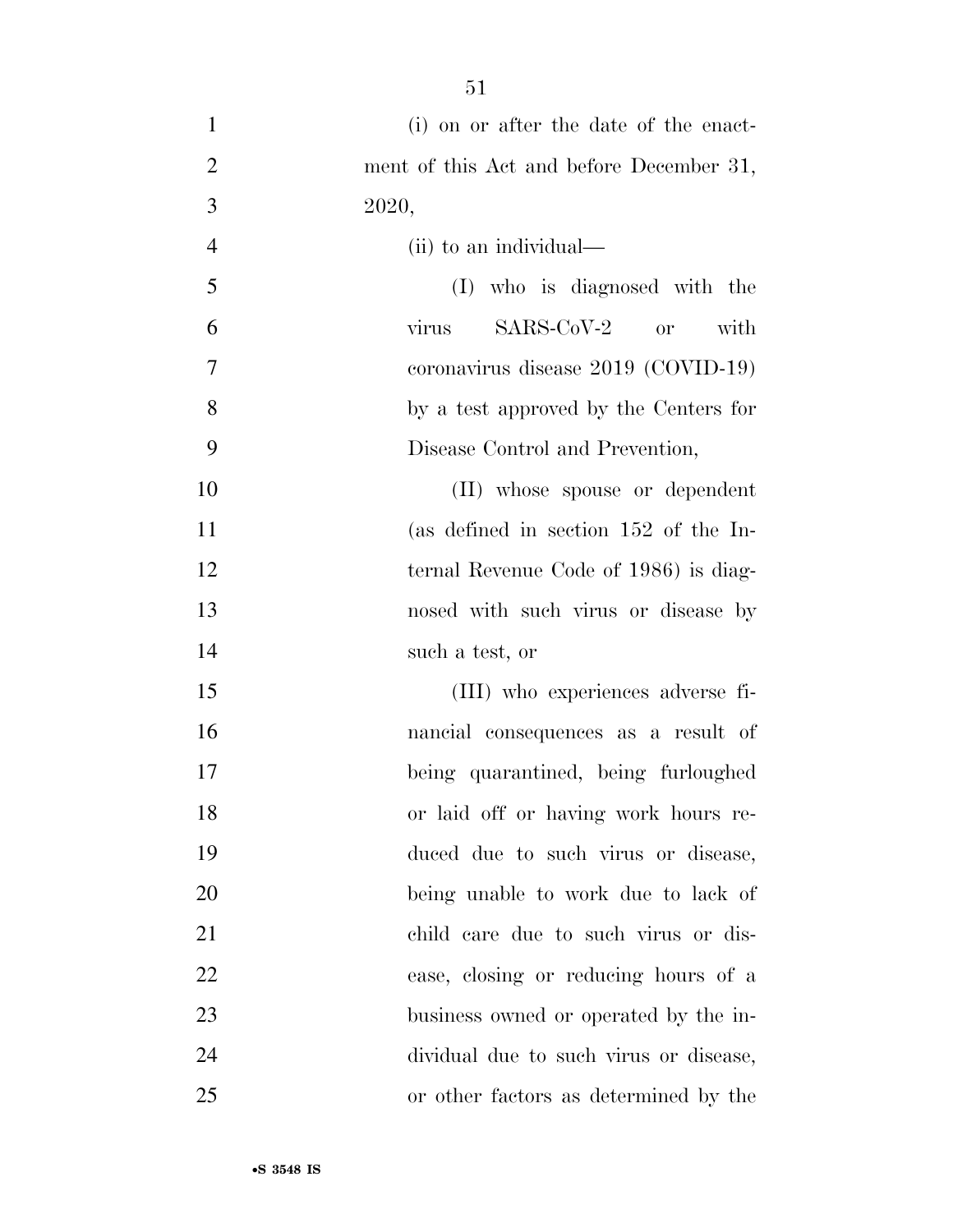| $\mathbf{1}$   | Secretary of the Treasury (or the Sec-               |
|----------------|------------------------------------------------------|
| $\overline{2}$ | retary's delegate).                                  |
| 3              | (B) ELIGIBLE RETIREMENT PLAN.—The                    |
| $\overline{4}$ | term "eligible retirement plan" has the meaning      |
| 5              | given such term by section $402(c)(8)(B)$ of the     |
| 6              | Internal Revenue Code of 1986.                       |
| 7              | (5) INCOME INCLUSION SPREAD OVER 3-YEAR              |
| 8              | PERIOD.                                              |
| 9              | $(A)$ In GENERAL.—In the case of any                 |
| 10             | coronavirus-related distribution, unless the tax-    |
| 11             | payer elects not to have this paragraph apply        |
| 12             | for any taxable year, any amount required to be      |
| 13             | included in gross income for such taxable year       |
| 14             | shall be so included ratably over the 3-taxable-     |
| 15             | year period beginning with such taxable year.        |
| 16             | (B) SPECIAL RULE.—For purposes of sub-               |
| 17             | paragraph $(A)$ , rules similar to the rules of sub- |
| 18             | paragraph $(E)$ of section $408A(d)(3)$ of the In-   |
| 19             | ternal Revenue Code of 1986 shall apply.             |
| 20             | $(6)$ SPECIAL RULES.—                                |
| 21             | (A) EXEMPTION OF DISTRIBUTIONS FROM                  |
| 22             | TRUSTEE TO TRUSTEE TRANSFER AND WITH-                |
| 23             | HOLDING RULES.—For purposes of sections              |
| 24             | $401(a)(31)$ , $402(f)$ , and $3405$ of the Internal |
| 25             | Revenue Code of 1986, coronavirus-related dis-       |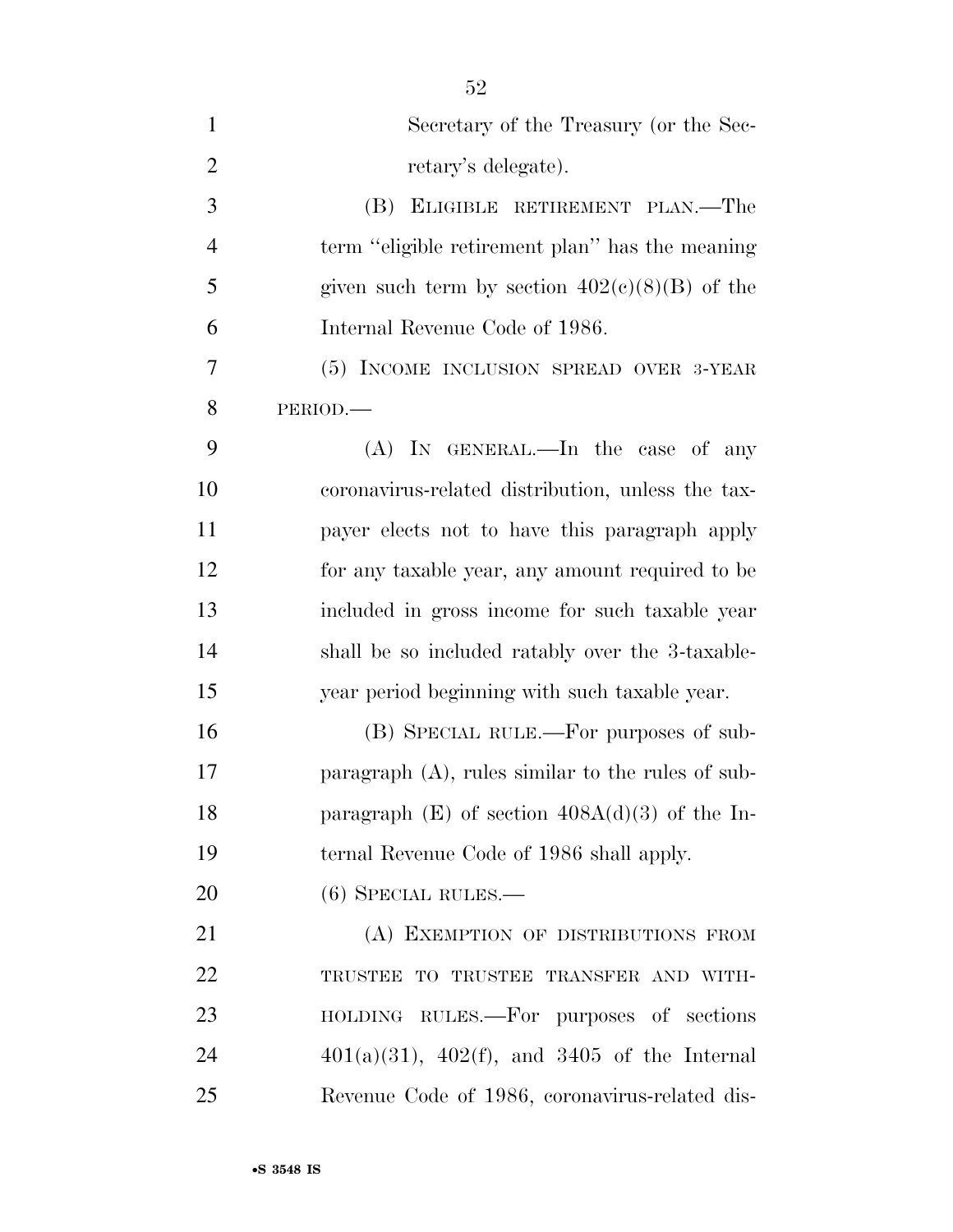| $\mathbf{1}$   | tributions shall not be treated as eligible roll-     |
|----------------|-------------------------------------------------------|
| $\overline{2}$ | over distributions.                                   |
| 3              | (B)<br>CORONAVIRUS-RELATED<br>DISTRIBU-               |
| $\overline{4}$ | TIONS TREATED AS MEETING PLAN DISTRIBU-               |
| 5              | TION REQUIREMENTS.—For purposes of the In-            |
| 6              | ternal Revenue Code of 1986, a coronavirus-re-        |
| 7              | lated distribution shall be treated as meeting        |
| 8              | the requirements of sections $401(k)(2)(B)(i)$ ,      |
| 9              | $403(b)(7)(A)(i)$ , $403(b)(11)$ , and $457(d)(1)(A)$ |
| 10             | of such Code.                                         |
| 11             | (b) LOANS FROM QUALIFIED PLANS.—                      |
| 12             | (1) INCREASE IN LIMIT ON LOANS NOT TREAT-             |
| 13             | ED AS DISTRIBUTIONS. In the case of any loan          |
| 14             | from a qualified employer plan (as defined under      |
| 15             | section $72(p)(4)$ of the Internal Revenue Code of    |
| 16             | 1986) to a qualified individual made during the 180-  |
| 17             | day period beginning on the date of the enactment     |
| 18             | of this Act-                                          |
| 19             | (A) clause (i) of section $72(p)(2)(A)$ of            |
| 20             | such Code shall be applied by substituting            |
| 21             | " $$100,000$ " for " $$50,000$ ", and                 |
| 22             | (B) clause (ii) of such section shall be ap-          |
| 23             | plied by substituting "the present value of the       |
| 24             | nonforfeitable accrued benefit of the employee        |
| 25             | under the plan" for "one-half of the present          |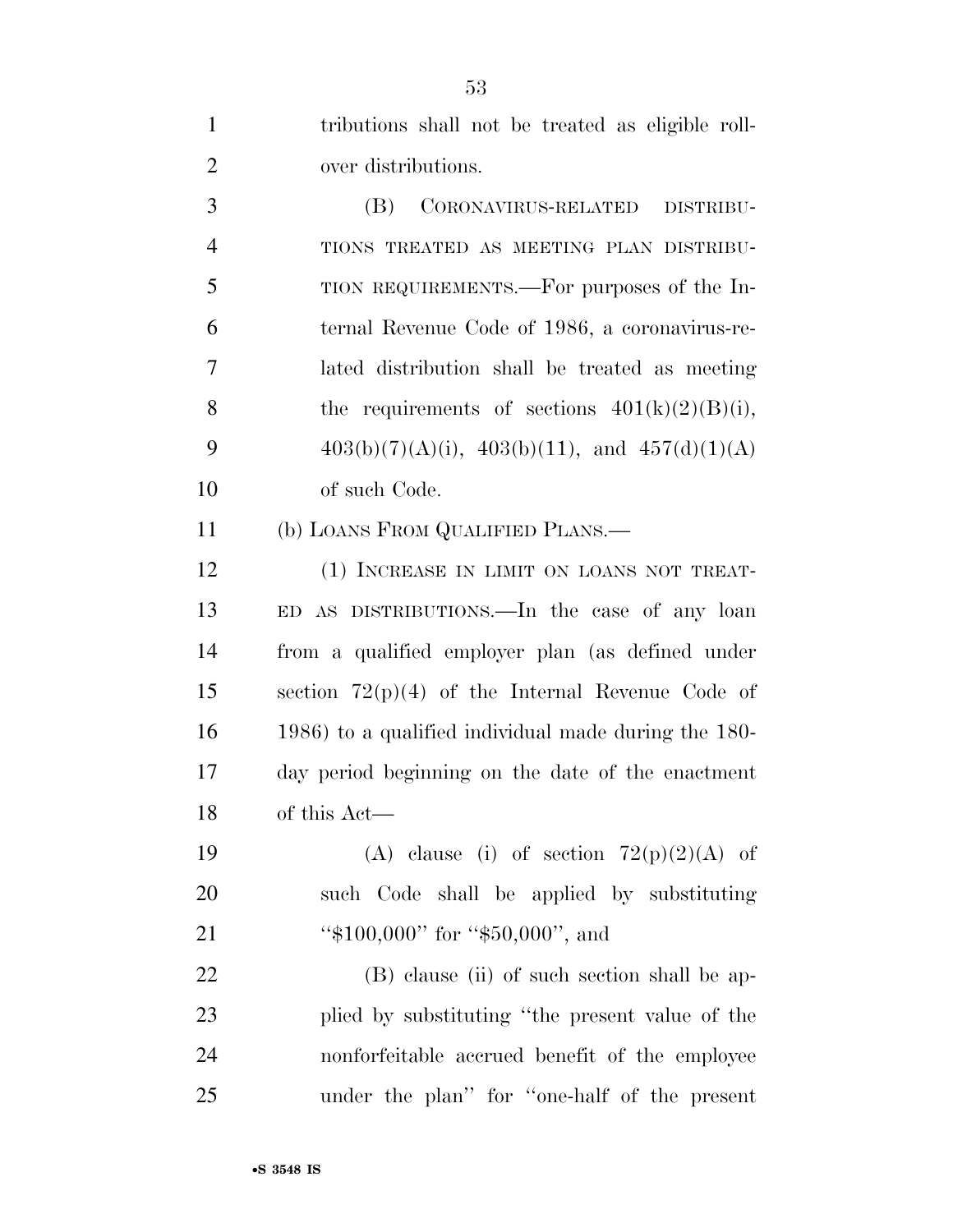| $\mathbf{1}$   | value of the nonforfeitable accrued benefit of       |
|----------------|------------------------------------------------------|
| $\overline{2}$ | the employee under the plan".                        |
| 3              | $(2)$ DELAY OF REPAYMENT.—In the case of a           |
| $\overline{4}$ | qualified individual with an outstanding loan (on or |
| 5              | after the date of the enactment of this Act) from a  |
| 6              | qualified employer plan (as defined in section       |
| 7              | $72(p)(4)$ of the Internal Revenue Code of 1986)—    |
| 8              | $(A)$ if the due date pursuant to subpara-           |
| 9              | graph (B) or (C) of section $72(p)(2)$ of such       |
| 10             | Code for any repayment with respect to such          |
| 11             | loan occurs during the period beginning on the       |
| 12             | date of the enactment of this Act and ending on      |
| 13             | December 31, 2020, such due date shall be de-        |
| 14             | layed for 1 year (or, if later, until the date       |
| 15             | which is 180 days after the date of the enact-       |
| 16             | ment of this Act),                                   |
| 17             | (B) any subsequent repayments with re-               |
| 18             | spect to any such loan shall be appropriately        |
| 19             | adjusted to reflect the delay in the due date        |
| 20             | under subparagraph $(A)$ and any interest accru-     |
| 21             | ing during such delay, and                           |
| 22             | $(C)$ in determining the 5-year period and           |
| 23             | the term of a loan under subparagraph $(B)$ or       |
| 24             | $(C)$ of section $72(p)(2)$ of such Code, the period |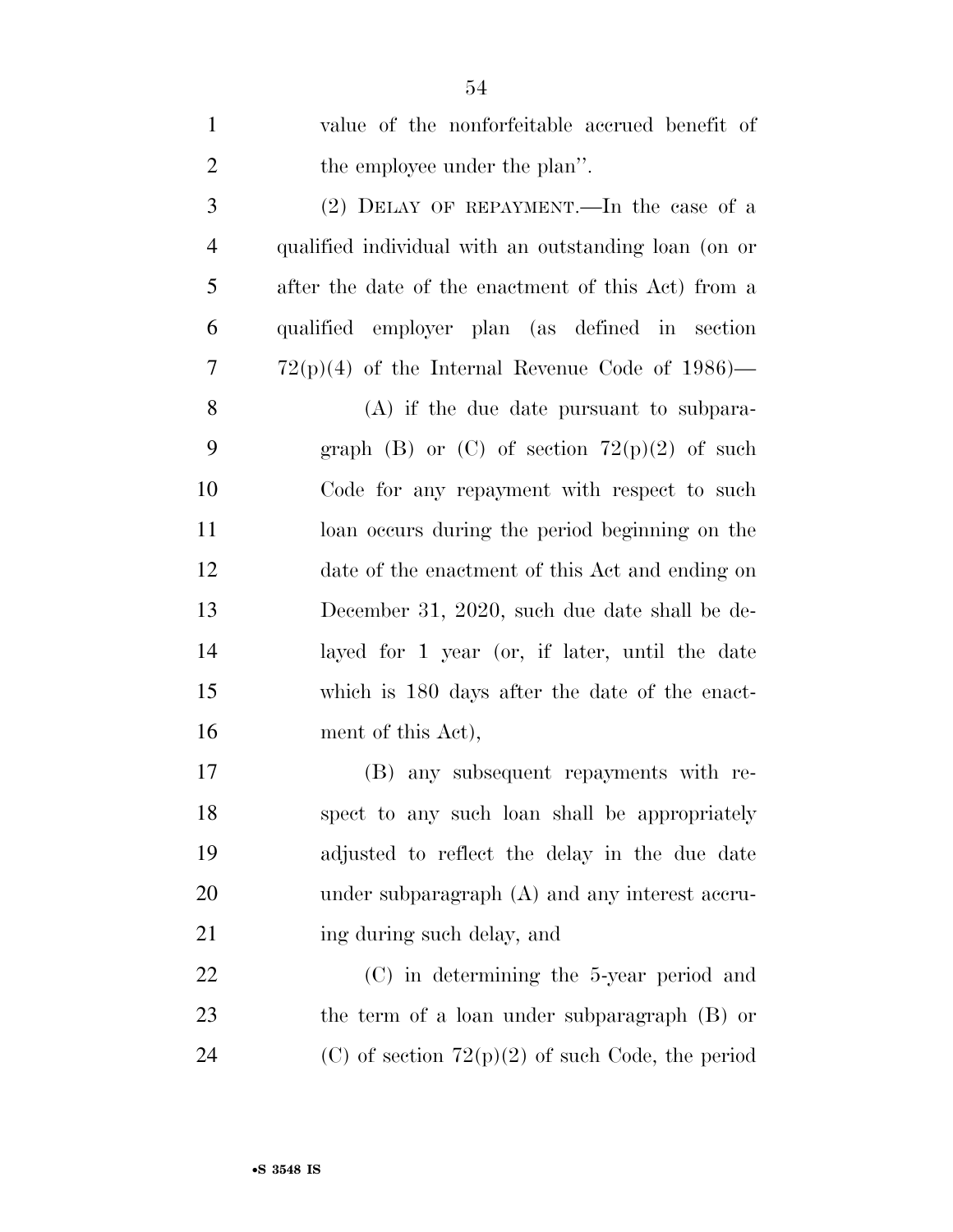| $\mathbf{1}$   | described in subparagraph $(A)$ of this para-                    |
|----------------|------------------------------------------------------------------|
| $\overline{2}$ | graph shall be disregarded.                                      |
| 3              | (3) QUALIFIED INDIVIDUAL.—For purposes of                        |
| $\overline{4}$ | subsection, the term "qualified individual"<br>this              |
| 5              | means any individual who is described in subsection              |
| 6              | (a)(4)(A)(ii).                                                   |
| 7              | PROVISIONS RELATING TO PLAN AMEND-<br>$\left( \mathrm{e}\right)$ |
| 8              | MENTS.-                                                          |
| 9              | (1) IN GENERAL.—If this subsection applies to                    |
| 10             | any amendment to any plan or annuity contract,                   |
| 11             | such plan or contract shall be treated as being oper-            |
| 12             | ated in accordance with the terms of the plan during             |
| 13             | the period described in paragraph $(2)(B)(i)$ .                  |
| 14             | (2) AMENDMENTS TO WHICH SUBSECTION AP-                           |
| 15             | PLIES.                                                           |
| 16             | (A) IN GENERAL.—This subsection shall                            |
| 17             | apply to any amendment to any plan or annuity                    |
| 18             | contract which is made-                                          |
| 19             | (i) pursuant to any provision of this                            |
| 20             | section, or pursuant to any regulation                           |
| 21             | issued by the Secretary of the Treasury or                       |
| 22             | the Secretary of Labor (or the delegate of                       |
| 23             | either such Secretary) under any provision                       |
| 24             | of this section, and                                             |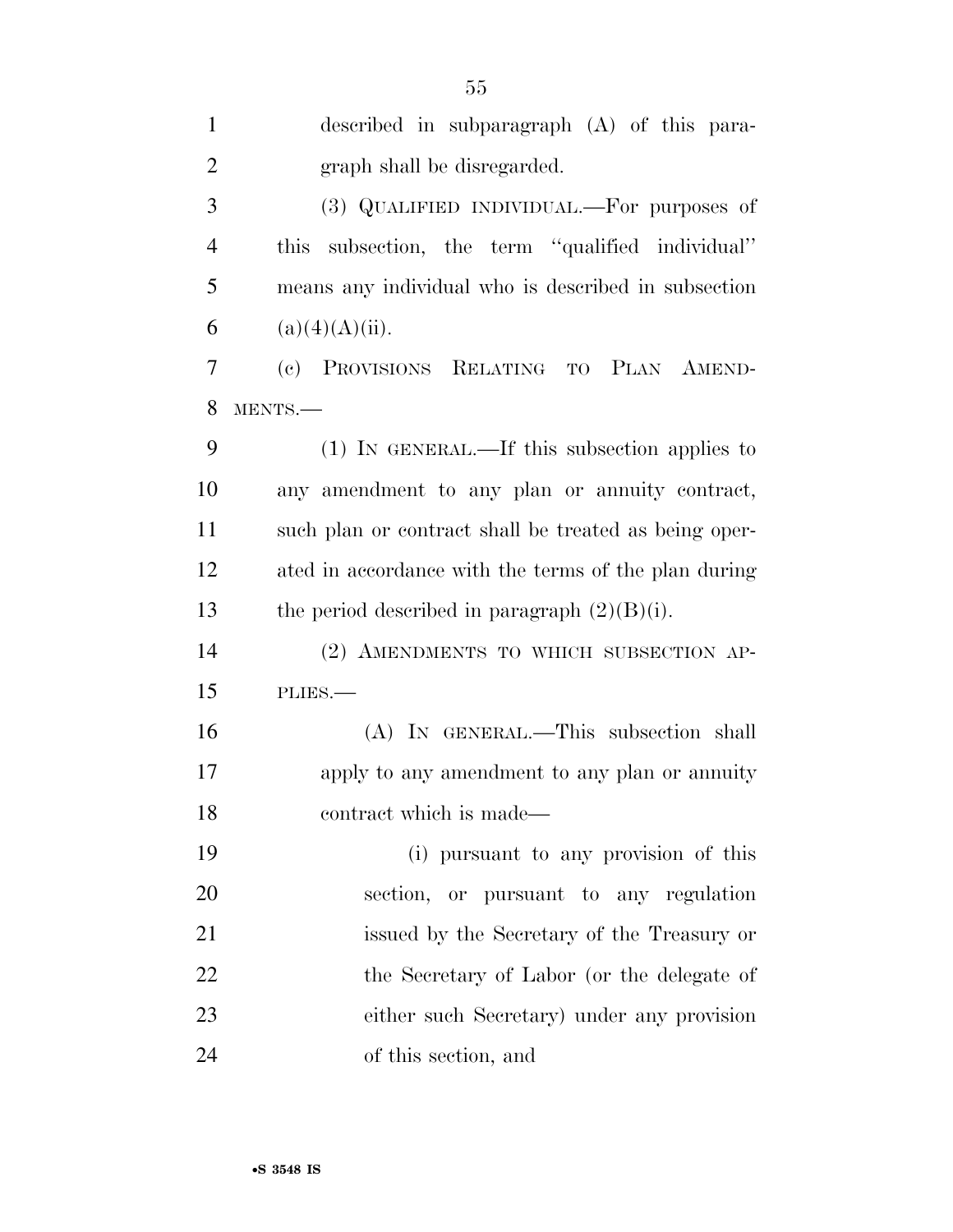| $\mathbf{1}$   | (ii) on or before the last day of the            |
|----------------|--------------------------------------------------|
| $\overline{2}$ | first plan year beginning on or after Janu-      |
| 3              | ary 1, 2020, or such later date as the Sec-      |
| $\overline{4}$ | retary of the Treasury (or the Secretary's       |
| 5              | delegate) may prescribe.                         |
| 6              | In the case of a governmental plan (as defined   |
| 7              | in section $414(d)$ of the Internal Revenue Code |
| 8              | of 1986), clause (ii) shall be applied by sub-   |
| 9              | stituting the date which is 2 years after the    |
| 10             | date otherwise applied under clause (ii).        |
| 11             | (B) CONDITIONS.—This subsection shall            |
| 12             | not apply to any amendment unless—               |
| 13             | (i) during the period—                           |
| 14             | (I) beginning on the date that                   |
| 15             | section or the regulation de-<br>this            |
| 16             | scribed in subparagraph $(A)(i)$ takes           |
| 17             | effect (or in the case of a plan or con-         |
| 18             | tract amendment not required by this             |
| 19             | section or such regulation, the effec-           |
| 20             | tive date specified by the plan), and            |
| 21             | (II) ending on the date described                |
| 22             | in subparagraph $(A)(ii)$ (or, if earlier,       |
| 23             | the date the plan or contract amend-             |
|                |                                                  |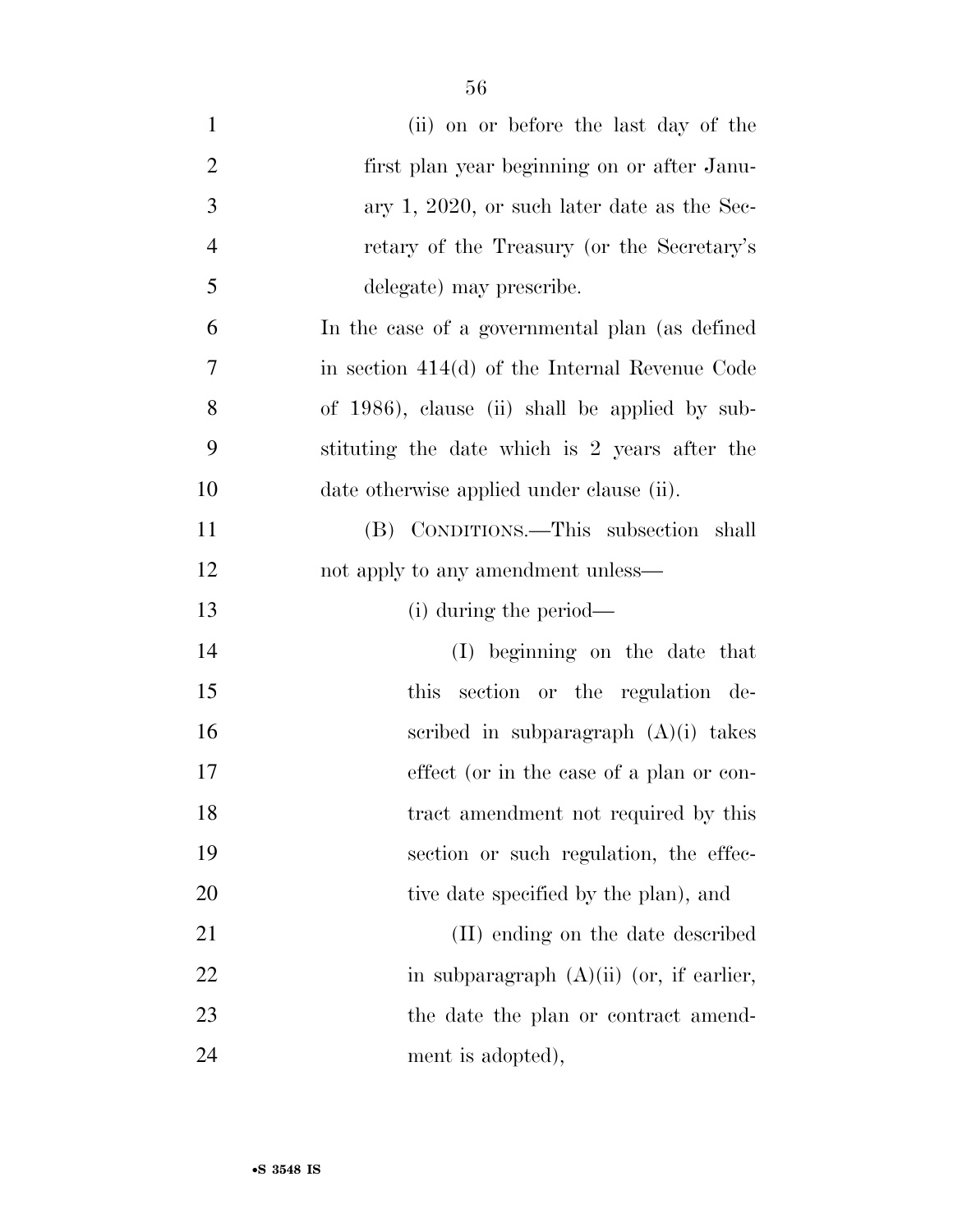| $\mathbf{1}$   | the plan or contract is operated as if such             |
|----------------|---------------------------------------------------------|
| $\overline{2}$ | plan or contract amendment were in effect,              |
| 3              | and                                                     |
| $\overline{4}$ | (ii) such plan or contract amendment                    |
| 5              | applies retroactively for such period.                  |
| 6              | SEC. 2104. ALLOWANCE OF PARTIAL ABOVE THE LINE DE-      |
| $\overline{7}$ | DUCTION FOR CHARITABLE CONTRIBUTIONS.                   |
| 8              | (a) IN GENERAL.—Section $62(a)$ of the Internal Rev-    |
| 9              | enue Code of 1986 is amended by inserting after para-   |
| 10             | $graph (21)$ the following new paragraph.               |
| 11             | " $(22)$ CHARITABLE CONTRIBUTIONS.—In the               |
| 12             | case of taxable years beginning in 2020, the amount     |
| 13             | (not to exceed \$300) of qualified charitable contribu- |
| 14             | tions made by an eligible taxpayer during the tax-      |
| 15             | able year .".                                           |
| 16             | (b) DEFINITIONS.—Section 62 of such Code is             |
| 17             | amended by adding at the end the following new sub-     |
|                | 18 section:                                             |
| 19             | "(f) DEFINITIONS RELATING TO QUALIFIED CHARI-           |
| 20             | TABLE CONTRIBUTIONS.-For purposes of subsection         |
| 21             | $(a)(22)$ —                                             |
| 22             | "(1) ELIGIBLE TAXPAYER.—The term 'eligible              |
| 23             | taxpayer' means any individual who does not elect to    |

itemize deductions.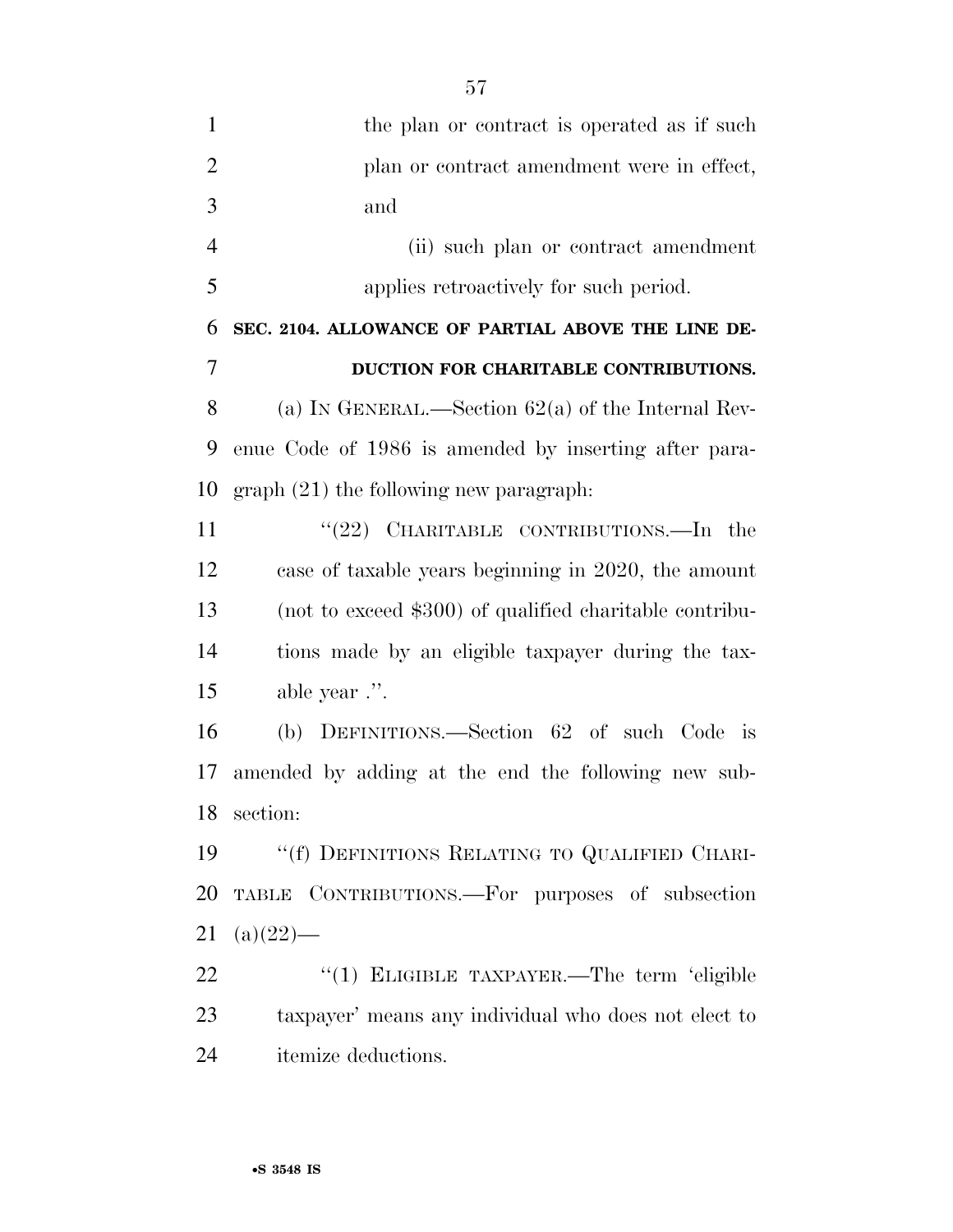| $\mathbf{1}$   | (2)<br>QUALIFIED CHARITABLE<br>CONTRIBU-            |
|----------------|-----------------------------------------------------|
| $\overline{2}$ | TIONS.—The term 'qualified charitable contribution' |
| 3              | means a charitable contribution (as defined in sec- |
| $\overline{4}$ | tion $170(e)$ —                                     |
| 5              | $\lq\lq$ which is made in eash,                     |
| 6              | "(B) for which a deduction is allowable             |
| 7              | under section 170 (determined without regard        |
| 8              | to subsection (b) thereof), and                     |
| 9              | "(C) which is—                                      |
| 10             | "(i) made to an organization de-                    |
| 11             | scribed in section $170(b)(1)(A)$ , and             |
| 12             | $\lq\lq$ (ii) not—                                  |
| 13             | $\lq\lq$ to an organization described               |
| 14             | in section $509(a)(3)$ , or                         |
| 15             | "(II) for the establishment of a                    |
| 16             | new, or maintenance of an existing,                 |
| 17             | donor advised fund (as defined in sec-              |
| 18             | tion $4966(d)(2)$ ).                                |
| 19             | Such term shall not include any amount              |
| 20             | which is treated as a charitable contribu-          |
| 21             | tion made in such taxable year under sub-           |
| 22             | section $(b)(1)(G)$ or $(d)(1)$ of section          |
| 23             | 170.".                                              |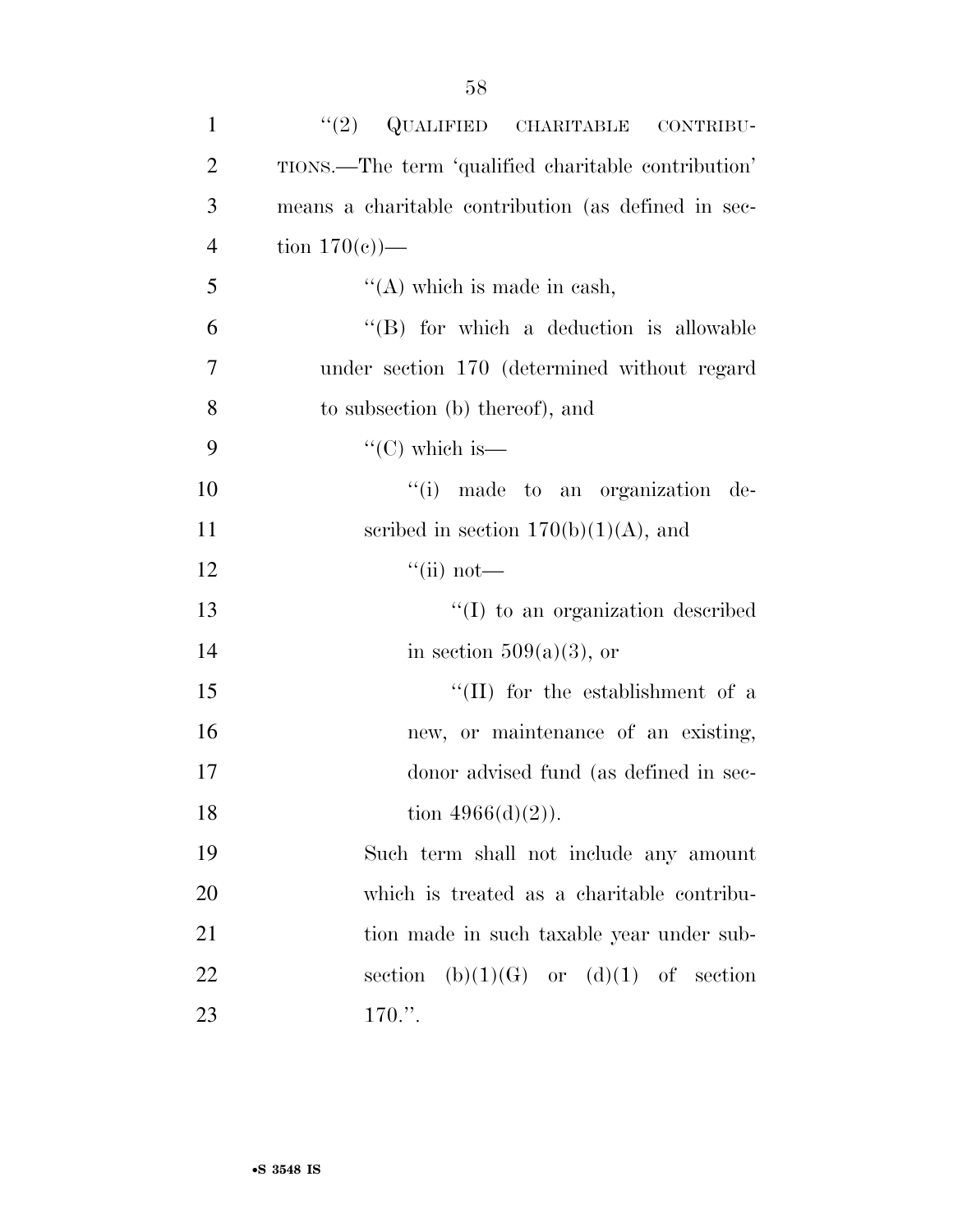(c) EFFECTIVE DATE.—The amendments made by this section shall apply to taxable years beginning after December 31, 2019.

 **SEC. 2105. MODIFICATION OF LIMITATIONS ON CHARI-TABLE CONTRIBUTIONS DURING 2020.** 

 (a) TEMPORARY SUSPENSION OF LIMITATIONS ON CERTAIN CASH CONTRIBUTIONS.—

 (1) IN GENERAL.—Except as otherwise pro- vided in paragraph (2), qualified contributions shall be disregarded in applying subsections (b) and (d) of section 170 of the Internal Revenue Code of 1986. 12 (2) TREATMENT OF EXCESS CONTRIBUTIONS.— For purposes of section 170 of the Internal Revenue Code of 1986— (A) INDIVIDUALS.—In the case of an indi- vidual— (i) LIMITATION.—Any qualified con- tribution shall be allowed as a deduction only to the extent that the aggregate of 20 such contributions does not exceed the ex- cess of the taxpayer's contribution base (as defined in subparagraph (H) of section  $170(b)(1)$  of such Code) over the amount of all other charitable contributions allowed 25 under section  $170(b)(1)$  of such Code.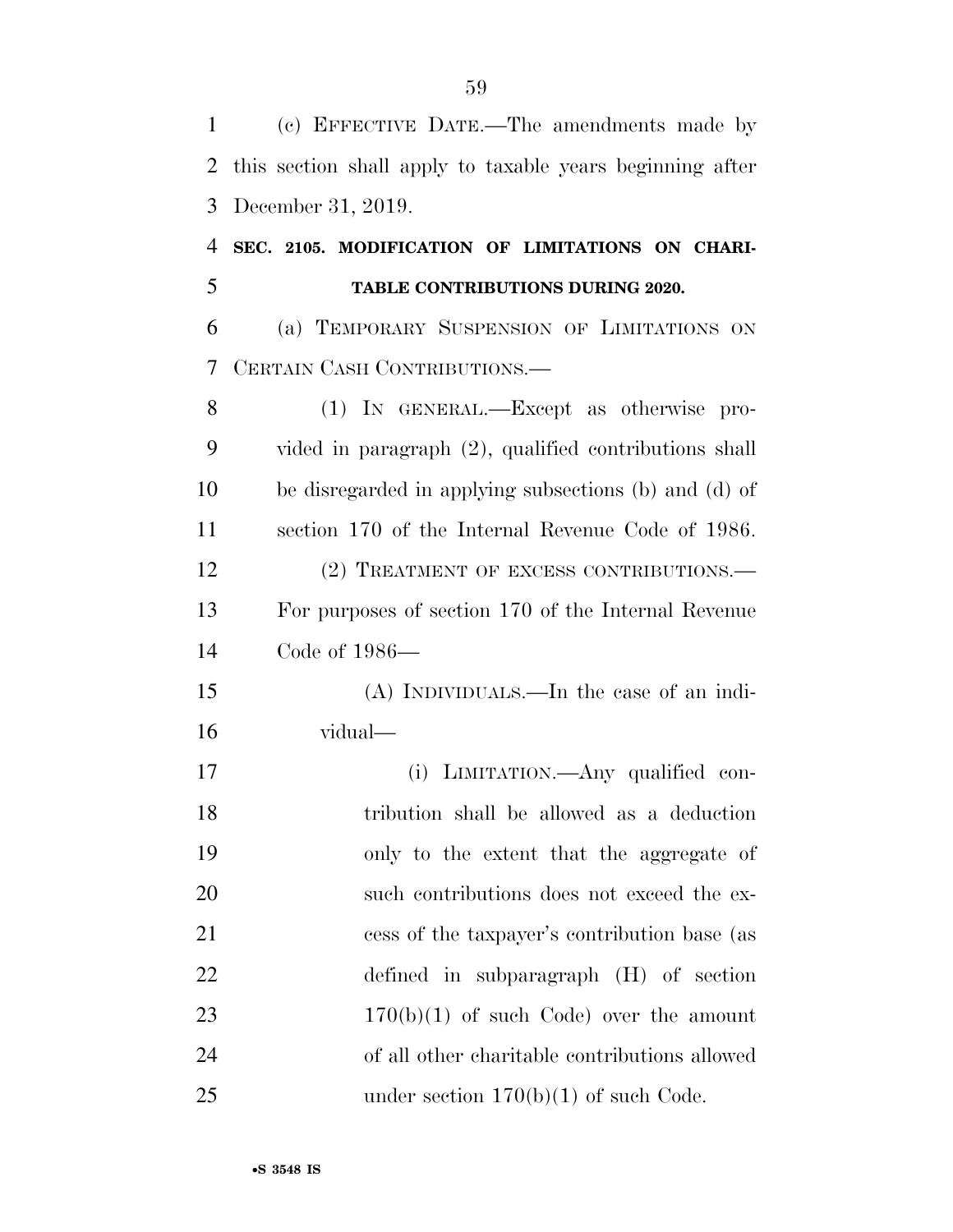| $\mathbf{1}$   | (ii) CARRYOVER.—If the aggregate             |
|----------------|----------------------------------------------|
| $\overline{2}$ | amount of qualified contributions made in    |
| 3              | the contribution year (within the meaning)   |
| $\overline{4}$ | of section $170(d)(1)$ of such Code) exceeds |
| 5              | the limitation of clause (i), such excess    |
| 6              | shall be added to the excess described in    |
| 7              | section $170(b)(1)(G)(ii)$ .                 |
| 8              | (B) CORPORATIONS.—In the case of a cor-      |
| 9              | poration—                                    |
| 10             | (i) LIMITATION.—Any qualified con-           |
| 11             | tribution shall be allowed as a deduction    |
| 12             | only to the extent that the aggregate of     |
| 13             | such contributions does not exceed the ex-   |
| 14             | cess of 25 percent of the taxpayer's taxable |
| 15             | income (as determined under paragraph        |
| 16             | $(2)$ of section 170(b) of such Code) over   |
| 17             | the amount of all other charitable con-      |
| 18             | tributions allowed under such paragraph.     |
| 19             | (ii) CARRYOVER.—If the aggregate             |
| 20             | amount of qualified contributions made in    |
| 21             | the contribution year (within the meaning)   |
| 22             | of section $170(d)(2)$ of such Code) exceeds |
| 23             | the limitation of clause (i), such excess    |
| 24             | shall be appropriately taken into account    |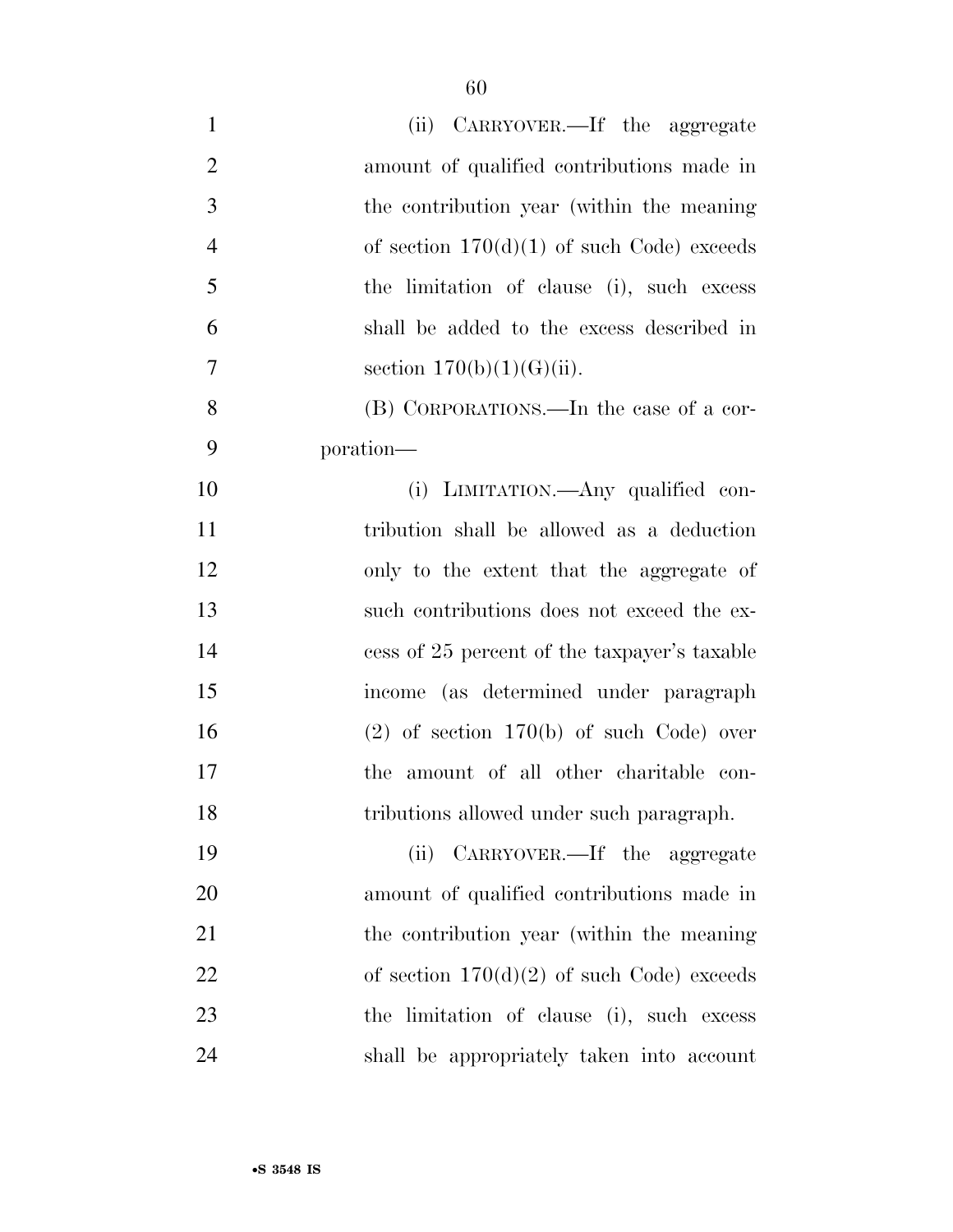| $\mathbf{1}$   | under section $170(d)(2)$ subject to the limi-   |
|----------------|--------------------------------------------------|
| $\overline{2}$ | tations thereof.                                 |
| 3              | (3) QUALIFIED CONTRIBUTIONS.—                    |
| $\overline{4}$ | (A) IN GENERAL.—For purposes of this             |
| 5              | subsection, the term "qualified contribution"    |
| 6              | means any charitable contribution (as defined    |
| 7              | in section $170(c)$ of the Internal Revenue Code |
| 8              | of 1986) if-                                     |
| 9              | (i) such contribution is paid in cash            |
| 10             | during calendar year 2020 to an organiza-        |
| 11             | tion described in section $170(b)(1)(A)$ of      |
| 12             | such Code, and                                   |
| 13             | (ii) the taxpayer has elected the appli-         |
| 14             | cation of this section with respect to such      |
| 15             | contribution.                                    |
| 16             | (B) EXCEPTION.—Such term shall not in-           |
| 17             | clude a contribution by a donor if the contribu- |
| 18             | tion is—                                         |
| 19             | (i) to an organization described in sec-         |
| 20             | tion $509(a)(3)$ of the Internal Revenue         |
| 21             | Code of $1986$ , or                              |
| 22             | (ii) for the establishment of a new, or          |
| 23             | maintenance of an existing, donor advised        |
| 24             | fund (as defined in section $4966(d)(2)$ of      |
| 25             | such Code).                                      |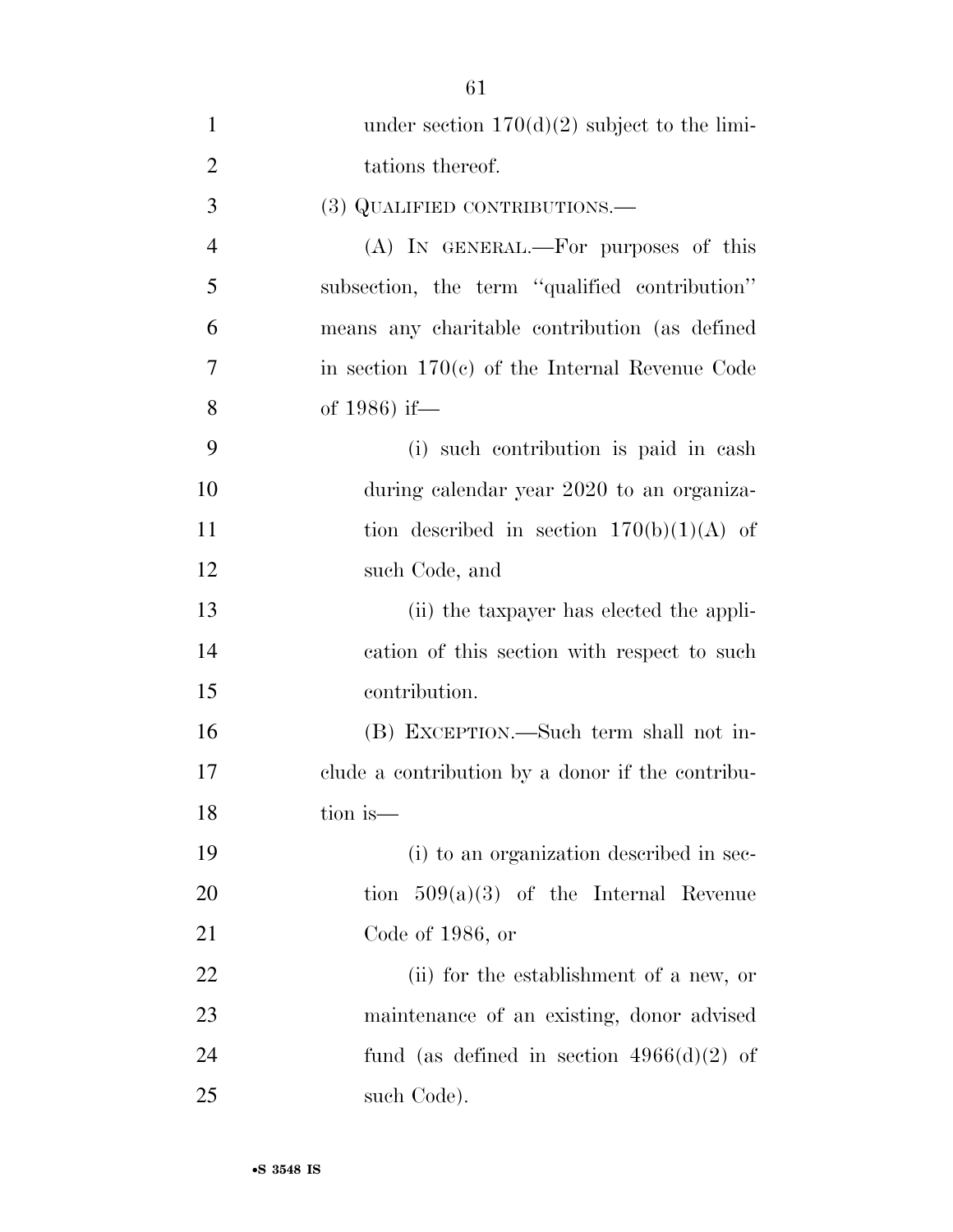(C) APPLICATION OF ELECTION TO PART- NERSHIPS AND S CORPORATIONS.—In the case of a partnership or S corporation, the election under subparagraph (A)(ii) shall be made sepa-rately by each partner or shareholder.

 (b) INCREASE IN LIMITS ON CONTRIBUTIONS OF FOOD INVENTORY.—In the case of any charitable con- tribution of food during 2020 to which section 170(e)(3)(C) of the Internal Revenue Code of 1986 ap- plies, subclauses (I) and (II) of clause (ii) thereof shall each be applied by substituting ''25 percent'' for ''15 per-cent.''

 (c) EFFECTIVE DATE.—This section shall apply to taxable years ending after December 31, 2019.

## **TITLE II—BUSINESS PROVISIONS**

## **SEC. 2201. DELAY OF ESTIMATED TAX PAYMENTS FOR COR-**

**PORATIONS.** 

 (a) IN GENERAL.—In the case of a corporation, the due date for any required installment under section 6655 of the Internal Revenue Code of 1986 which (but for the application of this section) would be due during the appli- cable period shall not be due before October 15, 2020, and all such installments shall be treated as one installment due on such date. The Secretary of the Treasury (or the Secretary's delegate) shall prescribe such regulations or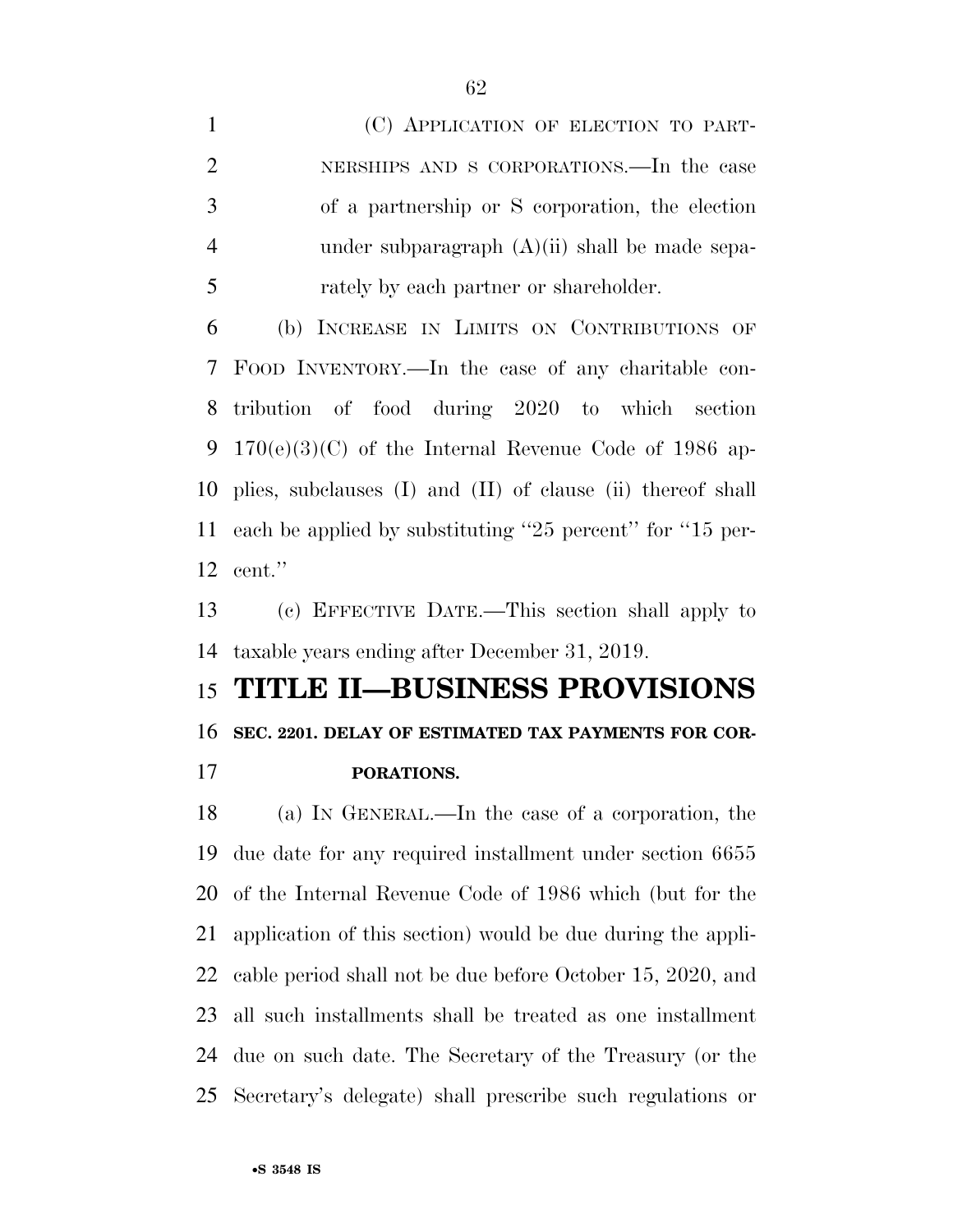other guidance as may be necessary to carry out the pur-poses of this section.

 (b) APPLICABLE PERIOD.—For purposes of this sec- tion, the applicable period is the period beginning on the date of the enactment of this Act and ending before Octo-ber 15, 2020.

## **SEC. 2202. DELAY OF PAYMENT OF EMPLOYER PAYROLL TAXES.**

(a) IN GENERAL.—

 (1) TAXES.—Notwithstanding any other provi- sion of law, the payment for applicable employment taxes for the payroll tax deferral period shall not be due before the applicable date.

 (2) DEPOSITS.—Notwithstanding section 6302 of the Internal Revenue Code of 1986, an employer shall be treated as having timely made all deposits of applicable employment taxes that are required to be made (without regard to this section) for such taxes during the payroll tax deferral period if all such deposits are made not later than the applicable date.

 (3) EXCEPTION.—This subsection shall not apply to any taxpayer if such taxpayer has had in-debtedness forgiven under section 1105 of this Act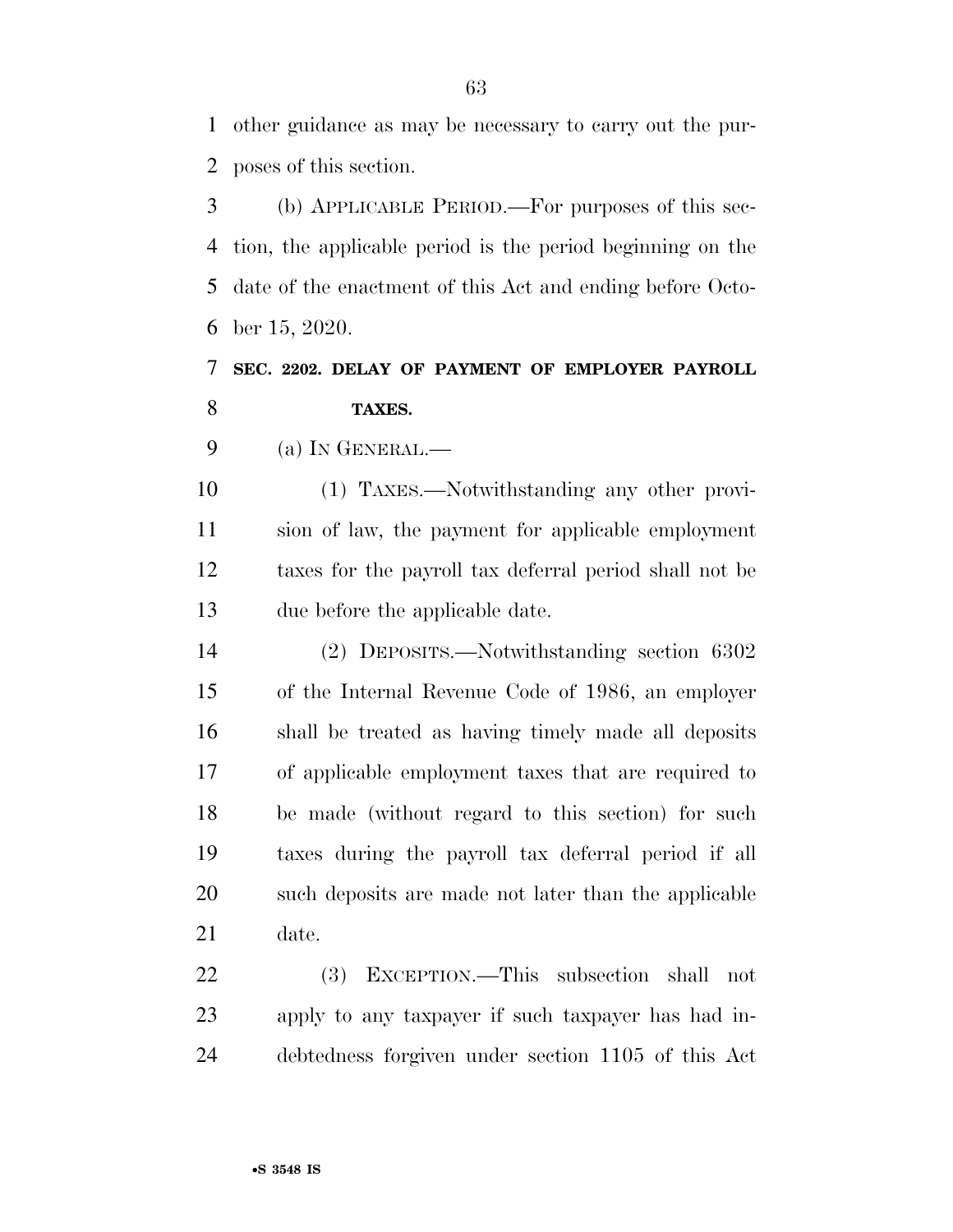(b) SECA.—

 (1) IN GENERAL.—Notwithstanding any other provision of law, the payment for 50 percent of the taxes imposed under section 1401(a) of the Internal Revenue Code of 1986 for the payroll tax deferral period shall not be due before the applicable date.

 (2) ESTIMATED TAXES.—For purposes of ap- plying section 6654 of the Internal Revenue Code of 1986 to any taxable year which includes any part of the payroll tax deferral period, 50 percent of the of the taxes imposed under section 1401(a) of such Code for the payroll tax deferral period shall not be treated as taxes to which such section 6654 applies. (c) DEFINITIONS.—For purposes of this section—

 (1) APPLICABLE EMPLOYMENT TAXES.—The term ''applicable employment taxes'' means the fol-lowing:

 (A) The taxes imposed under section 3111(a) of the Internal Revenue Code of 1986. (B) So much of the taxes imposed under section 3211(a) of such Code as are attrib- utable to the rate in effect under section 3111(a) of such Code.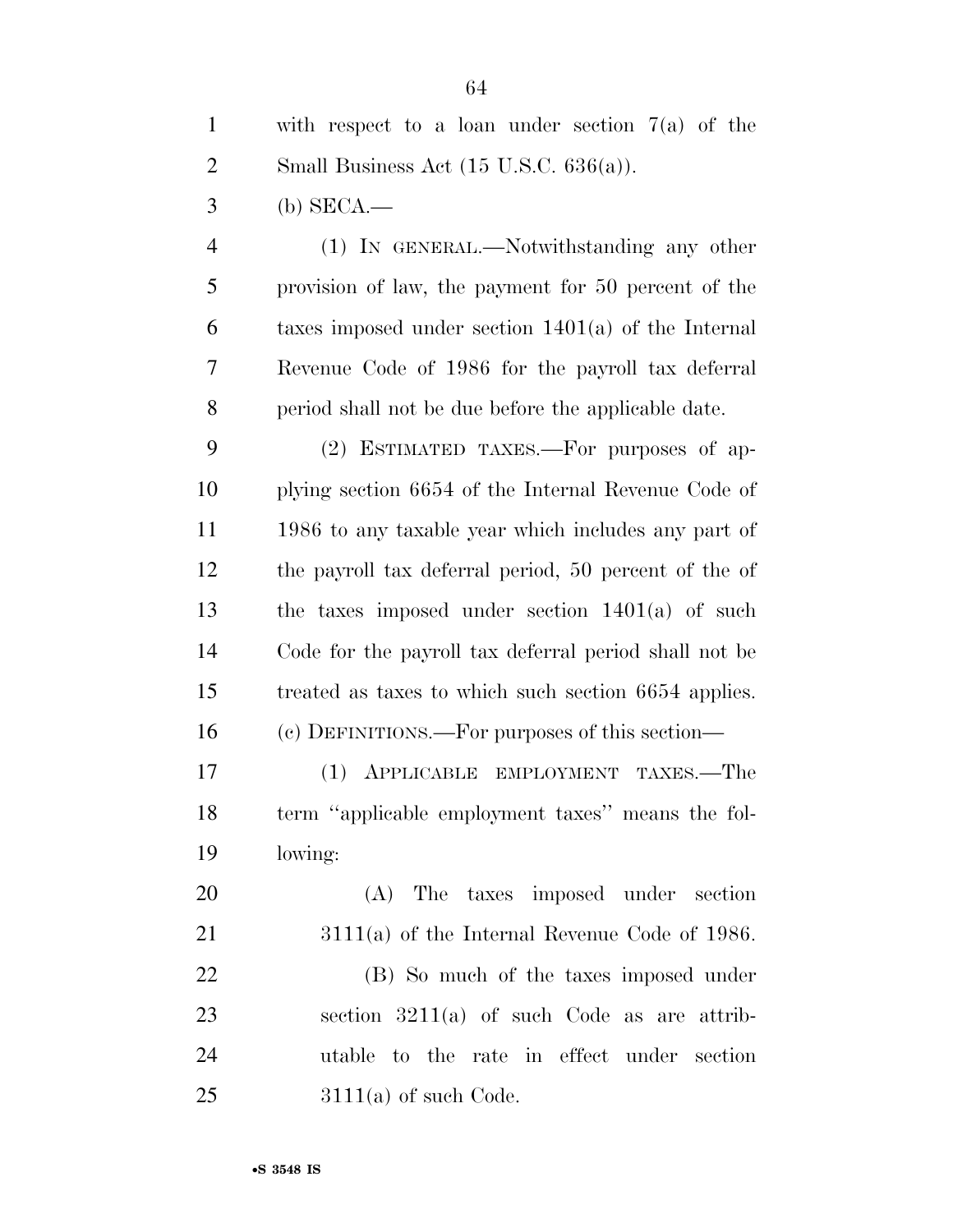| $\mathbf{1}$   | (C) So much of the taxes imposed under                     |
|----------------|------------------------------------------------------------|
| $\overline{2}$ | section $3221(a)$ of such Code as are attrib-              |
| 3              | utable to the rate in effect under section                 |
| $\overline{4}$ | $3111(a)$ of such Code.                                    |
| 5              | (2) PAYROLL TAX DEFERRAL PERIOD.—The                       |
| 6              | term "payroll tax deferral period" means the period        |
| 7              | beginning on the date of the enactment of this Act         |
| 8              | and ending before January 1, 2021.                         |
| 9              | (3) APPLICABLE DATE.—The term "applicable                  |
| 10             | date" means—                                               |
| 11             | $(A)$ December 31, 2021, with respect to 50                |
| 12             | percent of the amounts to which subsection (a)             |
| 13             | or (b), as the case may be, apply, and                     |
| 14             | $(B)$ December 31, 2022, with respect to                   |
| 15             | the remaining such amounts.                                |
| 16             | (d) TRUST FUNDS HELD HARMLESS.—There are                   |
| 17             | hereby appropriated (out of any money in the Treasury      |
| 18             | not otherwise appropriated) for each fiscal year to the    |
| 19             | Federal Old-Age and Survivors Insurance Trust Fund and     |
| 20             | the Federal Disability Insurance Trust Fund established    |
| 21             | under section 201 of the Social Security Act (42 U.S.C.    |
| 22             | 401) and the Social Security Equivalent Benefit Account    |
| 23             | established under section $15A(a)$ of the Railroad Retire- |
| 24             | ment Act of 1974 (45 U.S.C. $231n-1(a)$ ) an amount equal  |
| 25             | to the reduction in the transfers to such fund for such    |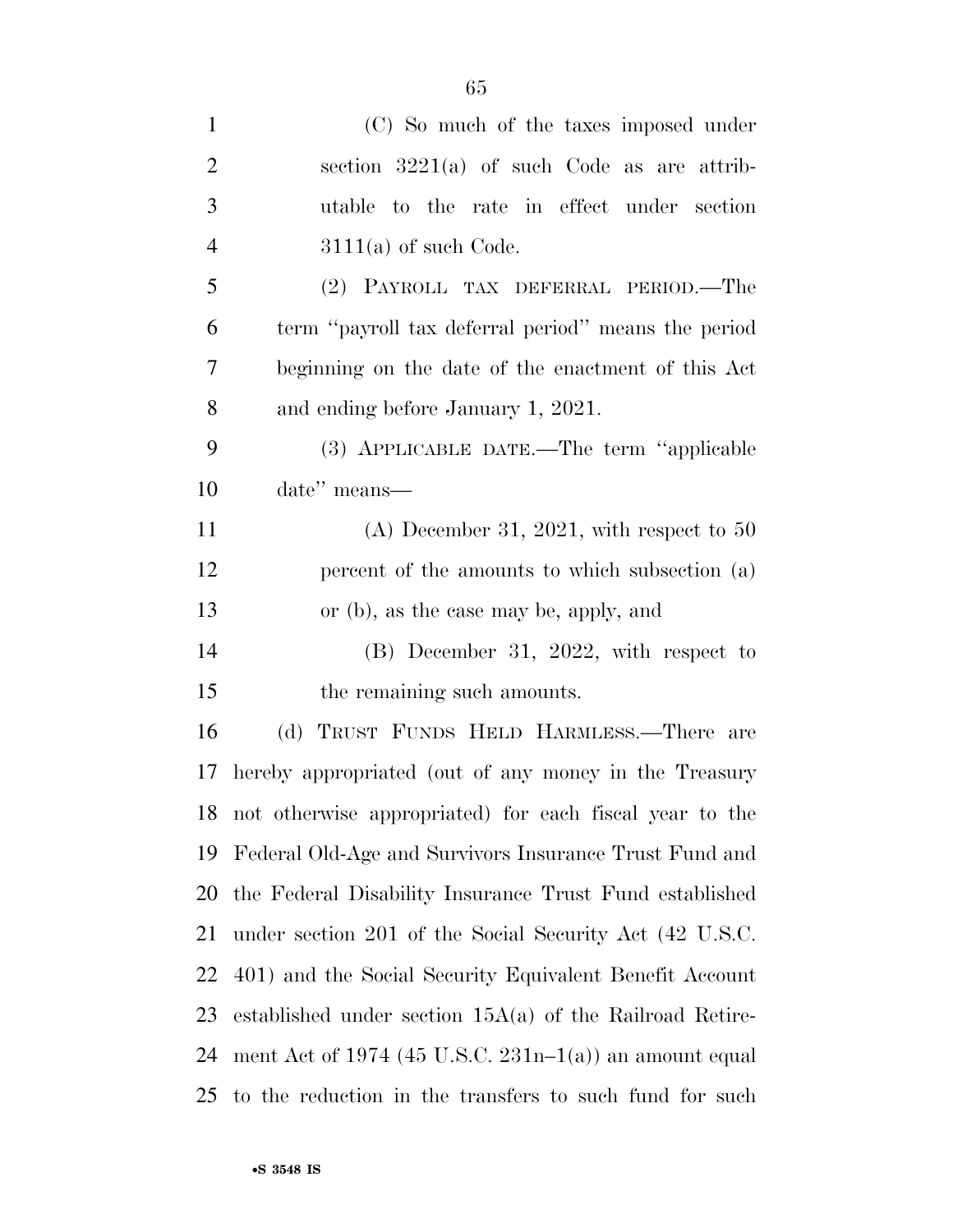fiscal year by reason of this section. Amounts appropriated by the preceding sentence shall be transferred from the general fund at such times and in such manner as to rep- licate to the extent possible the transfers which would have occurred to such Trust Fund had such amendments not been enacted.

 (e) REGULATORY AUTHORITY.—The Secretary of the Treasury (or the Secretary's delegate) shall issue such regulations or other guidance as necessary to carry out the purposes of this section.

## **SEC. 2203. MODIFICATIONS FOR NET OPERATING LOSSES.**

 (a) TEMPORARY REPEAL OF TAXABLE INCOME LIMI-TATION.—

 (1) IN GENERAL.—The first sentence of section 172(a) of the Internal Revenue Code of 1986 is amended by striking ''an amount equal to'' and all that follows and inserting ''an amount equal to—  $\frac{1}{2}$  (1) in the case of a taxable year beginning be- fore January 1, 2021, the aggregate of the net oper- ating loss carryovers to such year, plus the net oper-ating loss carrybacks to such year, and

22  $\frac{1}{2}$   $\frac{1}{2}$  in the case of a taxable year beginning after December 31, 2020, the sum of—

24  $\langle (A)$  the aggregate amount of net oper-ating losses arising in taxable years beginning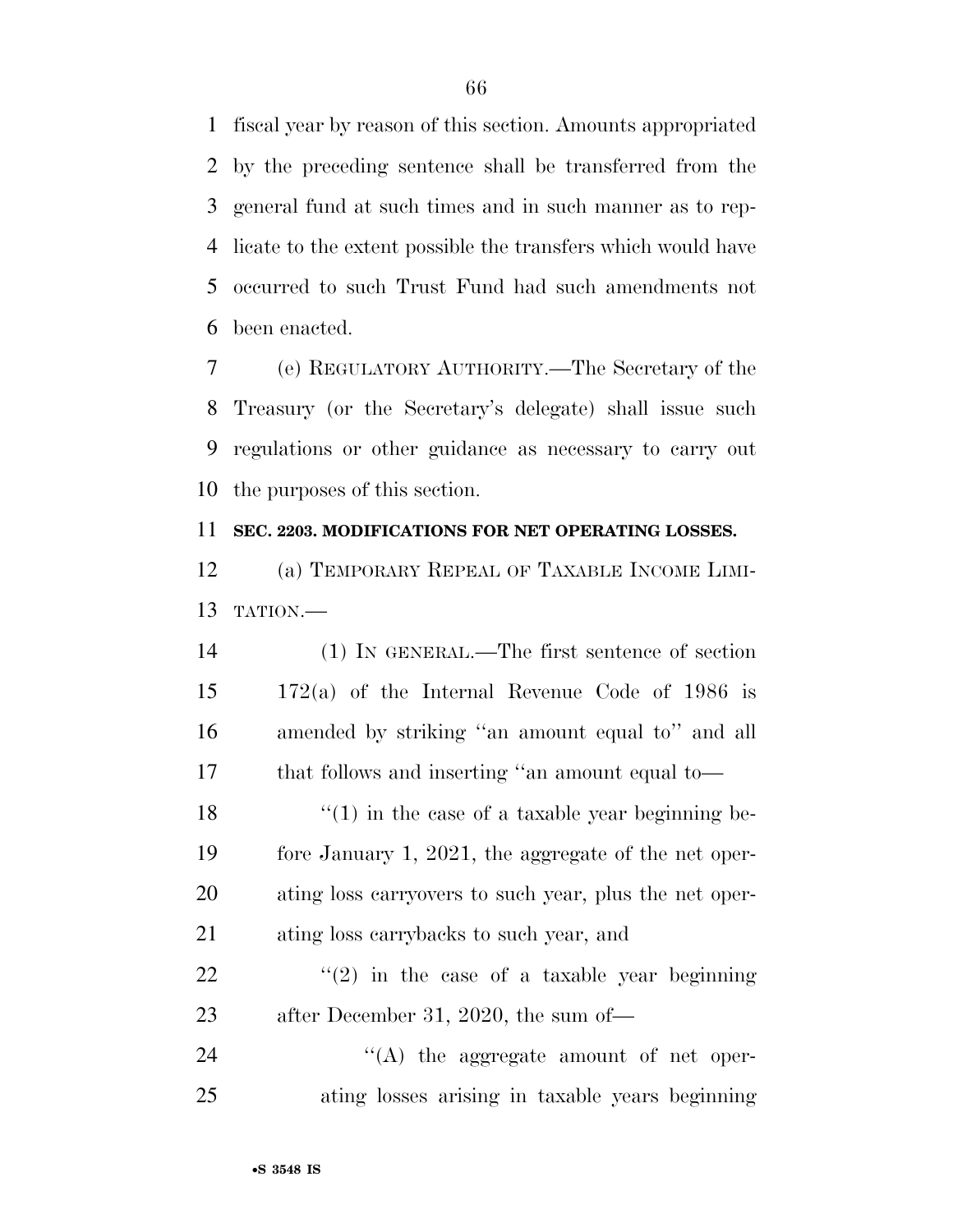| $\mathbf{1}$   | before January 1, 2018, carried to such taxable    |
|----------------|----------------------------------------------------|
| $\overline{2}$ | year, plus                                         |
| 3              | $\lq\lq (B)$ the lesser of-                        |
| $\overline{4}$ | "(i) the aggregate amount of net op-               |
| 5              | erating losses arising in taxable years be-        |
| 6              | ginning after December 31, 2017, carried           |
| $\overline{7}$ | to such taxable year, or                           |
| 8              | "(ii) 80 percent of the excess (if any)            |
| 9              | $of$ —                                             |
| 10             | "(I) taxable income computed                       |
| 11             | without regard to the deductions                   |
| 12             | under this section and sections 199A               |
| 13             | and $250$ , over                                   |
| 14             | $\lq\lq$ (II) the amount determined                |
| 15             | under subparagraph $(A)$ .".                       |
| 16             | (2) CONFORMING AMENDMENTS.-                        |
| 17             | (A) Section $172(b)(2)(C)$ of such Code is         |
| 18             | amended to read as follows:                        |
| 19             | $\lq\lq$ (C) for taxable years beginning after De- |
| 20             | cember 31, 2020, be reduced by 20 percent of       |
| 21             | excess (if any) described in subsection<br>the     |
| 22             | $(a)(2)(B)(ii)$ for such taxable year.".           |
| 23             | (B) Section $172(d)(6)(C)$ of such Code is         |
| 24             | amended by striking "subsection $(a)(2)$ " and     |
| 25             | inserting "subsection $(a)(2)(B)(ii)(I)$ ".        |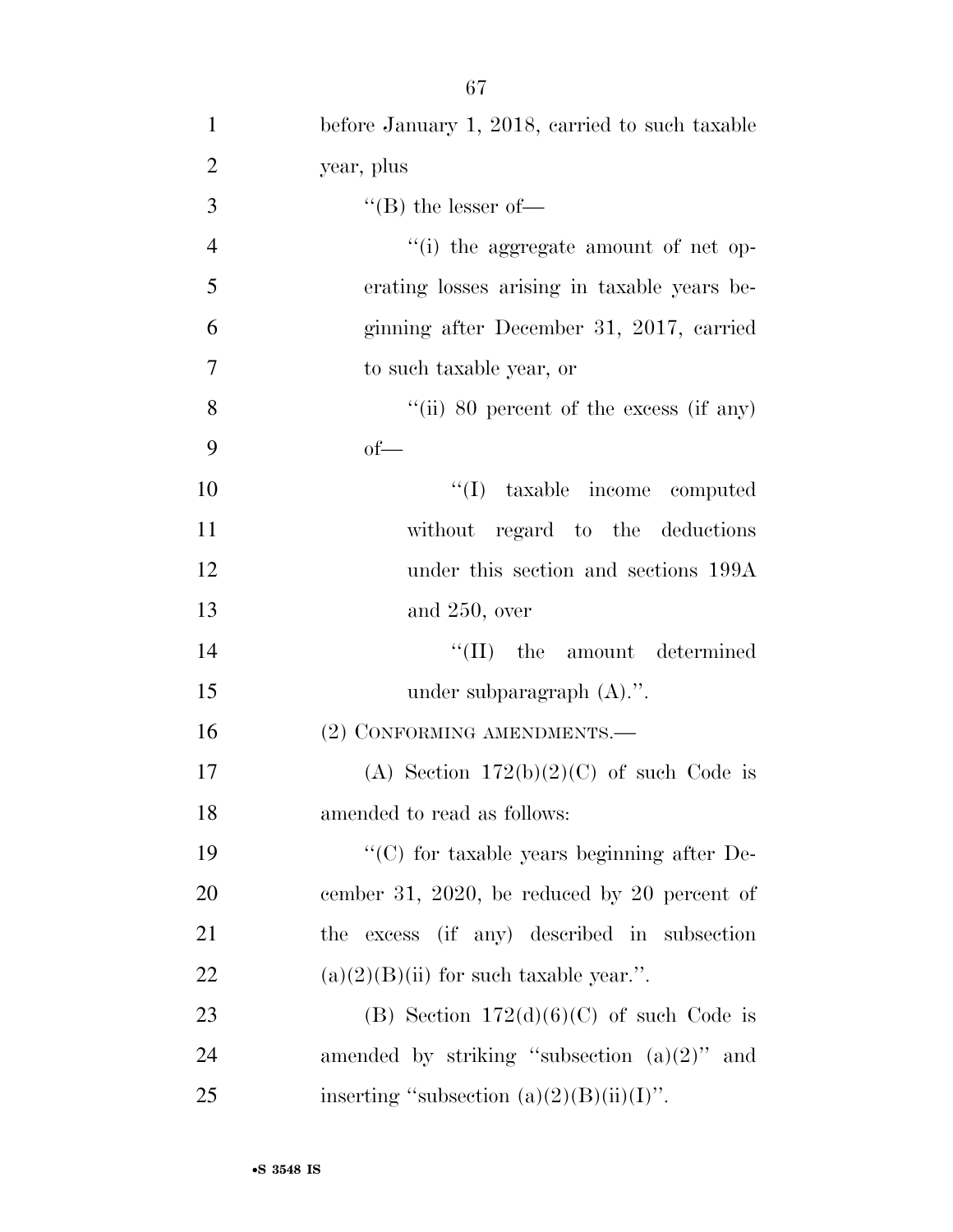| $\mathbf{1}$   | (C) Section $860E(a)(3)(B)$ of such Code is                         |
|----------------|---------------------------------------------------------------------|
| $\overline{2}$ | amended by striking all that follows "for pur-                      |
| 3              | and inserting "subsection"<br>$\mathrm{of}^{\prime\prime}$<br>poses |
| $\overline{4}$ | $(a)(2)(B)(ii)(I)$ and the second sentence of sub-                  |
| 5              | section (b)(2) of section $172$ .".                                 |
| 6              | MODIFICATION OF RULES RELATING<br>(b)<br>TO                         |
| 7              | CARRYBACKS.-                                                        |
| 8              | (1) IN GENERAL.—Section $172(b)(1)$ of the In-                      |
| 9              | ternal Revenue Code of 1986 is amended by adding                    |
| 10             | at the end the following new subparagraph.                          |
| 11             | "(D) SPECIAL RULE FOR LOSSES ARISING                                |
| 12             | IN 2018, 2019, AND 2020.-                                           |
| 13             | "(i) IN GENERAL.—In the case of any                                 |
| 14             | net operating loss arising in a taxable year                        |
| 15             | beginning after December 31, 2017, and                              |
| 16             | before January 1, $2020-$                                           |
| 17             | $\lq\lq$ such loss shall be a net oper-                             |
| 18             | ating loss carryback to each of the 5                               |
| 19             | taxable years preceding the taxable                                 |
| 20             | year of such loss, and                                              |
| 21             | "(II) subparagraphs $(B)$ and                                       |
| 22             | $(C)(i)$ shall not apply.                                           |
| 23             | "(ii) SPECIAL RULES FOR REIT'S.-                                    |
| 24             | For purposes of this subparagraph—                                  |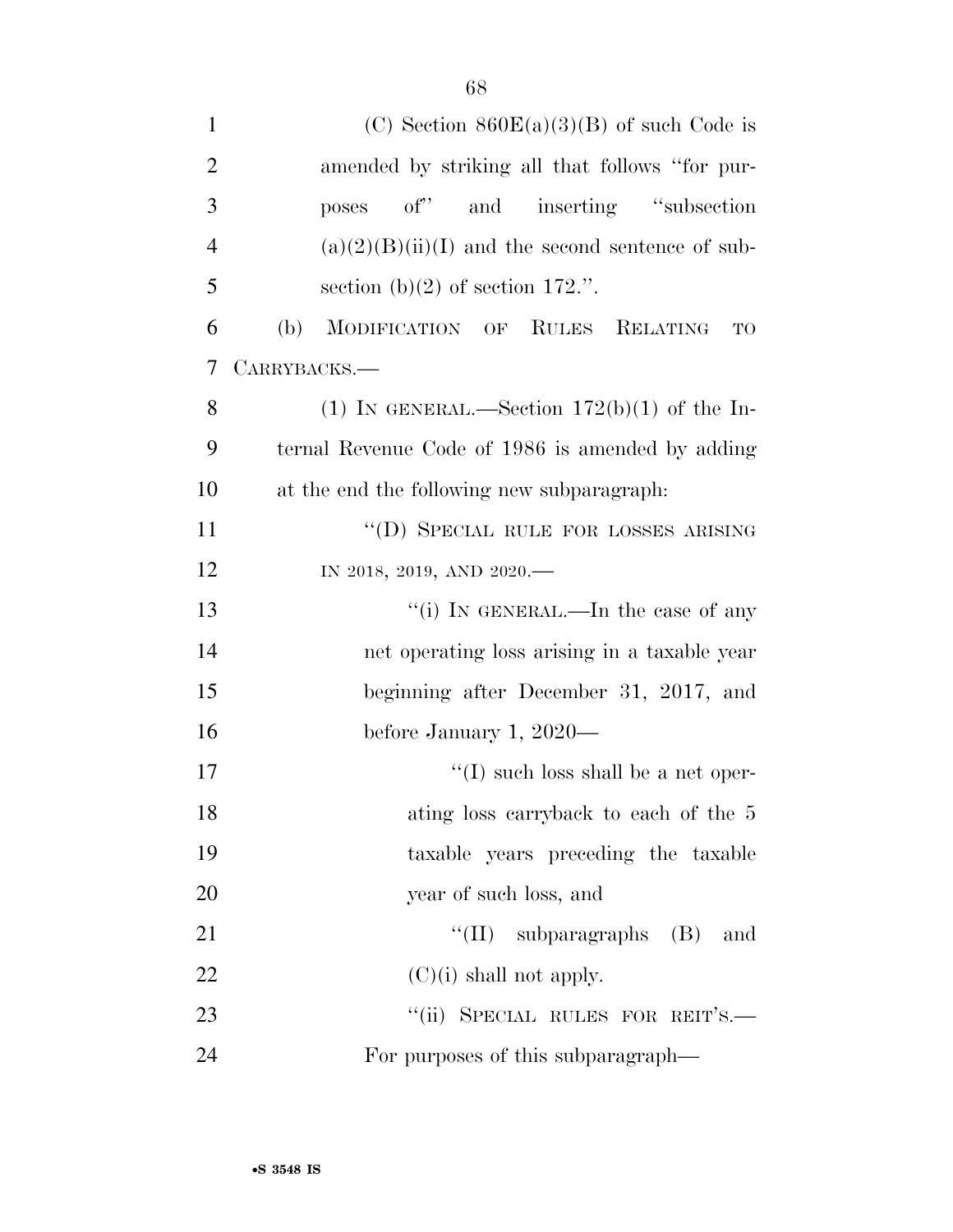| $\mathbf{1}$   | "(I) IN GENERAL.— $A$ net oper-            |
|----------------|--------------------------------------------|
| $\overline{2}$ | ating loss for a REIT year shall not       |
| 3              | be a net operating loss carryback to       |
| $\overline{4}$ | any taxable year preceding the taxable     |
| 5              | year of such loss.                         |
| 6              | $\lq\lq$ (II) SPECIAL RULE.—In the         |
| $\overline{7}$ | case of any net operating loss for a       |
| 8              | taxable year which is not a REIT           |
| 9              | year, such loss shall not be carried       |
| 10             | back to any taxable year which is a        |
| 11             | REIT year.                                 |
| 12             | "(III) REIT YEAR.—For pur-                 |
| 13             | poses of this subparagraph, the term       |
| 14             | 'REIT year' means any taxable year         |
| 15             | for which the provisions of part II of     |
| 16             | subchapter M (relating to real estate)     |
| 17             | investment trusts) apply to the tax-       |
| 18             | payer.                                     |
| 19             | "(iii) ELECTION.—A taxpayer may            |
| 20             | elect not to have clause (i) apply for any |
| 21             | taxable year. Such election shall be made  |
| 22             | in such manner as prescribed by the Sec-   |
| 23             | retary and shall be made—                  |
| 24             | $\lq\lq$ (I) in the case of any election   |
| 25             | relating to a net operating loss arising   |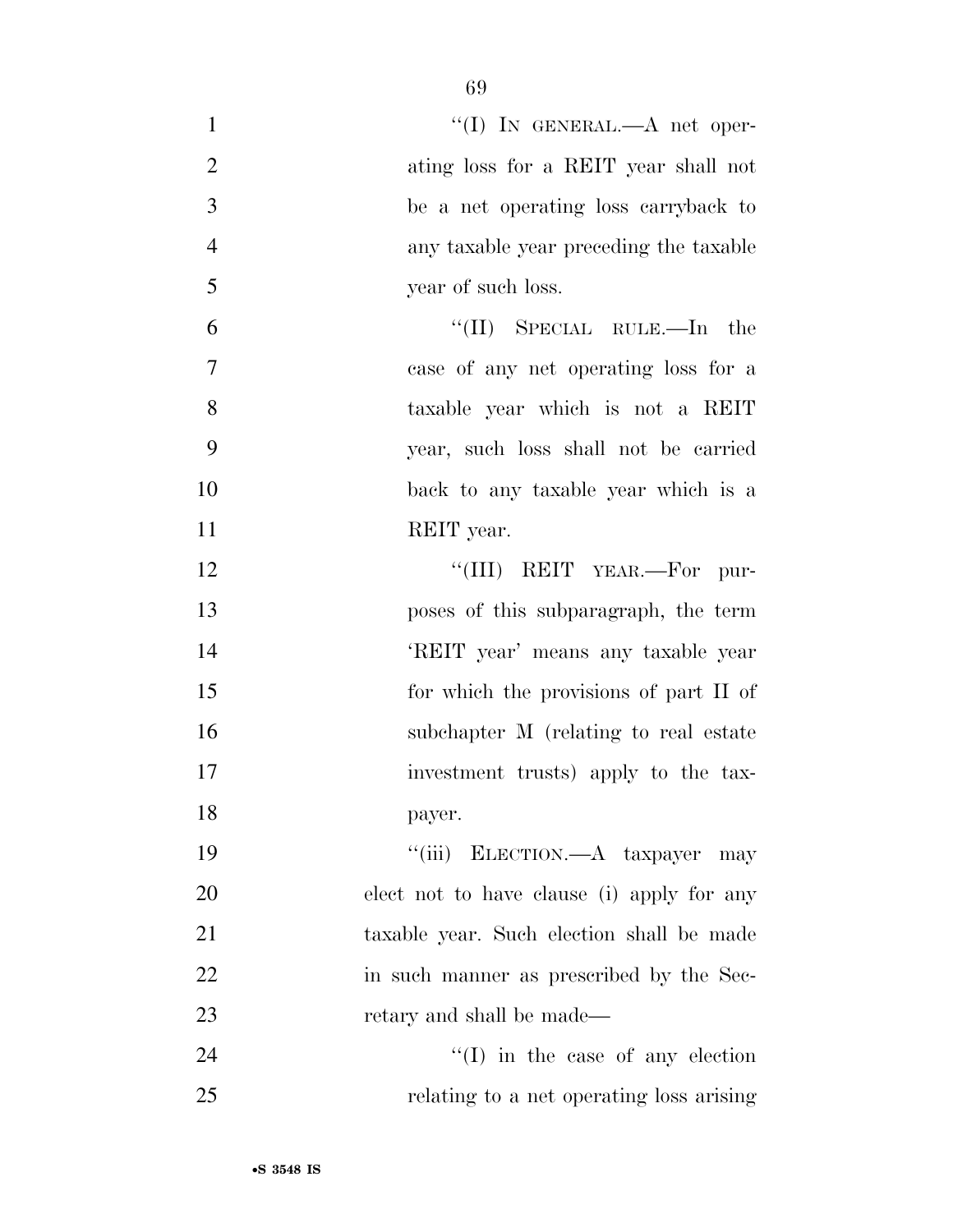| $\mathbf{1}$   | in a taxable year beginning in 2018 or                 |
|----------------|--------------------------------------------------------|
| $\overline{2}$ | 2019, by the due date (including ex-                   |
| 3              | tensions of time) for filing the tax-                  |
| $\overline{4}$ | payer's return for the first taxable                   |
| 5              | year ending after the date of the en-                  |
| 6              | actment of this subparagraph, and                      |
| $\tau$         | $\lq\lq$ (II) in the case of any election              |
| 8              | relating to a net operating loss arising               |
| 9              | in a taxable year beginning in 2020,                   |
| 10             | by the due date (including extensions)                 |
| 11             | of time) for such taxable year.                        |
| 12             | Such election, once made for any taxable               |
| 13             | year, shall be irrevocable for such taxable            |
| 14             | year.".                                                |
| 15             | (2)<br>CONFORMING AMENDMENT.-Section                   |
| 16             | $170(b)(1)(A)$ of such Code, as amended by sub-        |
| 17             | section (c)(2), is amended by striking "and $(C)(i)$ " |
| 18             | and inserting ", $(C)(i)$ , and $(D)$ ".               |
| 19             | (c) TECHNICAL AMENDMENT RELATING TO SECTION            |
| 20             | 13302 OF PUBLIC LAW 115-97.-                           |
| 21             | (1) Section $13302(e)$ of Public Law $115-97$ is       |
| 22             | amended to read as follows:                            |
| 23             | "(e) EFFECTIVE DATES.—                                 |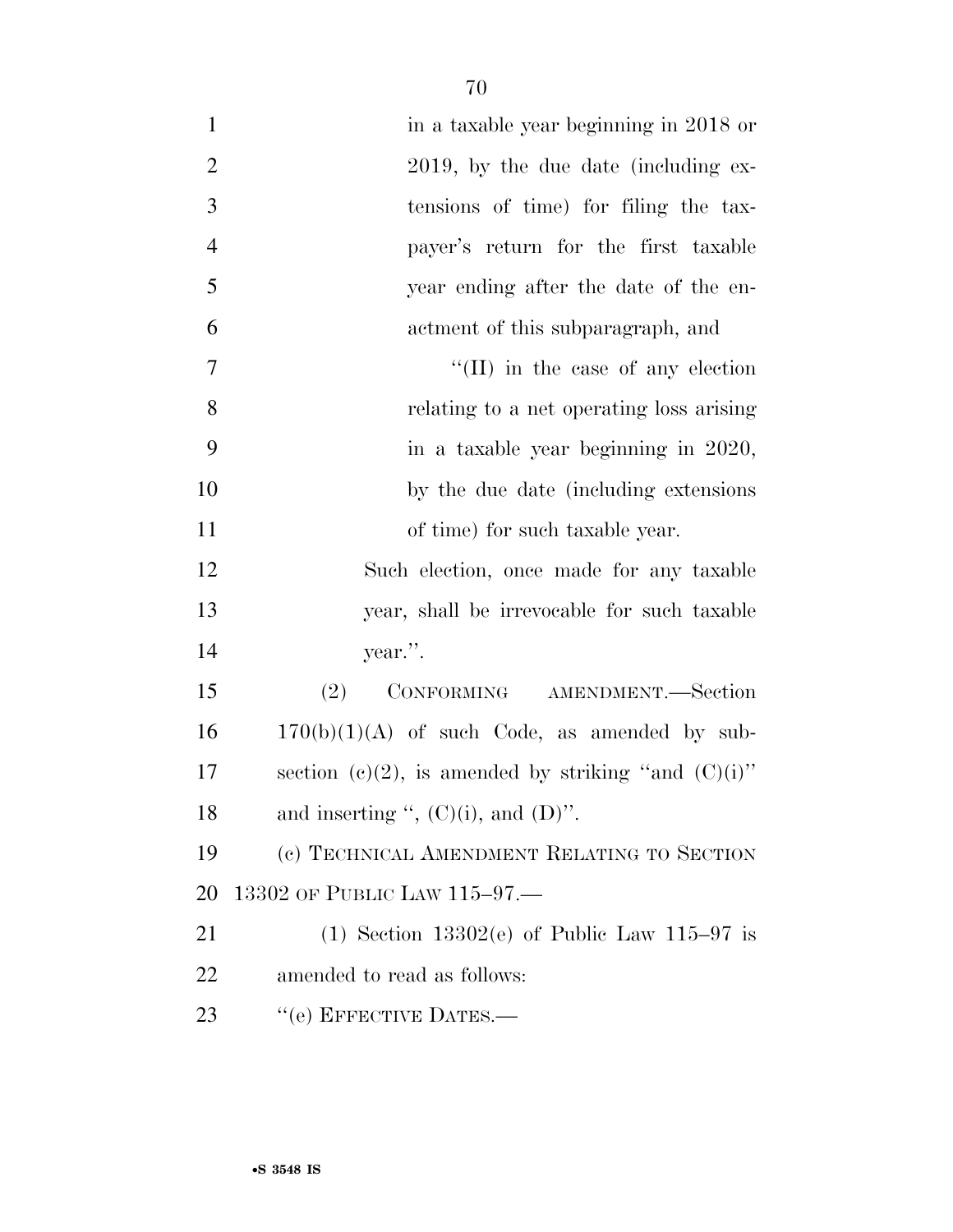| $\mathbf{1}$   | $``(1)$ NET OPERATING LOSS LIMITATION.—The              |
|----------------|---------------------------------------------------------|
| $\overline{2}$ | amendments made by subsections (a) and $(d)(2)$         |
| 3              | shall apply to—                                         |
| $\overline{4}$ | "(A) taxable years beginning after Decem-               |
| 5              | ber 31, 2017, and                                       |
| 6              | "(B) taxable years beginning on or before               |
| $\overline{7}$ | December 31, 2017, to which net operating               |
| 8              | losses arising in taxable years beginning after         |
| 9              | December 31, 2017, are carried.                         |
| 10             | "(2) CARRYFORWARDS AND CARRYBACKS.—The                  |
| 11             | amendments made by subsections (b), (c), and            |
| 12             | $(d)(1)$ shall apply to net operating losses arising in |
| 13             | taxable years beginning after December 31, 2017.".      |
| 14             | (2) Section $172(b)(1)(A)$ of the Internal Rev-         |
| 15             | enue Code of 1986 is amended to read as follows:        |
| 16             | "(A) GENERAL RULE.—A net operating                      |
| 17             | loss for any taxable year—                              |
| 18             | "(i) shall be a net operating loss                      |
| 19             | carryback to the extent provided in sub-                |
| 20             | paragraphs $(B)$ and $(C)(i)$ , and                     |
| 21             | "(ii) except as provided in subpara-                    |
| 22             | graph $(C)(ii)$ , shall be a net operating loss         |
| 23             | carryover-                                              |
| 24             | $\lq\lq$ (I) in the case of a net oper-                 |
| 25             | ating loss arising in a taxable year be-                |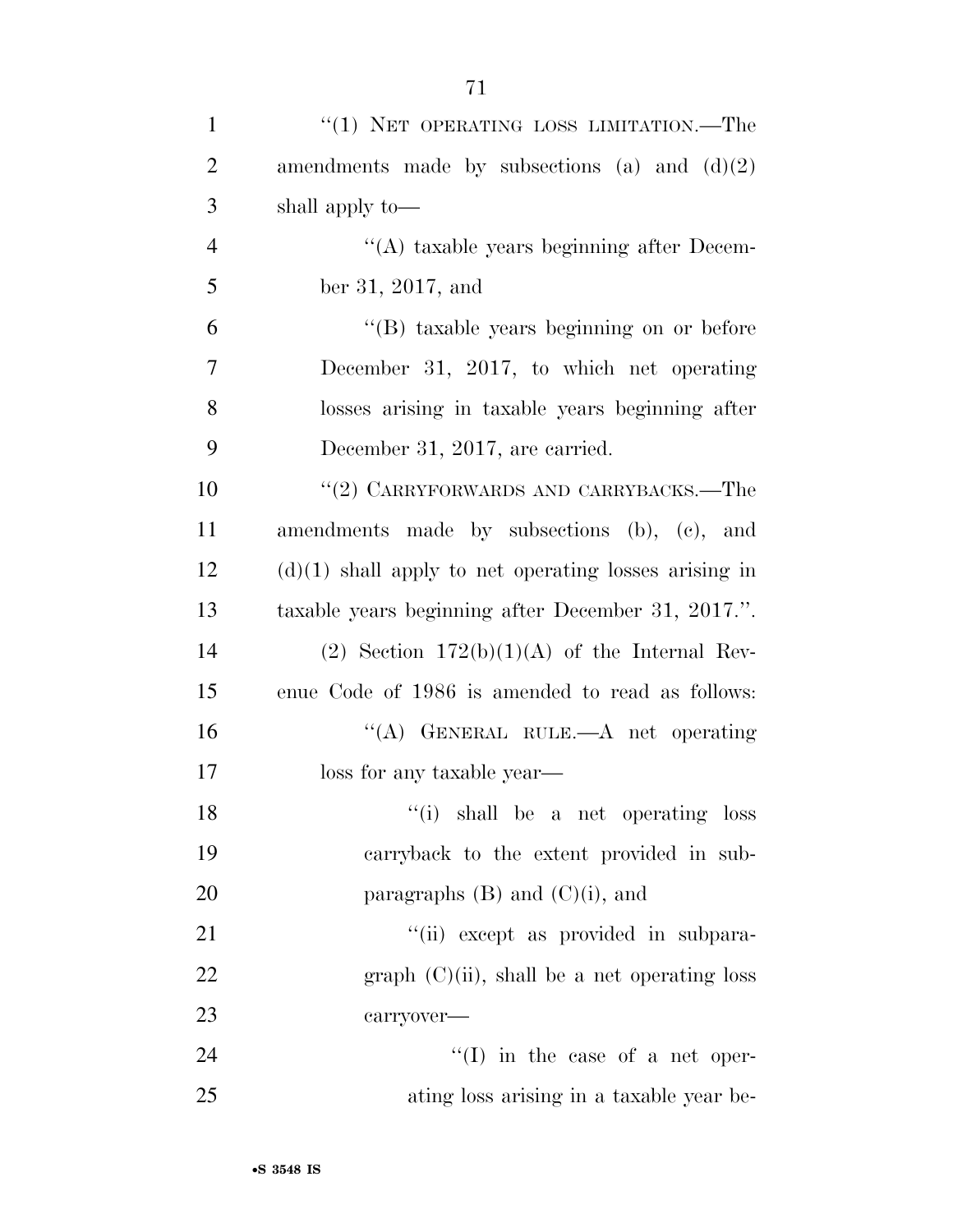| $\mathbf{1}$   | ginning before January 1, 2018, to                   |
|----------------|------------------------------------------------------|
| $\overline{2}$ | each of the 20 taxable years following               |
| 3              | the taxable year of the loss, and                    |
| $\overline{4}$ | "(II) in the case of a net oper-                     |
| 5              | ating loss arising in a taxable year be-             |
| 6              | ginning after December 31, 2017, to                  |
| 7              | each taxable year following the tax-                 |
| 8              | able year of the loss.".                             |
| 9              | (d) EFFECTIVE DATES.-                                |
| 10             | (1) NET OPERATING LOSS LIMITATION.-The               |
| 11             | amendments made by subsection (a) shall apply—       |
| 12             | (A) to taxable years beginning after De-             |
| 13             | cember 31, 2017, and                                 |
| 14             | (B) taxable years beginning on or before             |
| 15             | December 31, 2017, to which net operating            |
| 16             | losses arising in taxable years beginning after      |
| 17             | December 31, 2017, are carried.                      |
| 18             | (2) CARRYFORWARDS AND CARRYBACKS.-The                |
| 19             | amendment made by subsection (b) shall apply to      |
| 20             | net operating losses arising in taxable years begin- |
| 21             | ning after December 31, 2017.                        |
| 22             | TECHNICAL AMENDMENTS.-The amend-<br><b>(3)</b>       |
| 23             | ments made by subsection (c) shall take effect as if |
| 24             | included in the provisions of Public Law 115–97 to   |
| 25             | which they relate.                                   |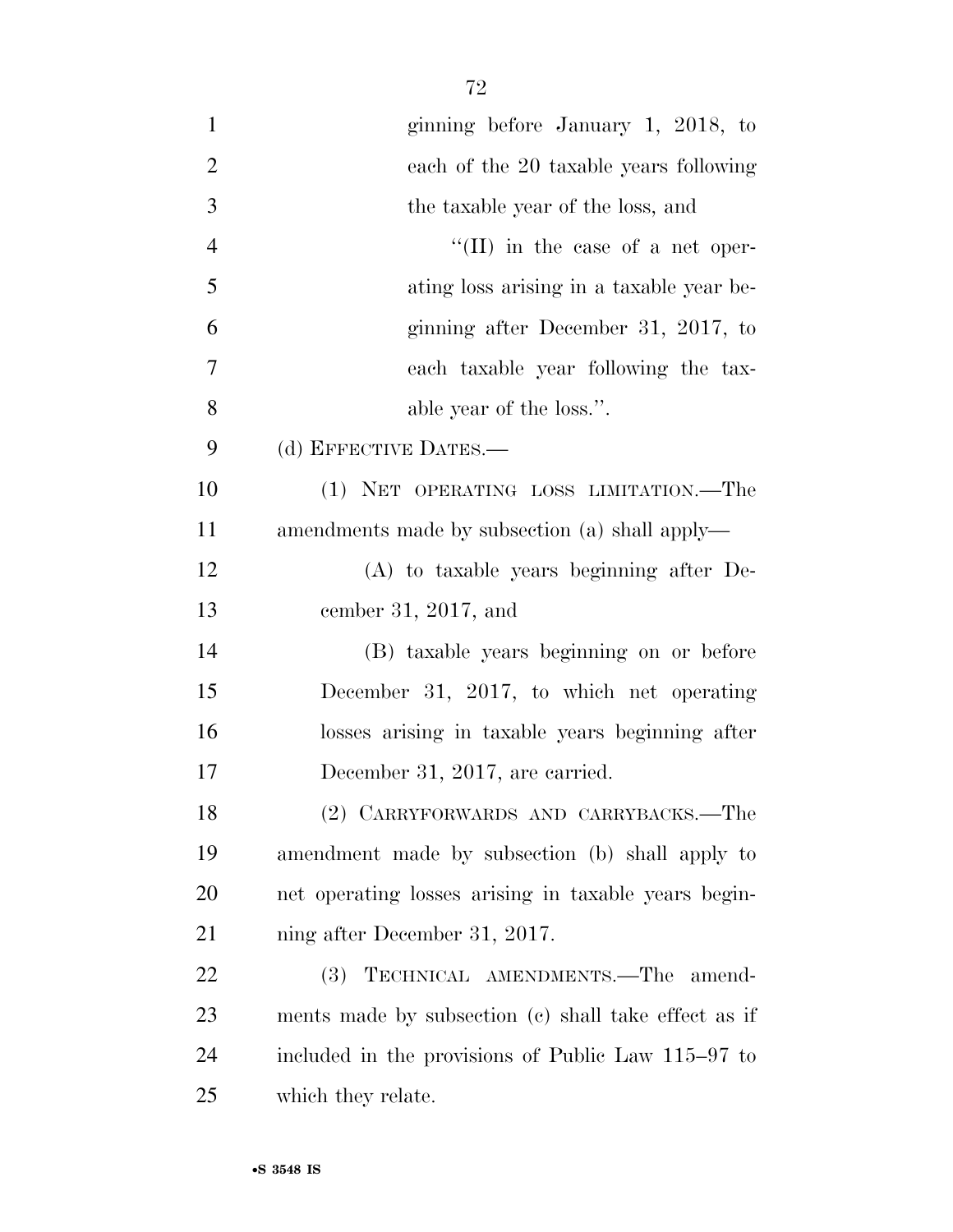| $\mathbf{1}$   | $(4)$ SPECIAL RULE.—In the case of a net oper-        |
|----------------|-------------------------------------------------------|
| $\overline{2}$ | ating loss arising in a taxable year beginning before |
| 3              | January 1, 2018, and ending after December 31,        |
| $\overline{4}$ | $2017-$                                               |
| 5              | $(A)$ an application under section 6411(a)            |
| 6              | of the Internal Revenue Code of 1986 with re-         |
| 7              | spect to the carryback of such net operating          |
| 8              | loss shall not fail to be treated as timely filed     |
| 9              | if filed not later than the date which is 120         |
| 10             | days after the date of the enactment of this          |
| 11             | Act, and                                              |
| 12             | $(B)$ an election to-                                 |
| 13             | (i) forgo any carryback of such net                   |
| 14             | operating loss,                                       |
| 15             | (ii) reduce any period to which such                  |
| 16             | net operating loss may be carried back, or            |
| 17             | (iii) revoke any election made under                  |
| 18             | section 172(b) to forgo any carryback of              |
| 19             | such net operating loss,                              |
| 20             | shall not fail to be treated as timely made if        |
| 21             | made not later than the date which is 120 days        |
| 22             | after the date of the enactment of this Act.          |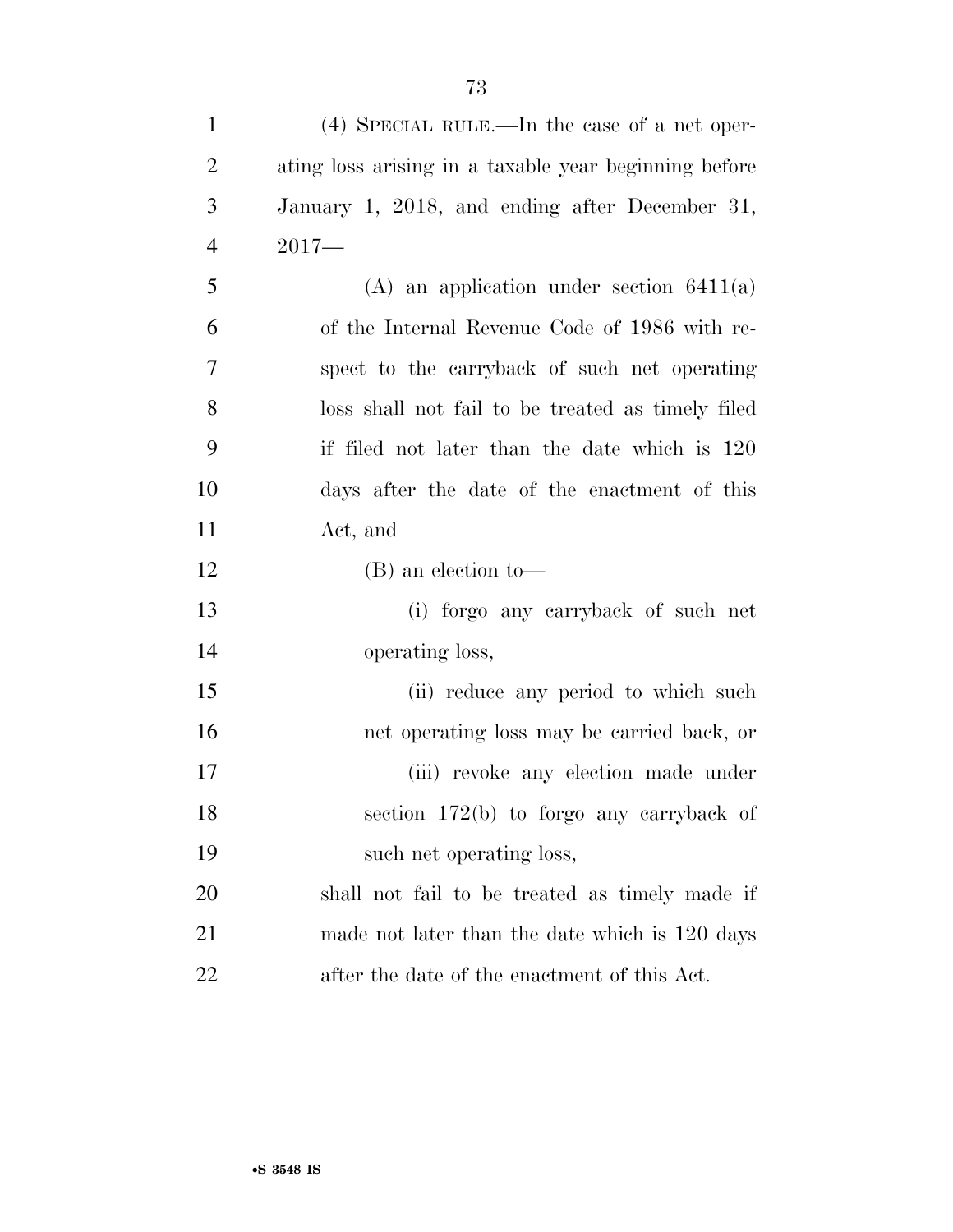| $\overline{2}$ | TAXPAYERS OTHER THAN CORPORATIONS.                     |
|----------------|--------------------------------------------------------|
| 3              | (a) IN GENERAL.—Section $461(1)(1)$ of the Internal    |
| 4              | Revenue Code of 1986 is amended by striking "December" |
| 5              | $31, 2017$ " and inserting "December $31, 2020$ ".     |
| 6              | (b) TECHNICAL AMENDMENTS RELATING TO SEC-              |
| 7              | TION 11012 OF PUBLIC LAW $115-97$                      |
| 8              | $(1)$ Section $461(1)(2)$ of the Internal Revenue      |
| 9              | Code of 1986 is amended by striking "a net oper-       |
| 10             | ating loss carryover to the following taxable year     |
| 11             | under section 172" and inserting "a net operating      |
| 12             | loss for the taxable year for purposes of determining  |
| 13             | any net operating loss carryover under section         |
| 14             | $172(b)$ for subsequent taxable years".                |
| 15             | Section $461(l)(3)(A)$ of such Code<br>(2)<br>is       |
| 16             | amended—                                               |
| 17             | $(A)$ in clause (i), by inserting "and without         |
| 18             | regard to any deduction allowable under section        |
| 19             | 172 or 199A" after "under paragraph (1)",              |
| 20             | and                                                    |
| 21             | (B) by adding at the end the following                 |
| 22             | flush sentence:                                        |
| 23             | "Such excess shall be determined without regard to     |
| 24             | any deductions, gross income, or gains attributable    |
| 25             | to any trade or business of performing services as an  |
| 26             | employee.".                                            |
|                | •S 3548 IS                                             |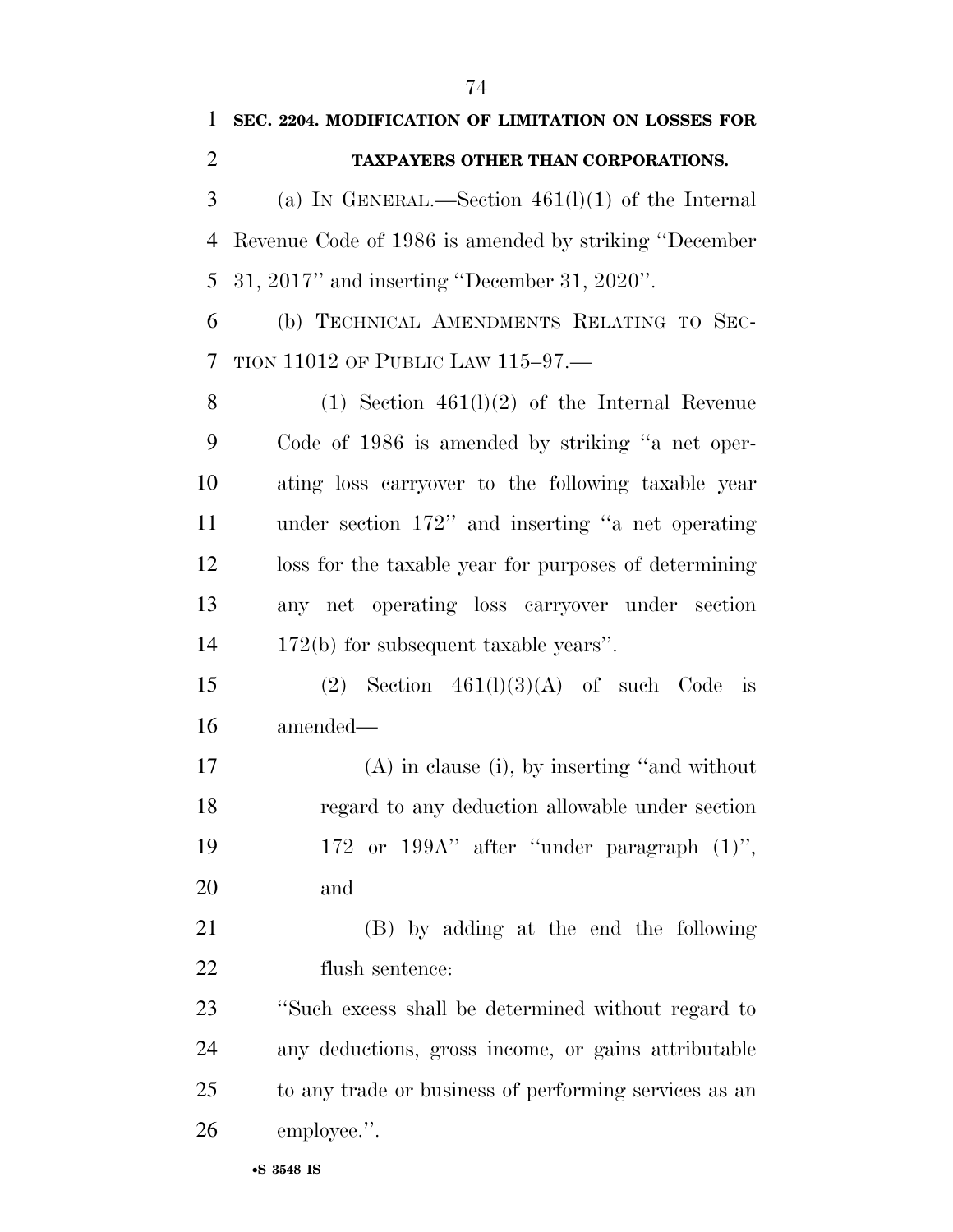| $\mathbf{1}$   | $(3)$ Section 461(1)(3) of such Code is amended          |
|----------------|----------------------------------------------------------|
| $\overline{2}$ | by redesignating subparagraph (B) as subparagraph        |
| 3              | $(C)$ and by inserting after subparagraph $(A)$ the fol- |
| $\overline{4}$ | lowing new subparagraph:                                 |
| 5              | "(B) TREATMENT OF CAPITAL GAINS AND                      |
| 6              | LOSSES.                                                  |
| 7              | "(i) LOSSES.—Deductions for losses                       |
| 8              | from sales or exchanges of capital assets                |
| 9              | shall not be taken into account under sub-               |
| 10             | paragraph $(A)(i)$ .                                     |
| 11             | "(ii) GAINS.—The amount of gains                         |
| 12             | from sales or exchanges of capital assets                |
| 13             | taken into account under subparagraph                    |
| 14             | $(A)(ii)$ shall not exceed the lesser of-                |
| 15             | "(I) the capital gain net income                         |
| 16             | determined by taking into account                        |
| 17             | only gains and losses attributable to a                  |
| 18             | trade or business, or                                    |
| 19             | "(II) the capital gain net in-                           |
| 20             | come.".                                                  |
| 21             | (c) EFFECTIVE DATES.—                                    |
| 22             | (1) IN GENERAL.—The amendments made by                   |
| 23             | subsection (a) shall apply to taxable years beginning    |
| 24             | after December 31, 2017.                                 |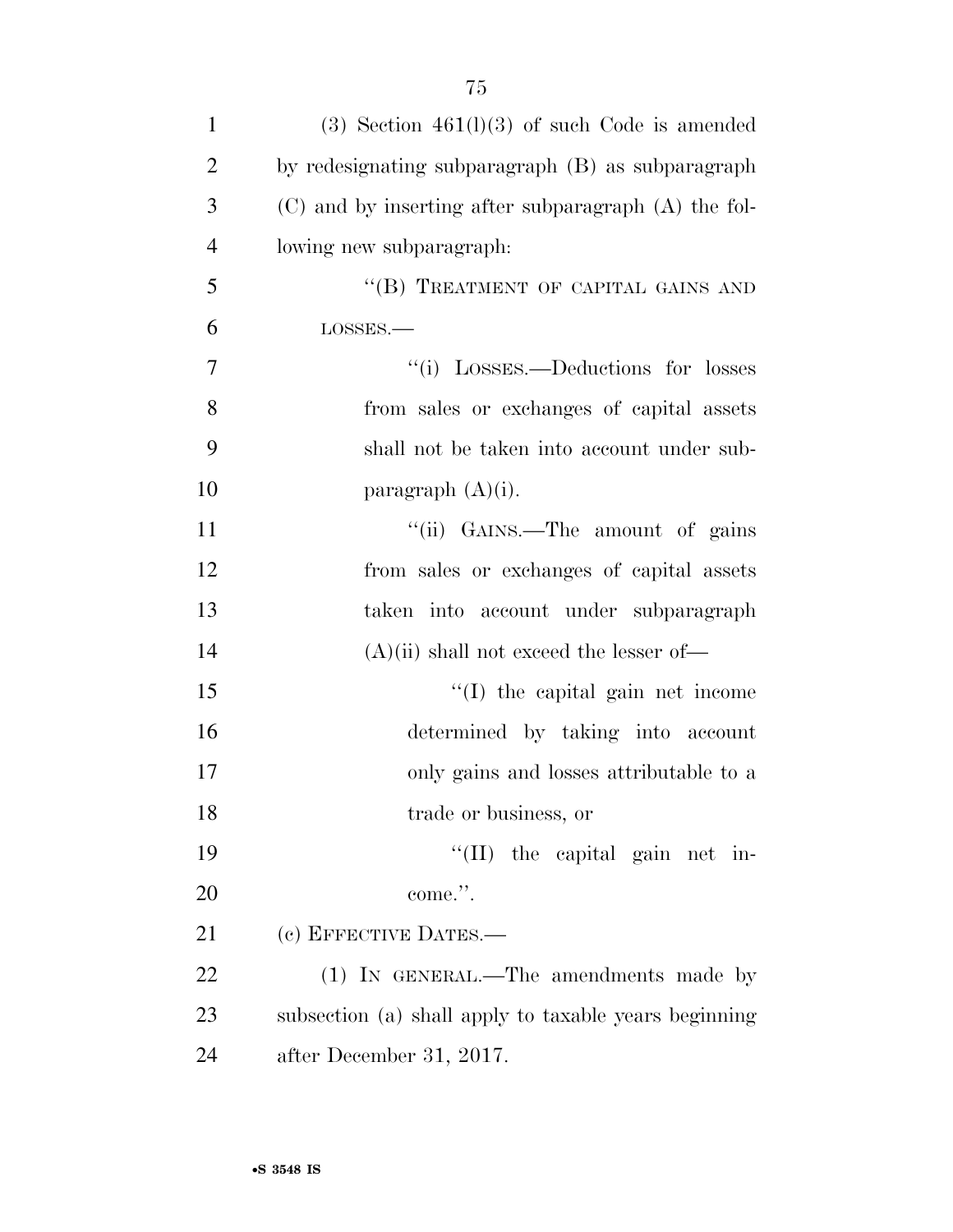| $\mathbf{1}$   | (2) TECHNICAL AMENDMENTS.—The amend-                         |
|----------------|--------------------------------------------------------------|
| $\overline{2}$ | ments made by subsection (b) shall take effect as if         |
| 3              | included in the provisions of Public Law 115–97 to           |
| $\overline{4}$ | which they relate.                                           |
| 5              | SEC. 2205. MODIFICATION OF CREDIT FOR PRIOR YEAR             |
| 6              | MINIMUM TAX LIABILITY OF CORPORATIONS.                       |
| 7              | (a) IN GENERAL.—Section $53(e)$ of the Internal Rev-         |
| 8              | enue Code of 1986 is amended to read as follows:             |
| 9              | "(e) CREDIT TREATED AS REFUNDABLE FOR CER-                   |
| 10             | TAIN TAXPAYERS.—In the case of the first taxable year        |
| 11             | of a corporation beginning in 2018—                          |
| 12             | $\lq(1)$ subsection (c) shall not apply, and                 |
| 13             | $\lq(2)$ for purposes of this title (other than this         |
| 14             | section), the credit allowed by reason of this sub-          |
| 15             | section shall be treated as allowed under subpart C          |
| 16             | (and not this subpart).".                                    |
| 17             | (b) EFFECTIVE DATE.—The amendment made by                    |
| 18             | this section shall apply to taxable years beginning after    |
| 19             | December 31, 2017.                                           |
| 20             | SEC. 2206. MODIFICATION OF LIMITATION ON BUSINESS IN-        |
| 21             | TEREST.                                                      |
| 22             | (a) IN GENERAL.—Section $163(j)$ of the Internal             |
| 23             | Revenue Code of 1986 is amended by redesignating para-       |
|                | 24 graph (10) as paragraph (11) and by inserting after para- |

graph (9) the following new paragraph: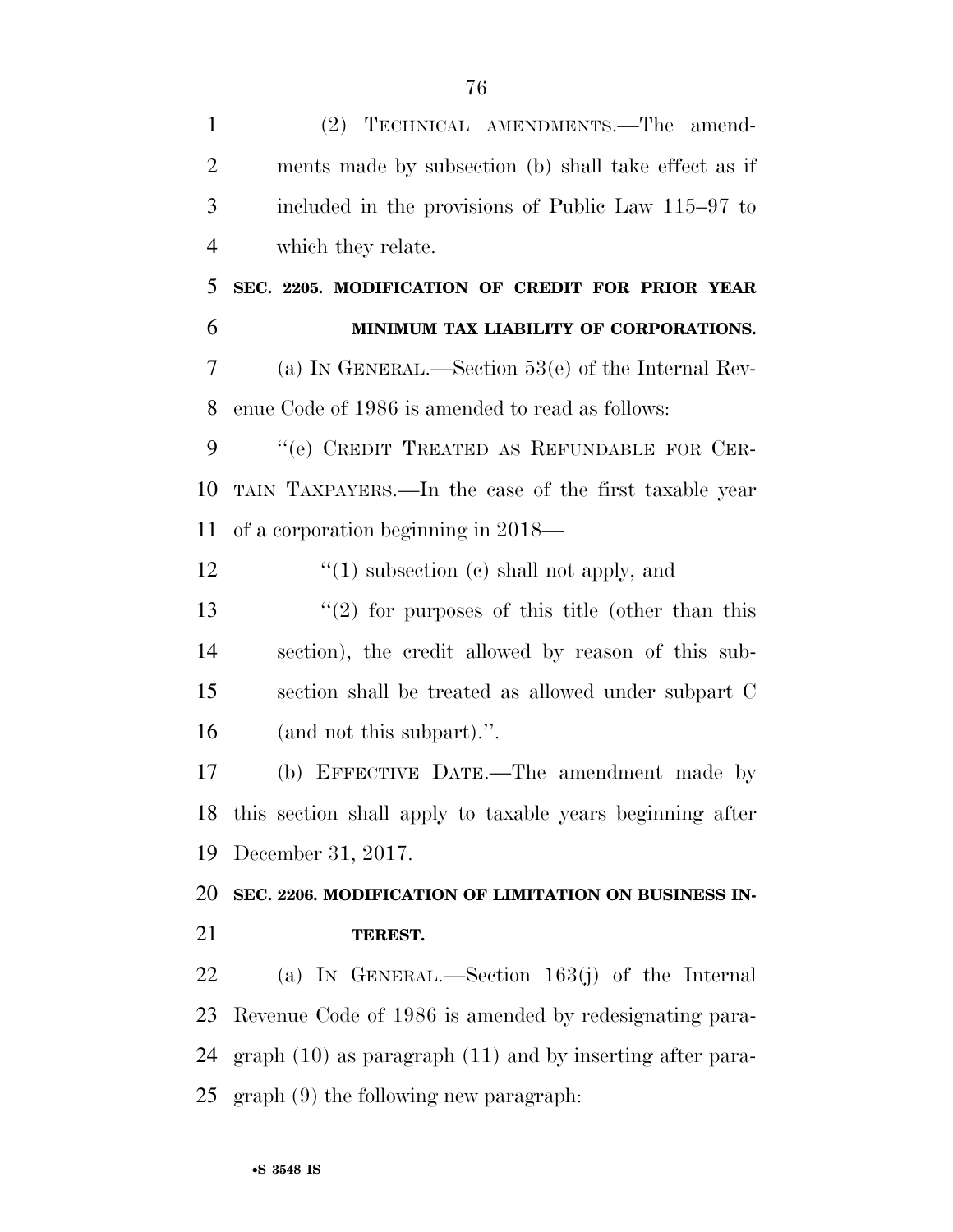| $\mathbf{1}$   | "(10) SPECIAL RULE FOR TAXABLE YEARS BE-                  |
|----------------|-----------------------------------------------------------|
| $\overline{2}$ | GINNING IN 2019 AND 2020.-                                |
| 3              | "(A) IN GENERAL.—In the case of any                       |
| $\overline{4}$ | taxable year beginning in 2019 or 2020, para-             |
| 5              | graph $(1)(B)$ shall be applied by substituting           |
| 6              | '50 percent' for '30 percent'.                            |
| 7              | "(B) ELECTION TO USE 2019 INCOME FOR                      |
| 8              | TAXABLE YEARS BEGINNING IN 2020.-                         |
| 9              | "(i) IN GENERAL.—Subject to clause                        |
| 10             | (ii), in the case of any taxable year begin-              |
| 11             | ning in 2020, the taxpayer may elect to                   |
| 12             | apply this subsection by substituting the                 |
| 13             | adjusted taxable income of the taxpayer for               |
| 14             | the last taxable year beginning in 2019 for               |
| 15             | the adjusted taxable income for such tax-                 |
| 16             | able year.                                                |
| 17             | "(ii) SPECIAL RULE FOR SHORT TAX-                         |
| 18             | ABLE YEARS.—No election may be made                       |
| 19             | under clause (i) with respect to any taxable              |
| 20             | year beginning in 2020 if such taxable                    |
| 21             | year is a short taxable year.".                           |
| 22             | (b) EFFECTIVE DATE.—The amendments made by                |
| 23             | this section shall apply to taxable years beginning after |
| 24             | December 31, 2018.                                        |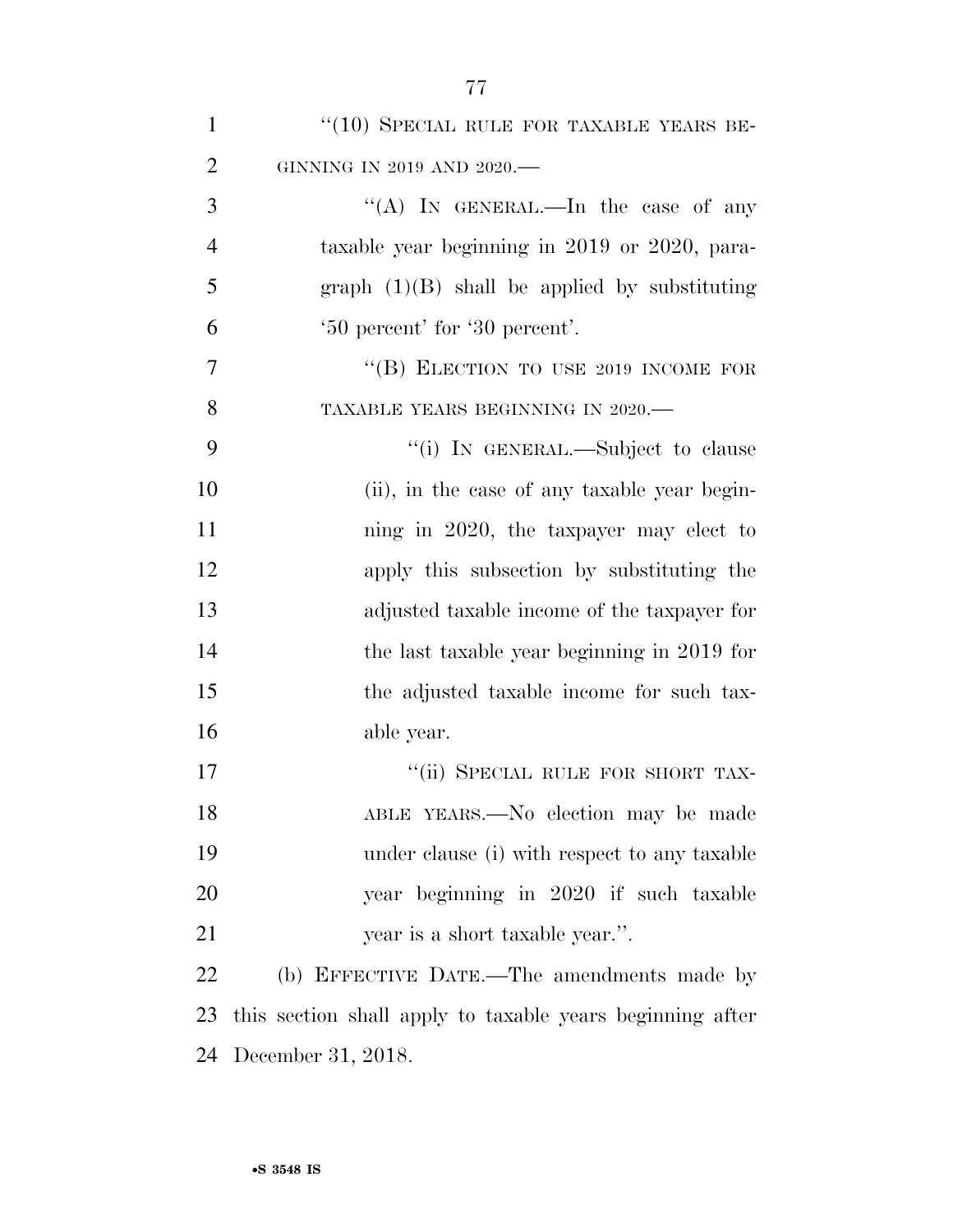| 1              | SEC. 2207. TECHNICAL AMENDMENTS REGARDING QUALI-          |
|----------------|-----------------------------------------------------------|
| $\overline{2}$ | FIED IMPROVEMENT PROPERTY.                                |
| 3              | (a) IN GENERAL.—Section 168 of the Internal Rev-          |
| $\overline{4}$ | enue Code of 1986 is amended—                             |
| 5              | $(1)$ in subsection $(e)$ —                               |
| 6              | (A) in paragraph $(3)(E)$ , by striking "and"             |
| 7              | at the end of clause (v), by striking the period          |
| 8              | at the end of clause (vi) and inserting ", and",          |
| 9              | and by adding at the end the following new                |
| 10             | clause:                                                   |
| 11             | "(vii) any qualified improvement prop-                    |
| 12             | erty.", and                                               |
| 13             | (B) in paragraph $(6)(A)$ , by inserting                  |
| 14             | "made by the taxpayer" after "any improve-                |
| 15             | ment", and                                                |
| 16             | $(2)$ in the table contained in subsection                |
| 17             | $(g)(3)(B)$ —                                             |
| 18             | (A) by striking the item relating to sub-                 |
| 19             | paragraph $(D)(v)$ , and                                  |
| 20             | (B) by inserting after the item relating to               |
| 21             | subparagraph $(E)(vi)$ the following new item:<br>$20$ ". |
| 22             | (b) EFFECTIVE DATE.—The amendments made by                |
| 23             | this section shall take effect as if included in section  |
| 24             | 13204 of Public Law 115–97.                               |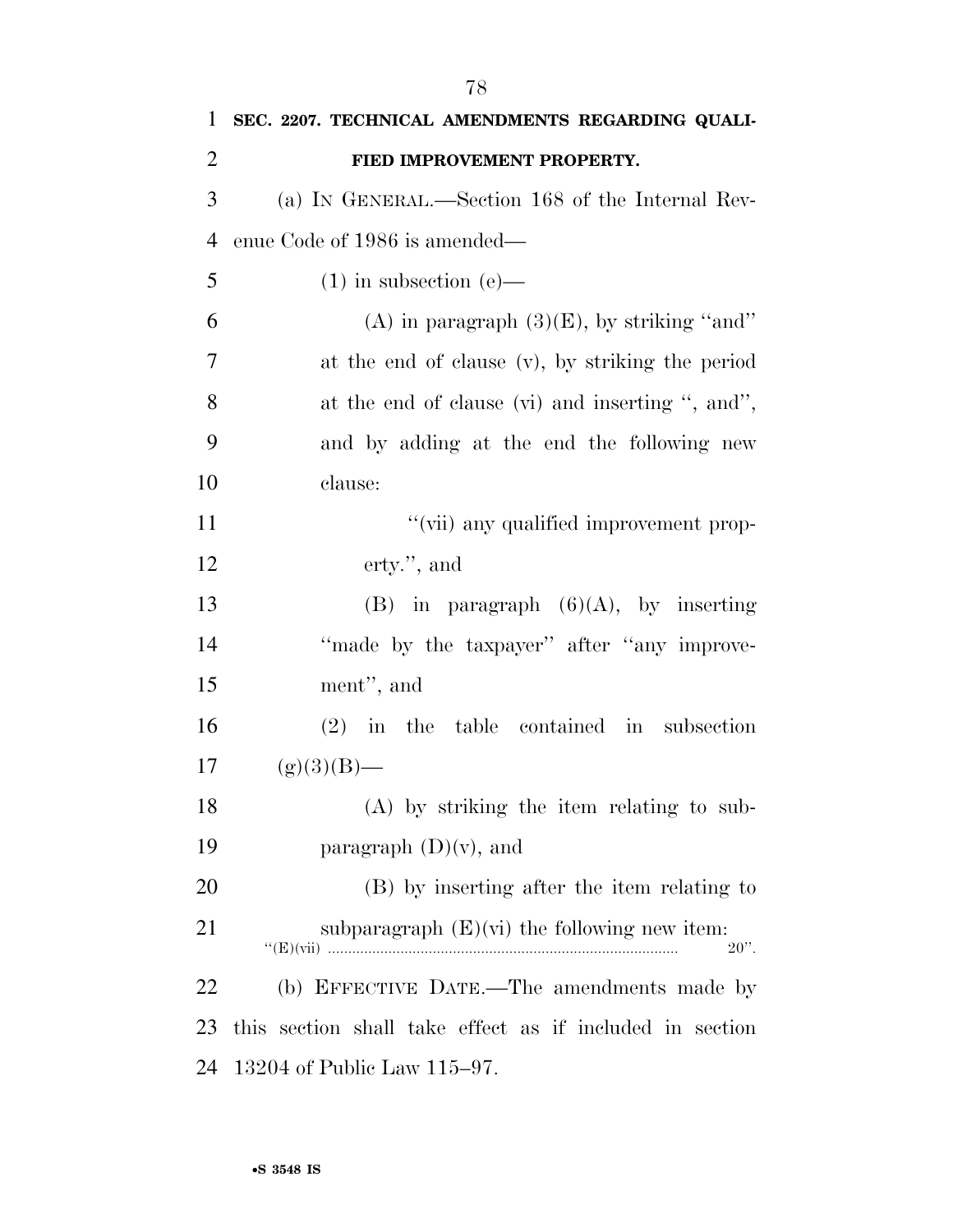| 1              | SEC. 2208. INSTALLMENTS NOT TO PREVENT CREDIT OR            |
|----------------|-------------------------------------------------------------|
| $\overline{2}$ | REFUND OF OVERPAYMENTS OR INCREASE                          |
| 3              | <b>ESTIMATED TAXES.</b>                                     |
| $\overline{4}$ | (a) IN GENERAL.—Section $965(h)$ of the Internal            |
| 5              | Revenue Code of 1986 is amended by adding at the end        |
| 6              | the following new paragraph.                                |
| 7              | "(7) INSTALLMENTS NOT TO PREVENT CREDIT                     |
| 8              | OR REFUND OF OVERPAYMENTS OR INCREASE ESTI-                 |
| 9              | MATED TAXES.—If an election is made under para-             |
| 10             | $graph(1)$ to pay the net tax liability under this sec-     |
| 11             | tion in installments—                                       |
| 12             | $\lq\lq$ no installment of such net tax liabil-             |
| 13             | ity shall—                                                  |
| 14             | "(i) in the case of a request for credit"                   |
| 15             | or refund, be taken into account as a li-                   |
| 16             | ability for purposes of determining whether                 |
| 17             | an overpayment exists for purposes of sec-                  |
| 18             | tion 6402 before the date on which such                     |
| 19             | installment is due, or                                      |
| 20             | "(ii) for purposes of sections $6425$ ,                     |
| 21             | $6654$ , and $6655$ , be treated as a tax im-               |
| 22             | posed by section 1, section 11, or sub-                     |
| 23             | chapter $L$ of chapter 1, and                               |
| 24             | $\cdot$ <sup>"</sup> (B) the first sentence of section 6403 |
| 25             | shall not apply with respect to any such install-           |
| 26             | ment.".                                                     |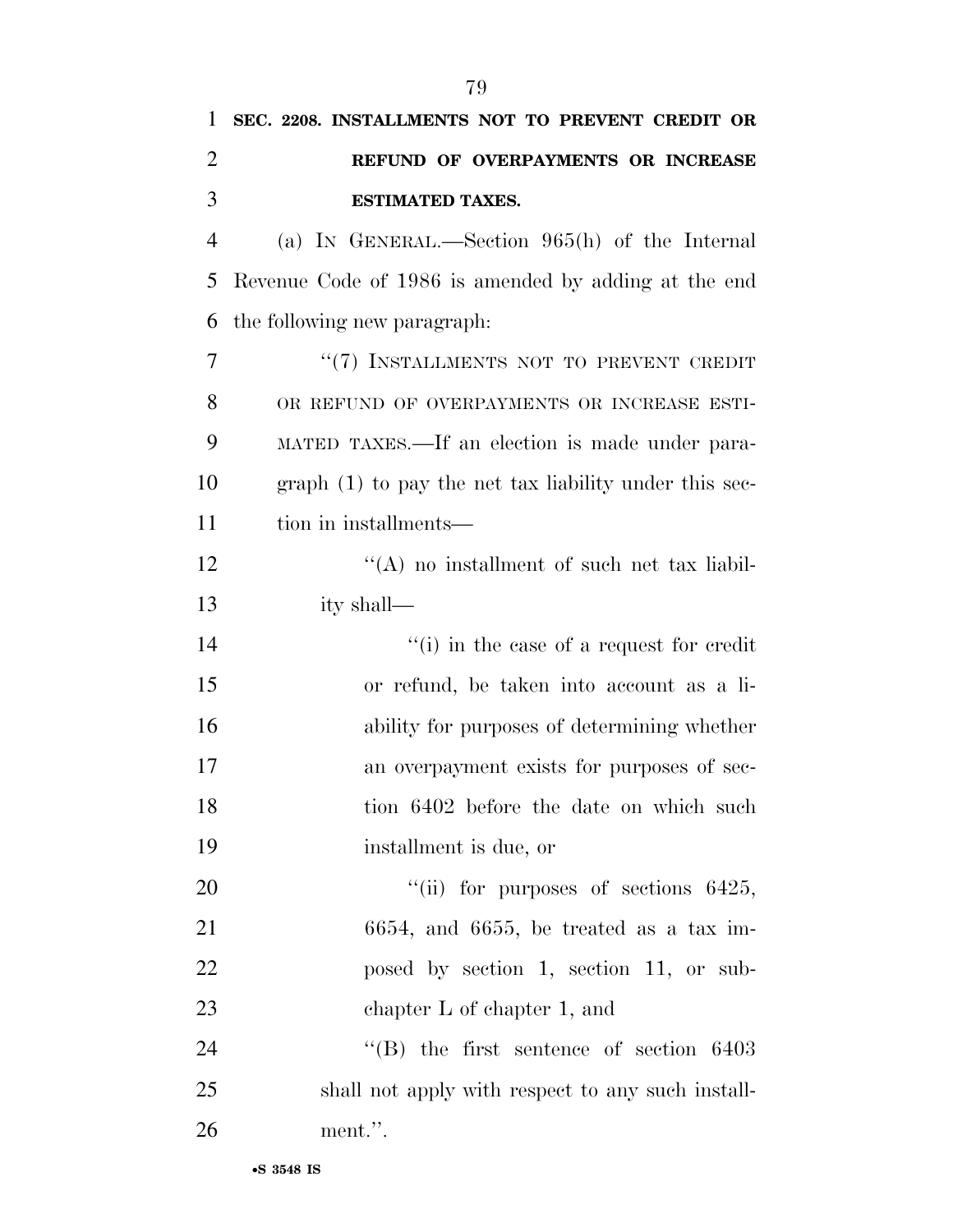| (b) LIMITATION ON PAYMENT OF INTEREST.—In the                  |
|----------------------------------------------------------------|
| case of the portion of any overpayment which exists by         |
| reason of the application of section $965(h)(7)$ of the Inter- |
| nal Revenue Code of 1986 (as added by this section)—           |
| $(1)$ if credit or refund of such portion is made              |
| on or before the date which is 45 days after the date          |
| of the enactment of this Act, no interest shall be al-         |
| lowed or paid under section 6611 of such Code with             |
| respect to such portion; and                                   |
| $(2)$ if credit or refund of such portion is made              |
| after the date which is 45 days after the date of the          |
| enactment of this Act, no interest shall be allowed            |
| or paid under section 6611 of such Code with re-               |
| spect to such portion for any period before the date           |
| of the enactment of this Act.                                  |
| (c) EFFECTIVE DATE.—The amendment made by                      |
| subsection (a) shall take effect as if included in section     |
| 18 14103 of Public Law 115-97.                                 |
| SEC. 2209. RESTORATION OF LIMITATION ON DOWNWARD               |
| ATTRIBUTION OF STOCK OWNERSHIP IN AP-                          |
|                                                                |
| PLYING CONSTRUCTIVE OWNERSHIP RULES.                           |
| (a) IN GENERAL.—Section $958(b)$ of the Internal               |
| Revenue Code of 1986 is amended—                               |
| $(1)$ by inserting after paragraph $(3)$ the fol-              |
|                                                                |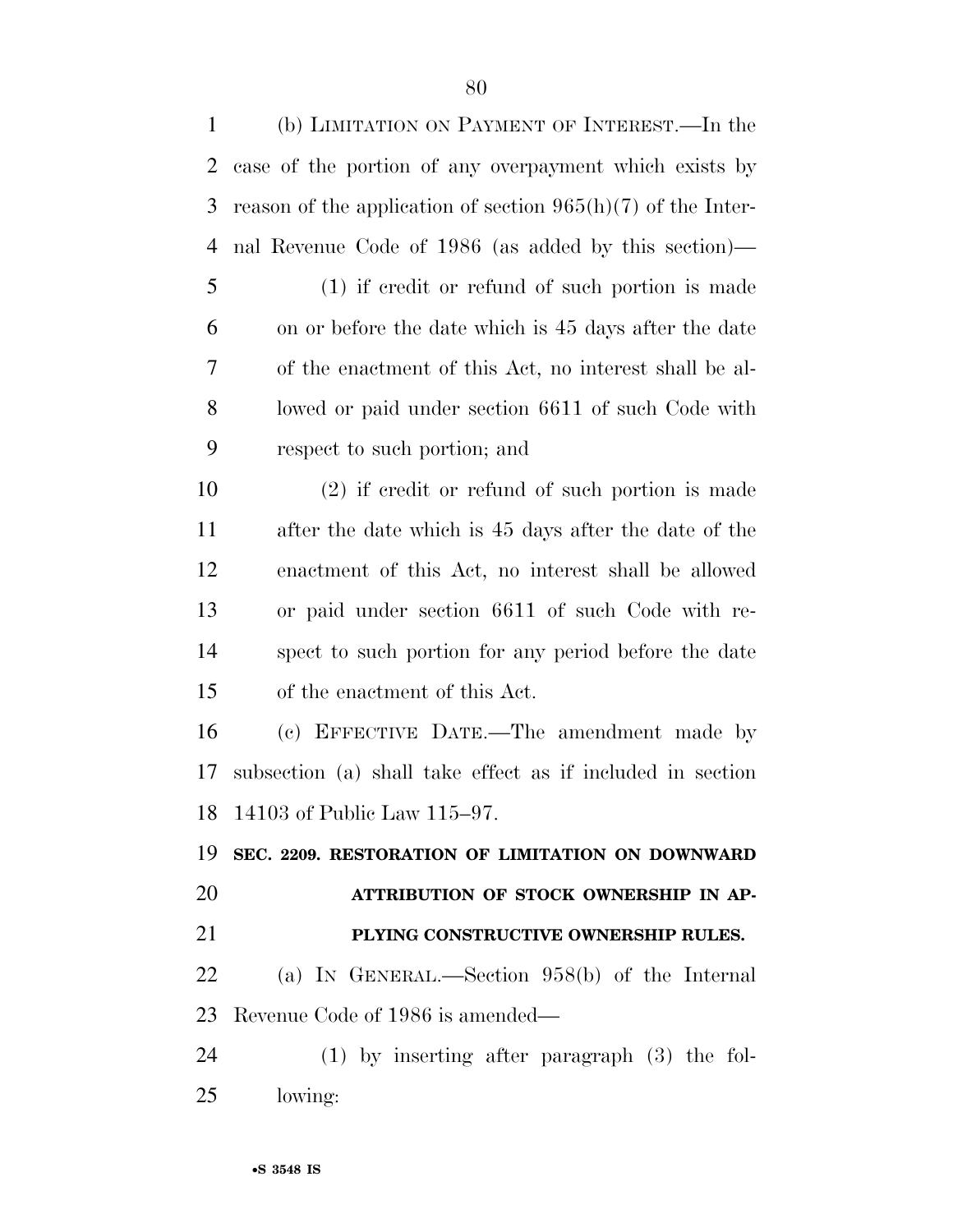$\langle (4)$  Subparagraphs  $(A)$ ,  $(B)$ , and  $(C)$  of sec-2 tion  $318(a)(3)$  shall not be applied so as to consider a United States person as owning stock which is owned by a person who is not a United States per- son.'', and (2) by striking ''Paragraph (1)'' in the last sen- tence and inserting ''Paragraphs (1) and (4)''. (b) FOREIGN CONTROLLED UNITED STATES SHARE- HOLDERS.—Subpart F of part III of subchapter N of chapter 1 of such Code is amended by inserting after sec- tion 951A the following new section: **''SEC. 951B. AMOUNTS INCLUDED IN GROSS INCOME OF FOREIGN CONTROLLED UNITED STATES SHAREHOLDERS.**  ''(a) IN GENERAL.—In the case of any foreign con- trolled United States shareholder of a foreign controlled foreign corporation— 18 ''(1) this subpart (other than sections 951A, 951(b), 957, and 965) shall be applied with respect to such shareholder (separately from, and in addi- tion to, the application of this subpart without re- gard to this section)— 23 "(A) by substituting 'foreign controlled United States shareholder' for 'United States shareholder' each place it appears therein, and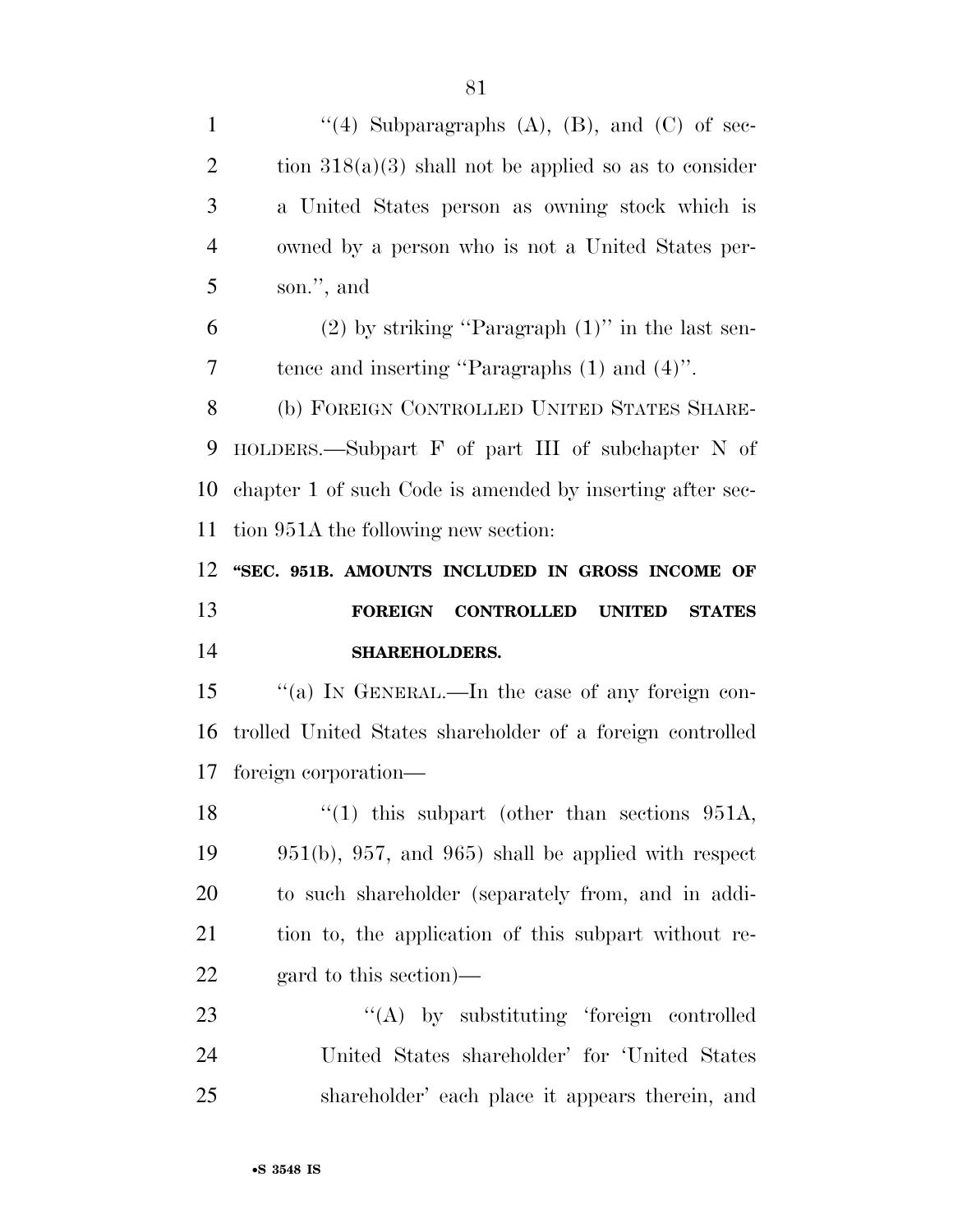1 ''(B) by substituting 'foreign controlled foreign corporation' for 'controlled foreign cor- poration' each place it appears therein, and  $\frac{4}{2}$  ''(2) sections 951A and 965 shall be applied with respect to such shareholder —  $(4)$  by treating each reference to 'United States shareholder' in such sections as includ- ing a reference to such shareholder, and  $\langle$  "(B) by treating each reference to 'con- trolled foreign corporation' in such sections as including a reference to such foreign controlled foreign corporation. ''(b) FOREIGN CONTROLLED UNITED STATES SHAREHOLDER.—For purposes of this section, the term 'foreign controlled United States shareholder' means, with respect to any foreign corporation, any United States per-son which would be a United States shareholder with re-

19  $\frac{1}{2}$  (1) section 951(b) were applied by substituting 'more than 50 percent' for '10 percent or more', and 21 ''(2) section 958(b) were applied without regard 22 to paragraph (4) thereof.

spect to such foreign corporation if—

 ''(c) FOREIGN CONTROLLED FOREIGN CORPORA- TION.—For purposes of this section, the term 'foreign con-trolled foreign corporation' means a foreign corporation,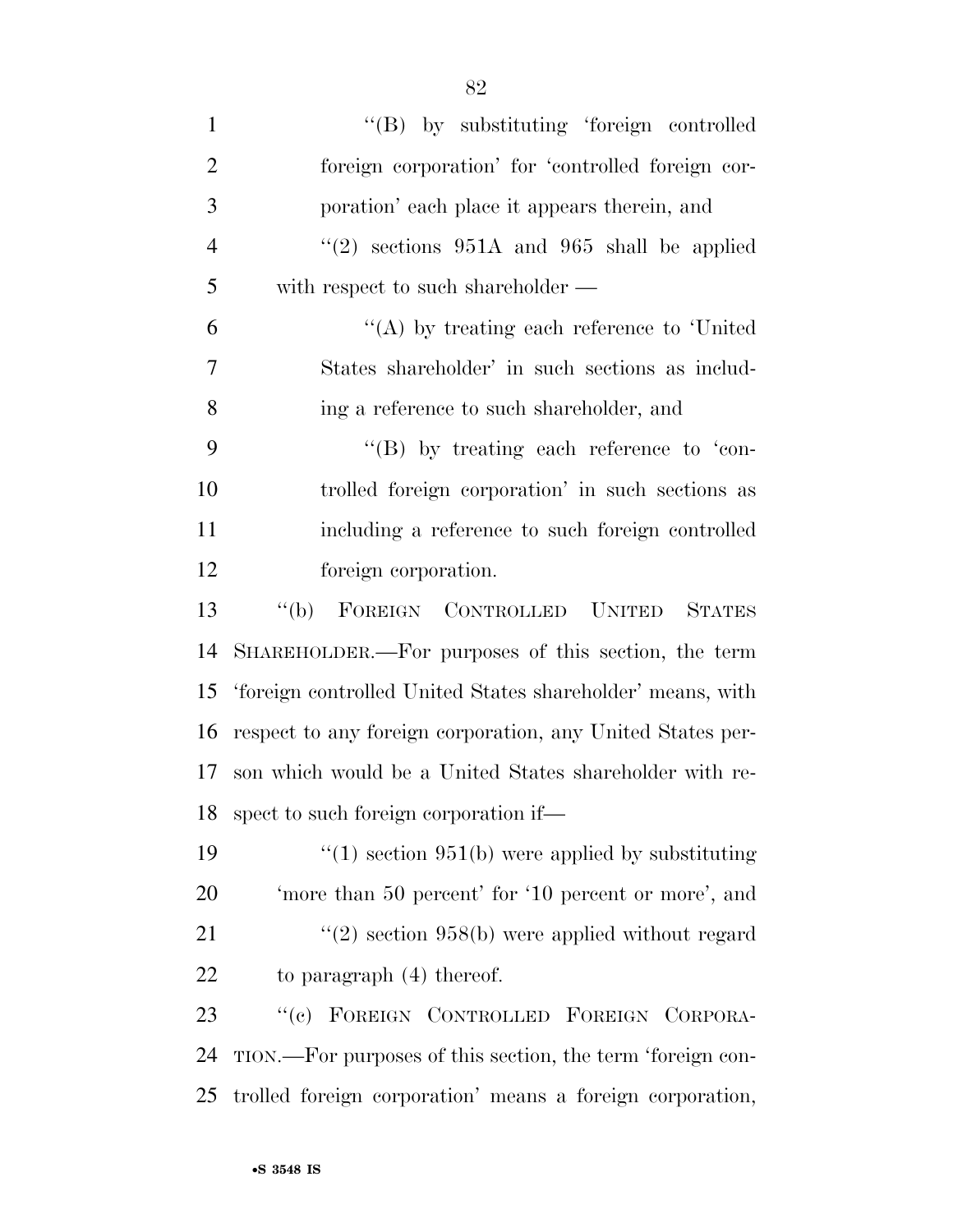other than a controlled foreign corporation, which would be a controlled foreign corporation if section 957(a) were applied—

 ''(1) by substituting 'foreign controlled United States shareholders' for 'United States share-holders', and

 $7 \t$  ''(2) by substituting 'section 958(b) (other than paragraph (4) thereof)' for 'section 958(b)'.

 ''(d) REGULATIONS.—The Secretary shall prescribe such regulations or other guidance as may be necessary or appropriate to carry out the purposes of this section, including regulations or other guidance—

 ''(1) to treat a foreign controlled United States shareholder or a foreign controlled foreign corpora- tion as a United States shareholder or as a con- trolled foreign corporation, respectively, for purposes of provisions of this title other than this subpart, and

19  $\frac{1}{2}$  to prevent the avoidance of the purposes of this section.''.

 (c) CLERICAL AMENDMENT.—The table of sections for subpart F of part III of subchapter N of chapter 1 of such Code is amended by inserting after the item relat-ing to section 951A the following new item:

<sup>&#</sup>x27;'Sec. 951B. Amounts included in gross income of foreign controlled United States shareholders.''.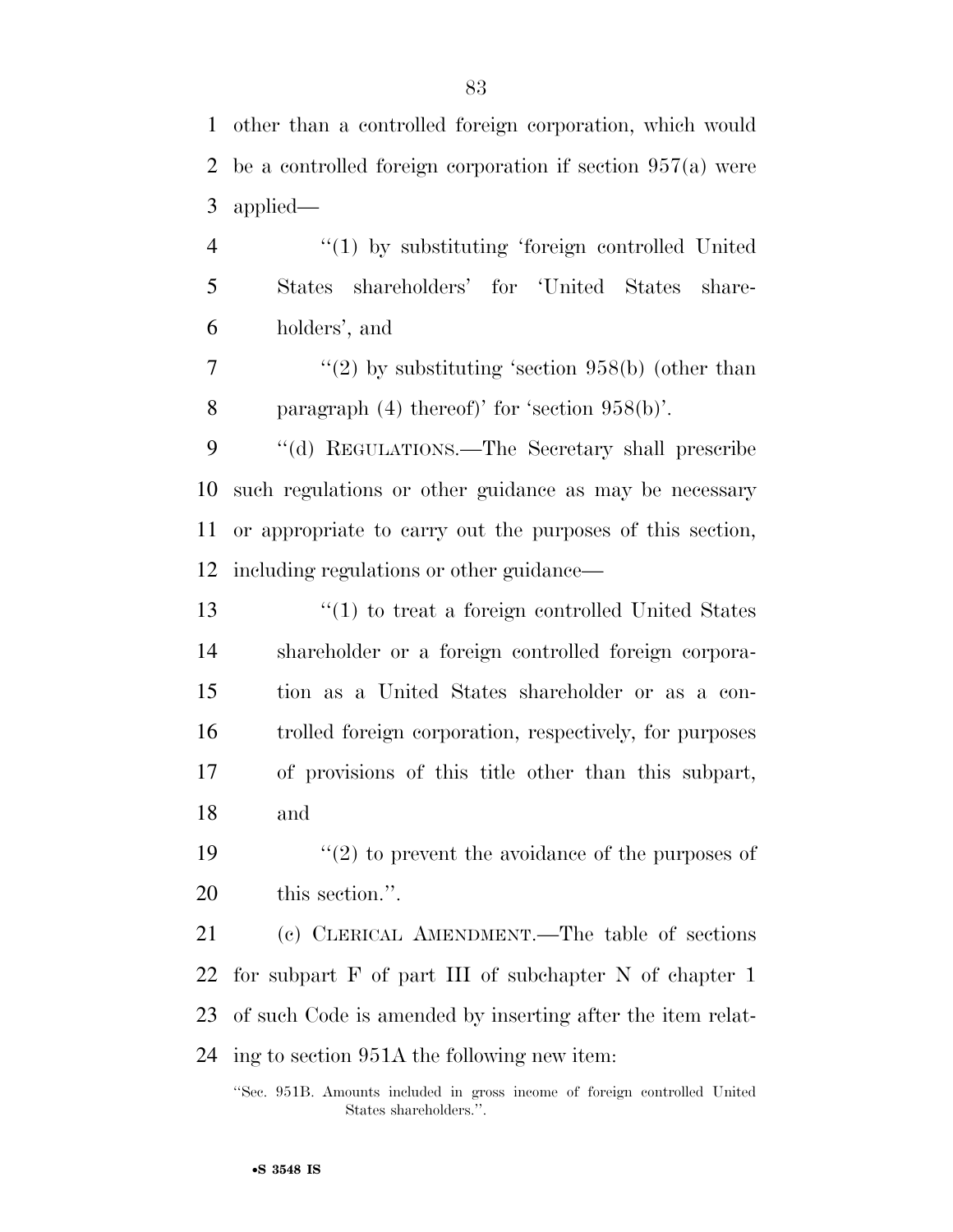(d) EFFECTIVE DATE.—The amendments made by this section shall apply to—

 (1) the last taxable year of foreign corporations beginning before January 1, 2018, and each subse- quent taxable year of such foreign corporations, and (2) taxable years of United States persons in which or with which such taxable years of foreign corporations end. **DIVISION C—ASSISTANCE TO SE- VERELY DISTRESSED SEC- TORS OF THE UNITED STATES ECONOMY TITLE I—ECONOMIC STABILIZATION SEC. 3101. SHORT TITLE.**  This title may be cited as the ''Coronavirus Economic Stabilization Act of 2020''. **SEC. 3102. EMERGENCY RELIEF THROUGH LOANS AND LOAN GUARANTEES.**  (a) IN GENERAL.—Notwithstanding any other provi- sion of law, to provide liquidity to eligible businesses re- lated to losses incurred as a direct result of coronavirus, the Secretary is authorized to make or guarantee loans to eligible businesses that do not, in the aggregate, exceed

\$208,000,000,000 and provide the subsidy amounts nec-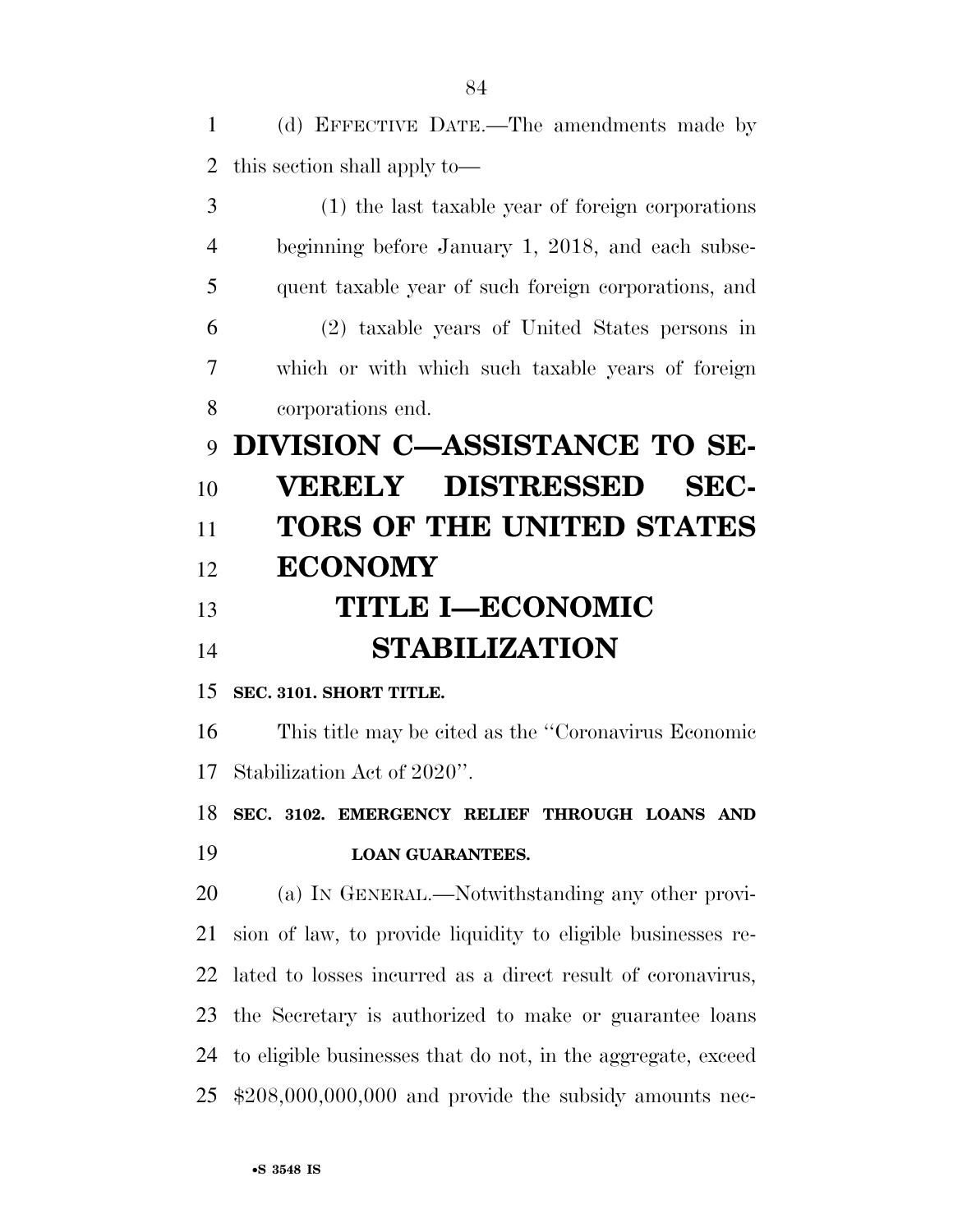essary for such loans and loan guarantees in accordance with the provisions of the Federal Credit Reform Act of 1990 (2 U.S.C. 661 et seq.). (b) DISTRIBUTION OF LOANS AND LOAN GUARAN-TEES.—Loans and loan guarantees made pursuant to sub-

 section (a) shall be made available to eligible business as follows:

 (1) Not more than \$50,000,000,000 shall be available for passenger air carriers.

 (2) Not more than \$8,000,000,000 shall be available for cargo air carriers.

 (3) Not more than \$150,000,000,000 shall be available for other eligible businesses.

(c) LOANS AND LOAN GUARANTEES.—

 (1) IN GENERAL.—The Secretary shall review and decide on applications for loans and loan guar- antees under this section and may enter into agree- ments to make or guarantee loans to one or more obligors if the Secretary determines, in the Sec-retary's discretion, that—

 (A) the obligor is a eligible business for which credit is not reasonably available at the 23 time of the transaction;

 (B) the intended obligation by the obligor is prudently incurred; and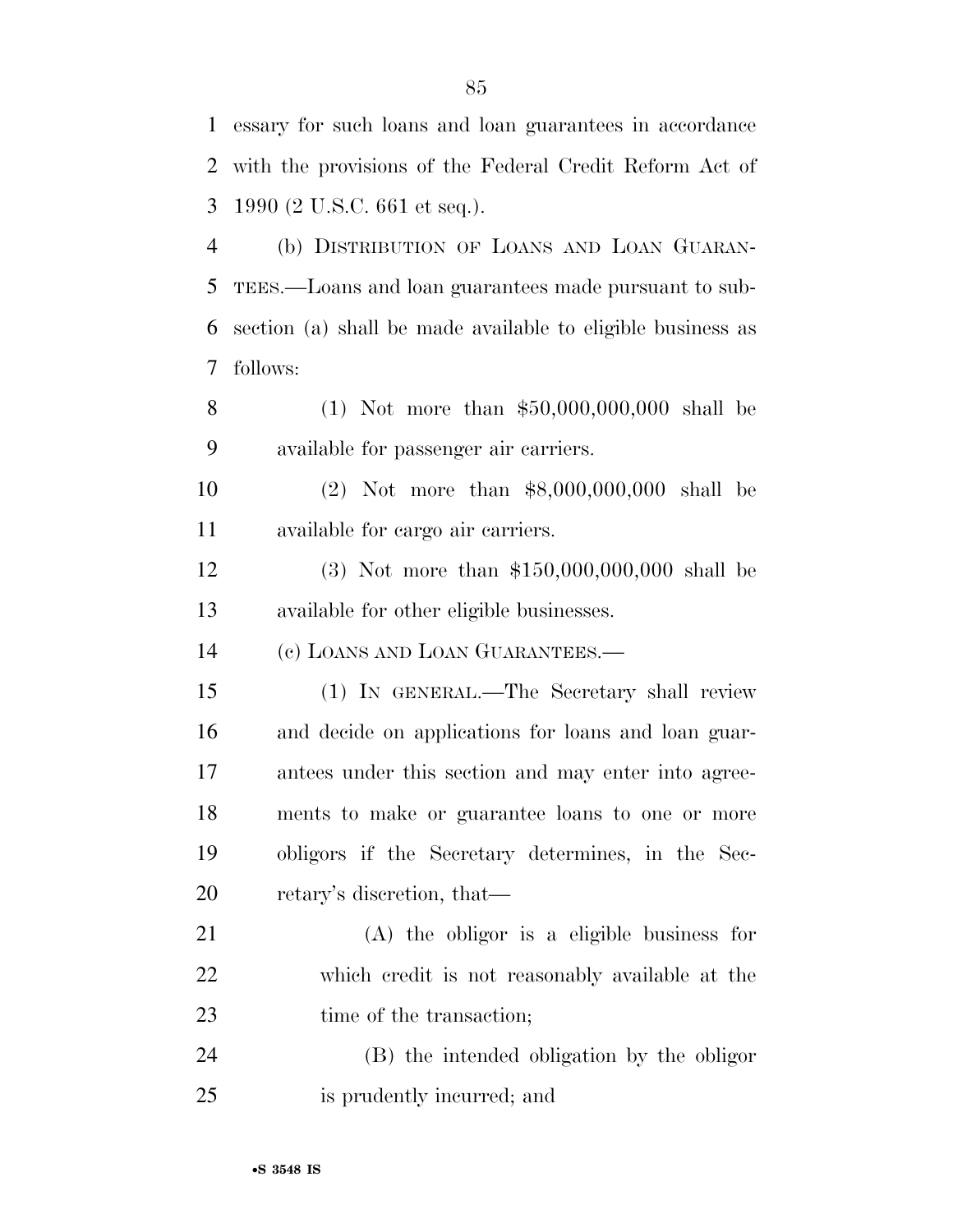- 1 (C) the loan is sufficiently secured. 2 (2) TERMS AND LIMITATIONS.— (A) FORMS; TERMS AND CONDITIONS.—A loan or loan guarantee shall be issued under this section in such form and on such terms and conditions and contain such covenants, rep- resentatives, warranties, and requirements (in- cluding requirements for audits) as the Sec- retary determines appropriate. Any loans made by the Secretary under this section shall be at a rate not less than a rate determined by the Secretary taking into consideration the current average yield on outstanding marketable obliga- tions of the United States of comparable matu- rity. (B) PROCEDURES.—As soon as prac-ticable, but in no case later than 10 days after
- 18 the date of enactment of this Act, the Secretary shall publish procedures for application and minimum requirements, which may be supple- mented by the Secretary in the Secretary's dis- cretion, for the making of loans and loan guar-antees under this section.

24 (d) FINANCIAL PROTECTION OF GOVERNMENT.—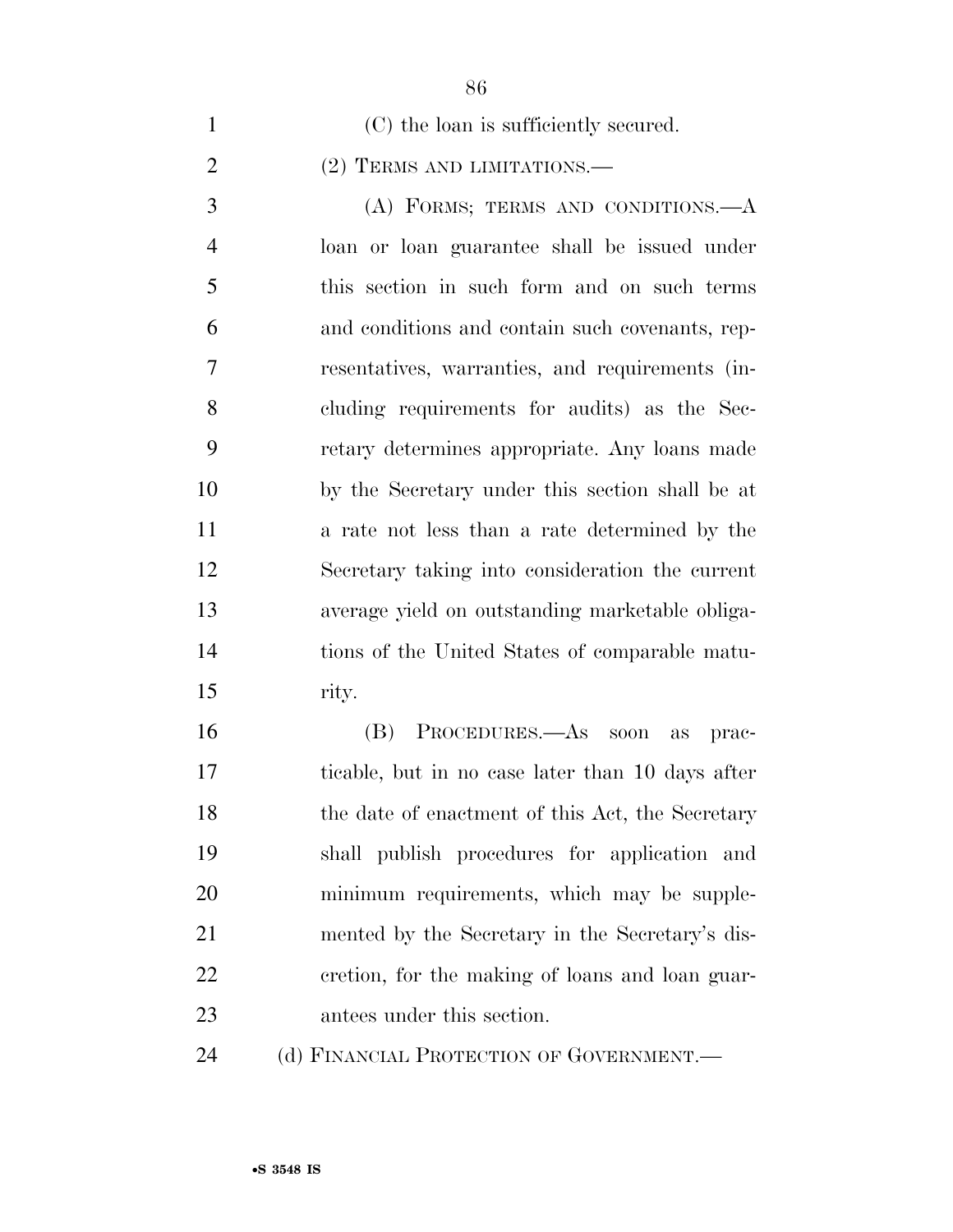(1) IN GENERAL.—To the extent feasible and practicable, the Secretary shall ensure that the Fed- eral Government is compensated for the risk as- sumed in making loans and loan guarantees under this section.

 (2) GOVERNMENT PARTICIPATION IN GAINS.—If an eligible business receives a loan or loan guarantee from the Federal Government under this section, the Secretary is authorized to enter into contracts under which the Federal Government, contingent on the fi- nancial success of the eligible business, would par- ticipate in the gains of the eligible business or its se- curity holders through the use of such instruments as warrants, stock options, common or preferred stock, or other appropriate equity instruments.

 (e) DEPOSIT OF PROCEEDS.—Amounts collected by the Secretary under this section, including the proceeds of investments, earnings, and interest collected, shall be deposited as follows:

 (1) Amounts collected from eligible businesses that received loans or loan guarantees under para- graph (1) or (2) of subsection (b) shall be deposited in the Airport and Airway Trust Fund under section 9502 of the Internal Revenue Code of 1986.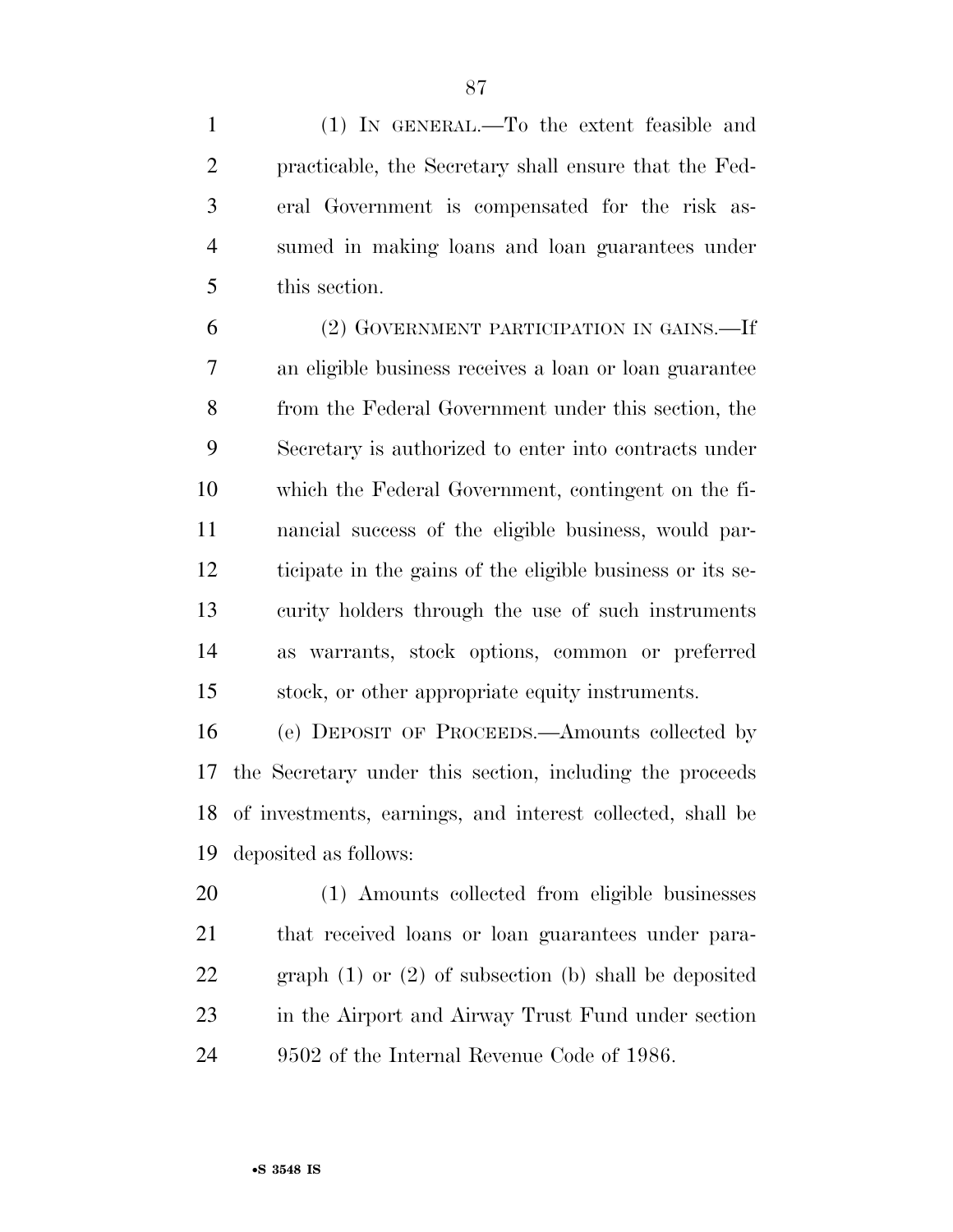(2) Amounts collected from eligible businesses that received loans or loan guarantees under para- graph (3) of subsection (b) shall be deposited in the Treasury as miscellaneous receipts.

 (f) ADMINISTRATIVE EXPENSES.—Notwithstanding any other provision of law, the Secretary may use \$100,000,000 of the funds made available under this sec- tion to pay costs and administrative expenses associated with the provision of direct loans or guarantees authorized under this section.

 (g) CONFORMING AMENDMENT.—Section 10(a) of the Gold Reserve Act of 1934 (31 U.S.C. 5302(a)) is amended—

 (1) by striking ''and'' before ''section 3''; and (2) by inserting ''and the Coronavirus Eco- nomic Stabilization Act of 2020,'' before ''and for investing''.

# **SEC. 3103. LIMITATION ON CERTAIN EMPLOYEE COM-PENSATION.**

 (a) IN GENERAL.—The Secretary may only enter into 21 a loan or loan agreement under section  $3102(a)$  with an eligible business after the eligible business enters into a legally binding agreement with the Secretary that, during the 2-year period beginning March 1, 2020, and ending March 1, 2022, no officer or employee of the eligible busi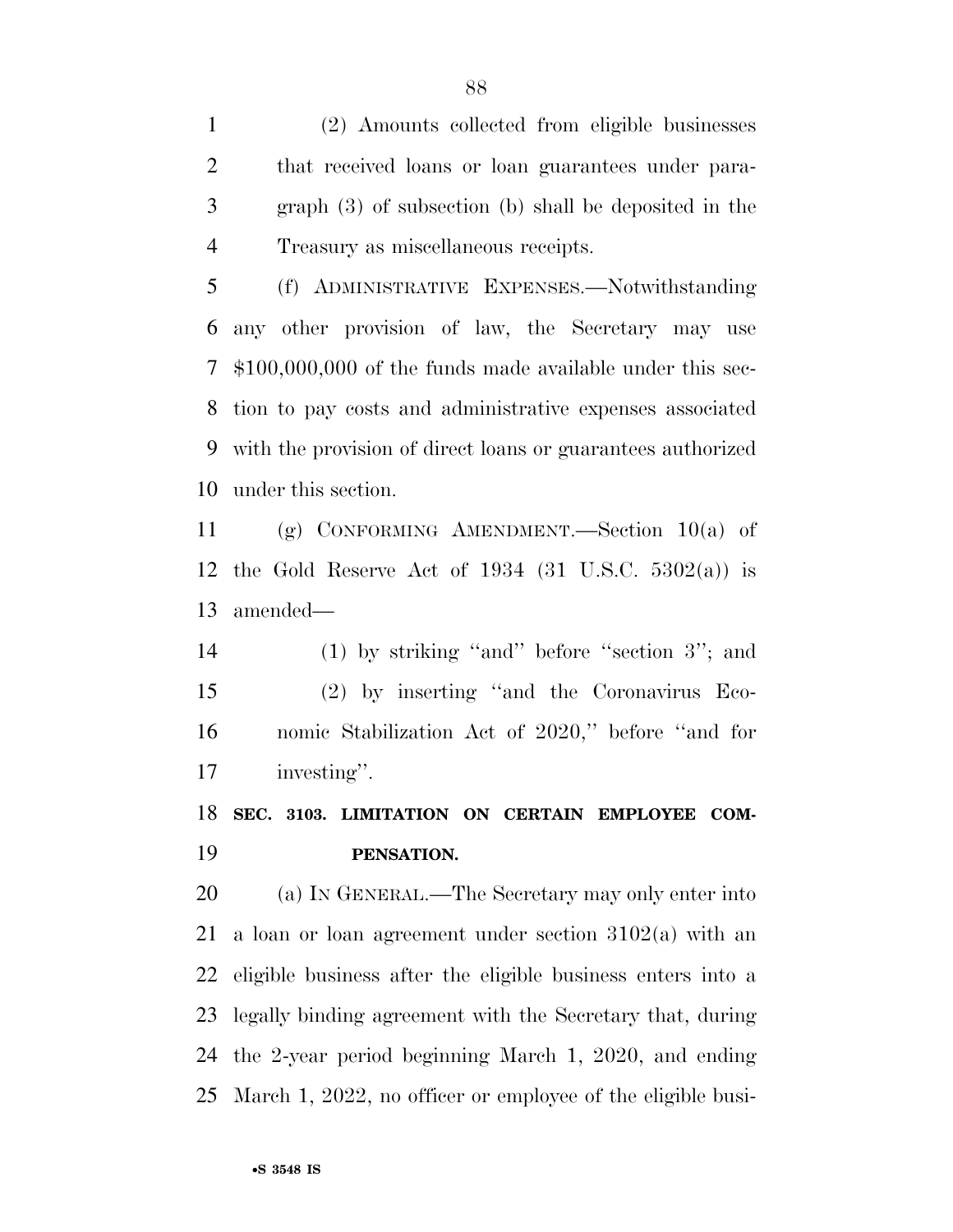ness whose total compensation exceeded \$425,000 in cal- endar year 2019 (other than an employee whose com- pensation is determined through an existing collective bar-gaining agreement entered into prior to March 1, 2020)—

 (1) will receive from the eligible business total compensation which exceeds, during any 12 consecu- tive months of such 2-year period, the total com- pensation received by the officer or employee from the eligible business in calendar year 2019; and

 (2) will receive from the eligible business sever- ance pay or other benefits upon termination of em- ployment with the eligible business which exceeds twice the maximum total compensation received by the officer or employee from the eligible business in calendar year 2019.

 (b) TOTAL COMPENSATION DEFINED.—In this sec- tion, the term ''total compensation'' includes salary, bo- nuses, awards of stock, and other financial benefits pro- vided by an eligible business to an officer or employee of the eligible business.

## **SEC. 3104. CONTINUATION OF CERTAIN AIR SERVICE.**

 The Secretary of Transportation is authorized to re- quire, to the extent reasonable and practicable, an air car- rier receiving loans and loan guarantees under section 3102 to maintain scheduled air transportation service as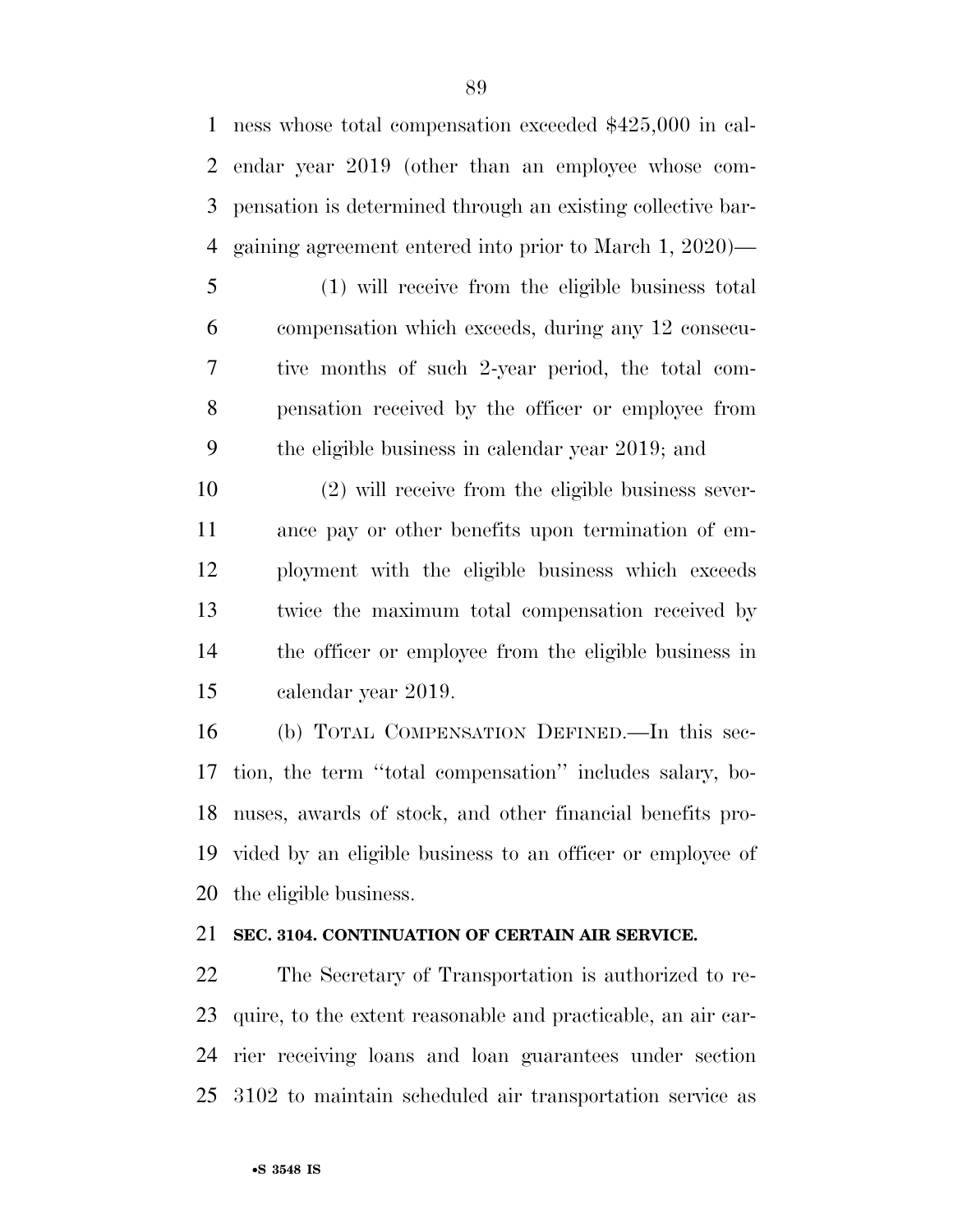the Secretary of Transportation deems necessary to ensure services to any point served by that carrier before March 1, 2020. When considering whether to exercise the author- ity granted by this section, the Secretary of Transpor- tation shall take into consideration the air transportation needs of small and remote communities.

### **SEC. 3105. REPORTS.**

 (a) SECRETARY.—The Secretary shall, with respect to the loans and loan guarantees provided under section 3102, make such reports as are required under section 5302 or title 31, United States Code.

(b) GOVERNMENT ACCOUNTABILITY OFFICE.—

 (1) STUDY.—The Comptroller General of the United States shall conduct a study on the loans and loan guarantees provided under section 3102.

 (2) REPORT.—Not later than 9 months after the date of enactment of this Act, and annually thereafter through the year succeeding the last year for which loans or loan guarantees provided under section 3102 are in effect, the Comptroller General shall submit to the Committee on Transportation and Infrastructure, the Committee on Appropria- tions, and the Committee on the Budget of the House of Representatives and the Committee on Commerce, Science, and Transportation, the Com-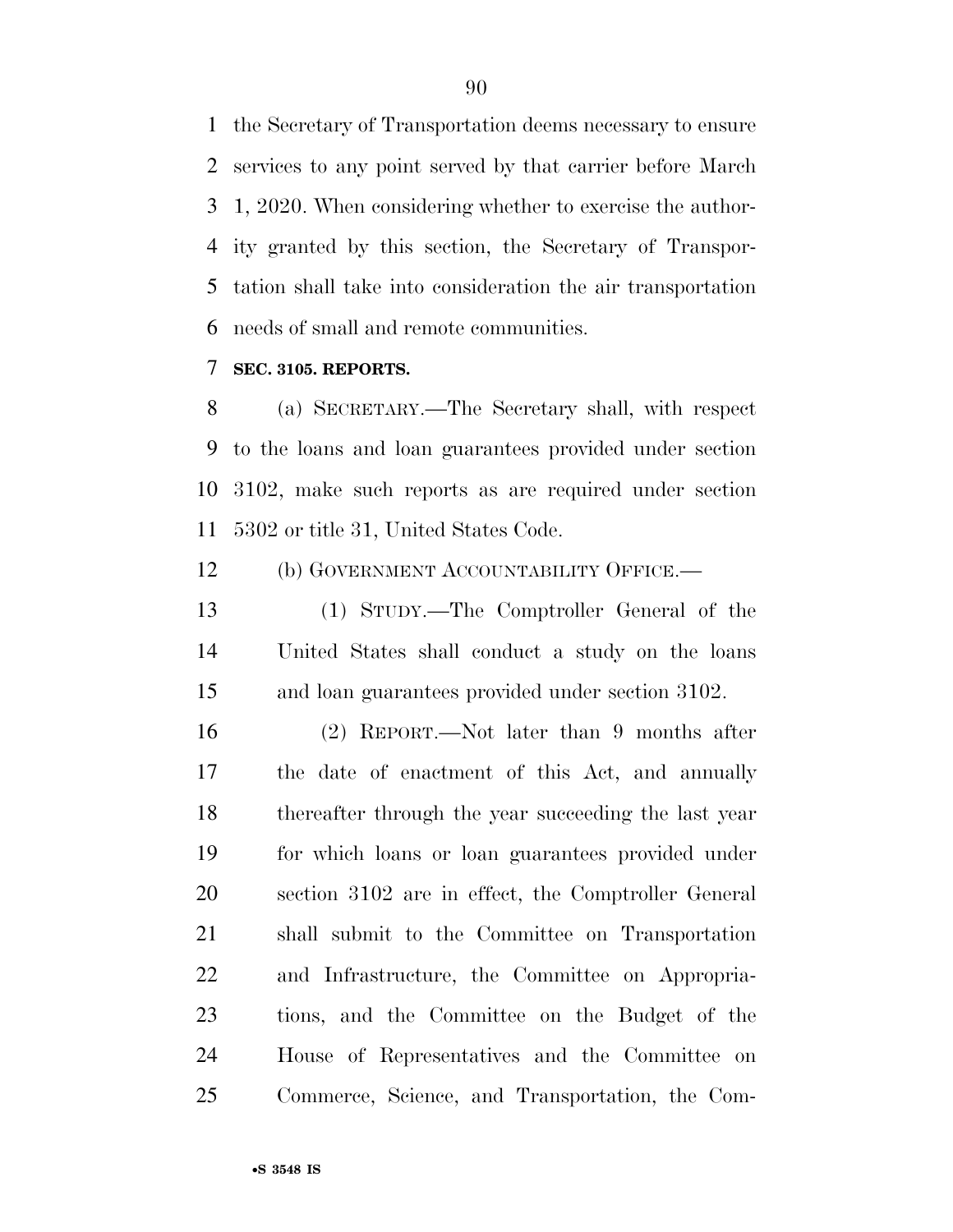| $\mathbf{1}$   | mittee on Appropriations, and the Committee on the       |
|----------------|----------------------------------------------------------|
| $\overline{2}$ | Budget of the Senate a report on the loans and loan      |
| 3              | guarantees provided under section 3102.                  |
| $\overline{4}$ | SEC. 3106. COORDINATION WITH SECRETARY OF TRANS-         |
| 5              | PORTATION.                                               |
| 6              | In implementing this title with respect to air carriers, |
| 7              | the Secretary shall coordinate with the Secretary of     |
| 8              | Transportation.                                          |
| 9              | SEC. 3107. DEFINITIONS.                                  |
| 10             | In this title:                                           |
| 11             | (1) AIR CARRIER.—The term "air carrier" has              |
| 12             | the meaning such term has under section 40102 of         |
| 13             | title 49, United States Code.                            |
| 14             | (2) CORONAVIRUS.—The term "coronavirus"                  |
| 15             | means SARS-CoV-2 or another coronavirus with             |
| 16             | pandemic potential.                                      |
| 17             | (3) COVERED LOSS.—The term "covered loss"                |
| 18             | includes losses, direct or incremental, incurred as a    |
| 19             | result of coronavirus, as determined by the Sec-         |
| 20             | retary.                                                  |
| 21             | (4) ELIGIBLE BUSINESS.—The term "eligible                |
| 22             | business" means—                                         |
| 23             | $(A)$ an air carrier; or                                 |
| 24             | (B) a United States business that has in-                |
| 25             | curred covered losses such that the continued            |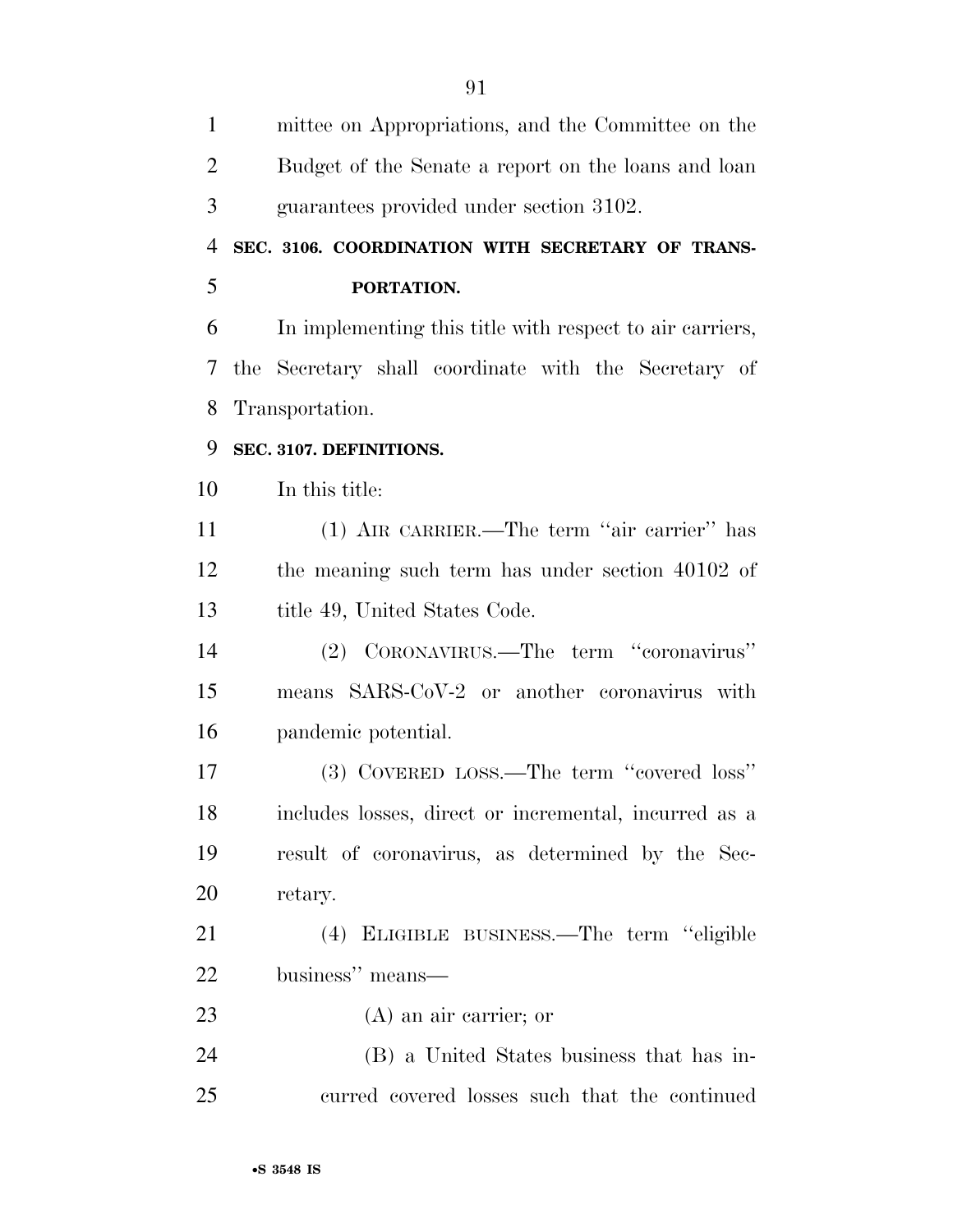operations of the business are jeopardized, as determined by the Secretary, and that has not otherwise applied for or received economic relief in the form of loans or loan guarantees pro- vided under any other provision of this Act. (5) SECRETARY.—The term ''Secretary'' means

 the Secretary of the Treasury, or the designee of the Secretary of the Treasury.

### **SEC. 3108. RULE OF CONSTRUCTION.**

 Nothing in this title shall be construed to allow the Secretary to provide relief to eligible businesses except in the form of secured loans and loan guarantees as provided in this title and under terms and conditions that are in the interest of the Federal Government.

 **TITLE II—AVIATION EXCISE TAXES** 

 **SEC. 3201. SUSPENSION OF CERTAIN AVIATION EXCISE TAXES.** 

 (a) TRANSPORTATION BY AIR.—In the case of any payment for transportation by air (including any amount treated as paid for transportation by air by reason of sec- tion 4261(e)(3) of the Internal Revenue Code of 1986) during the excise tax holiday period, no tax shall be im- posed under section 4261 or 4271 of such Code. The pre-ceding sentence shall not apply to amounts paid for trans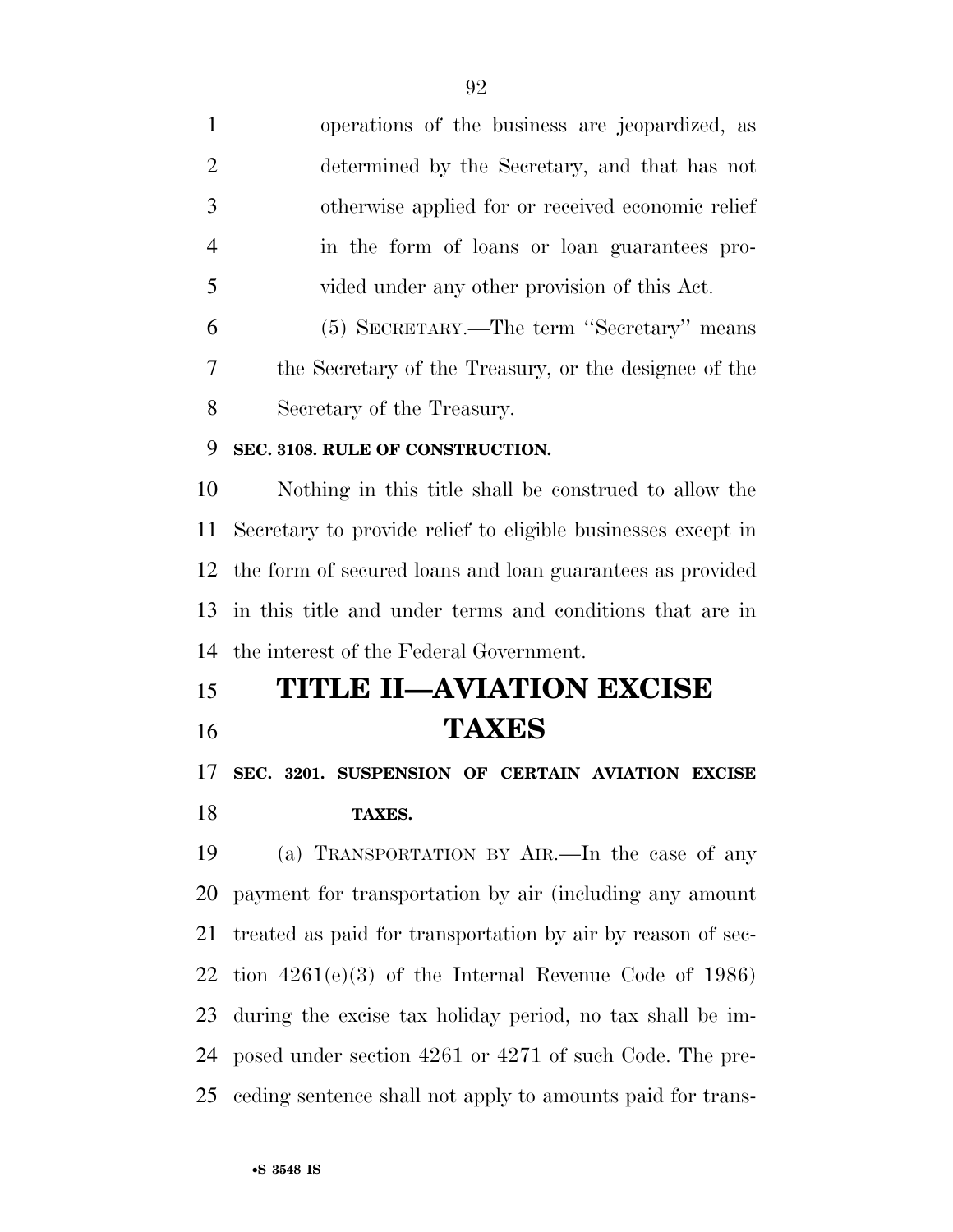portation on or before the date of the enactment of this

|    | 2 Act.                                                   |
|----|----------------------------------------------------------|
| 3  | (b) USE OF KEROSENE IN COMMERCIAL AVIATION.—             |
| 4  | In the case of kerosene used in commercial aviation (as  |
| 5  | defined in section 4083 of the Internal Revenue Code of  |
| 6  | 1986) during the excise tax holiday period—              |
| 7  | (1) no tax shall be imposed on such kerosene             |
| 8  | under—                                                   |
| 9  | $(A)$ section $4041(c)$ of the Internal Rev-             |
| 10 | enue Code of 1986, or                                    |
| 11 | (B) section 4081 of such Code (other than                |
| 12 | at the rate provided in subsection $(a)(2)(B)$           |
| 13 | thereof), and                                            |
| 14 | $(2)$ section 6427(1) of such Code shall be ap-          |
| 15 | $plied$ —                                                |
| 16 | (A) by treating such use as a nontaxable                 |
| 17 | use, and                                                 |
| 18 | (B) without regard to paragraph $(4)(A)(ii)$             |
| 19 | thereof.                                                 |
| 20 | (c) EXCISE TAX HOLIDAY PERIOD.—For purposes of           |
| 21 | section, the term "excise tax holiday period" means the  |
| 22 | period beginning after the date of the enactment of this |
| 23 | section and ending before January 1, 2021.               |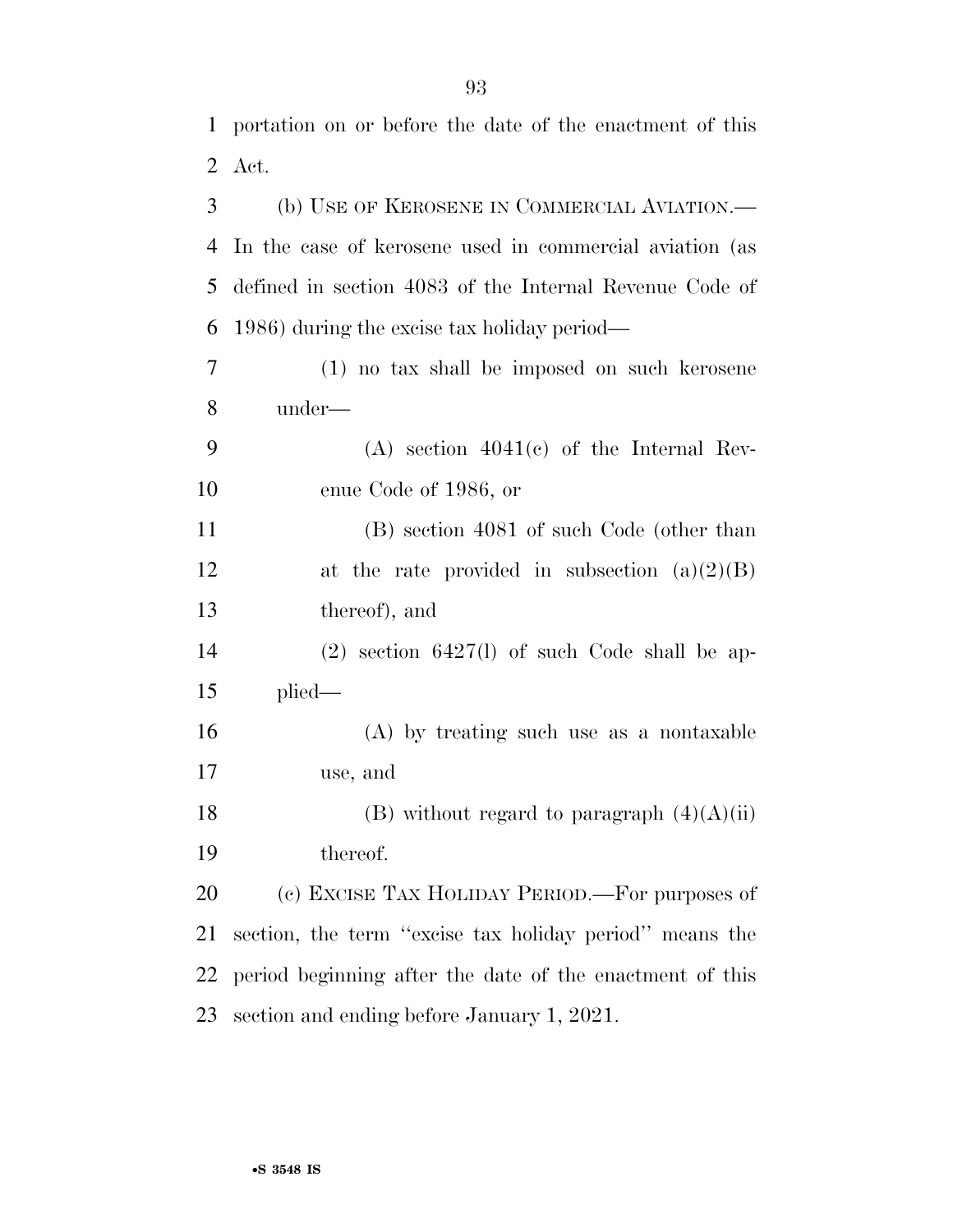| $\mathbf{1}$   | <b>DIVISION D-HEALTH CARE</b>                                   |
|----------------|-----------------------------------------------------------------|
| $\overline{2}$ | <b>RESPONSE</b>                                                 |
| 3              | TITLE I—HEALTH PROVISIONS                                       |
| $\overline{4}$ | <b>Subtitle A—Addressing Supply</b>                             |
| 5              | <b>Shortages</b>                                                |
| 6              | PART I-MOVING THE STRATEGIC NATIONAL                            |
| 7              | <b>STOCKPILE TO ASPR</b>                                        |
| 8              | SEC. 4101. MOVING THE STRATEGIC NATIONAL STOCKPILE              |
| 9              | TO ASPR.                                                        |
| 10             | Section $319F-2(a)(1)$ of the Public Health Service             |
| 11             | Act $(42 \text{ U.S.C. } 247d-6b(a)(1))$ is amended by striking |
| 12             | "The Secretary, in collaboration with the Assistant Sec-        |
| 13             | retary for Preparedness and Response and the Director           |
| 14             | of the Centers for Disease Control and Prevention, and          |
| 15             | in coordination with the Secretary of Homeland Security         |
| 16             | (referred to in this section as the 'Homeland Security Sec-     |
| 17             | retary'), shall maintain'' and inserting "The Secretary, in     |
| 18             | collaboration with the Assistant Secretary for Prepared-        |
| 19             | ness and Response, and in coordination with the Secretary       |
| 20             | of Homeland Security (referred to in this section as the        |
| 21             | 'Homeland Security Secretary'), shall maintain".                |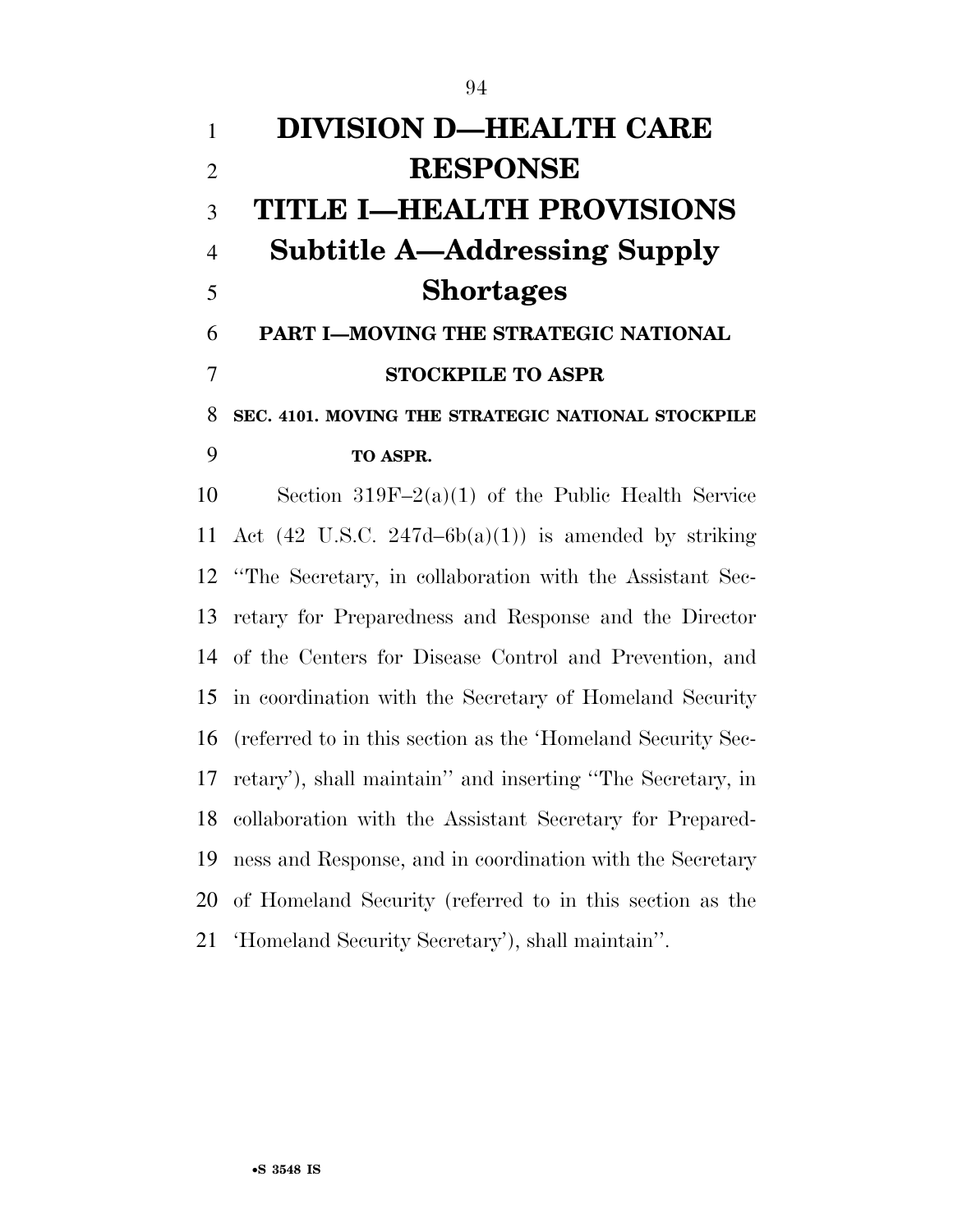# **MEDICAL PRODUCT SUPPLY CHAIN SECU-RITY.**

 (a) IN GENERAL.—Not later than 60 days after the date of enactment of this Act, the Secretary of Health and Human Services shall enter into an agreement with the National Academies of Sciences, Engineering, and Medi- cine (referred to in this section as the ''National Acad- emies'') to examine, and, in a manner that does not com- promise national security, report on, the security of the United States medical product supply chain.

 (b) PURPOSES.—The report developed under this sec-tion shall—

 (1) assess and evaluate the dependence of the United States, including the private commercial sec- tor, States, and the Federal Government, on critical drugs and devices that are sourced or manufactured outside of the United States, which may include an analysis of—

 (A) the supply chain of critical drugs and devices of greatest priority to providing health care;

 (B) any potential public health security or national security risks associated with reliance on critical drugs and devices sourced or manu-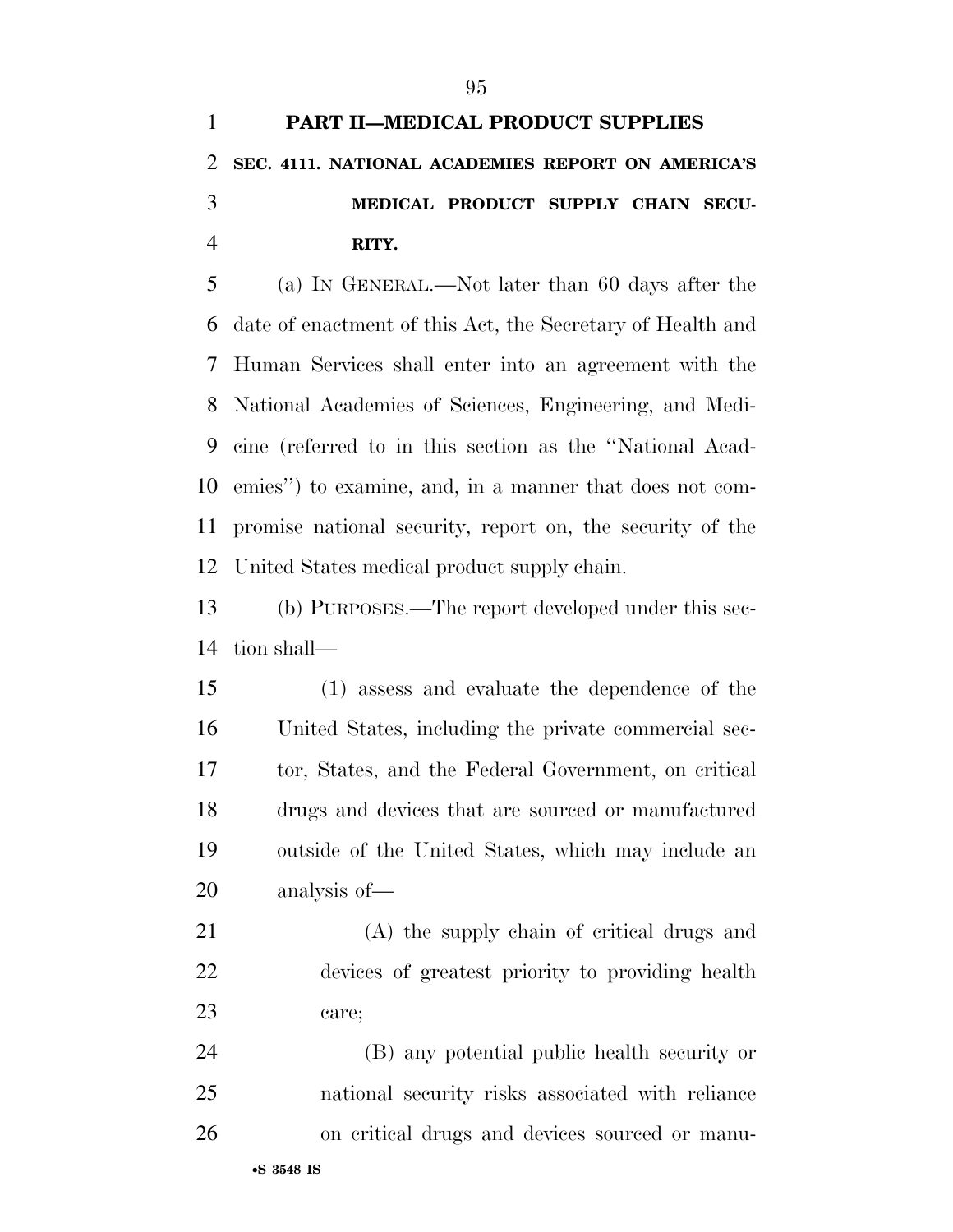| $\mathbf{1}$   | factured outside of the United States, which           |
|----------------|--------------------------------------------------------|
| $\overline{2}$ | may include responses to previous or existing          |
| 3              | shortages or public health emergencies, such as        |
| $\overline{4}$ | infectious disease outbreaks, bioterror attacks,       |
| 5              | and other public health threats;                       |
| 6              | (C) any existing supply chain information              |
| 7              | gaps, as applicable; and                               |
| 8              | (D) potential economic impact of increased             |
| 9              | domestic manufacturing; and                            |
| 10             | (2) provide recommendations, which may in-             |
| 11             | clude a plan to improve the resiliency of the supply   |
| 12             | chain for critical drugs and devices as described in   |
| 13             | paragraph (1), and to address any supply               |
| 14             | vulnerabilities or potential disruptions of such prod- |
| 15             | ucts that would significantly affect or pose a threat  |
| 16             | to public health security or national security, as ap- |
| 17             | propriate, which may include strategies to—            |
| 18             | (A) promote supply chain redundancy and                |
| 19             | contingency planning;                                  |
| 20             | (B) encourage domestic manufacturing, in-              |
| 21             | cluding consideration of economic impacts, if          |
| 22             | any;                                                   |
| 23             | (C) improve supply chain information                   |
| 24             | gaps;                                                  |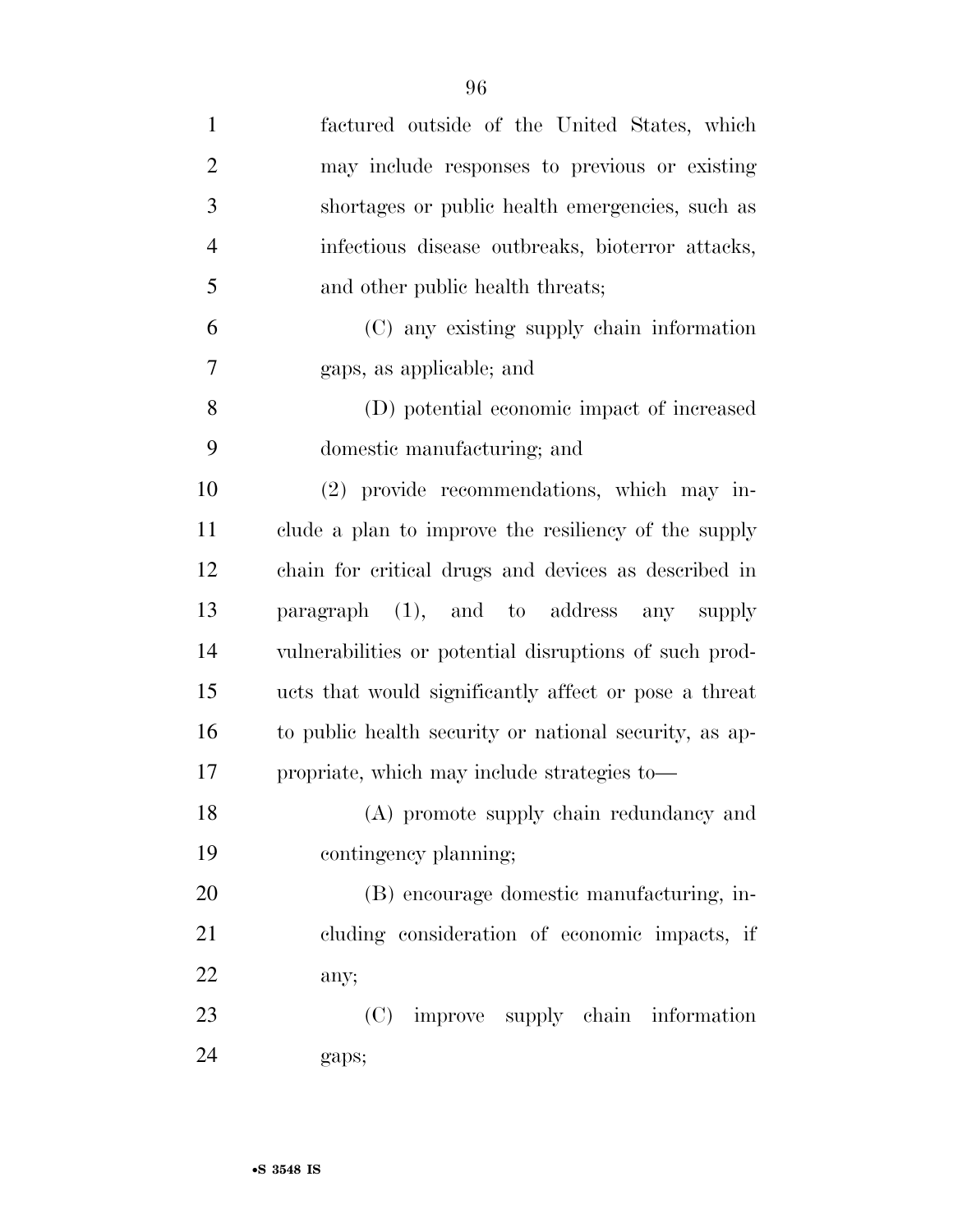| $\mathbf{1}$   | (D) improve planning considerations for                 |
|----------------|---------------------------------------------------------|
| $\overline{2}$ | medical product supply chain capacity during            |
| 3              | public health emergencies; and                          |
| $\overline{4}$ | (E) promote the accessibility of such drugs             |
| 5              | and devices.                                            |
| 6              | (c) INPUT.—In conducting the study and developing       |
| 7              | the report under subsection (b), the National Academies |
| 8              | shall—                                                  |
| 9              | (1) consider input from the Department of               |
| 10             | Health and Human Services, the Department of            |
| 11             | Homeland Security, the Department of Defense, the       |
| 12             | Department of Commerce, the Department of State,        |
| 13             | the Department of Veterans Affairs, the Department      |
| 14             | of Justice, and any other Federal agencies as appro-    |
| 15             | priate; and                                             |
| 16             | (2) consult with relevant stakeholders, which           |
| 17             | may include conducting public meetings and other        |
| 18             | forms of engagement, as appropriate, with health        |
| 19             | care providers, medical professional societies, State-  |
| 20             | based societies, public health experts, State and local |
| 21             | public health departments, State medical boards, pa-    |
| 22             | tient groups, medical product manufacturers, health     |
| 23             | care distributors, wholesalers and group purchasing     |
| 24             | organizations, pharmacists, and other entities with     |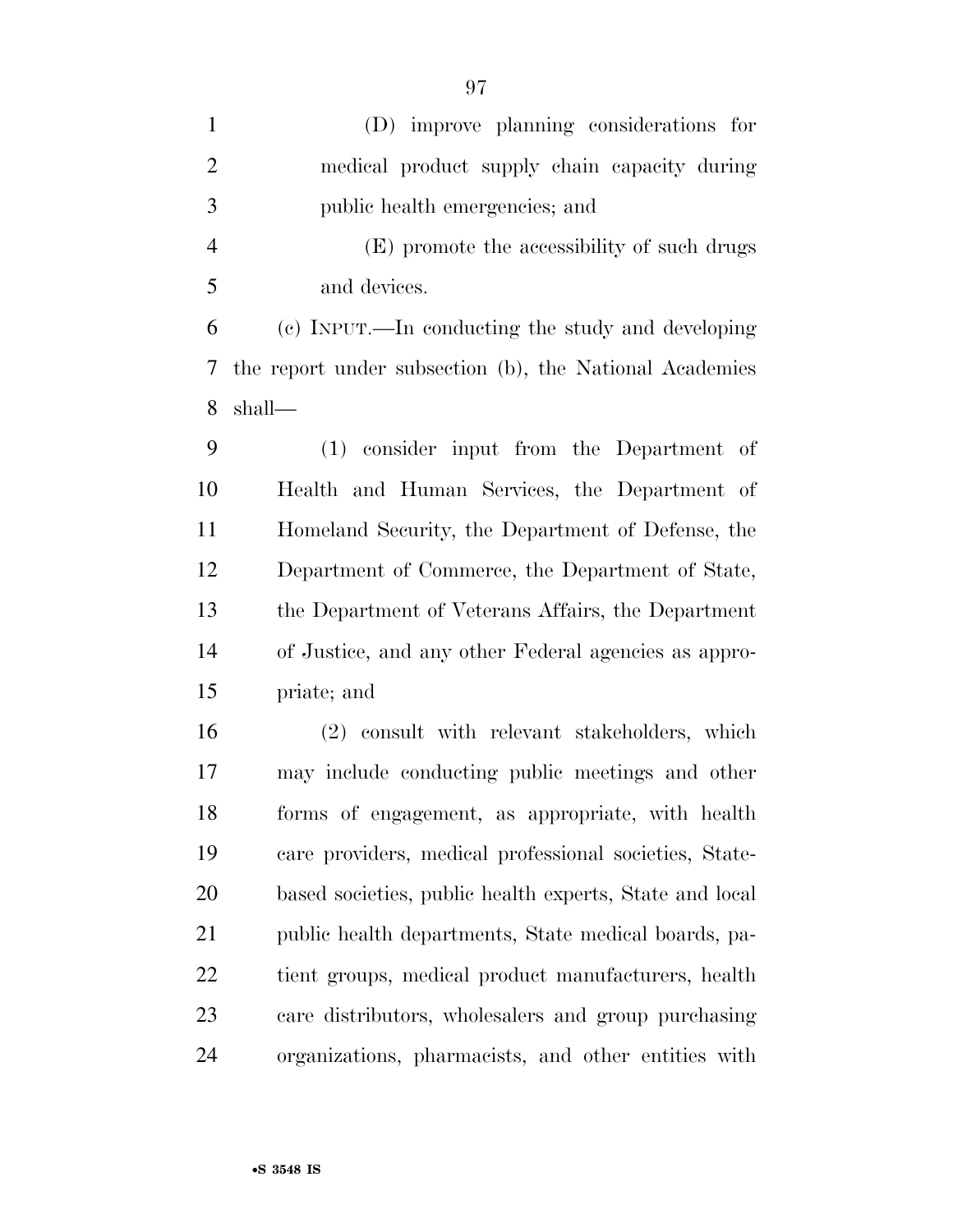experience in health care and public health, as ap-propriate.

 (d) DEFINITIONS.—In this section, the terms ''de- vice'' and ''drug'' have the meanings given such terms in section 201 of the Federal Food, Drug, and Cosmetic Act (21 U.S.C. 321).

# **SEC. 4112. REQUIRING THE STRATEGIC NATIONAL STOCK- PILE TO INCLUDE CERTAIN TYPES OF MED-ICAL SUPPLIES.**

 Section 319F–2(a)(1) of the Public Health Service 11 Act (42 U.S.C. 247d–6b(a)(1)) is amended by inserting ''(including personal protective equipment, ancillary med- ical supplies, and other applicable supplies required for the administration of drugs, vaccines and other biological products, medical devices, and diagnostic tests in the stockpile)'' after ''other supplies''.

#### **SEC. 4113. TREATMENT OF RESPIRATORY PROTECTIVE DE-**

### **VICES AS COVERED COUNTERMEASURES.**

 Section 319F–3(i)(1) of the Public Health Service Act (42 U.S.C. 247d–6d(i)(1)) is amended—

21 (1) in subparagraph  $(B)$ , by striking "or" at 22 the end;

 (2) in subparagraph (C), by striking the period at the end and inserting ''; or''; and

(3) by adding at the end the following: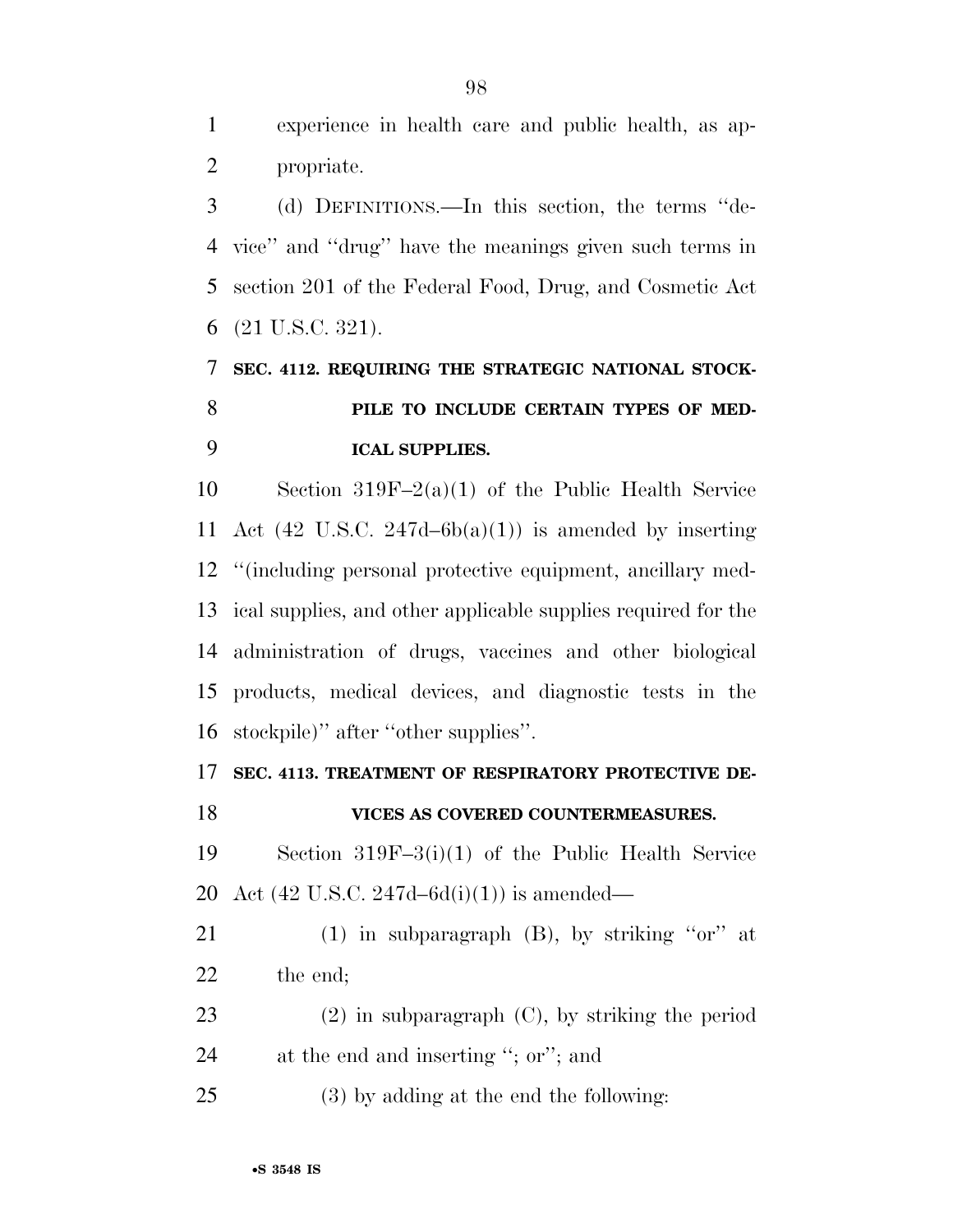| $\overline{2}$ | approved by the National Institute for Occupa-         |
|----------------|--------------------------------------------------------|
| 3              | tional Safety and Health under part 84 of title        |
| $\overline{4}$ | 42, Code of Federal Regulations (or any suc-           |
| 5              | cessor regulations), and that the Secretary de-        |
| 6              | termines to be a priority for use during a public      |
| 7              | health emergency declared pursuant to section          |
| 8              | $319."$ .                                              |
| 9              | PART III-MITIGATING EMERGENCY DRUG                     |
| 10             | <b>SHORTAGES</b>                                       |
| 11             | SEC. 4121. PRIORITIZE REVIEWS OF DRUG APPLICATIONS;    |
|                |                                                        |
| 12             | <b>INCENTIVES.</b>                                     |
| 13             | Section $506C(g)$ of the Federal Food, Drug, and Cos-  |
| 14             | metic Act $(21 \text{ U.S.C. } 356c(g))$ is amended—   |
| 15             | $(1)$ in paragraph $(1)$ , by striking "the Secretary" |
| 16             | may" and inserting "the Secretary shall, as appro-     |
| 17             | priate";                                               |
| 18             | $(2)$ in paragraph $(1)$ , by inserting "prioritize"   |
| 19             | and" before "expedite the review"; and                 |
| 20             | $(3)$ in paragraph $(2)$ , by inserting "prioritize"   |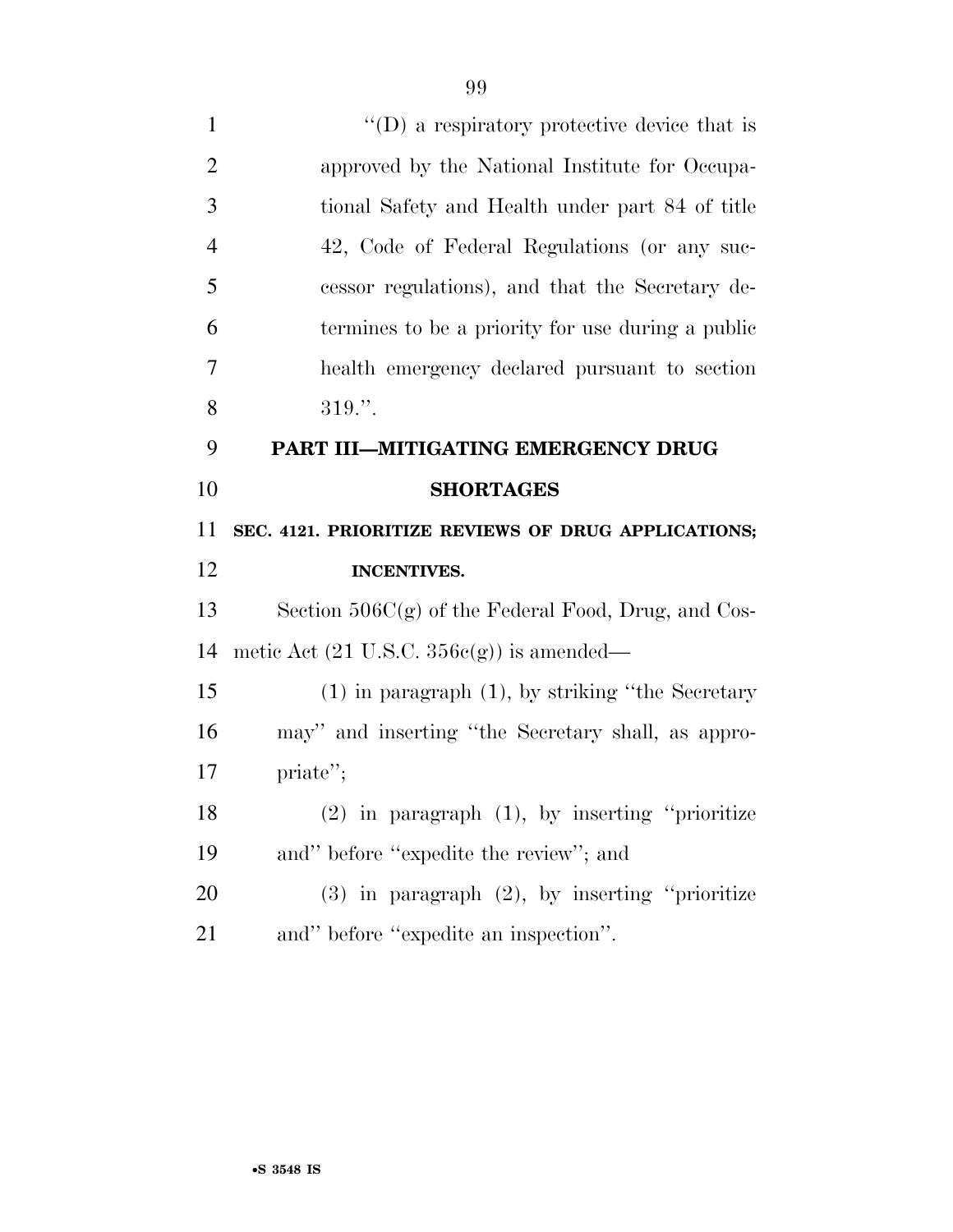# **SEC. 4122. ADDITIONAL MANUFACTURER REPORTING RE- QUIREMENTS IN RESPONSE TO DRUG SHORT-AGES.**

 (a) EXPANSION TO INCLUDE ACTIVE PHARMA- CEUTICAL INGREDIENTS.—Subsection (a) of section 506C of the Federal Food, Drug, and Cosmetic Act (21 U.S.C. 356c) is amended—

8 (1) in paragraph  $(1)(C)$ , by inserting "or any such drug that is critical to the public health during a public health emergency determined under section 319 of the Public Health Service Act'' after ''during surgery''; and

(2) in the flush text at the end—

 (A) by inserting '', or a discontinuance or an interruption in the manufacture of the active pharmaceutical ingredients of such drug,'' be-17 fore "that is likely"; and

 (B) by adding at the end the following: ''Notification under this subsection shall include disclosure of reasons for the discontinuation or interruption, as applicable; if an active pharma- ceutical ingredient is a reason for, or risk factor in, such discontinuation or interruption, the source of the active pharmaceutical ingredient and any alternative sources for the active phar-maceutical ingredient known by the manufac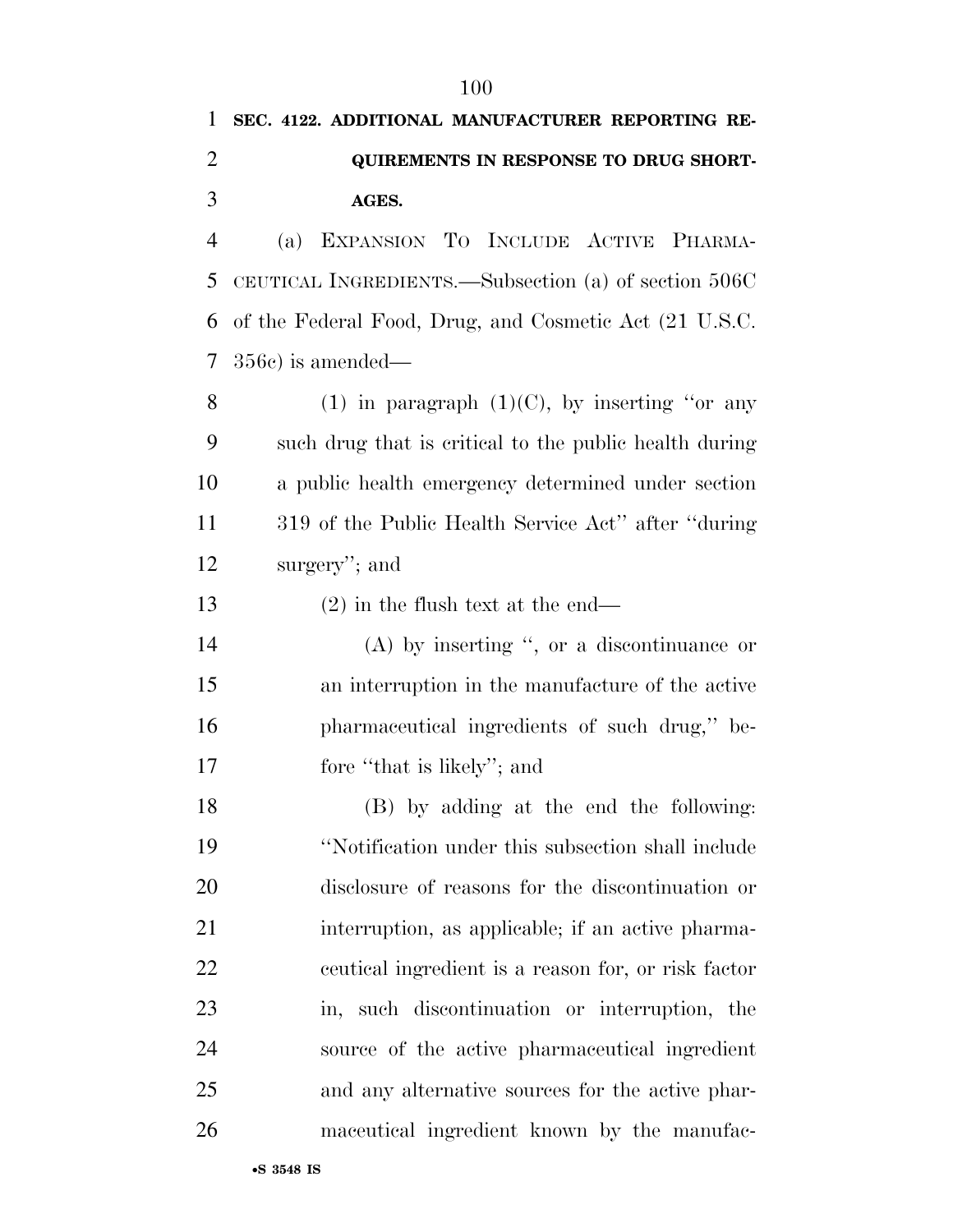1 turer; whether any associated medical devices used for preparation or administration included in the finished dosage form is a reason for, or a risk factor in, such discontinuation or inter- ruption; the expected duration of the interrup- tion; and such other information as the Sec-7 retary may require.".

 (b) FOIA EXEMPTION.—Section 506C(d) of the Fed- eral Food, Drug, and Cosmetic Act (21 U.S.C. 356c(d)) is amended by adding at the end the following: ''Informa- tion provided by a manufacturer to the Secretary under this section shall not be subject to disclosure under section 552 of title 5, United States Code.''.

 (c) MANUFACTURING CONTINGENCY PLANS.—Sec- tion 506C of the Federal Food, Drug, and Cosmetic Act (21 U.S.C. 356c) is amended by adding at the end the following:

 ''(j) MANUFACTURER CONTINGENCY PLANS.—Each manufacturer of a drug described in subsection (a) or of any active pharmaceutical ingredient or any associated medical devices used for preparation or administration in- cluded in the finished dosage form of such a drug, shall maintain contingency and redundancy plans, as applicable, for each establishment in which such drugs or active phar-maceutical ingredients of such drugs are manufactured to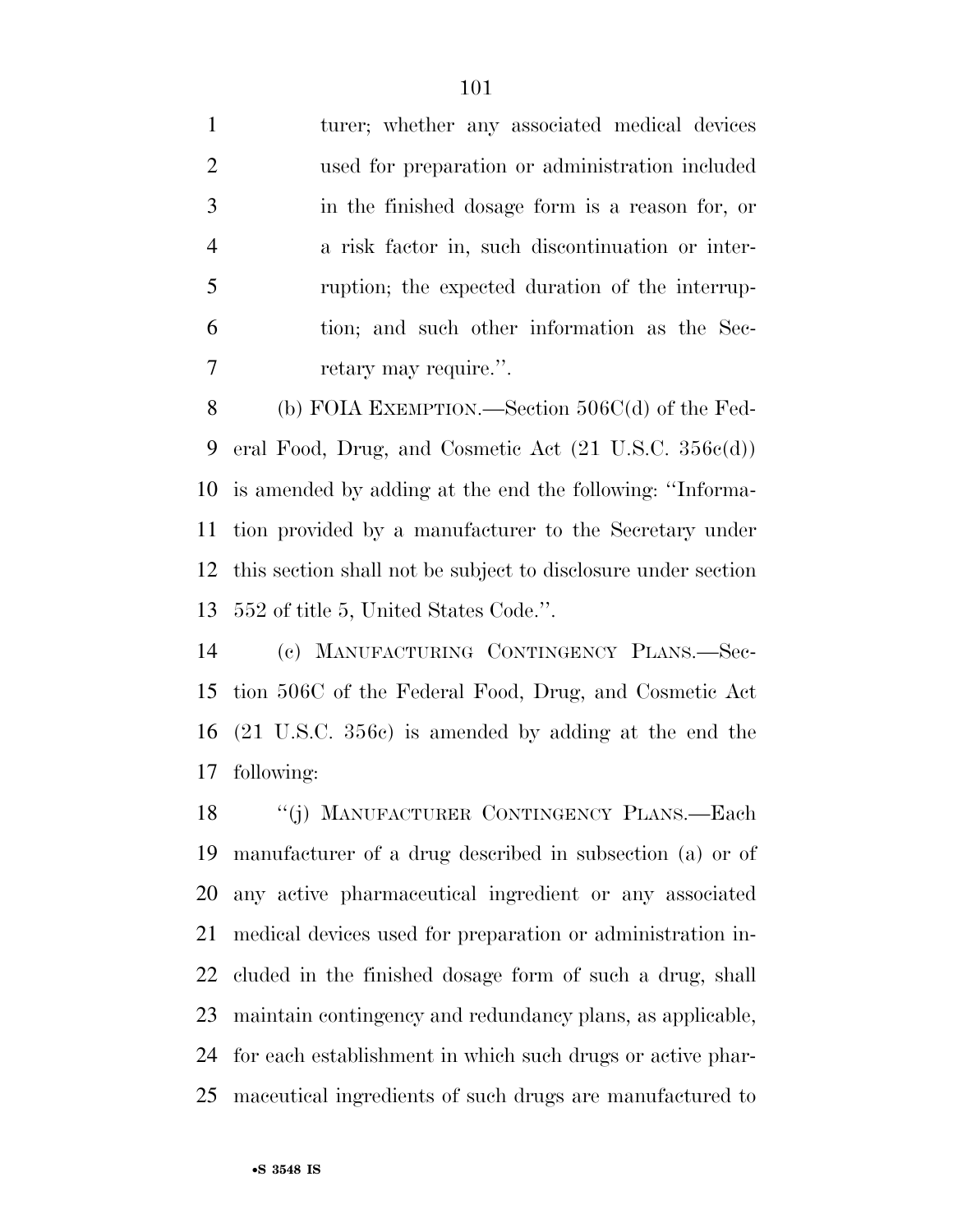help prevent or mitigate interruptions in the supply of the drug or ingredient.''.

 (d) ANNUAL NOTIFICATION.—Section 506E of the Federal Food, Drug, and Cosmetic Act (21 U.S.C. 356e) is amended by adding at the end the following:

 ''(d) INTERAGENCY NOTIFICATION.—Not later than 180 days after the date of enactment of this subsection, and every 90 days thereafter, the Secretary shall transmit a report regarding the drugs of the current drug shortage list under this section to the Administrator of the Centers for Medicare & Medicaid Services.''.

 (e) REPORTING AFTER INSPECTIONS.—Section 704(b) of the Federal Food, Drug, and Cosmetic Act (21 U.S.C. 374(b)) is amended—

 (1) by redesignating paragraphs (1) and (2) 16 and subparagraphs  $(A)$  and  $(B)$ ;

 (2) by striking ''(b) Upon completion'' and in-18 serting "(b)(1) Upon completion"; and

(3) by adding at the end the following:

 ''(2) In carrying out this subsection with respect to any establishment manufacturing a drug approved under subsection (c) or (j) of section 505 for which a notification has been submitted in accordance with section 506C is, or has been in the last 5 years, listed on the drug shortage list under section 506E, or that is described in section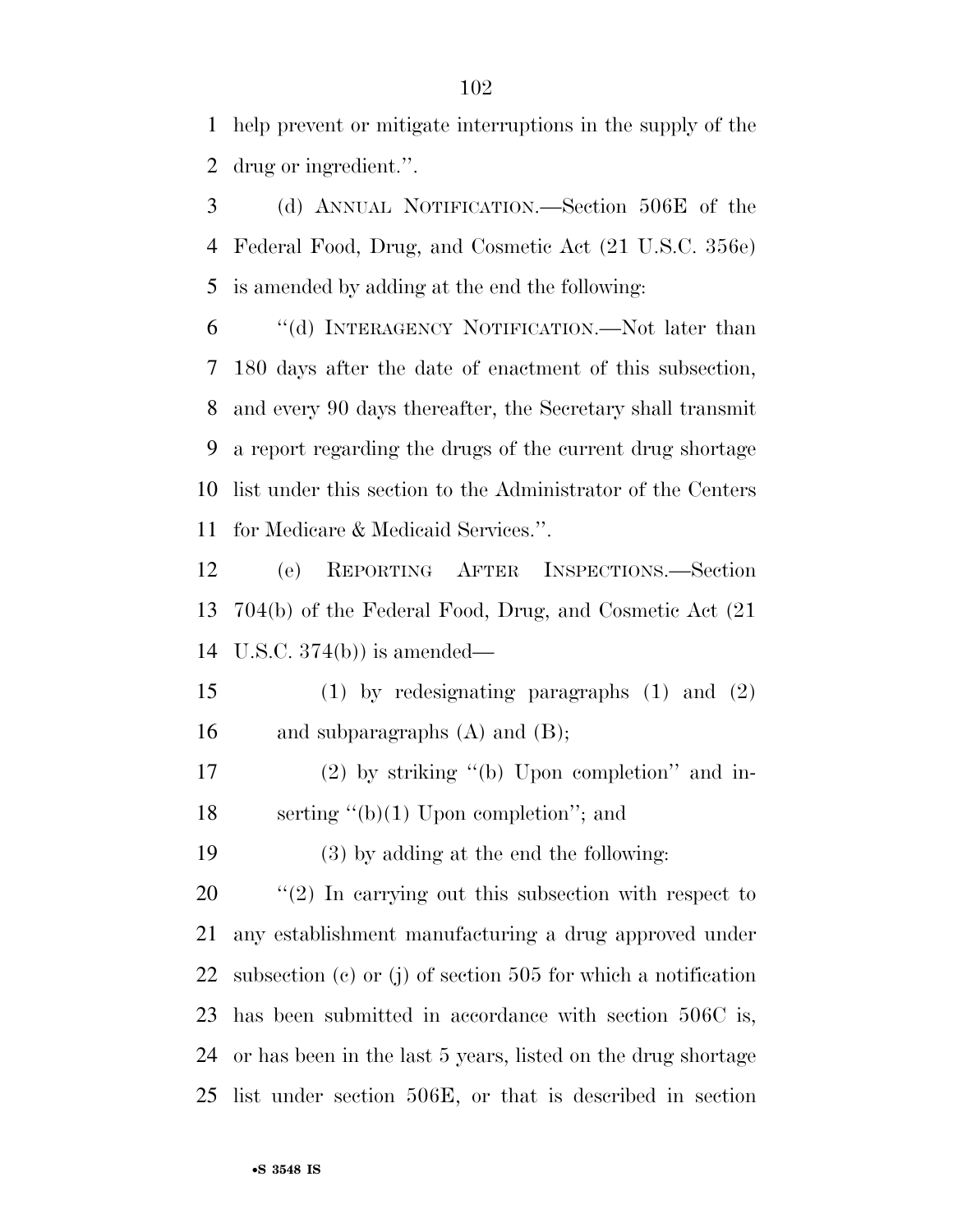$505(j)(11)(A)$ , a copy of the report shall be sent promptly to the appropriate offices of the Food and Drug Adminis- tration with expertise regarding drug shortages. Such of- fices shall ensure timely and effective coordination regard- ing the reviews of such report and overseeing the align- ment of any feedback regarding such report, or corrective or preventative actions, after consideration of the system- atic benefits and risks to public health, patient safety, the drug supply and drug supply chain, and timely patient ac-cess to such drugs.''.

 (f) EFFECTIVE DATE.—The amendments made by this section and section 4121 shall take effect on the date that is 180 days after the date of enactment of this Act. **SEC. 4123. GAO REPORT ON INTRA-AGENCY COORDINA-TION.** 

 (a) IN GENERAL.—Not later than 2 years after the date of enactment of this Act, the Comptroller General of the United States shall submit to the Committee on Health, Education, Labor, and Pensions of the Senate and the Committee on Energy and Commerce of the House of Representatives a report examining the Food and Drug Administration's intra-agency coordination, communica- tion, and decision making in assessing drug shortage risks, and taking corrective action.

(b) CONTENT.—The report shall include—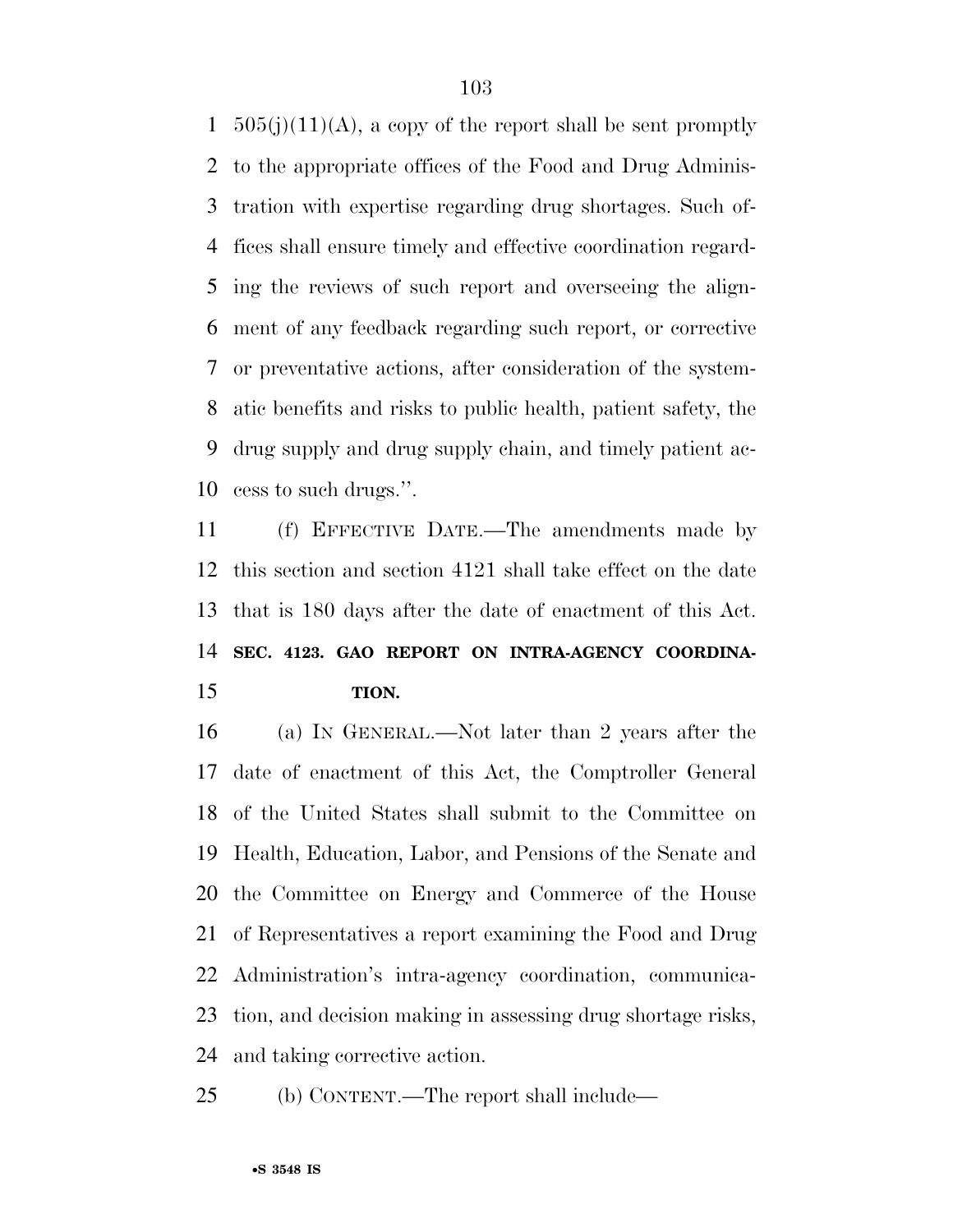| $\mathbf{1}$   | $(1)$ consideration of —                             |
|----------------|------------------------------------------------------|
| $\overline{2}$ | (A) risks associated with violations of cur-         |
| 3              | rent good manufacturing practices;                   |
| $\overline{4}$ | (B) corrective and preventative actions              |
| 5              | with respect to such violations requested by the     |
| 6              | Food and Drug Administration;                        |
| $\overline{7}$ | (C) the effects of potential manufacturing           |
| 8              | slow-downs or shut-downs on potential drug           |
| 9              | shortages, including the discontinuance of drug      |
| 10             | manufacturing and marketing;                         |
| 11             | (D) efforts to prioritize review of applica-         |
| 12             | tions for drugs that the Secretary has deter-        |
| 13             | mined under section 506E of the Federal Food,        |
| 14             | Drug, and Cosmetic Act (21 U.S.C. 356e) to be        |
| 15             | in shortage; and                                     |
| 16             | (E) efforts to prioritize inspections of fa-         |
| 17             | cilities necessary for approval of applications for  |
| 18             | drugs described in subparagraph $(D)$ ;              |
| 19             | (2) a description of how the Food and Drug           |
| 20             | Administration proactively coordinates strategies to |
| 21             | mitigate the consequences of the violations, slow-   |
| 22             | downs, and shut-downs described in paragraph (1)     |
| 23             | across agencies; and                                 |

•**S 3548 IS**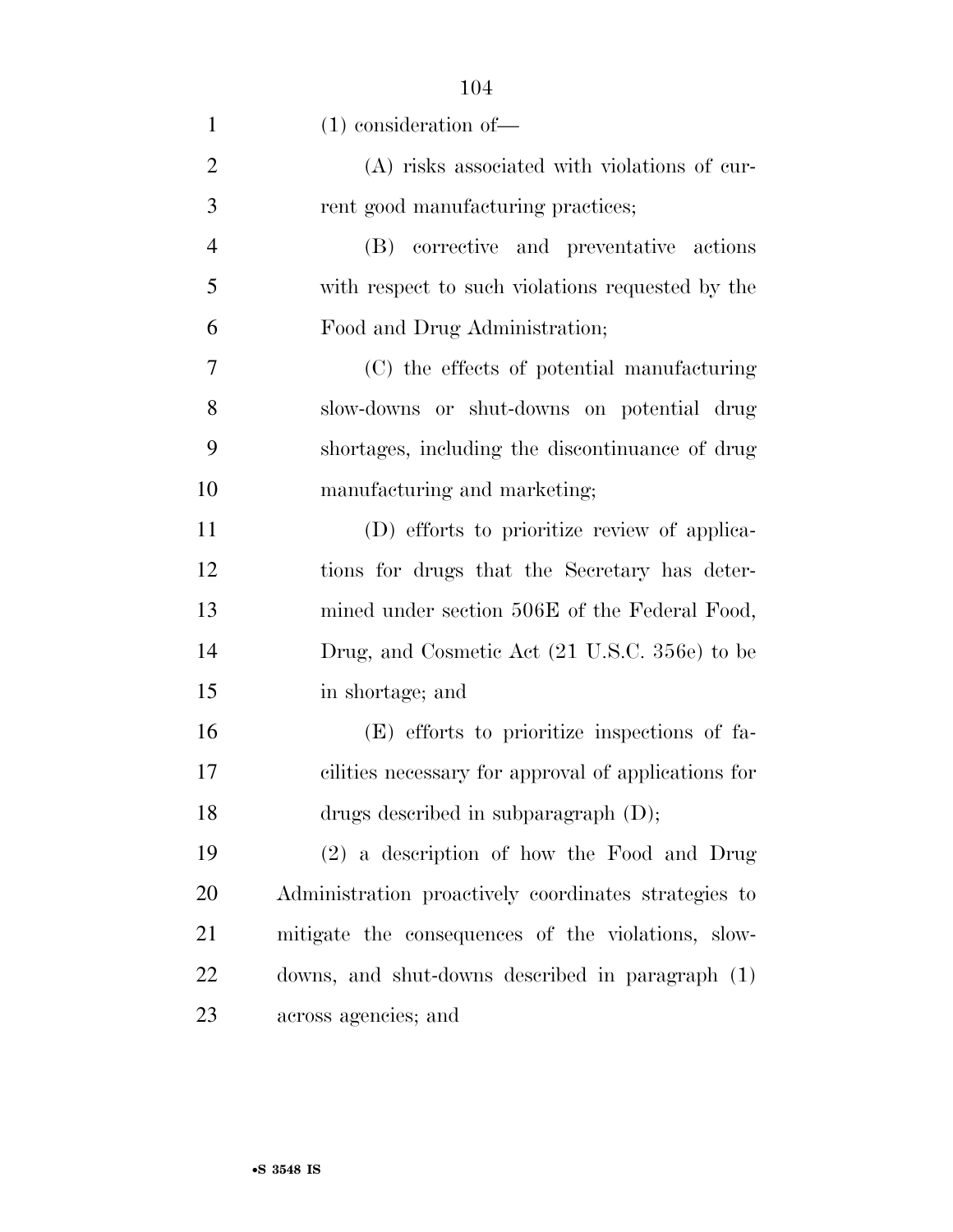(3) an evaluation of changes in relevant Food and Drug Administration practices that such agency has proposed but not yet implemented.

#### **SEC. 4124. REPORT.**

 Not later than 2 years after the date of enactment of this Act, the Secretary of Health and Human Services, in coordination with the Commissioner of Food and Drugs and the Administrator of the Centers for Medicare & Med- icaid Services, shall develop and submit to the Committee on Health, Education, Labor, and Pensions of the Senate and the Committee on Energy and Commerce of the House of Representatives a report containing rec-ommendations—

 (1) for market-based incentives or other appro- priate mechanisms, sufficient to encourage the man- ufacture of drugs in shortage or at risk of shortage; and

 (2) on how the Emerging Technology Program of the Food and Drug Administration can help fa- cilitate creating or upgrading existing technologies to address drug shortage challenges and promote mod-ern, reliable manufacturing strategies.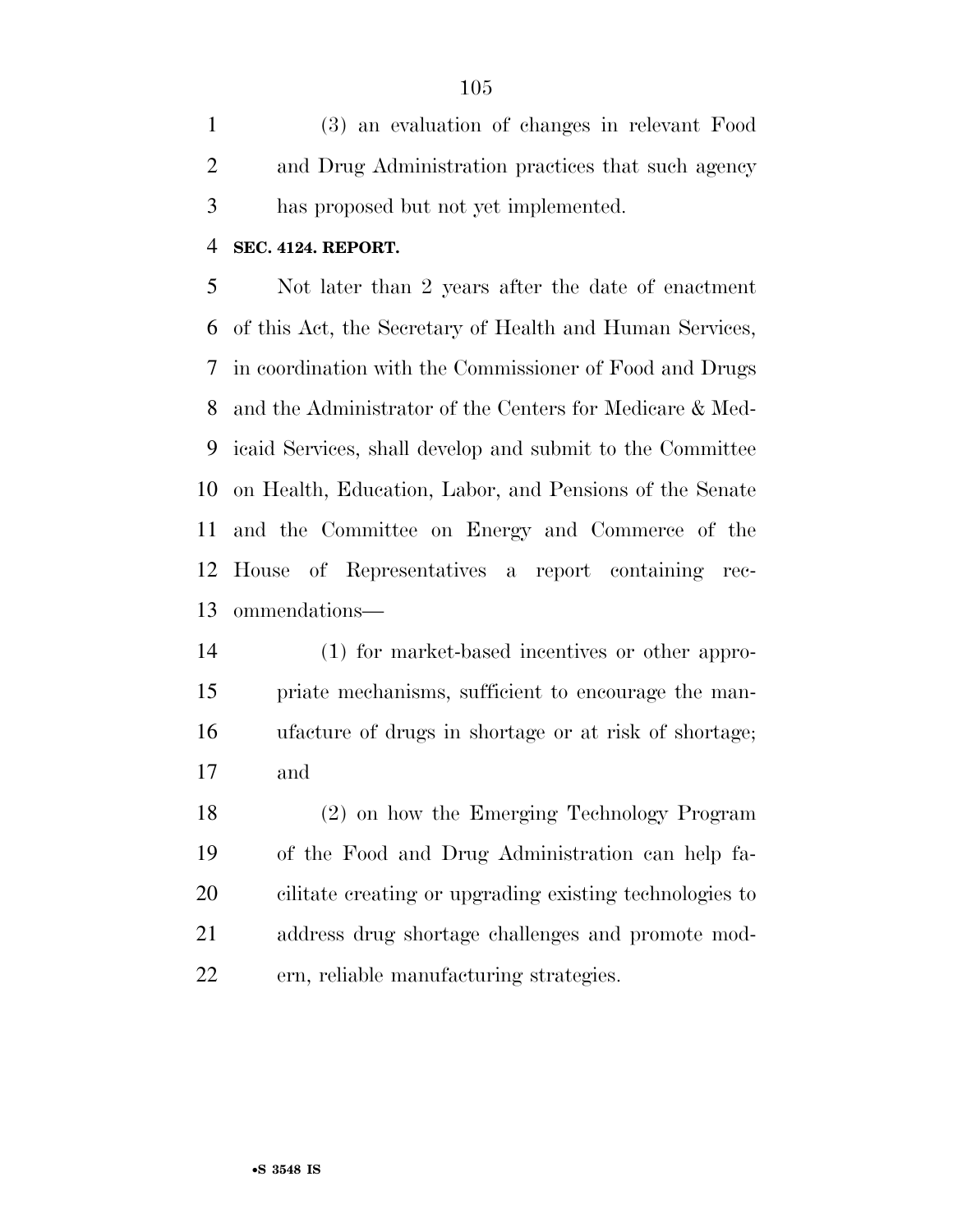#### 

### **SEC. 4125. SAFE HARBOR PROVISION.**

 (a) IN GENERAL.—The Federal Food, Drug, and Cosmetic Act is amended by inserting after section 502 (21 U.S.C. 352) the following:

### **''SEC. 502A. SAFE HARBOR PROVISION.**

 ''(a) IN GENERAL.—The communication of informa- tion, consistent with subsection (b), with respect to the use of a drug or device authorized under section 564 pro- vided or distributed to a health care provider, shall not— ''(1) be a basis for treating such drug or device as misbranded under subsection (a) or (f) of section 502, or in violation of section 505, 515, or 564 of 13 this Act or subsection (a) or (k) of section  $351(a)(1)$  of the Public Health Service Act, as applicable; or  $\frac{1}{2}$  be treated as evidence that such drug or device is misbranded under subsection (a) or (f) of section 502, or in violation of section 505, 513, 515, or 564 of this Act or subsection (a) or (k) of section 351 of the Public Health Service Act, as applicable. 20 "(b) PROVISION OF INFORMATION.—

21 "(1) IN GENERAL.—Any information relating to a use of a drug or device authorized under section 564, or for which a submission under section 564 has been submitted, that—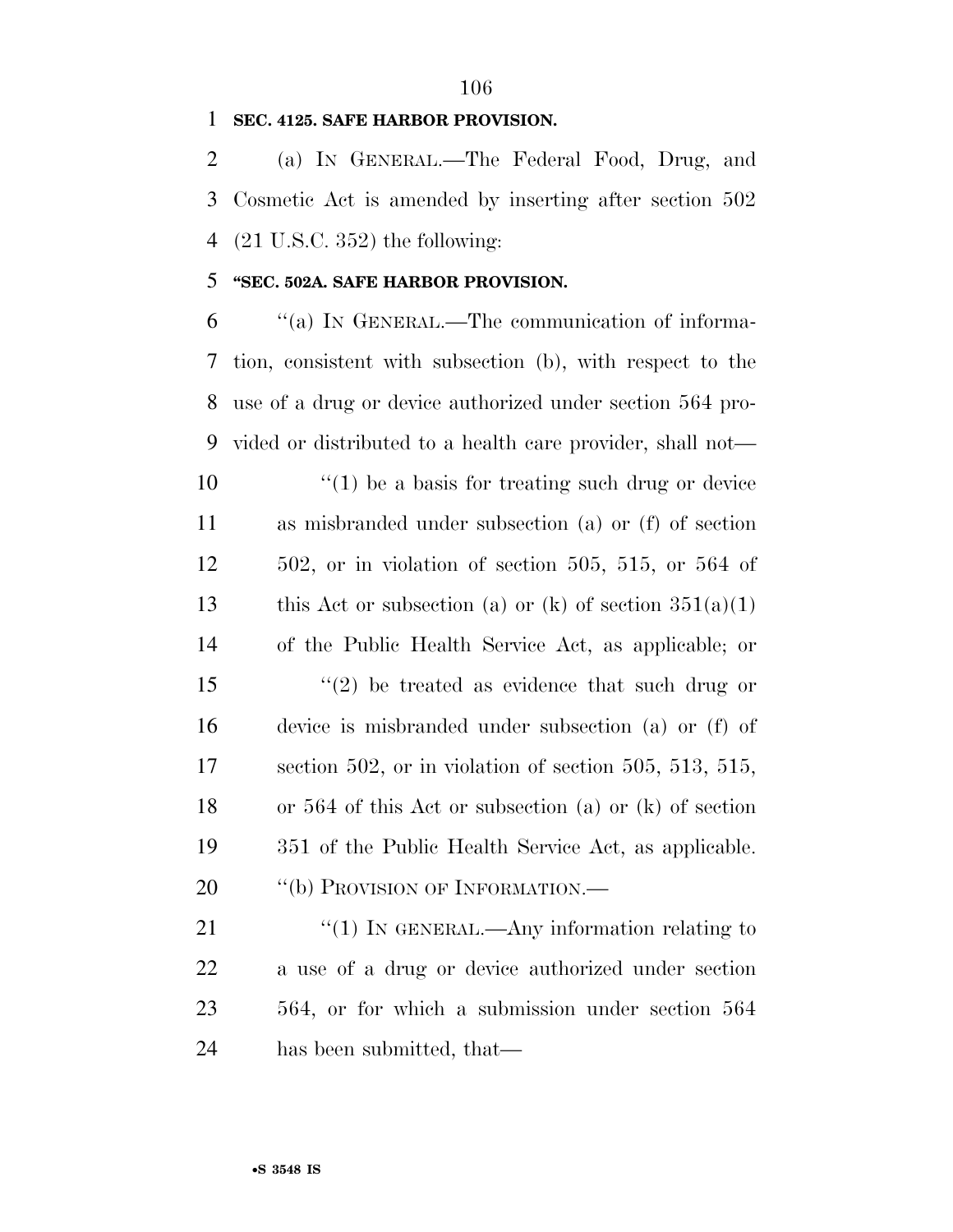| $\mathbf{1}$   | $\lq\lq$ is neither false nor misleading, when               |
|----------------|--------------------------------------------------------------|
| $\overline{2}$ | measured objectively against the information                 |
| 3              | available at the time the statement is made;                 |
| $\overline{4}$ | "(B) is accompanied, as required, by an                      |
| 5              | appropriate disclaimer, as described in para-                |
| 6              | $graph(2)$ ; and                                             |
| 7              | $\cdot$ (C) is based on competent and reliable               |
| 8              | scientific evidence, as described in subsection              |
| 9              | (e).                                                         |
| 10             | "(2) DISCLAIMERS.—For purposes of para-                      |
| 11             | graph (1), such information shall be accompanied, as         |
| 12             | necessary, by an appropriate disclaimer, including—          |
| 13             | $\lq\lq$ a statement identifying any dif-                    |
| 14             | ferences between the information and any label-              |
| 15             | ing of the drug or device;                                   |
| 16             | "(B) a statement identifying contradictory"                  |
| 17             | evidence; and                                                |
| 18             | $\lq\lq$ such other information as may be re-                |
| 19             | quired by regulation.                                        |
| 20             | "(c) COMPETENT AND RELIABLE SCIENTIFIC EVI-                  |
| 21             | DENCE.—In this section, the term 'competent and reliable     |
| 22             | scientific evidence' means evidence established through      |
| 23             | scientific methods that are widely accepted by experts in    |
| 24             | the relevant field and followed pursuant to a clear and      |
| 25             | well-described protocol, as scientifically appropriate. Evi- |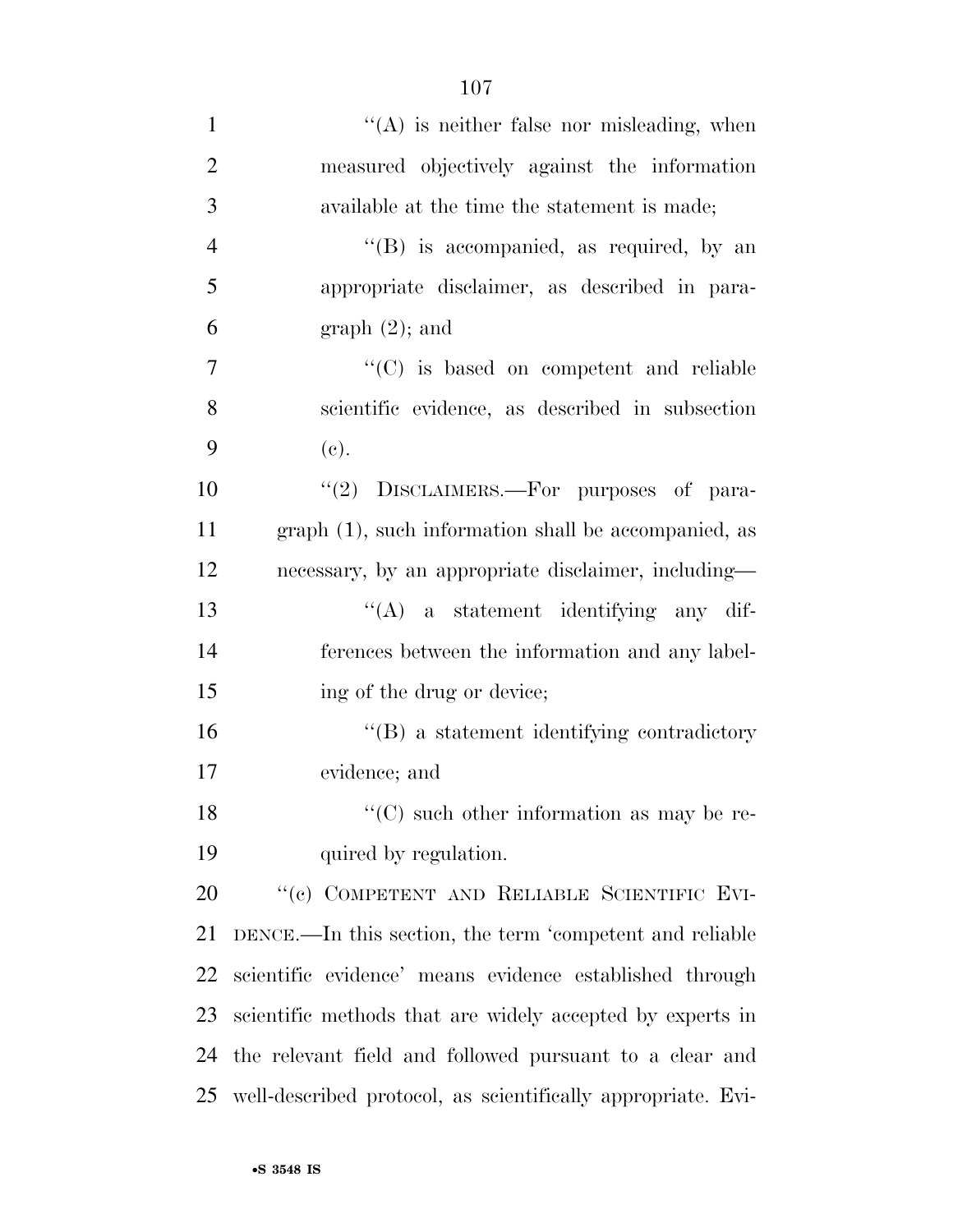| $\mathbf{1}$   | dence may constitute competent and reliable scientific evi- |
|----------------|-------------------------------------------------------------|
| $\overline{2}$ | dence within the meaning of this section—                   |
| 3              | "(1) regardless of whether it is supported by 2             |
| $\overline{4}$ | adequate and well-controlled clinical studies; and          |
| 5              | $\lq(2)$ may include—                                       |
| 6              | $\lq\lq$ information derived from<br>clinical               |
| 7              | trials, observational studies, clinical studies or          |
| 8              | bench tests that describe performance, database             |
| 9              | reviews, registries, patient utilization projec-            |
| 10             | tions, and modeling techniques, and the data,               |
| 11             | inputs, and components of such information;                 |
| 12             | $\lq\lq$ . Information about the effects of a               |
| 13             | drug or device in subgroups defined by demo-                |
| 14             | graphic or other variables, including groups de-            |
| 15             | fined by race, sex, risk factors, or other vari-            |
| 16             | ables, such as genomic features or disease se-              |
| 17             | verity;                                                     |
| 18             | $\lq\lq$ (C) information related to the emergency           |
| 19             | use authorization, as applicable; and                       |
| 20             | "(D) information relating to the safety, ef-                |
| 21             | fectiveness, or benefit of a use or treatment               |
| 22             | that is authorized under section 564 for a drug             |
| 23             | or device, including information regarding—                 |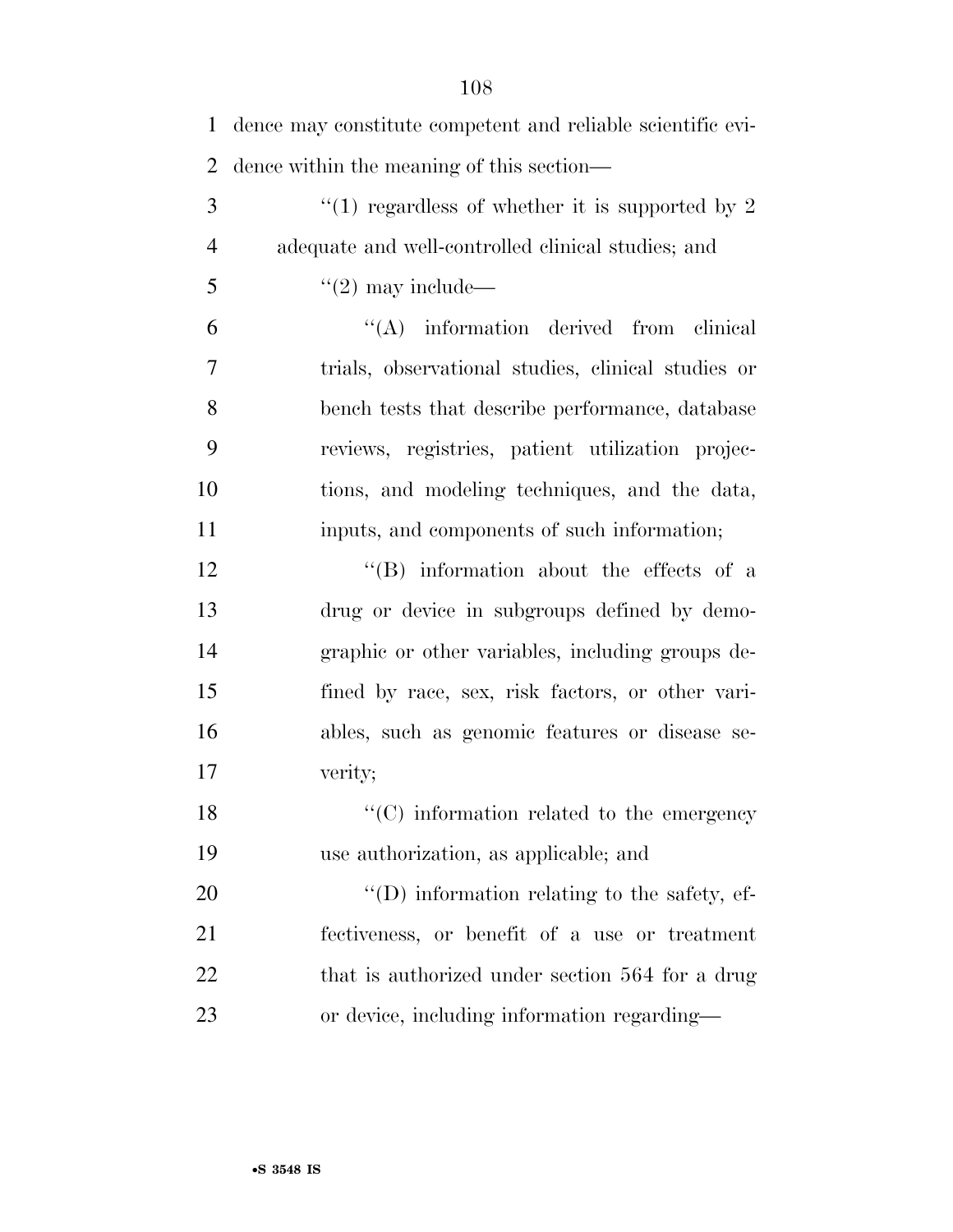- 1  $\frac{1}{1}$  '(i) health outcomes, patient or care-2 giver experience, or other quality metrics; and
- 4  $(iii)$  the comparative effectiveness of a drug or device relative to others prod- ucts, other health care interventions, pro- gram and quality improvement interven-tions, or no intervention.

 ''(d) DISTRIBUTION.—Information pursuant to sub- section (b) may be distributed proactively through written or oral means, or other information platforms, to a health care provider, payor, formulary committee, or other simi- lar entity carrying out responsibilities for making drug coverage, reimbursement, or usage decisions on a popu-lation basis.

 ''(e) COVERAGE NOT EXCLUDED.—The distribution of information that otherwise meets the requirements of this section shall not fail to meet the requirements of sub- section (a) because the manufacturer or distributor of the drug or device about which information is being distrib-uted has—

  $\qquad$   $\qquad$   $\qquad$   $\qquad$   $\qquad$   $\qquad$   $\qquad$   $\qquad$   $\qquad$   $\qquad$   $\qquad$   $\qquad$   $\qquad$   $\qquad$   $\qquad$   $\qquad$   $\qquad$   $\qquad$   $\qquad$   $\qquad$   $\qquad$   $\qquad$   $\qquad$   $\qquad$   $\qquad$   $\qquad$   $\qquad$   $\qquad$   $\qquad$   $\qquad$   $\qquad$   $\qquad$   $\qquad$   $\qquad$   $\qquad$   $\qquad$  being used by patients or health care practitioners in a manner not described in any labeling of the drug or device, as applicable; or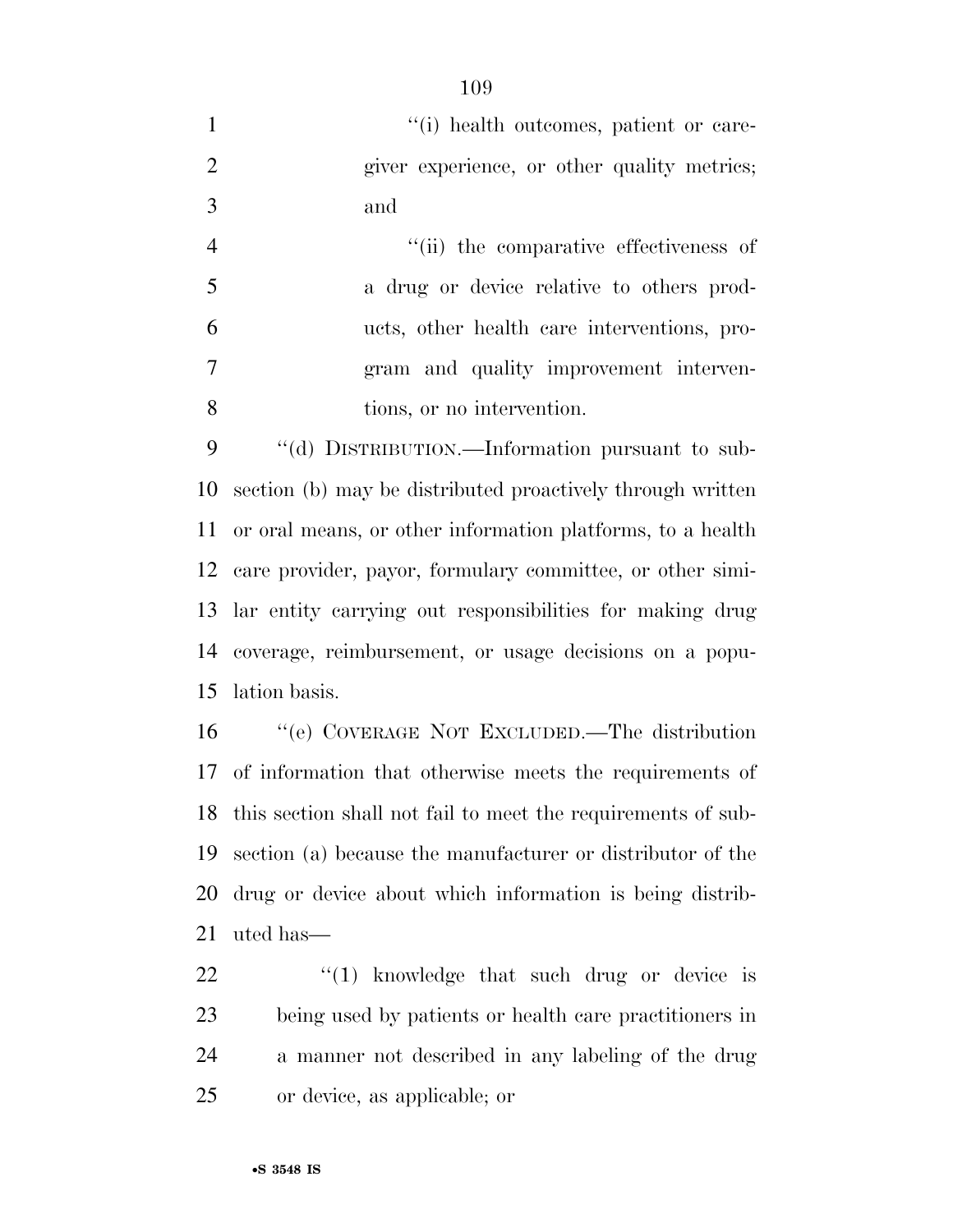| $\mathbf{1}$                     | $(2)$ objective or subjective intent that such            |
|----------------------------------|-----------------------------------------------------------|
| $\overline{2}$                   | drug or device be used in a manner inconsistent with      |
| 3                                | any labeling, as applicable, of such drug or device.      |
| $\overline{4}$                   | "(f) RULE OF CONSTRUCTION.—Nothing in this sec-           |
| 5                                | tion shall be construed—                                  |
| 6                                | $\lq(1)$ to limit communication not specifically          |
| 7                                | permitted by this section; or                             |
| 8                                | $\lq(2)$ to alter or expand the authority of the Sec-     |
| 9                                | retary to enforce the provisions of this Act, except      |
| 10                               | to the extent that the communication of information       |
| 11                               | in accordance with this section is permitted.".           |
| 12                               | PART IV-PREVENTING ESSENTIAL MEDICAL                      |
|                                  |                                                           |
|                                  | <b>DEVICE SHORTAGES</b>                                   |
| 14                               | SEC. 4131. DISCONTINUANCE OR INTERRUPTION IN THE          |
|                                  | PRODUCTION OF MEDICAL DEVICES.                            |
|                                  | Chapter V of the Federal Food, Drug, and Cosmetic         |
|                                  | Act (21 U.S.C. 351 et seq.) is amended by inserting after |
| 18                               | section 506I the following:                               |
|                                  | "SEC. 506J. DISCONTINUANCE OR INTERRUPTION IN THE         |
| 13<br>15<br>16<br>17<br>19<br>20 | PRODUCTION OF MEDICAL DEVICES.                            |
|                                  | "(a) IN GENERAL.—A manufacturer of a device               |
| 21<br>22                         | that-                                                     |
| 23                               | $\cdot$ (1) is critical to public health during a public  |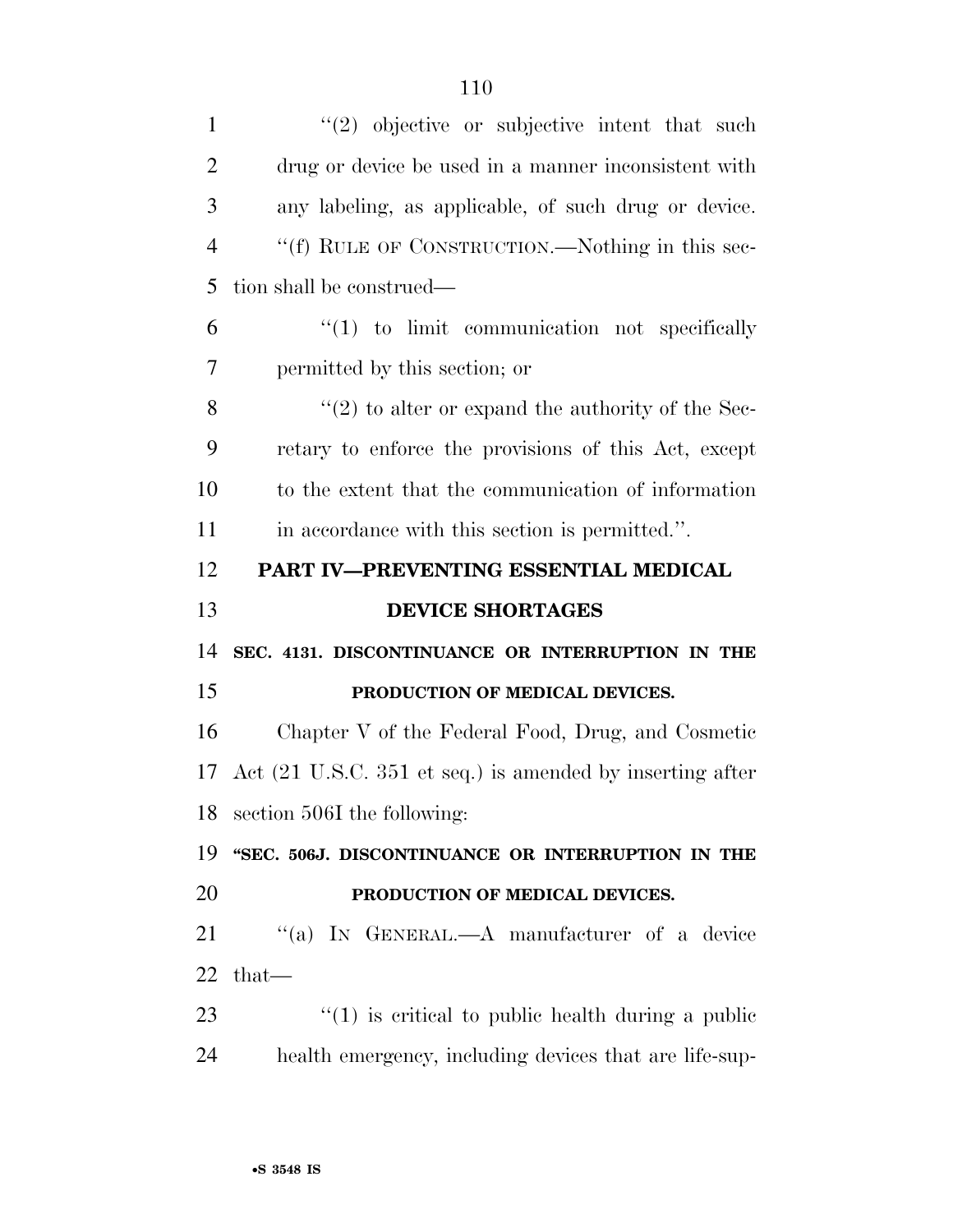| 1 | porting, life-sustaining, or intended for use in emer- |
|---|--------------------------------------------------------|
| 2 | gency medical care or during surgery; or               |
| 3 | $\lq(2)$ for which the Secretary determines that in-   |
|   |                                                        |

 formation on potential meaningful supply disrup- tions of such device is needed during, or in advance of, a public health emergency;

 shall, during, or in advance of, a public health emergency determined by the Secretary pursuant to section 319, no- tify the Secretary, in accordance with subsection (b), of a permanent discontinuance in the manufacture of the de- vice (except for discontinuances as a result of an approved modification of the device) or an interruption of the manu- facture of the device that is likely to lead to a meaningful disruption in the supply of that device in the United States, and the reasons for such discontinuance or inter-ruption.

17 "(b) TIMING.—A notice required under subsection (a) shall be submitted to the Secretary—

 ''(1) at least 6 months prior to the date of the discontinuance or interruption; or

21  $(2)$  if compliance with paragraph (1) is not possible, as soon as practicable.

23 "(c) DISTRIBUTION.—

24 "(1) PUBLIC AVAILABILITY.—To the maximum extent practicable, subject to paragraph (2), the Sec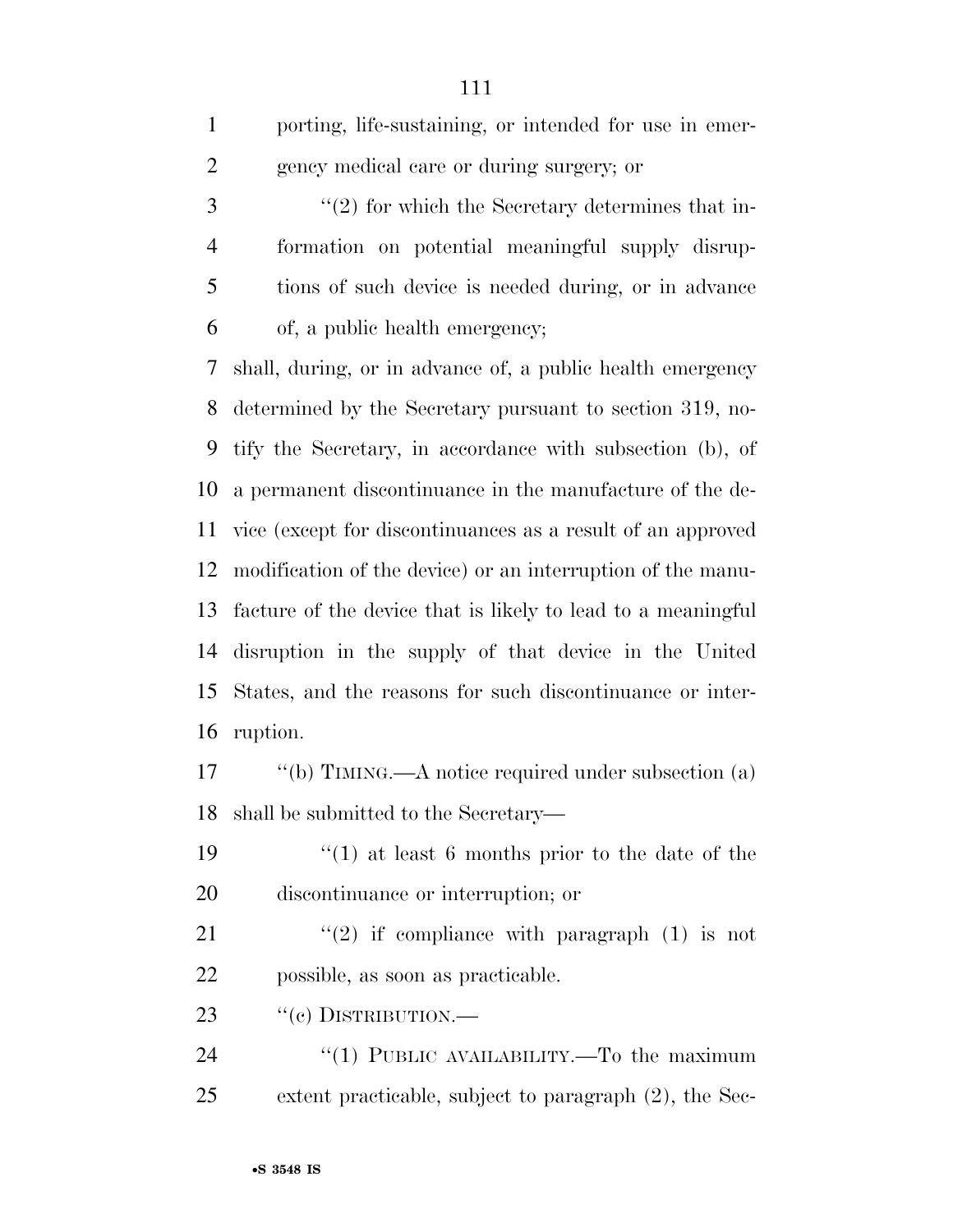retary shall distribute, through such means as the Secretary determines appropriate, information on the discontinuance or interruption of the manufac- ture of devices reported under subsection (a) to ap- propriate organizations, including physician, health provider, patient organizations, and supply chain partners, as appropriate and applicable.

8 "(2) PUBLIC HEALTH EXCEPTION.—The Sec- retary may choose not to make information collected under this section publicly available pursuant to this section if the Secretary determines that disclosure of such information would adversely affect the public health, such as by increasing the possibility of un- necessary over purchase of product or other disrup- tion of the availability of medical products to pa-tients.

 ''(d) CONFIDENTIALITY.—Nothing in this section shall be construed as authorizing the Secretary to disclose any information that is a trade secret or confidential infor- mation subject to section 552(b)(4) of title 5, United States Code, or section 1905 of title 18, United States Code.

 ''(e) FAILURE TO MEET REQUIREMENTS.—If a per- son fails to submit information required under subsection (a) in accordance with subsection (b)—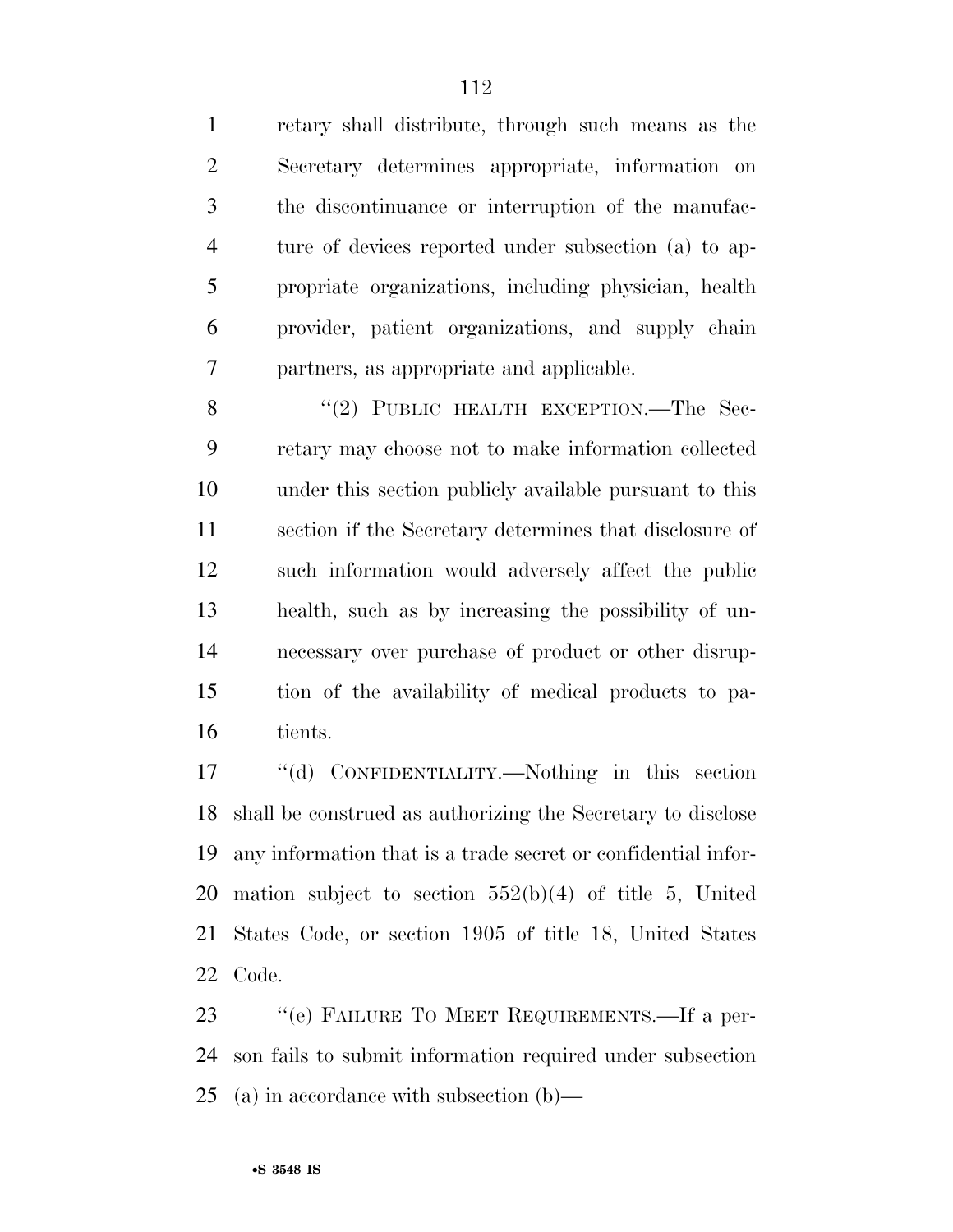1 ''(1) the Secretary shall issue a letter to such person informing such person of such failure;

 ''(2) not later than 30 calendar days after the issuance of a letter under paragraph (1), the person who receives such letter shall submit to the Sec- retary a written response to such letter setting forth the basis for noncompliance and providing informa-tion required under subsection (a); and

 ''(3) not later than 45 calendar days after the issuance of a letter under paragraph (1), the Sec- retary shall make such letter and any response to such letter under paragraph (2) available to the pub-13 lic on the internet website of the Food and Drug Ad- ministration, with appropriate redactions made to protect information described in subsection (d), ex- cept that, if the Secretary determines that the letter under paragraph (1) was issued in error or, after re- view of such response, the person had a reasonable basis for not notifying as required under subsection (a), the requirements of this paragraph shall not apply.

 ''(f) EXPEDITED INSPECTIONS AND REVIEWS.—If, based on notifications described in subsection (a) or any other relevant information, the Secretary concludes that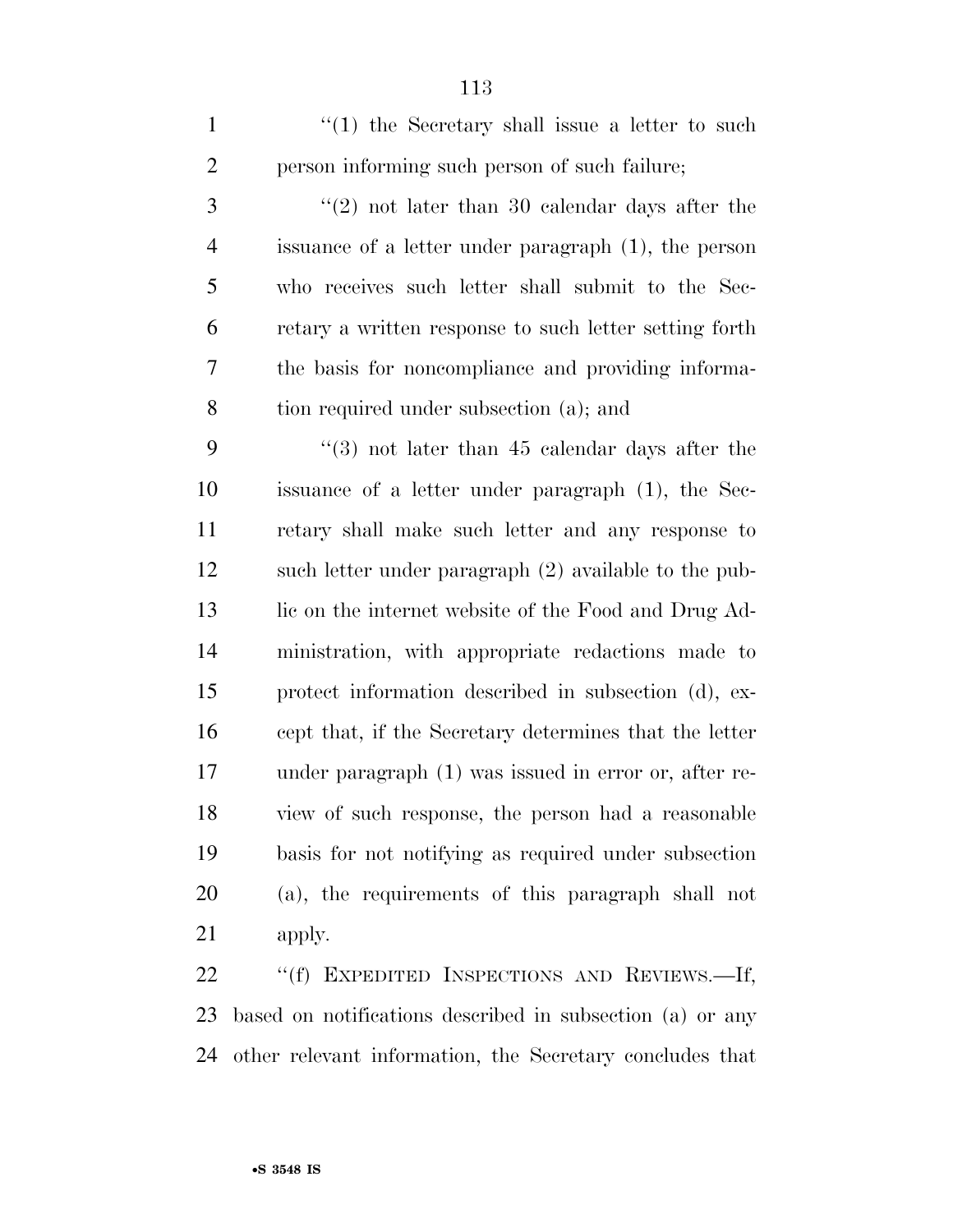| 1              | there is, or is likely to be, a shortage of an device, the  |
|----------------|-------------------------------------------------------------|
| $\overline{2}$ | Secretary shall, as appropriate—                            |
| 3              | $\lq(1)$ prioritize and expedite the review of a sub-       |
| $\overline{4}$ | mission under section $513(f)(2)$ , $515$ , review of a no- |
| 5              | tification under section 510(k), or 520(m) for a de-        |
| 6              | vice that could help mitigate or prevent such short-        |
| 7              | age; or                                                     |
| 8              | $\lq(2)$ prioritize and expedite an inspection or re-       |
| 9              | inspection of an establishment that could help miti-        |
| 10             | gate or prevent such shortage.                              |
| 11             | "(g) DEVICE SHORTAGE LIST.                                  |
| 12             | "(1) ESTABLISHMENT.—The Secretary shall es-                 |
| 13             | tablish and maintain an up-to-date list of devices          |
| 14             | that are determined by the Secretary to be in short-        |
| 15             | age in the United States.                                   |
| 16             | "(2) CONTENTS.—For each device included on                  |
| 17             | the list under paragraph (1), the Secretary shall in-       |
| 18             | clude the following information:                            |
| 19             | "(A) The category or name of the device in                  |
| 20             | shortage.                                                   |
| 21             | "(B) The name of each manufacturer of                       |
| 22             | such device.                                                |
| 23             | " $(C)$ The reason for the shortage, as deter-              |
| 24             | mined by the Secretary, selecting from the fol-             |
| 25             | lowing categories:                                          |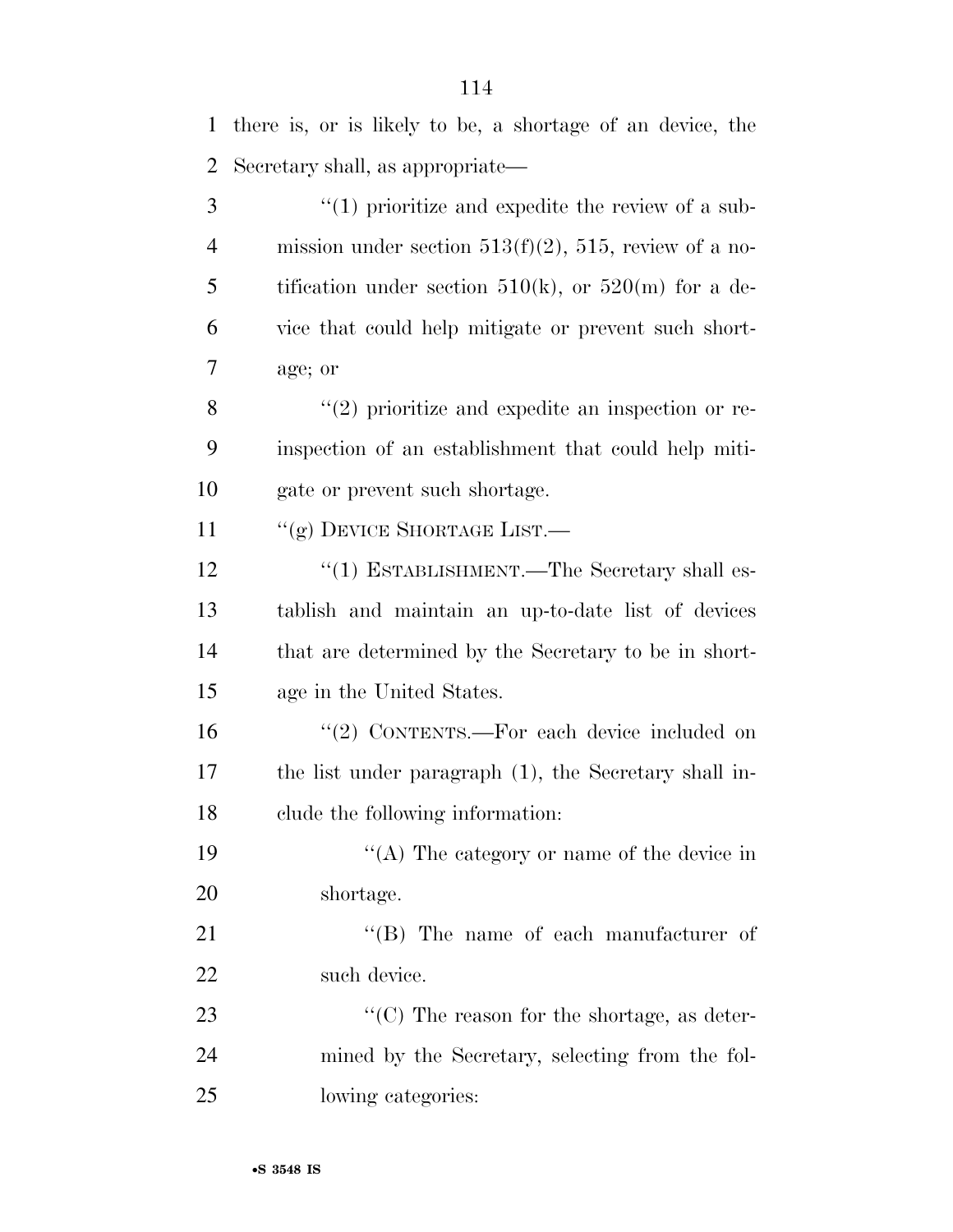- 1  $"(i)$  Requirements related to com-2 plying with good manufacturing practices. 3  $\frac{1}{\ln \text{Regulatory delay}}$ . 4 ''(iii) Shortage or discontinuance of a 5 component or part. 6  $\frac{u'(\text{iv})}{\text{Discontinuous of the manufac}}$ 7 ture of the device. 8 ''(v) Delay in shipping of the device. 9  $\frac{4}{10}$  Delay in sterilization of the de-10 vice. 11 ''(vii) Demand increase for the device. 12 ''(D) The estimated duration of the short-13 age as determined by the Secretary. 14  $(3)$  PUBLIC AVAILABILITY. 15 "(A) In GENERAL.—Subject to subpara-16 graphs (B) and (C), the Secretary shall make 17 the information in the list under paragraph (1) 18 publicly available. 19 "(B) TRADE SECRETS AND CONFIDENTIAL 20 INFORMATION.—Nothing in this subsection 21 shall be construed to alter or amend section 22 1905 of title 18, United States Code, or section 23  $552(b)(4)$  of title 5 of such Code. 24 "(C) PUBLIC HEALTH EXCEPTION.—The
- 25 Secretary may elect not to make information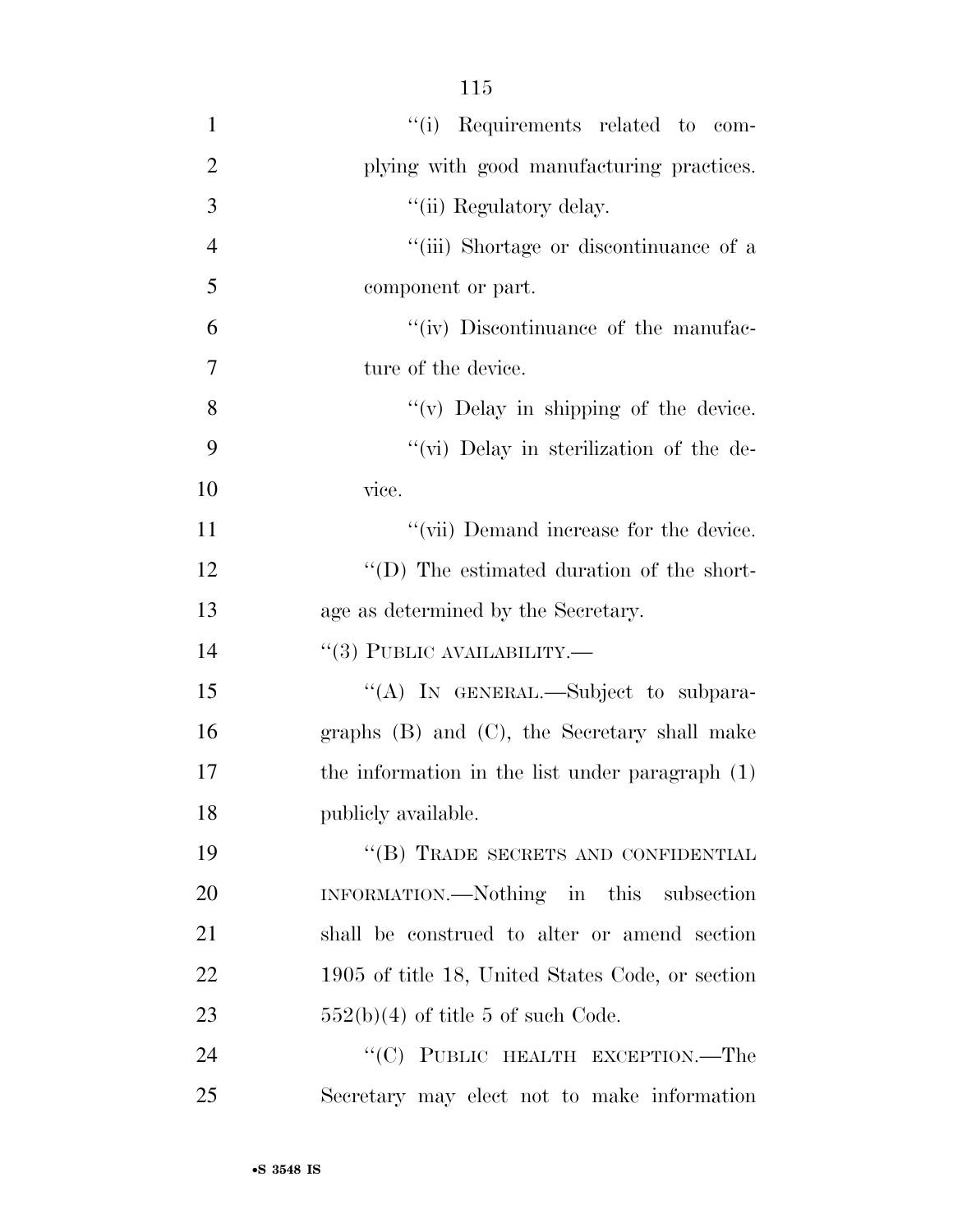collected under this subsection publicly available if the Secretary determines that disclosure of such information would adversely affect the public health (such as by increasing the possi- bility of hoarding or other disruption of the availability of the device to patients). ''(h) RULE OF CONSTRUCTION.—Nothing in this sec-

 tion shall be construed to affect the authority of the Sec- retary on the date of enactment of this section to expedite the review of devices under section 515 of the Federal Food, Drug, and Cosmetic Act, section 515B of such Act relating to the priority review program for devices, and section 564 of such Act relating to the emergency use au-thorization authorities.

## ''(i) DEFINITIONS.—In this section:

16 "(1) DEVICE.—The term 'device' means a de- vice (as defined in section 201(h)) that is intended 18 for human use and is subject to sections  $510(k)$ , 19  $513(f)(2)$ , 515, or 520(m).

20 "(2) MEANINGFUL DISRUPTION.—The term 'meaningful disruption'—

 $\langle (A)$  means a change in production that is reasonably likely to lead to a reduction in the supply of a device by a manufacturer that is more than negligible and affects the ability of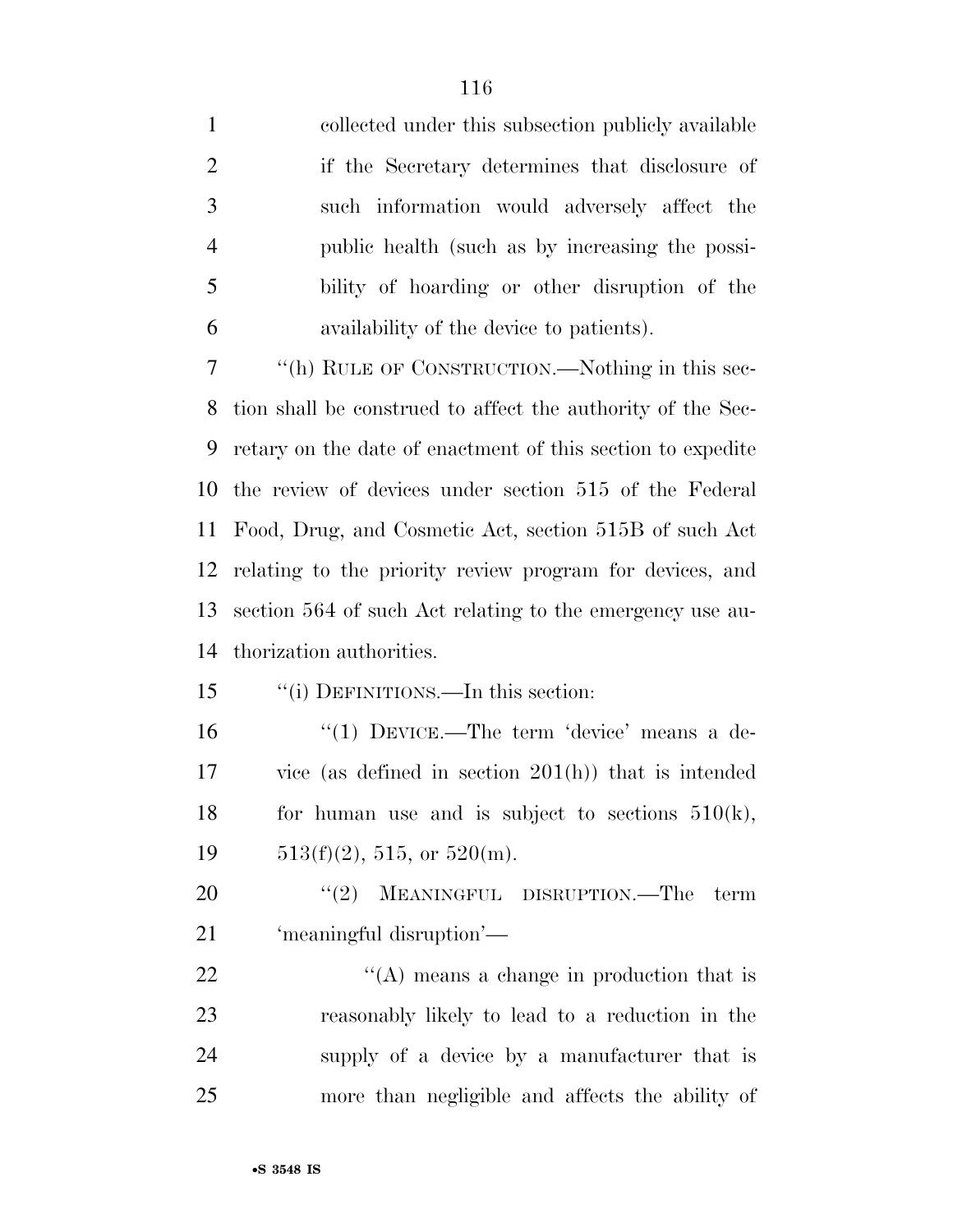| $\mathbf{1}$   | the manufacturer to fill orders or meet expected           |
|----------------|------------------------------------------------------------|
| $\overline{2}$ | demand for its product;                                    |
| 3              | $\lq\lq$ (B) does not include interruptions in             |
| $\overline{4}$ | manufacturing due to matters such as routine               |
| 5              | maintenance or insignificant changes in manu-              |
| 6              | facturing so long as the manufacturer expects              |
| 7              | to resume operations in a reasonable or short              |
| 8              | period of time; and                                        |
| 9              | $\lq\lq$ (C) does not include interruptions in             |
| 10             | manufacturing of components or raw materials               |
| 11             | so long as such interruptions do not result in             |
| 12             | a shortage of finished product and the manu-               |
| 13             | facturer expects to resume operations in a rea-            |
| 14             | sonable or short period of time.                           |
| 15             | "(3) SHORTAGE.—The term 'shortage', with re-               |
| 16             | spect to a device, means a period of time when the         |
| 17             | demand or projected demand for the device within           |
| 18             | the United States exceeds the supply of the device.".      |
| 19             | SEC. 4132. GAO REPORT ON INTRA-AGENCY COORDINA-            |
| 20             | TION.                                                      |
| 21             | (a) IN GENERAL.—Not later than 18 months after             |
| 22             | the date of enactment of this Act, the Comptroller General |
| 23             | of the United States shall submit to the Committee on      |
| 24             | Health, Education, Labor, and Pensions of the Senate and   |
| 25             | the Committee on Energy and Commerce of the House          |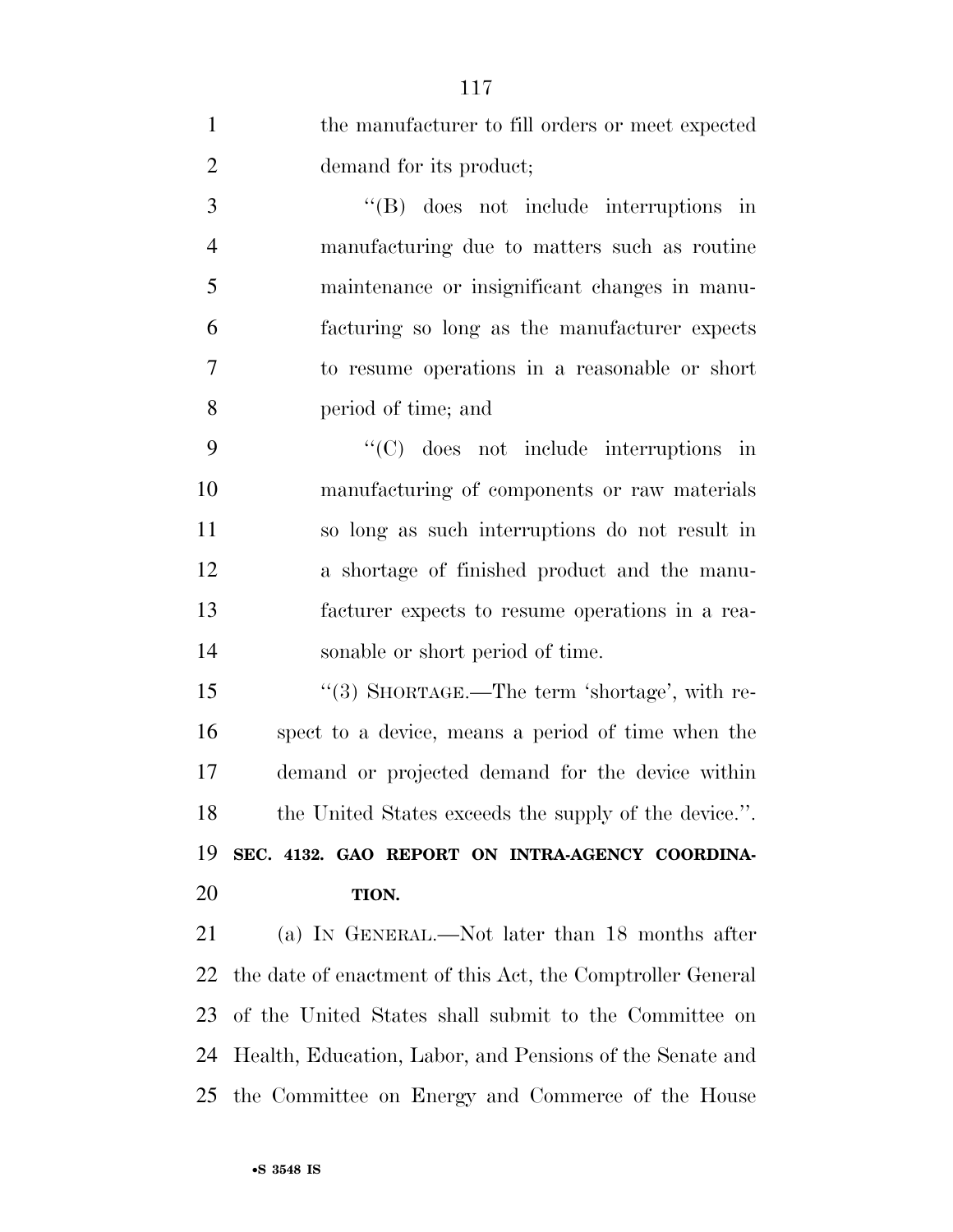of Representatives a report examining the Food and Drug Administration's intra-agency coordination, communica- tion, and decision-making in assessing device shortages and risks associated with the supply of devices, and any efforts by the Food and Drug Administration to mitigate any device shortages or to take corrective actions. (b) CONTENT.—The report shall include— (1) consideration of— (A) risks of creating, worsening, or extend- ing a shortage of a device associated with viola- tions of current good manufacturing practices; (B) corrective and preventative actions with respect to such violations requested by the Food and Drug Administration; (C) the effects of potential manufacturing disruptions or shut-downs on potential device shortages, which may include the discontinu- ance of device manufacturing and marketing, or the manufacturing of device components or parts; (D) efforts to prioritize and expedite the review of submissions for devices that the Sec-23 retary has determined under section  $506J(g)$  of the Federal Food, Drug, and Cosmetic Act (21 U.S.C. 356j) to be in shortage; and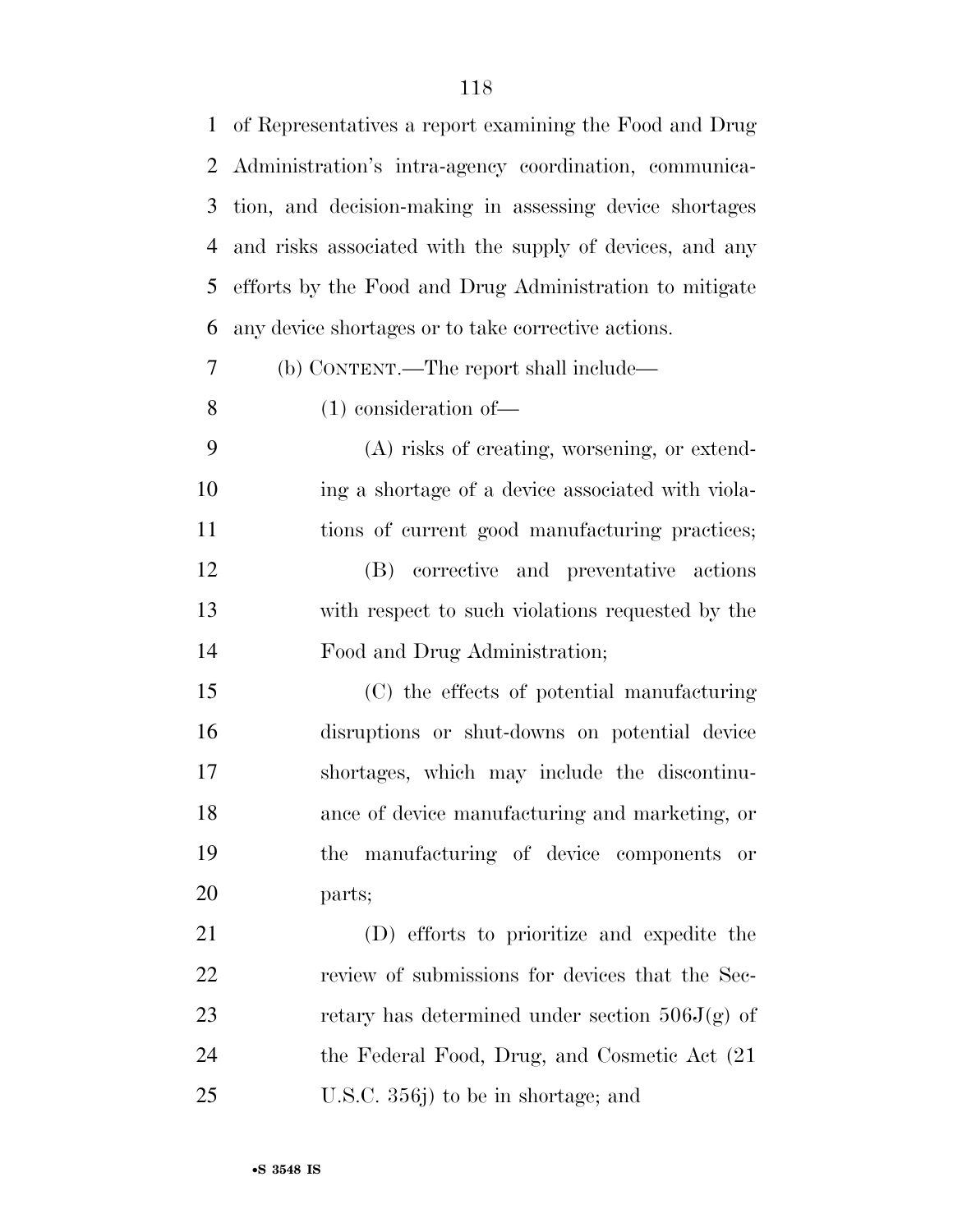| $\mathbf{1}$   | (E) efforts to prioritize inspections of fa-               |
|----------------|------------------------------------------------------------|
| $\overline{2}$ | cilities necessary for approval or clearance of            |
| 3              | devices described in subparagraph $(D)$ ;                  |
| $\overline{4}$ | (2) a description of how the Food and Drug                 |
| 5              | Administration proactively coordinates strategies to       |
| 6              | mitigate the consequences of the violations, slow-         |
| 7              | downs, and shut-downs described in paragraph (1)           |
| 8              | across agencies; and                                       |
| 9              | (3) an evaluation of changes in relevant Food              |
| 10             | and Drug Administration practices that such agency         |
| 11             | has proposed but not yet implemented.                      |
| 12             | (c) DEFINITION.—In this section, the term "device"         |
| 13             | has the meaning given such term under section $506J(i)(1)$ |
| 14             | of the Federal Food, Drug, and Cosmetic Act, as added      |
| 15             | by section $4131$ .                                        |
| 16             | PART V-EMERGENCY USE OF LABORATORY                         |
| 17             | <b>DEVELOPED TESTS</b>                                     |
| 18             | SEC. 4141. EMERGENCY USE OF LABORATORY DEVELOPED           |
| 19             | TESTS.                                                     |
| 20             | (a) IN GENERAL.—For the time in which the public           |
| 21             | health emergency under section 319 of the Public Health    |
| 22             | Service Act (42 U.S.C. 247d) related to the coronavirus    |
| 23             | (COVID-19), declared by the Secretary of Health and        |
| 24             | Human Services (referred to in this section as the "Sec-   |
| 25             | retary") on January 31, 2020, is in place (or such other   |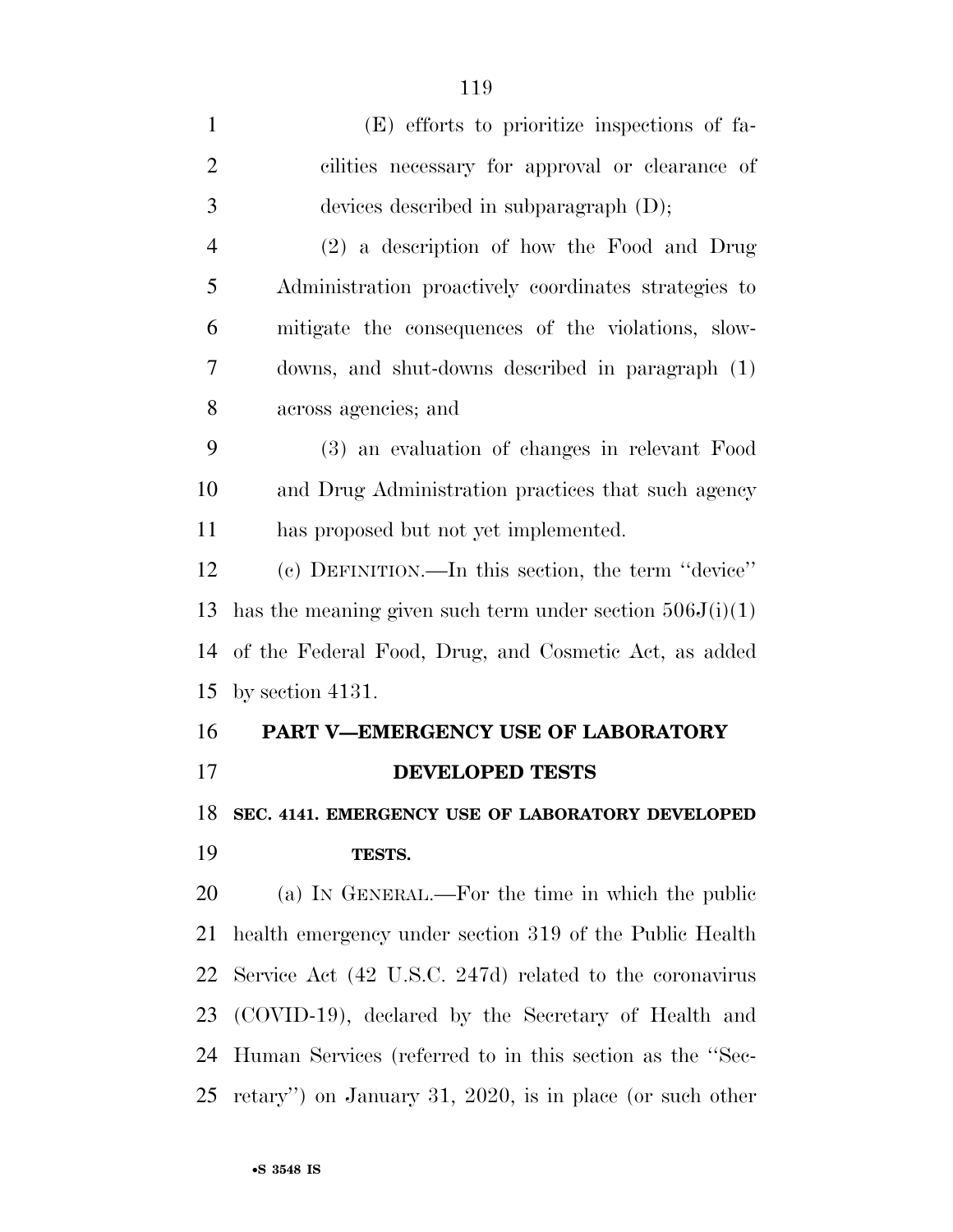period of time determined by the Secretary), tests in- tended to diagnose COVID–19 that are described in sub- section (b) may be lawfully marketed in accordance with this section.

 (b) CRITERIA.—Tests described in subsection (a) may be lawfully marketed, during the period described in such subsection, if such test—

 (1) is developed in a State that has notified the Secretary of its intention to review tests intended to diagnose COVID-19;

 (2) is developed in a laboratory with a certifi- cate to conduct high-complexity testing pursuant to section 353 of the Public Health Service Act (42 U.S.C. 263a), and the developer of such test—

 (A) is pursuing an emergency use author- ization under section 564 of the Federal Food, Drug, and Cosmetic Act (21 U.S.C. 360bbb–3) and provides updates to the Secretary on efforts to pursue such authorization;

 (B) validates such test prior to use; (C) notifies the Secretary of the assay vali-dation; and

 (D) includes a statement together with the results of the test that reads: ''This test was developed for use as a part of a response to the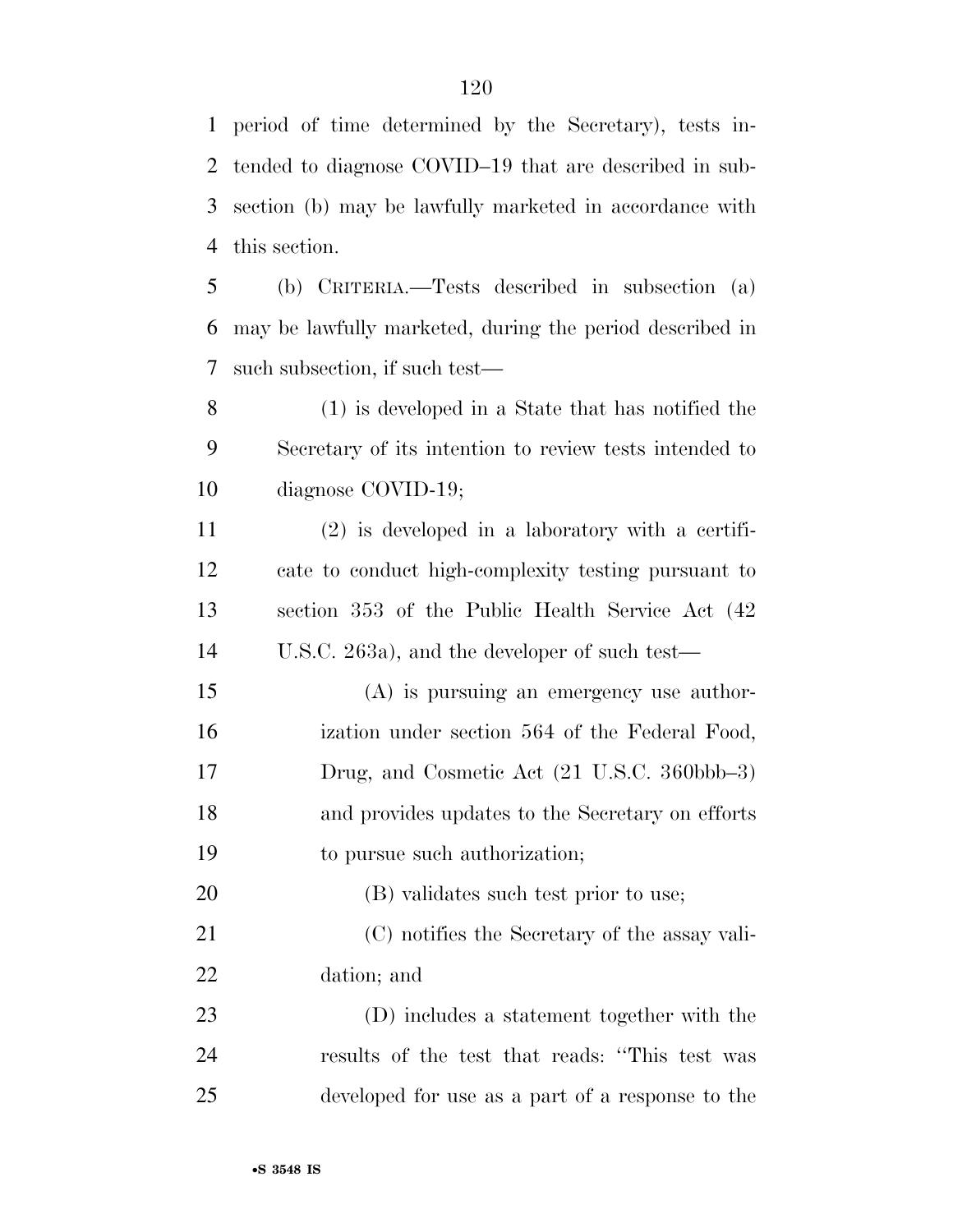public health emergency declared to address the outbreak of COVID-19. This test has not been reviewed by the Food and Drug Administra-tion.''; or

 (3) is an in vitro diagnostic test for which the developer of such test meets all of the requirements of subparagraphs (A) through (D) of paragraph (2) with respect to the test.

 (c) DISPOSITION OF PRODUCT.—Notwithstanding the termination of a declaration under subsection (b) of section 564 of the Federal Food, Drug, and Cosmetic Act, or a revocation under subsection (g) of such section with respect to a product described in subsection (a), the Sec- retary shall consult with the developer of such in vitro di- agnostic test with respect to the appropriate disposition of such test to ensure that authorization of any in vitro diagnostic test under this section shall continue to be ef- fective to provide for continued use of such product to pre-vent or detect COVID–19.

 (d) IN VITRO DIAGNOSTIC TEST.—In this section, the term ''in vitro diagnostic test'' has the meaning given 22 the term "in vitro diagnostic product" in section  $809.3(a)$  of title 21, Code of Federal Regulations (or successor reg-ulations).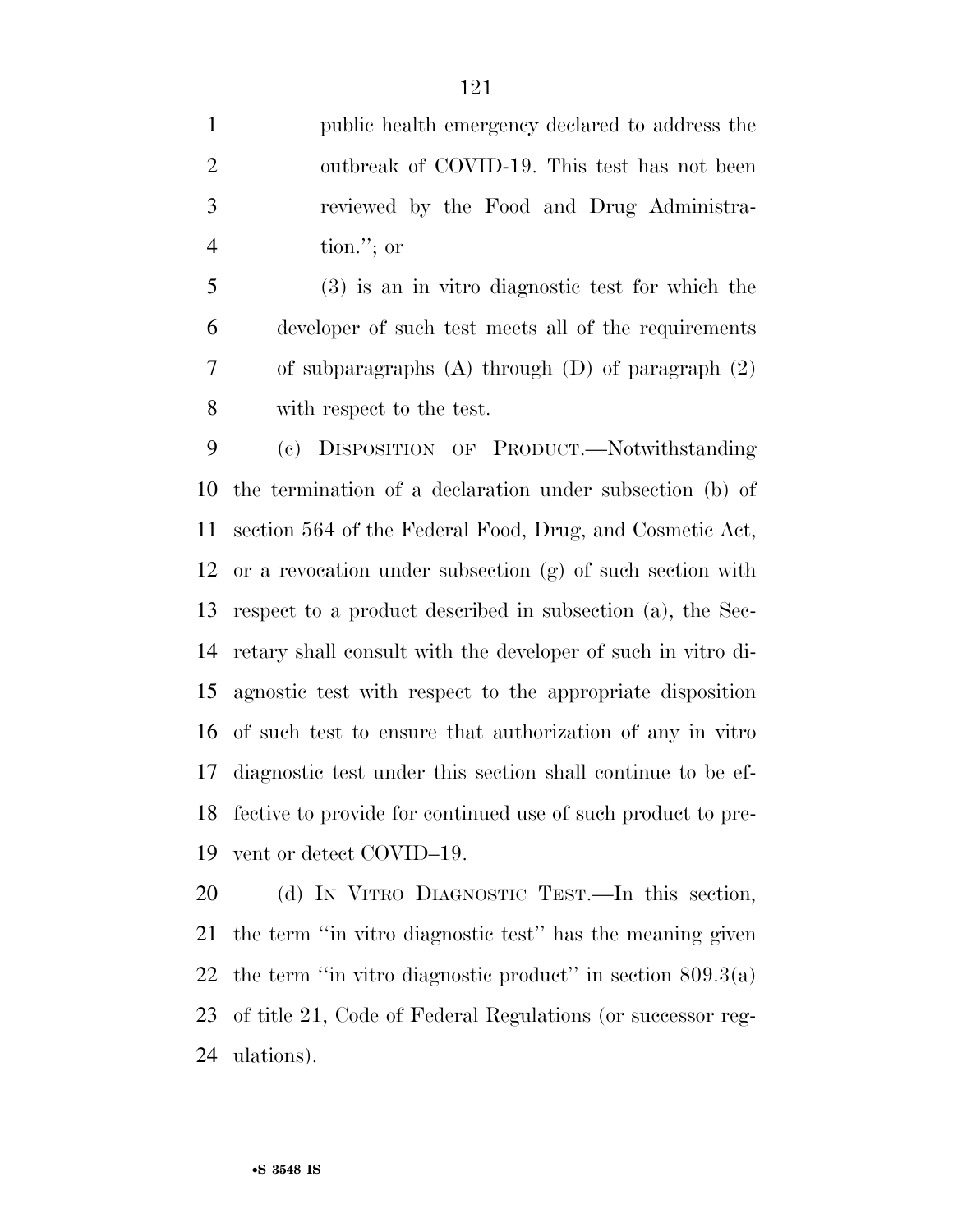## **Subtitle B—Access to Health Care for COVID-19 Patients PART I—COVERAGE OF TESTING AND PREVENTIVE SERVICES SEC. 4201. COVERAGE OF DIAGNOSTIC TESTING FOR**

**COVID-19.** 

 (a) IN GENERAL.—A group health plan and a health insurance issuer offering group or individual health insur- ance coverage (including a grandfathered health plan (as defined in section 1251(e) of the Patient Protection and Affordable Care Act (42 U.S.C. 18011(b))) shall provide coverage, and shall not impose any cost-sharing (including deductibles, copayments, and coinsurance) requirements or prior authorization or other medical management re- quirements, for the following items and services furnished during any portion of the public health emergency de- clared by the Secretary of Health and Human Services pursuant to section 319 of the Public Health Service Act on January 31, 2020, with respect to COVID-19, begin-ning on or after the date of the enactment of this Act:

 (1) An in vitro diagnostic product (as defined in section 809.3(a) of title 21, Code of Federal Reg- ulations) for the detection of SARS–CoV–2 or the diagnosis of the virus that causes COVID–19, and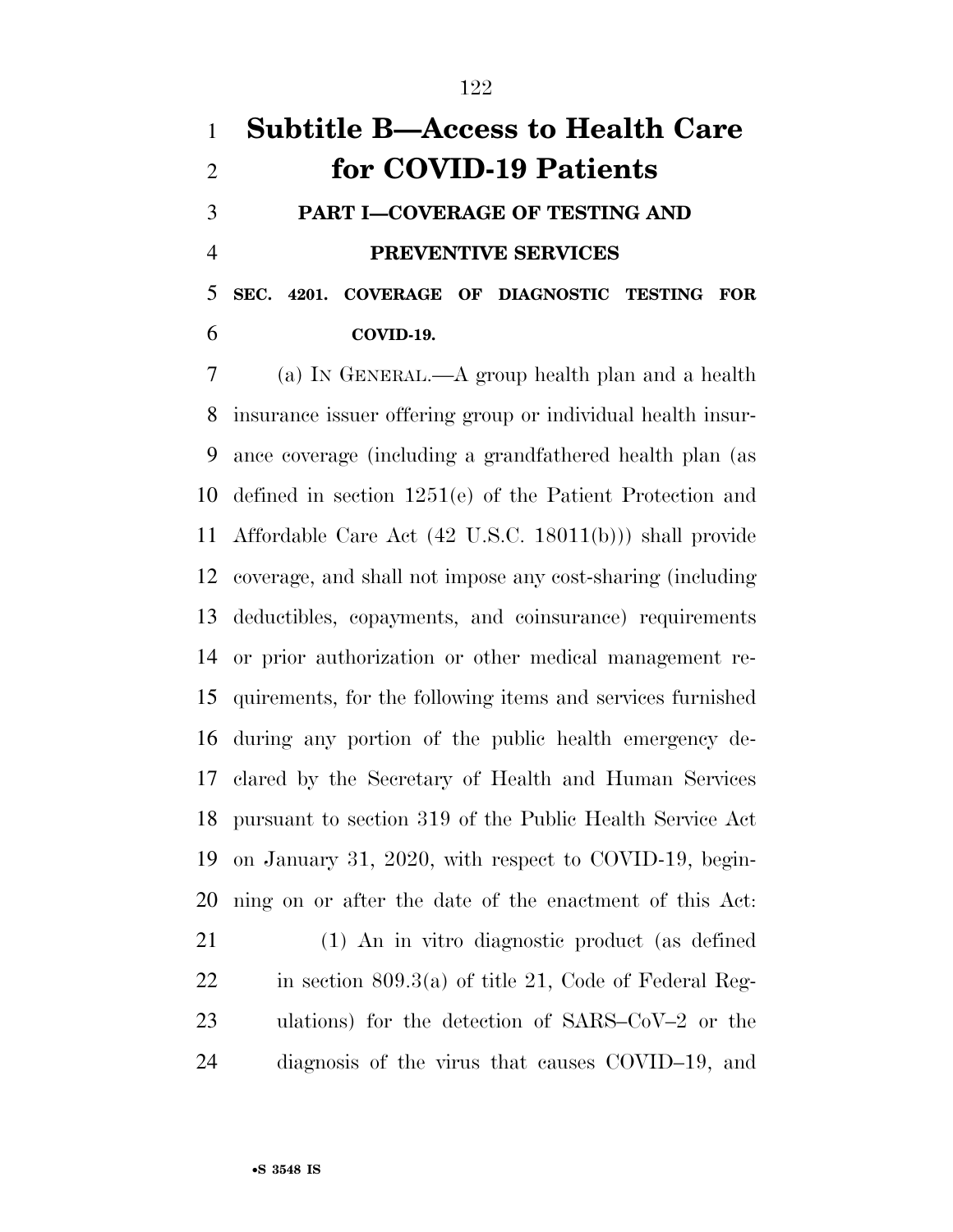the administration of such an in vitro diagnostic product, that—

 (A) is approved, cleared, or authorized under section 510(k), 513, 515, or 564 of the Federal Food, Drug, and Cosmetic Act (21 6 U.S.C.  $360(k)$ ,  $360e$ ,  $360e$ ,  $360bbb-3$ ;

 (B) is a clinical laboratory service per- formed in a laboratory (including a public health laboratory) certified to conduct high- complexity testing pursuant to section 353 of 11 the Public Health Service Act (42 U.S.C. 253a) for which the developer has requested, or in- tends to request, emergency use authorization under section 564 of the Federal Food, Drug, and Cosmetic Act (21 U.S.C. 360bbb–3), unless and until the emergency use authorization re- quest under such section 564 has been denied or the developer of such test does not submit a request under such section within a reasonable timeframe; or

 (C) is developed in a State that has noti- fied the Secretary of Health and Human Serv- ices of its intention to review tests intended to diagnose COVID-19.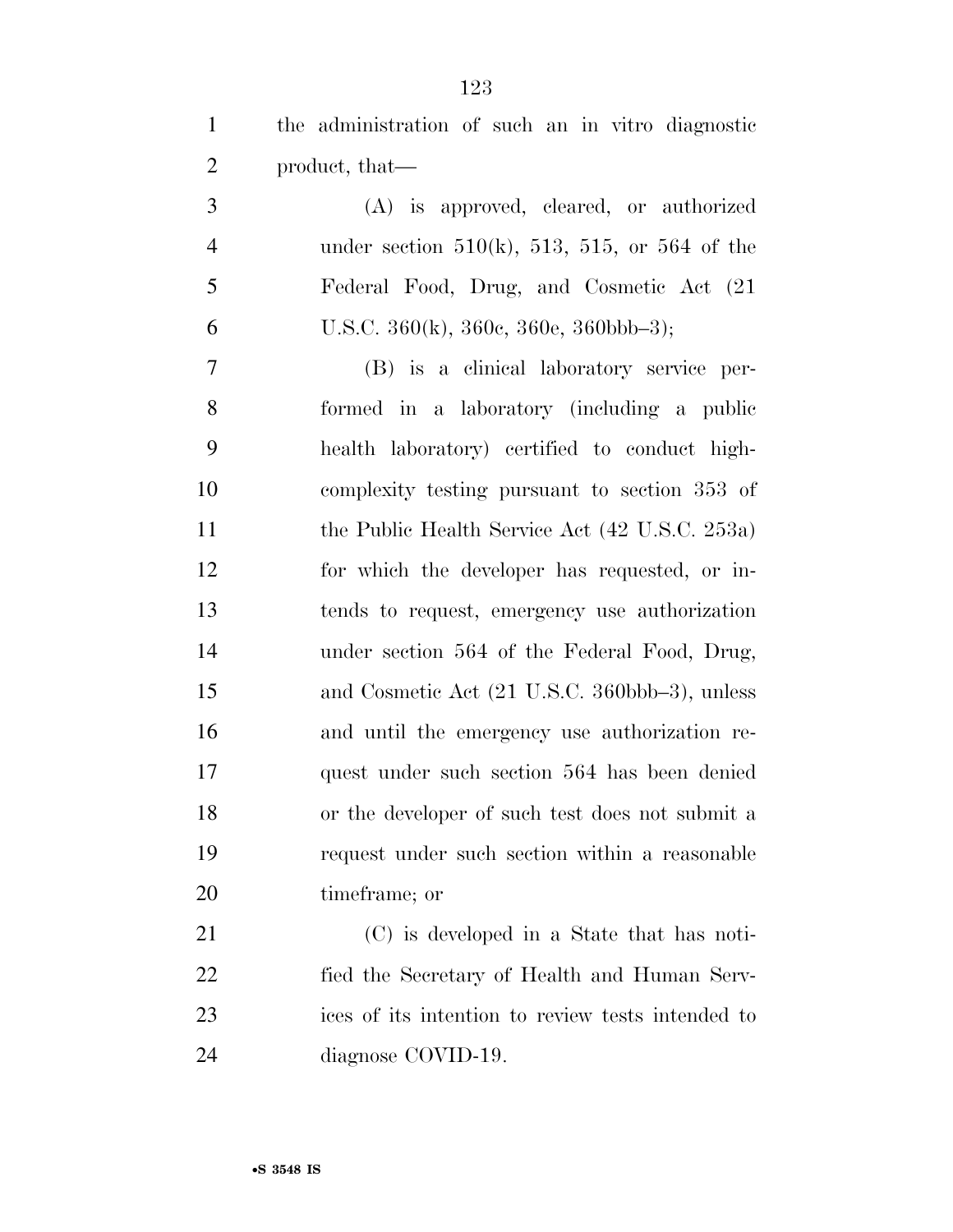(2) Items and services furnished to an indi- vidual during health care provider office visits, ur- gent care center visits, and emergency room visits that result in an order for or administration of an in vitro diagnostic product described in paragraph (1), but only to the extent such items and services relate to the furnishing or administration of such product or to the evaluation of such individual for purposes of determining the need of such individual for such product.

## **SEC. 4202. PRICING OF DIAGNOSTIC TESTING.**

 (a) REIMBURSEMENT RATES.—A group health plan or a health insurance issuer providing coverage of items and services described in section 201(a) with respect to an enrollee shall reimburse the provider of the diagnostic testing as follows:

 (1) If the health plan or issuer has a negotiated rate for such service with such provider, such nego-tiated rate shall apply.

 (2) If the health plan or issuer does not have a negotiated rate for such service with such provider, such plan or issuer shall reimburse the provider in an amount that equals the cash price for such serv- ice as listed by the provider on a public internet website.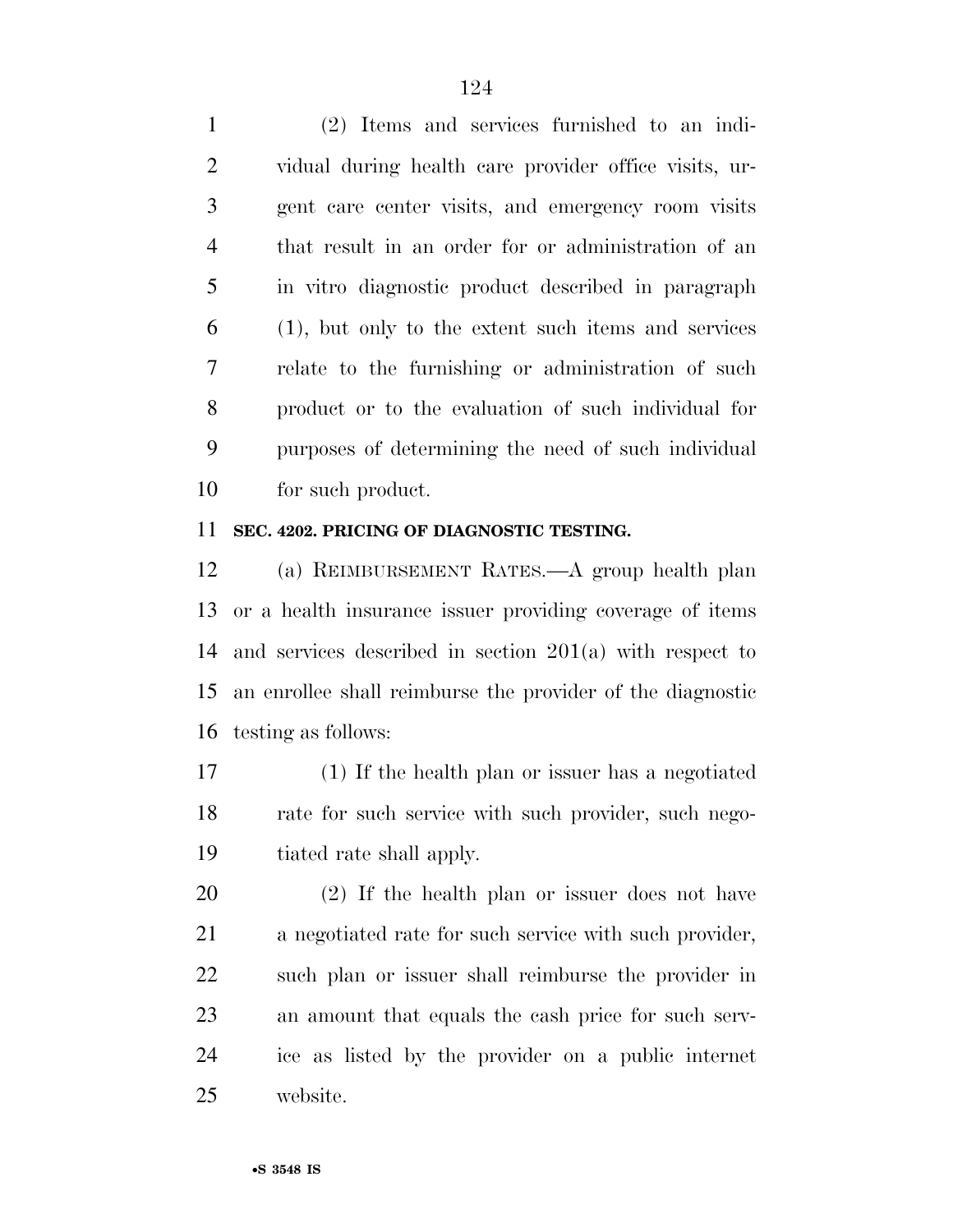(b) REQUIREMENT TO PUBLICIZE CASH PRICE FOR DIAGNOSTIC TESTING FOR COVID-19.—

 (1) IN GENERAL.—Each provider of a diag- nostic test for COVID-19 shall make public the cash price for such test on a public internet website of such provider.

 (2) CIVIL MONETARY PENALTIES.—The Sec- retary of Health and Human Services may impose a civil monetary penalty on any provider of a diag- nostic test for COVID-19 that is not in compliance with paragraph (1) and has not completed a correc- tive action plan to comply with the requirements of such paragraph, in an amount not to exceed \$300 per day that the violation is ongoing.

 **SEC. 4203. RAPID COVERAGE OF PREVENTIVE SERVICES AND VACCINES FOR CORONAVIRUS.** 

 (a) IN GENERAL.—Notwithstanding 2713(b) of the Public Health Service Act (42 U.S.C. 300gg–13), the Sec- retary of Health and Human Services, the Secretary of Labor, and the Secretary of the Treasury shall require group health plans and health insurance issuers offering group or individual health insurance to cover any quali- fying coronavirus preventive service, pursuant to section 2713(a) of the Public Health Service Act (42 U.S.C.  $25 \quad 300$ gg $-13(a)$ ). The requirement described in this sub-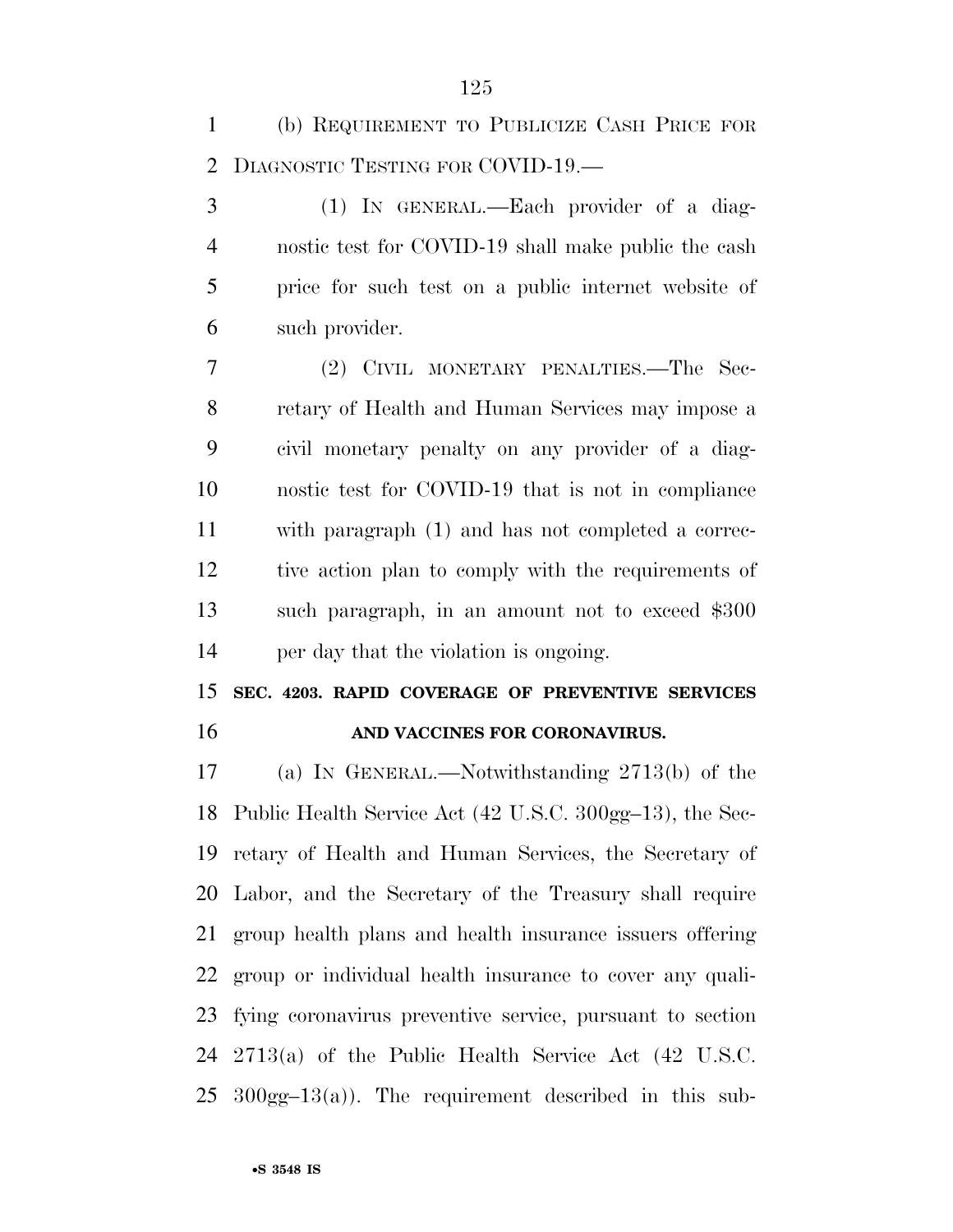| $\mathbf{1}$   | section shall take effect with respect to a qualifying   |
|----------------|----------------------------------------------------------|
| 2              | coronavirus prevention service on the specified date de- |
| 3              | scribed in subsection $(b)(2)$ .                         |
| $\overline{4}$ | (b) DEFINITIONS.—For purposes of this section:           |
| 5              | (1) QUALIFYING CORONAVIRUS PREVENTIVE                    |
| 6              | SERVICE.—The term "qualifying coronavirus preven-        |
| 7              | tive service" means an item, service, or immuniza-       |
| 8              | tion that is intended to prevent or mitigate             |
| 9              | coronavirus disease 2019 and that is—                    |
| 10             | (A) an evidence-based item or service that               |
| 11             | has in effect a rating of "A" or "B" in the cur-         |
| 12             | rent recommendations of the United States Pre-           |
| 13             | ventive Services Task Force; or                          |
| 14             | (B) an immunization that has in effect a                 |
| 15             | recommendation from the Advisory Committee               |
| 16             | on Immunization Practices of the Centers for             |
| 17             | Disease Control and Prevention with respect to           |
| 18             | the individual involved.                                 |
| 19             | (2) SPECIFIED DATE.—The term "specified                  |
| 20             | date" means the date that is 15 business days after      |
| 21             | the date on which a recommendation is made relat-        |
| 22             | ing to the immunization as described in such para-       |
| 23             | graph.                                                   |
| 24             | (3) HEALTH INSURANCE TERMS.—In this sec-                 |
| 25             | tion, the terms "group health plan", "health insur-      |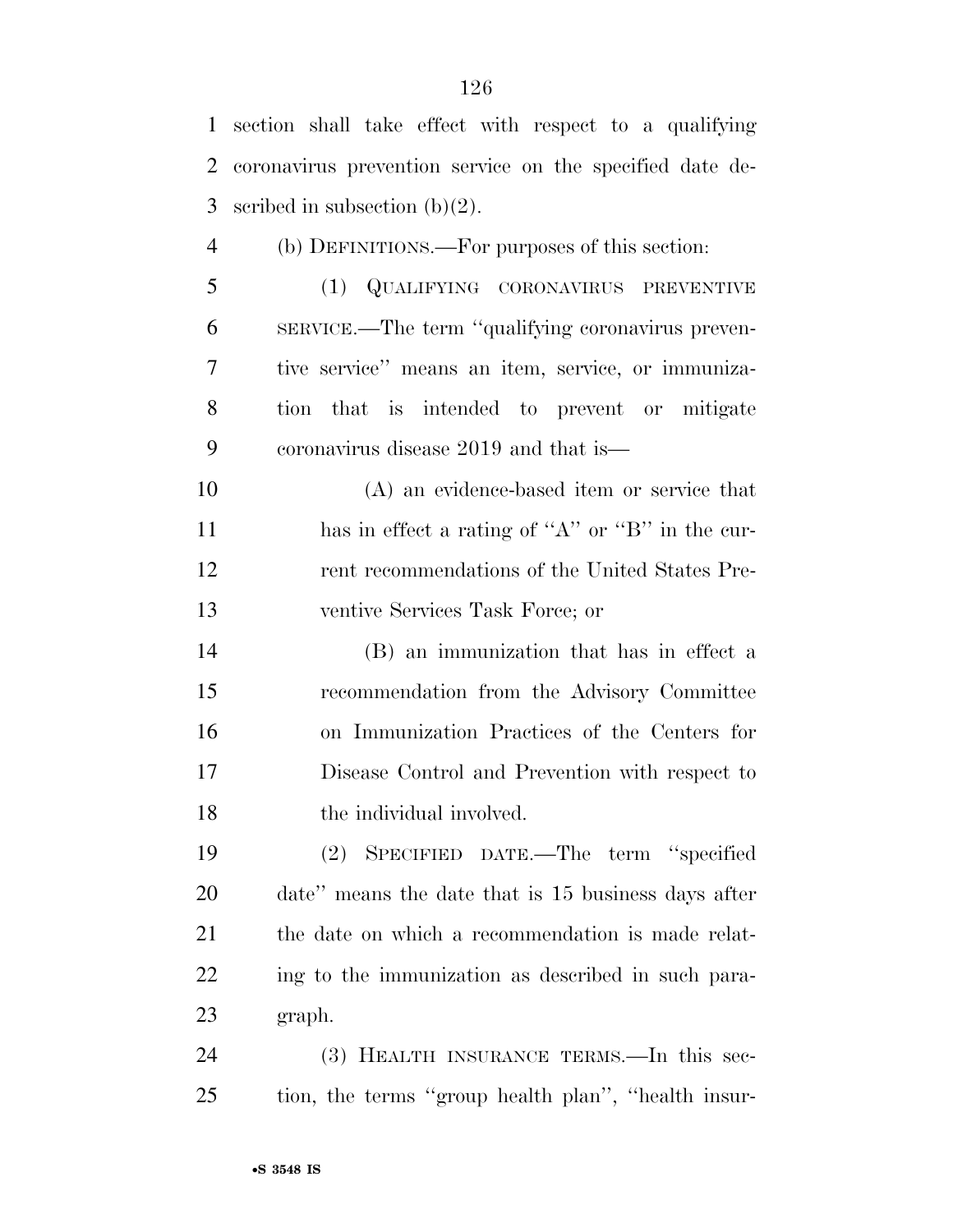| $\mathbf{1}$   | ance issuer", "group health insurance coverage",                    |
|----------------|---------------------------------------------------------------------|
| $\overline{2}$ | and "individual health insurance coverage" have the                 |
| 3              | meanings given such terms in section 2791 of the                    |
| $\overline{4}$ | Public Health Service Act (42 U.S.C. 300gg-91).                     |
| 5              | PART II-SUPPORT FOR HEALTH CARE                                     |
| 6              | <b>PROVIDERS</b>                                                    |
| 7              | SEC. 4211. SUPPLEMENTAL AWARDS FOR HEALTH CEN-                      |
| 8              | TERS.                                                               |
| 9              | (a) SUPPLEMENTAL AWARDS.—Section $330(r)$ of the                    |
| 10             | Public Health Service Act $(42 \text{ U.S.C. } 254b(r))$ is amended |
| 11             | by adding at the end the following:                                 |
| 12             | "(6) ADDITIONAL AMOUNTS<br>FOR<br><b>SUPPLE-</b>                    |
| 13             | MENTAL AWARDS. In addition to any amounts                           |
| 14             | made available pursuant to this subsection, section                 |
| 15             | 402A of this Act, or section 10503 of the Patient                   |
| 16             | Protection and Affordable Care Act, there is author-                |
| 17             | ized to be appropriated, and there is appropriated,                 |
| 18             | out of any monies in the Treasury not otherwise ap-                 |
| 19             | propriated, $$1,320,000,000$ for fiscal year 2020 for               |
| 20             | supplemental awards under subsection (d) for the                    |
| 21             | detection of SARS-CoV-2 or the prevention, diag-                    |
| 22             | nosis, and treatment of COVID-19.".                                 |
| 23             | (b) APPLICATION OF PROVISIONS.—Amounts appro-                       |
|                | 24 prior of purguant to the emerginant made by expection            |

 priated pursuant to the amendment made by subsection (a) for fiscal year 2020 shall be subject to the require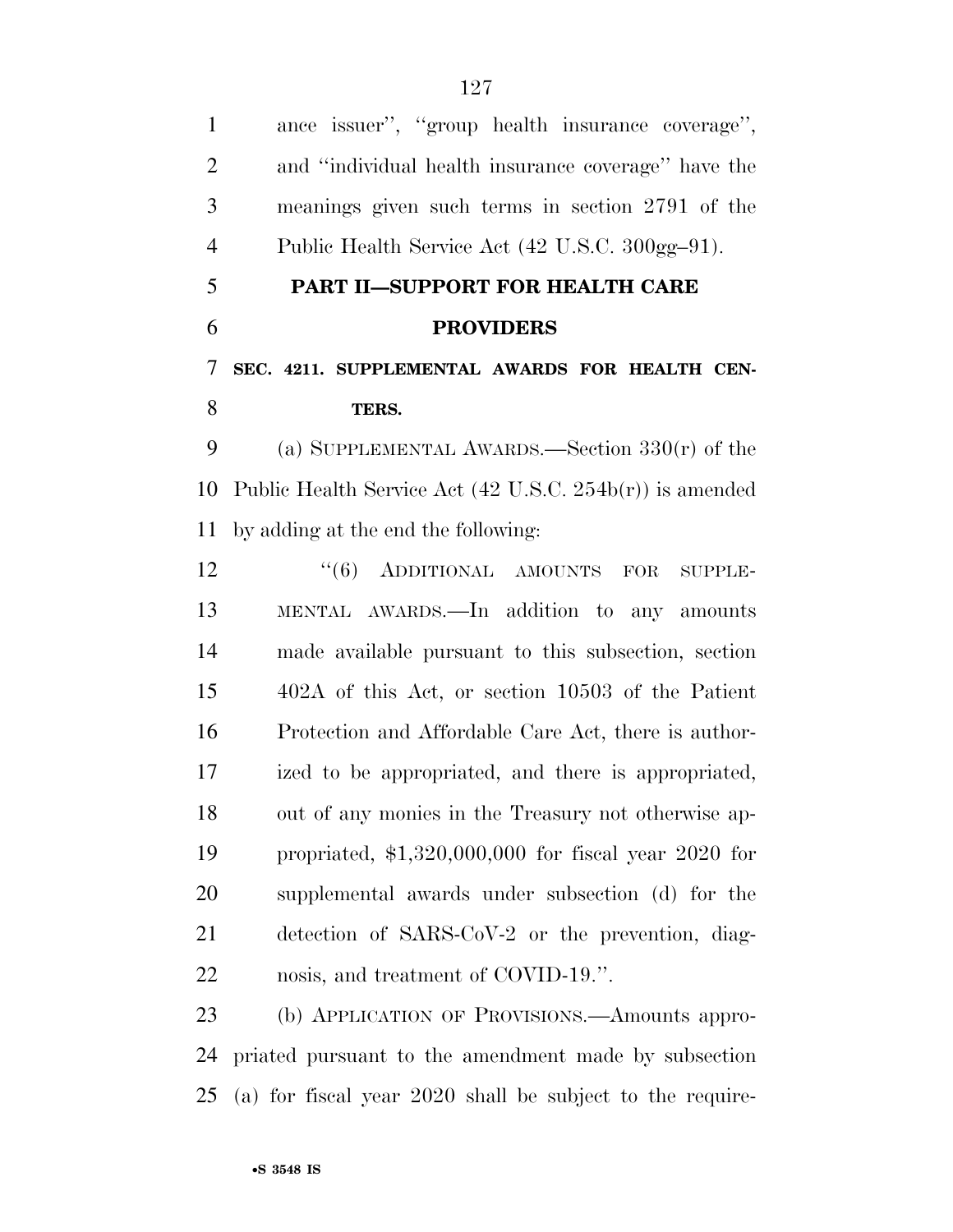ments contained in Public Law 116–94 for funds for pro- grams authorized under sections 330 through 340 of the Public Health Service Act (42 U.S.C. 254 through 256). **SEC. 4212. ALLOWING PERMANENT DIRECT HIRE OF NDMS HEALTH CARE PROFESSIONALS.** 

 Section 2812(c)(4) of the Public Health Service Act 7 (42 U.S.C. 300hh–11(c)(4)) is amended to read as follows:

8 "(4) CERTAIN APPOINTMENTS.—If the Sec- retary determines that the number of intermittent disaster response personnel within the National Dis- aster Medical System under this section is insuffi- cient to address a public health emergency or poten- tial public health emergency, the Secretary may ap- point candidates directly to personnel positions for intermittent disaster response within such system. The Secretary shall provide updates on the number of vacant or unfilled positions within such system to the congressional committees of jurisdiction each quarter for which this authority is in effect.''.

**SEC. 4213. TELEHEALTH NETWORK AND TELEHEALTH RE-**

## **SOURCE CENTERS GRANT PROGRAMS.**

 Section 330I of the Public Health Service Act (42 U.S.C. 254c–14) is amended—

24 (1) in subsection  $(d)$ —

25 (A) in paragraph  $(1)$ —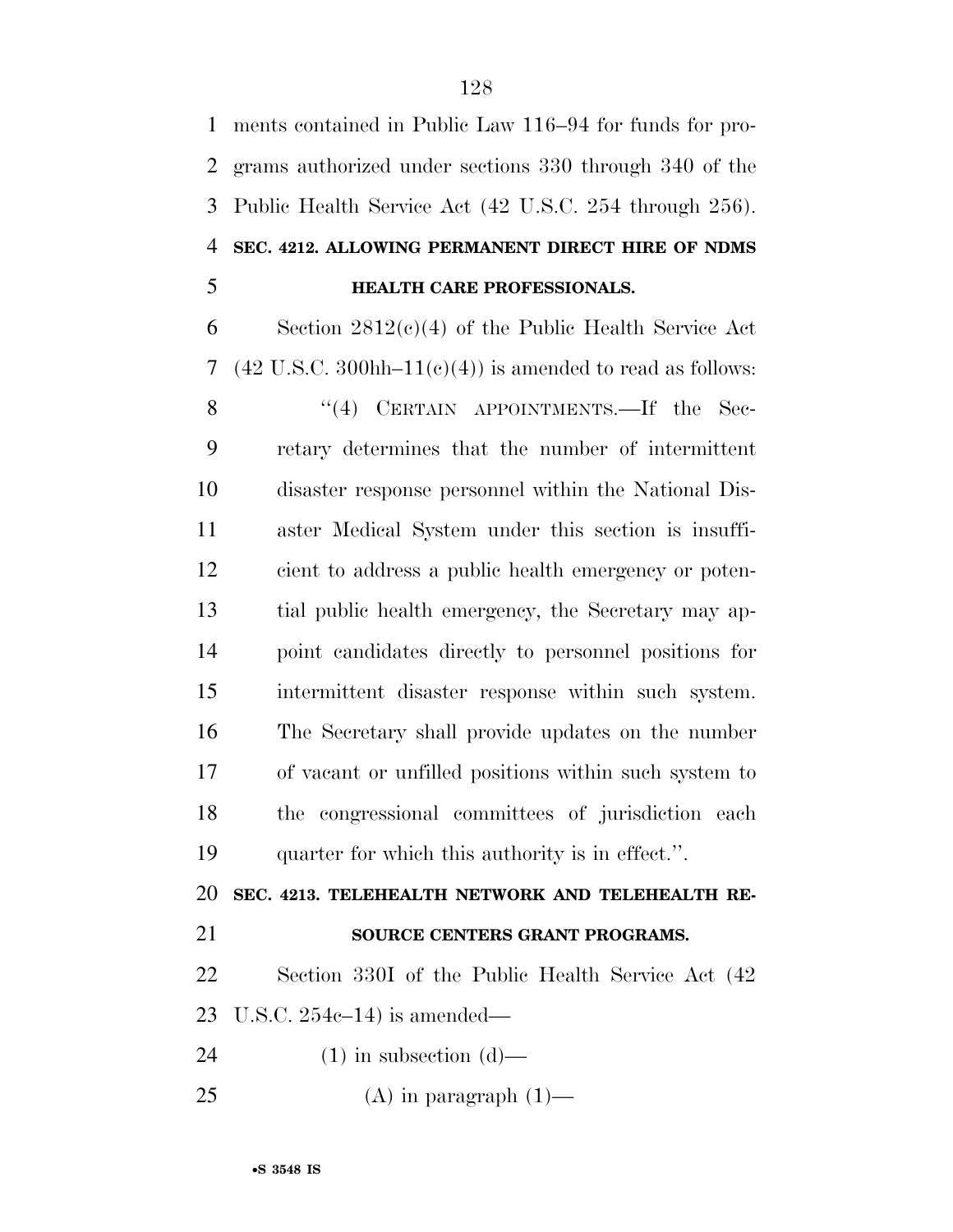| $\mathbf{1}$   | (i) in the matter preceding subpara-         |
|----------------|----------------------------------------------|
| $\overline{2}$ | $graph$ (A), by striking "projects to dem-   |
| 3              | onstrate how telehealth technologies can be  |
| $\overline{4}$ | used through telehealth networks" and in-    |
| 5              | serting "evidence-based projects that uti-   |
| 6              | lize telehealth technologies through tele-   |
| $\overline{7}$ | health networks";                            |
| 8              | (ii) in subparagraph $(A)$ —                 |
| 9              | (I) by striking "the quality of"             |
| 10             | and inserting "access to, and the            |
| 11             | quality of,"; and                            |
| 12             | (II) by inserting "and" after the            |
| 13             | semicolon;                                   |
| 14             | (iii) by striking subparagraph $(B)$ ;       |
| 15             | (iv) by redesignating subparagraph           |
| 16             | $(C)$ as subparagraph $(B)$ ; and            |
| 17             | $(v)$ in subparagraph $(B)$ , as so redes-   |
| 18             | ignated, by striking "and patients and       |
| 19             | their families, for decision making" and in- |
| 20             | serting ", patients, and their families";    |
| 21             | and                                          |
| 22             | $(B)$ in paragraph $(2)$ —                   |
| 23             | (i) by striking "demonstrate how tele-       |
| 24             | health technologies can be used" and in-     |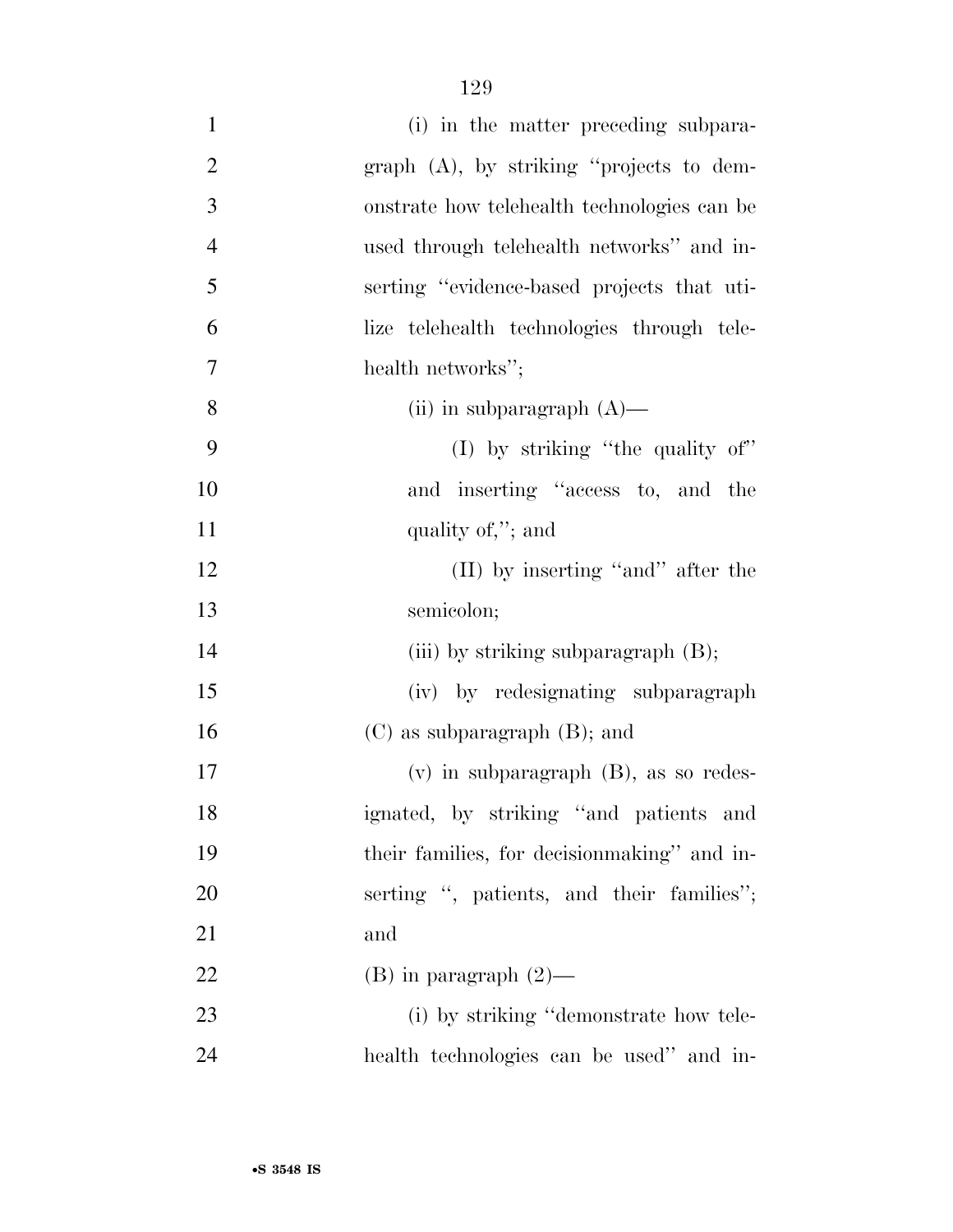| $\mathbf{1}$   | serting "support initiatives that utilize          |
|----------------|----------------------------------------------------|
| $\overline{2}$ | telehealth technologies"; and                      |
| 3              | (ii) by striking ", to establish tele-             |
| $\overline{4}$ | health resource centers";                          |
| 5              | $(2)$ in subsection (e), by striking "4 years" and |
| 6              | inserting "5 years";                               |
| 7              | $(3)$ in subsection $(f)$ —                        |
| 8              | $(A)$ by striking paragraph $(2)$ ;                |
| 9              | (B) in paragraph $(1)(B)$ —                        |
| 10             | by redesignating clauses<br>(i)<br>(i)             |
| 11             | through (iii) as paragraphs (1) through            |
| 12             | $(3)$ , respectively, and adjusting the mar-       |
| 13             | gins accordingly;                                  |
| 14             | (ii) in paragraph $(3)$ , as so redesig-           |
| 15             | nated by clause (i), by redesignating sub-         |
| 16             | clauses (I) through (XII) as subparagraphs         |
| 17             | $(A)$ through $(L)$ , respectively, and adjust-    |
| 18             | ing the margins accordingly; and                   |
| 19             | (iii) by striking $(1)$ TELEHEALTH                 |
| 20             | NETWORK GRANTS—" and all that follows              |
| 21             | through "(B) TELEHEALTH NETWORKS-                  |
| 22             | $";$ and                                           |
| 23             | $(C)$ in paragraph $(3)(I)$ , as so redesig-       |
| 24             | nated, by inserting "and substance use dis-        |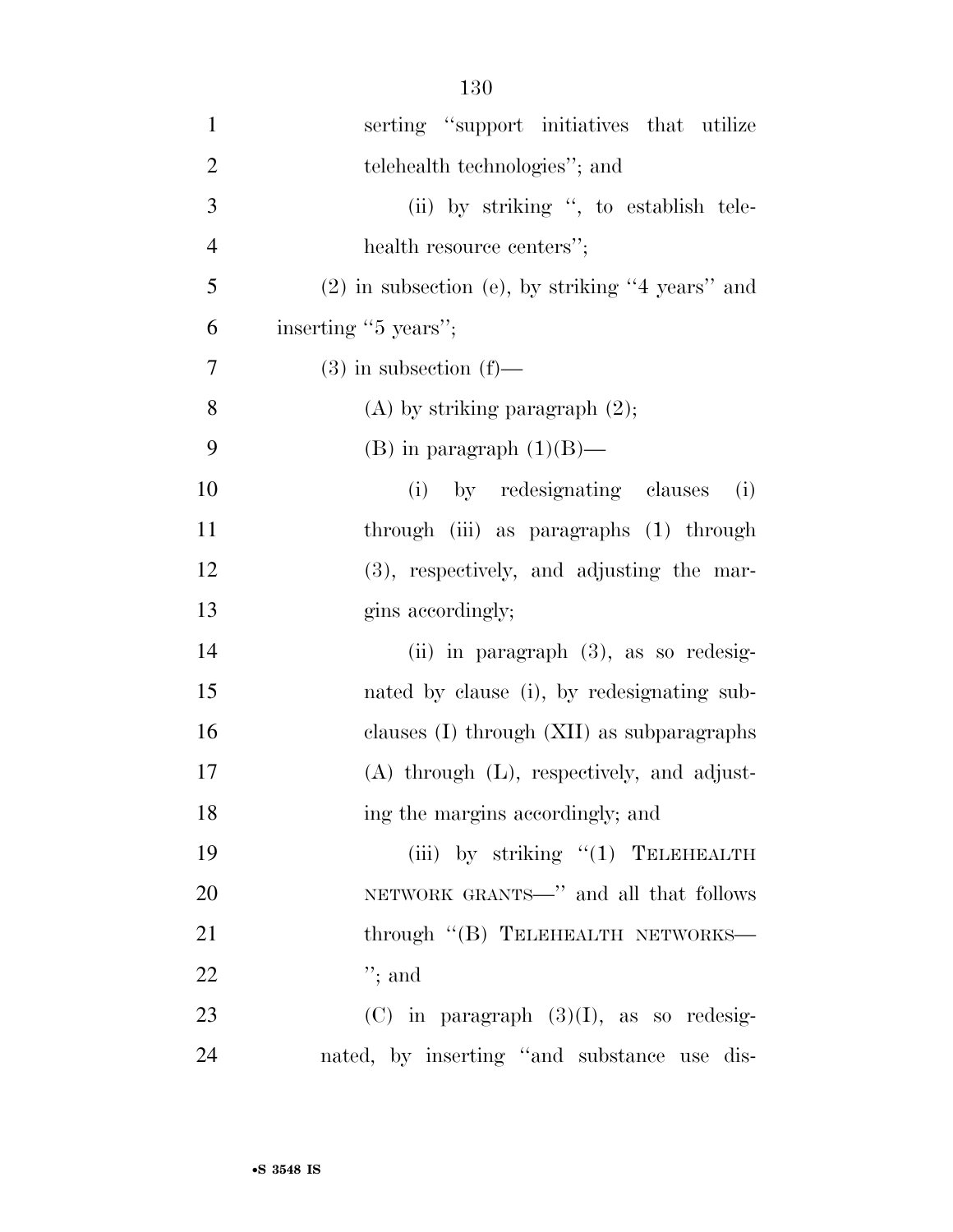| $\mathbf{1}$   | order" after "mental health" each place such             |
|----------------|----------------------------------------------------------|
| $\overline{2}$ | term appears;                                            |
| 3              | (4) in subsection (g)(2), by striking "or im-            |
| $\overline{4}$ | prove" and inserting "and improve";                      |
| 5              | $(5)$ by striking subsection $(h)$ ;                     |
| 6              | $(6)$ by redesignating subsections (i) through $(p)$     |
| $\overline{7}$ | as subsection $(h)$ through $(o)$ , respectively;        |
| 8              | $(7)$ in subsection (h), as so redesignated—             |
| 9              | $(A)$ in paragraph $(1)$ —                               |
| 10             | (i) in subparagraph (B), by striking                     |
| 11             | "mental health, public health, long-term                 |
| 12             | care, home care, preventive" and inserting               |
| 13             | "mental health care, public health services,             |
| 14             | long-term care, home care, preventive                    |
| 15             | care''                                                   |
| 16             | (ii) in subparagraph $(E)$ , by inserting                |
| 17             | "and regional" after "local"; and                        |
| 18             | (iii) by striking subparagraph $(F)$ ;                   |
| 19             | and                                                      |
| 20             | in paragraph $(2)(A)$ , by striking<br>(B)               |
| 21             | "medically underserved areas or" and inserting           |
| 22             | "rural areas, medically underserved areas, or";          |
| 23             | $(8)$ in paragraph $(2)$ of subsection $(i)$ , as so re- |
| 24             | designated, by striking "ensure that—" and all that      |
| 25             | follows through the end of subparagraph (B) and in-      |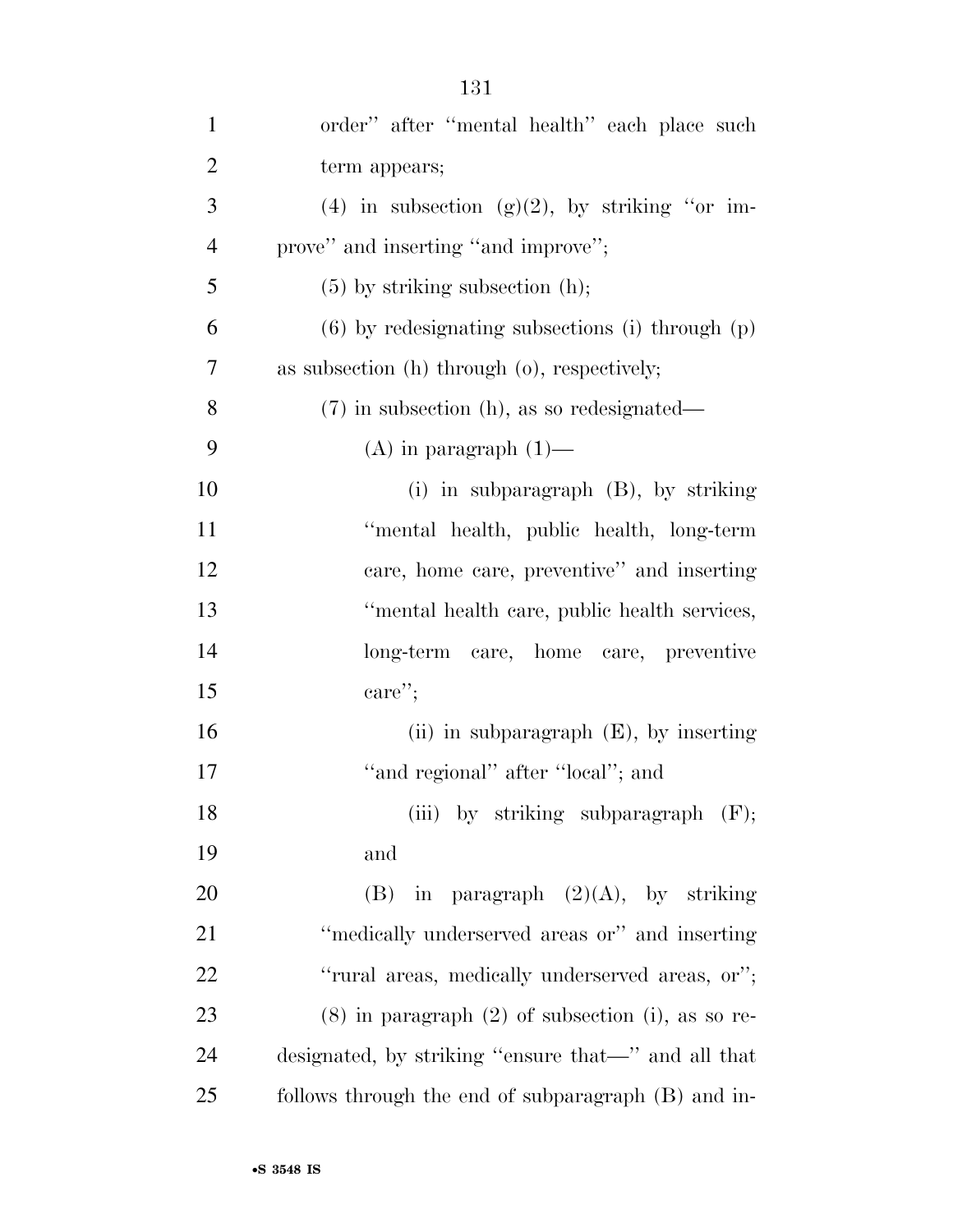| $\mathbf{1}$   | serting "ensure that not less than 50 percent of the      |
|----------------|-----------------------------------------------------------|
| $\overline{2}$ | funds awarded shall be awarded for projects in rural      |
| 3              | areas.";                                                  |
| $\overline{4}$ | $(9)$ in subsection (j), as so redesignated—              |
| 5              | (A) in paragraph $(1)(B)$ , by striking "com-             |
| 6              | puter hardware and software, audio and video              |
| 7              | equipment, computer network equipment, inter-             |
| 8              | active equipment, data terminal equipment, and            |
| 9              | other"; and                                               |
| 10             | (B) in paragraph $(2)(F)$ , by striking                   |
| 11             | "health care providers and";                              |
| 12             | $(10)$ in subsection (k), as so redesignated—             |
| 13             | $(A)$ in paragraph $(2)$ , by striking "40 per-           |
| 14             | cent" and inserting "20 percent"; and                     |
| 15             | $(B)$ in paragraph $(3)$ , by striking "(such as          |
| 16             | laying cable or telephone lines, or purchasing or         |
| 17             | installing microwave towers, satellite dishes,            |
| 18             | amplifiers, or digital switching equipment)";             |
| 19             | $(11)$ by striking subsections $(q)$ and $(r)$ and in-    |
| 20             | serting the following:                                    |
| 21             | "(p) REPORT.—Not later than 4 years after the date        |
| 22             | of enactment of the CARES Act, and every 5 years there-   |
| 23             | after, the Secretary shall prepare and submit to the Com- |
| 24             | mittee on Health, Education, Labor, and Pensions of the   |
| 25             | Senate and the Committee on Energy and Commerce of        |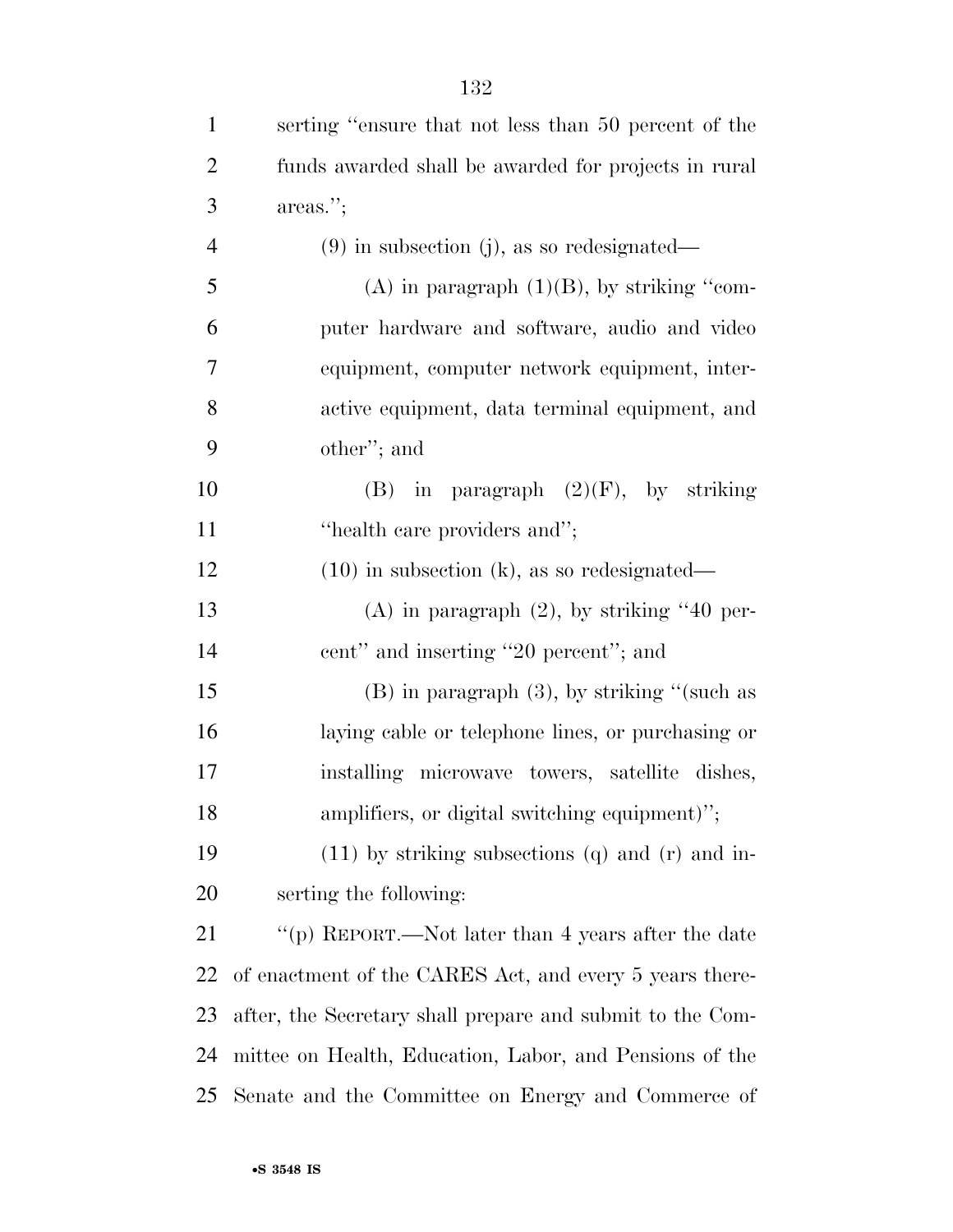| $\mathbf{1}$   | the House of Representatives a report on the activities and |
|----------------|-------------------------------------------------------------|
| $\overline{2}$ | outcomes of the grant programs under subsection (b).";      |
| 3              | $(12)$ by redesignating subsection (s) as sub-              |
| $\overline{4}$ | section $(q)$ ; and                                         |
| 5              | $(13)$ in subsection $(q)$ , as so redesignated, by         |
| 6              | striking "this section—" and all that follows               |
| 7              | through the end of paragraph $(2)$ and inserting            |
| 8              | "this section \$29,000,000 for each of fiscal years         |
| 9              | 2021 through 2025.".                                        |
| 10             | SEC. 4214. RURAL HEALTH CARE SERVICES OUTREACH,             |
| 11             | RURAL HEALTH NETWORK DEVELOPMENT,                           |
| 12             | AND SMALL HEALTH CARE PROVIDER QUAL-                        |
| 13             | ITY IMPROVEMENT GRANT PROGRAMS.                             |
| 14             | Section 330A of the Public Health Service Act (42)          |
| 15             | U.S.C. $254c$ is amended—                                   |
| 16             | $(1)$ in subsection $(d)(2)$ —                              |
| 17             | $(A)$ in subparagraph $(A)$ , by striking "es-              |
| 18             | sential" and inserting "basic"; and                         |
| 19             | $(B)$ in subparagraph $(B)$ —                               |
| 20             | (i) in the matter preceding clause (i),                     |
| 21             | by inserting "to" after "grants"; and                       |
| 22             | (ii) in clauses (i), (ii), and (iii), by                    |
| 23             | striking "to" each place such term ap-                      |
| 24             | pears;                                                      |
| 25             | $(2)$ in subsection $(e)$ —                                 |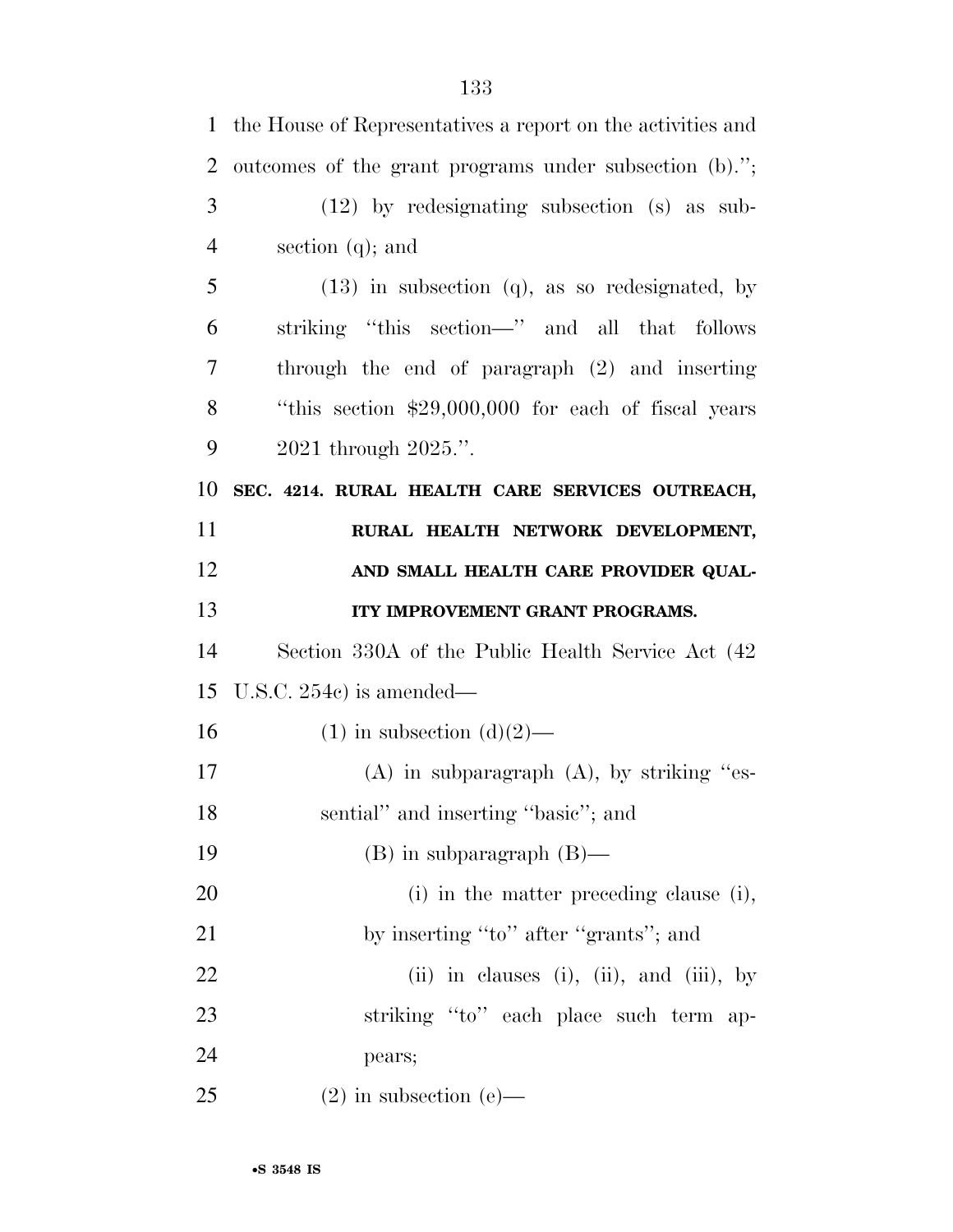| $\mathbf{1}$   | $(A)$ in paragraph $(1)$ —                      |
|----------------|-------------------------------------------------|
| $\overline{2}$ | (i) by inserting "improving and" after          |
| 3              | "outreach by";                                  |
| $\overline{4}$ | (ii) by inserting ", through community          |
| 5              | engagement and evidence-based or innova-        |
| 6              | tive, evidence-informed models" before the      |
| 7              | period of the first sentence; and               |
| 8              | (iii) by striking "3 years" and insert-         |
| 9              | ing "5 years";                                  |
| 10             | $(B)$ in paragraph $(2)$ —                      |
| 11             | (i) in the matter preceding subpara-            |
| 12             | graph $(A)$ , by inserting "shall" after "enti- |
| 13             | $ty''$ ;                                        |
| 14             | (ii) in subparagraph $(A)$ , by striking        |
| 15             | "shall be a rural public or rural nonprofit"    |
| 16             | private entity" and inserting "be an entity"    |
| 17             | with demonstrated experience serving, or        |
| 18             | the capacity to serve, rural underserved        |
| 19             | populations";                                   |
| 20             | (iii) in subparagraphs $(B)$ and $(C)$ , by     |
| 21             | striking "shall" each place such term ap-       |
| 22             | pears; and                                      |
| 23             | $(iv)$ in subparagraph $(B)$ —                  |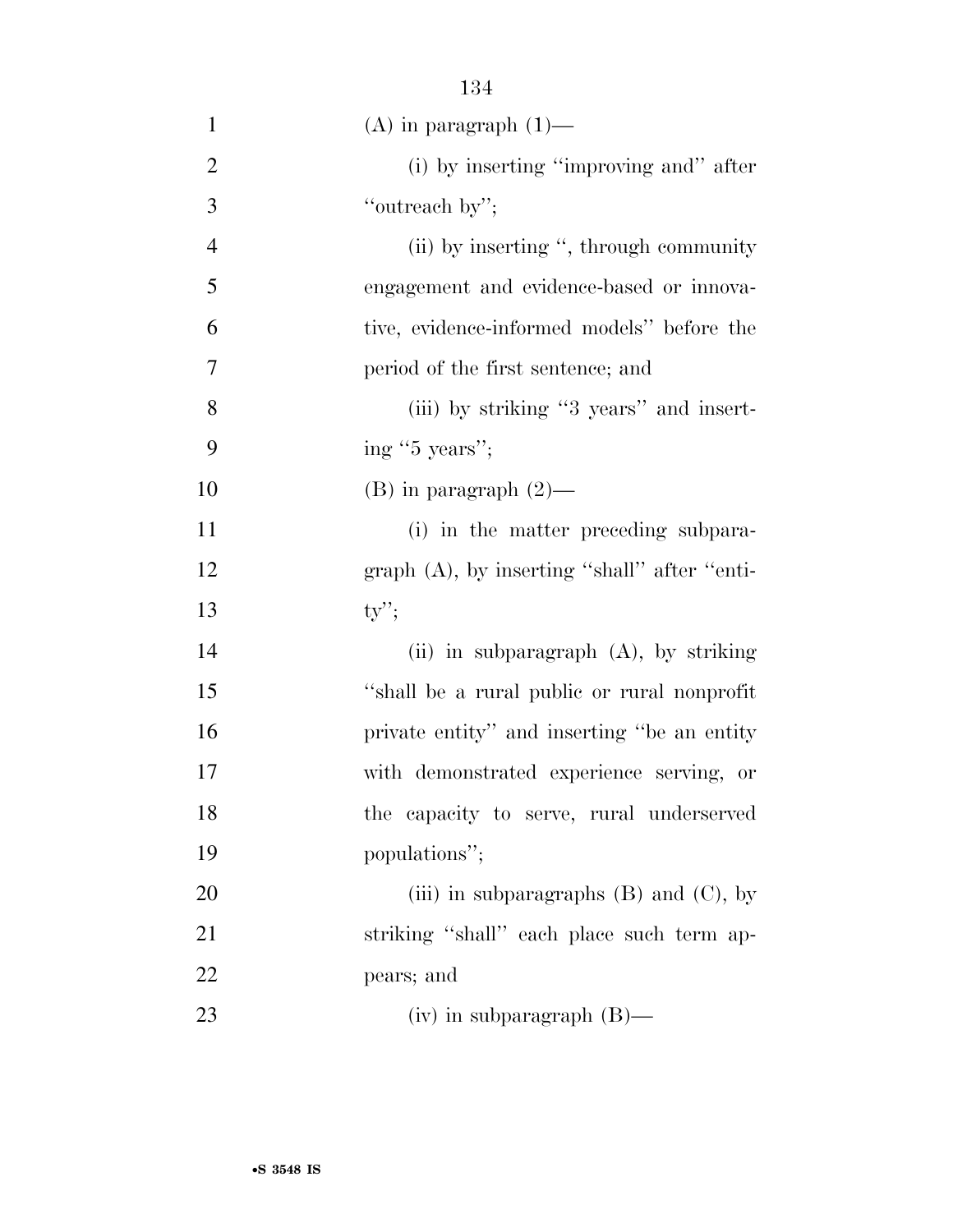| $\mathbf{1}$   | (I) in the matter preceding clause              |
|----------------|-------------------------------------------------|
| $\overline{2}$ | $(i)$ , by inserting "that" after "mem-         |
| 3              | bers"; and                                      |
| $\overline{4}$ | $(II)$ in clauses (i) and (ii), by              |
| 5              | striking "that" each place such term            |
| 6              | appears; and                                    |
| 7              | $(C)$ in paragraph $(3)(C)$ , by striking "the  |
| 8              | local community or region" and inserting "the   |
| 9              | rural underserved populations in the local com- |
| 10             | munity or region";                              |
| 11             | $(3)$ in subsection $(f)$ —                     |
| 12             | $(A)$ in paragraph $(1)$ —                      |
| 13             | $(i)$ in subparagraph $(A)$ —                   |
| 14             | (I) in the matter preceding clause              |
| 15             | (i), by striking "promote, through              |
| 16             | planning and implementation, the de-            |
| 17             | velopment of integrated health care             |
| 18             | networks that have combined the                 |
| 19             | functions of the entities participating         |
| 20             | in the networks" and inserting "plan,           |
| 21             | develop, and implement integrated               |
| 22             | health care networks that collabo-              |
| 23             | rate"; and                                      |
| 24             | (II) in clause (ii), by striking                |
| 25             | "essential health care services" and            |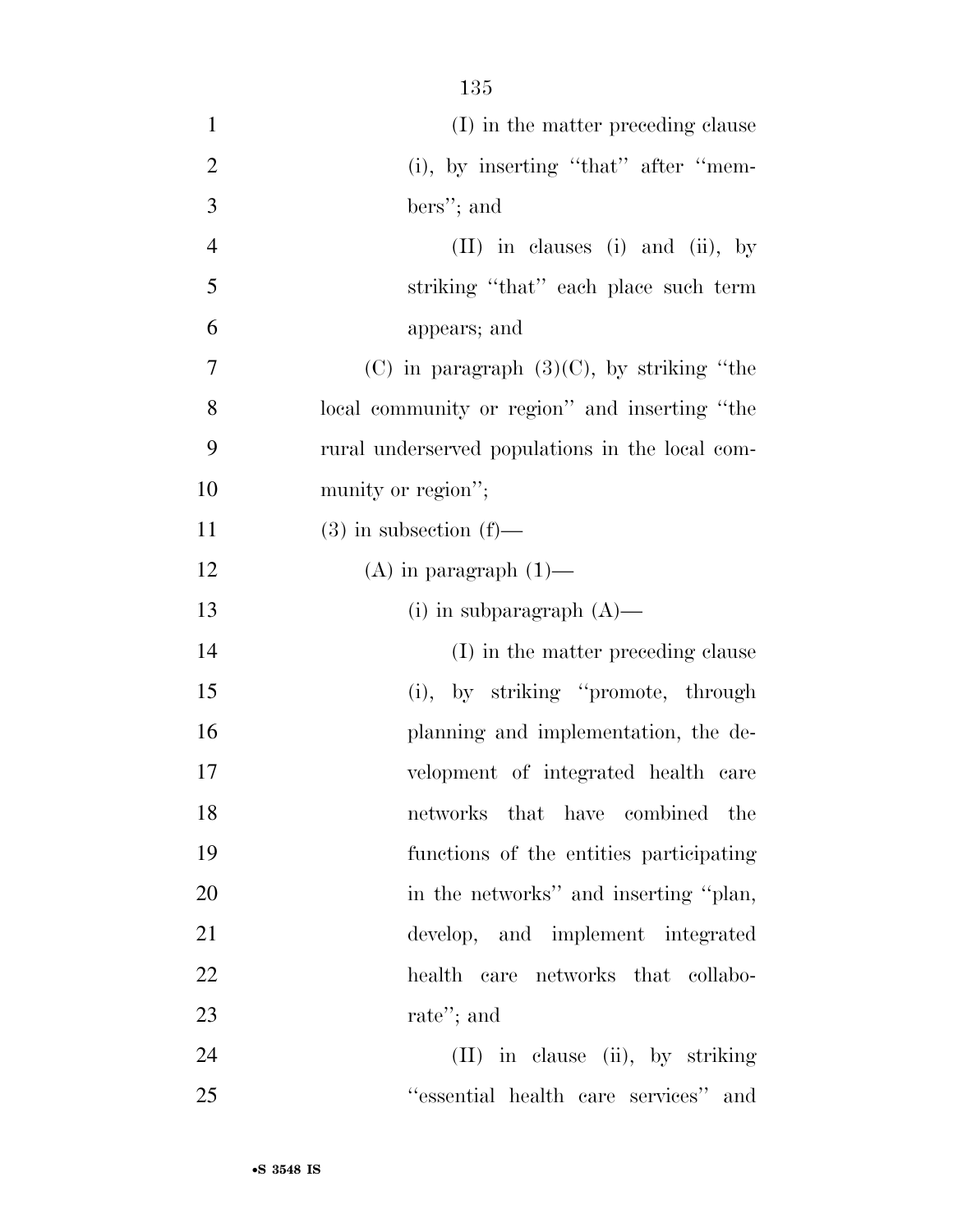| $\mathbf{1}$   | inserting "basic health care services"          |
|----------------|-------------------------------------------------|
| $\overline{2}$ | and associated health outcomes"; and            |
| 3              | (ii) by amending subparagraph $(B)$ to          |
| $\overline{4}$ | read as follows:                                |
| 5              | "(B) GRANT PERIODS.—The Director may            |
| 6              | award grants under this subsection for periods  |
| $\tau$         | of not more than 5 years.";                     |
| 8              | $(B)$ in paragraph $(2)$ —                      |
| 9              | (i) in the matter preceding subpara-            |
| 10             | graph $(A)$ , by inserting "shall" after "enti- |
| 11             | $ty$ ";                                         |
| 12             | (ii) in subparagraph (A), by striking           |
| 13             | "shall be a rural public or rural nonprofit"    |
| 14             | private entity" and inserting "be an entity"    |
| 15             | with demonstrated experience serving, or        |
| 16             | the capacity to serve, rural underserved        |
| 17             | populations";                                   |
| 18             | (iii) in subparagraph $(B)$ —                   |
| 19             | (I) in the matter preceding clause              |
| 20             | $(i)$ —                                         |
| 21             | (aa) by striking "shall"; and                   |
| 22             | (bb) by inserting "that"                        |
| 23             | after "participants"; and                       |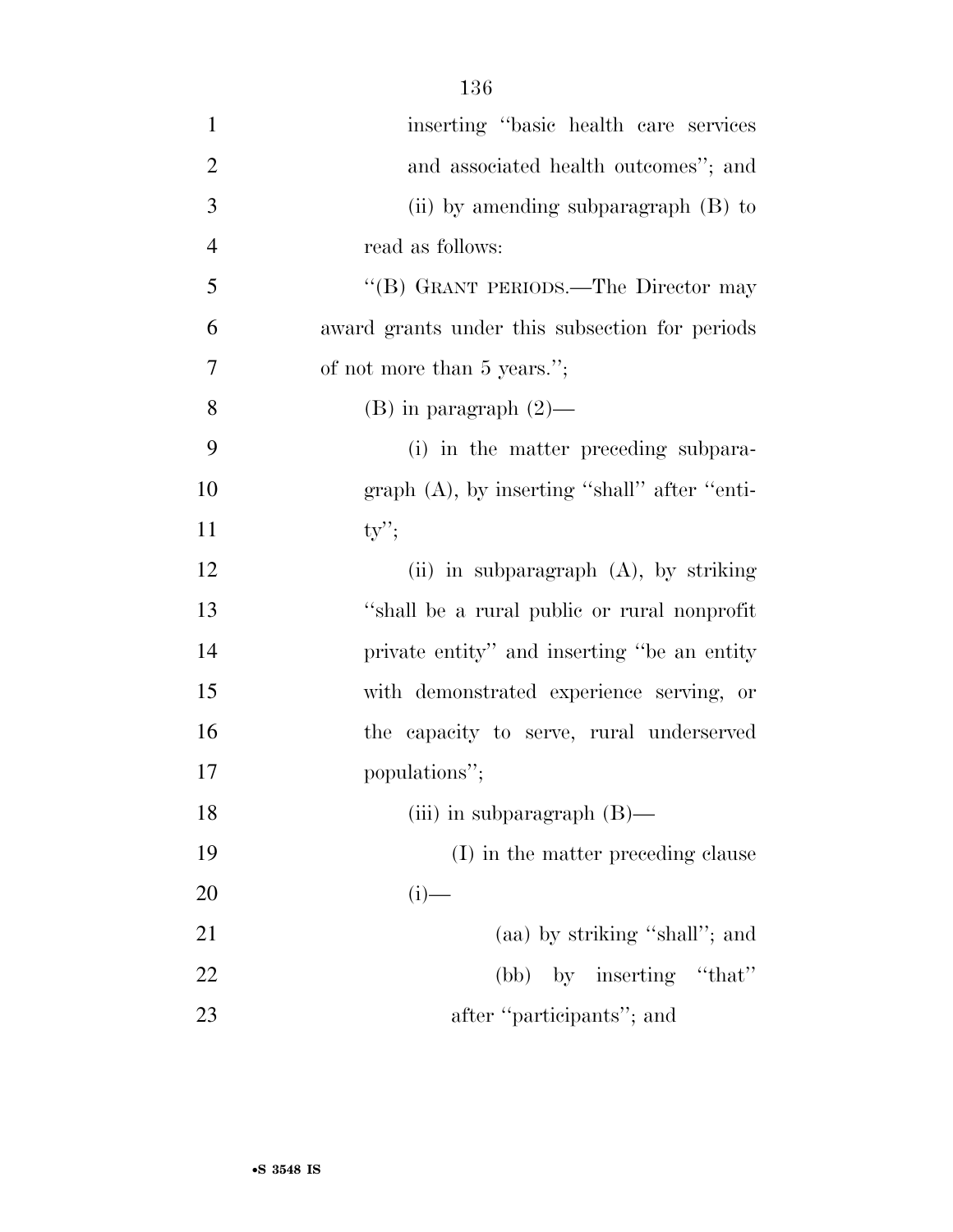| $\mathbf{1}$   | $(II)$ in clauses (i) and (ii), by           |
|----------------|----------------------------------------------|
| $\overline{2}$ | striking "that" each place such term         |
| 3              | appears; and                                 |
| $\overline{4}$ | $(iv)$ in subparagraph $(C)$ , by striking   |
| 5              | "shall"; and                                 |
| 6              | $(C)$ in paragraph $(3)$ —                   |
| 7              | (i) by amending clause (iii) of sub-         |
| 8              | paragraph $(C)$ to read as follows:          |
| 9              | "(iii) how the rural underserved popu-       |
| 10             | lations in the local community or region to  |
| 11             | be served will benefit from and be involved  |
| 12             | in the development and ongoing operations    |
| 13             | of the network;"; and                        |
| 14             | (ii) in subparagraph $(D)$ , by striking     |
| 15             | "the local community or region" and in-      |
| 16             | serting "the rural underserved populations"  |
| 17             | in the local community or region";           |
| 18             | $(4)$ in subsection $(g)$ —                  |
| 19             | $(A)$ in paragraph $(1)$ —                   |
| 20             | (i) by inserting ", including activities     |
| 21             | related to increasing care coordination, en- |
| 22             | hancing chronic disease management, and      |
| 23             | improving patient health outcomes" before    |
| 24             | the period of the first sentence; and        |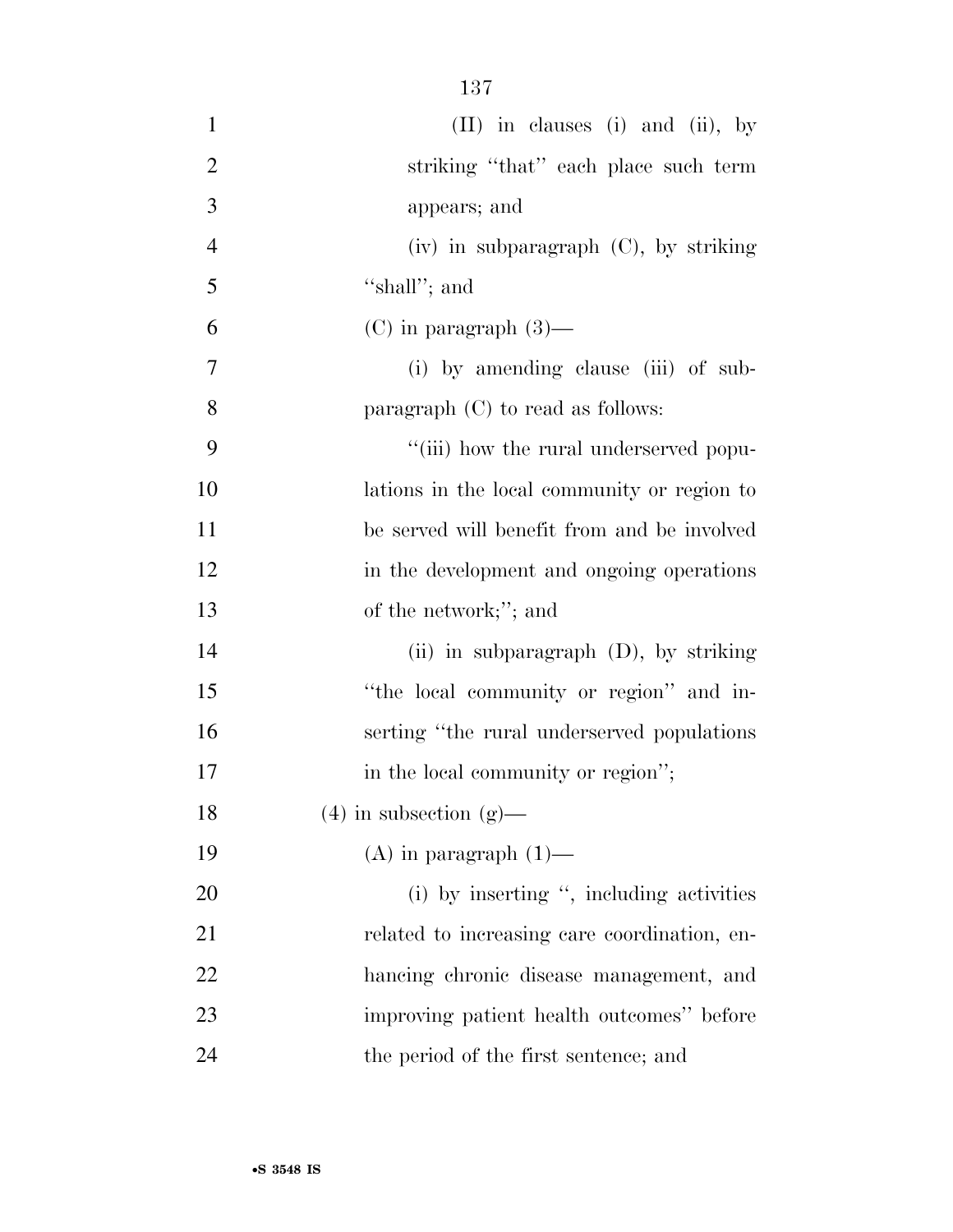| $\mathbf{1}$   | (ii) by striking "3 years" and insert-                    |
|----------------|-----------------------------------------------------------|
| $\overline{2}$ | ing "5 years";                                            |
| 3              | $(B)$ in paragraph $(2)$ —                                |
| $\overline{4}$ | (i) in the matter preceding subpara-                      |
| 5              | $graph(A)$ , by inserting "shall" after "enti-            |
| 6              | $ty$ ";                                                   |
| $\overline{7}$ | (ii) in subparagraphs $(A)$ and $(B)$ , by                |
| 8              | striking "shall" each place such term ap-                 |
| 9              | pears; and                                                |
| 10             | (iii) in subparagraph $(A)(ii)$ , by in-                  |
| 11             | serting "or regional" after "local"; and                  |
| 12             | (C) in paragraph $(3)(D)$ , by striking "the              |
| 13             | local community or region" and inserting "the             |
| 14             | rural underserved populations in the local com-           |
| 15             | munity or region";                                        |
| 16             | $(5)$ in subsection $(h)(3)$ , in the matter pre-         |
| 17             | ceding subparagraph $(A)$ , by inserting ", as appro-     |
| 18             | priate," after "the Secretary";                           |
| 19             | $(6)$ by amending subsection (i) to read as fol-          |
| 20             | lows:                                                     |
| 21             | "(i) REPORT.—Not later than 4 years after the date        |
| 22             | of enactment of the CARES Act, and every 5 years there-   |
| 23             | after, the Secretary shall prepare and submit to the Com- |
| 24             | mittee on Health, Education, Labor, and Pensions of the   |
| 25             | Senate and the Committee on Energy and Commerce of        |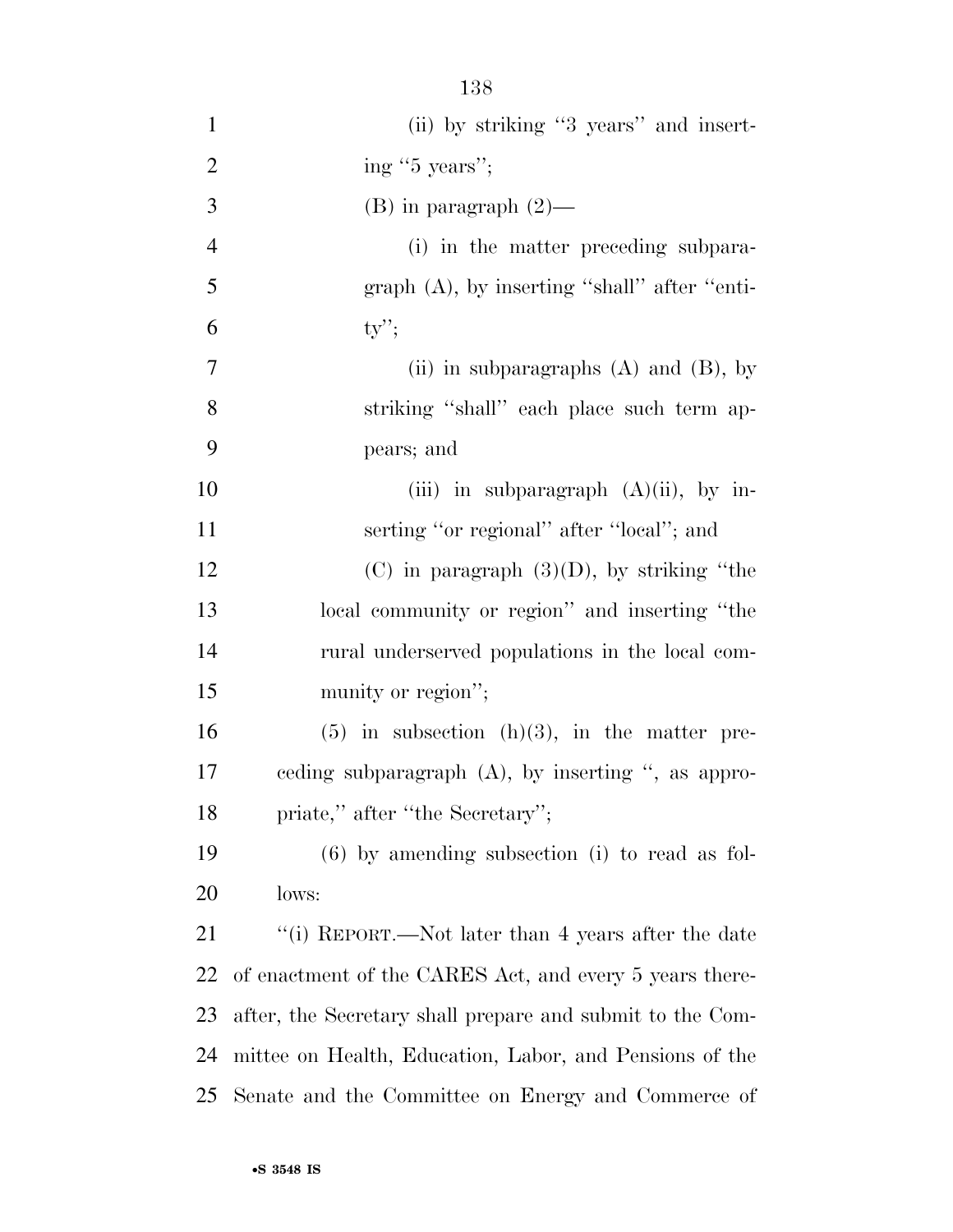the House of Representatives a report on the activities and outcomes of the grant programs under subsections (e), (f), and (g), including the impact of projects funded under such programs on the health status of rural residents with chronic conditions.''; and

 (7) in subsection (j), by striking ''\$45,000,000 for each of fiscal years 2008 through 2012'' and in- serting ''\$79,500,000 for each of fiscal years 2021 through 2025''.

 **SEC. 4215. UNITED STATES PUBLIC HEALTH SERVICE MOD-ERNIZATION.** 

 (a) COMMISSIONED CORPS AND READY RESERVE CORPS.—Section 203 of the Public Health Service Act (42 U.S.C. 204) is amended—

15 (1) in subsection (a)(1), by striking "a Ready Reserve Corps for service in time of national emer- gency'' and inserting '', for service in time of a pub- lic health or national emergency, a Ready Reserve Corps''; and

20 (2) in subsection  $(c)$ —

 (A) in the heading, by striking ''RE-SEARCH'' and inserting ''RESERVE CORPS'';

 (B) in paragraph (1), by inserting ''during public health or national emergencies'' before the period;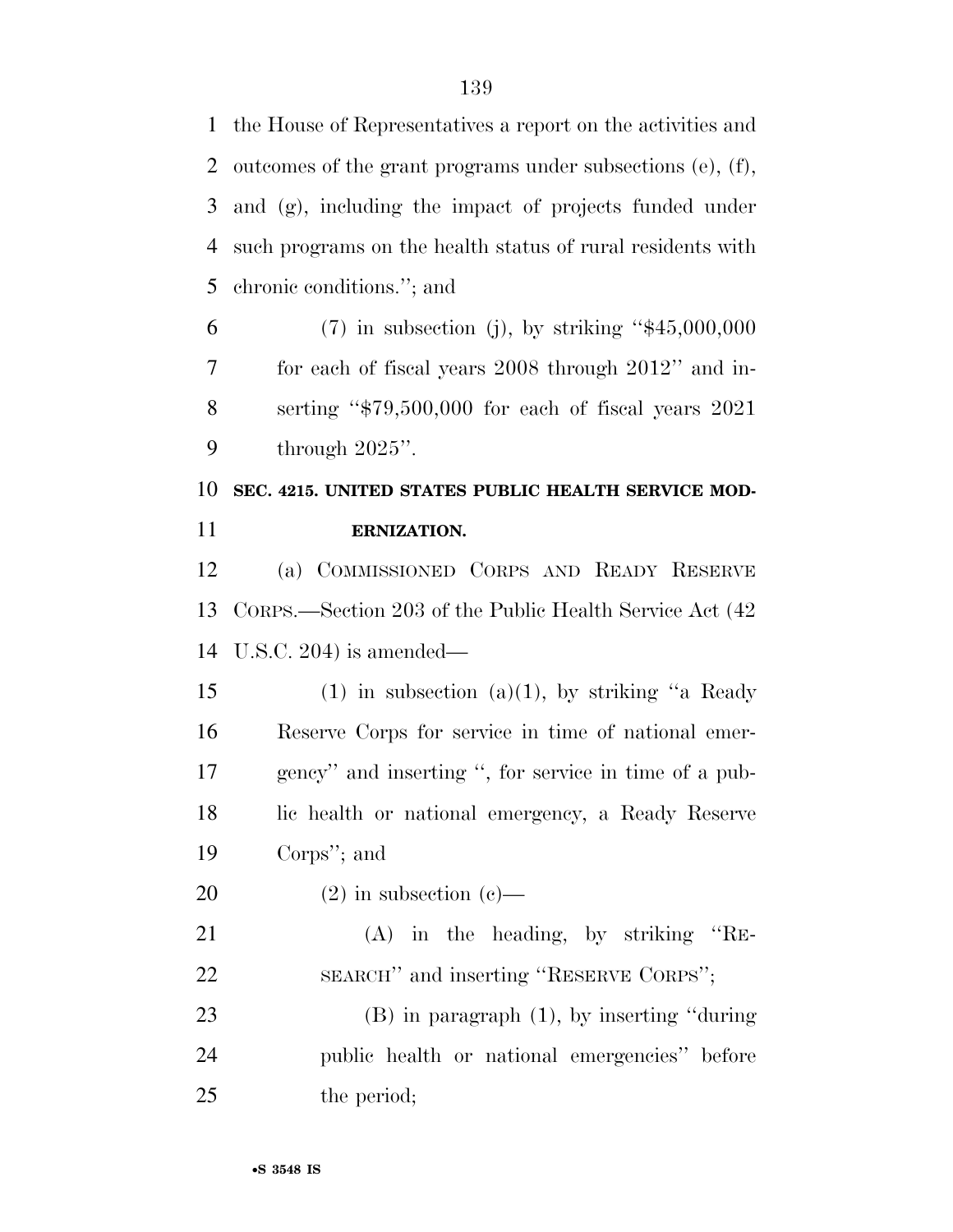| $\mathbf{1}$   | $(C)$ in paragraph $(2)$ —                                |
|----------------|-----------------------------------------------------------|
| $\overline{2}$ | (i) in the matter preceding subpara-                      |
| 3              | graph $(A)$ , by inserting ", consistent with             |
| $\overline{4}$ | paragraph $(1)$ " after "shall";                          |
| 5              | (ii) in subparagraph $(C)$ , by inserting                 |
| 6              | "during such emergencies" after "mem-                     |
| 7              | bers"; and                                                |
| 8              | (iii) in subparagraph $(D)$ , by inserting                |
| 9              | ", consistent with subparagraph $(C)$ " be-               |
| 10             | fore the period; and                                      |
| 11             | (D) by adding at the end the following:                   |
| 12             | "(3) STATUTORY REFERENCES TO RESERVE.-                    |
| 13             | A reference in any Federal statute, except in the         |
| 14             | case of subsection (b), to the 'Reserve Corps' of the     |
| 15             | Public Health Service or to the 'reserve' of the Pub-     |
| 16             | lic Health Service shall be deemed to be a reference      |
| 17             | to the Ready Reserve Corps.".                             |
| 18             | (b) DEPLOYMENT READINESS.—Section                         |
| 19             | $203A(a)(1)(B)$ of the Public Health Service Act (42)     |
| 20             | U.S.C. $204a(a)(1)(B)$ is amended by striking "Active Re- |
| 21             | serves" and inserting "Ready Reserve Corps".              |
| 22             | (c) RETIREMENT OF COMMISSIONED OFFICERS.-                 |
| 23             | Section 211 of the Public Health Service Act (42 U.S.C.   |
| 24             | $(212)$ is amended—                                       |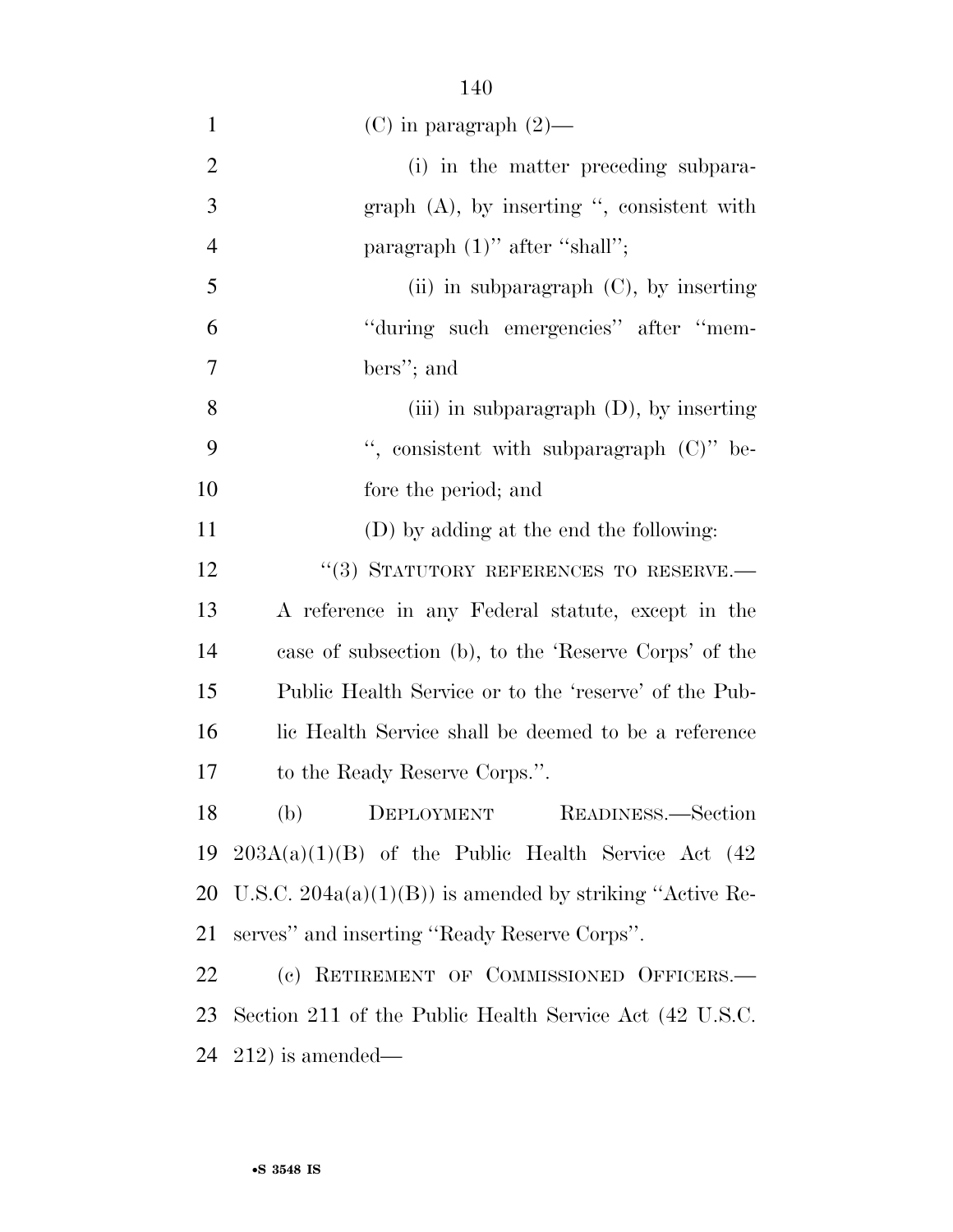| $\mathbf{1}$   | (1) by striking "the Service" each place it ap-      |
|----------------|------------------------------------------------------|
| $\overline{2}$ | pears and inserting "the Regular Corps";             |
| 3              | $(2)$ in subsection $(a)(4)$ , by striking "(in the  |
| $\overline{4}$ | case of an officer in the Reserve Corps)";           |
| 5              | $(3)$ in subsection $(e)$ —                          |
| 6              | $(A)$ in paragraph $(1)$ —                           |
| $\tau$         | (i) by striking "or an officer of the                |
| 8              | Reserve Corps"; and                                  |
| 9              | (ii) by inserting "or under section                  |
| 10             | $221(a)(19)$ " after "subsection (a)"; and           |
| 11             | $(B)$ in paragraph $(2)$ , by striking "Regular      |
| 12             | Reserve Corps" and inserting "Regular<br><b>or</b>   |
| 13             | Corps or Ready Reserve Corps"; and                   |
| 14             | $(4)$ in subsection $(f)$ , by striking "the Regular |
| 15             | or Reserve Corps of".                                |
| 16             | (d) RIGHTS, PRIVILEGES, ETC. OF OFFICERS AND         |
| 17             | SURVIVING BENEFICIARIES.—Section 221 of the Public   |
|                | 18 Health Service Act (42 U.S.C. 213a) is amended—   |
| 19             | $(1)$ in subsection $(a)$ , by adding at the end the |
| 20             | following:                                           |
| 21             | $\lq(19)$ Chapter 1223, Retired Pay for Non-Reg-     |
| 22             | ular Service.                                        |
| 23             | $\lq(20)$ Section 12601, Compensation: Reserve on    |
| 24             | active duty accepting from any person.               |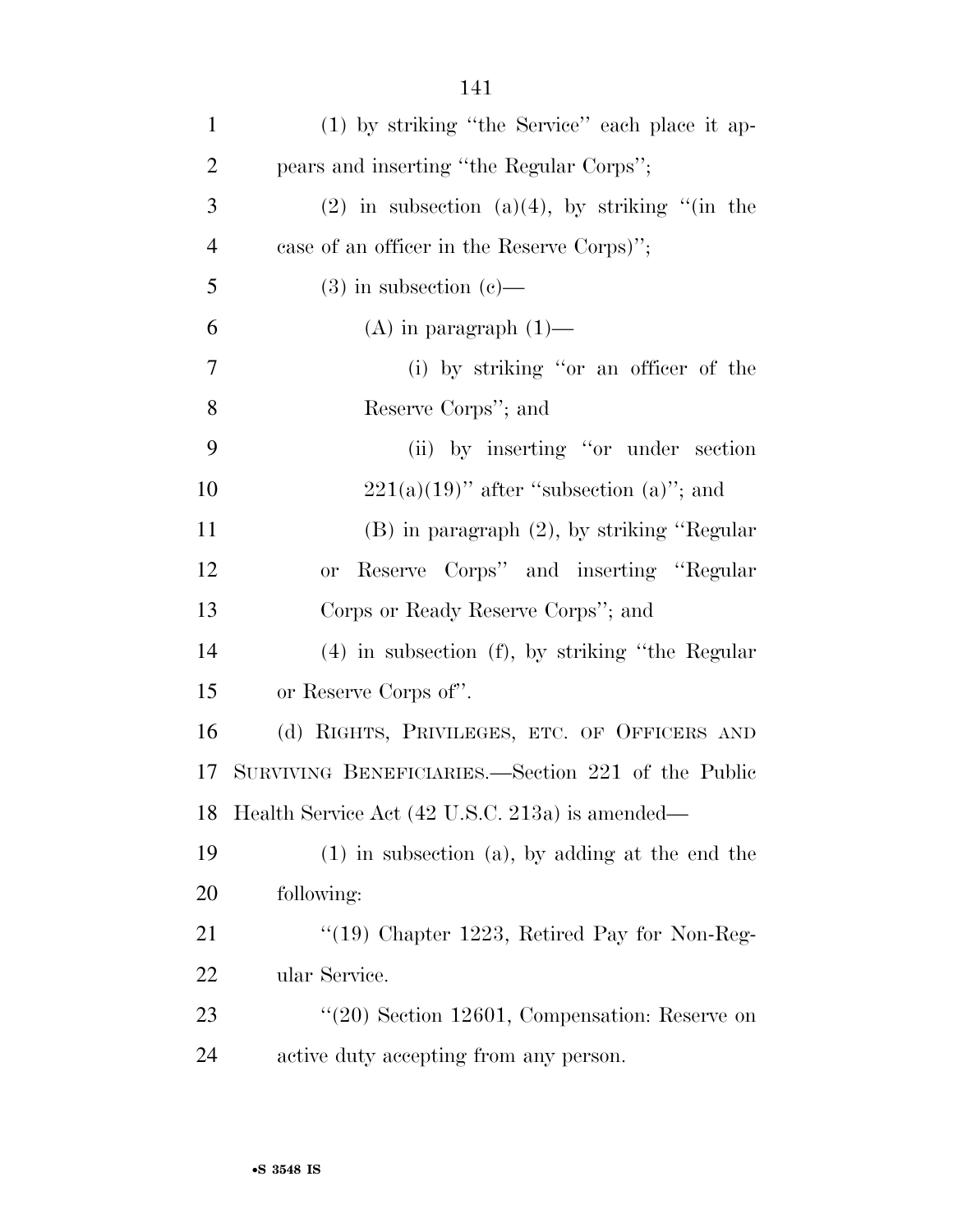| $\mathbf{1}$   | $(21)$ Section 12684, Reserves: separation for            |
|----------------|-----------------------------------------------------------|
| $\overline{2}$ | absence without authority or sentence to imprison-        |
| 3              | ment."; and                                               |
| 4              | $(2)$ in subsection $(b)$ —                               |
| 5              | (A) by striking "Secretary of Health, Edu-                |
| 6              | cation, and Welfare or his designee" and insert-          |
| 7              | ing "Secretary of Health and Human Services"              |
| 8              | or the designee of such secretary";                       |
| 9              | $(B)$ by striking "(b) The authority vested"              |
| 10             | and inserting the following:                              |
| 11             | "(b)(1) The authority vested";                            |
| 12             | (C) by striking "For purposes of" and in-                 |
| 13             | serting the following:                                    |
| 14             | "(2) For purposes of"; and                                |
| 15             | (D) by adding at the end the following:                   |
| 16             | "(3) For purposes of paragraph $(19)$ of subsection       |
| 17             | (a), the terms 'Military department', 'Secretary con-     |
| 18             | cerned', and 'Armed forces' in such title 10 shall be     |
| 19             | deemed to include, respectively, the Department of Health |
| 20             | and Human Services, the Secretary of Health and Human     |
| 21             | Services, and the Commissioned Corps.".                   |
| 22             | (e) TECHNICAL AMENDMENTS.—Title II of the Pub-            |
| 23             | lic Health Service Act (42 U.S.C. 202 et seq.) is amend-  |
| 24             | $ed$ —                                                    |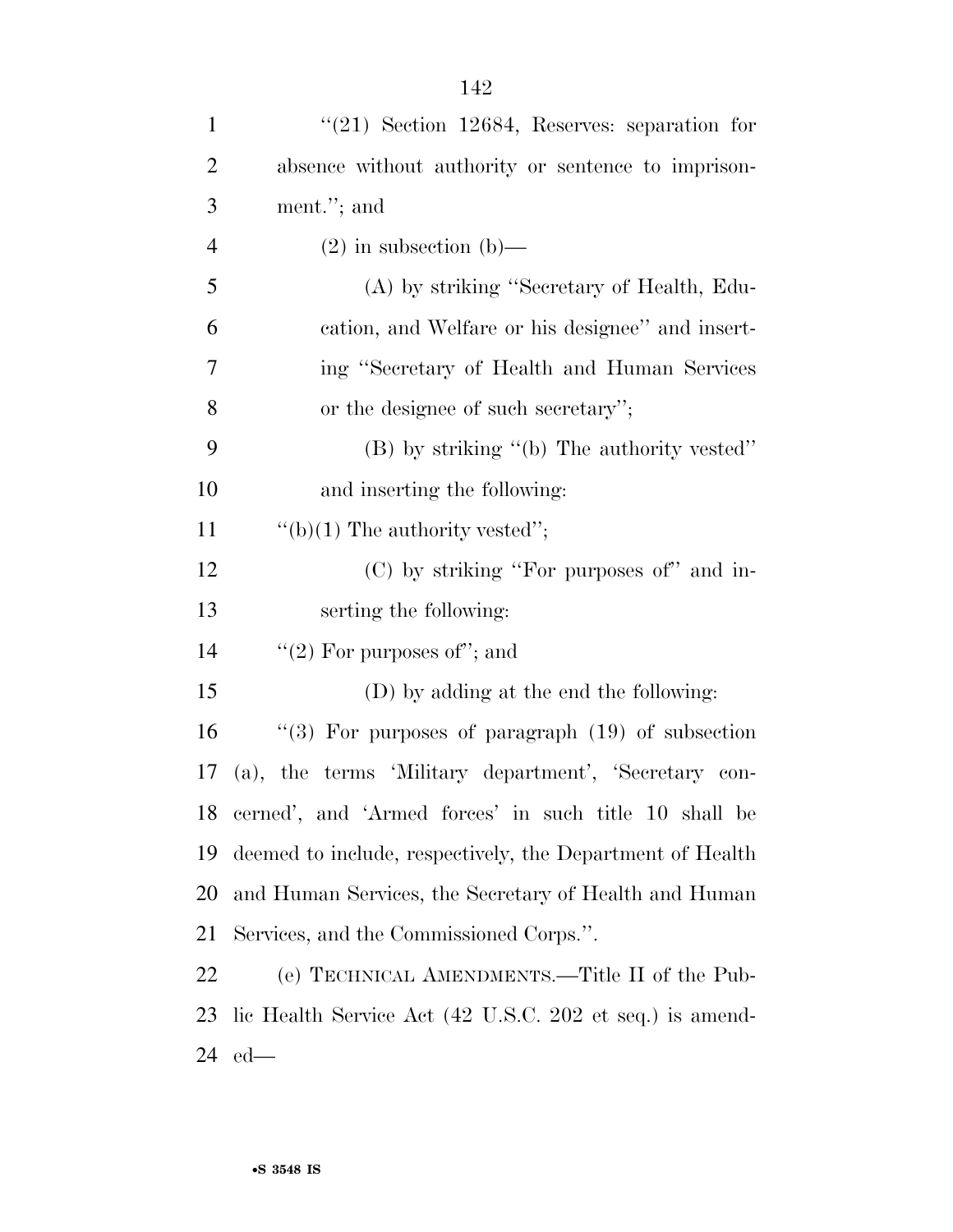1 (1) in sections 204 and  $207(c)$ , by striking ''Regular or Reserve Corps'' each place it appears and inserting ''Regular Corps or Ready Reserve Corps''; (2) in section 208(a), by striking ''Regular and Reserve Corps'' each place it appears and inserting ''Regular Corps and Ready Reserve Corps''; and 8 (3) in section  $205(e)$ ,  $206(e)$ ,  $210$ , and  $219$ , and in subsections (a), (b), and (d) of section 207, by striking ''Reserve Corps'' each place it appears and inserting ''Ready Reserve Corps''. **SEC. 4216. LIMITATION ON LIABILITY FOR VOLUNTEER HEALTH CARE PROFESSIONALS DURING COVID-19 EMERGENCY RESPONSE.**  (a) LIMITATION ON LIABILITY.—Except as provided in subsection (b), a health care professional shall not be liable under Federal or State law for any harm caused by an act or omission of the professional in the provision of health care services during the public health emergency declared by the Secretary of Health and Human Services (referred to in this section as the ''Secretary'') pursuant to section 319 of the Public Health Service Act (42 U.S.C. 247d) on January 31, 2020 with respect to COVID-19,

if—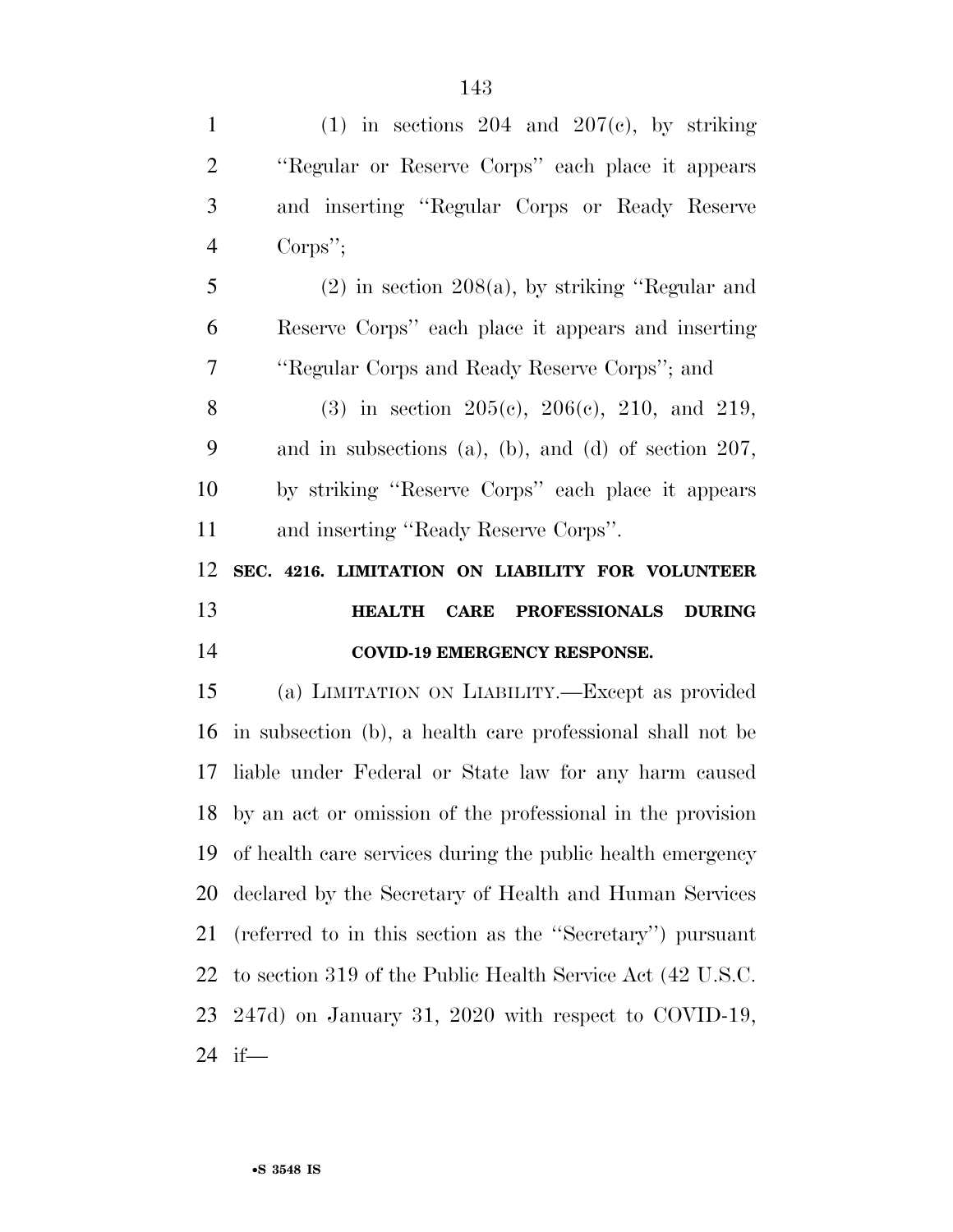| $\mathbf{1}$   | (1) the professional is providing health care           |
|----------------|---------------------------------------------------------|
| $\overline{2}$ | services in response to such public health emergency,   |
| 3              | as a volunteer; and                                     |
| $\overline{4}$ | $(2)$ the act or omission occurs—                       |
| 5              | (A) in the course of providing health care              |
| 6              | services;                                               |
| 7              | (B) in the health care professional's capac-            |
| 8              | ity as a volunteer;                                     |
| 9              | (C) in the course of providing health care              |
| 10             | services that are within the scope of the license,      |
| 11             | registration, or certification of the volunteer, as     |
| 12             | defined by the State of licensure, registration,        |
| 13             | or certification; and                                   |
| 14             | (D) in a good faith belief that the indi-               |
| 15             | vidual being treated is in need of health care          |
| 16             | services.                                               |
| 17             | (b) EXCEPTIONS.—Subsection (a) does not apply if—       |
| 18             | (1) the harm was caused by an act or omission           |
| 19             | constituting willful or criminal misconduct, gross      |
| 20             | negligence, reckless misconduct, or a conscious fla-    |
| 21             | grant indifference to the rights or safety of the indi- |
| 22             | vidual harmed by the health care professional; or       |
| 23             | (2) the health care professional rendered the           |
| 24             | health care services under the influence (as deter-     |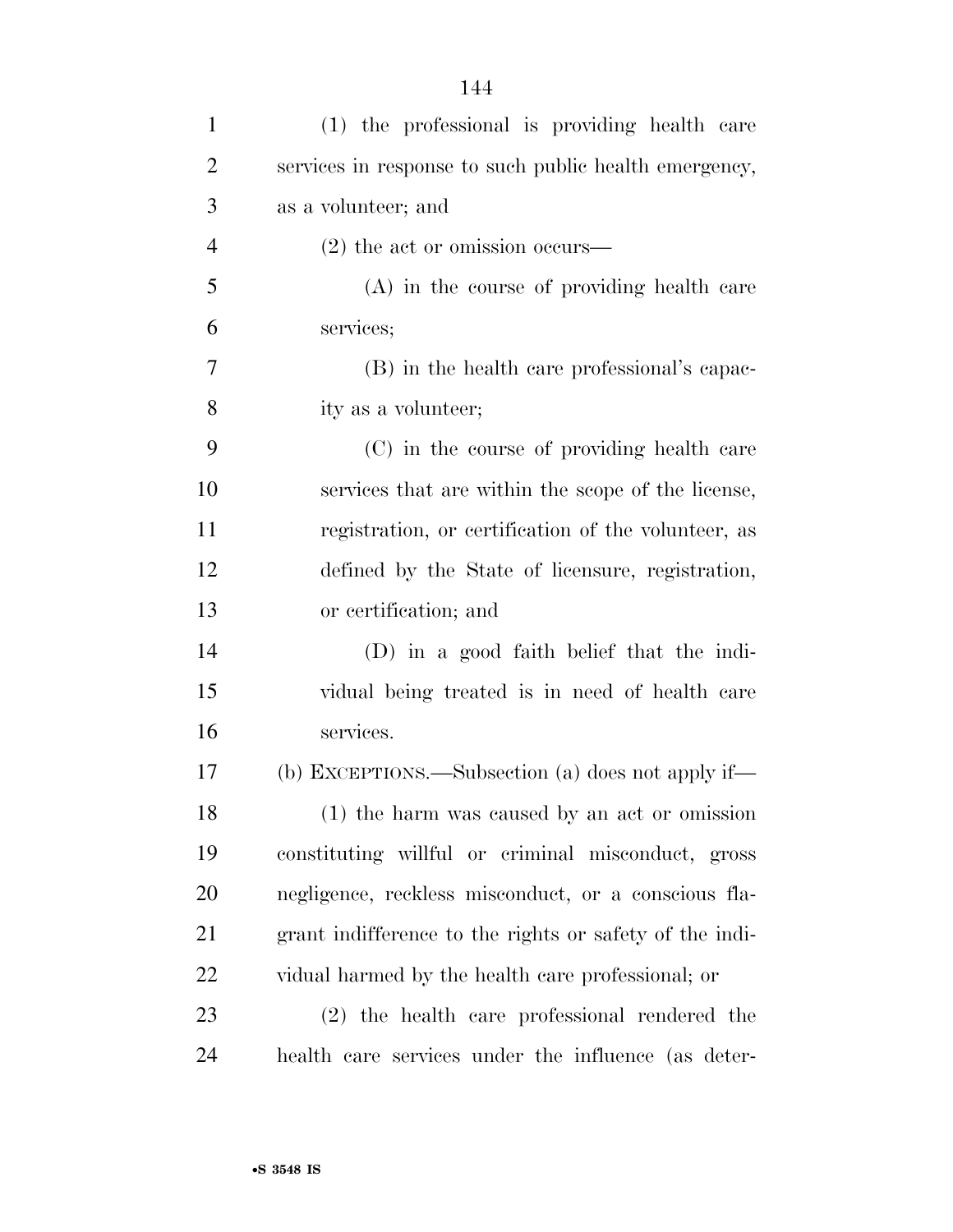| $\mathbf{1}$   | mined pursuant to applicable State law) of alcohol      |
|----------------|---------------------------------------------------------|
| $\overline{2}$ | or an intoxicating drug.                                |
| 3              | (c) PREEMPTION.—                                        |
| $\overline{4}$ | (1) IN GENERAL.—This section preempts the               |
| 5              | laws of a State or any political subdivision of a State |
| 6              | to the extent that such laws are inconsistent with      |
| 7              | this section, unless such laws provide greater protec-  |
| 8              | tion from liability.                                    |
| 9              | (2) VOLUNTEER PROTECTION ACT.—Protec-                   |
| 10             | tions afforded by this section are in addition to those |
| 11             | provided by the Volunteer Protection Act of 1997        |
| 12             | (Public Law 105-19).                                    |
| 13             | (d) DEFINITIONS.—In this section—                       |
| 14             | (1) the term "harm" includes physical, non-             |
| 15             | physical, economic, and noneconomic losses;             |
| 16             | (2) the term "health care professional" means           |
| 17             | an individual who is licensed, registered, or certified |
| 18             | under Federal or State law to provide health care       |
| 19             | services;                                               |
| 20             | (3) the term "health care services" means any           |
| 21             | services provided by a health care professional, or by  |
| 22             | any individual working under the supervision of a       |
| 23             | health care professional that relate to-                |
| 24             | $(A)$ the diagnosis, prevention, or treatment           |
| 25             | of COVID-19; or                                         |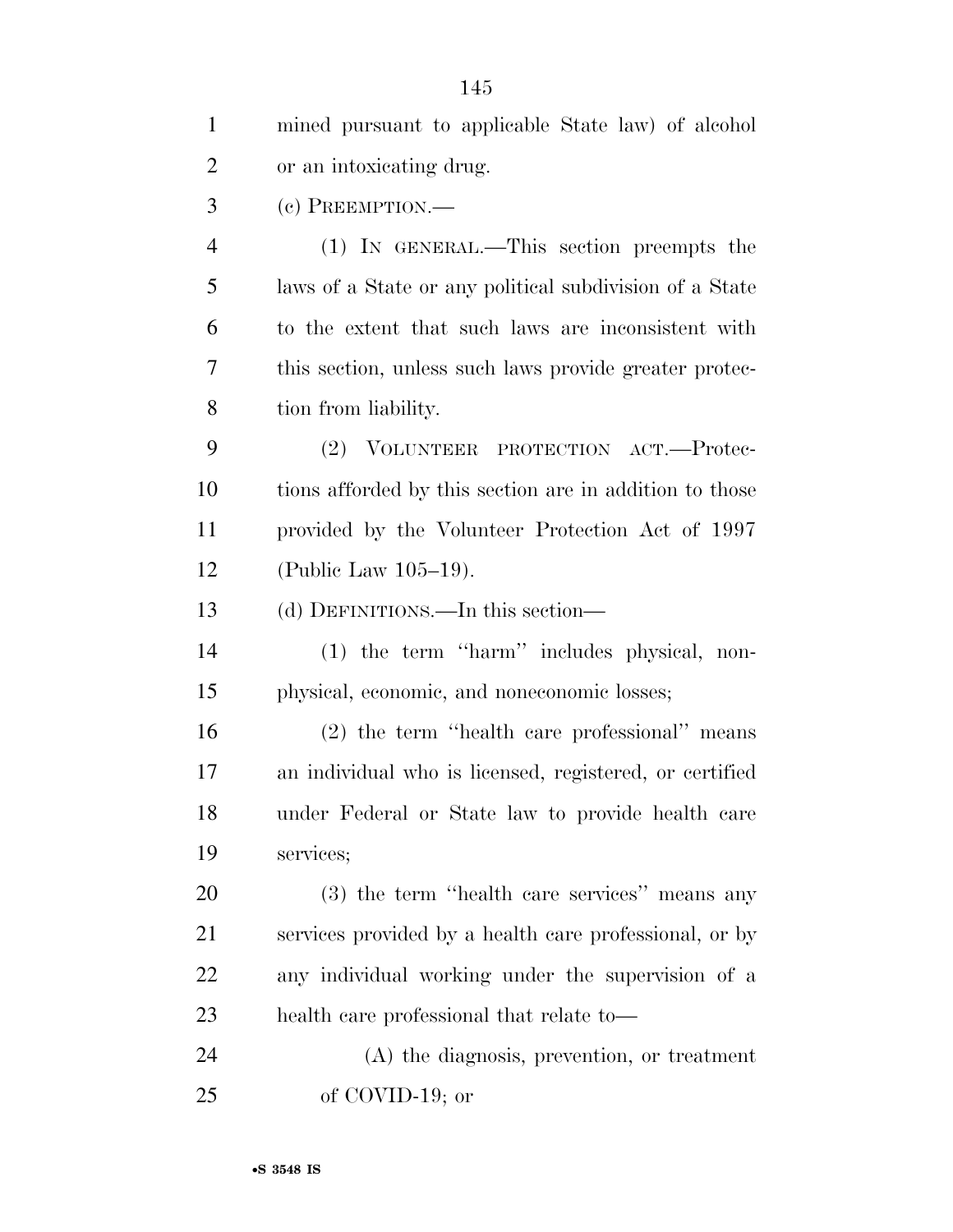| $\mathbf{1}$   | (B) the assessment or care of the health of               |
|----------------|-----------------------------------------------------------|
| $\overline{2}$ | a human being; and                                        |
| 3              | (4) the term "volunteer" means a health care              |
| $\overline{4}$ | professional who, with respect to the health care         |
| 5              | services rendered, does not receive compensation or       |
| 6              | any other thing of value in lieu of compensation,         |
| 7              | which compensation—                                       |
| 8              | (A) includes a payment under any insur-                   |
| 9              | ance policy or health plan, or under any Fed-             |
| 10             | eral or State health benefits program; and                |
| 11             | (B) excludes receipt of items to be used ex-              |
| 12             | clusively for rendering health care services in           |
| 13             | the health care professional's capacity as a vol-         |
| 14             | unteer described in subsection $(a)(1)$ .                 |
| 15             | (e) EFFECTIVE DATE.—This section shall take effect        |
| 16             | upon the date of enactment of this Act, and applies to    |
| 17             | a claim for harm only if the act or omission that caused  |
| 18             | such harm occurred on or after the date of enactment.     |
| 19             | (f) SUNSET.—This section shall be in effect only for      |
| 20             | the length of the public health emergency declared by the |
| 21             | Secretary of Health and Human Services (referred to in    |
| 22             | this section as the "Secretary") pursuant to section 319  |
| 23             | of the Public Health Service Act (42 U.S.C. 247d) on Jan- |
| 24             | uary 31, 2020 with respect to COVID-19.                   |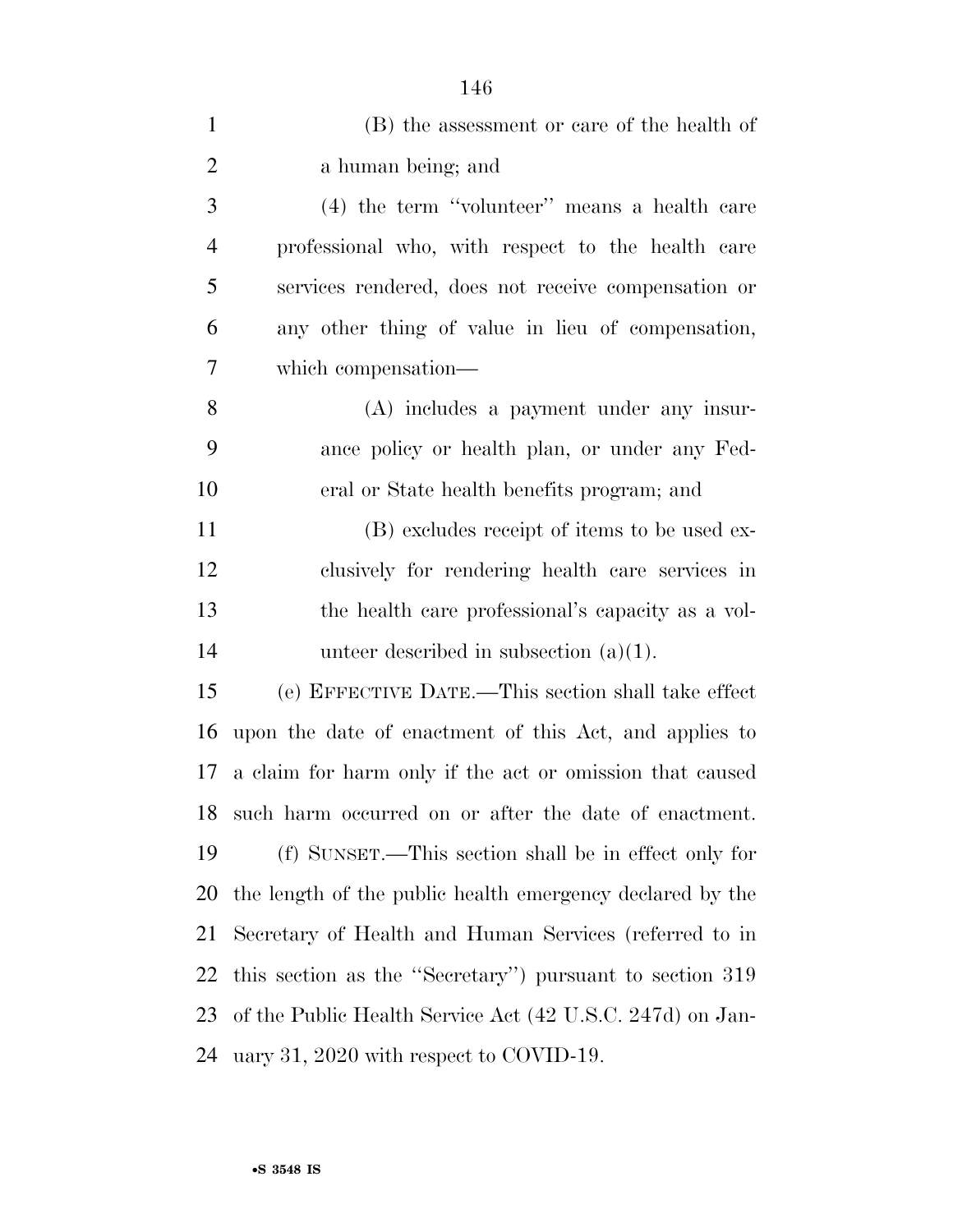| $\mathbf{1}$   | PART III-MISCELLANEOUS PROVISIONS                                                  |
|----------------|------------------------------------------------------------------------------------|
| $\overline{2}$ | SEC. 4221.<br><b>CONFIDENTIALITY AND</b><br><b>DISCLOSURE</b><br>OF                |
| 3              | RECORDS RELATING TO SUBSTANCE USE DIS-                                             |
| $\overline{4}$ | ORDER.                                                                             |
| 5              | (a) CONFORMING CHANGES RELATING TO SUB-                                            |
| 6              | STANCE USE DISORDER.—Subsections (a) and (h) of sec-                               |
| 7              | tion 543 of the Public Health Service Act (42 U.S.C.                               |
| 8              | 290dd-2) are each amended by striking "substance"                                  |
| 9              | abuse" and inserting "substance use disorder".                                     |
| 10             | (b) DISCLOSURES TO COVERED ENTITIES CON-                                           |
| 11             | SISTENT WITH HIPAA.—Paragraph $(1)$ of section 543(b)                              |
| 12             | of the Public Health Service Act $(42 \text{ U.S.C. } 290\text{dd} - 2\text{(b)})$ |
| 13             | is amended to read as follows:                                                     |
| 14             | "(1) CONSENT.—The following shall apply with                                       |
| 15             | respect to the contents of any record referred to in                               |
| 16             | subsection (a):                                                                    |
| 17             | "(A) Such contents may be used or dis-                                             |
| 18             | closed in accordance with the prior written con-                                   |
| 19             | sent of the patient with respect to whom such                                      |
| 20             | record is maintained.                                                              |
| 21             | "(B) Once prior written consent of the pa-                                         |
| 22             | tient has been obtained, such contents may be                                      |
| 23             | used or disclosed by a covered entity, business                                    |
| 24             | associate, or a program subject to this section                                    |
| 25             | for purposes of treatment, payment, and health                                     |
| 26             | care operations as permitted by the HIPAA                                          |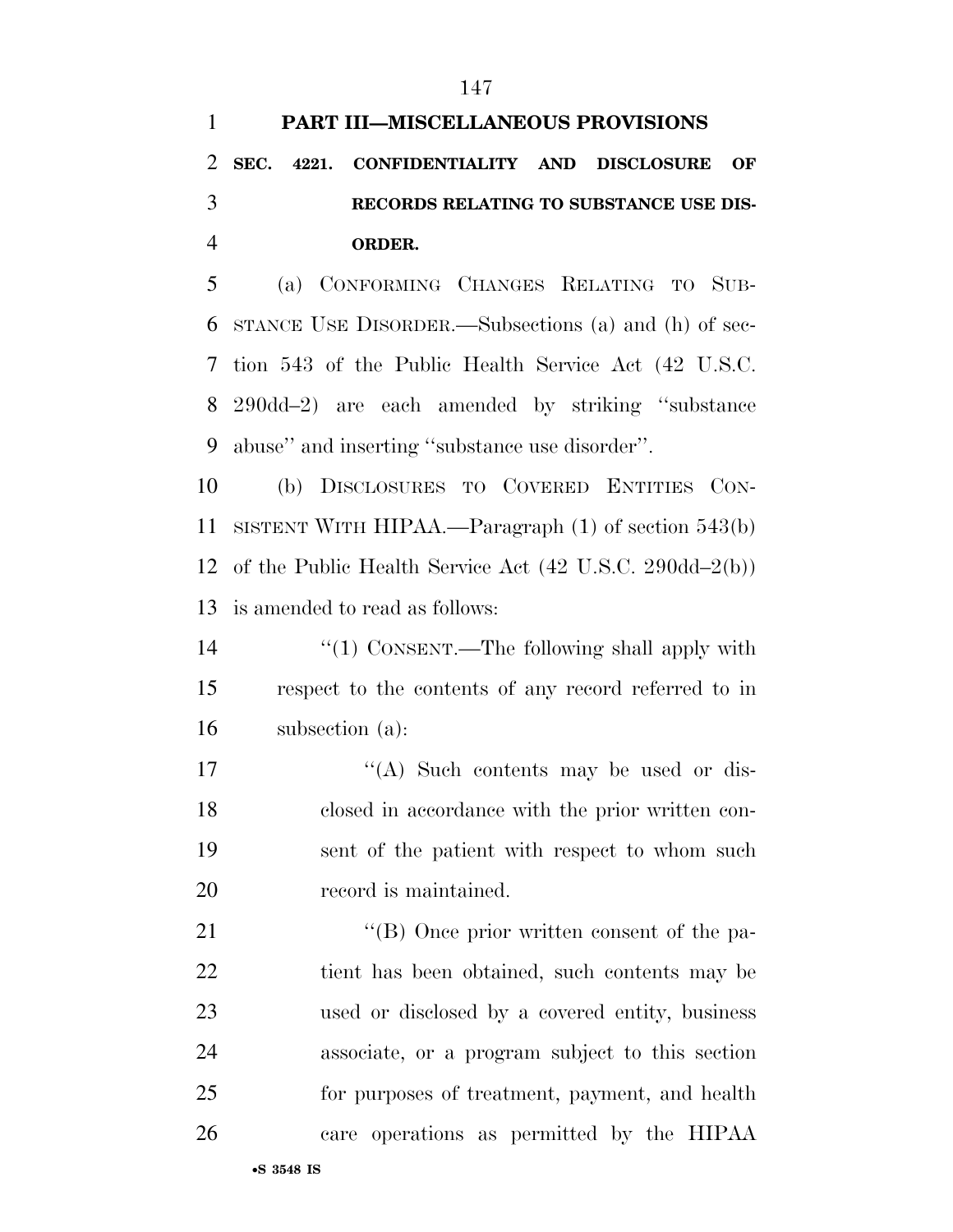| $\mathbf{1}$   | regulations. Any information so disclosed may                                |
|----------------|------------------------------------------------------------------------------|
| $\overline{2}$ | then be redisclosed in accordance with the                                   |
| 3              | $HIPAA$ regulations. Section $13405(c)$ of the                               |
| $\overline{4}$ | Health Information Technology and Clinical                                   |
| 5              | Health Act (42 U.S.C. 17935 $(e)$ ) shall apply to                           |
| 6              | all disclosures pursuant to subsection $(b)(1)$ of                           |
| 7              | this section.                                                                |
| 8              | "(C) It shall be permissible for a patient's                                 |
| 9              | prior written consent to be given once for all                               |
| 10             | such future uses or disclosures for purposes of                              |
| 11             | treatment, payment, and health care operations,                              |
| 12             | until such time as the patient revokes such con-                             |
| 13             | sent in writing.                                                             |
| 14             | "(D) Section $13405(a)$ of the Health In-                                    |
| 15             | formation Technology and Clinical Health Act                                 |
| 16             | $(42 \text{ U.S.C. } 17935(a))$ shall apply to all disclo-                   |
| 17             | sures pursuant to subsection $(b)(1)$ of this sec-                           |
| 18             | tion.".                                                                      |
| 19             | (c) DISCLOSURES OF DE-IDENTIFIED HEALTH IN-                                  |
| 20             | FORMATION TO PUBLIC HEALTH AUTHORITIES.-Para-                                |
| 21             | graph $(2)$ of section 543(b) of the Public Health Service                   |
| 22             | Act $(42 \text{ U.S.C. } 290\text{dd} - 2(b))$ , is amended by adding at the |
| 23             | end the following:                                                           |
| 24             | "(D) To a public health authority, so long                                   |
| 25             | as such content meets the standards established                              |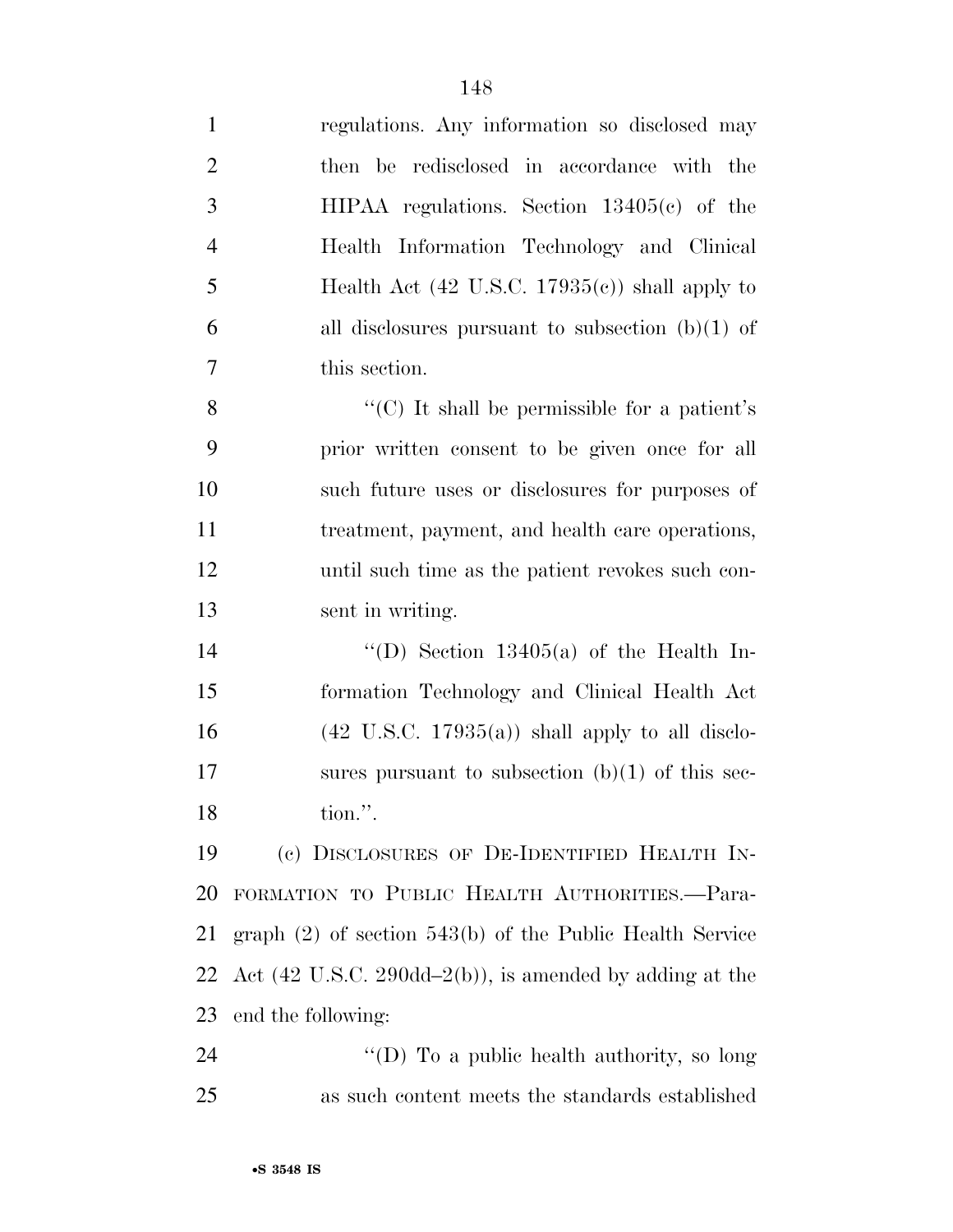| $\mathbf{1}$   | in section $164.514(b)$ of title 45, Code of Fed-          |
|----------------|------------------------------------------------------------|
| $\overline{2}$ | eral Regulations (or successor regulations) for            |
| 3              | creating de-identified information.".                      |
| $\overline{4}$ | (d) DEFINITIONS.—Section 543 of the Public Health          |
| 5              | Service Act (42 U.S.C. 290dd-2) is amended by adding       |
| 6              | at the end the following:                                  |
| 7              | "(k) DEFINITIONS.—For purposes of this section:            |
| 8              | ``(1)<br>BREACH.—The term 'breach' has the                 |
| 9              | meaning given such term for purposes of the HIPAA          |
| 10             | regulations.                                               |
| 11             | "(2) BUSINESS ASSOCIATE.—The term 'busi-                   |
| 12             | ness associate' has the meaning given such term for        |
| 13             | purposes of the HIPAA regulations.                         |
| 14             | "(3) COVERED ENTITY.—The term 'covered en-                 |
| 15             | tity' has the meaning given such term for purposes         |
| 16             | of the HIPAA regulations.                                  |
| 17             | "(4) HEALTH CARE OPERATIONS.—The term                      |
| 18             | 'health care operations' has the meaning given such        |
| 19             | term for purposes of the HIPAA regulations.                |
| 20             | ``(5)<br><b>HIPPA</b><br>REGULATIONS.—The<br>term          |
| 21             | 'HIPAA regulations' has the meaning given such             |
| 22             | term for purposes of parts $160$ and $164$ of title $45$ , |
| 23             | Code of Federal Regulations.                               |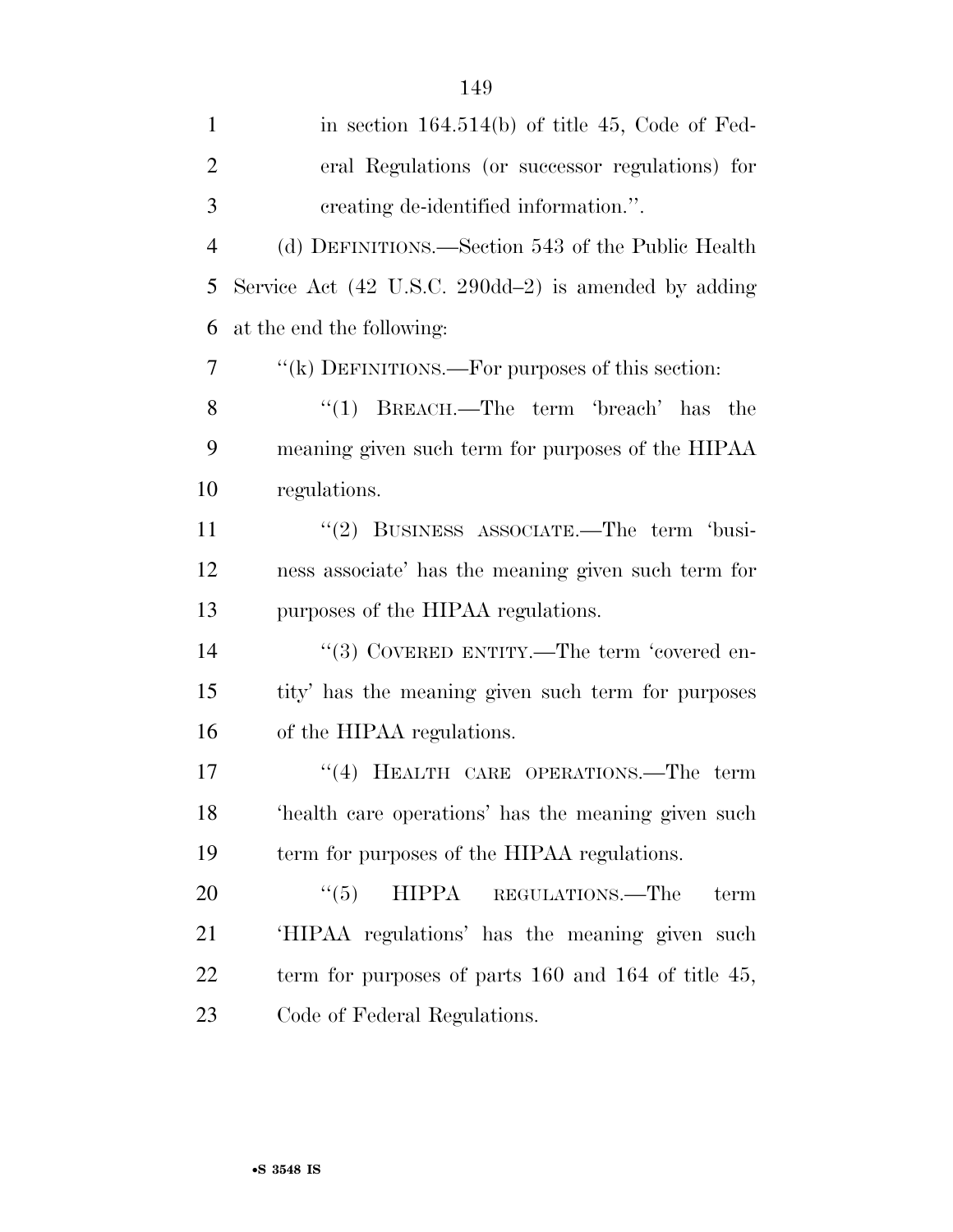1 "(6) PAYMENT.—The term 'payment' has the meaning given such term for purposes of the HIPAA regulations. ''(7) PUBLIC HEALTH AUTHORITY.—The term 'public health authority' has the meaning given such term for purposes of the HIPAA regulations. 7 "(8) TREATMENT.—The term 'treatment' has the meaning given such term for purposes of the HIPAA regulations. 10 "(9) UNSECURED PROTECTED HEALTH INFOR- MATION.—The term 'unprotected health information' has the meaning given such term for purposes of the HIPAA regulations.''. (e) USE OF RECORDS IN CRIMINAL, CIVIL, OR AD- MINISTRATIVE INVESTIGATIONS, ACTIONS, OR PRO- CEEDINGS.—Subsection (c) of section 543 of the Public Health Service Act (42 U.S.C. 290dd–2(c)) is amended to read as follows: 19 "(c) USE OF RECORDS IN CRIMINAL, CIVIL, OR AD- MINISTRATIVE CONTEXTS.—Except as otherwise author-21 ized by a court order under subsection  $(b)(2)(C)$  or by the consent of the patient, a record referred to in subsection (a), or testimony relaying the information contained there-in, may not be disclosed or used in any civil, criminal, ad-

ministrative, or legislative proceedings conducted by any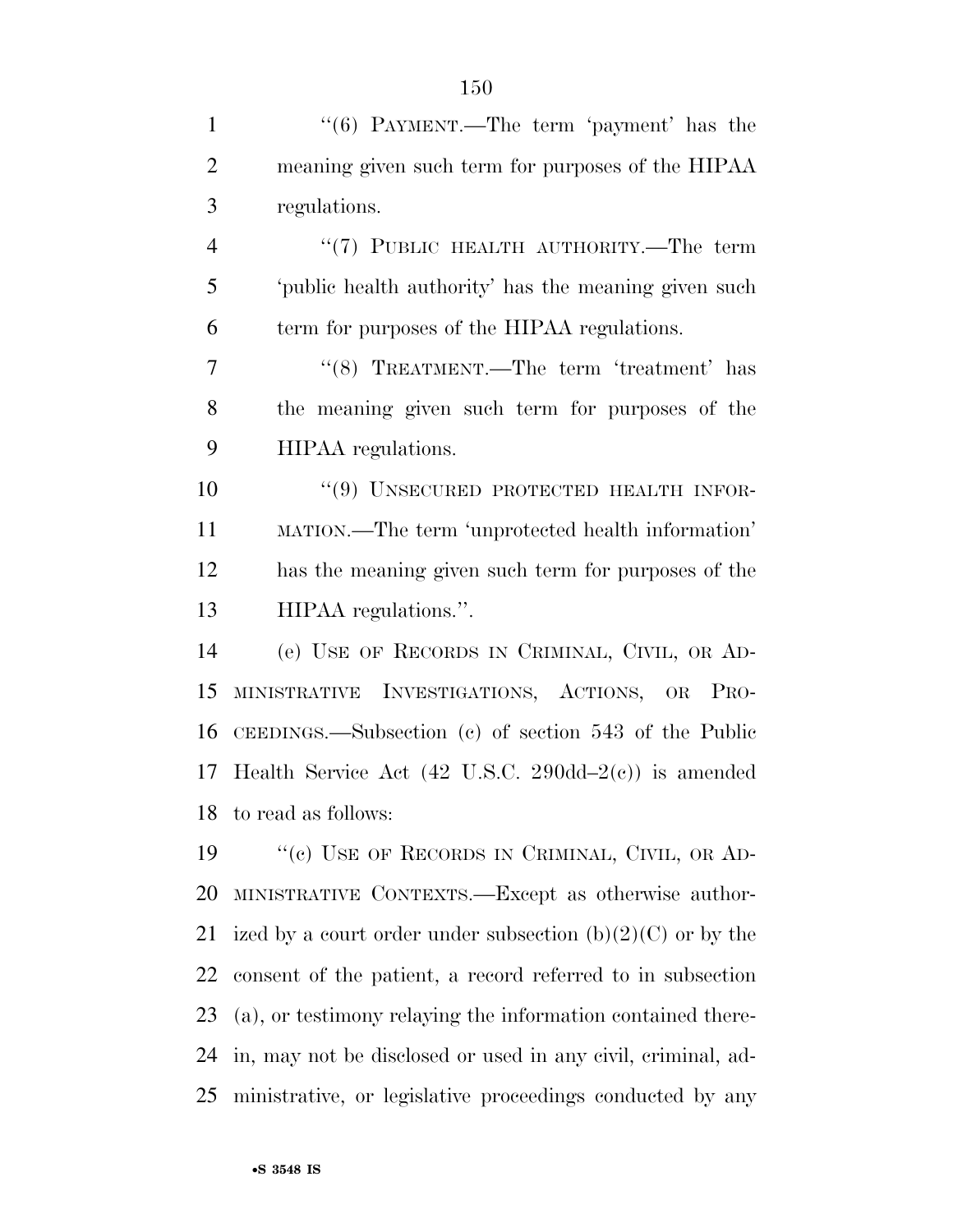Federal, State, or local authority, including with respect to the following activities:

3 "(1) Such record or testimony shall not be en- tered into evidence in any criminal prosecution or civil action before a Federal or State court.

 "(2) Such record or testimony shall not form part of the record for decision or otherwise be taken into account in any proceeding before a Federal, State, or local agency.

10 ''(3) Such record or testimony shall not be used by any Federal, State, or local agency for a law en- forcement purpose or to conduct any law enforce-ment investigation.

14 ''(4) Such record or testimony shall not be used in any application for a warrant.''.

 (f) PENALTIES.—Subsection (f) of section 543 of the Public Health Service Act (42 U.S.C. 290dd–2) is amend-ed to read as follows:

 ''(f) PENALTIES.—The provisions of sections 1176 and 1177 of the Social Security Act shall apply to a viola- tion of this section to the extent and in the same manner as such provisions apply to a violation of part C of title XI of such Act. In applying the previous sentence—

  $\qquad$   $\qquad$   $\qquad$   $\qquad$   $\qquad$   $\qquad$   $\qquad$   $\qquad$   $\qquad$   $\qquad$   $\qquad$   $\qquad$   $\qquad$   $\qquad$   $\qquad$   $\qquad$   $\qquad$   $\qquad$   $\qquad$   $\qquad$   $\qquad$   $\qquad$   $\qquad$   $\qquad$   $\qquad$   $\qquad$   $\qquad$   $\qquad$   $\qquad$   $\qquad$   $\qquad$   $\qquad$   $\qquad$   $\qquad$   $\qquad$   $\qquad$  section (a)(2) of such section 1176 shall be treated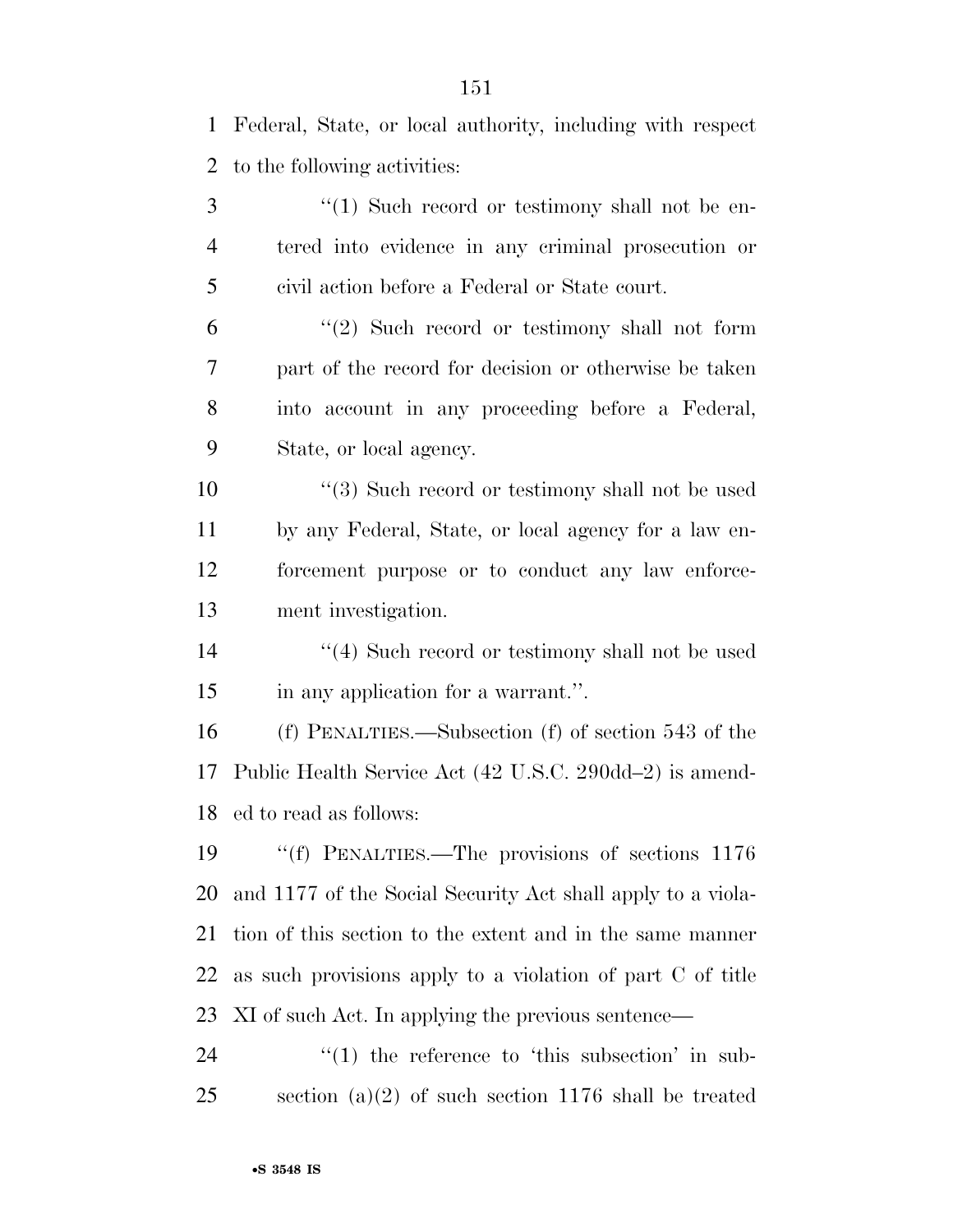| $\mathbf{1}$   | as a reference to 'this subsection (including as ap-    |
|----------------|---------------------------------------------------------|
| $\overline{2}$ | plied pursuant to section $543(f)$ of the Public Health |
| 3              | Service Act)'; and                                      |
| $\overline{4}$ | "(2) in subsection (b) of such section $1176-$          |
| 5              | $\lq\lq$ each reference to 'a penalty imposed           |
| 6              | under subsection (a)' shall be treated as a ref-        |
| 7              | erence to 'a penalty imposed under subsection           |
| 8              | (a) (including as applied pursuant to section           |
| 9              | 543(f) of the Public Health Service Act)'; and          |
| 10             | $\lq\lq$ (B) each reference to 'no damages ob-          |
| 11             | tained under subsection (d)' shall be treated as        |
| 12             | a reference to 'no damages obtained under sub-          |
| 13             | section (d) (including as applied pursuant to           |
| 14             | section 543(f) of the Public Health Service             |
| 15             | $\text{Act})\overset{\prime\prime}{\cdots}$             |
| 16             | $(g)$ ANTIDISCRIMINATION.—Section 543 of the Public     |
| 17             | Health Service Act (42 U.S.C. 290dd-2) is amended by    |
|                | 18 inserting after subsection (h) the following:        |
| 19             | "(i) ANTIDISCRIMINATION.—                               |
| 20             | "(1) IN GENERAL.—No entity shall discrimi-              |
| 21             | nate against an individual on the basis of informa-     |
| 22             | tion received by such entity pursuant to an inad-       |
| 23             | vertent or intentional disclosure of records, or infor- |
| 24             | mation contained in records, described in subsection    |
| 25             | $(a)$ in —                                              |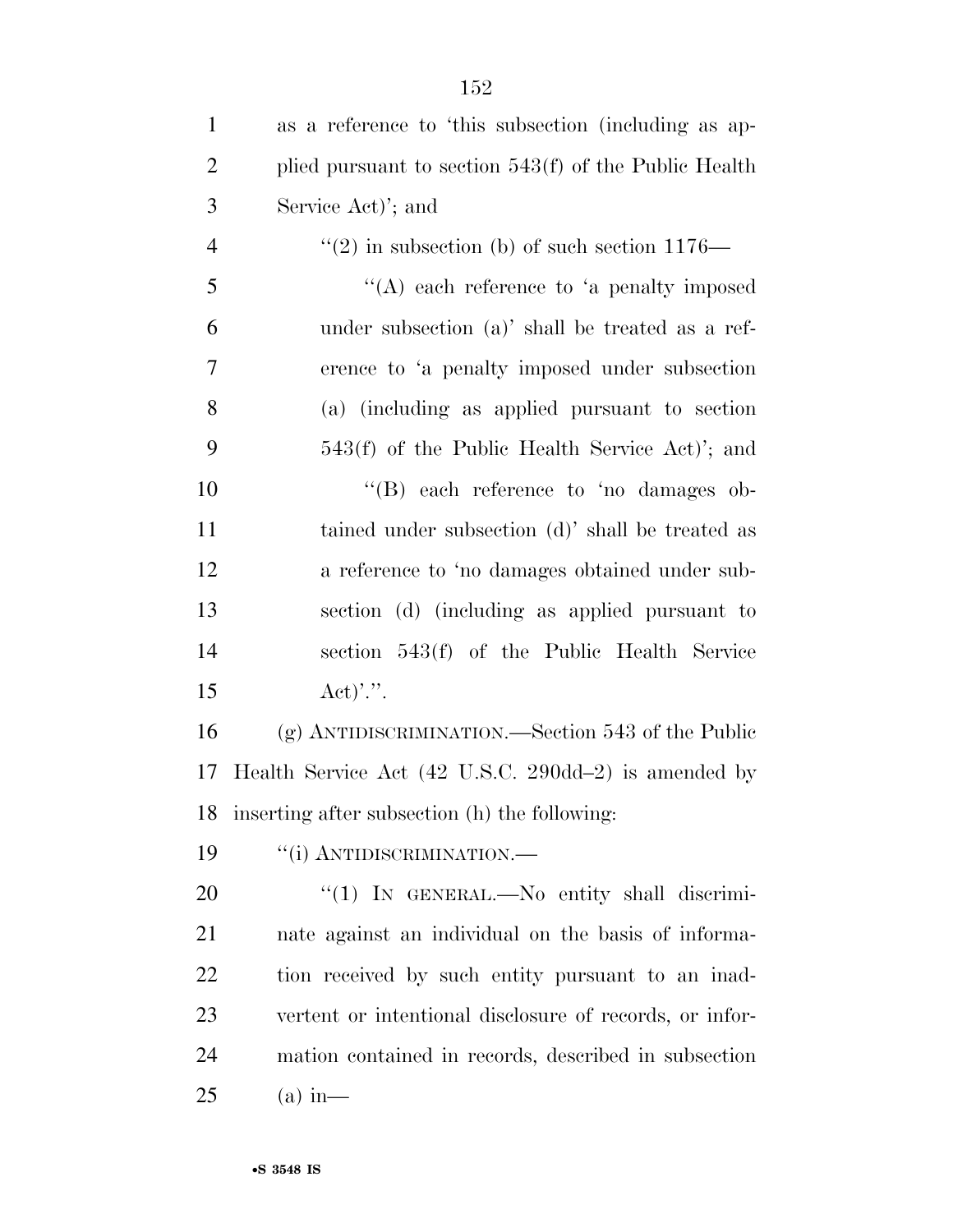| $\mathbf{1}$   | $\lq\lq$ admission, access to, or treatment for                |
|----------------|----------------------------------------------------------------|
| $\overline{2}$ | health care;                                                   |
| 3              | "(B) hiring, firing, or terms of employ-                       |
| $\overline{4}$ | ment, or receipt of worker's compensation;                     |
| 5              | $\lq\lq$ (C) the sale, rental, or continued rental of          |
| 6              | housing;                                                       |
| 7              | "(D) access to Federal, State, or local                        |
| 8              | courts; or                                                     |
| 9              | $\lq\lq(E)$ access to, approval of, or mainte-                 |
| 10             | nance of social services and benefits provided or              |
| 11             | funded by Federal, State, or local governments.                |
| 12             | "(2) RECIPIENTS OF FEDERAL FUNDS.—No re-                       |
| 13             | cipient of Federal funds shall discriminate against            |
| 14             | an individual on the basis of information received by          |
| 15             | such recipient pursuant to an intentional or inad-             |
| 16             | vertent disclosure of such records or information              |
| 17             | contained in records described in subsection (a) in            |
| 18             | affording access to the services provided with such            |
| 19             | funds.".                                                       |
| 20             | (h) NOTIFICATION IN CASE OF BREACH.-Section                    |
| 21             | 543 of the Public Health Service Act (42 U.S.C. 290dd—         |
| 22             | $(2)$ , as amended by subsection $(g)$ , is further amended by |
| 23             | inserting after subsection (i) the following:                  |
| 24             | "(j) NOTIFICATION IN CASE OF BREACH.—The pro-                  |
| 25             | visions of section 13402 of the HITECH Act (42 U.S.C.          |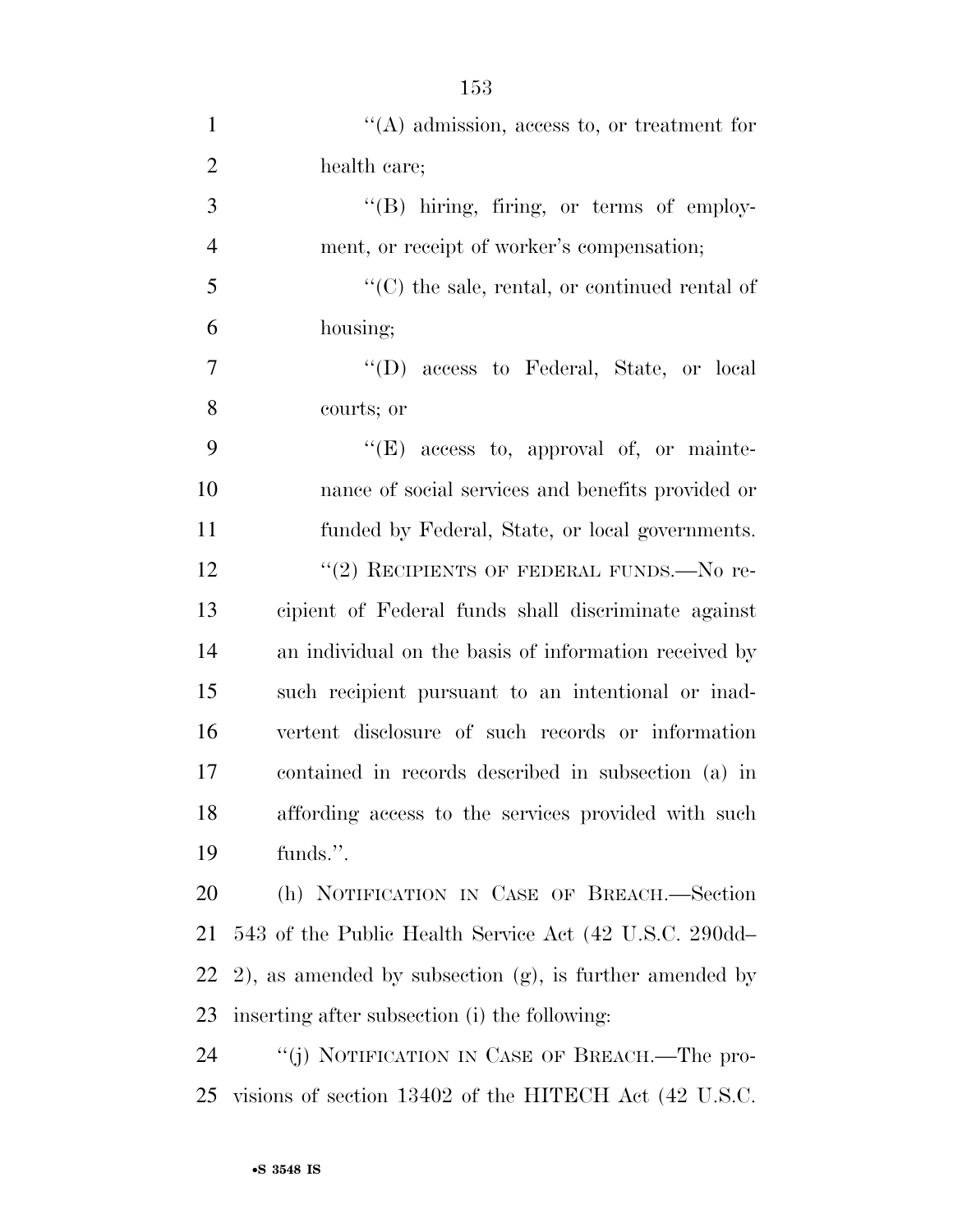17932) shall apply to a program or activity described in subsection (a), in case of a breach of records described in subsection (a), to the same extent and in the same man- ner as such provisions apply to a covered entity in the case of a breach of unsecured protected health informa-tion.''.

(i) REGULATIONS.—

 (1) IN GENERAL.—The Secretary of Health and Human Services, in consultation with appropriate Federal agencies, shall make such revisions to regu- lations as may be necessary for implementing and enforcing the amendments made by this section, such that such amendments shall apply with respect to uses and disclosures of information occurring on or after the date that is 12 months after the date of enactment of this Act.

 (2) EASILY UNDERSTANDABLE NOTICE OF PRI- VACY PRACTICES.—Not later than 1 year after the date of enactment of this Act, the Secretary of Health and Human Services, in consultation with appropriate legal, clinical, privacy, and civil rights experts, shall update section 164.520 of title 45, Code of Federal Regulations, so that covered entities and entities creating or maintaining the records de-scribed in subsection (a) provide notice, written in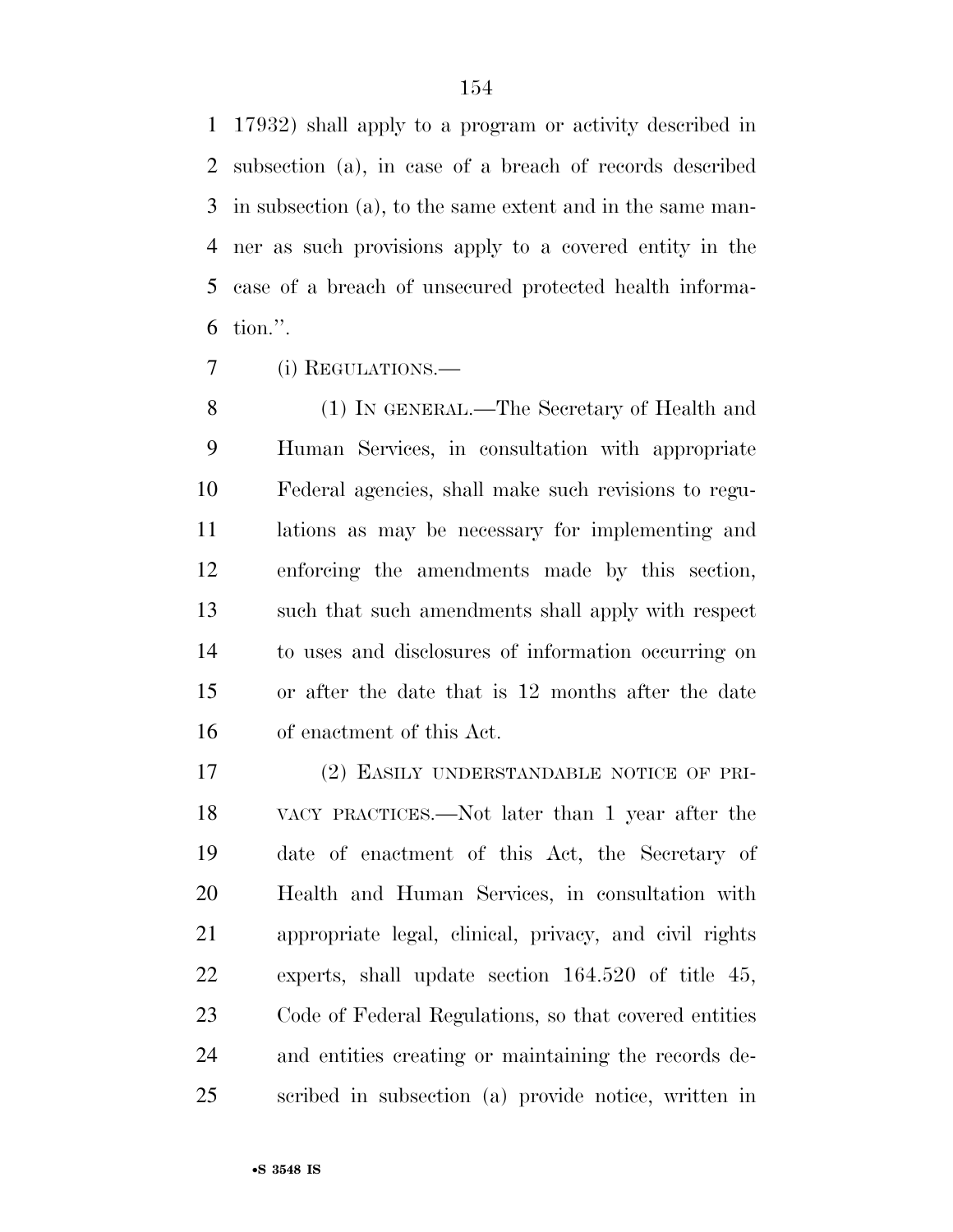plain language, of privacy practices regarding pa- tient records referred to in section 543(a) of the Public Health Service Act (42 U.S.C. 290dd–2(a)), including—

 (A) a statement of the patient's rights, in- cluding self-pay patients, with respect to pro- tected health information and a brief descrip- tion of how the individual may exercise these 9 rights (as required by subsection  $(b)(1)(iv)$  of such section 164.520); and

 (B) a description of each purpose for which the covered entity is permitted or re- quired to use or disclose protected health infor- mation without the patient's written authoriza-15 tion (as required by subsection  $(b)(2)$  of such section 164.520).

 (j) RULES OF CONSTRUCTION.—Nothing in this title or the amendments made by this title shall be construed to limit—

 (1) a patient's right, as described in section 164.522 of title 45, Code of Federal Regulations, or any successor regulation, to request a restriction on the use or disclosure of a record referred to in sec-tion 543(a) of the Public Health Service Act (42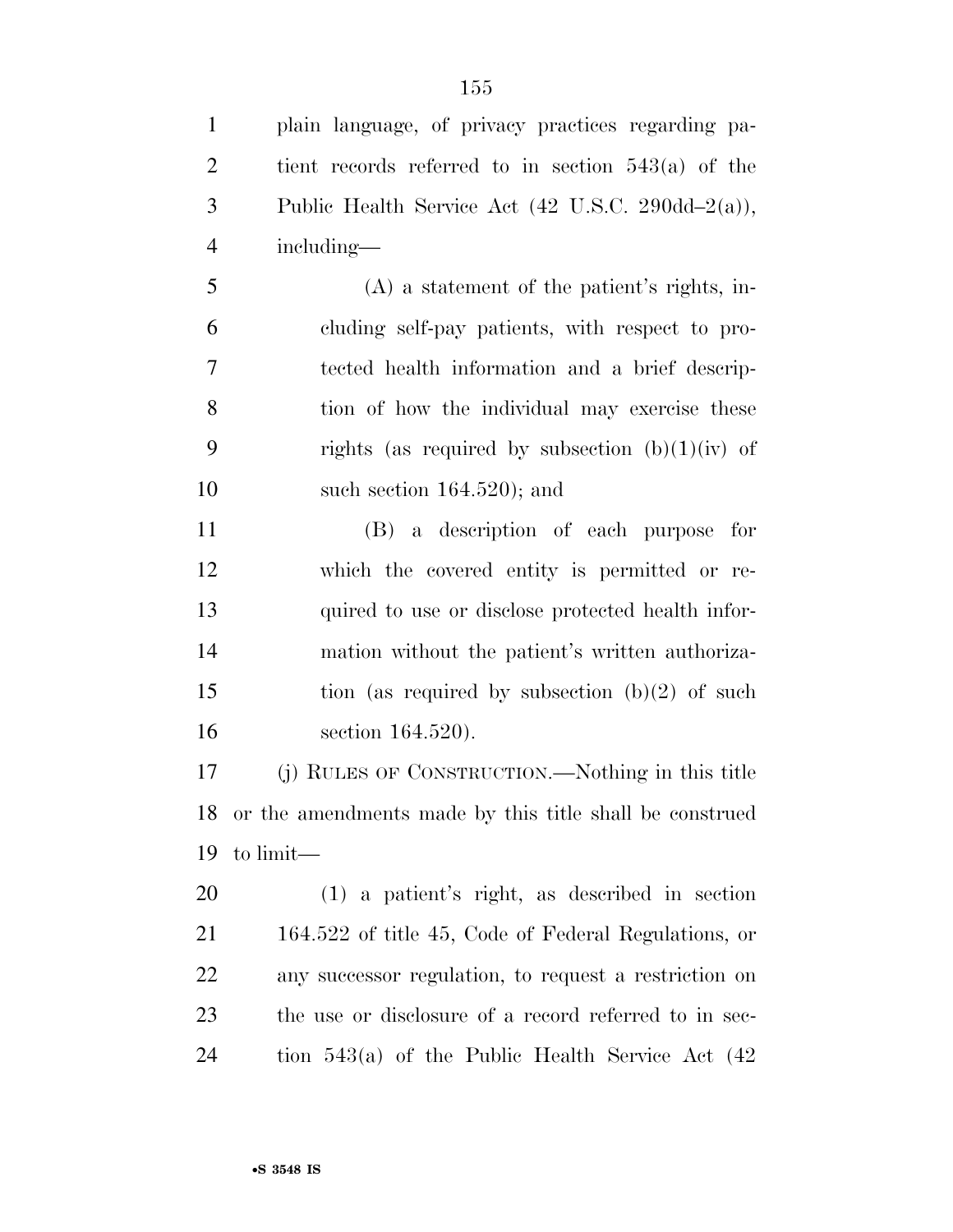U.S.C. 290dd–2(a)) for purposes of treatment, pay-ment, or health care operations; or

 (2) a covered entity's choice, as described in section 164.506 of title 45, Code of Federal Regula- tions, or any successor regulation, to obtain the con- sent of the individual to use or disclose a record re- ferred to in such section 543(a) to carry out treat-ment, payment, or health care operation.

 (k) SENSE OF CONGRESS.—It is the sense of the Congress that—

 (1) any person treating a patient through a program or activity with respect to which the con- fidentiality requirements of section 543 of the Public Health Service Act (42 U.S.C. 290dd–2) apply is en- couraged to access the applicable State-based pre- scription drug monitoring program when clinically appropriate;

 (2) patients have the right to request a restric- tion on the use or disclosure of a record referred to in section 543(a) of the Public Health Service Act 21 (42 U.S.C. 290dd–2(a)) for treatment, payment, or health care operations;

 (3) covered entities should make every reason-able effort to the extent feasible to comply with a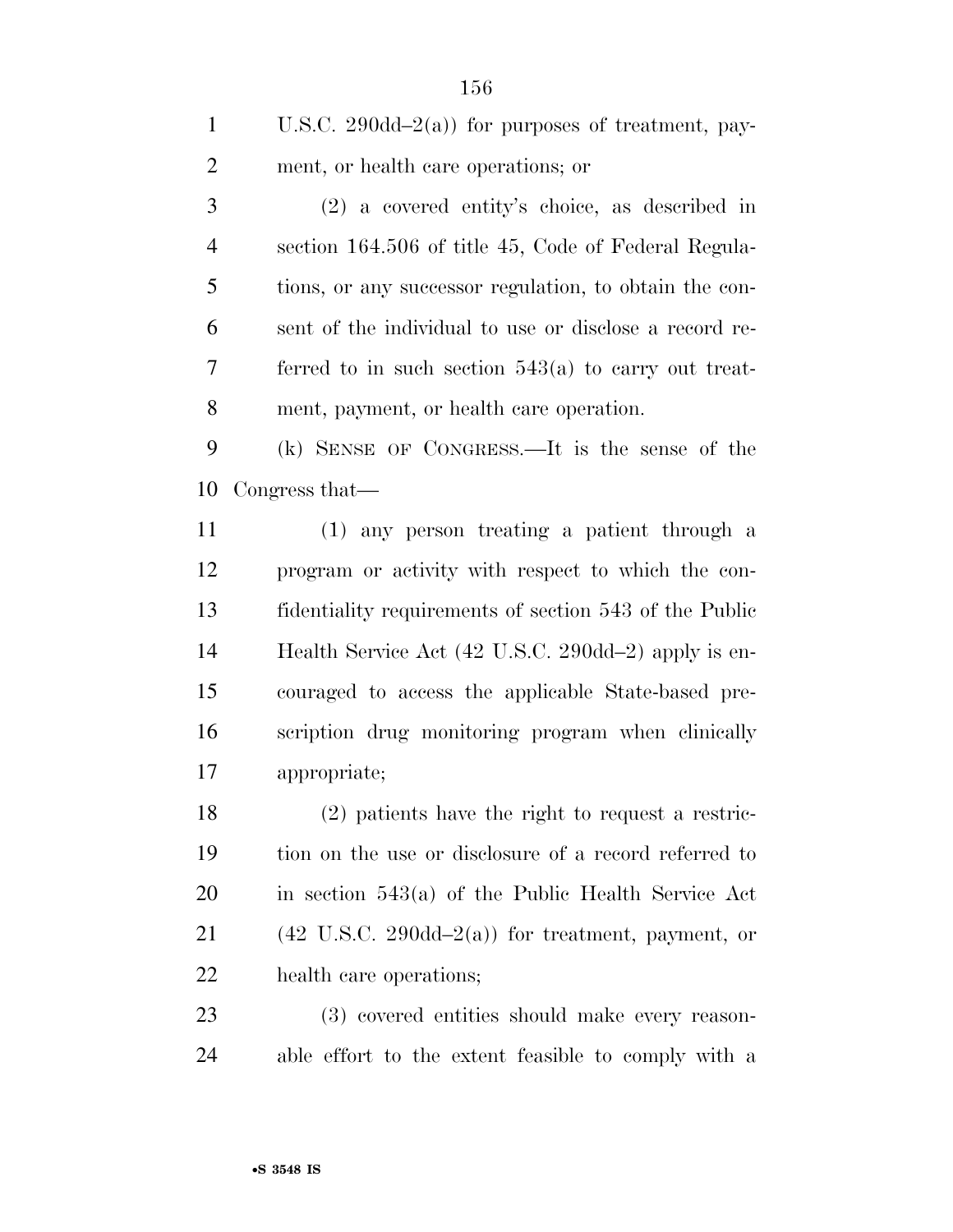patient's request for a restriction regarding such use or disclosure;

 (4) for purposes of applying section 164.501 of title 45, Code of Federal Regulations, the definition of health care operations shall have the meaning given such term in such section, except that clause (v) of paragraph (6) shall not apply; and

 (5) programs creating records referred to in section 543(a) of the Public Health Service Act (42 U.S.C. 290dd–2(a)) should receive positive incen- tives for discussing with their patients the benefits to consenting to share such records.

#### **SEC. 4222. NUTRITION SERVICES.**

 (a) DEFINITIONS.—In this section, the terms ''As- sistant Secretary'', ''Secretary'', ''State agency'', and ''area agency on aging'' have the meanings given the terms in section 102 of the Older Americans Act of 1965 (42 U.S.C. 3002).

 (b) NUTRITION SERVICES TRANSFER CRITERIA.— During any portion of the COVID-19 public health emer- gency declared under section 319 of the Public Health Service Act (42 U.S.C. 247d), the Secretary shall allow a State agency or an area agency on aging, without prior approval, to transfer not more than 100 percent of the funds received by the State agency or area agency on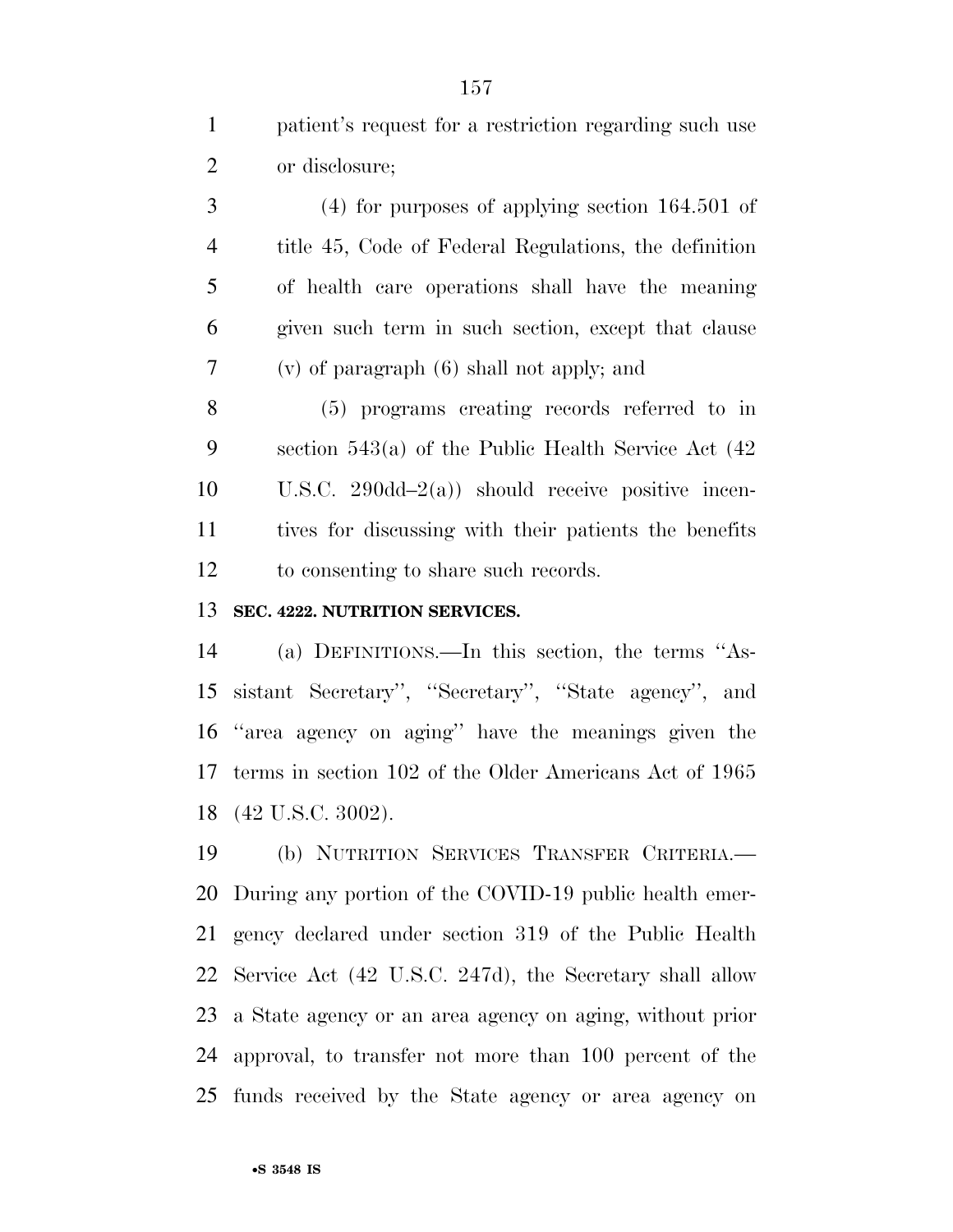aging, respectively, and attributable to funds appropriated under paragraph (1) or (2) of section 303(b) of the Older Americans Act of 1965 (42 U.S.C. 3023(b)), between sub- part 1 and subpart 2 of part C (42 U.S.C. 3030d–2 et seq.) for such use as the State agency or area agency on aging, respectively, considers appropriate to meet the needs of the State or area served.

 (c ) HOME-DELIVERED NUTRITION SERVICES WAIV- ER.—For purposes of State agencies determining the de- livery of nutrition services under section 337 of the Older Americans Act of 1965 (42 U.S.C. 3030g), during the pe- riod of the COVID–19 public health emergency declared under section 319 of the Public Health Service Act (42 U.S.C. 247d), the same meaning shall be given to an indi- vidual who is unable to obtain nutrition because the indi- vidual is practicing social distancing due to the emergency as is given to an individual who is homebound by reason of illness.

 (d) DIETARY GUIDELINES WAIVER.—To facilitate implementation of subparts 1 and 2 of part C of title III of the Older Americans Act of 1965 (42 U.S.C. 3030d– 2 et seq.) during any portion of the COVID-19 public health emergency declared under section 319 of the Public Health Service Act (42 U.S.C. 247d), the Assistant Sec-retary shall waive the requirements for meals provided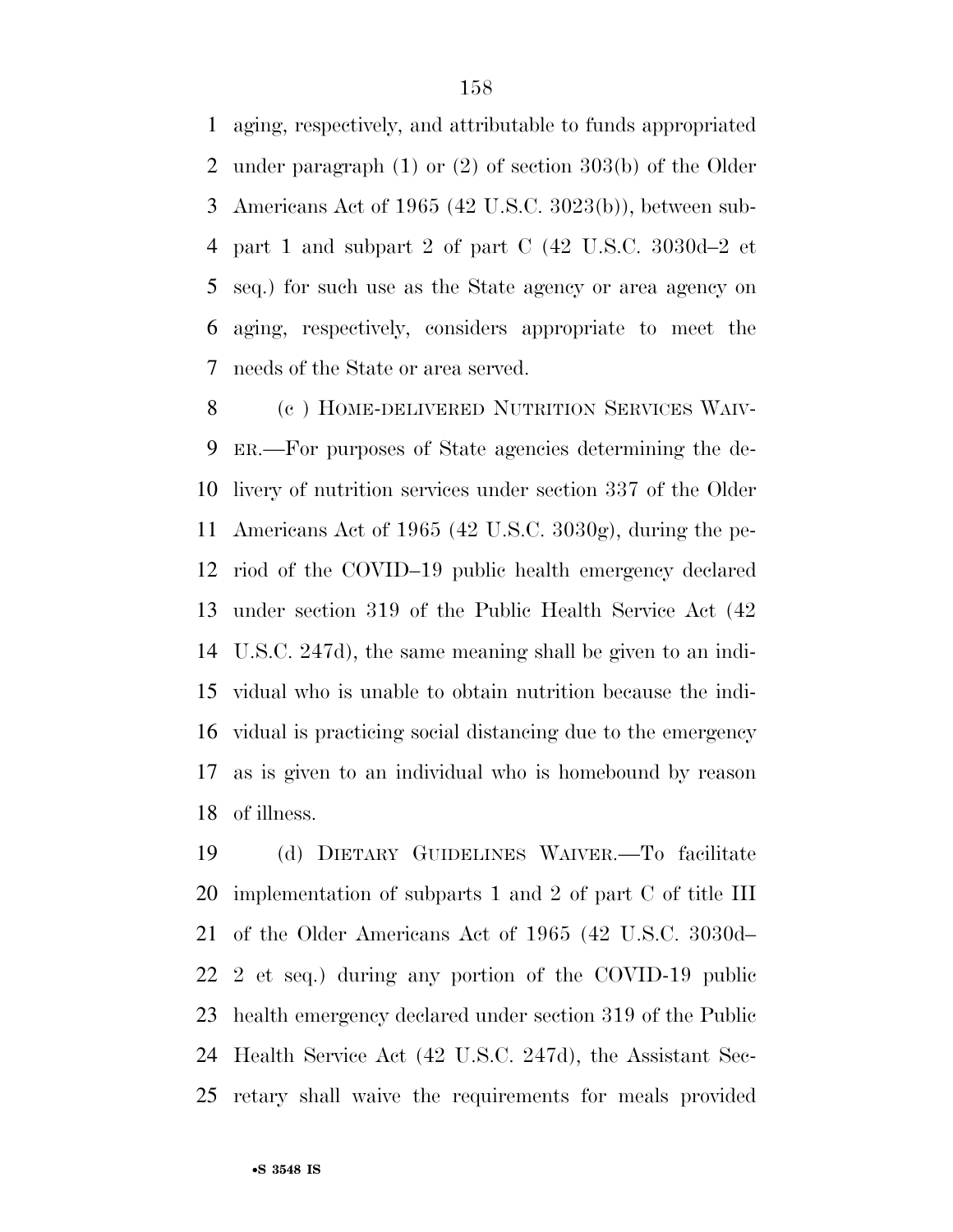under those subparts to comply with the requirements of 2 clauses (i) and (ii) of section  $339(2)(A)$  of such Act  $(42)$ 3 U.S.C.  $3030g-21(2)(A)$ .

## **SEC. 4223. GUIDANCE ON PROTECTED HEALTH INFORMA-TION.**

 Not later than 180 days after the date of enactment of this Act, the Secretary of Health and Human Services shall issue guidance on the sharing of patients' protected health information pursuant to section 160.103 of title 45, Code of Federal Regulations (or any successor regula- tions) during the public health emergency declared by the Secretary of Health and Human Services under section 319 of the Public Health Service Act (42 U.S.C. 247d) with respect to COVID-19, during the emergency involv- ing Federal primary responsibility determined to exist by the President under section 501(b) of the Robert T. Staf- ford Disaster Relief and Emergency Assistance Act (42 U.S.C. 5191(b)) with respect to COVID-19, and during the national emergency declared by the President under the National Emergencies Act (50 U.S.C. 1601 et seq.) with respect to COVID-19. Such guidance shall include information on compliance with the regulations promul- gated pursuant to section 264(c) of the Health Insurance Portability and Accountability Act of 1996 (42 U.S.C.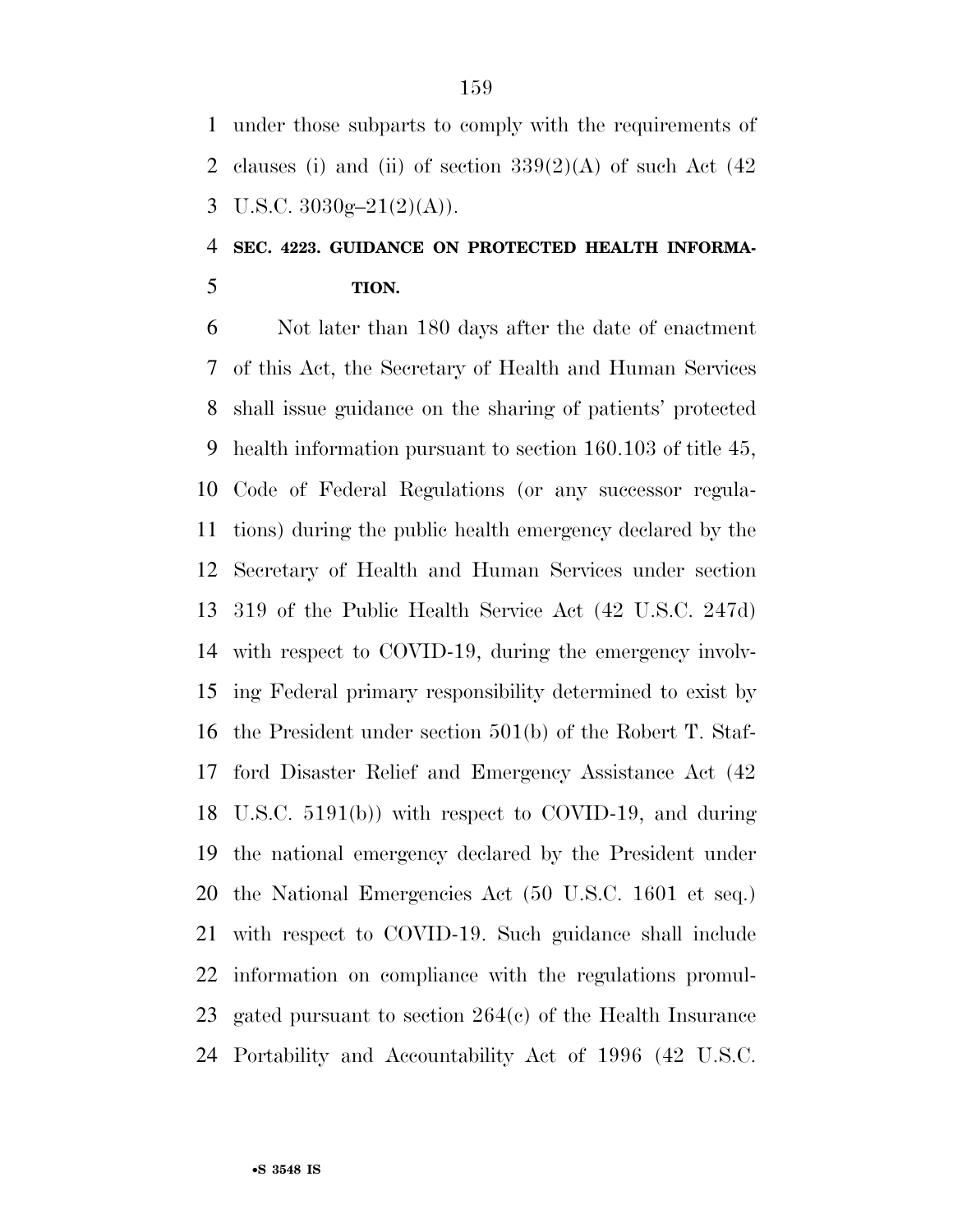| $\mathbf{1}$   | 1320d–2 note) and applicable policies, including such poli- |
|----------------|-------------------------------------------------------------|
| 2              | cies that may come into effect during such emergencies.     |
| 3              | SEC. 4224. REAUTHORIZATION OF HEALTHY START PRO-            |
| $\overline{4}$ | GRAM.                                                       |
| 5              | Section 330H of the Public Health Service Act (42)          |
| 6              | U.S.C. $254e-8$ ) is amended—                               |
| $\tau$         | $(1)$ in subsection $(a)$ —                                 |
| 8              | $(A)$ in paragraph $(1)$ , by striking ", during            |
| 9              | fiscal year 2001 and subsequent years,"; and                |
| 10             | $(B)$ in paragraph $(2)$ , by inserting "or in-             |
| 11             | creasing above the national average" after                  |
| 12             | "areas with high";                                          |
| 13             | $(2)$ in subsection $(b)$ —                                 |
| 14             | $(A)$ in paragraph $(1)$ , by striking "con-                |
| 15             | sumers of project services, public health depart-           |
| 16             | ments, hospitals, health centers under section              |
| 17             | 330" and inserting "participants and former                 |
| 18             | participants of project services, public health             |
| 19             | departments, hospitals, health centers under                |
| 20             | section 330, State substance abuse agencies";               |
| 21             | and                                                         |
| 22             | (B) in paragraph $(2)$ —                                    |
| 23             | (i) in subparagraph $(A)$ , by striking                     |
| 24             | "such as low birthweight" and inserting                     |
| 25             | "including poor birth outcomes (such as                     |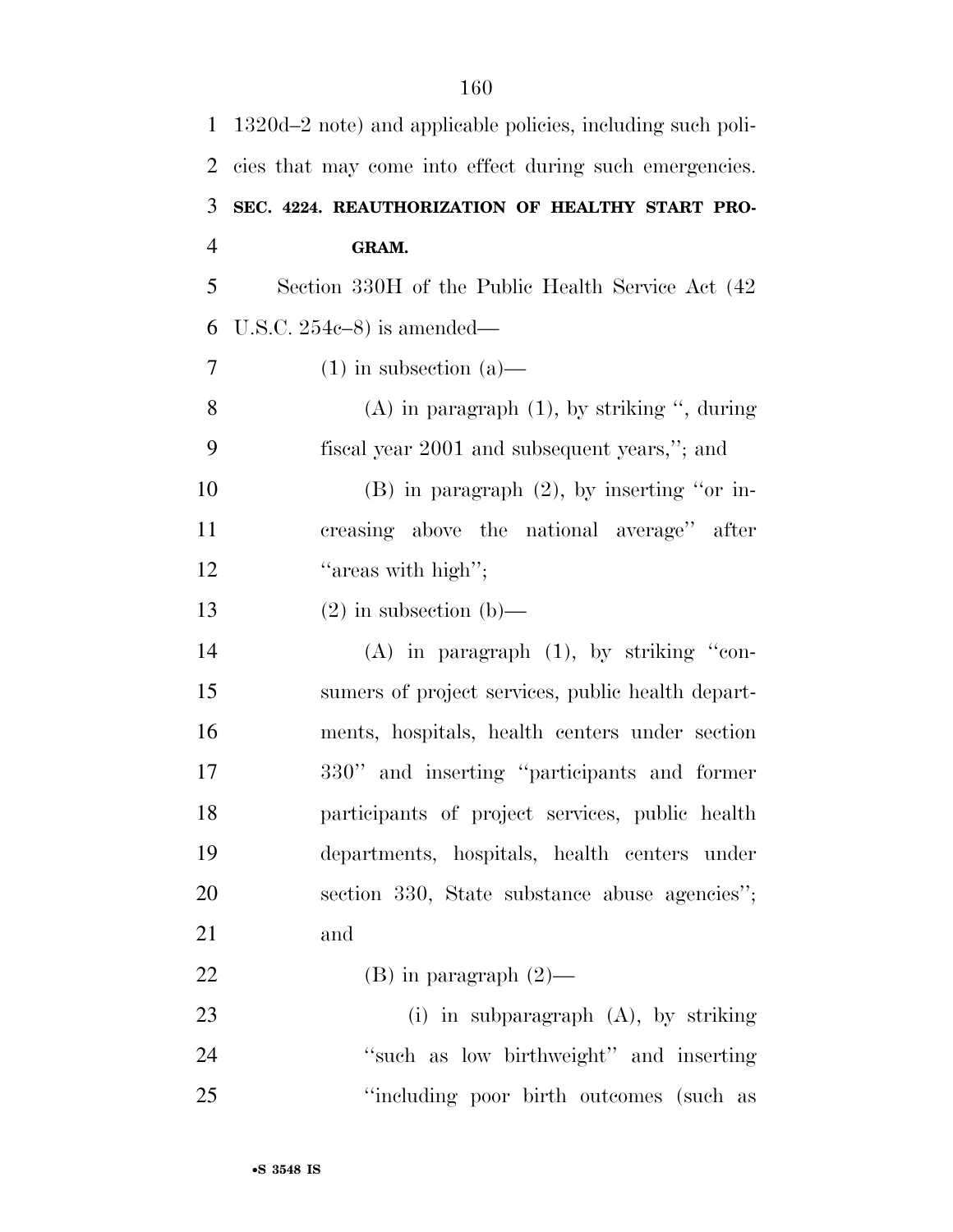| $\mathbf{1}$   | low birthweight and preterm birth) and so-  |
|----------------|---------------------------------------------|
| $\overline{2}$ | cial determinants of health";               |
| 3              | (ii) by redesignating subparagraph          |
| $\overline{4}$ | $(B)$ as subparagraph $(C)$ ;               |
| 5              | (iii) by inserting after subparagraph       |
| 6              | $(A)$ , the following:                      |
| 7              | $\lq\lq$ Communities with $\lq$             |
| 8              | "(i) high rates of infant mortality or      |
| 9              | poor perinatal outcomes; or                 |
| 10             | "(ii) high rates of infant mortality or     |
| 11             | poor perinatal outcomes in specific sub-    |
| 12             | populations within the community."; and     |
| 13             | $(iv)$ in subparagraph $(C)$ (as so redes-  |
| 14             | ignated)—                                   |
| 15             | (I) by redesignating clauses (i)            |
| 16             | and (ii) as clauses (ii) and (iii), re-     |
| 17             | spectively;                                 |
| 18             | (II) by inserting before clause (ii)        |
| 19             | (as so redesignated) the following:         |
| 20             | "(i) collaboration with the local com-      |
| 21             | munity in the development of the project;"; |
| 22             | (III) in clause (ii) (as so redesig-        |
| 23             | nated), by striking "and" at the end;       |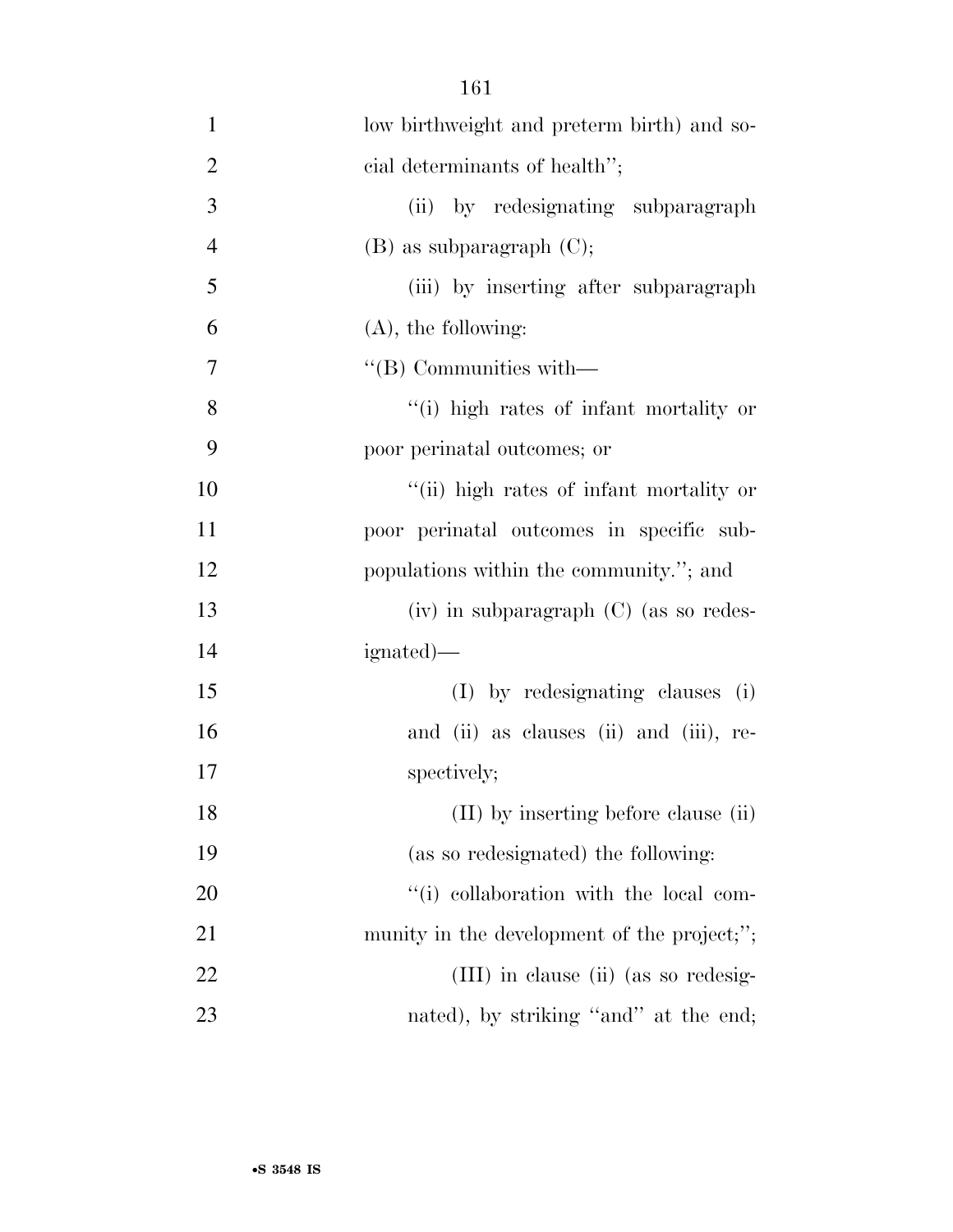| $\mathbf{1}$   | $(IV)$ in clause (iii) (as so redesig-                |
|----------------|-------------------------------------------------------|
| $\overline{2}$ | nated), by striking the period and in-                |
| 3              | serting "; and"; and                                  |
| $\overline{4}$ | (V) by adding at the end the fol-                     |
| 5              | lowing:                                               |
| 6              | "(iv) the use and collection of data                  |
| 7              | demonstrating the effectiveness of such               |
| 8              | program in decreasing infant mortality                |
| 9              | rates and improving perinatal outcomes, as            |
| 10             | applicable, or the process by which new ap-           |
| 11             | plicants plan to collect this data.";                 |
| 12             | $(3)$ in subsection $(e)$ —                           |
| 13             | (A) by striking "Recipients of grants" and            |
| 14             | inserting the following:                              |
| 15             | "(1) IN GENERAL.—Recipients of grants"; and           |
| 16             | (B) by adding at the end the following:               |
| 17             | "(2) OTHER PROGRAMS.—The Secretary shall              |
| 18             | ensure coordination of the program carried out pur-   |
| 19             | suant to this section with other programs and activi- |
| 20             | ties related to the reduction of the rate of infant   |
| 21             | mortality and improved perinatal and infant health    |
| 22             | outcomes supported by the Department.";               |
| 23             | $(4)$ in subsection $(e)$ —                           |
| 24             | $(A)$ in paragraph $(1)$ , by striking "appro-        |
| 25             | priated—" and all that follows through the end        |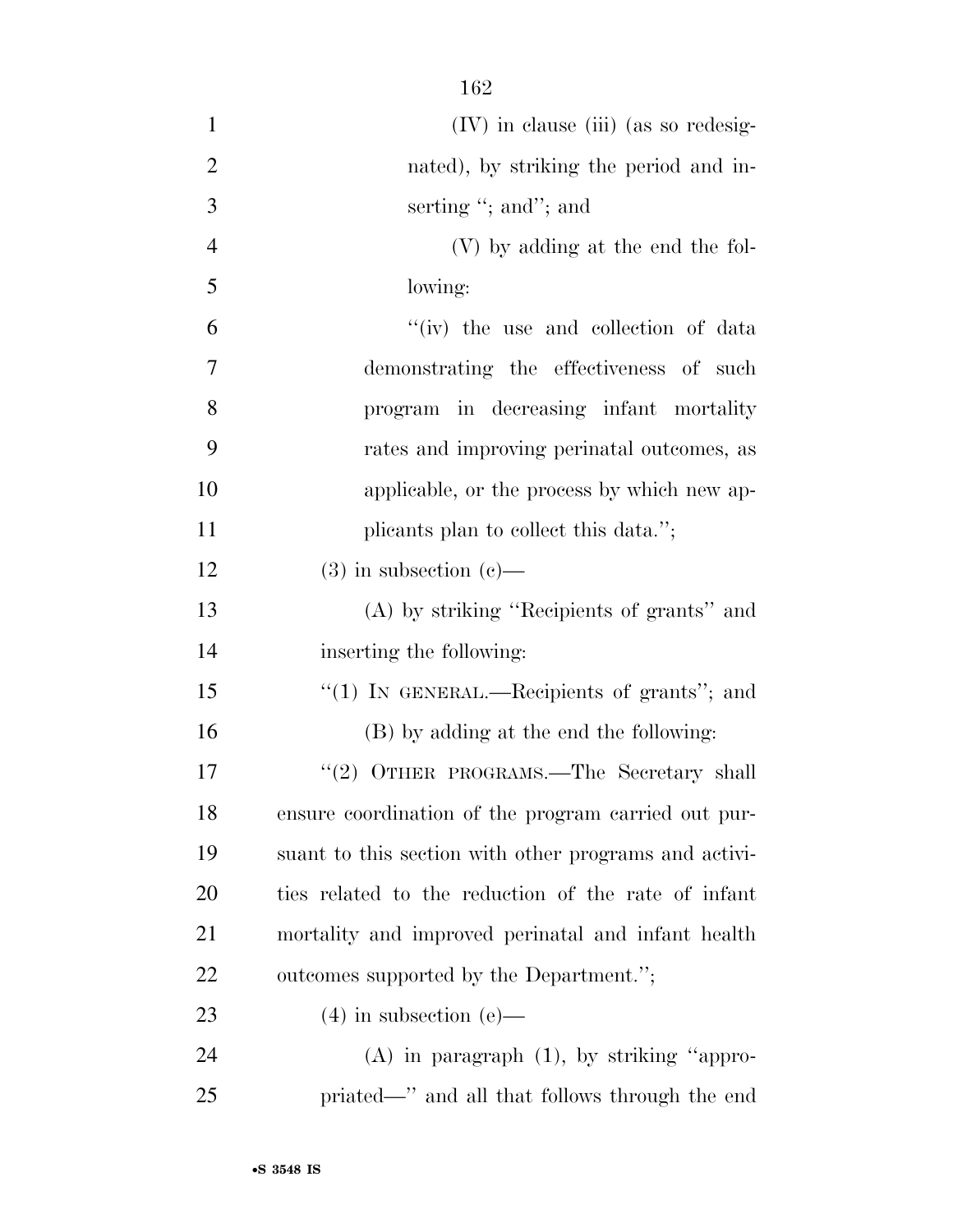| $\mathbf{1}$   | and inserting "appropriated \$122,500,000 for       |
|----------------|-----------------------------------------------------|
| $\overline{2}$ | each of fiscal years 2020 through 2024."; and       |
| 3              | $(B)$ in paragraph $(2)(B)$ , by adding at the      |
| $\overline{4}$ | end the following: "Evaluations may also in-        |
| 5              | clude, to the extent practicable, information re-   |
| 6              | lated to-                                           |
| $\tau$         | "(i) progress toward achieving any                  |
| 8              | grant metrics or outcomes related to re-            |
| 9              | ducing infant mortality rates, improving            |
| 10             | perinatal outcomes, or reducing the dis-            |
| 11             | parity in health status;                            |
| 12             | "(ii) recommendations on potential                  |
| 13             | improvements that may assist with ad-               |
| 14             | dressing gaps, as applicable and appro-             |
| 15             | priate; and                                         |
| 16             | "(iii) the extent to which the grantee              |
| 17             | coordinated with the community in which             |
| 18             | the grantee is located in the development           |
| 19             | of the project and delivery of services, in-        |
| 20             | cluding with respect to technical assistance        |
| 21             | and mentorship programs."; and                      |
| 22             | $(5)$ by adding at the end the following:           |
| 23             | "(f) GAO REPORT.—                                   |
| 24             | "(1) IN GENERAL.—Not later than 4 years             |
| 25             | after the date of the enactment of this subsection, |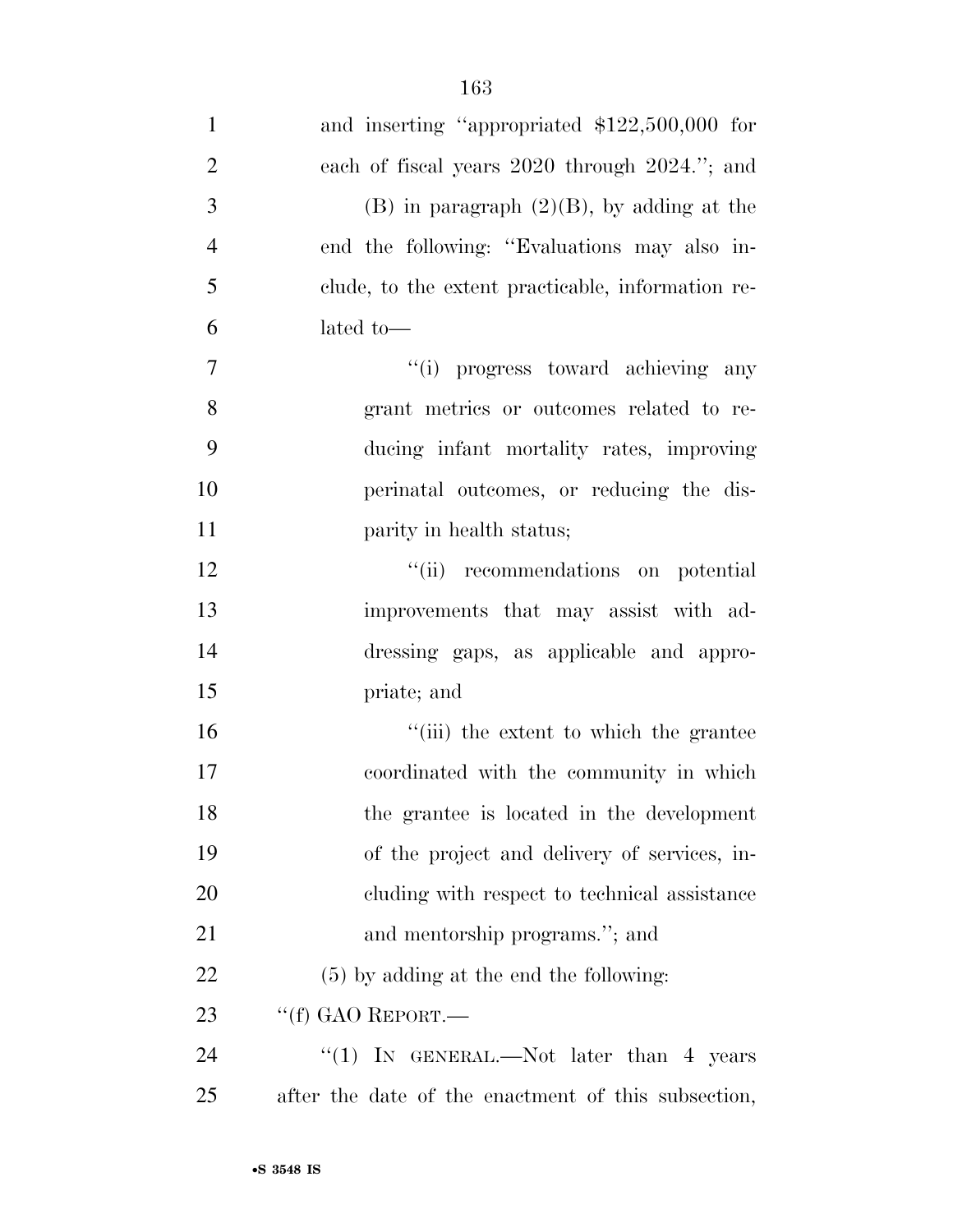the Comptroller General of the United States shall conduct an independent evaluation, and submit to the appropriate Committees of Congress a report, concerning the Healthy Start program under this section.  $(2)$  EVALUATION.—In conducting the evalua- tion under paragraph (1), the Comptroller General shall consider, as applicable and appropriate, infor- mation from the evaluations under subsection 10 (e)(2)(B). 11 "(3) REPORT.—The report described in para- graph (1) shall review, assess, and provide rec- ommendations, as appropriate, on the following: ''(A) The allocation of Healthy Start pro- gram grants by the Health Resources and Serv- ices Administration, including considerations made by such Administration regarding dispari- ties in infant mortality or perinatal outcomes among urban and rural areas in making such awards. 21 ''(B) Trends in the progress made toward meeting the evaluation criteria pursuant to sub-23 section  $(e)(2)(B)$ , including programs which de- crease infant mortality rates and improve perinatal outcomes, programs that have not de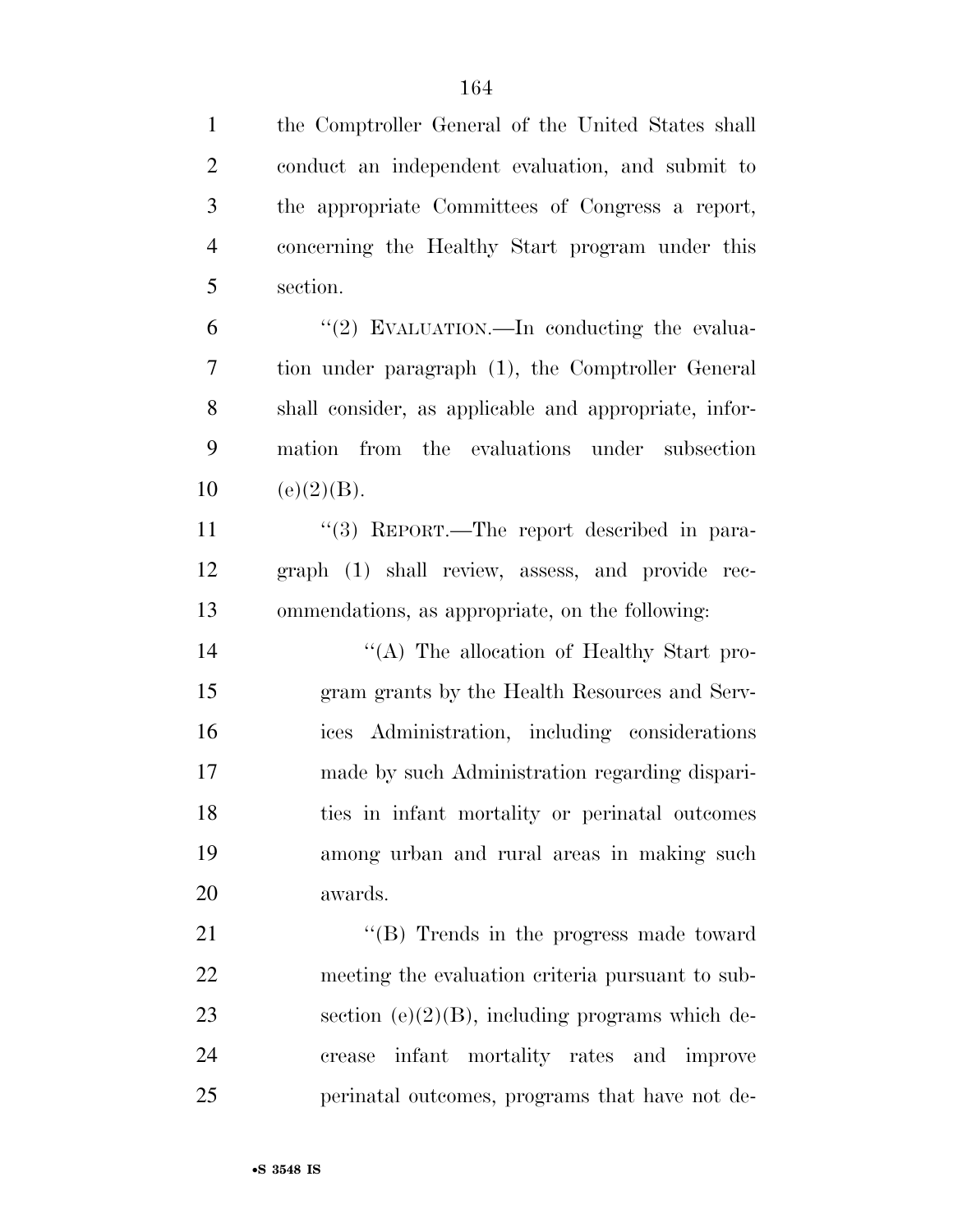creased infant mortality rates or improved perinatal outcomes, and programs that have made an impact on disparities in infant mor-tality or perinatal outcomes.

 ''(C) The ability of grantees to improve health outcomes for project participants, pro- mote the awareness of the Healthy Start pro- gram services, incorporate and promote family participation, facilitate coordination with the community in which the grantee is located, and increase grantee accountability through quality improvement, performance monitoring, evalua- tion, and the effect such metrics may have to- ward decreasing the rate of infant mortality and improving perinatal outcomes.

16 "'(D) The extent to which such Federal programs are coordinated across agencies and the identification of opportunities for improved coordination in such Federal programs and ac-20 tivities.".

## **Subtitle C—Innovation**

**SEC. 4301. REMOVING THE CAP ON OTA.** 

23 Section  $319L(c)(5)(A)(ii)$  of the Public Health Serv-24 ice Act (42 U.S.C. 247d–7 $e(e)(5)(A)(ii)$ ) is amended to read as follows: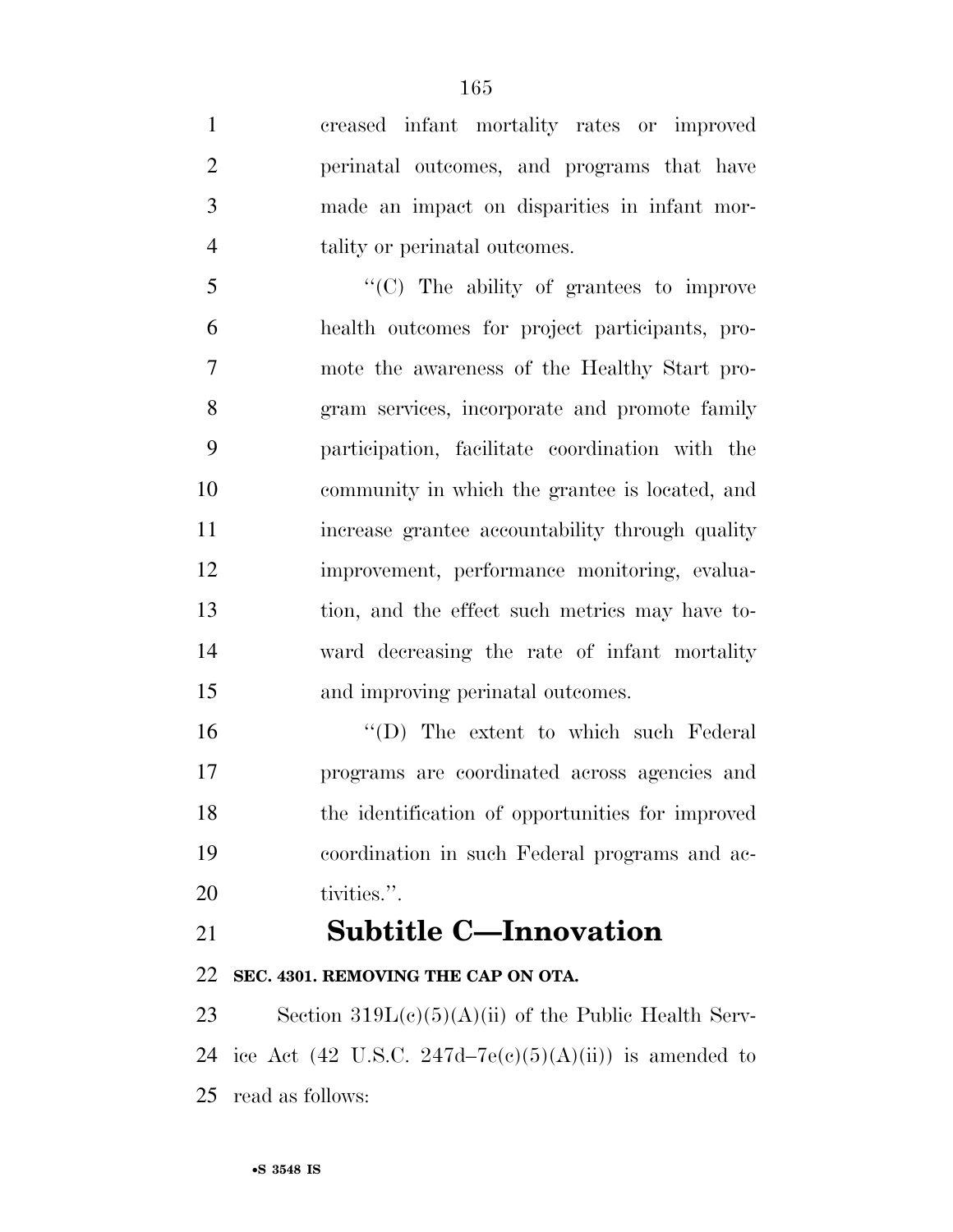1 "(ii) LIMITATIONS ON AUTHORITY.— To the maximum extent practicable, com- petitive procedures shall be used when en- tering into transactions to carry out projects under this subsection.''.

# **SEC. 4302. EXTENDING THE PRIORITY REVIEW PROGRAM FOR AGENTS THAT PRESENT NATIONAL SE-CURITY THREATS.**

 Section 565A of the Federal Food, Drug, and Cos- metic Act (21 U.S.C. 360bbb–4a) is amended by striking subsection (g).

#### **SEC. 4303. PRIORITY ZOONOTIC ANIMAL DRUGS.**

 Chapter V of the Federal Food, Drug, and Cosmetic Act (21 U.S.C. 351 et seq.) is amended by inserting after section 512 the following:

#### **''SEC. 512A. PRIORITY ZOONOTIC ANIMAL DRUGS.**

 ''(a) IN GENERAL.—The Secretary shall, at the re- quest of the sponsor intending to submit an application 19 for approval of a new animal drug under section  $512(b)(1)$  or an application for conditional approval of a new animal drug under section 571, expedite the development and re- view of such new animal drug if preliminary clinical evi- dence indicates that the new animal drug, alone or in com- bination with 1 or more other animal drugs, has the poten-tial to prevent or treat a zoonotic disease in animals, in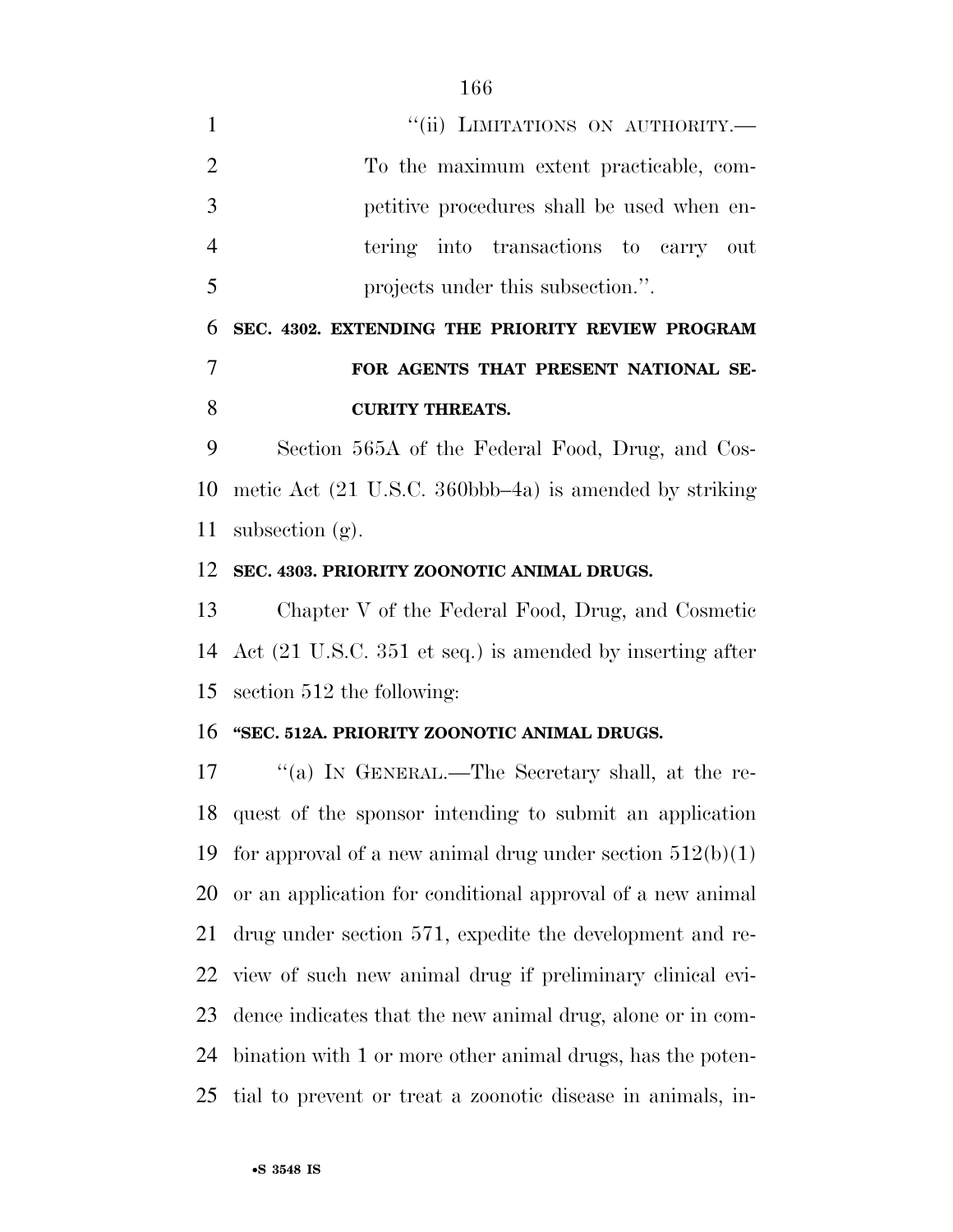cluding a vector borne-disease, that has the potential to cause serious adverse health consequences for, or serious or life-threatening diseases in, humans.

 ''(b) REQUEST FOR DESIGNATION.—The sponsor of a new animal drug may request the Secretary to designate a new animal drug described in subsection (a) as a priority zoonotic animal drug. A request for the designation may be made concurrently with, or at any time after, the open- ing of an investigational new animal drug file under sec- tion 512(j) or the filing of an application under section 512(b)(1) or 571.

12 "(c) DESIGNATION.—

13 "(1) IN GENERAL.—Not later than 60 calendar days after the receipt of a request under subsection (b), the Secretary shall determine whether the new animal drug that is the subject of the request meets the criteria described in subsection (a). If the Sec- retary determines that the new animal drug meets the criteria, the Secretary shall designate the new animal drug as a priority zoonotic animal drug and shall take such actions as are appropriate to expe- dite the development and review of the application for approval or conditional approval of such new ani-mal drug.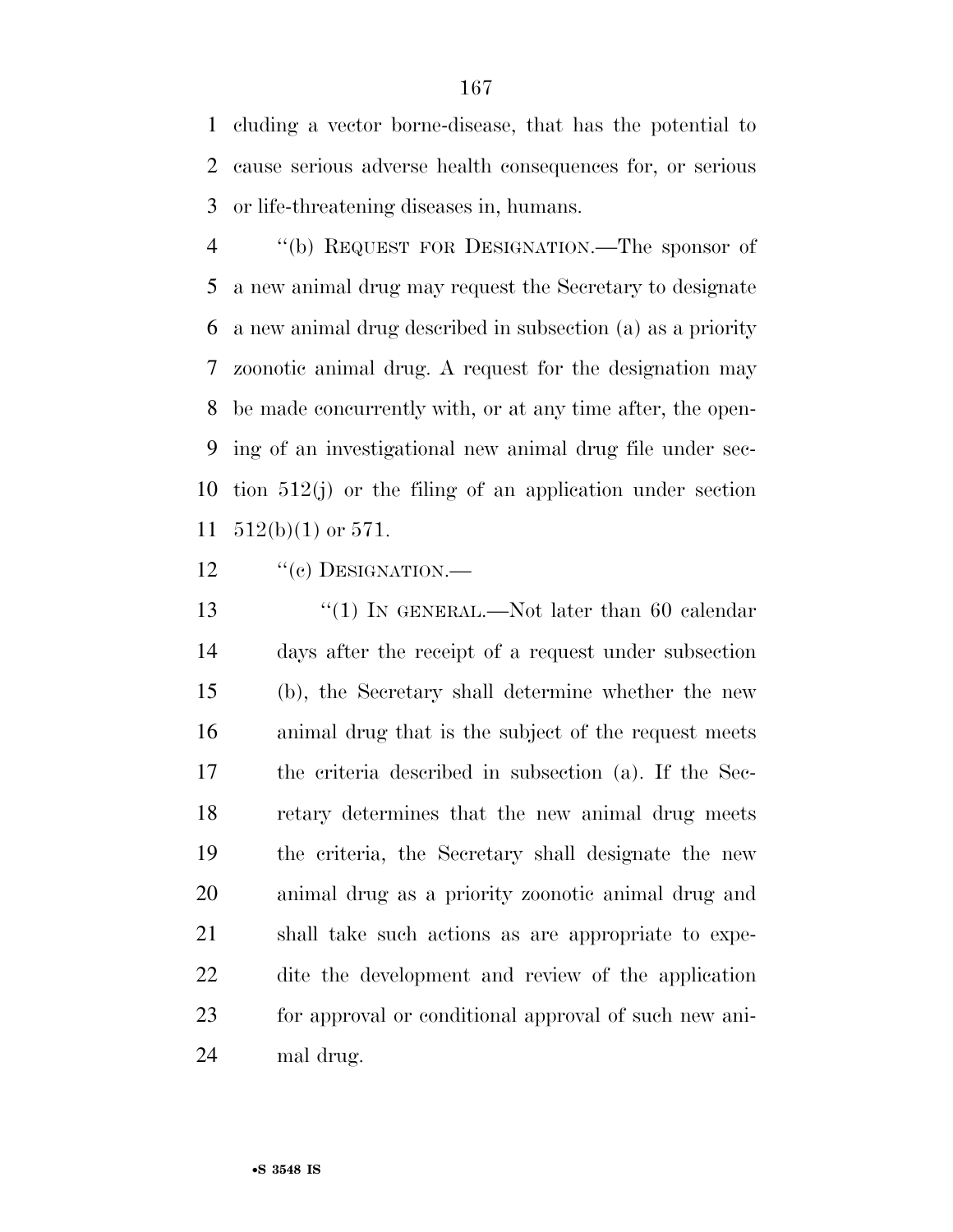1 ''(2) ACTIONS.—The actions to expedite the de- velopment and review of an application under para-graph (1) may include, as appropriate—

 ''(A) taking steps to ensure that the design of clinical trials is as efficient as practicable, when scientifically appropriate, such as by uti- lizing novel trial designs or drug development tools (including biomarkers) that may reduce the number of animals needed for studies;

 $\langle (B)$  providing timely advice to, and inter- active communication with, the sponsor (which may include meetings with the sponsor and re- view team) regarding the development of the new animal drug to ensure that the develop- ment program to gather the nonclinical and clinical data necessary for approval is as effi-cient as practicable;

18 ''(C) involving senior managers and review staff with experience in zoonotic or vector-borne disease to facilitate collaborative, cross-discipli- nary review, including, as appropriate, across agency centers; and

23  $\qquad$  ''(D) implementing additional administra-tive or process enhancements, as necessary, to

•**S 3548 IS**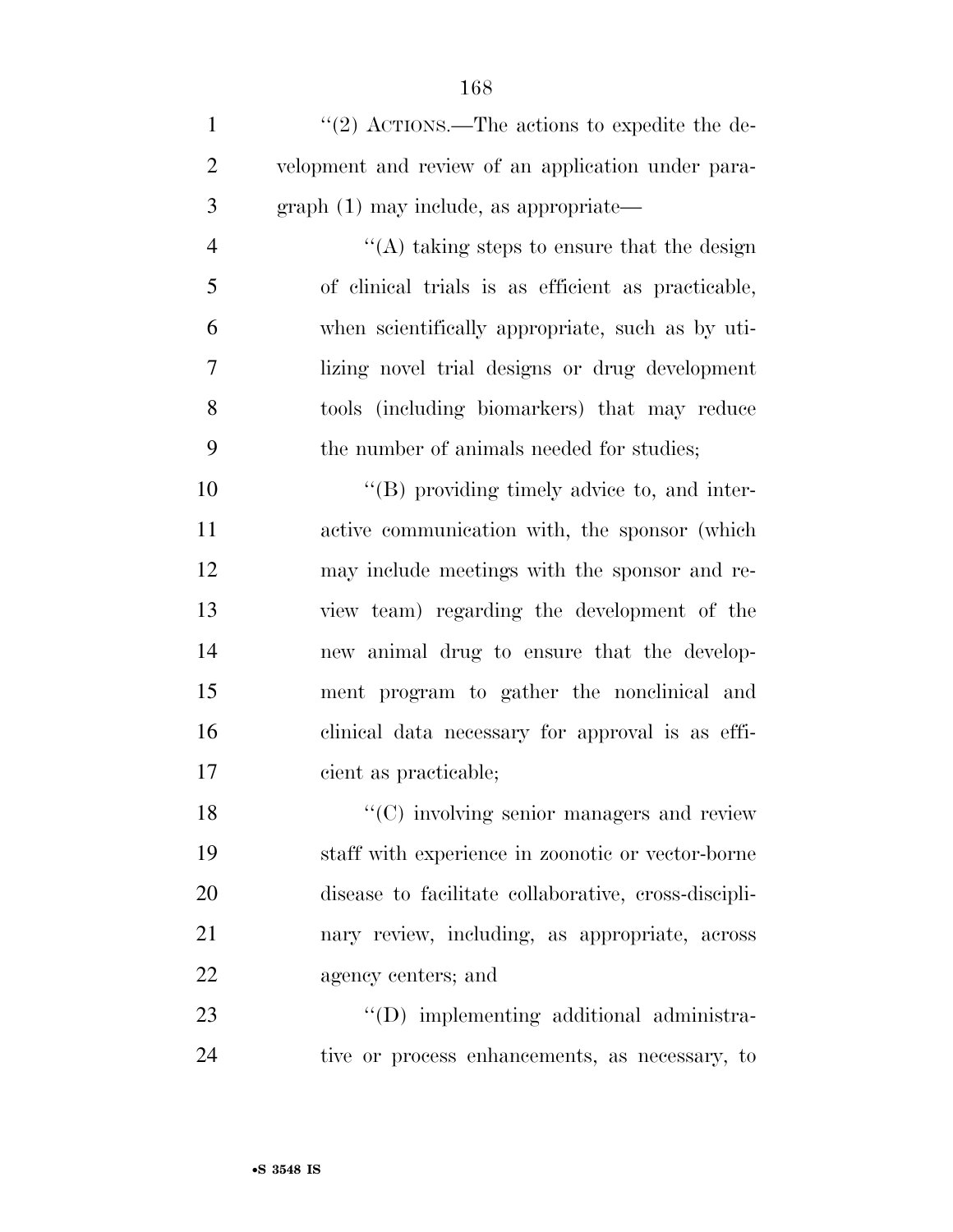facilitate an efficient review and development program.''.

## **Subtitle D—Finance Committee**

### **SEC. 4401. EXEMPTION FOR TELEHEALTH SERVICES.**

5 (a) IN GENERAL.—Paragraph  $(2)$  of section  $223(c)$  of the Internal Revenue Code of 1986 is amended by add-ing at the end the following new subparagraph:

8 "(E) SAFE HARBOR FOR ABSENCE OF DE- DUCTIBLE FOR TELEHEALTH.—In the case of plan years beginning on or before December 31, 2021, a plan shall not fail to be treated as a high deductible health plan by reason of failing to have a deductible for telehealth and other re-mote care services.''.

 (b) CERTAIN COVERAGE DISREGARDED.—Clause (ii) 16 of section  $223(c)(1)(B)$  of the Internal Revenue Code of 1986 is amended by striking ''or long-term care'' and in- serting ''long-term care, or (in the case of plan years be- ginning on or before December 31, 2021) telehealth and other remote care''.

 (c) EFFECTIVE DATE.—The amendments made by this section shall take effect on the date of the enactment of this Act.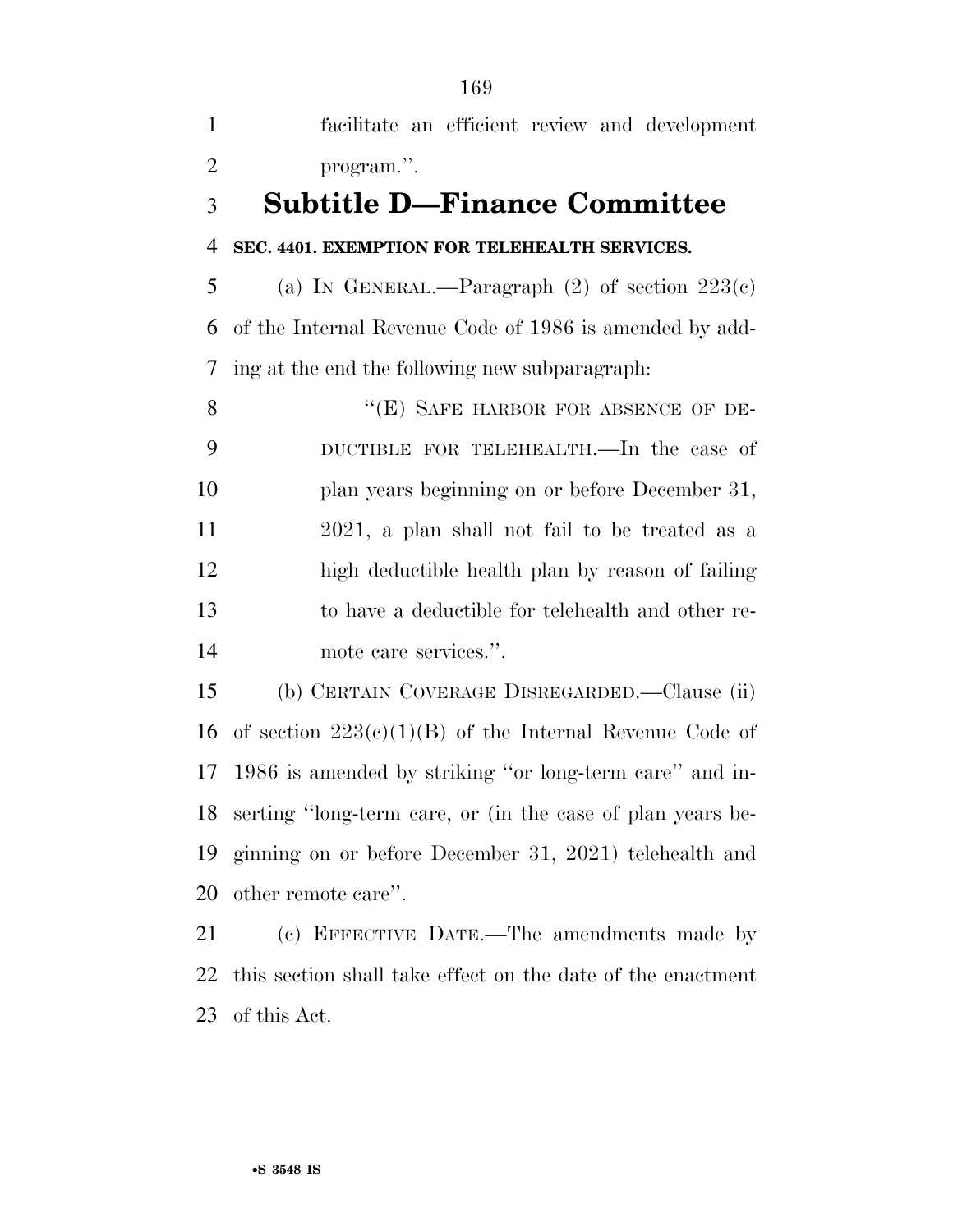| 1              | SEC. 4402. INCLUSION OF CERTAIN OVER-THE-COUNTER            |
|----------------|-------------------------------------------------------------|
| $\overline{2}$ | MEDICAL PRODUCTS AS QUALIFIED MEDICAL                       |
| 3              | <b>EXPENSES.</b>                                            |
| $\overline{4}$ | (a) HSAs.—Section $223(d)(2)$ of the Internal Rev-          |
| 5              | enue Code of 1986 is amended—                               |
| 6              | (1) by striking the last sentence of subpara-               |
| 7              | $graph$ (A) and inserting the following: "For pur-          |
| 8              | poses of this subparagraph, amounts paid for men-           |
| 9              | strual care products shall be treated as paid for           |
| 10             | medical care."; and                                         |
| 11             | $(2)$ by adding at the end the following new sub-           |
| 12             | paragraph:                                                  |
| 13             | "(D) MENSTRUAL CARE PRODUCT.-For                            |
| 14             | purposes of this paragraph, the term 'menstrual             |
| 15             | care product' means a tampon, pad, liner, cup,              |
| 16             | sponge, or similar product used by individuals              |
| 17             | with respect to menstruation or other genital-              |
| 18             | tract secretions.".                                         |
| 19             | (b) ARCHER MSAs.—Section $220(d)(2)(A)$ of such             |
| 20             | Code is amended by striking the last sentence and insert-   |
| 21             | ing the following: "For purposes of this subparagraph,      |
| 22             | amounts paid for menstrual care products (as defined in     |
| 23             | section $223(d)(2)(D)$ shall be treated as paid for medical |
| 24             | care.".                                                     |
| 25             | (c) HEALTH FLEXIBLE SPENDING ARRANGEMENTS                   |
| 26             | AND HEALTH REIMBURSEMENT ARRANGEMENTS.-Sec-                 |

•**S 3548 IS**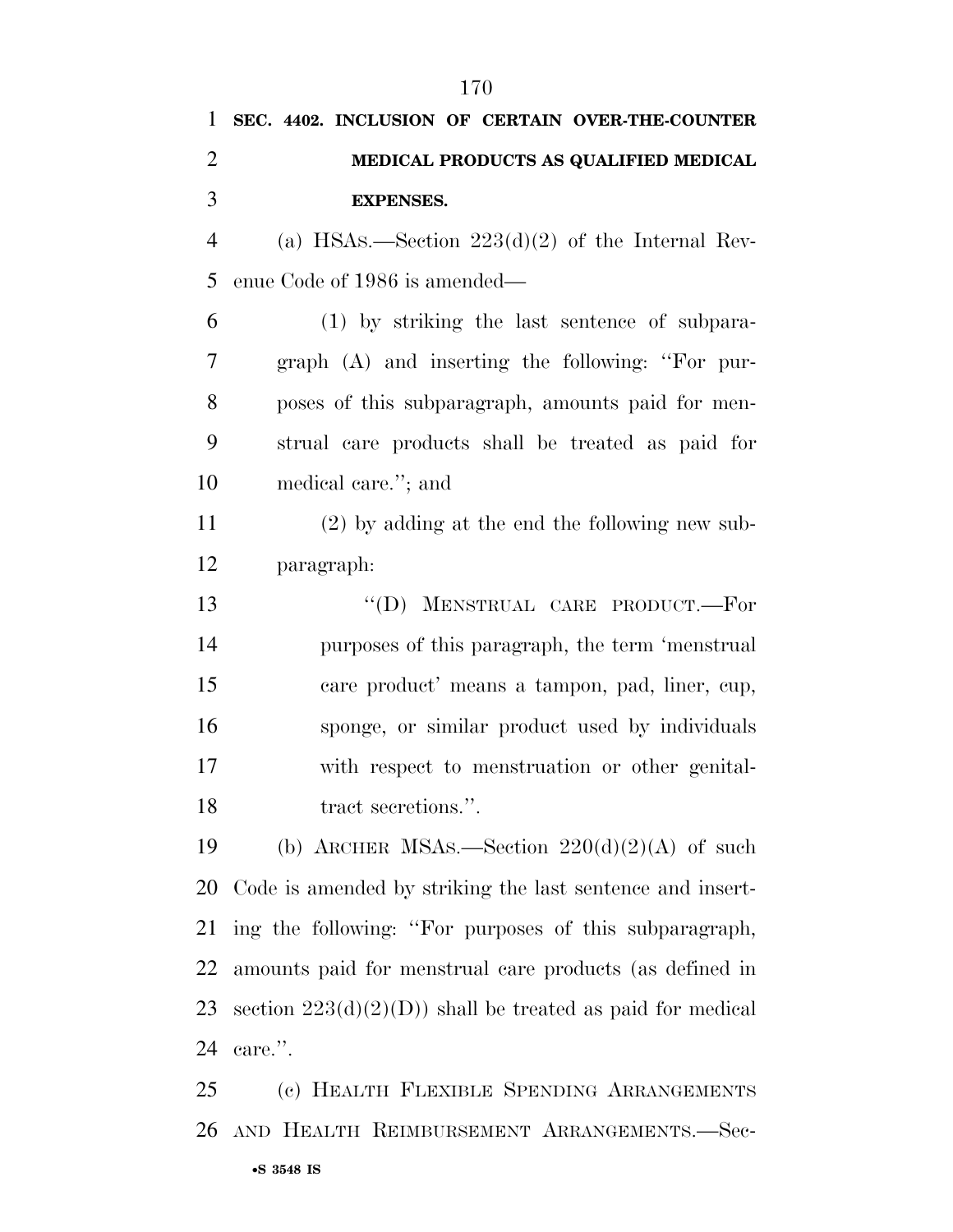tion 106 of such Code is amended by striking subsection (f) and inserting the following new subsection:

 ''(f) REIMBURSEMENTS FOR MENSTRUAL CARE PRODUCTS.—For purposes of this section and section 105, expenses incurred for menstrual care products (as 6 defined in section  $223(d)(2)(D)$  shall be treated as in-curred for medical care.''.

8 (d) EFFECTIVE DATES.—

 (1) DISTRIBUTIONS FROM SAVINGS AC- COUNTS.—The amendment made by subsections (a) and (b) shall apply to amounts paid after December 31, 2019.

 (2) REIMBURSEMENTS.—The amendment made by subsection (c) shall apply to expenses incurred after December 31, 2019.

 **SEC. 4403. TREATMENT OF DIRECT PRIMARY CARE SERV-ICE ARRANGEMENTS.** 

18 (a) IN GENERAL.—Section  $223(c)(1)$  of the Internal Revenue Code of 1986 is amended by adding at the end the following new subparagraph:

21 "
(D) TREATMENT OF DIRECT PRIMARY 22 CARE SERVICE ARRANGEMENTS.

23 "(i) In GENERAL.—A direct primary care service arrangement shall not be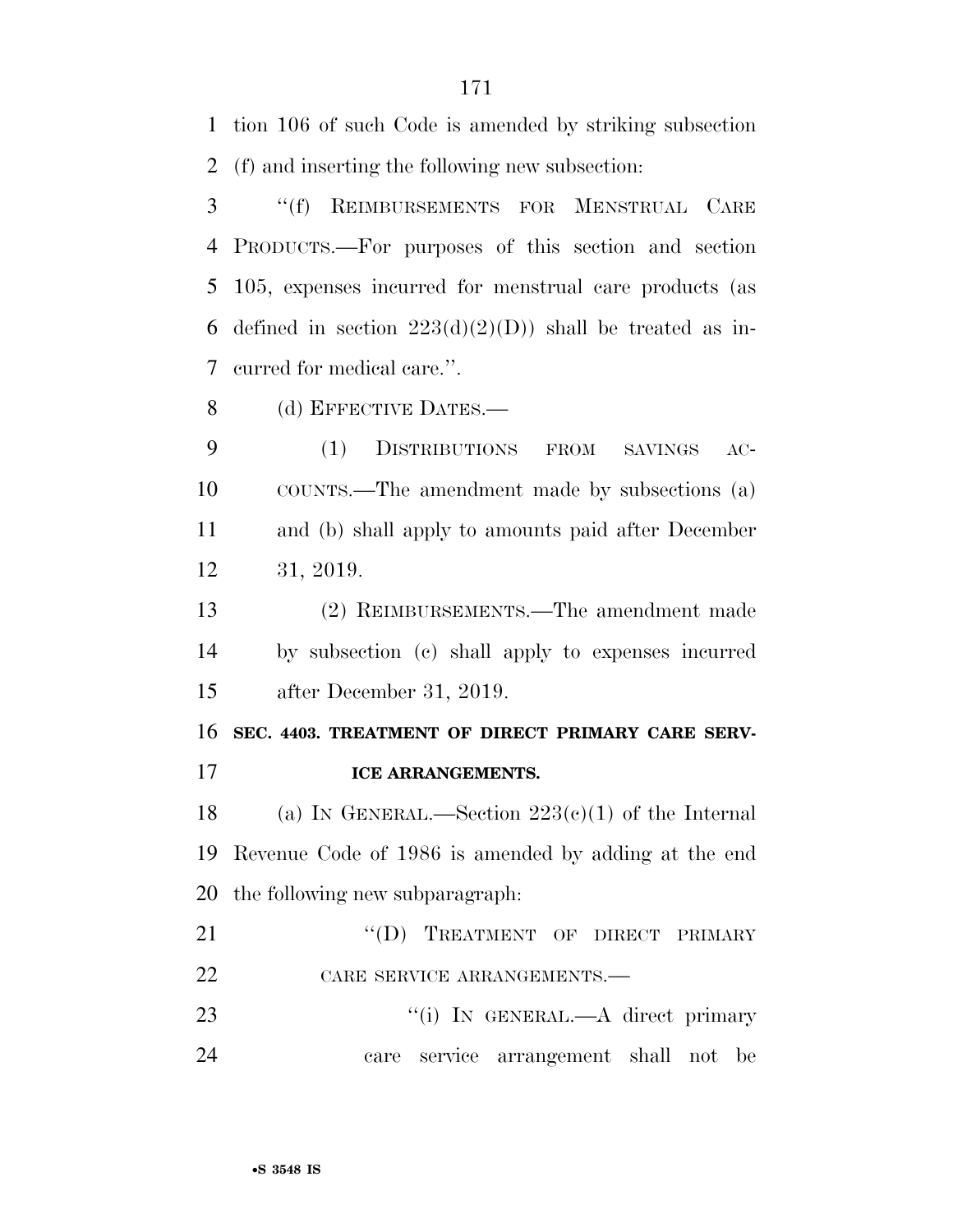treated as a health plan for purposes of 2 subparagraph  $(A)(ii)$ . 3 "(ii) DIRECT PRIMARY CARE SERVICE ARRANGEMENT.—For purposes of this paragraph— ''(I) IN GENERAL.—The term 'di- rect primary care service arrange- ment' means, with respect to any indi- vidual, an arrangement under which such individual is provided medical 11 care (as defined in section 213(d)) consisting solely of primary care serv- ices provided by primary care practi- tioners (as defined in section  $1833(x)(2)(A)$  of the Social Security Act, determined without regard to clause (ii) thereof), if the sole com- pensation for such care is a fixed peri- odic fee.  $\text{``(II)}$  LIMITATION.—With respect 21 to any individual for any month, such 22 term shall not include any arrange- ment if the aggregate fees for all di- rect primary care service arrange-ments (determined without regard to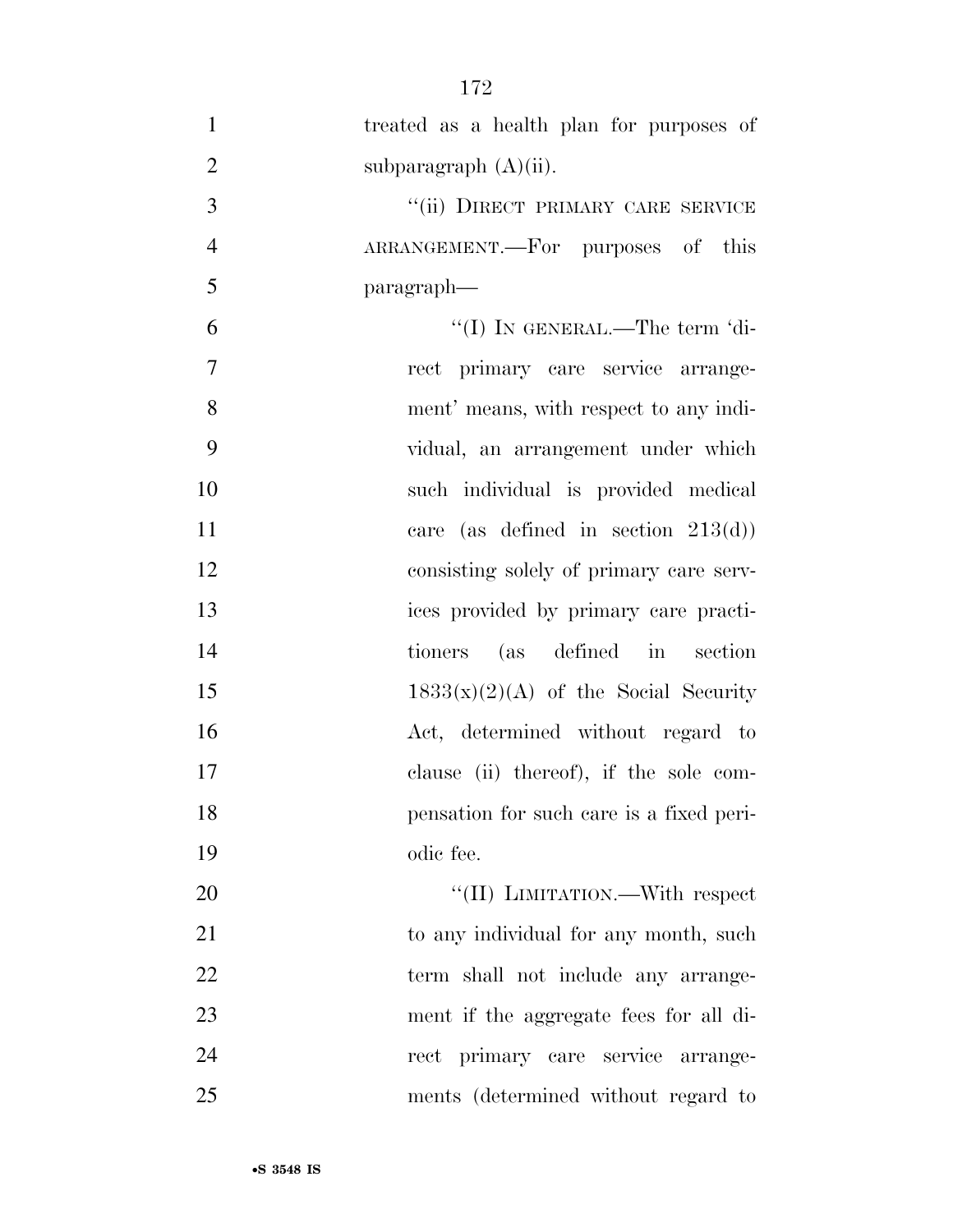| $\mathbf{1}$   | this subclause) with respect to such                             |
|----------------|------------------------------------------------------------------|
| $\overline{2}$ | individual for such month exceed                                 |
| 3              | $$150$ (twice such dollar amount in the                          |
| $\overline{4}$ | case of an individual with any direct                            |
| 5              | primary care service arrangement (as                             |
| 6              | so determined) that covers more than                             |
| $\tau$         | one individual).                                                 |
| 8              | "(iii) CERTAIN SERVICES SPECIFI-                                 |
| 9              | CALLY EXCLUDED FROM TREATMENT AS                                 |
| 10             | PRIMARY CARE SERVICES.-For purposes                              |
| 11             | of this paragraph, the term 'primary care                        |
| 12             | services' shall not include—                                     |
| 13             | $\lq\lq$ (I) procedures that require the                         |
| 14             | use of general anesthesia, and                                   |
| 15             | "(II) laboratory services not typi-                              |
| 16             | cally administered in an ambulatory                              |
| 17             | primary care setting.                                            |
| 18             | The Secretary, after consultation with the                       |
| 19             | Secretary of Health and Human Services,                          |
| 20             | shall issue regulations or other guidance                        |
| 21             | regarding the application of this clause.".                      |
| 22             | (b) DIRECT PRIMARY CARE SERVICE ARRANGEMENT                      |
| 23             | TREATED<br><b>FEES</b><br>MEDICAL EXPENSES.-Section<br><b>AS</b> |
| 24             | $223(d)(2)(C)$ is amended by striking "or" at the end of         |
| 25             | clause (iii), by striking the period at the end of clause (iv)   |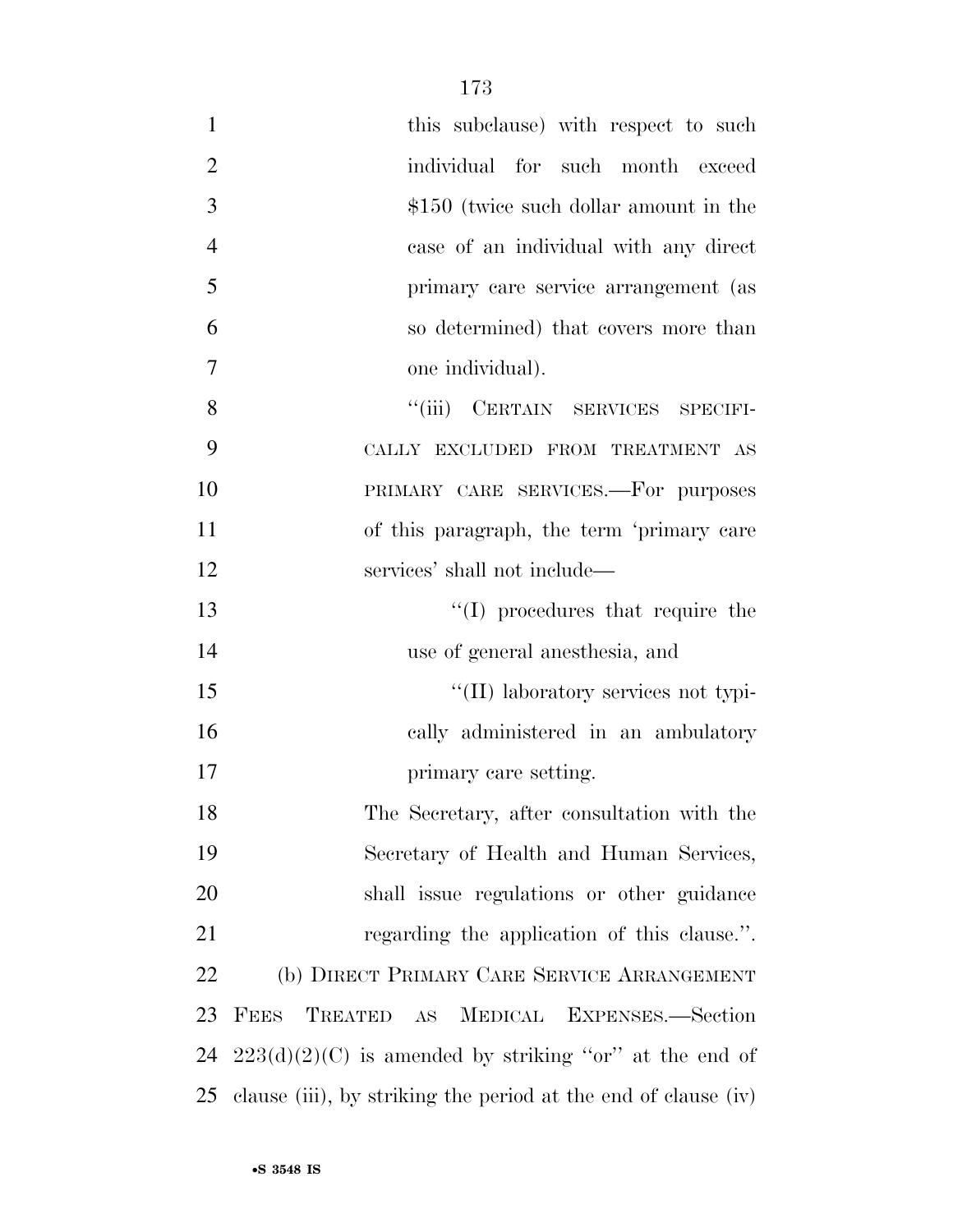and inserting '', or'', and by adding at the end the fol-lowing new clause:

 ''(v) any direct primary care service arrangement.''. 4 (c) INFLATION ADJUSTMENT.—Section  $223(g)(1)$  of such Code is amended—

| 6                 | (1) by inserting ", $(c)(1)(D)(ii)(II)$ ," after               |
|-------------------|----------------------------------------------------------------|
| $7\phantom{.0}\,$ | "(b)(2)," each place such term appears, and                    |
| 8                 | $(2)$ in subparagraph $(B)$ , by inserting "and                |
| 9                 | $(iii)$ " after "clause $(ii)$ " in clause $(i)$ , by striking |
| 10                | "and" at the end of clause (i), by striking the period         |
| 11                | at the end of clause (ii) and inserting ", and", and           |

 by inserting after clause (ii) the following new clause:

14 ''(iii) in the case of the dollar amount 15 in subsection  $(e)(1)(D)(ii)(II)$  for taxable years beginning in calendar years after 17 2020, 'calendar year 2019'.' '''.

 (d) REPORTING OF DIRECT PRIMARY CARE SERVICE ARRANGEMENT FEES ON W–2.—Section 6051(a) of such Code is amended by striking ''and'' at the end of para- graph (16), by striking the period at the end of paragraph (17) and inserting '', and'', and by inserting after para-graph (17) the following new paragraph:

24 ''(18) in the case of a direct primary care serv-ice arrangement (as defined in section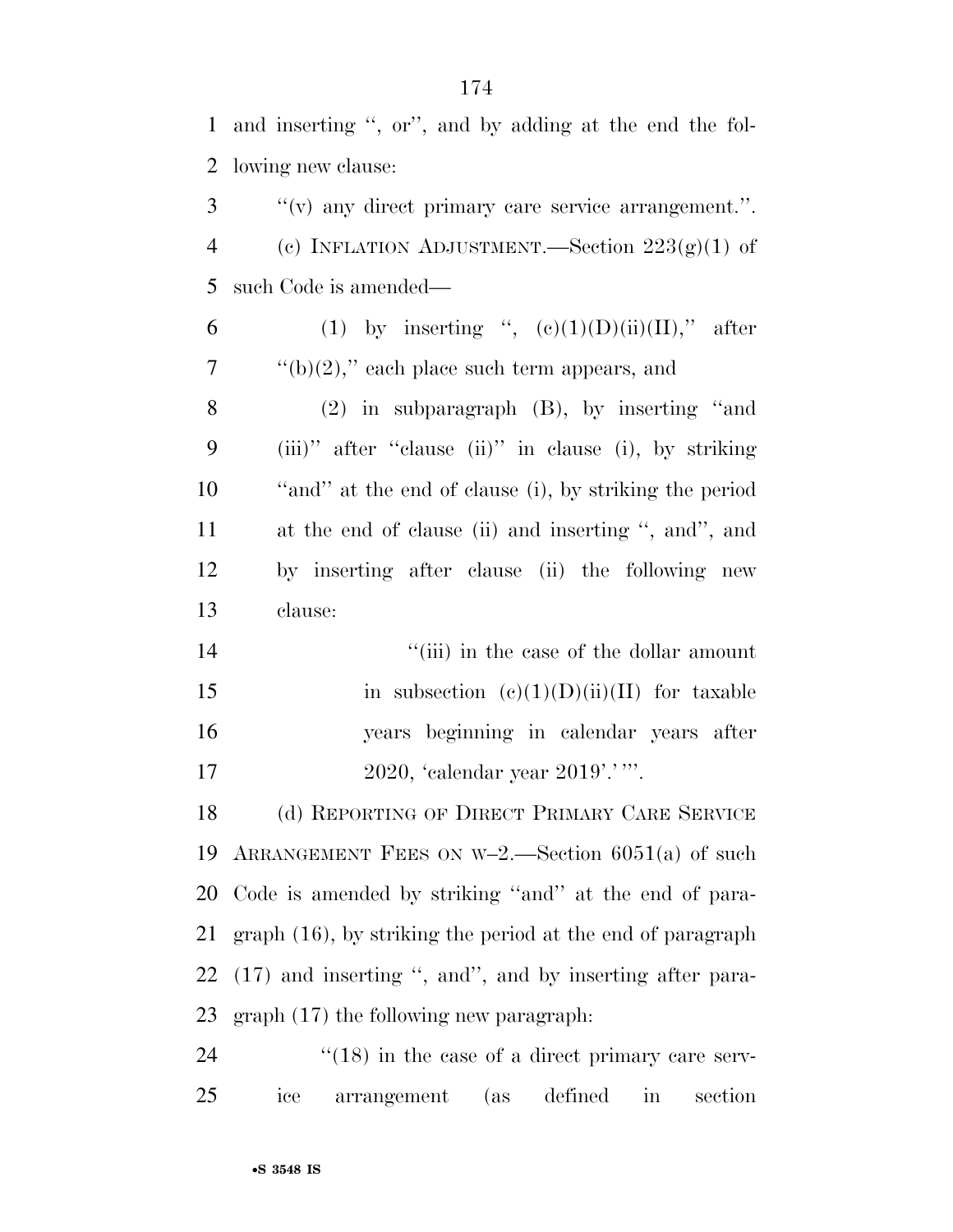|                | G 1 L                                                     |
|----------------|-----------------------------------------------------------|
| $\mathbf{1}$   | $223(e)(1)(D)(ii)$ which is provided in connection        |
| $\overline{2}$ | with employment, the aggregate fees for such ar-          |
| 3              | rangement for such employee.".                            |
| $\overline{4}$ | (e) EFFECTIVE DATE.—The amendments made by                |
| 5              | this section shall apply to months beginning after Decem- |
| 6              | ber 31, 2019, in taxable years ending after such date.    |
| 7              | SEC. 4404. INCREASING MEDICARE TELEHEALTH FLEXI-          |
| 8              | BILITIES DURING EMERGENCY PERIOD.                         |
| 9              | Section 1135 of the Social Security Act (42 U.S.C.        |
| 10             | $1320b-5$ ) is amended—                                   |
| 11             | $(1)$ in subsection (b)(8), by striking "to an indi-      |
| 12             | vidual by a qualified provider (as defined in sub-        |
| 13             | section $(g)(3)$ " and all that follows through the pe-   |
| 14             | riod and inserting ", the requirements of section         |
| 15             | $1834(m)$ ."; and                                         |
| 16             | $(2)$ in subsection $(g)$ , by striking paragraph $(3)$ . |
| 17             | SEC. 4405. ENHANCING MEDICARE TELEHEALTH SERVICES         |
| 18             | FOR FEDERALLY QUALIFIED HEALTH CEN-                       |
| 19             | TERS AND RURAL HEALTH CLINICS DURING                      |
| 20             | <b>EMERGENCY PERIOD.</b>                                  |
| 21             | Section $1834(m)$ of the Social Security Act $(42)$       |
| 22             | U.S.C. $1395m(m)$ is amended—                             |
| 23             | $(1)$ in the first sentence of paragraph $(1)$ , by       |
| 24             | striking "The Secretary" and inserting "Subject to        |
| 25             | paragraph $(8)$ , the Secretary";                         |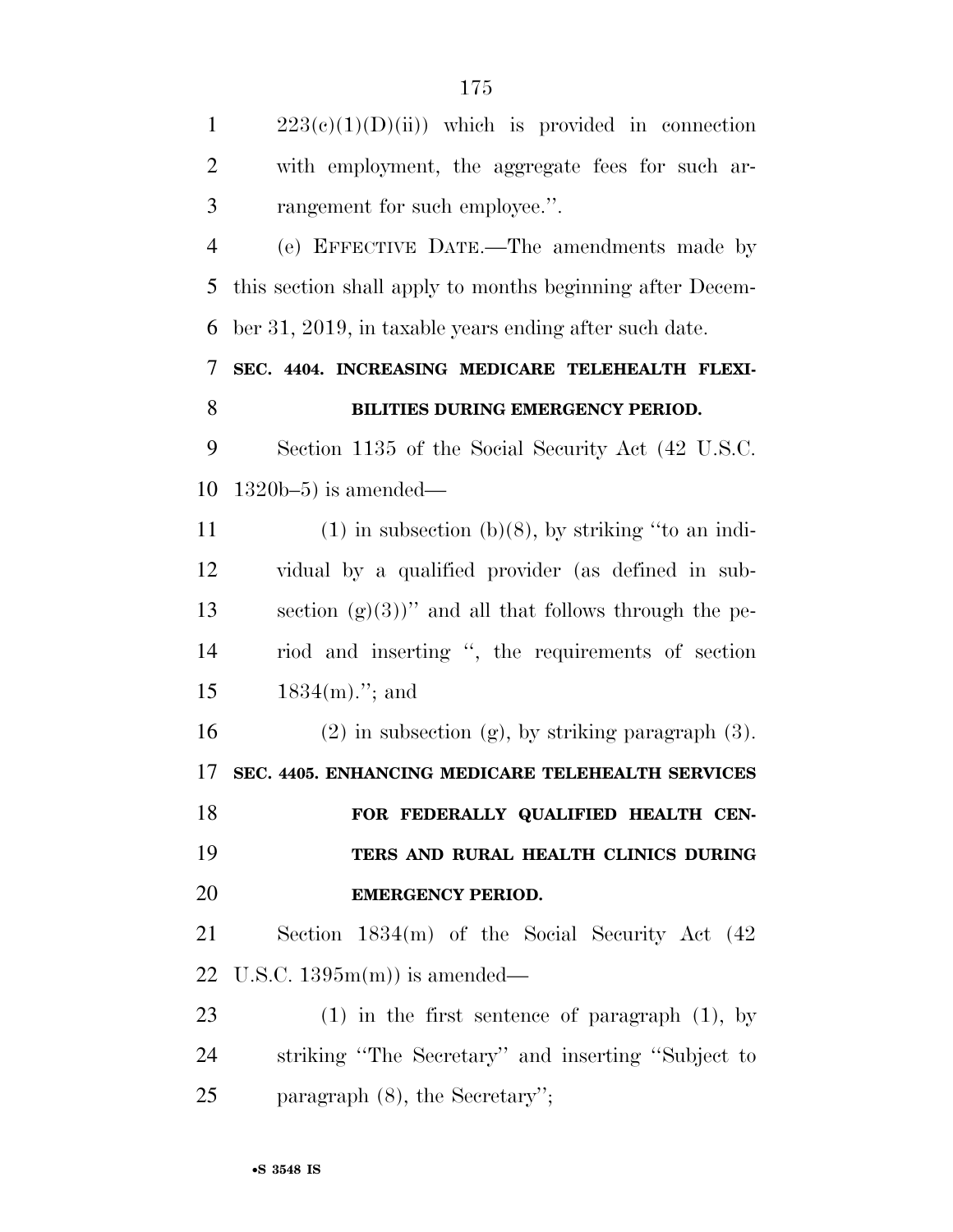| $\mathbf{1}$   | $(2)$ in paragraph $(2)(A)$ , by striking "The Sec-     |
|----------------|---------------------------------------------------------|
| $\overline{2}$ | retary" and inserting "Subject to paragraph $(8)$ , the |
| 3              | Secretary";                                             |
| $\overline{4}$ | $(3)$ in paragraph $(4)$ —                              |
| 5              | $(A)$ in subparagraph $(A)$ , by striking "The          |
| 6              | term" and inserting "Subject to paragraph (8),          |
| 7              | the term"; and                                          |
| 8              | $(B)$ in subparagraph $(F)(i)$ , by striking            |
| 9              | "The term" and inserting "Subject to para-              |
| 10             | $graph(8)$ , the term''; and                            |
| 11             | (4) by adding at the end the following new              |
| 12             | paragraph:                                              |
| 13             | "(8) ENHANCING TELEHEALTH SERVICES FOR                  |
| 14             | FEDERALLY QUALIFIED HEALTH CENTERS<br><b>AND</b>        |
| 15             | RURAL HEALTH CLINICS DURING EMERGENCY PE-               |
| 16             | $RIOD$ .                                                |
| 17             | "(A) IN GENERAL.—During the emergency                   |
| 18             | period described in section $1135(g)(1)(B)$ —           |
| 19             | "(i) the Secretary shall pay for tele-                  |
| 20             | health services that are furnished via a                |
| 21             | telecommunications system by a Federally                |
| 22             | qualified health center or a rural health               |
| 23             | clinic to an eligible telehealth individual en-         |
| 24             | rolled under this part notwithstanding that             |
| 25             | the Federally qualified health center or                |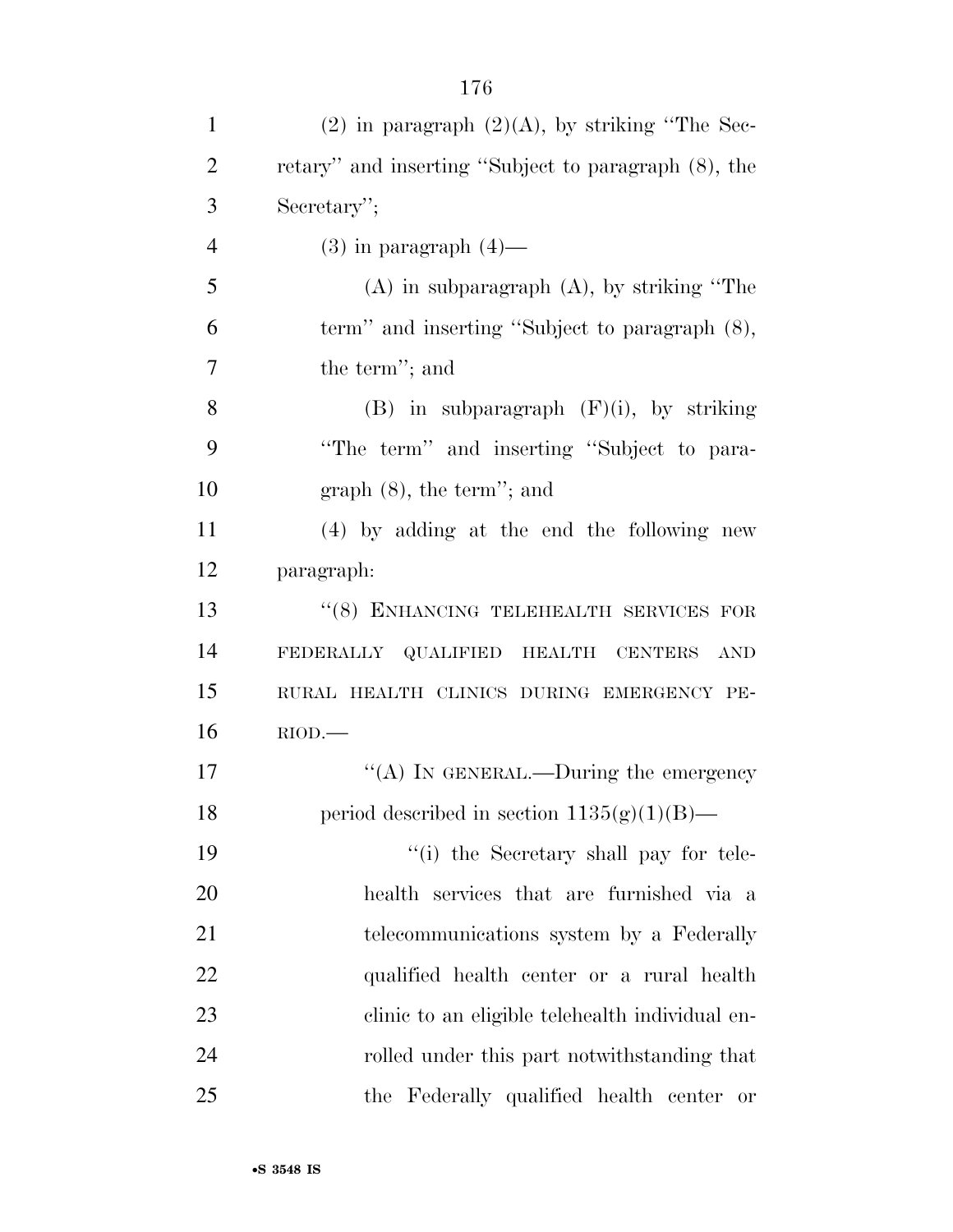| $\mathbf{1}$   | rural clinic providing the telehealth service |
|----------------|-----------------------------------------------|
| $\overline{2}$ | is not at the same location as the bene-      |
| 3              | ficiary;                                      |
| $\overline{4}$ | "(ii) the amount of payment to a Fed-         |
| 5              | erally qualified health center or rural       |
| 6              | health clinic that serves as a distant site   |
| 7              | for such a telehealth service shall be deter- |
| 8              | mined under subparagraph $(B)$ ; and          |
| 9              | "(iii) for purposes of this subsection—       |
| 10             | "(I) the term 'distant site' in-              |
| 11             | cludes a Federally qualified health           |
| 12             | center or rural health clinic that fur-       |
| 13             | nishes a telehealth service to an eligi-      |
| 14             | ble telehealth individual; and                |
| 15             | $\lq\lq$ (II) the term 'telehealth serv-      |
| 16             | ices' includes a rural health clinic          |
| 17             | service or Federally qualified health         |
| 18             | center service that is furnished using        |
| 19             | telehealth to the extent that payment         |
| 20             | codes corresponding to services identi-       |
| 21             | fied by the Secretary under clause (i)        |
| 22             | or (ii) of paragraph $(4)(F)$ are listed      |
| 23             | on the corresponding claim for such           |
| 24             | rural health clinic service or Federally      |
| 25             | qualified health center service.              |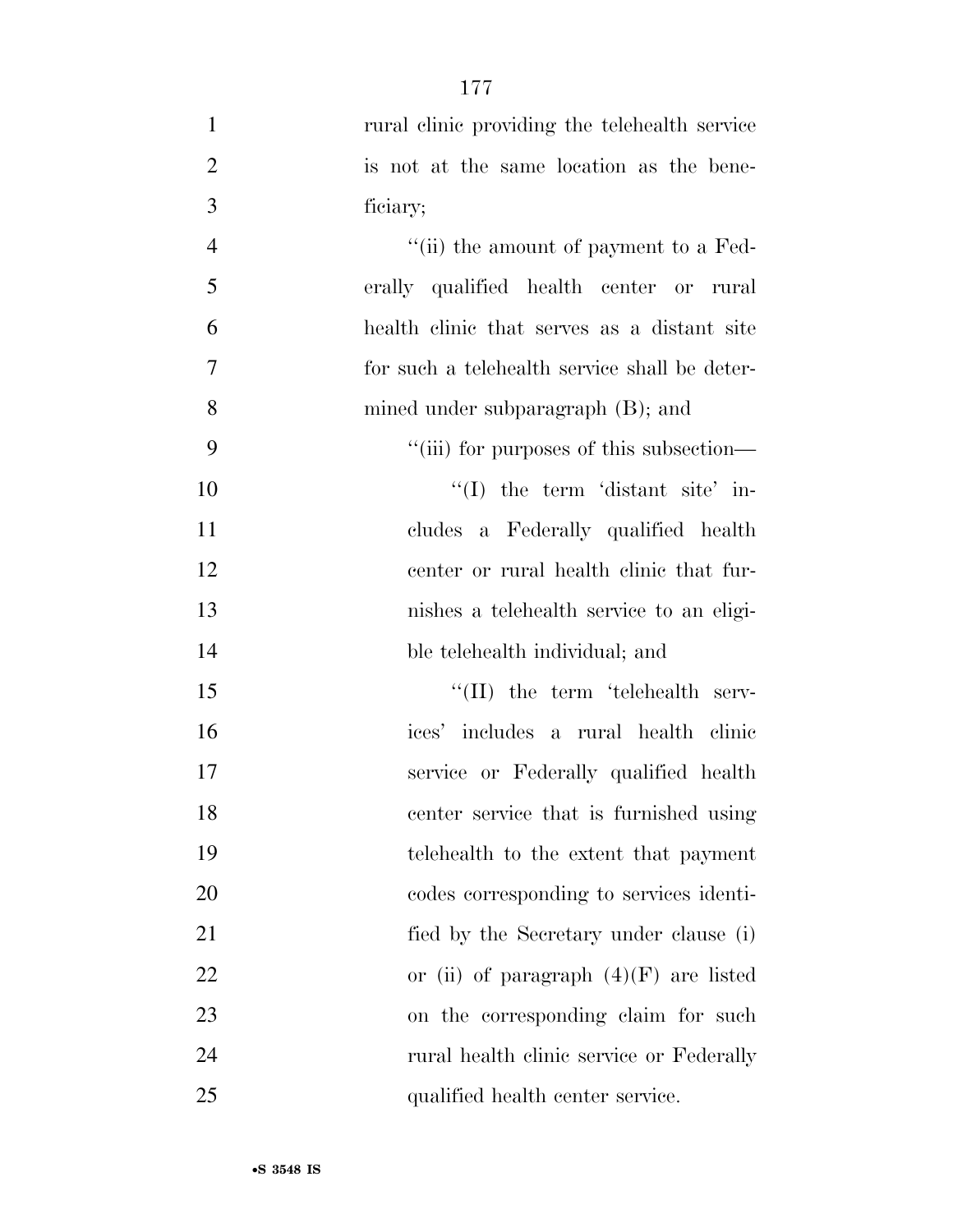1 "(B) SPECIAL PAYMENT RULE.—The Sec- retary shall develop and implement payment methods that apply under this subsection to a Federally qualified health center or rural health clinic that serves as a distant site that furnishes a telehealth service to an eligible telehealth indi- vidual during such emergency period. Such pay- ment methods shall be based on a composite rate that is similar to the payment that applies to payment for comparable telehealth services under the physician fee schedule under section 1848. Notwithstanding any other provision of law, the Secretary may implement such pay- ment methods through program instruction or otherwise.''. **SEC. 4406. TEMPORARY WAIVER OF REQUIREMENT FOR FACE-TO-FACE VISITS BETWEEN HOME DI- ALYSIS PATIENTS AND PHYSICIANS.**  Section 1881(b)(3)(B) of the Social Security Act (42 U.S.C. 1395rr(b)(3)(B)) is amended— (1) in clause (i), by striking ''clause (ii)'' and 22 inserting "clauses (ii) and (iii)"; (2) in clause (ii), in the matter preceding sub- clause (I), by striking ''Clause (i)'' and inserting ''Except as provided in clause (iii), clause (i)''; and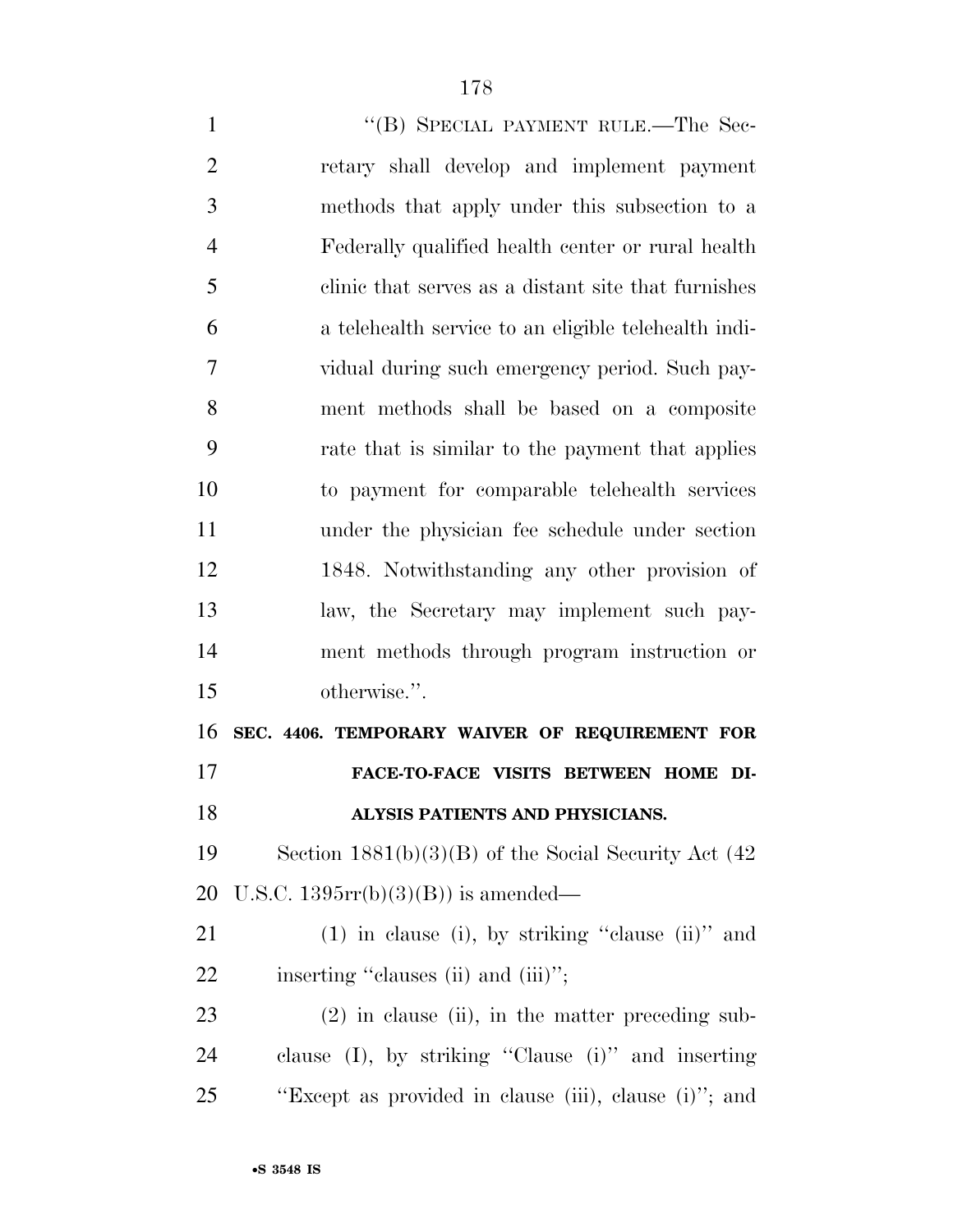| $\mathbf{1}$   | (3) by adding at the end the following new                    |
|----------------|---------------------------------------------------------------|
| $\overline{2}$ | clause:                                                       |
| 3              | "(iii) The Secretary may waive the                            |
| $\overline{4}$ | provisions of clause (ii) during the emer-                    |
| 5              | gency period described in<br>section                          |
| 6              | $1135(g)(1)(B)$ .".                                           |
| 7              | SEC. 4407. IMPROVING CARE PLANNING FOR MEDICARE               |
| 8              | HOME HEALTH SERVICES.                                         |
| 9              | (a) PART A PROVISIONS.—Section $1814(a)$ of the So-           |
| 10             | cial Security Act $(42 \text{ U.S.C. } 1395f(a))$ is amended— |
| 11             | $(1)$ in paragraph $(2)$ —                                    |
| 12             | (A) in the matter preceding subparagraph                      |
| 13             | $(A)$ , by inserting ", a nurse practitioner or clin-         |
| 14             | ical nurse specialist (as such terms are defined              |
| 15             | in section $1861(aa)(5)$ who is working in ac-                |
| 16             | cordance with State law, or a physician assist-               |
| 17             | ant (as defined in section $1861(aa)(5)$ ) under              |
| 18             | the supervision of a physician, who is" after "in             |
| 19             | the case of services described in subparagraph                |
| 20             | $(C)$ , a physician"; and                                     |
| 21             | $(B)$ in subparagraph $(C)$ —                                 |
| 22             | (i) by inserting ", a nurse practi-                           |
| 23             | tioner, a clinical nurse specialist, or a phy-                |
| 24             | sician assistant (as the case may be)" after                  |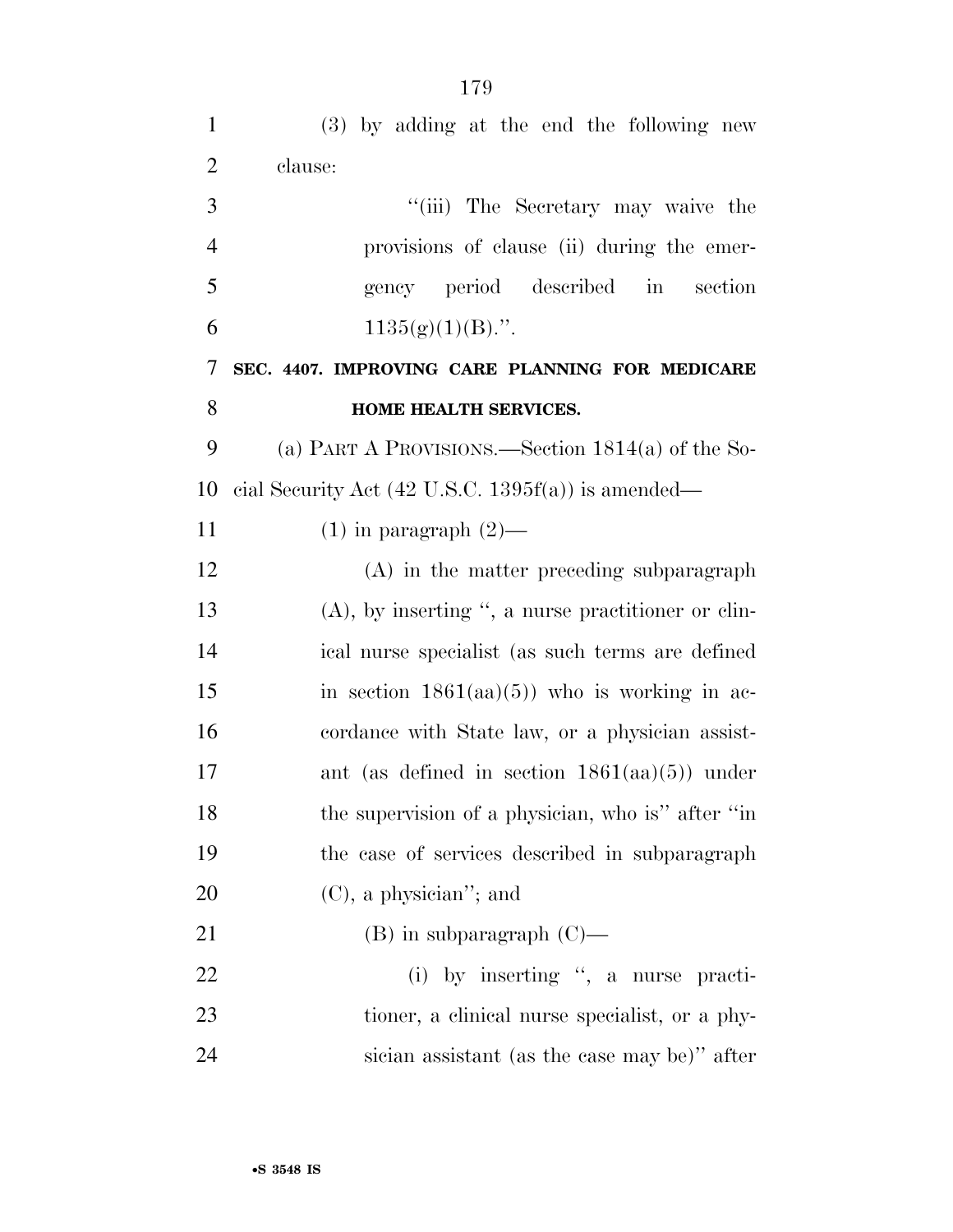1 "hysician" the first 2 times it appears; and

 (ii) by striking '', and, in the case of a certification made by a physician'' and all that follows through ''face-to-face en- counter'' and inserting '', and, in the case of a certification made by a physician after January 1, 2010, or by a nurse practi- tioner, clinical nurse specialist, or physi- cian assistant (as the case may be) after a date specified by the Secretary (but in no case later than the date that is 6 months after the date of the enactment of the CARES Act), prior to making such certifi- cation a physician, nurse practitioner, clin- ical nurse specialist, or physician assistant must document that a physician, nurse practitioner, clinical nurse specialist, or physician assistant has had a face-to-face encounter'';

(2) in the third sentence—

 (A) by striking ''physician certification'' 23 and inserting "certification";

 (B) by inserting ''(or in the case of regula-tions to implement the amendments made by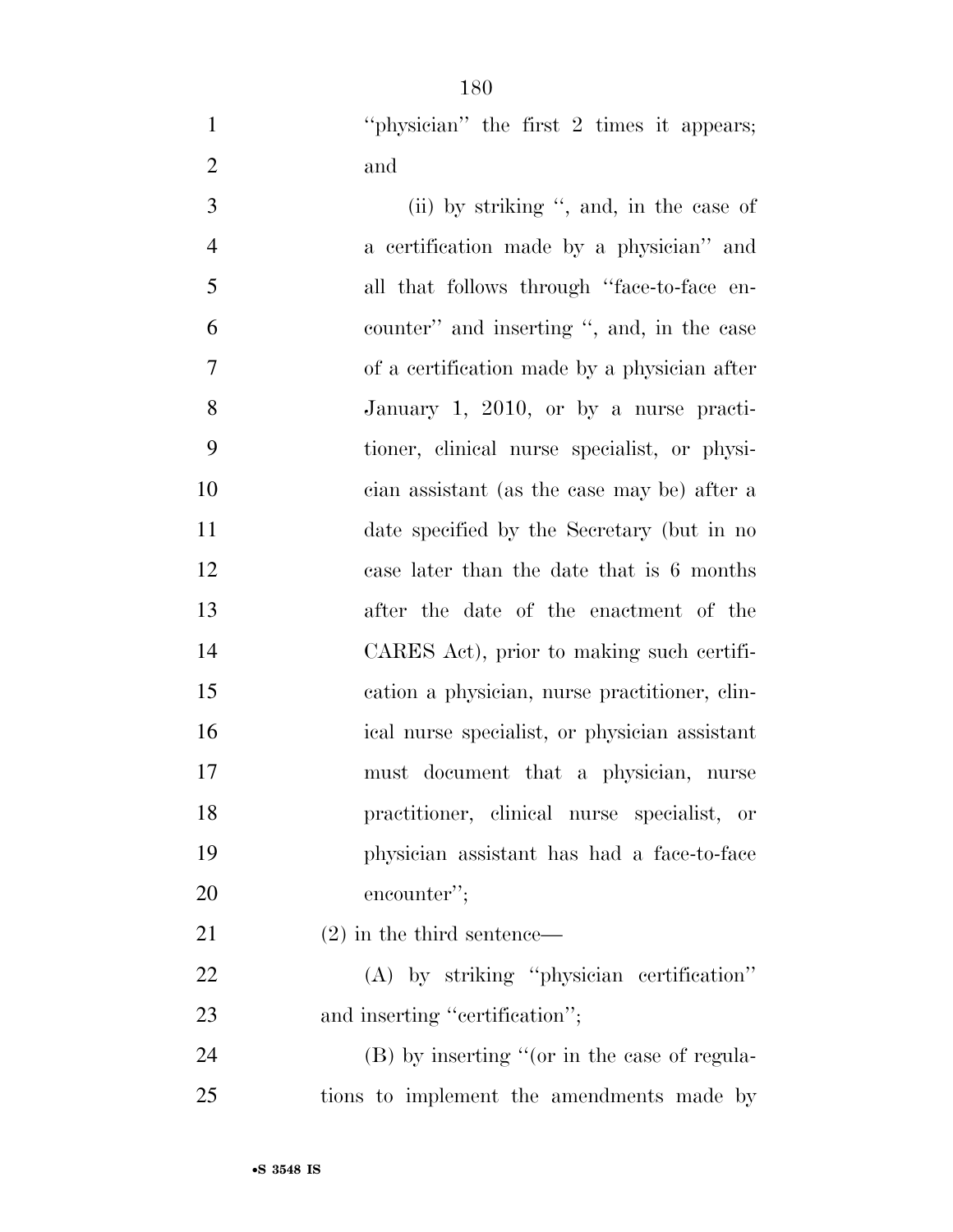| $\mathbf{1}$   | section 4407 of the CARES Act, the Secretary                  |
|----------------|---------------------------------------------------------------|
| $\overline{2}$ | shall prescribe regulations, which shall become               |
| 3              | effective no later than 6 months after the enact-             |
| $\overline{4}$ | ment of such Act))" after "1981"; and                         |
| 5              | (C) by striking "a physician who" and in-                     |
| 6              | serting "a physician, nurse practitioner, clinical            |
| 7              | nurse specialist, certified nurse-midwife, or phy-            |
| 8              | sician assistant who"; and                                    |
| 9              | $(3)$ in the fourth sentence, by inserting ", nurse           |
| 10             | practitioner, clinical nurse specialist, certified nurse-     |
| 11             | midwife, or physician assistant" after "physician";           |
| 12             | and                                                           |
| 13             | $(4)$ in the fifth sentence—                                  |
| 14             | (A) by inserting "or no later than six                        |
| 15             | months after the enactment of this legislation                |
| 16             | for purposes of documentation for certification               |
| 17             | and recertification made under paragraph (2)                  |
| 18             | by a nurse practitioner, clinical nurse specialist,           |
| 19             | certified nurse-midwife, or physician assist-                 |
| 20             | ant,"; and                                                    |
| 21             | (B) by inserting ", nurse practitioner, clin-                 |
| <u>22</u>      | ical nurse specialist, certified nurse-midwife, or            |
| 23             | physician assistant" after "of the physician".                |
| 24             | (b) PART B PROVISIONS.—Section $1835(a)$ of the So-           |
| 25             | cial Security Act $(42 \text{ U.S.C. } 1395n(a))$ is amended— |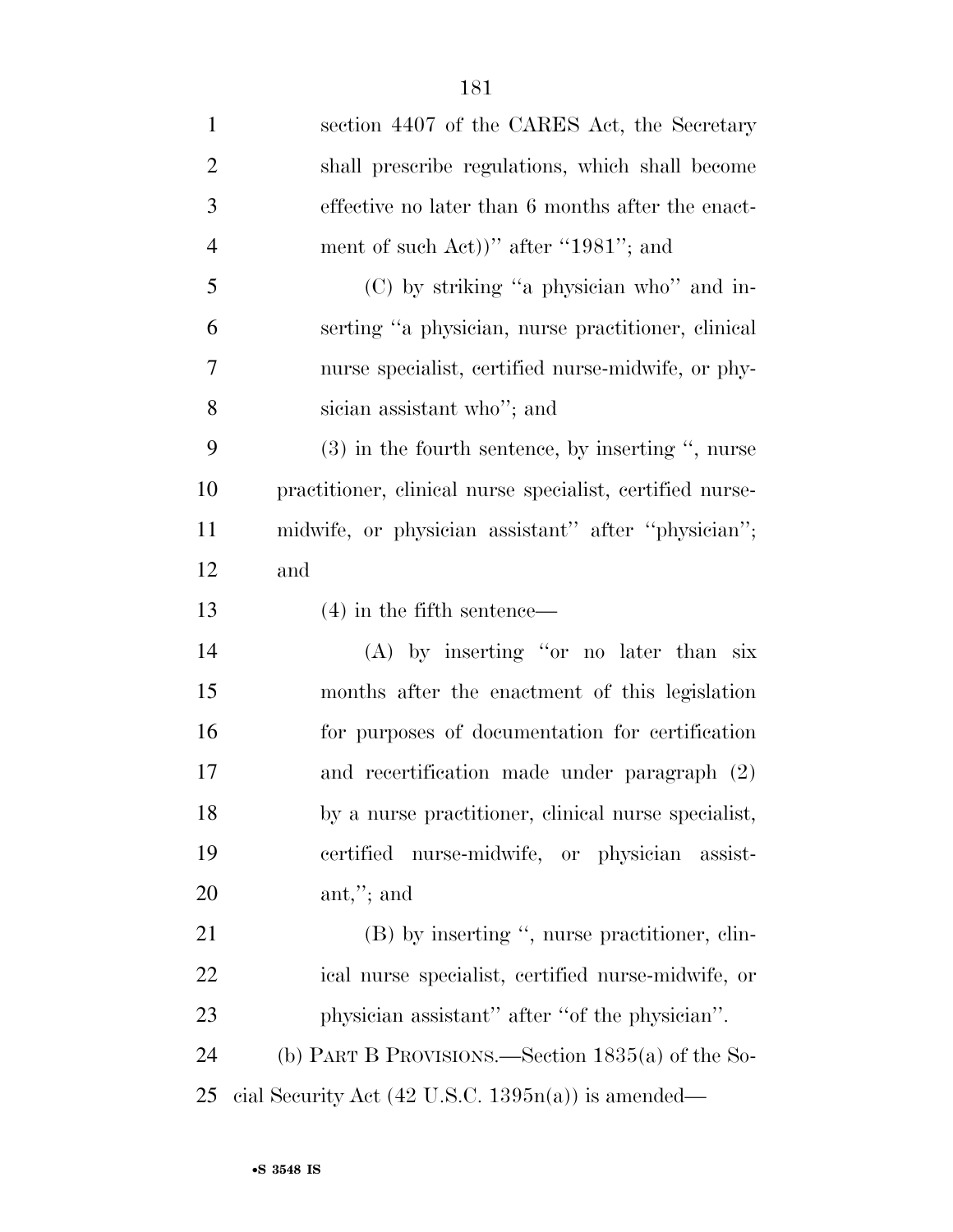1 (1) in paragraph  $(2)$ —

| $\mathbf{2}$   | (A) in the matter preceding subparagraph              |
|----------------|-------------------------------------------------------|
| 3              | $(A)$ , by inserting ", a nurse practitioner or clin- |
| $\overline{4}$ | ical nurse specialist (as those terms are defined     |
| 5              | in section $1861(aa)(5)$ who is working in ac-        |
| 6              | cordance with State law, or a physician assist-       |
| 7              | ant (as defined in section $1861(aa)(5)$ ) under      |
| 8              | the supervision of a physician, who is" after "in     |
| 9              | the case of services described in subparagraph        |
| 10             | $(C)$ , a physician''; and                            |
| 11             | $(B)$ in subparagraph $(A)$ —                         |
| 12             | (i) in each of clauses (ii) and (iii) of              |
| 13             | subparagraph $(A)$ by inserting ", a nurse            |
| 14             | practitioner, a clinical nurse specialist, or a       |
| 15             | physician assistant (as the case may be)"             |
| 16             | after "physician"; and                                |
| 17             | (ii) in clause (iv), by striking "after               |
| 18             | January 1, 2010" and all that follows                 |
| 19             | through "face-to-face encounter" and in-              |
| 20             | serting "made by a physician after Janu-              |
| 21             | ary $1, 2010$ , or by a nurse practitioner,           |
| 22             | clinical nurse specialist, or physician as-           |
| 23             | sistant (as the case may be) after a date             |
| 24             | specified by the Secretary (but in no case            |
| 25             | later than the date that is 6 months after            |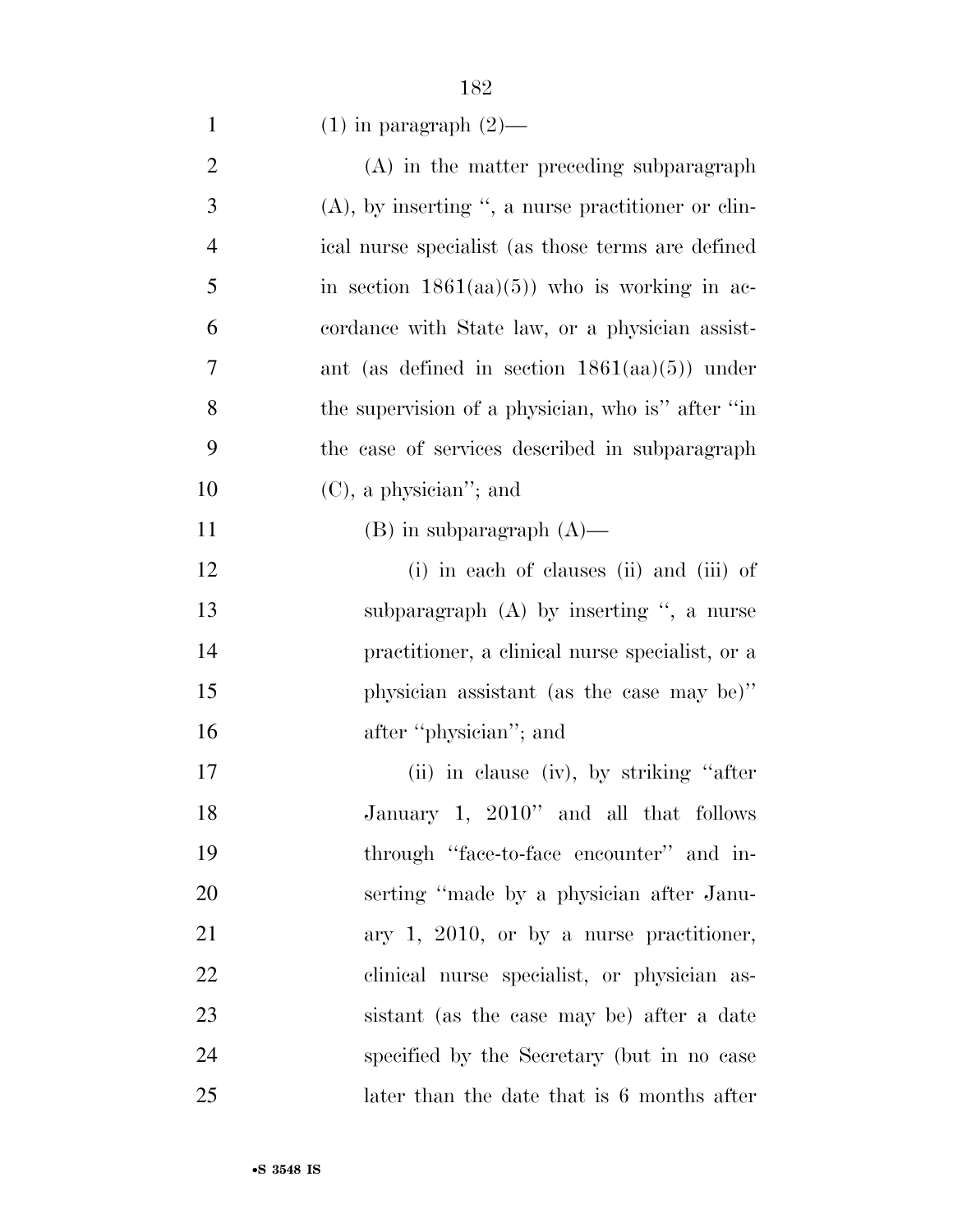| $\mathbf{1}$   | the date of the enactment of the CARES                    |
|----------------|-----------------------------------------------------------|
| $\overline{2}$ | Act), prior to making such certification a                |
| 3              | physician, nurse practitioner, clinical nurse             |
| $\overline{4}$ | specialist, certified nurse-midwife, or physi-            |
| 5              | cian assistant must document that a physi-                |
| 6              | cian, nurse practitioner, clinical nurse spe-             |
| 7              | cialist, or physician assistant has had a                 |
| 8              | face-to-face encounter";                                  |
| 9              | $(2)$ in the third sentence, by inserting ", nurse        |
| 10             | practitioner, clinical nurse specialist, or physician as- |
| 11             | sistant (as the case may be)" after physician;            |
| 12             | $(3)$ in the fourth sentence—                             |
| 13             | (A) by striking "physician certification"                 |
| 14             | and inserting "certification";                            |
| 15             | $(B)$ by inserting "(or in the case of regula-            |
| 16             | tions to implement the amendments made by                 |
| 17             | section 4407 of the CARES Act the Secretary               |
| 18             | shall prescribe regulations which shall become            |
| 19             | effective no later than 6 months after the enact-         |
| 20             | ment of such Act))" after "1981"; and                     |
| 21             | (C) by striking "a physician who" and in-                 |
| 22             | serting "a physician, nurse practitioner, clinical        |
| 23             | nurse specialist, or physician assistant who";            |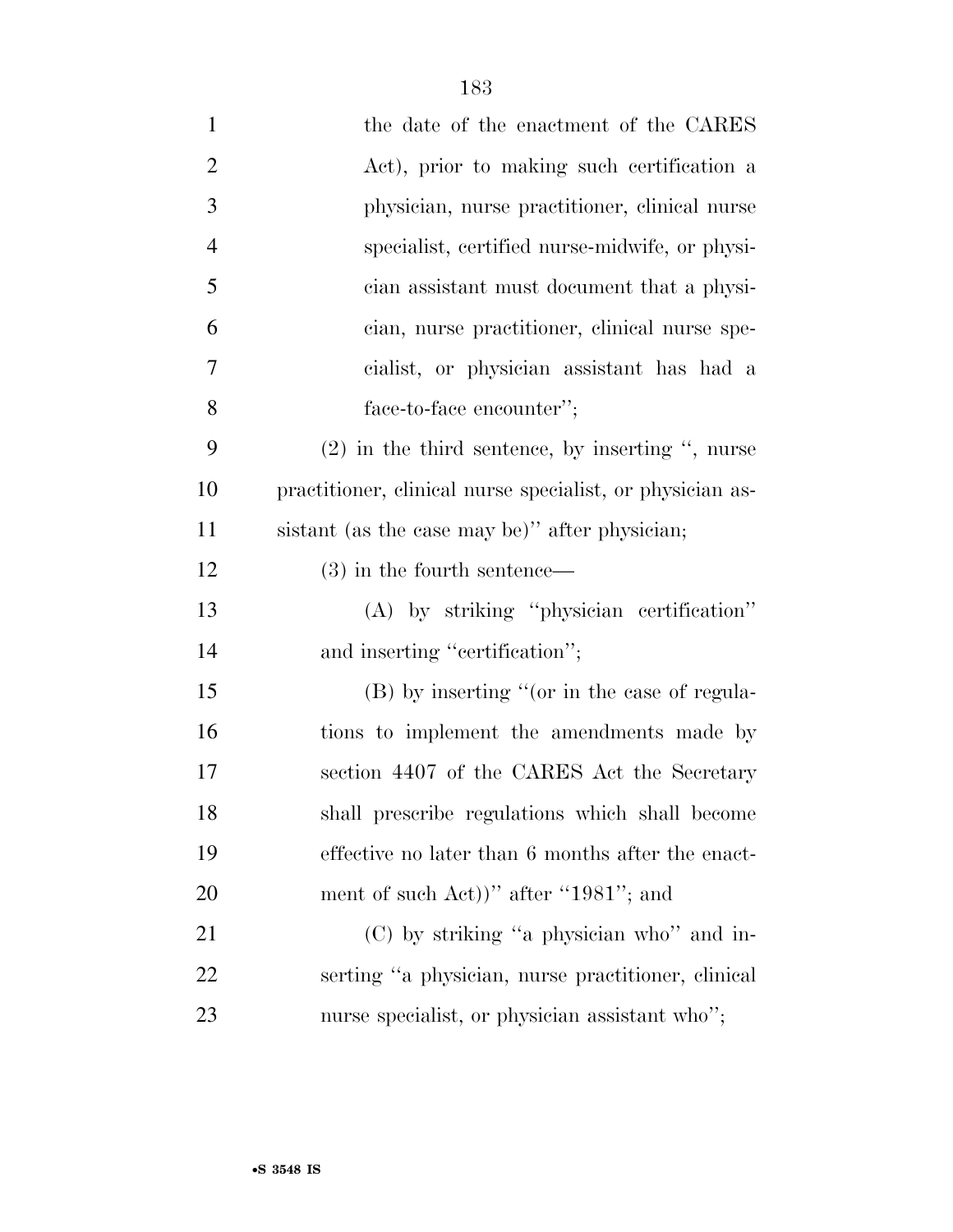| $\mathbf{1}$   | $(4)$ in the fifth sentence, by inserting ", nurse         |
|----------------|------------------------------------------------------------|
| $\overline{2}$ | practitioner, clinical nurse specialist, or physician as-  |
| 3              | sistant" after "physician"; and                            |
| $\overline{4}$ | $(5)$ in the sixth sentence—                               |
| 5              | (A) by inserting "or no later than six                     |
| 6              | months after the enactment of this legislation             |
| 7              | for purposes of documentation for certification            |
| 8              | and recerification made under paragraph (2) by             |
| 9              | a nurse practitioner, clinical nurse specialist,           |
| 10             | certified nurse-midwife, or physician assistant,"          |
| 11             | after "January 1, 2019"; and                               |
| 12             | (B) by inserting ", nurse practitioner, clin-              |
| 13             | ical nurse specialist, certified nurse-midwife, or         |
| 14             | physician assistant" after "of the physician".             |
| 15             | (c) DEFINITION PROVISIONS.—                                |
| 16             | (1)<br>HOME HEALTH SERVICES.-Section                       |
| 17             | $1861(m)$ of the Social Security Act $(42 \text{ U.S.C.})$ |
| 18             | $1395x(m)$ is amended—                                     |
| 19             | (A) in the matter preceding paragraph                      |
| 20             | $(1)$ —                                                    |
| 21             | $(i)$ by inserting ", a nurse practitioner                 |
| 22             | a clinical nurse specialist (as those<br><b>or</b>         |
| 23             | terms are defined in subsection $(aa)(5)$ , or             |
| 24             | a physician assistant (as defined in sub-                  |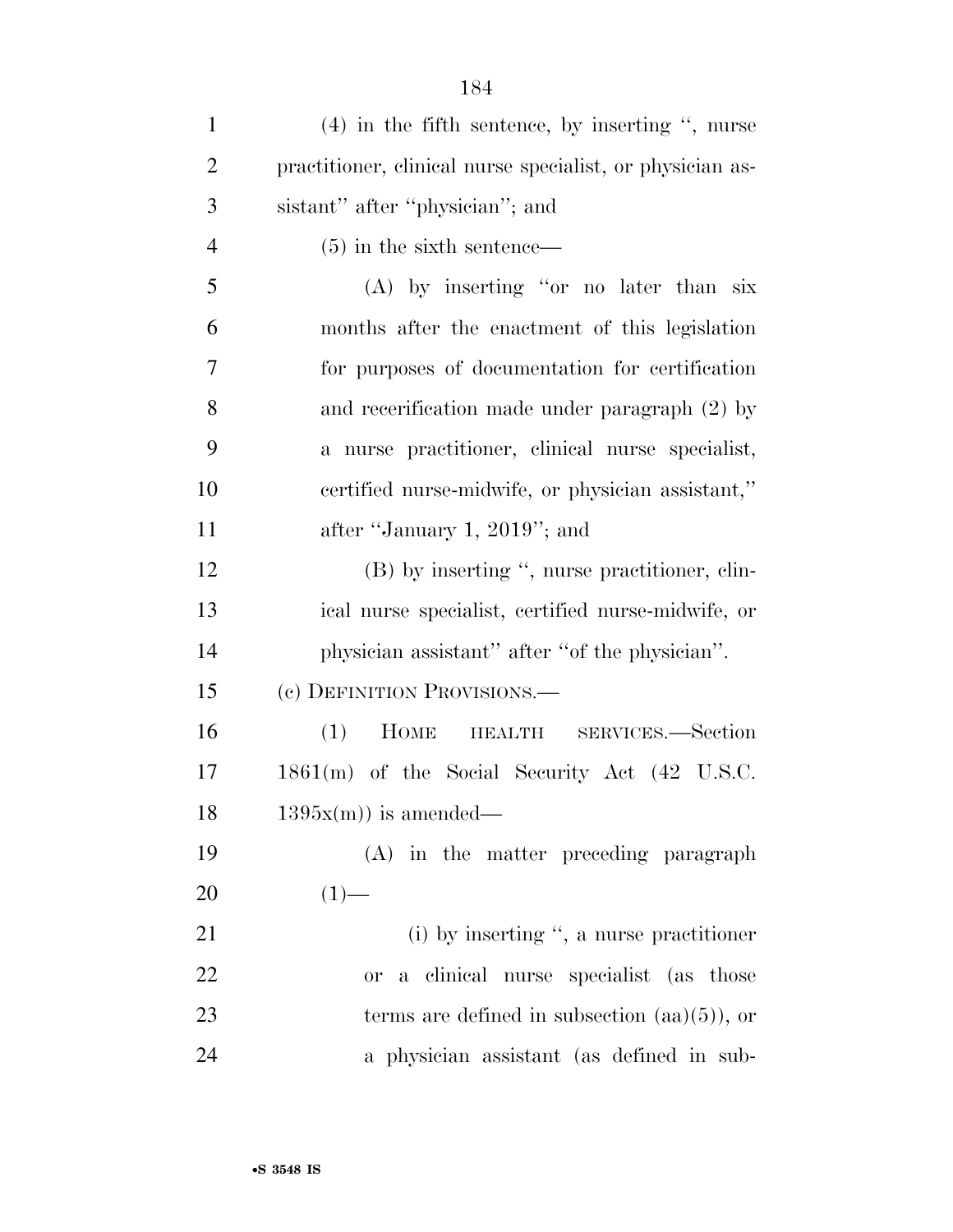| $\mathbf{1}$   | section $(aa)(5))$ " after "physician" the           |
|----------------|------------------------------------------------------|
| $\overline{2}$ | first place it appears; and                          |
| 3              | (ii) by inserting ", a nurse practi-                 |
| $\overline{4}$ | tioner, a clinical nurse specialist, or a phy-       |
| 5              | sician assistant" after "physician" the sec-         |
| 6              | ond place it appears; and                            |
| $\tau$         | (B) in paragraph $(3)$ , by inserting ", a           |
| 8              | nurse practitioner, a clinical nurse specialist, or  |
| 9              | a physician assistant" after "physician".            |
| 10             | HEALTH AGENCY.—Section<br>(2)<br><b>HOME</b>         |
| 11             | $1861(0)(2)$ of the Social Security Act (42 U.S.C.   |
| 12             | $1395x(0)(2)$ is amended—                            |
| 13             | $(A)$ by inserting ", nurse practitioners or         |
| 14             | clinical nurse specialists (as those terms are de-   |
| 15             | fined in subsection $(aa)(5)$ , certified nurse-mid- |
| 16             | wives (as defined in subsection (gg)), or physi-     |
| 17             | assistants (as defined in subsection<br>cian         |
| 18             | $(aa)(5)$ " after "physicians"; and                  |
| 19             | (B) by inserting ", nurse practitioner, clin-        |
| 20             | ical nurse specialist, certified nurse-midwife,      |
| 21             | physician assistant," after "physician".             |
| 22             | (3) COVERED OSTEOPOROSIS DRUG.—Section               |
| 23             | $1861(kk)(1)$ of the Social Security Act (42 U.S.C.  |
| 24             | $1395x(kk)(1)$ is amended by inserting ", nurse      |
| 25             | practitioner or clinical nurse specialist (as those  |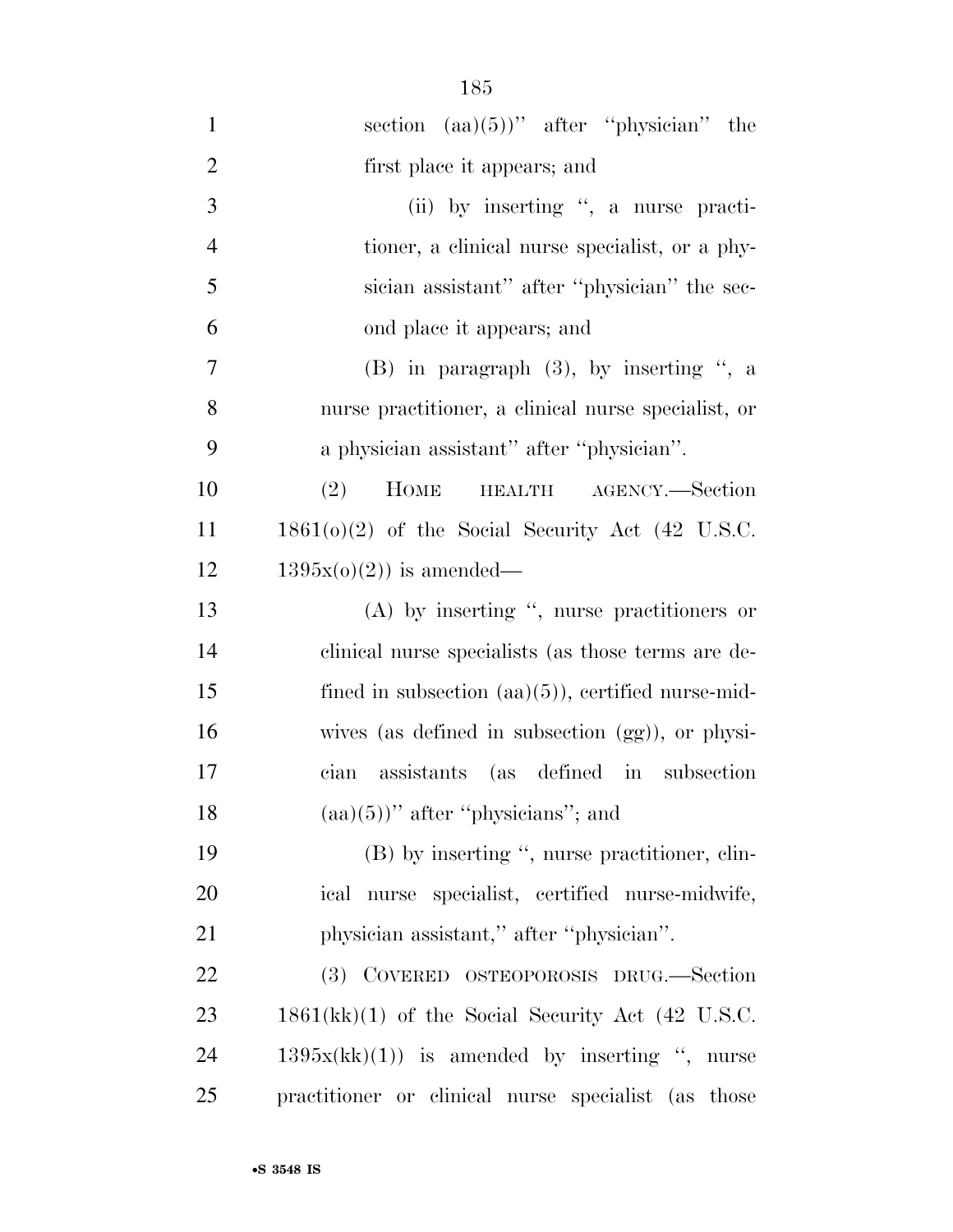| $\mathbf{1}$   | terms are defined in subsection $(aa)(5)$ , certified    |
|----------------|----------------------------------------------------------|
| $\overline{2}$ | nurse-midwive (as defined in subsection (gg)), or        |
| 3              | physician assistant (as defined in subsection            |
| $\overline{4}$ | $1820(aa)(5)$ " after "attending physician".             |
| 5              | (d) HOME HEALTH PROSPECTIVE PAYMENT SYSTEM               |
| 6              | PROVISIONS.—Section 1895 of the Social Security Act (42) |
| 7              | U.S.C. 1395 $fff$ ) is amended—                          |
| 8              | $(1)$ in subsection $(e)(1)$ —                           |
| 9              | (A) by striking "(provided under section                 |
| 10             | $1842(r)$ "; and                                         |
| 11             | (B) by inserting "the 1 nurse practitioner               |
| 12             | or clinical nurse specialist (as those terms are         |
| 13             | defined in section $1861(aa)(5)$ , or the physi-         |
| 14             | assistant (as defined in<br>section<br>cian              |
| 15             | $1861(aa)(5)$ " after "physician"; and                   |
| 16             | $(2)$ in subsection $(e)$ —                              |
| 17             | (A) in paragraph $(1)(A)$ , by inserting "or             |
| 18             | a nurse practitioner or clinical nurse specialist        |
| 19             | terms are defined<br>in<br>(as<br>those<br>section       |
| 20             | $1861(aa)(5)$ " after "physician"; and                   |
| 21             | $(B)$ in paragraph $(2)$ —                               |
| 22             | (i) in the heading, by striking "PHY-                    |
| 23             | SICIAN CERTIFICATION" and inserting                      |
| 24             | "RULE OF CONSTRUCTION REGARDING RE-                      |
| 25             | QUIREMENT FOR CERTIFICATION"; and                        |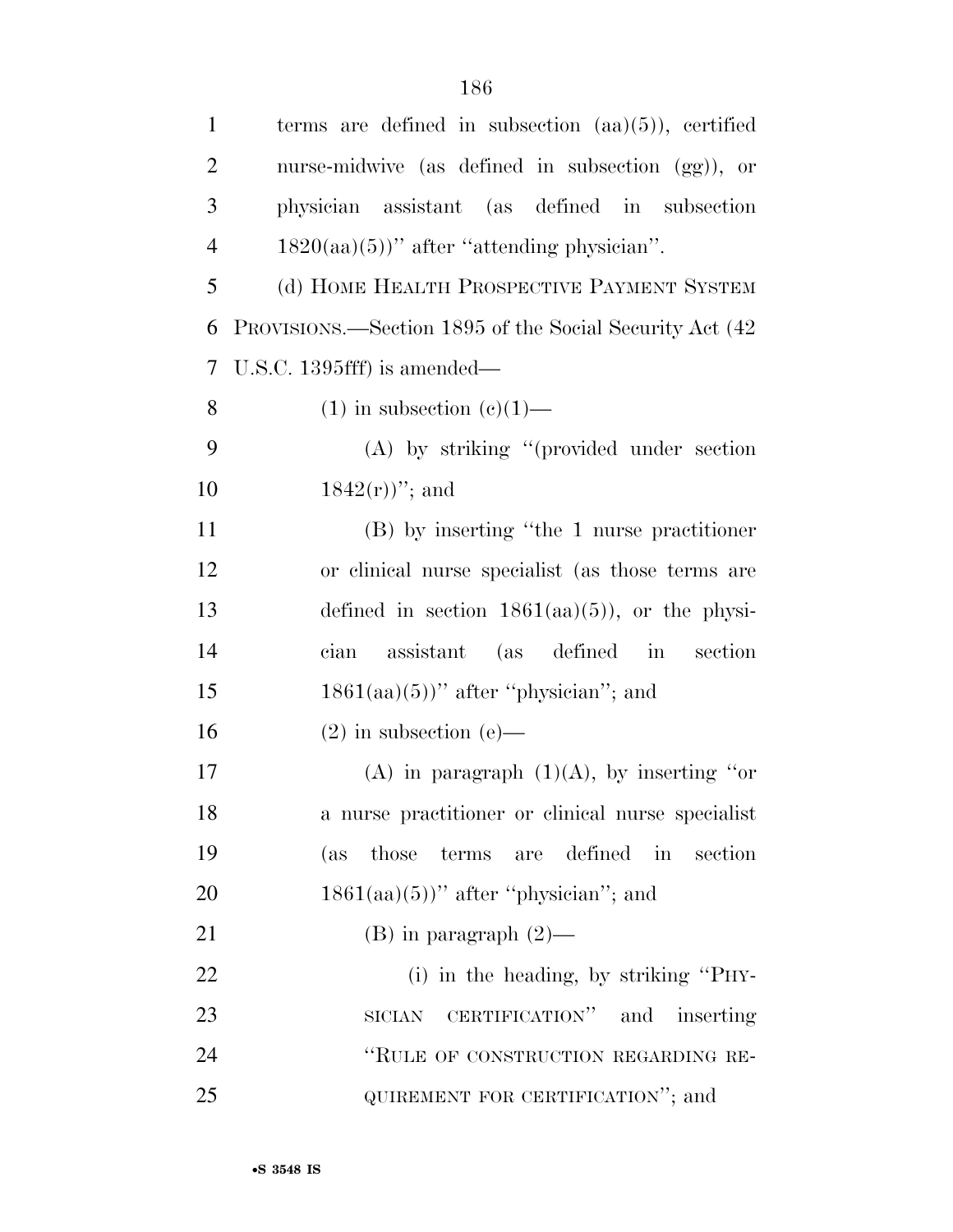1 (ii) by striking "physician".

 (e) APPLICATION TO MEDICAID.—The amendments made under this section shall apply under title XIX of the Social Security Act in the same manner and to the same extent as such requirements apply under title XVIII of such Act or regulations promulgated thereunder.

 (f) EFFECTIVE DATE.—The Secretary of Health and Human Services shall prescribe regulations to apply the amendments made by this section to items and services furnished, which shall become effective no later than six months after the enactment of this legislation. The Sec- retary shall promulgate an interim final rule if necessary, to comply with the required effective date.

#### **SEC. 4408. ADJUSTMENT OF SEQUESTRATION.**

 (a) TEMPORARY SUSPENSION OF MEDICARE SE- QUESTRATION.—During the period beginning on May 1, 2020 and ending on December 31, 2020, the Medicare programs under title XVIII of the Social Security Act (42 U.S.C. 1395 et seq.) shall be exempt from reduction under any sequestration order issued before, on, or after the date of enactment of this Act.

 (b) EXTENSION OF DIRECT SPENDING REDUCTIONS THROUGH FISCAL YEAR 2030.—Section 251A(6) of the Balanced Budget and Emergency Deficit Control Act of 1985 (2 U.S.C. 901a(6)) is amended—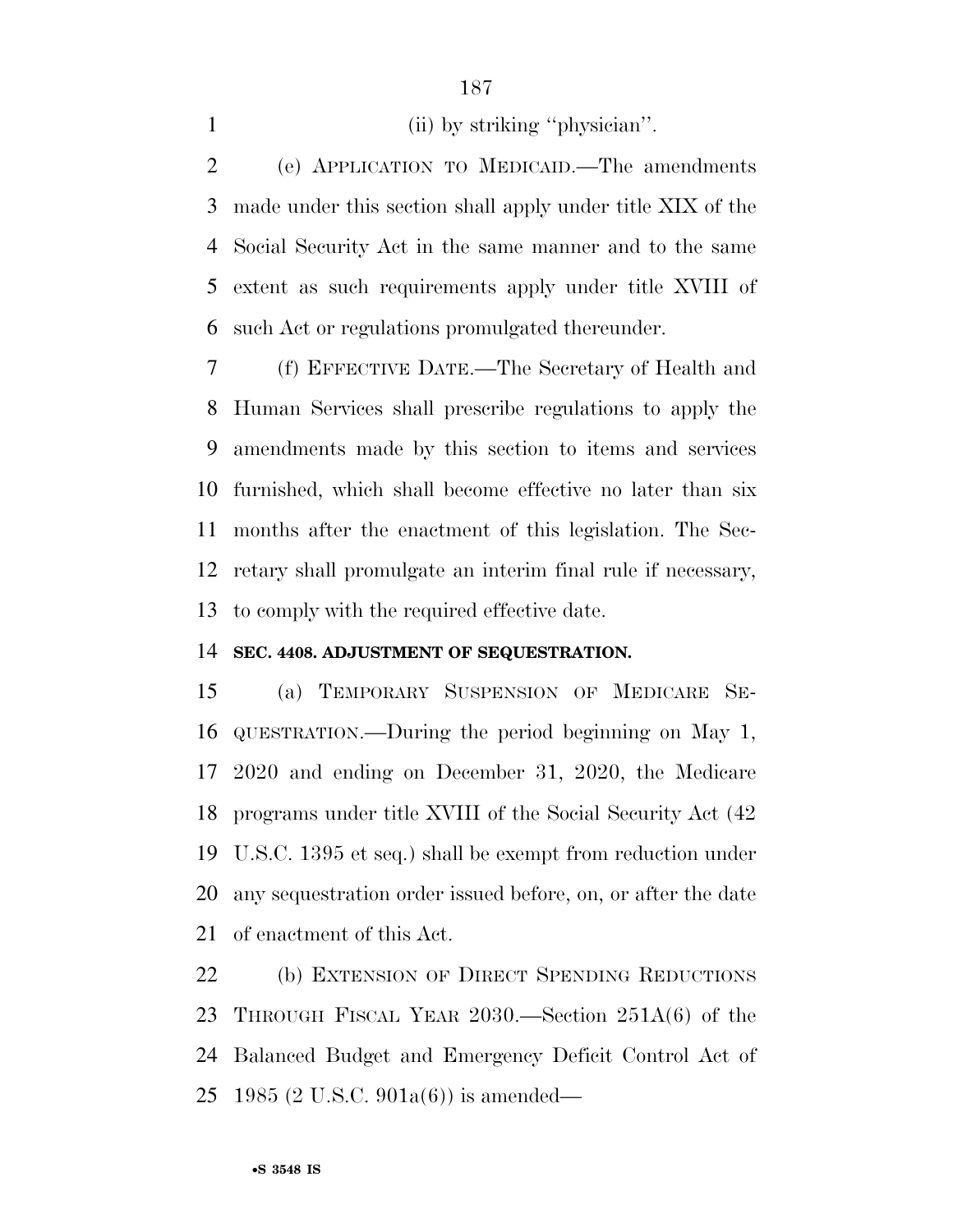| $\mathbf{1}$   | $(1)$ in subparagraph $(B)$ , in the matter pre-            |
|----------------|-------------------------------------------------------------|
| $\overline{2}$ | ceding clause (i), by striking "through 2029" and           |
| 3              | inserting "through 2030"; and                               |
| $\overline{4}$ | $(2)$ in subparagraph $(C)$ , in the matter pre-            |
| 5              | eeding clause (i), by striking "fiscal year 2029" and       |
| 6              | inserting "fiscal year 2030".                               |
| $\tau$         | SEC. 4409. MEDICARE HOSPITAL INPATIENT PROSPECTIVE          |
| 8              | PAYMENT SYSTEM ADD-ON PAYMENT FOR                           |
| 9              | <b>COVID-19 PATIENTS DURING EMERGENCY PE-</b>               |
| 10             | RIOD.                                                       |
| 11             | (a) IN GENERAL.—Section $1886(d)(4)(C)$ of the So-          |
| 12             | cial Security Act (42 U.S.C. 1395ww(d)(4)(C)) is amend-     |
| 13             | ed by adding at the end the following new clause:           |
| 14             | " $(iv)(I)$ For discharges occurring during the emer-       |
| 15             | gency period described in section $1135(g)(1)(B)$ , in the  |
| 16             | case of a discharge that has a principal or secondary diag- |
| 17             | nosis of COVID-19, the Secretary shall increase the         |
|                | 18 weighting factor for each diagnosis-related group (with  |
| 19             | such a principal or secondary diagnosis) by 15 percent.     |
| 20             | "(II) Any adjustment under subclause (I) shall not          |
| 21             | be taken into account in applying budget neutrality under   |
| 22             | clause (iii).".                                             |
|                |                                                             |

 (b) IMPLEMENTATION.—Notwithstanding any other provision of law, the Secretary may implement the amend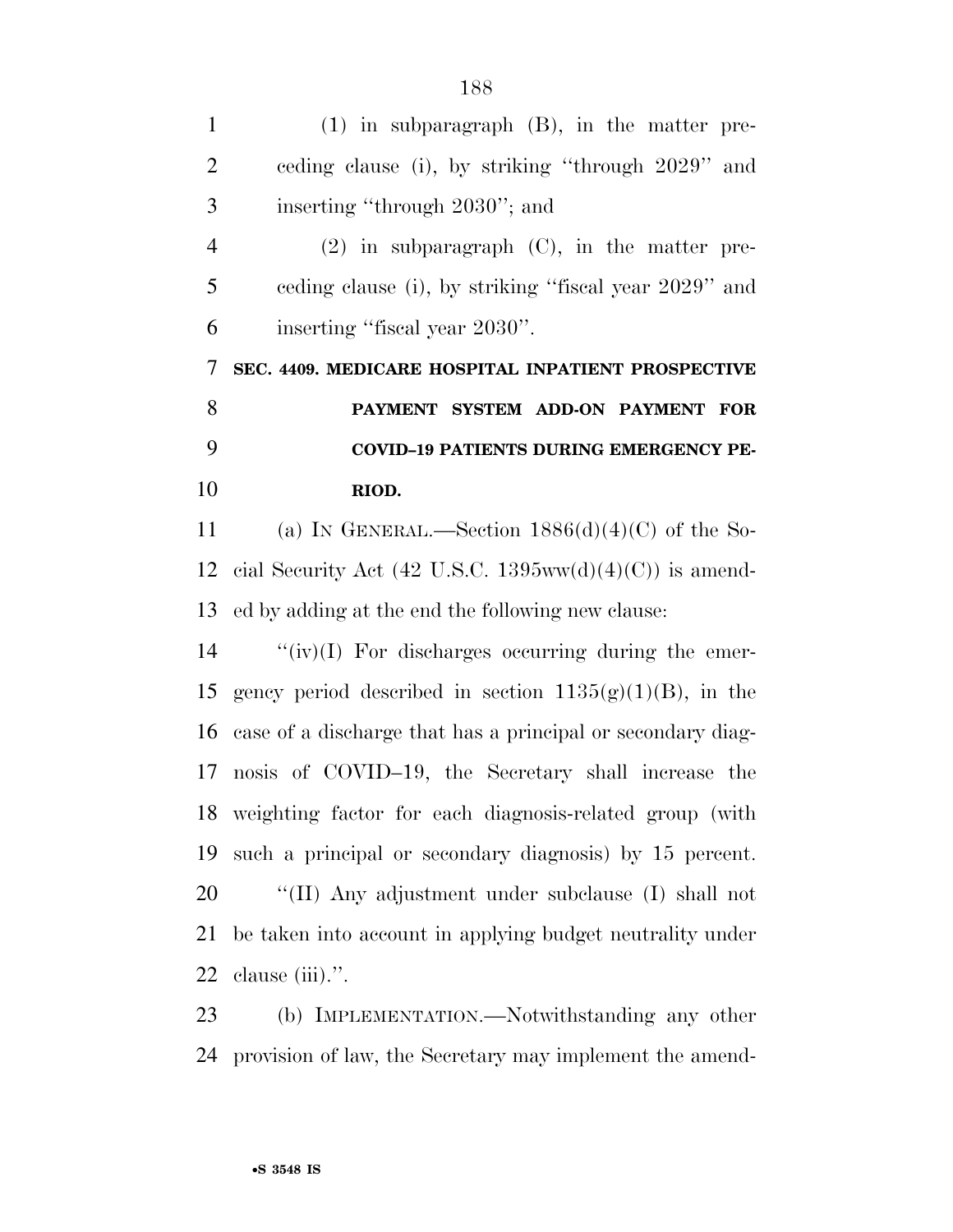ment made by subsection (a) by program instruction or otherwise.

# **SEC. 4410. REVISING PAYMENT RATES FOR DURABLE MED- ICAL EQUIPMENT UNDER THE MEDICARE PROGRAM THROUGH DURATION OF EMER-GENCY PERIOD.**

 (a) RURAL AND NONCONTIGUOUS AREAS.—The Sec- retary of Health and Human Services shall implement sec-9 tion  $414.210(g)(9)(iii)$  of title 42, Code of Federal Regula- tions (or any successor regulation), to apply the transition rule described in such section to all applicable items and services furnished in rural areas and noncontiguous areas (as such terms are defined for purposes of such section) as planned through December 31, 2020, and through the duration of the emergency period described in section  $1135(g)(1)(B)$  of the Social Security Act (42 U.S.C. 17 1320b– $5(g)(1)(B)$ , if longer.

 (b) AREAS OTHER THAN RURAL AND NONCONTIG- UOUS AREAS.—With respect to items and services fur- nished on or after the date that is 30 days after the date of the enactment of this Act, the Secretary of Health and 22 Human Services shall apply section  $414.210(g)(9)(iv)$  of title 42, Code of Federal Regulations (or any successor regulation), as if the reference to ''dates of service from June 1, 2018 through December 31, 2020, based on the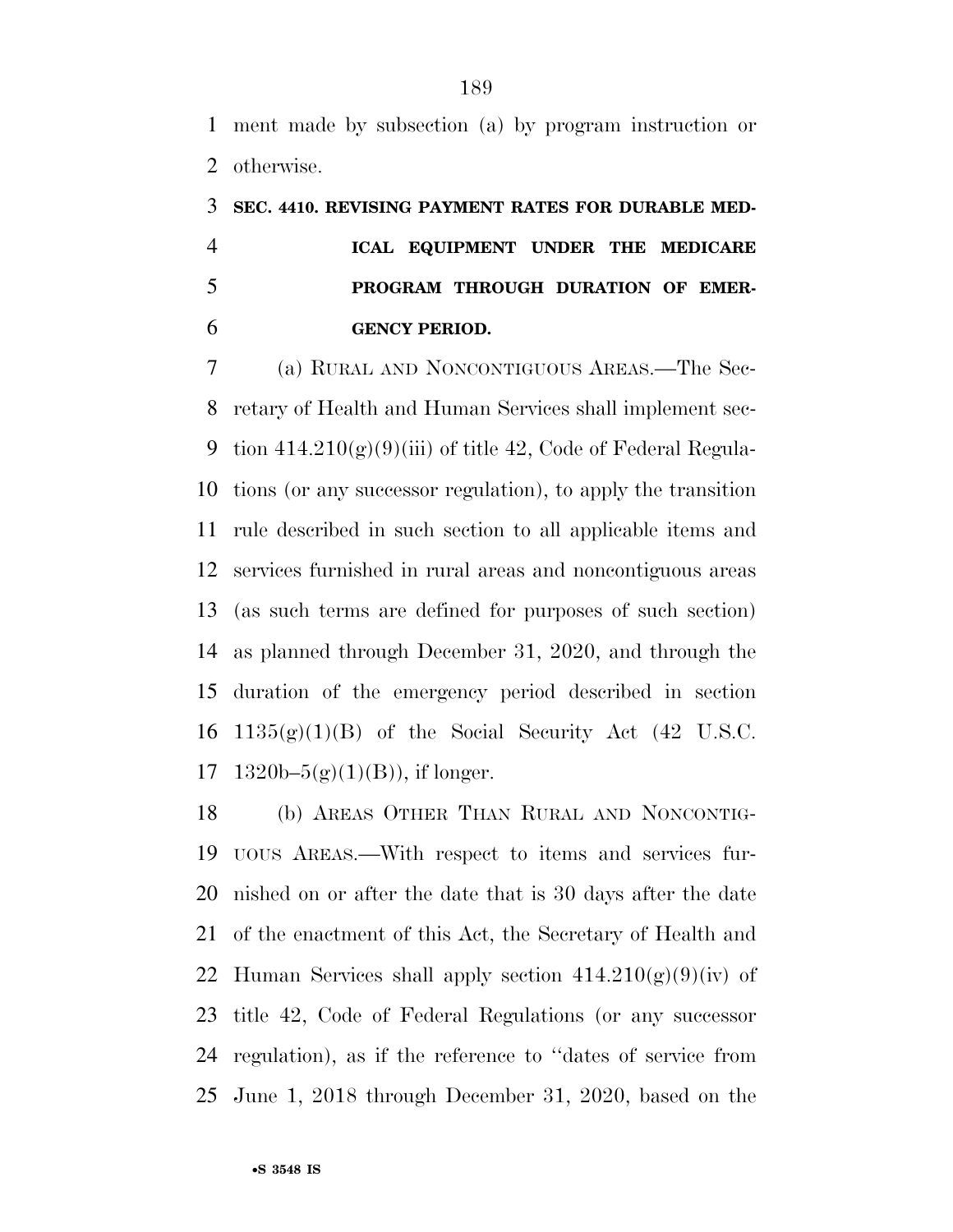fee schedule amount for the area is equal to 100 percent of the adjusted payment amount established under this section'' were instead a reference to ''dates of service from March 6, 2020, through the remainder of the duration of 5 the emergency period described in section  $1135(g)(1)(B)$ 6 of the Social Security Act  $(42 \text{ U.S.C. } 1320\text{b} - 5(\text{g})(1)(\text{B}))$ , based on the fee schedule amount for the area is equal to 75 percent of the adjusted payment amount established under this section and 25 percent of the unadjusted fee schedule amount''.

## **SEC. 4411. PROVIDING HOME AND COMMUNITY-BASED SERVICES IN ACUTE CARE HOSPITALS.**

 Section 1902(h) of the Social Security Act (42 U.S.C. 1396a(h)) is amended—

15 (1) by inserting "(1)" after "(h)";

 (2) by inserting '', home and community-based services provided under subsection (c), (d), or (i) of section 1915 or under a waiver under section 1115, self-directed personal assistance services provided pursuant to a written plan of care under section 1915(j), and home and community-based attendant services and supports under section 1915(k)'' before the period; and

(3) by adding at the end the following: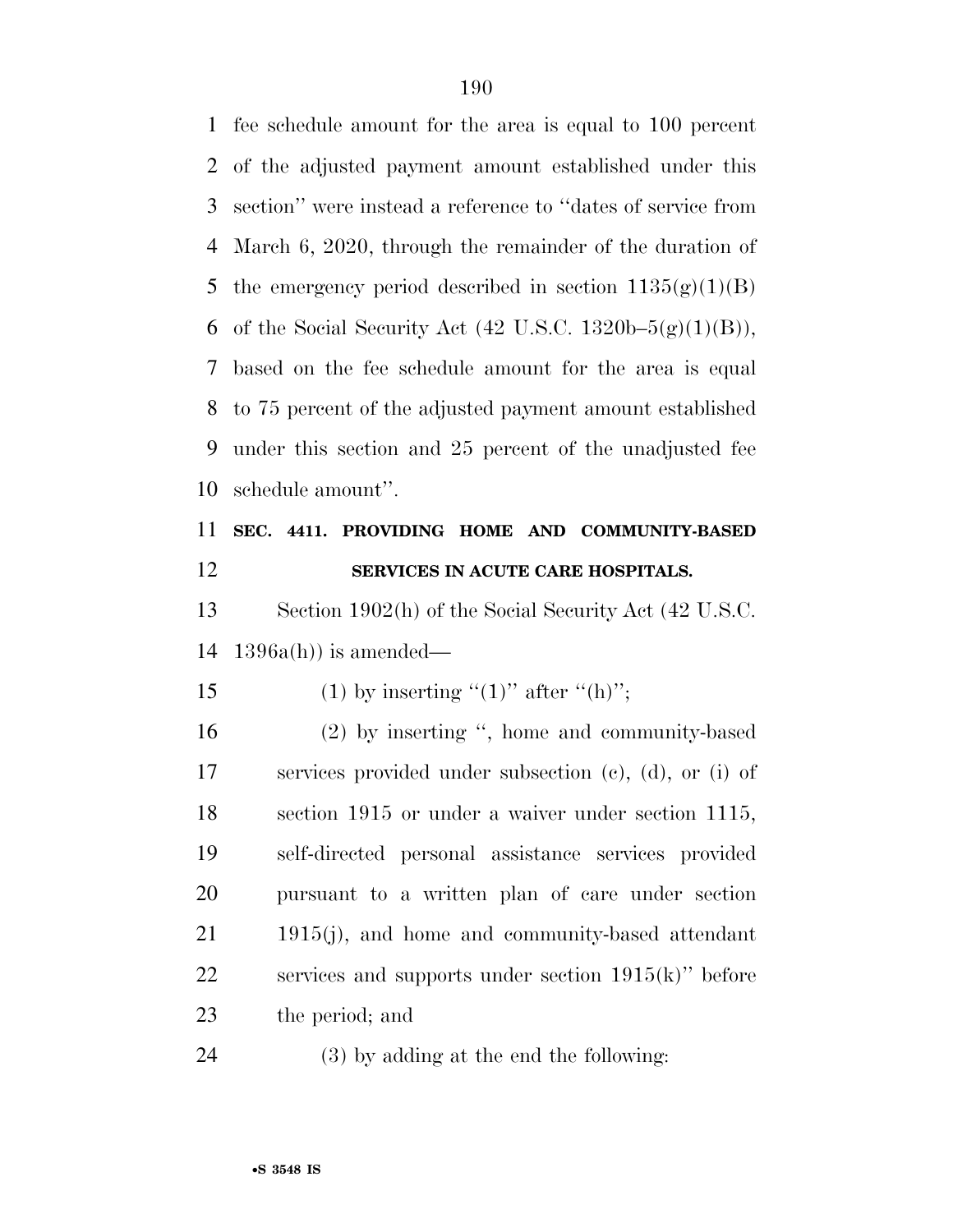''(2) Nothing in this title, title XVIII, or title XI shall be construed as prohibiting receipt of any care or services specified in paragraph (1) in an acute care hospital that are—

 ''(A) identified in an individual's person-cen- tered plan of services and supports (or comparable plan of care);

8 "(B) provided to meet needs of the individual that are not met through the provision of hospital services;

11  $\langle ^{\prime}(C) \rangle$  not a substitute for services that the hos- pital is obligated to provide through its conditions of participation or under Federal or State law; and

 ''(D) designed to ensure smooth transitions be- tween acute care settings and home and community- based settings, and to preserve the individual's func-tions.''.

 **SEC. 4412. TREATMENT OF TECHNOLOGY-ENABLED COL- LABORATIVE LEARNING AND CAPACITY BUILDING MODELS AS MEDICAL ASSISTANCE.**  Section 1915 of the Social Security Act (42 U.S.C. 1396n) is amended by adding at the end the following: 23 "(m) TECHNOLOGY-ENABLED COLLABORATIVE LEARNING AND CAPACITY BUILDING MODELS.—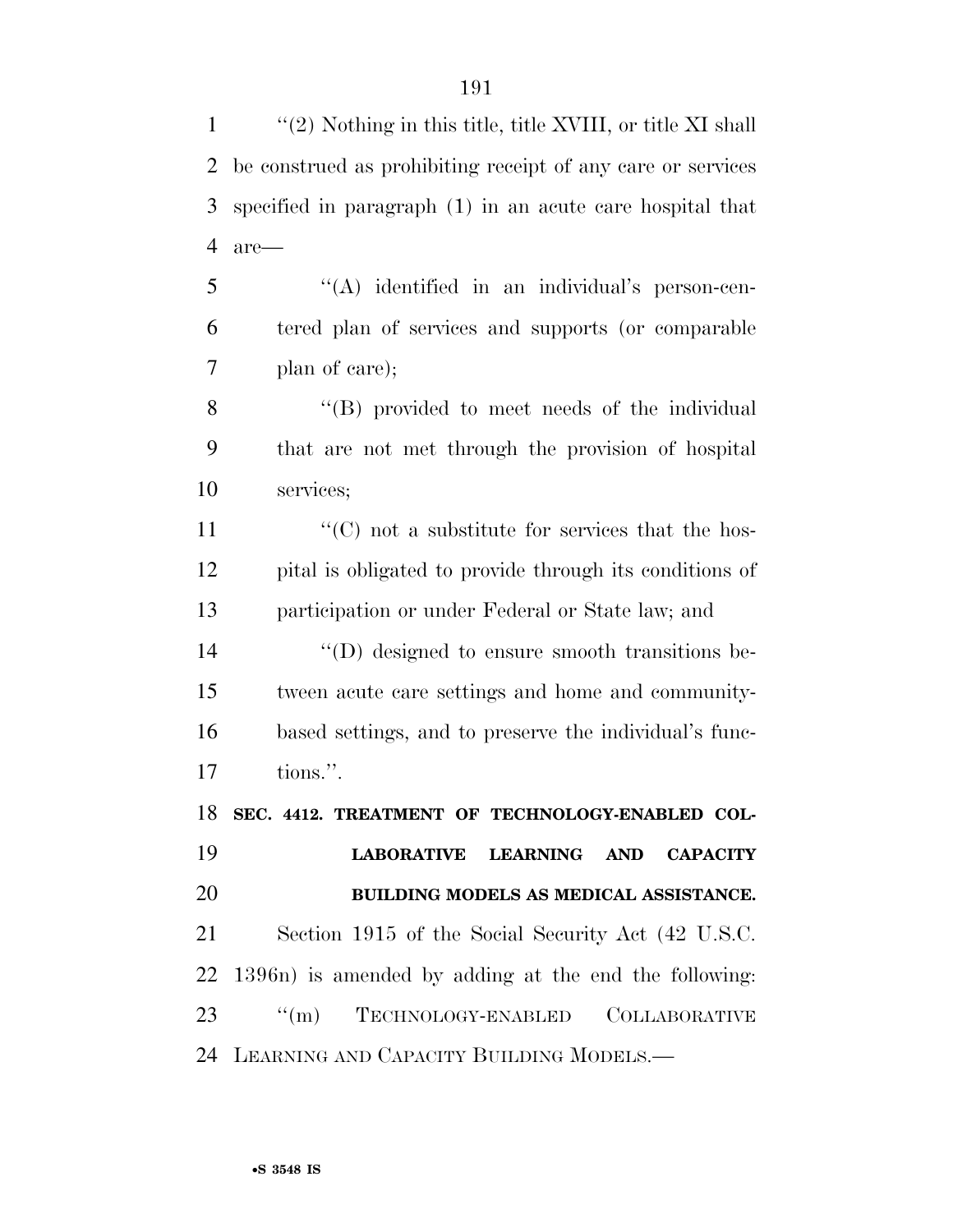| $\mathbf{1}$   | "(1) IN GENERAL.—A State may provide, as                                |
|----------------|-------------------------------------------------------------------------|
| $\overline{2}$ | medical assistance, a technology-enabled collabo-                       |
| 3              | rative learning and capacity building model used by                     |
| $\overline{4}$ | a provider participating under the State plan (or a                     |
| 5              | waiver of such plan) without regard to the require-                     |
| 6              | of section $1902(a)(1)$ (relating<br>ments<br>$\qquad \qquad \text{to}$ |
| 7              | statewideness), section $1902(a)(10)(B)$ (relating to                   |
| 8              | comparability), and section $1902(a)(23)$ (relating to                  |
| 9              | freedom of choice of providers).                                        |
| 10             | "(2) REQUIREMENTS.—A State shall be eligible                            |
| 11             | for Federal financial assistance for providing such                     |
| 12             | medical assistance under the following conditions:                      |
| 13             | "(A) A participating provider uses the                                  |
| 14             | technology-enabled collaborative learning<br>and                        |
| 15             | capacity building model to train health profes-                         |
| 16             | sionals (which may include medical students) in                         |
| 17             | protocols for responding to a public health                             |
| 18             | emergency during an emergency period, includ-                           |
| 19             | ing any period relating to an outbreak of                               |
| 20             | coronavirus disease 2019 (COVID-19).                                    |
| 21             | $\lq\lq (B)$<br>In accordance<br>with<br>section                        |
| 22             | $1902(a)(25)$ , there are no other third parties                        |
| 23             | liable to pay for the use of such model by a par-                       |
| 24             | ticipating provider, including as reimbursement                         |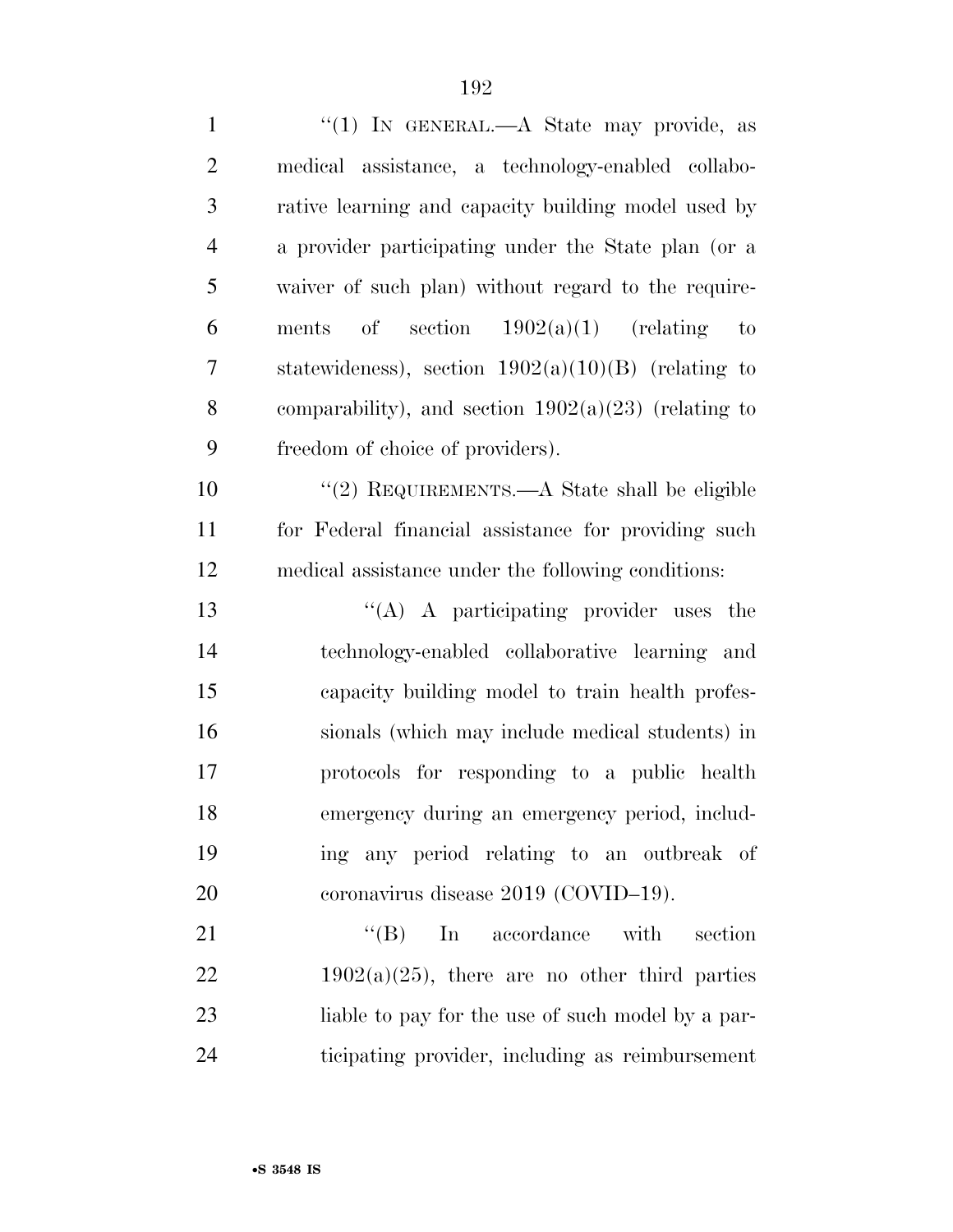under a medical, social, educational, or other program.

3 ''(C) The State allocates the costs of any part of the use such model which is reimburs- able under another federally funded program in accordance with OMB Circular A–87 (or any related or successor guidance or regulations re- garding allocation of costs among federally funded programs) under an approved cost allo-cation program.

11 "(3) NONAPPLICATION OF TIME LIMITS.—Sub- section (h) shall not apply to the provision of med- ical assistance for technology-enabled collaborative learning and capacity building models under this subsection.

''(4) DEFINITIONS.—In this subsection:

17 "(A) EMERGENCY PERIOD.—The term 'emergency period' has the meaning given that 19 term in section  $1135(g)(1)$ .

20 "(B) TECHNOLOGY-ENABLED COLLABO- RATIVE LEARNING AND CAPACITY BUILDING MODEL.—The term ' technology-enabled col- laborative learning and capacity building model' 24 has the meaning given that term in section  $2(7)$ of the Expanding Capacity for Health Out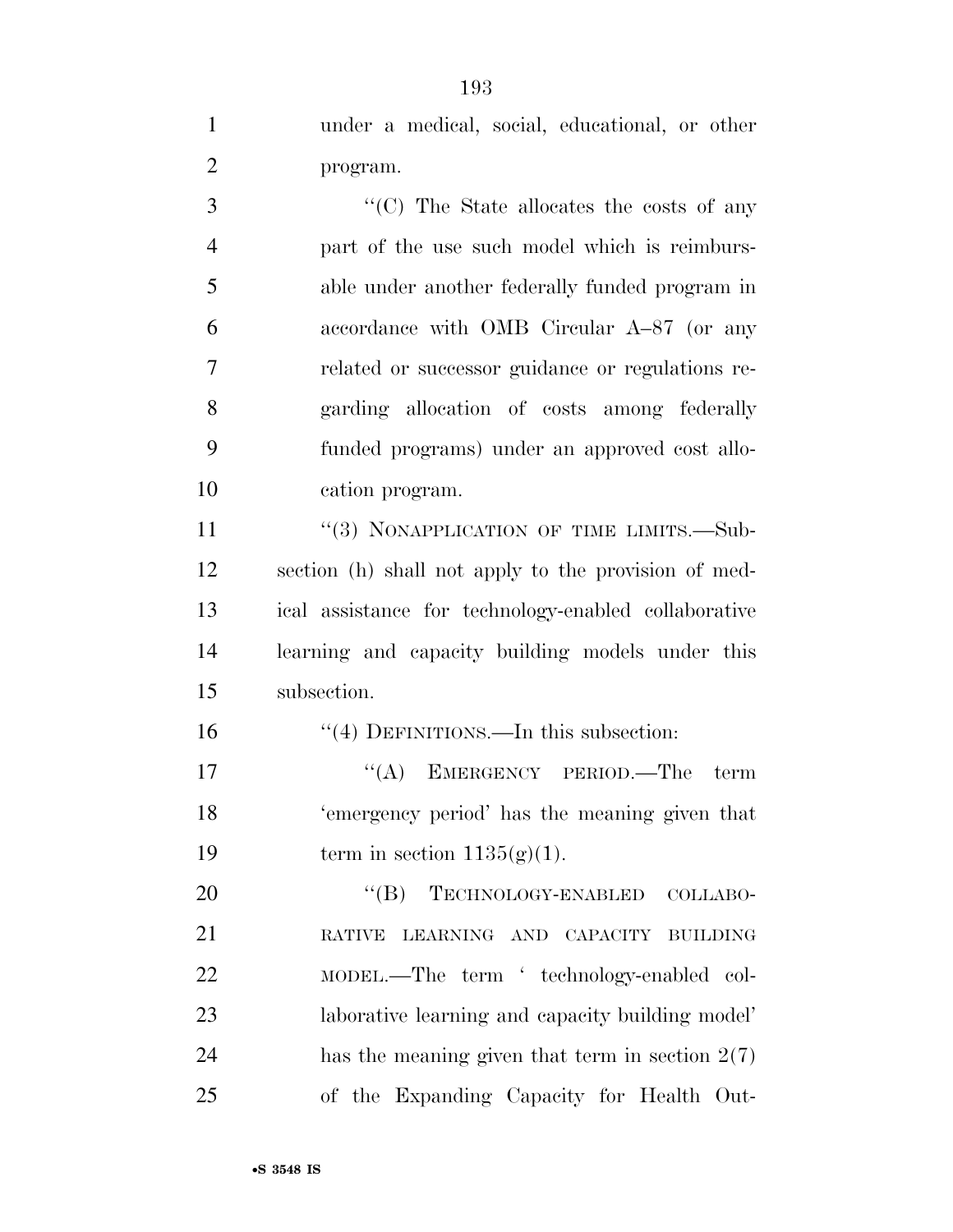comes Act (Public Law 114–270, 130 Stat. 2 .".

### **SEC. 4413. ENCOURAGING THE DEVELOPMENT AND USE OF DISARM ANTIMICROBIAL DRUGS.**

 (a) ADDITIONAL PAYMENT FOR DISARM ANTI-MICROBIAL DRUGS UNDER MEDICARE.—

7 (1) IN GENERAL.—Section  $1886(d)(5)$  of the 8 Social Security Act  $(42 \text{ U.S.C. } 1395 \text{ww}(d)(5))$  is amended by adding at the end the following new subparagraph:

 $\mathcal{C}(M)(i)(I)$  In the case of discharges occurring on or after October 1, 2021, and before October 1, 2026, subject to subclause (II), the Secretary shall, after notice and op- portunity for public comment (in the publications required by subsection (e)(5) for a fiscal year or otherwise), provide for an additional payment under a mechanism (separate 17 from the mechanism established under subparagraph  $(K)$ ), with respect to such discharges involving any DISARM antimicrobial drug, in an amount equal to—

20  $\frac{u}{(aa)}$  the amount payable under section 1847A for such drug during the calendar quarter in which the discharge occurred; or

23 ''(bb) if no amount for such drug is determined under section 1847A, an amount to be determined by the Secretary in a manner similar to the manner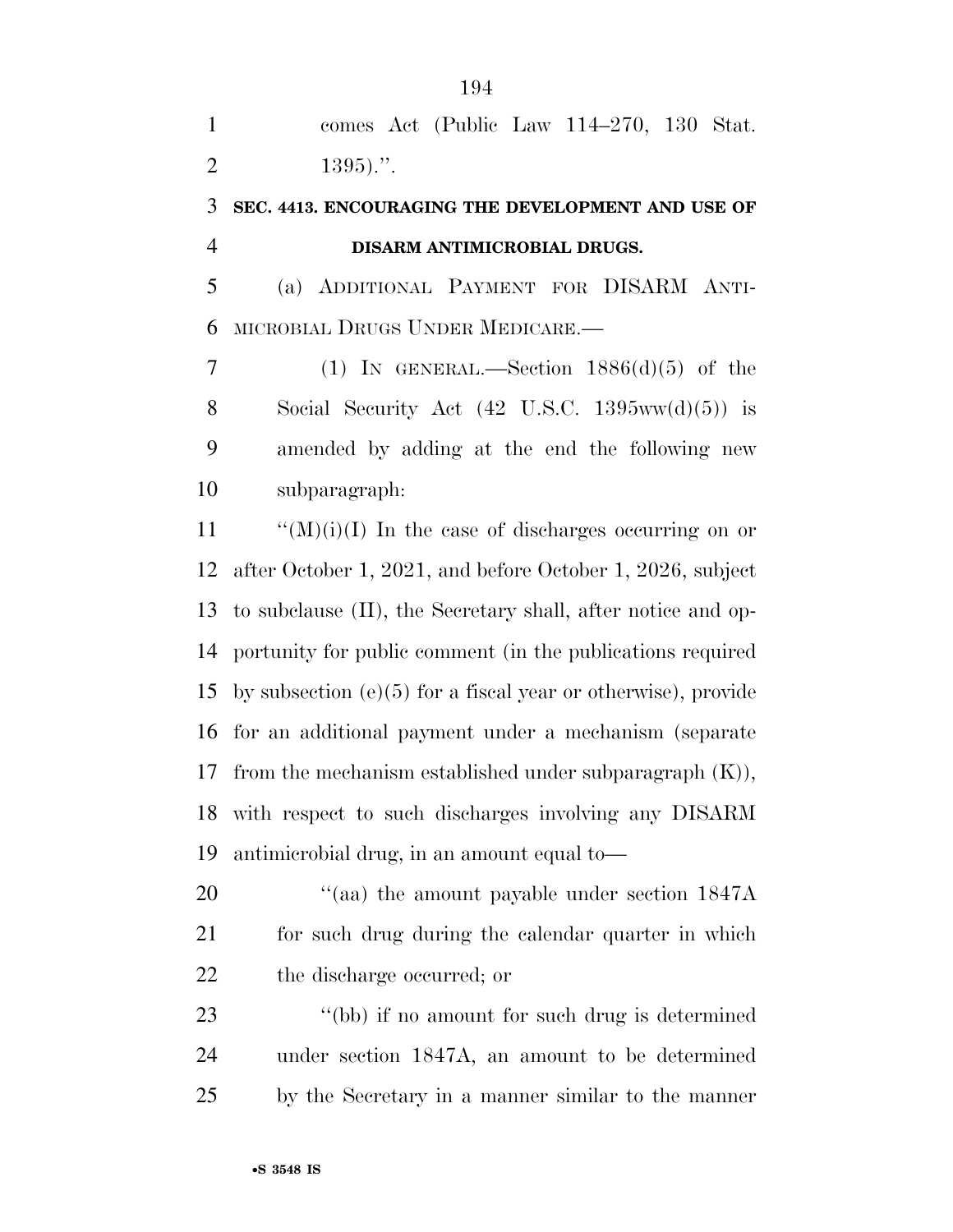in which payment amounts are determined under section 1847A based on information submitted by the manufacturer or sponsor of such drug (as re-4 quired under clause (v).

 ''(II) In determining the amount payable under sec- tion 1847A for purposes of items (aa) and (bb) of sub-7 clause (I), subparagraphs (A) and (B) of subsection  $(b)(1)$  of such section shall be applied by substituting '100 per- cent' for '106 percent' each place it appears and para- graph (8)(B) of such section shall be applied by sub-stituting '0 percent' for '6 percent'.

12 "(ii) For purposes of this subparagraph, a DISARM antimicrobial drug is—

14  $\qquad \qquad$   $\qquad \qquad$   $\qquad \qquad$   $\qquad \qquad$   $\qquad \qquad$   $\qquad \qquad$   $\qquad \qquad$   $\qquad \qquad$   $\qquad \qquad$   $\qquad \qquad$   $\qquad \qquad$   $\qquad \qquad$   $\qquad \qquad$   $\qquad \qquad$   $\qquad \qquad$   $\qquad \qquad$   $\qquad \qquad$   $\qquad \qquad$   $\qquad \qquad$   $\qquad \qquad$   $\qquad \qquad$   $\qquad \qquad$   $\qquad \qquad$   $\qquad \qquad$   $\$ 

15  $\text{``(aa) that}$ 

16  $\frac{16}{16}$   $\frac{16}{16}$  is approved by the Food and Drug Administration;

18 ''(BB) is designated by the Food and Drug Administration as a qualified infec- tious disease product under subsection (d) of section 505E of the Federal Food, Drug, and Cosmetic Act; and

23  $\cdot$  (CC) has received an extension of its exclusivity period pursuant to subsection (a) of such section; and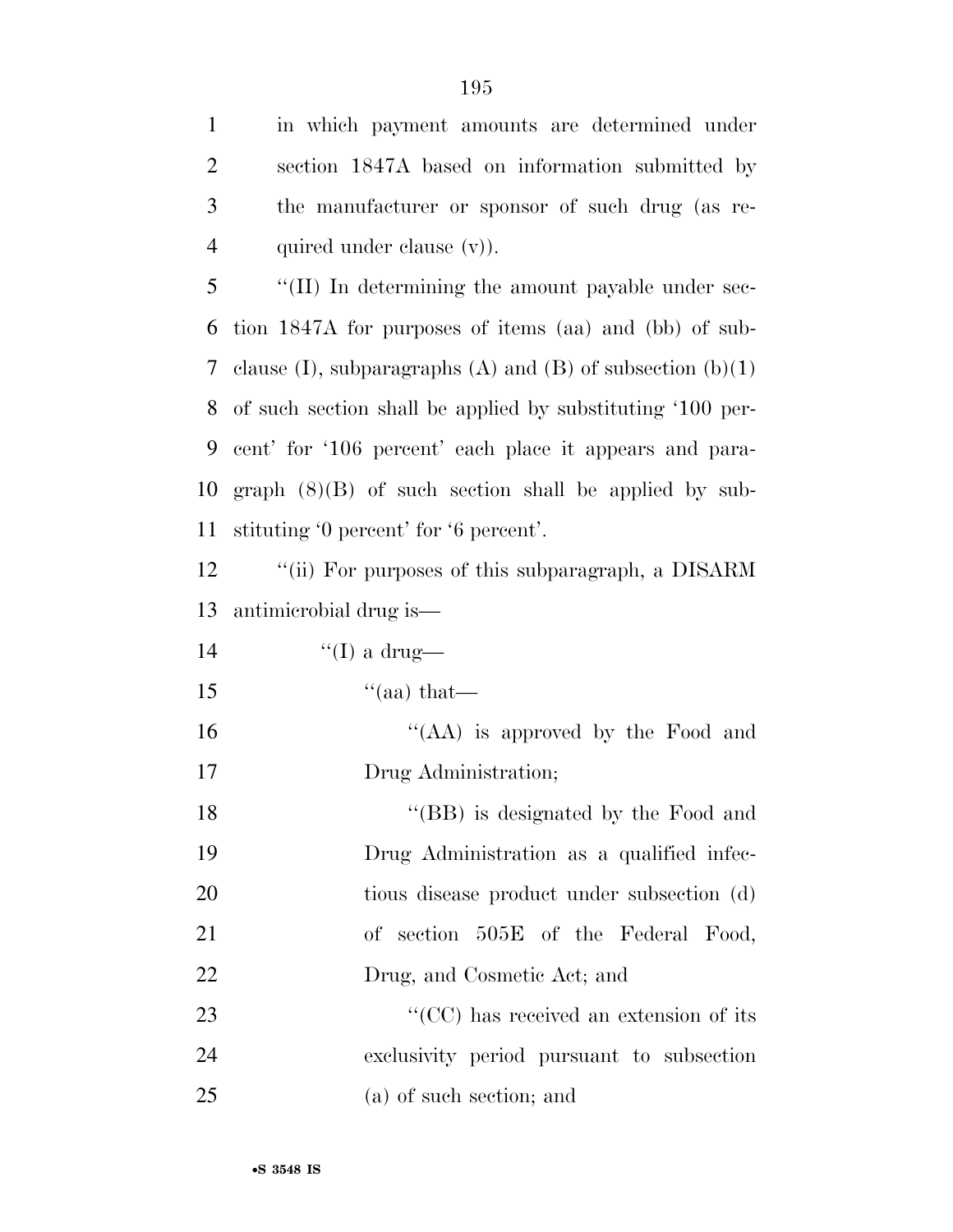| $\mathbf{1}$   | "(bb) that has been designated by the Sec-        |
|----------------|---------------------------------------------------|
| $\overline{2}$ | retary pursuant to the process established        |
| 3              | under clause $(iv)(I)(bb)$ ; or                   |
| $\overline{4}$ | "(II) an antibacterial or antifungal biological   |
| 5              | product—                                          |
| 6              | "(aa) that is licensed for use, or an anti-       |
| 7              | bacterial or antifungal biological product for    |
| 8              | which an indication is first licensed for use, by |
| 9              | the Food and Drug Administration on or after      |
| 10             | June 5, 2014, under section $351(a)$ of the Pub-  |
| 11             | lic Health Service Act for human use to treat     |
| 12             | serious or life-threatening infections, as deter- |
| 13             | mined by the Food and Drug Administration,        |
| 14             | including those caused by, or likely to be caused |
| 15             | $by-$                                             |
| 16             | "(AA) an antibacterial or antifungal              |
| 17             | resistant pathogen, including novel or            |
| 18             | emerging infectious pathogens; or                 |
| 19             | "(BB) a qualifying pathogen (as de-               |
| 20             | fined under section $505E(f)$ of the Federal      |
| 21             | Food, Drug, and Cosmetic Act); and                |
| 22             | "(bb) has been designated by the Secretary        |
| 23             | pursuant to the process established under         |
| 24             | clause $(iv)(I)(bb)$ .                            |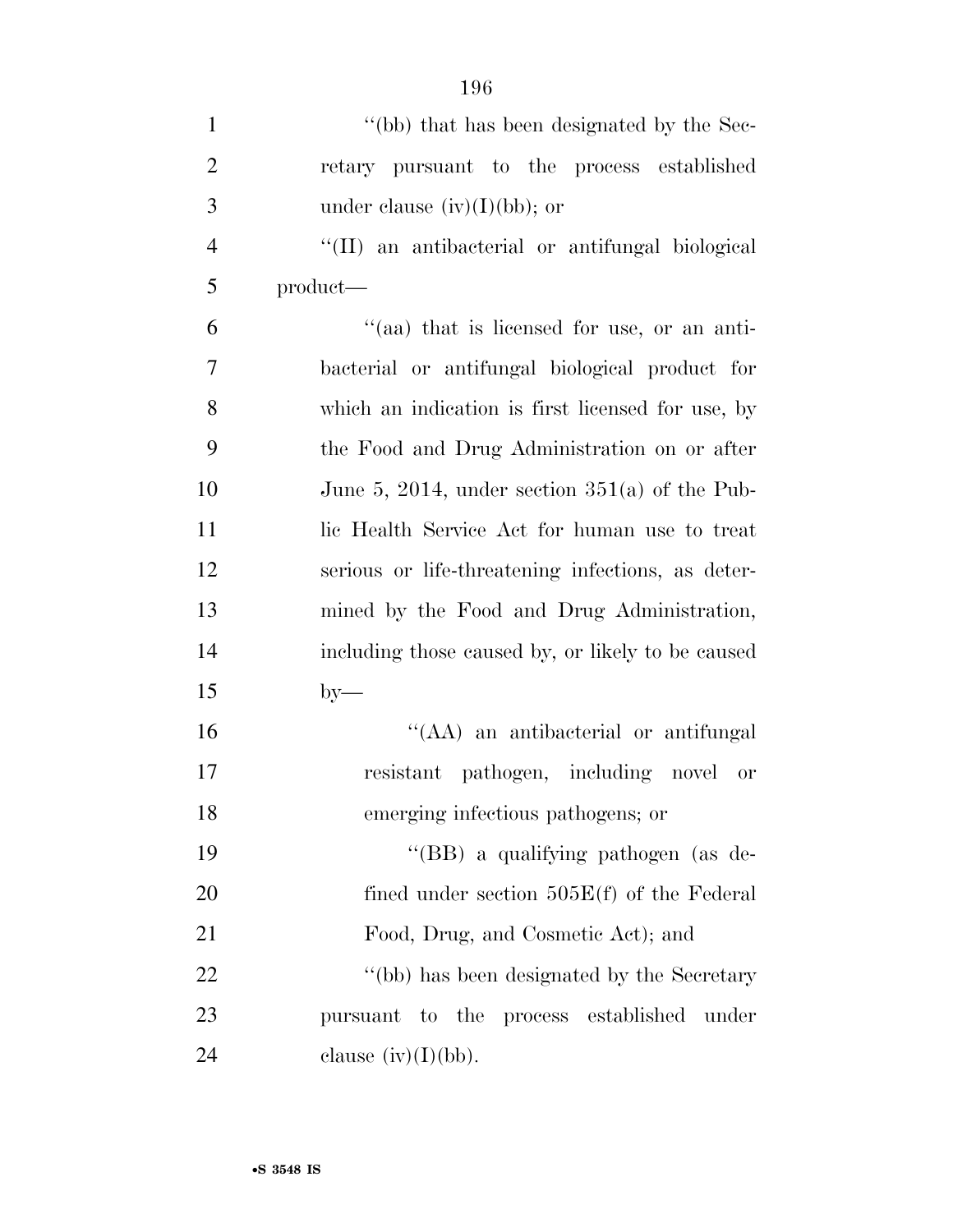| $\mathbf{1}$   | "(iii) The mechanism established pursuant to clause        |
|----------------|------------------------------------------------------------|
| $\overline{2}$ | (i) shall provide that the additional payment under clause |
| 3              | $(i)$ shall—                                               |
| $\overline{4}$ | $\lq\lq$ with respect to a discharge, only be made         |
| 5              | to a subsection (d) hospital that, as determined by        |
| 6              | the Secretary—                                             |
| 7              | "(aa) is participating in the National                     |
| 8              | Healthcare Safety Network Antimicrobial Use                |
| 9              | and Resistance Module of the Centers for Dis-              |
| 10             | ease Control and Prevention or a similar report-           |
| 11             | ing program, as specified by the Secretary, re-            |
| 12             | lating to antimicrobial drugs; and                         |
| 13             | "(bb) has an antimicrobial stewardship                     |
| 14             | program that aligns with the Core Elements of              |
| 15             | Hospital Antibiotic Stewardship Programs of                |
| 16             | the Centers for Disease Control and Prevention             |
| 17             | or the Antimicrobial Stewardship Standard set              |
| 18             | by the Joint Commission; and                               |
| 19             | "(II) apply to discharges occurring on or after            |
| 20             | October 1 of the year in which the drug or biological      |
| 21             | product is designated by the Secretary as a DIS-           |
| 22             | ARM antimicrobial drug.                                    |
| 23             | ``(iv)(I)<br>The mechanism established pursuant to         |
|                |                                                            |

clause (i) shall provide for a process for—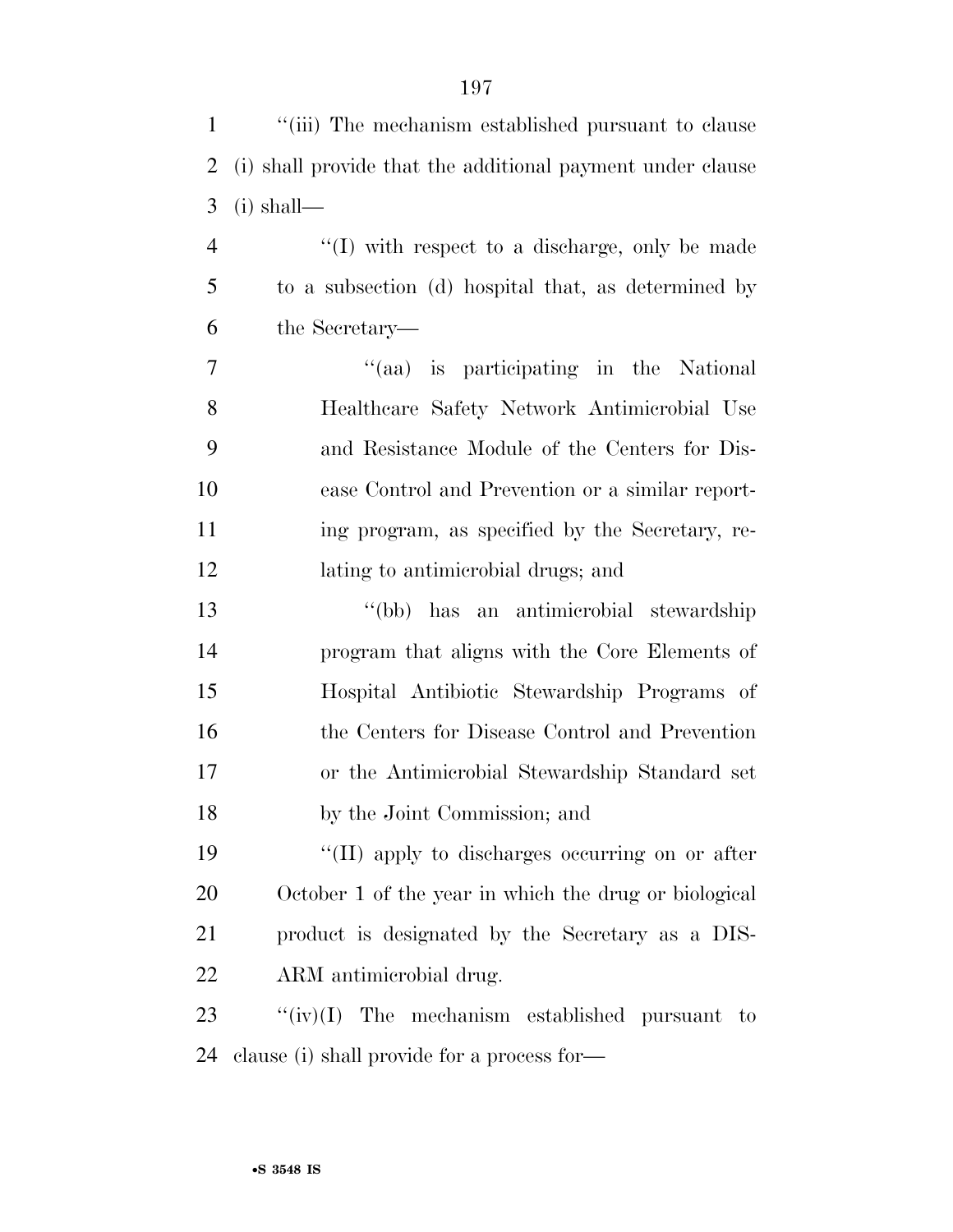| $\mathbf{1}$   | "(aa) a manufacturer or sponsor of a drug or         |
|----------------|------------------------------------------------------|
| $\overline{2}$ | biological product to request the Secretary to des-  |
| 3              | ignate the drug or biological product as a DISARM    |
| $\overline{4}$ | antimicrobial drug; and                              |
| 5              | "(bb) the designation by the Secretary of drugs      |
| 6              | and biological products as DISARM antimicrobial      |
| 7              | drugs.                                               |
| 8              | "(II) A designation of a drug or biological product  |
| 9              | as a DISARM antimicrobial drug may be revoked by the |
| 10             | Secretary if the Secretary determines that—          |
| 11             | "(aa) the drug or biological product no longer       |
| 12             | meets the requirements for a DISARM antimicrobial    |
| 13             | drug under clause (ii);                              |
| 14             | "(bb) the request for such designation con-          |
| 15             | tained an untrue statement of material fact; or      |
| 16             | "(cc) clinical or other information that was not     |
| 17             | available to the Secretary at the time such designa- |
| 18             | tion was made shows that—                            |
| 19             | "(AA) such drug or biological product is             |
| 20             | unsafe for use or not shown to be safe for use       |
| 21             | for individuals who are entitled to benefits         |
| 22             | under part A; or                                     |
| 23             | "(BB) an alternative to such drug or bio-            |
| 24             | logical product is an advance that substantially     |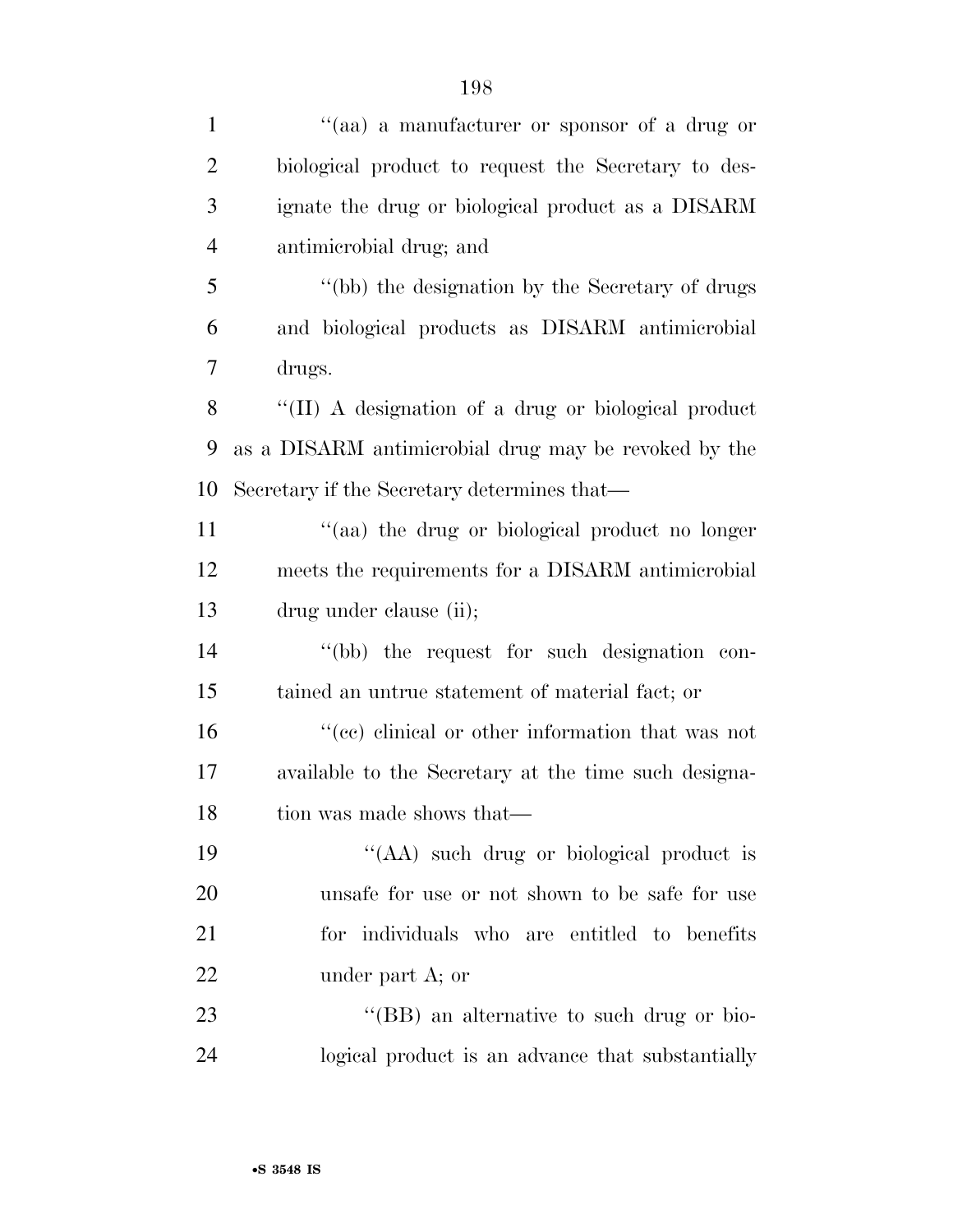improves the diagnosis or treatment of such in-dividuals.

 ''(III) Not later than October 1, 2021, and annually thereafter through October 1, 2025, the Secretary shall publish in the Federal Register a list of the DISARM anti- microbial drugs designated under this subparagraph pur-7 suant to the process established under clause  $(iv)(I)(bb)$ .  $\langle \langle v \rangle (I)$  For purposes of determining additional pay- ment amounts under clause (i), a manufacturer or sponsor of a drug or biological product that submits a request de-

11 scribed in clause  $(iv)(I)(aa)$  shall submit to the Secretary 12 information described in section  $1927(b)(3)(A)(iii)$ .

 ''(II) The penalties for failure to provide timely infor- mation under clause (i) of subparagraph (C) of section 1927(b)(3) and for providing false information under clause (ii) of such subparagraph shall apply to manufac- turers and sponsors of a drug or biological product under this section with respect to information under subclause (I) in the same manner as such penalties apply to manu- facturers under such clauses with respect to information under subparagraph (A) of such section.

22  $\gamma$  (vi) The mechanism established pursuant to clause (i) shall provide that—

24  $\langle\langle I \rangle \rangle$  except as provided in subclause (II), no ad-ditional payment shall be made under this subpara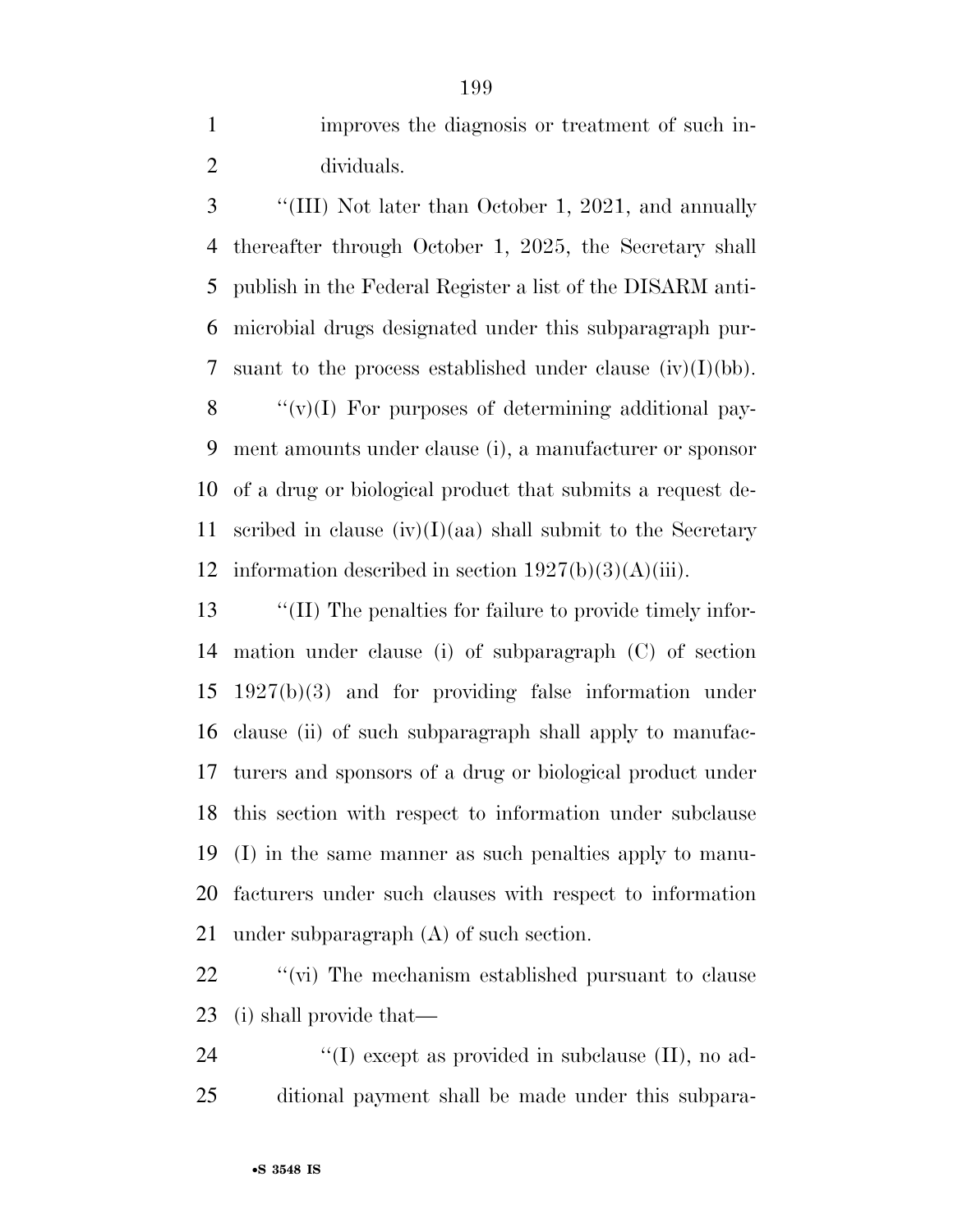graph for discharges involving a DISARM anti- microbial drug if any additional payments have been made for discharges involving such drug as a new medical service or technology under subparagraph  $(K);$ 

 ''(II) additional payments may be made under this subparagraph for discharges involving a DIS- ARM antimicrobial drug if any additional payments have been made for discharges occurring prior to the date of enactment of this subparagraph involving such drug as a new medical service or technology under subparagraph (K); and

 ''(III) no additional payment shall be made under subparagraph (K) for discharges involving a DISARM antimicrobial drug as a new medical serv- ice or technology if any additional payments for dis- charges involving such drug have been made under this subparagraph.''.

 (2) CONFORMING AMENDMENT.—Section 20 1886(d)(5)(K)(ii)(III) of the Social Security Act  $(42)$ 21 U.S.C.  $1395ww(d)(5)(K)(ii)(III))$  is amended by striking ''provide'' and inserting ''subject to sub-paragraph (M)(vi), provide''.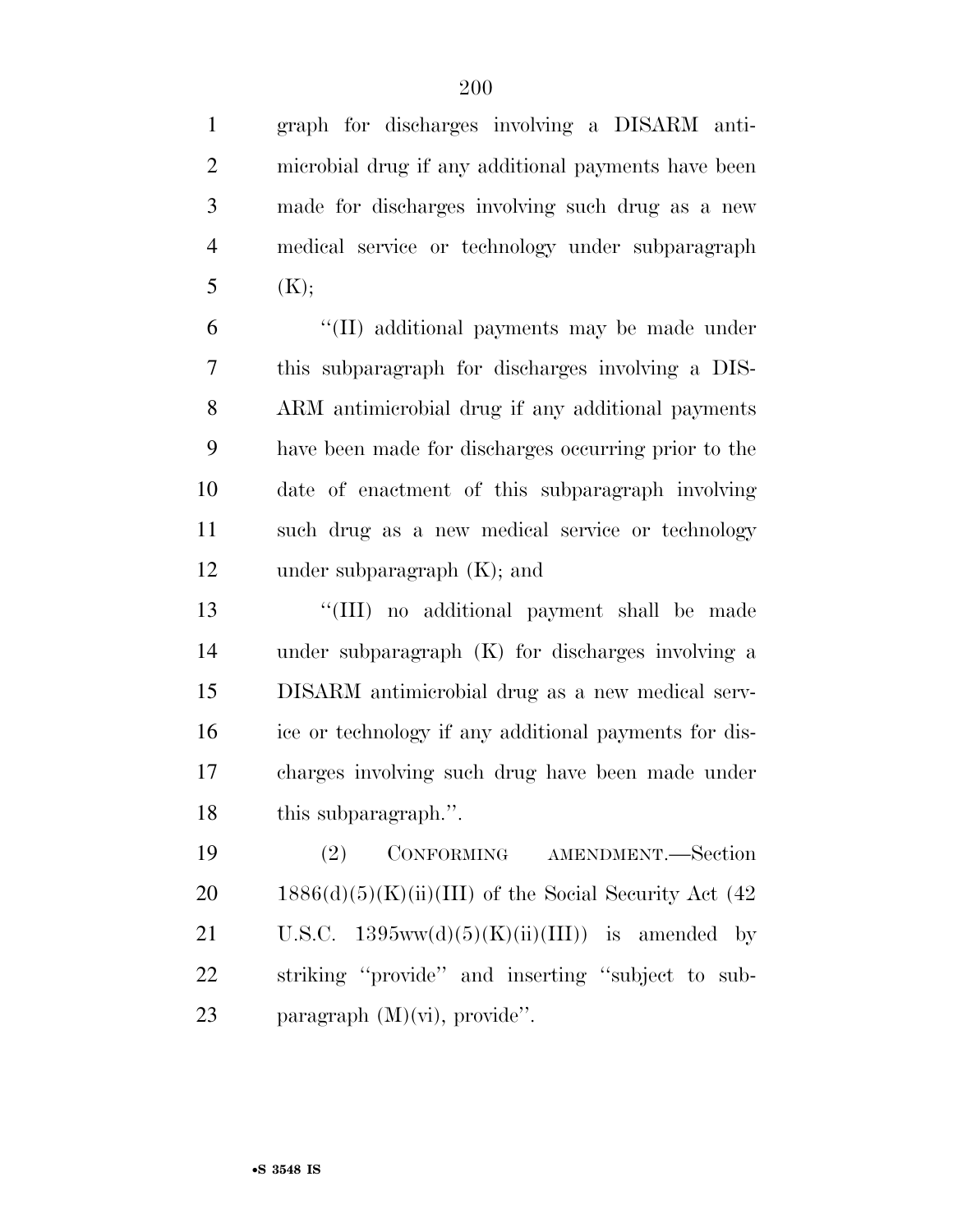(b) STUDY AND REPORTS ON REMOVING BARRIERS TO THE DEVELOPMENT OF DISARM ANTIMICROBIAL DRUGS.—

 (1) STUDY.—The Comptroller General of the United States (in this subsection referred to as the ''Comptroller General'') shall, in consultation with the Director of the National Institutes of Health, the Commissioner of Food and Drugs, the Adminis- trator of the Centers for Medicare & Medicaid Serv- ices, and the Director of the Centers for Disease Control and Prevention, conduct a study to—

 (A) identify and examine the barriers that prevent the development of DISARM anti- microbial drugs (as defined in section 15 1886(d)(5)(M)(ii) of the Social Security Act, as 16 added by subsection (a)); and

 (B) develop recommendations for actions to be taken in order to overcome any barriers identified under subparagraph (A).

 (2) REPORT.—October 1, 2025, the Comp- troller General shall submit to Congress a report containing the preliminary results of the study con- ducted under paragraph (1), together with rec-ommendations for such legislation and administra-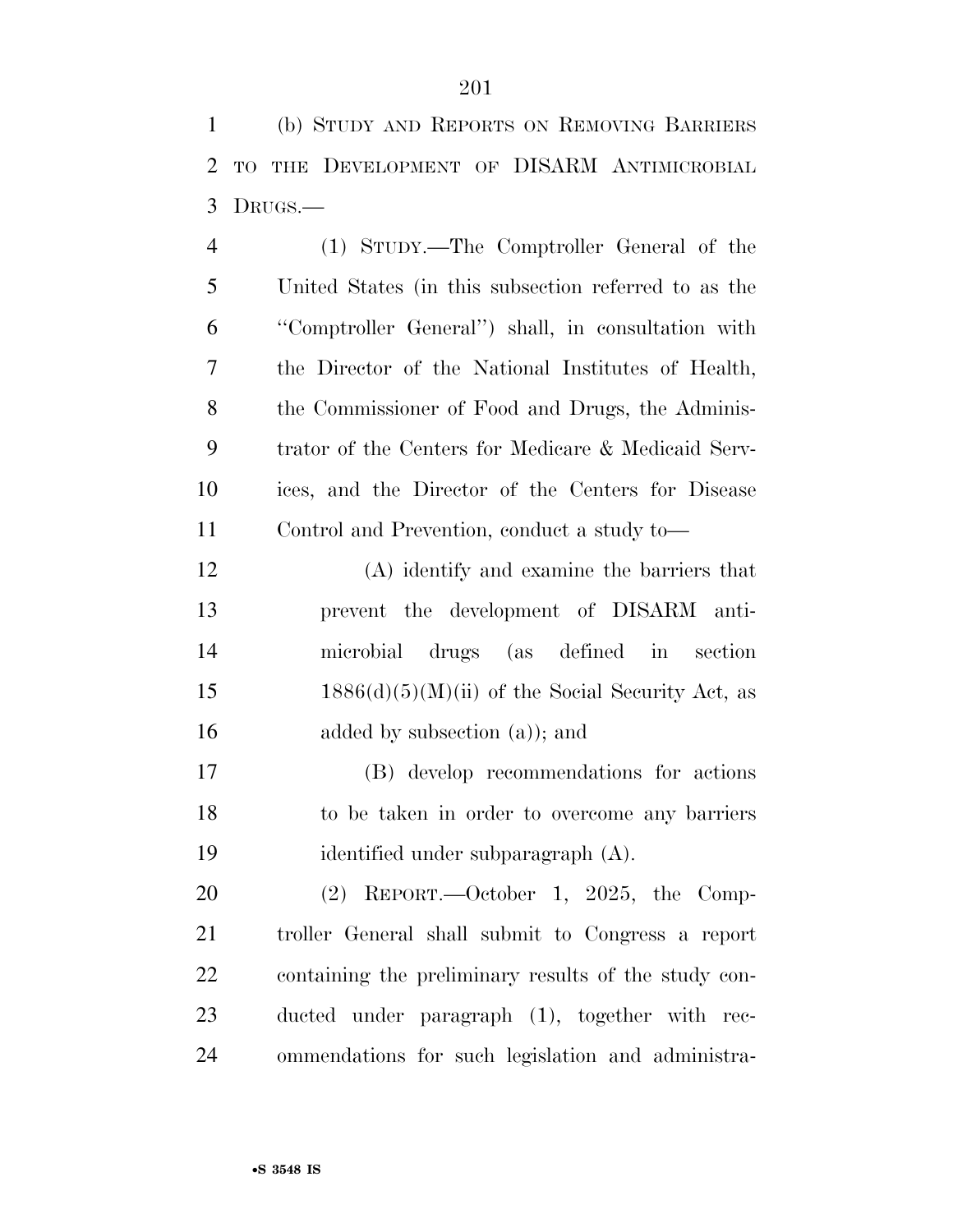| $\overline{2}$ | appropriate.                                                    |
|----------------|-----------------------------------------------------------------|
| 3              | SEC. 4414. NOVEL MEDICAL PRODUCTS.                              |
| $\overline{4}$ | (a) EXPEDITED CODING OF NOVEL MEDICAL PROD-                     |
| 5              | UCTS.—Section $1174(b)(2)(B)$ of the Social Security Act        |
| 6              | $(42 \text{ U.S.C. } 1320d-3(b)(2)(B))$ is amended by adding at |
| 7              | the end the following new clauses:                              |
| 8              | "(iii) EXPEDITED CODING OF NOVEL                                |
| 9              | MEDICAL PRODUCTS.-                                              |
| 10             | ``(I)<br>IN GENERAL.-Notwith-                                   |
| 11             | standing paragraph $(1)$ , in the case of                       |
| 12             | a novel medical product (as defined in                          |
| 13             | clause (iv)), the Secretary shall make                          |
| 14             | modifications to the HCPCS code set                             |
| 15             | at least once every quarter.                                    |
| 16             | "(II) REQUEST.—Upon the writ-                                   |
| 17             | ten confidential request of a manufac-                          |
| 18             | turer of a novel medical product, the                           |
| 19             | Secretary shall make a determination                            |
| 20             | whether to assign a HCPCS code to                               |
| 21             | such product. Such request may occur                            |
| 22             | on or after the date on which the                               |
| 23             | product receives a designation as a                             |
| 24             | breakthrough therapy under section                              |

506(a) of the Federal Food, Drug,

tive action as the Comptroller General determines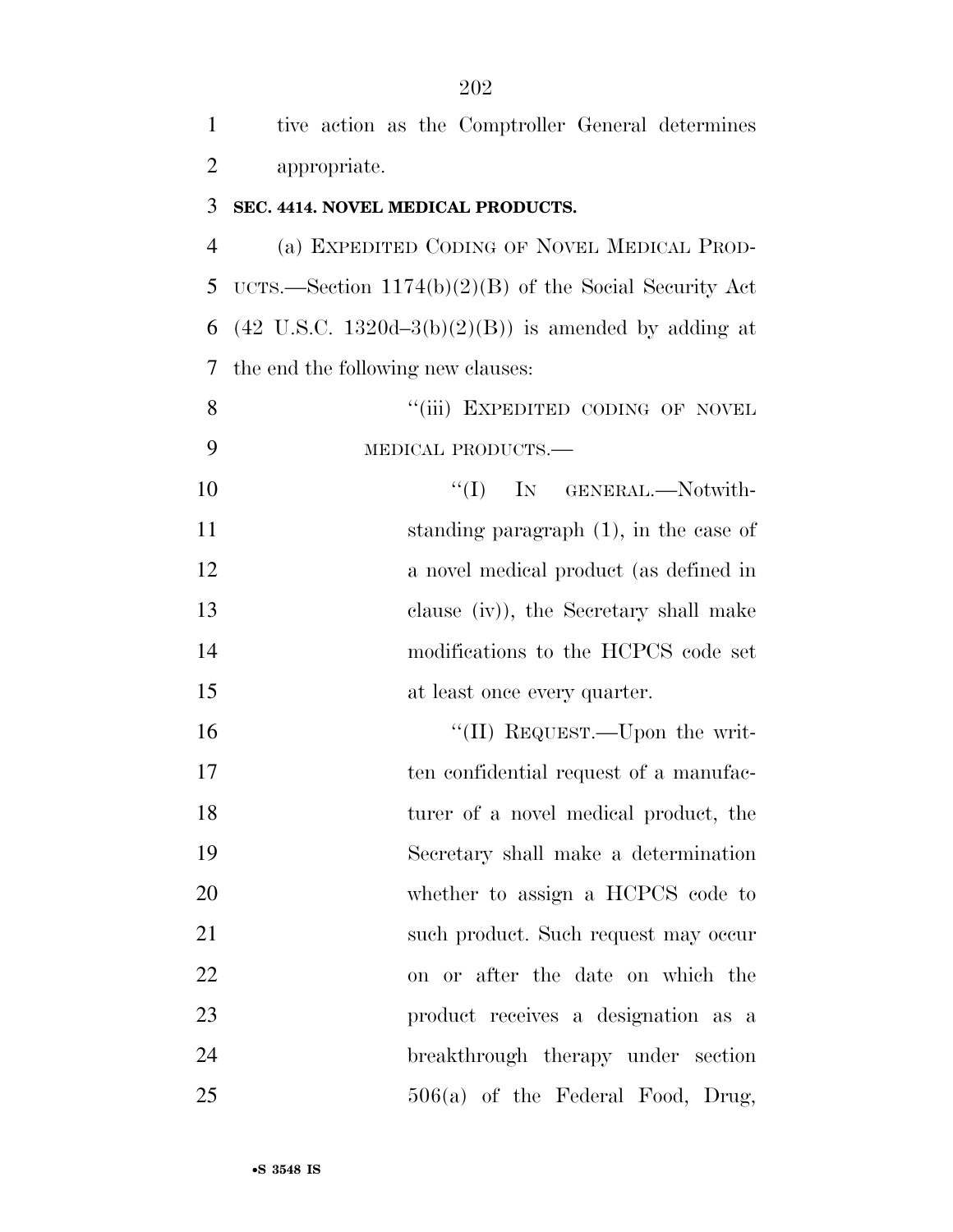| $\mathbf{1}$   | and Cosmetic Act $(21 \text{ U.S.C. } 356(a)),$ |
|----------------|-------------------------------------------------|
| $\overline{2}$ | a breakthrough device under section             |
| 3              | $515B$ of such Act $(21 \text{ U.S.C. } 360e-$  |
| $\overline{4}$ | 3), or a regenerative advanced therapy          |
| 5              | under section $506(g)$ of such Act $(21)$       |
| 6              | U.S.C. $356(g)$ ).                              |
| 7              | DEADLINE FOR DETER-<br>``(III)                  |
| 8              | MINATION; NOTIFICATION.—The Sec-                |
| 9              | retary shall—                                   |
| 10             | "(aa) not later than $180$ cal-                 |
| 11             | endar days after receiving the re-              |
| 12             | quest of a manufacturer under                   |
| 13             | subclause (II), make a deter-                   |
| 14             | mination under such subclause                   |
| 15             | with respect to the request; and                |
| 16             | "(bb) not later than 30 cal-                    |
| 17             | endar days after making such de-                |
| 18             | termination, notify the manufac-                |
| 19             | turer of the determination.                     |
| 20             | "(IV) MONITORING UTILIZATION                    |
| 21             | AND OUTCOMES.—A HCPCS code as-                  |
| 22             | signed under this clause shall allow            |
| 23             | for the reliable monitoring of utiliza-         |
| 24             | tion and outcomes of the novel med-             |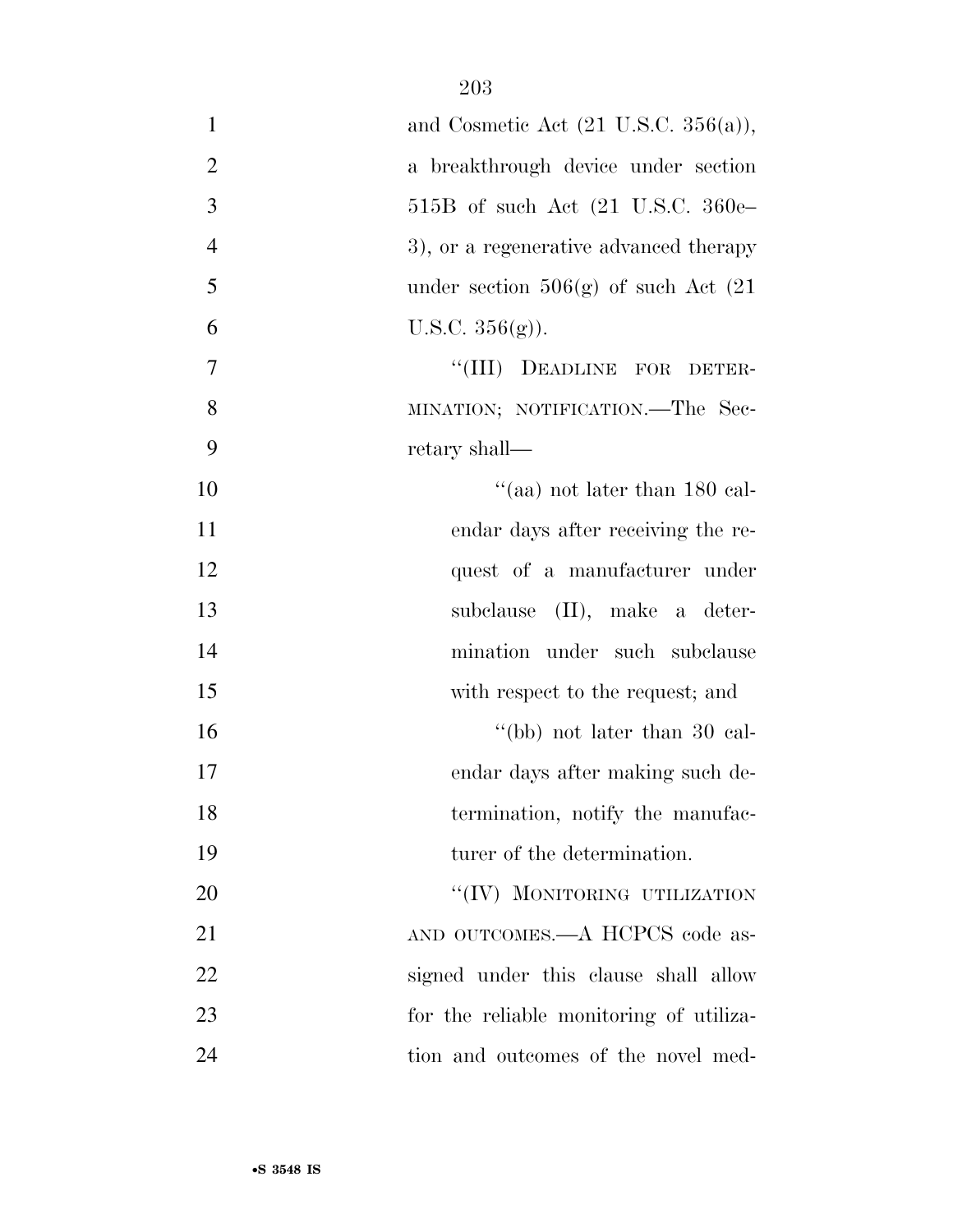| $\overline{2}$<br>$(vi)$ .<br>"(V) EFFECTIVE DATE OF CODE<br>3<br>$\overline{4}$<br>ASSIGNMENT.—If the Secretary makes<br>5<br>a determination to assign a HCPCS<br>6<br>code to a product under subclause<br>$\boldsymbol{7}$<br>$(II)$ , such code—<br>8<br>"(aa) may be assigned with-<br>9<br>in the first quarter after the<br>10<br>manufacturer files, with respect<br>11<br>to such product, a new drug ap-<br>12<br>plication under section $505(b)$ of<br>13<br>the Federal Food, Drug, and<br>14<br>Cosmetic Act (21 U.S.C. 355(b)),<br>15<br>a biological product license appli-<br>16<br>cation under section $351(a)$ of<br>17<br>the Public Health Service Act<br>$(42 \text{ U.S.C. } 262(a))$ , a premarket<br>18<br>19<br>application under section $515(c)$<br>20<br>of the Federal Food, Drug, and<br>Cosmetic<br>Act<br>21<br>(21)<br>U.S.C.<br>22<br>$360e(e)$ , a report under section<br>23<br>$510(k)$ of such Act $(21 \text{ U.S.C.})$<br>24<br>360k), or a request for classifica-<br>25<br>tion under section $513(f)(2)$ of | $\mathbf{1}$ | ical product as described in clause |
|-----------------------------------------------------------------------------------------------------------------------------------------------------------------------------------------------------------------------------------------------------------------------------------------------------------------------------------------------------------------------------------------------------------------------------------------------------------------------------------------------------------------------------------------------------------------------------------------------------------------------------------------------------------------------------------------------------------------------------------------------------------------------------------------------------------------------------------------------------------------------------------------------------------------------------------------------------------------------------------------------------------------------------------------------------------|--------------|-------------------------------------|
|                                                                                                                                                                                                                                                                                                                                                                                                                                                                                                                                                                                                                                                                                                                                                                                                                                                                                                                                                                                                                                                           |              |                                     |
|                                                                                                                                                                                                                                                                                                                                                                                                                                                                                                                                                                                                                                                                                                                                                                                                                                                                                                                                                                                                                                                           |              |                                     |
|                                                                                                                                                                                                                                                                                                                                                                                                                                                                                                                                                                                                                                                                                                                                                                                                                                                                                                                                                                                                                                                           |              |                                     |
|                                                                                                                                                                                                                                                                                                                                                                                                                                                                                                                                                                                                                                                                                                                                                                                                                                                                                                                                                                                                                                                           |              |                                     |
|                                                                                                                                                                                                                                                                                                                                                                                                                                                                                                                                                                                                                                                                                                                                                                                                                                                                                                                                                                                                                                                           |              |                                     |
|                                                                                                                                                                                                                                                                                                                                                                                                                                                                                                                                                                                                                                                                                                                                                                                                                                                                                                                                                                                                                                                           |              |                                     |
|                                                                                                                                                                                                                                                                                                                                                                                                                                                                                                                                                                                                                                                                                                                                                                                                                                                                                                                                                                                                                                                           |              |                                     |
|                                                                                                                                                                                                                                                                                                                                                                                                                                                                                                                                                                                                                                                                                                                                                                                                                                                                                                                                                                                                                                                           |              |                                     |
|                                                                                                                                                                                                                                                                                                                                                                                                                                                                                                                                                                                                                                                                                                                                                                                                                                                                                                                                                                                                                                                           |              |                                     |
|                                                                                                                                                                                                                                                                                                                                                                                                                                                                                                                                                                                                                                                                                                                                                                                                                                                                                                                                                                                                                                                           |              |                                     |
|                                                                                                                                                                                                                                                                                                                                                                                                                                                                                                                                                                                                                                                                                                                                                                                                                                                                                                                                                                                                                                                           |              |                                     |
|                                                                                                                                                                                                                                                                                                                                                                                                                                                                                                                                                                                                                                                                                                                                                                                                                                                                                                                                                                                                                                                           |              |                                     |
|                                                                                                                                                                                                                                                                                                                                                                                                                                                                                                                                                                                                                                                                                                                                                                                                                                                                                                                                                                                                                                                           |              |                                     |
|                                                                                                                                                                                                                                                                                                                                                                                                                                                                                                                                                                                                                                                                                                                                                                                                                                                                                                                                                                                                                                                           |              |                                     |
|                                                                                                                                                                                                                                                                                                                                                                                                                                                                                                                                                                                                                                                                                                                                                                                                                                                                                                                                                                                                                                                           |              |                                     |
|                                                                                                                                                                                                                                                                                                                                                                                                                                                                                                                                                                                                                                                                                                                                                                                                                                                                                                                                                                                                                                                           |              |                                     |
|                                                                                                                                                                                                                                                                                                                                                                                                                                                                                                                                                                                                                                                                                                                                                                                                                                                                                                                                                                                                                                                           |              |                                     |
|                                                                                                                                                                                                                                                                                                                                                                                                                                                                                                                                                                                                                                                                                                                                                                                                                                                                                                                                                                                                                                                           |              |                                     |
|                                                                                                                                                                                                                                                                                                                                                                                                                                                                                                                                                                                                                                                                                                                                                                                                                                                                                                                                                                                                                                                           |              |                                     |
|                                                                                                                                                                                                                                                                                                                                                                                                                                                                                                                                                                                                                                                                                                                                                                                                                                                                                                                                                                                                                                                           |              |                                     |
|                                                                                                                                                                                                                                                                                                                                                                                                                                                                                                                                                                                                                                                                                                                                                                                                                                                                                                                                                                                                                                                           |              |                                     |
|                                                                                                                                                                                                                                                                                                                                                                                                                                                                                                                                                                                                                                                                                                                                                                                                                                                                                                                                                                                                                                                           |              |                                     |
|                                                                                                                                                                                                                                                                                                                                                                                                                                                                                                                                                                                                                                                                                                                                                                                                                                                                                                                                                                                                                                                           |              |                                     |
|                                                                                                                                                                                                                                                                                                                                                                                                                                                                                                                                                                                                                                                                                                                                                                                                                                                                                                                                                                                                                                                           |              |                                     |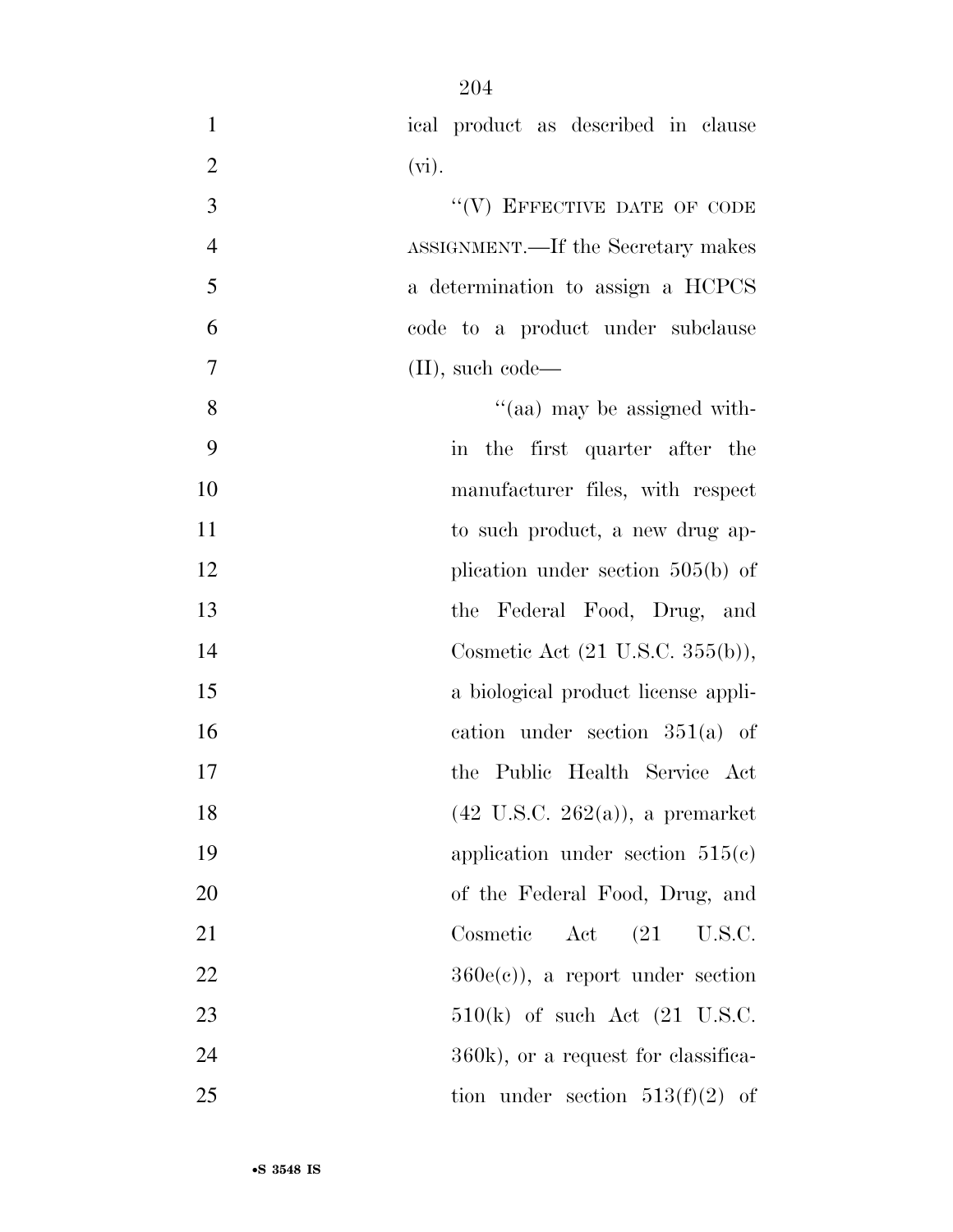| $\mathbf{1}$   | such Act $(21 \text{ U.S.C. } 360c(f)(2));$ |
|----------------|---------------------------------------------|
| $\overline{2}$ | and                                         |
| 3              | "(bb) may not take effect                   |
| $\overline{4}$ | before the date the product is ap-          |
| 5              | proved, cleared, or licensed by             |
| 6              | the Food and Drug Administra-               |
| $\overline{7}$ | tion.                                       |
| 8              | "(VI) TRADE SECRETS AND CON-                |
| 9              | FIDENTIAL INFORMATION.-No infor-            |
| 10             | mation submitted under subclause (II)       |
| 11             | shall be construed as authorizing the       |
| 12             | Secretary to disclose any information       |
| 13             | that is a trade secret or confidential      |
| 14             | information subject to section              |
| 15             | $552(b)(4)$ of title 5, United States       |
| 16             | Code.                                       |
| 17             | "(iv) NOVEL MEDICAL PRODUCT DE-             |
| 18             | FINED.-For purposes of this subpara-        |
| 19             | graph, the term 'novel medical product'     |
| 20             | means a drug, biological product, or med-   |
| 21             | ical device-                                |
| 22             | $\lq$ (I) that has not been assigned a      |
| 23             | HCPCS code; and                             |
| 24             | "(II) that has been designated as           |
| 25             | a breakthrough therapy under section        |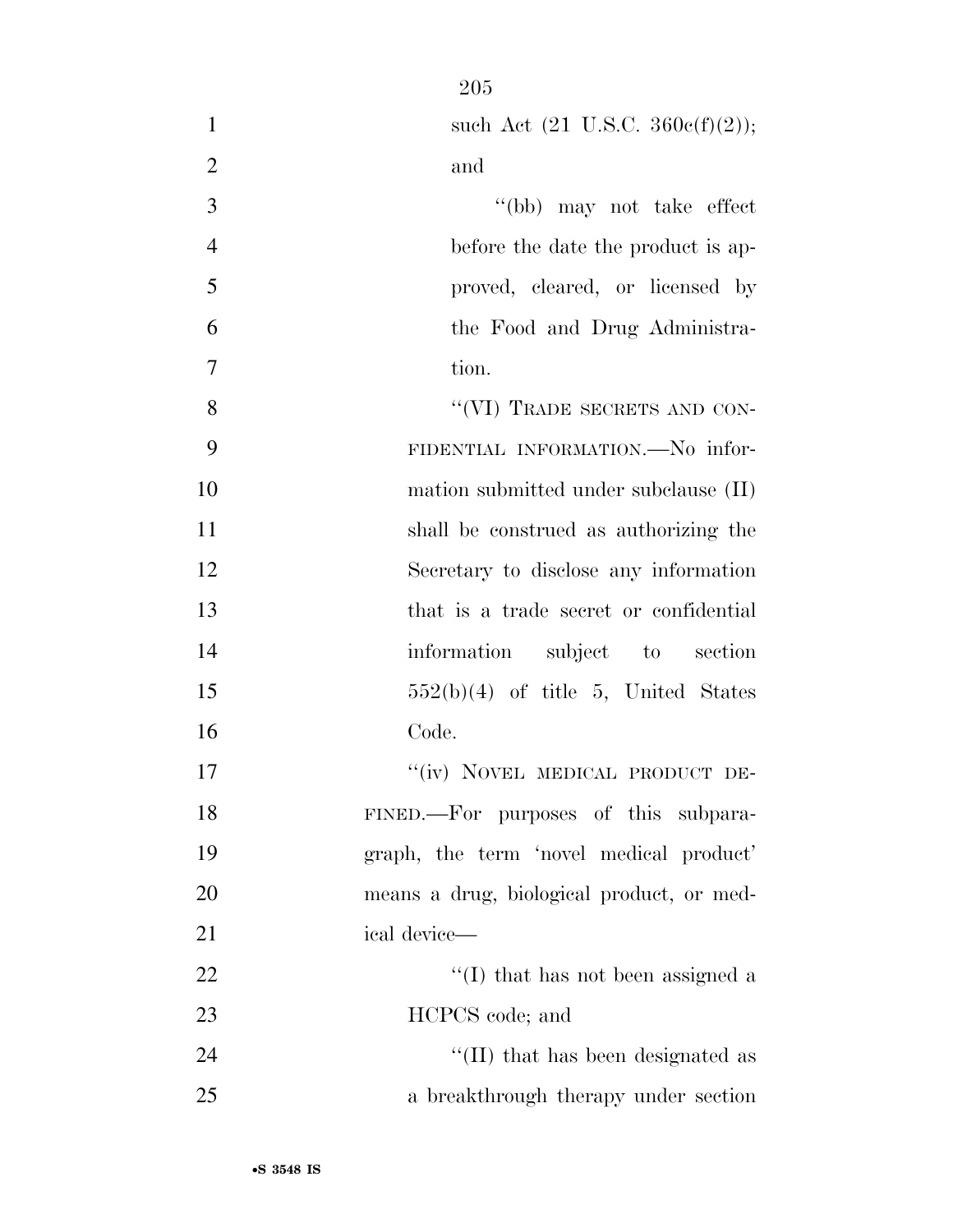| $\mathbf{1}$   | $506(a)$ of the Federal Food, Drug,                                         |
|----------------|-----------------------------------------------------------------------------|
| $\mathbf{2}$   | and Cosmetic Act $(21 \text{ U.S.C. } 356(a)),$                             |
| 3              | a breakthrough device under section                                         |
| $\overline{4}$ | 515B of such Act $(21 \text{ U.S.C. } 360e-$                                |
| 5              | 3), or a regenerative advanced therapy                                      |
| 6              | under section $506(g)$ of such Act $(21)$                                   |
| 7              | U.S.C. $356(g)$ ).                                                          |
| 8              | " $(v)$ HCPCS DEFINED.—For pur-                                             |
| 9              | poses of this subparagraph, the term                                        |
| 10             | 'HCPCS' means the Healthcare Common                                         |
| 11             | Procedure Coding System.                                                    |
| 12             | "(vi) INPATIENT PRODUCTS.—The                                               |
| 13             | Secretary shall establish a code modifier                                   |
| 14             | within the hospital inpatient prospective                                   |
| 15             | payment system under section 1886(d) to                                     |
| 16             | track the utilization and outcomes of novel                                 |
| 17             | medical products that are assigned a                                        |
| 18             | HCPCS code pursuant to the expedited                                        |
| 19             | coding process under clause (iii) and are                                   |
| 20             | furnished by hospitals in inpatient set-                                    |
| 21             | tings.".                                                                    |
| 22             | (b) COVERAGE DETERMINATIONS FOR NOVEL MED-                                  |
| 23             | ICAL PRODUCTS.—Section 1862(l) of the Social Security                       |
| 24             | Act $(42 \text{ U.S.C. } 1395 \text{y(l)})$ is amended by adding at the end |
| 25             | the following new paragraph:                                                |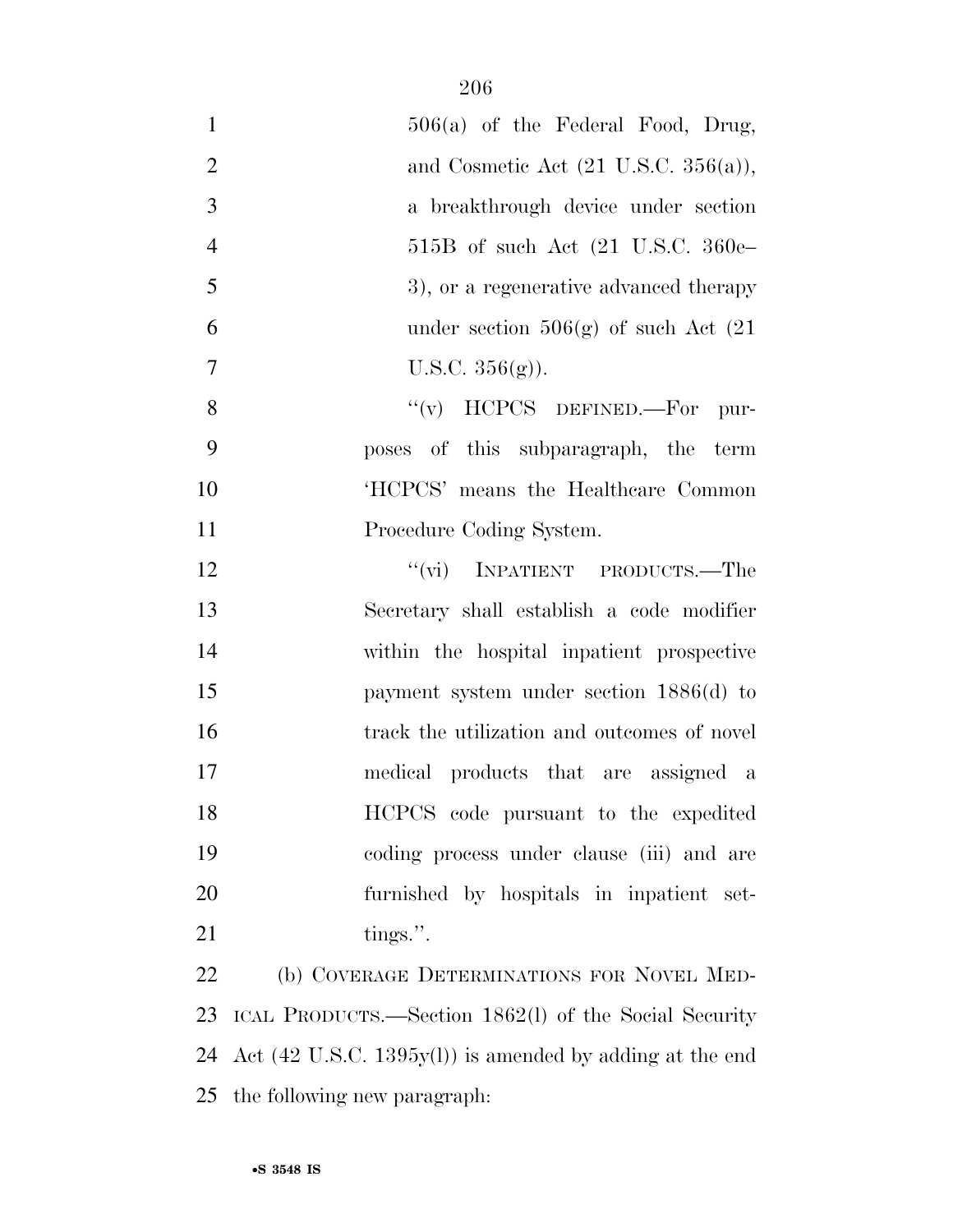1 "(7) COVERAGE PATHWAY FOR NOVEL MEDICAL PRODUCTS.—

 ''(A) IN GENERAL.—The Secretary shall facilitate an efficient coverage pathway to expe- dite a national coverage decision for coverage with evidence development process under this title for novel medical products described in subparagraph (D). The Secretary shall review such novel medical products for the coverage process on an expedited basis, beginning as soon as the Secretary assigns a HCPCS code to 12 the product under clause  $(iii)(V)(aa)$  of section  $1174(b)(2)(B)$ .

14 "(B) DETERMINATION OF COVERAGE WITH EVIDENCE DEVELOPMENT.—Such coverage pathway shall include, with respect to such novel medical products, if the Secretary deter- mines coverage with evidence development is appropriate, issuance of a national coverage de- termination of coverage with evidence develop-21 ment for a period up to, but not to exceed, 4 years from the date of such determination.

23 "'(C) MODERNIZING PAYMENT OPTIONS FOR NOVEL MEDICAL PRODUCTS.—Not later than 4 years after issuing such national cov-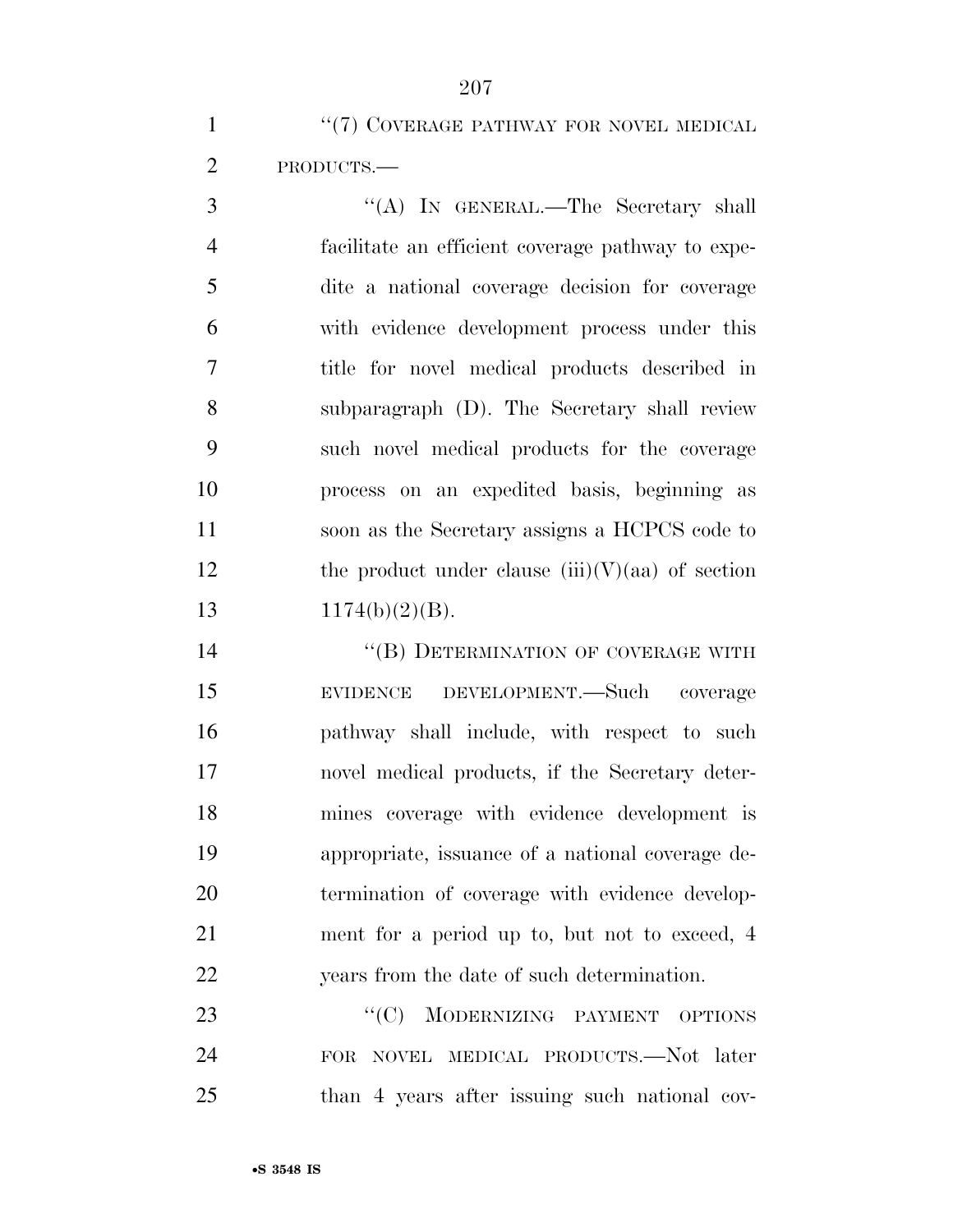erage determination, the Secretary shall submit to Congress and to the manufacturer of the novel medical product a report providing op- tions for alternative payment models under this 5 title for the novel medical product or class of such products, which may include the utilization of existing models in the commercial health in- surance market. Such report shall include any recommendations for legislation and adminis- trative action as the Secretary determines ap- propriate to facilitate such payment arrange-ments.

 ''(D) NOVEL MEDICAL PRODUCTS DE- SCRIBED.—For purposes of this paragraph, a novel medical product described in this subpara- graph is a novel medical product, as defined in 17 clause (iv) of section  $1174(b)(2)(B)$ , that is as- signed a HCPCS code pursuant to the expe- dited coding process under clause (iii) of such section.

21 "'(E) CLARIFICATION.—Nothing in this paragraph shall prevent the Secretary from issuing a noncoverage or a national coverage determination for a novel medical product.''.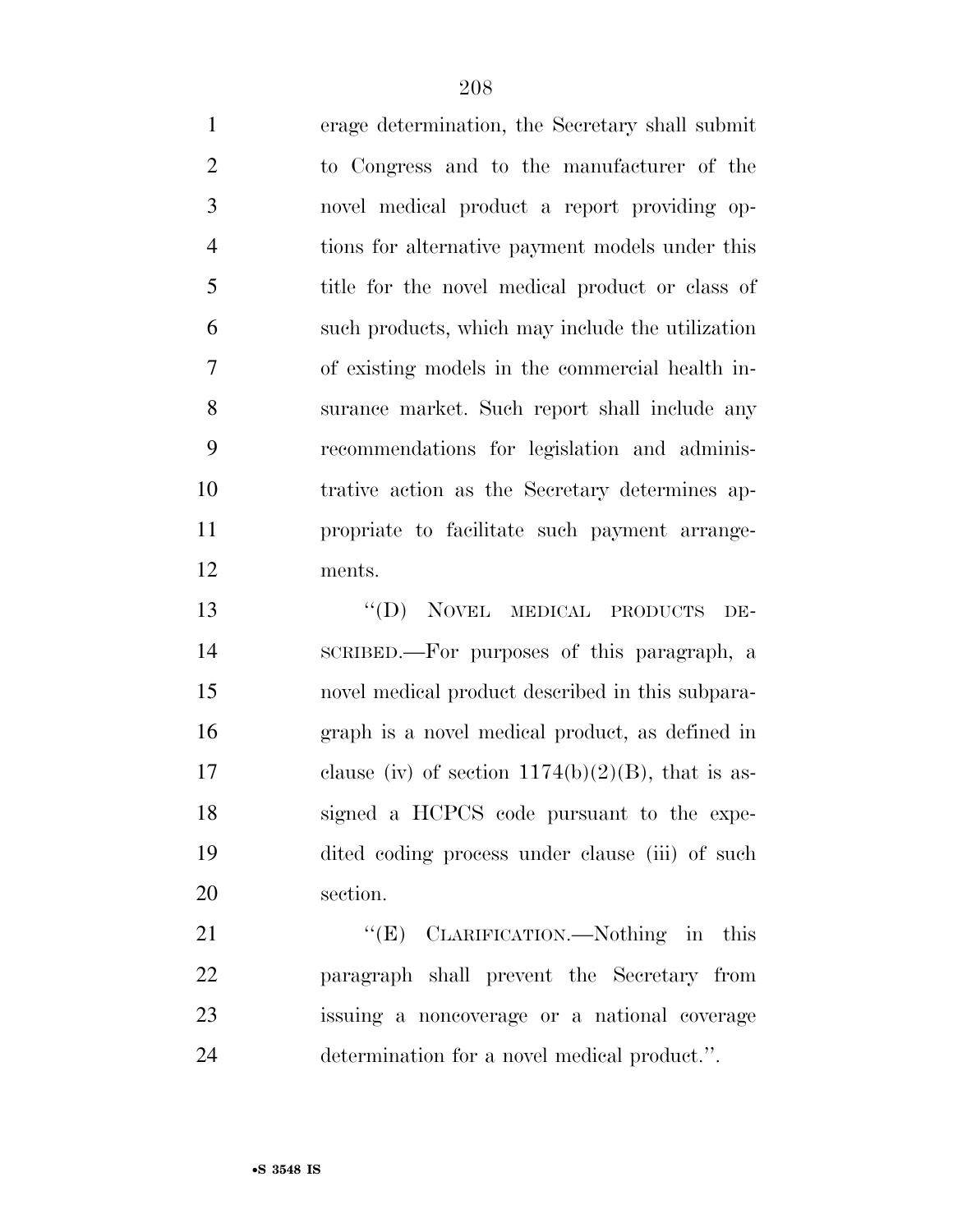(c) ENHANCING COORDINATION WITH THE FOOD AND DRUG ADMINISTRATION.—

(1) PUBLIC MEETING.—

4 (A) IN GENERAL.—Not later than 12 months after the date of the enactment of this Act, the Secretary shall convene a public meet- ing for the purposes of discussing and providing input on improvements to coordination between the Food and Drug Administration and the Centers for Medicare & Medicaid Services in preparing for the availability of novel medical products (as defined in section 13 1174(b)(2)(B)(iv) of the Social Security Act, as added by subsection (a)) on the market in the United States.

 (B) ATTENDEES.—The public meeting shall include—

 (i) representatives of relevant Federal agencies, including representatives from each of the medical product centers within the Food and Drug Administration and representatives from the coding, coverage, and payment offices within the Centers for Medicare & Medicaid Services;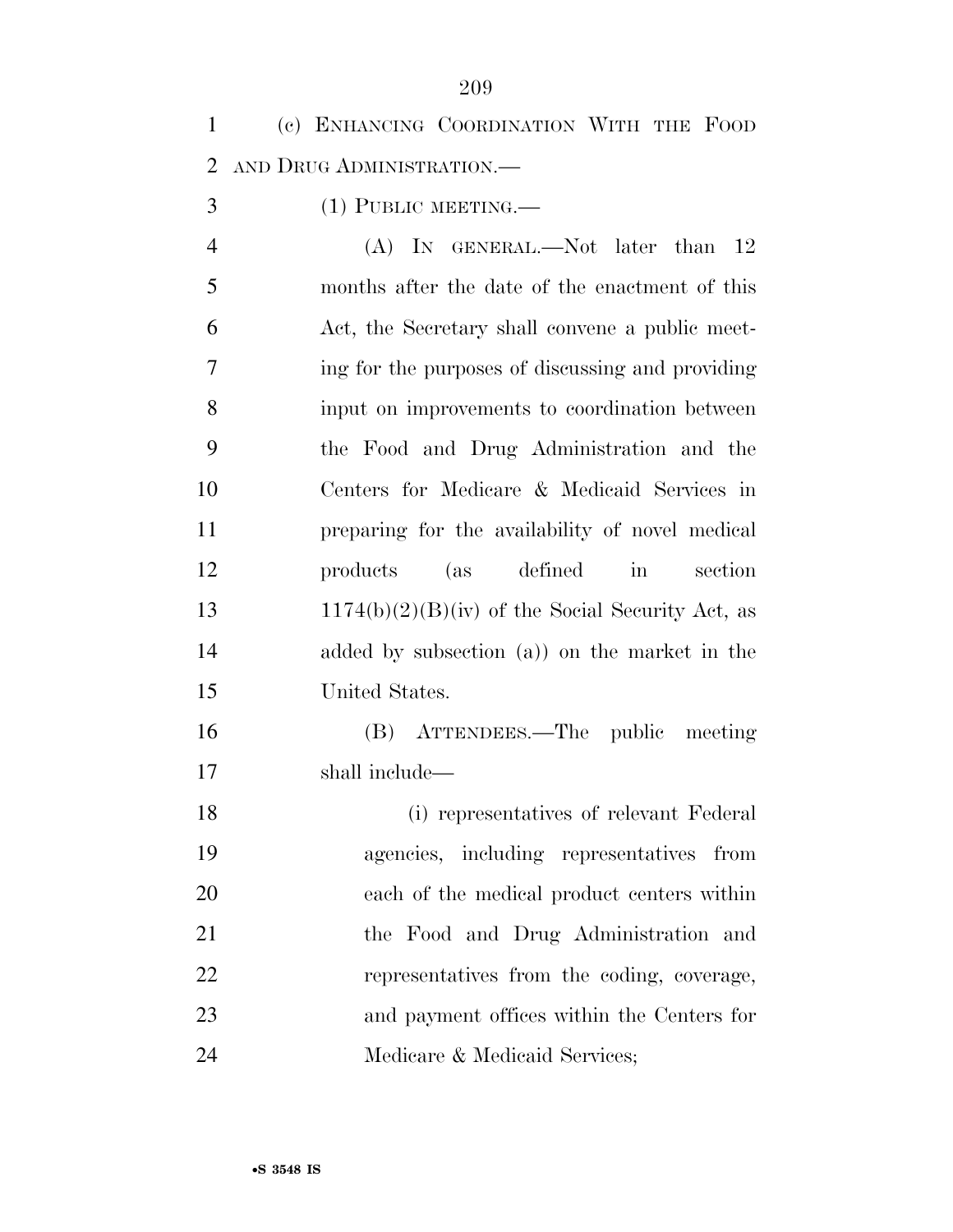(ii) stakeholders with expertise in the research and development of novel medical products, including manufacturers of such products; (iii) representatives of commercial health insurance payers; (iv) stakeholders with expertise in the administration and use of novel medical products, including physicians; and (v) stakeholders representing patients and with expertise in the utilization of pa- tient experience data in medical product development. (C) TOPICS.—The public meeting shall in- clude a discussion of— (i) the status of the drug and medical device development pipeline related to the availability of novel medical products; (ii) the anticipated expertise necessary to review the safety and effectiveness of 21 such products at the Food and Drug Ad- ministration and current gaps in such ex- pertise, if any; (iii) the expertise necessary to make coding, coverage, and payment decisions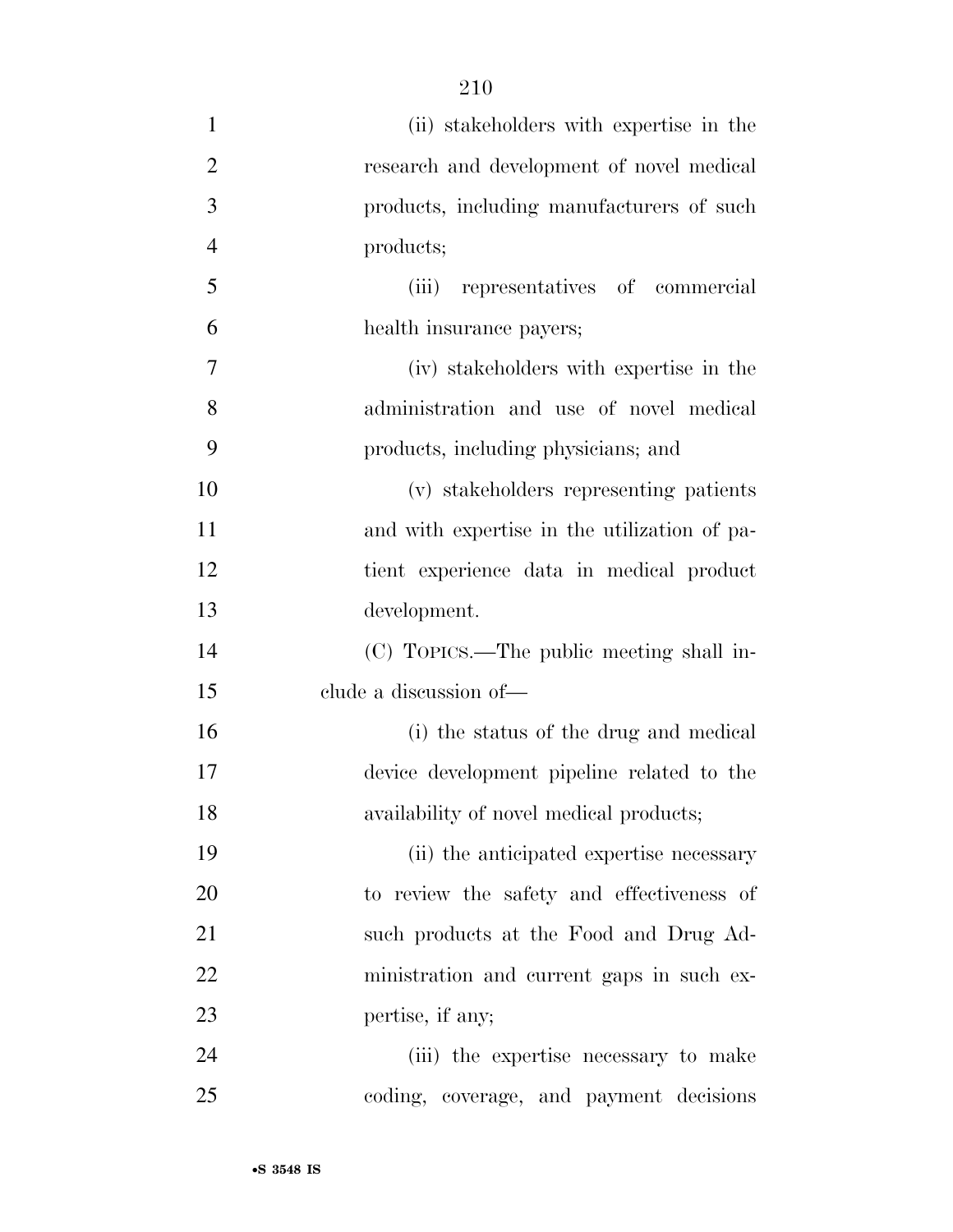with respect to such products within the Centers for Medicare & Medicaid Services, and current gaps in such expertise, if any; (iv) trends in the differences in the data necessary to determine the safety and effectiveness of a novel medical product and the data necessary to determine whether a novel medical product meets the reasonable and necessary requirements for coverage and payment under title XVIII of 11 the Social Security Act pursuant to section  $1862(a)(1)(A)$  of such Act (42 U.S.C.  $1395y(a)(1)(A));$ 

 (v) the availability of information for sponsors of such novel medical products to meet each of those requirements; and

 (vi) the coordination of information related to significant clinical improvement over existing therapies for patients between 20 the Food and Drug Administration and the Centers for Medicare & Medicaid Services 22 with respect to novel medical products. (D) TRADE SECRETS AND CONFIDENTIAL INFORMATION.—No information discussed as a

part of the public meeting under this paragraph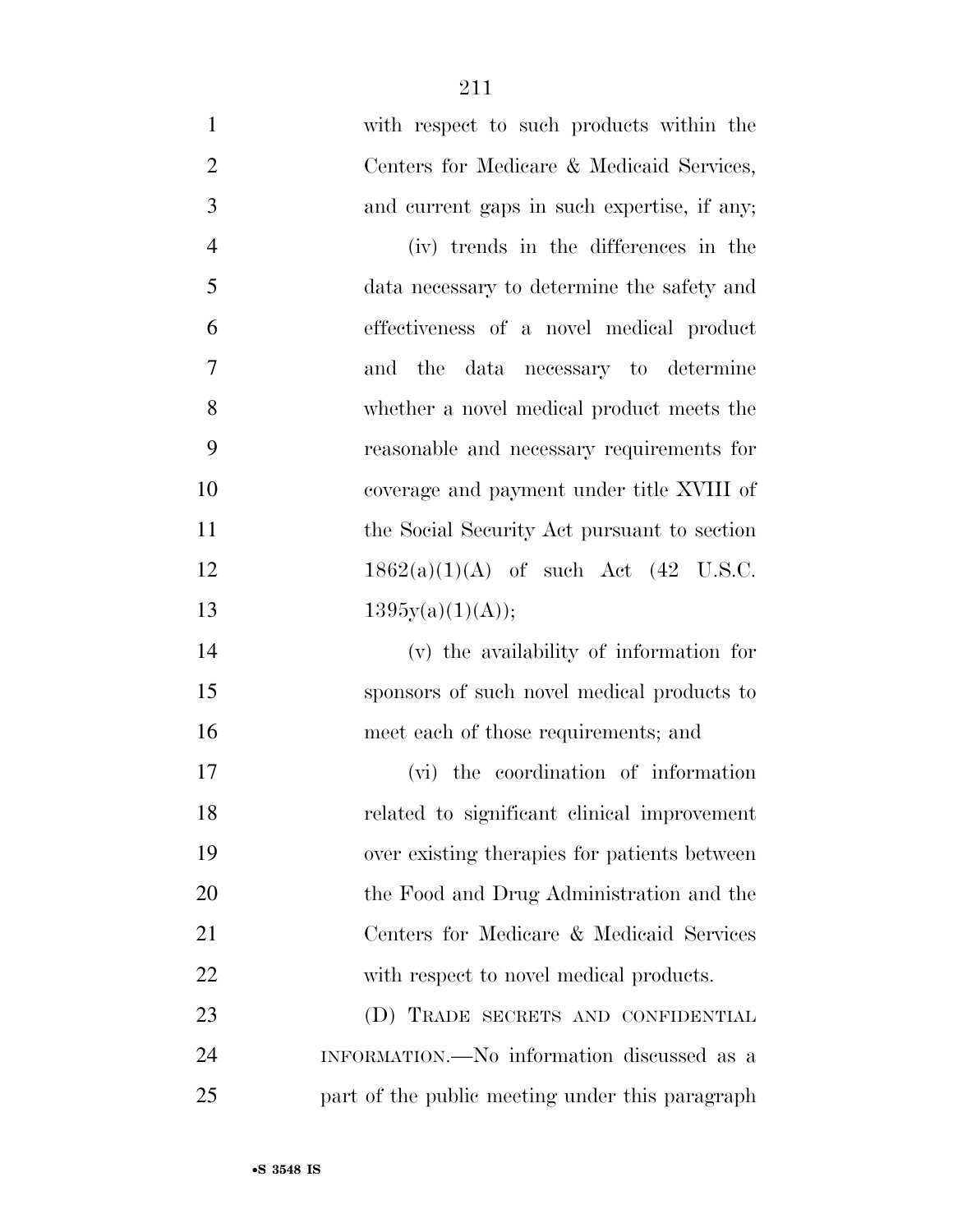| $\mathbf{1}$   | shall be construed as authorizing the Secretary    |
|----------------|----------------------------------------------------|
| $\overline{2}$ | to disclose any information that is a trade se-    |
| 3              | cret or confidential information subject to sec-   |
| $\overline{4}$ | tion $552(b)(4)$ of title 5, United States Code.   |
| 5              | (2) IMPROVING TRANSPARENCY OF CRITERIA             |
| 6              | FOR MEDICARE COVERAGE.-                            |
| 7              | (A) UPDATING GUIDANCE.—Not later than              |
| 8              | 18 months after the public meeting under para-     |
| 9              | graph (1), the Secretary of Health and Human       |
| 10             | Services shall update the final guidance entitled  |
| 11             | "National Coverage Determinations with Data        |
| 12             | Collection as a Condition of Coverage: Coverage    |
| 13             | with Evidence Development" to improve the          |
| 14             | availability and coordination of information as    |
| 15             | described in clauses (iv) through (vi) of para-    |
| 16             | $graph (1)(C)$ , and clarify novel medical product |
| 17             | clinical data requirements to meet reasonable      |
| 18             | and necessary requirements for coverage and        |
| 19             | payment under title XVIII of the Social Secu-      |
| 20             | rity Act.                                          |
| 21             | (B) FINALIZING UPDATED GUIDANCE.-                  |
| 22             | Not later than 12 months after issuing draft       |
| 23             | guidance under subparagraph (A), the Sec-          |
| 24             | retary shall finalize the updated guidance.        |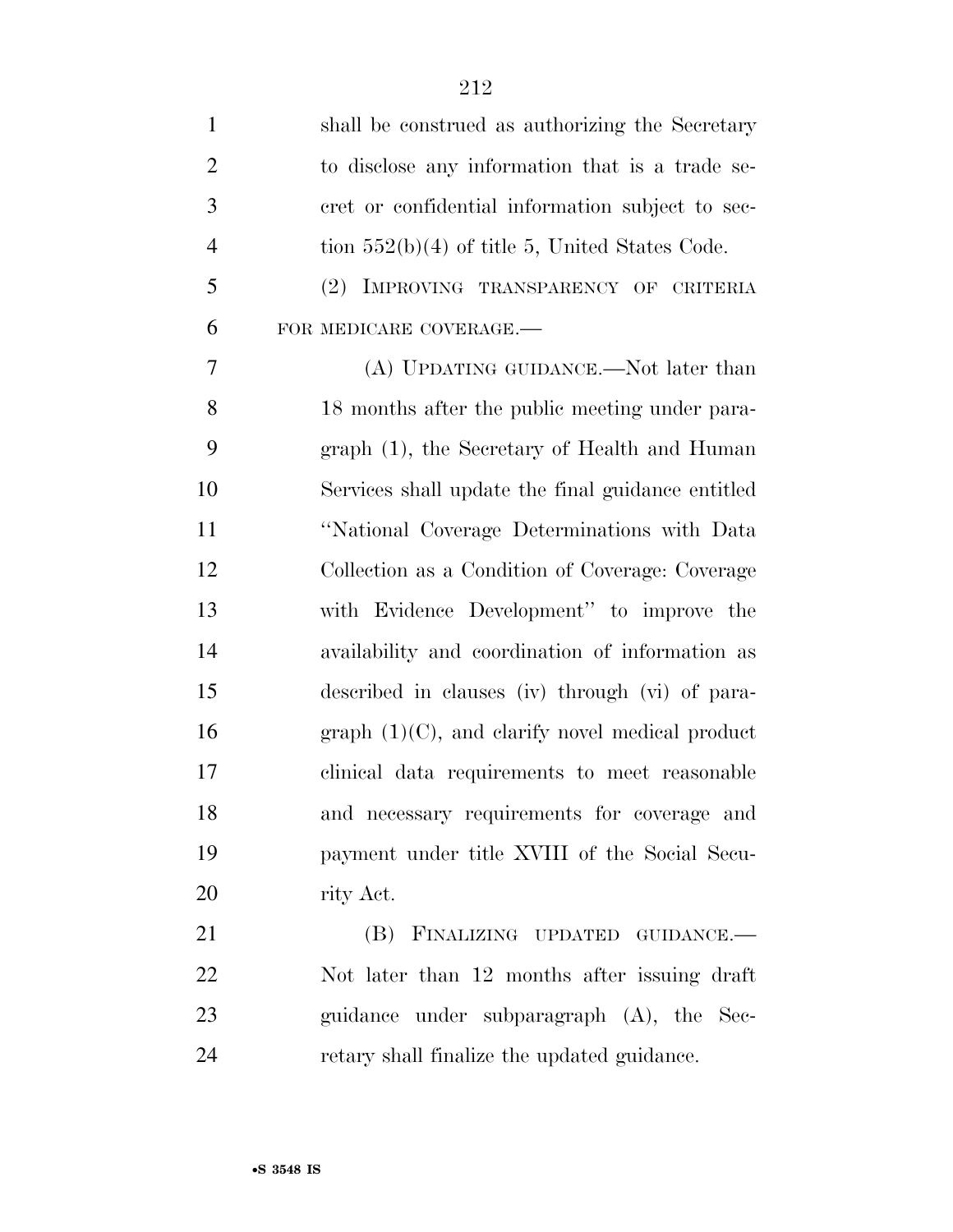(d) REPORT ON CODING, COVERAGE, AND PAYMENT PROCESSES UNDER MEDICARE FOR NEW MEDICAL PRODUCTS.—

 (1) IN GENERAL.—Not later than 12 months after the date of enactment of this Act, the Sec- retary of Health and Human Services shall publish a report on the internet website of the Department of Health and Human Services regarding processes under the Medicare program under title XVIII of the Social Security Act (42 U.S.C. 1395 et seq.) with respect to the coding, coverage, and payment of medical products described in paragraph (2). Such report shall include the following:

 (A) A description of challenges in the cod- ing, coverage, and payment processes under the Medicare program for medical products de-scribed in such paragraph.

(B) Recommendations to—

 (i) incorporate patient experience data (such as the impact of a disease or condi- tion on the lives of patients and patient treatment preferences) into the coverage and payment processes within the Centers 24 for Medicare & Medicaid Services;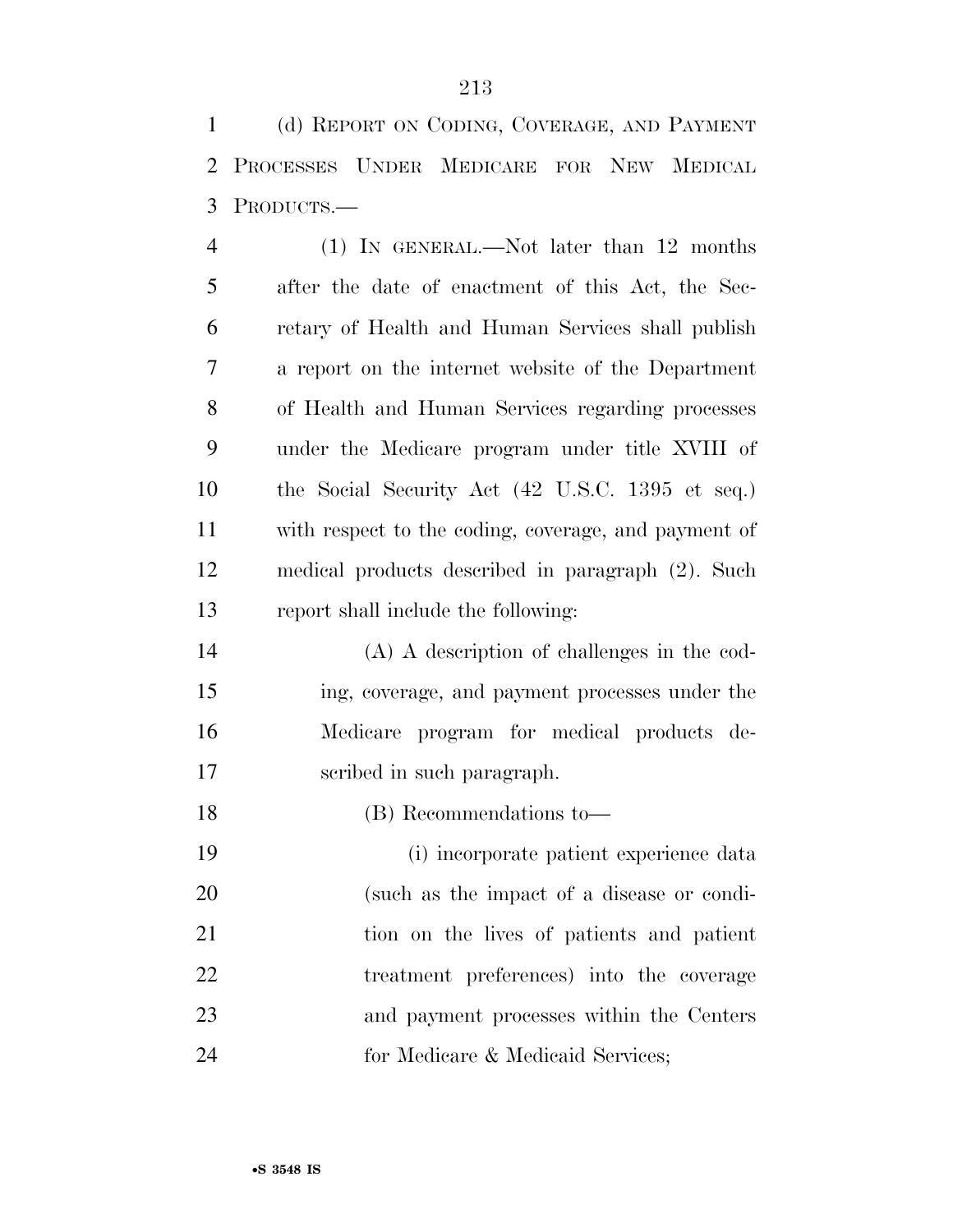| $\mathbf{1}$   | (ii) decrease the length of time to                         |
|----------------|-------------------------------------------------------------|
| $\overline{2}$ | make national and local coverage deter-                     |
| 3              | minations under the Medicare program (as                    |
| $\overline{4}$ | those terms are defined in subparagraph                     |
| 5              | $(A)$ and $(B)$ , respectively, of section                  |
| 6              | $1862(l)(6)$ of the Social Security Act $(42)$              |
| 7              | U.S.C. $1395y(l)(6))$ ;                                     |
| 8              | (iii) streamline the coverage process                       |
| 9              | under the Medicare program and incor-                       |
| 10             | porate input from relevant stakeholders                     |
| 11             | into such coverage determinations; and                      |
| 12             | (iv) identify potential mechanisms to                       |
| 13             | incorporate novel payment designs similar                   |
| 14             | to those in development in commercial in-                   |
| 15             | surance plans and State plans under title                   |
| 16             | XIX of the Social Security Act (42 U.S.C.                   |
| 17             | 1396r et seq.) into the Medicare program.                   |
| 18             | (2) MEDICAL PRODUCTS DESCRIBED. For pur-                    |
| 19             | poses of paragraph (1), a medical product described         |
| 20             | in this paragraph is a medical product, including a         |
| 21             | drug, biological (including gene and cell therapy and       |
| 22             | gene editing), or medical device, that has been des-        |
| 23             | ignated as a breakthrough therapy under section             |
| 24             | $506(a)$ of the Federal Food, Drug, and Cosmetic Act        |
| 25             | $(21 \text{ U.S.C. } 356(a))$ , a breakthrough device under |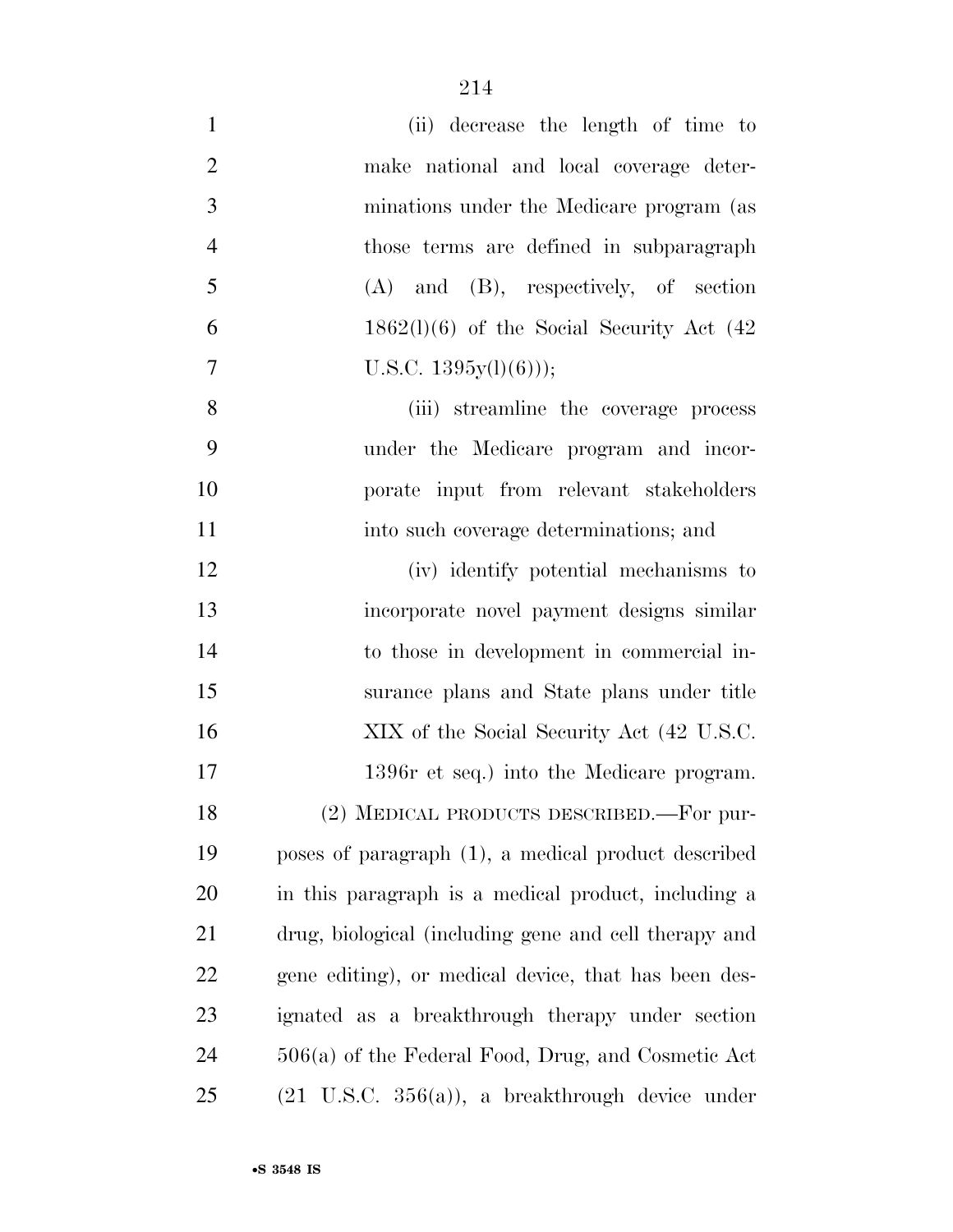| $\mathbf{1}$   | section 515B of such Act (21 U.S.C. 360e-3), or a               |
|----------------|-----------------------------------------------------------------|
| $\overline{2}$ | regenerative advanced therapy under section $506(g)$            |
| 3              | of such Act $(21 \text{ U.S.C. } 356(g))$ .                     |
| $\overline{4}$ | <b>TITLE II—EDUCATION</b>                                       |
| 5              | <b>PROVISIONS</b>                                               |
| 6              | SEC. 4501. SHORT TITLE.                                         |
| 7              | This title may be cited as the "COVID-19 Pandemic               |
| 8              | Education Relief Act of 2020".                                  |
| 9              | SEC. 4502. DEFINITIONS.                                         |
| 10             | (a) DEFINITIONS.—In this title:                                 |
| 11             | QUALIFYING EMERGENCY.—The<br>(1)<br>term                        |
| 12             | "qualifying emergency" means—                                   |
| 13             | (A) a public health emergency declared by                       |
| 14             | the Secretary of Health and Human Services                      |
| 15             | pursuant to section 319 of the Public Health                    |
| 16             | Service Act (42 U.S.C. 247d);                                   |
| 17             | (B) an event for which the President de-                        |
| 18             | clared a major disaster or an emergency under                   |
| 19             | section 401 or 501, respectively, of the Robert                 |
| 20             | T. Stafford Disaster Relief and Emergency As-                   |
| 21             | sistance Act $(42 \text{ U.S.C. } 5170 \text{ and } 5191)$ ; or |
| 22             | (C) a national emergency declared by the                        |
| 23             | President under section 201 of the National                     |
| 24             | Emergencies Act (50 U.S.C. 1601 et seq.).                       |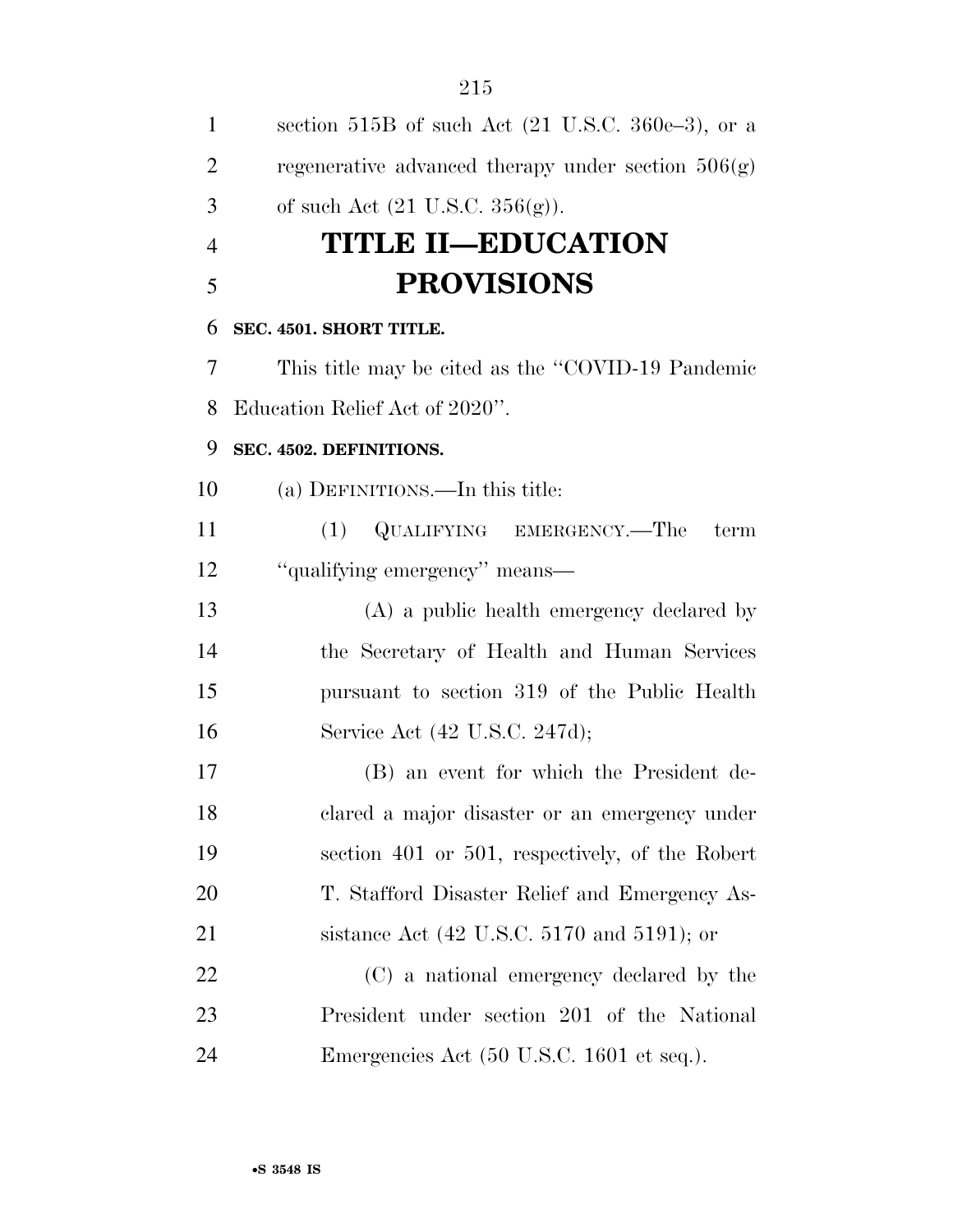(2) INSTITUTION OF HIGHER EDUCATION.—The term ''institution of higher education'' has the meaning of the term under section 102 of the High-er Education Act of 1965 (20 U.S.C. 1002).

 (3) SECRETARY.—The term ''Secretary'' means the Secretary of Education.

### **SEC. 4503. CAMPUS-BASED AID WAIVERS.**

 (a) WAIVER OF NON-FEDERAL SHARE REQUIRE-9 MENT.—Notwithstanding sections  $413C(a)(2)$  and 443(b)(5) of the Higher Education Act of 1965 (20 U.S.C. 1070b–2(a)(2) and 1087–53(b)(5)), with respect to funds made available for award years 2019-2020 and 2020-2021, the Secretary shall waive the requirement that a participating institution of higher education provide a non-Federal share to match Federal funds provided to the institution for the programs authorized pursuant to sub- part 3 of part A and part C of title IV of the Higher Education Act of 1965 (20 U.S.C. 1070b et seq. and 1087–51 et seq.).

 (b) AUTHORITY TO REALLOCATE.—Notwithstanding sections 413D, 442, and 488 of the Higher Education Act of 1965 (20 U.S.C. 1070b–3, 1087–52, and 1095), during a period of a qualifying emergency, an institution may transfer up to 100 percent of the institution's unexpended allotment under section 442 of such Act to the institu-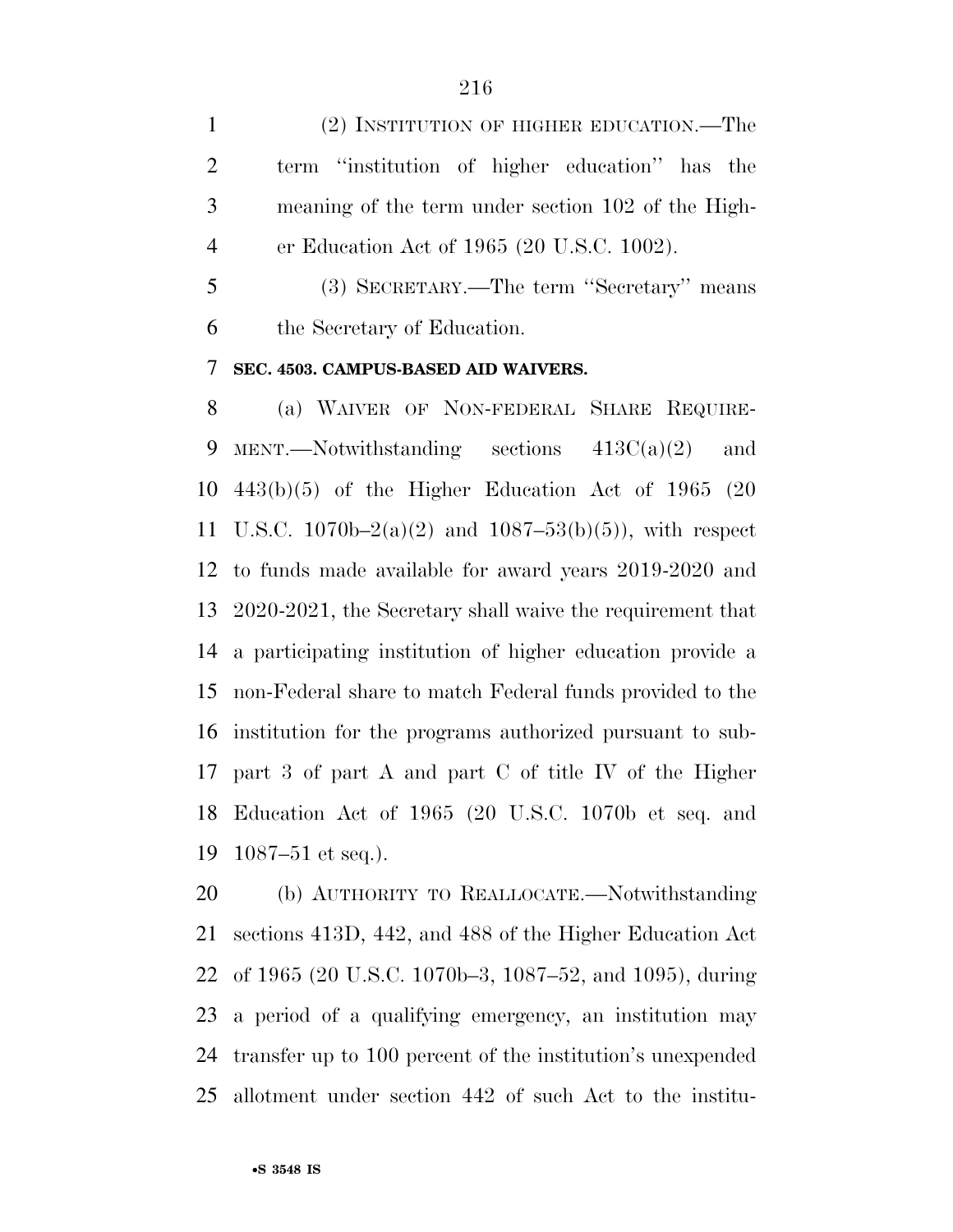tion's allotment under section 413D of such Act, but may not transfer any funds from the institution's unexpended allotment under section 413D of such Act to the institu-tion's allotment under section 442 of such Act.

### **SEC. 4504. USE OF SUPPLEMENTAL EDUCATIONAL OPPOR-**

### **TUNITY GRANTS FOR EMERGENCY AID.**

 (a) IN GENERAL.—Notwithstanding section 413B of the Higher Education Act of 1965 (20 U.S.C. 1070b–1), an institution of higher education may reserve any amount of an institution's allocation under subpart 3 of part A of title IV of the Higher Education Act of 1965 (20 U.S.C. 1070b et seq.) for a fiscal year to award, in such fiscal year, emergency financial aid grants to assist under- graduate or graduate students for unexpected expenses and unmet financial need as the result of a qualifying emergency.

 (b) DETERMINATIONS.—In determining eligibility for and awarding emergency financial aid grants under this section, an institution of higher education may—

 (1) waive the amount of need calculation under section 471 of the Higher Education Act of 1965 (20 U.S.C. 1087kk);

 (2) allow for a student affected by a qualifying emergency to receive funds in an amount that is not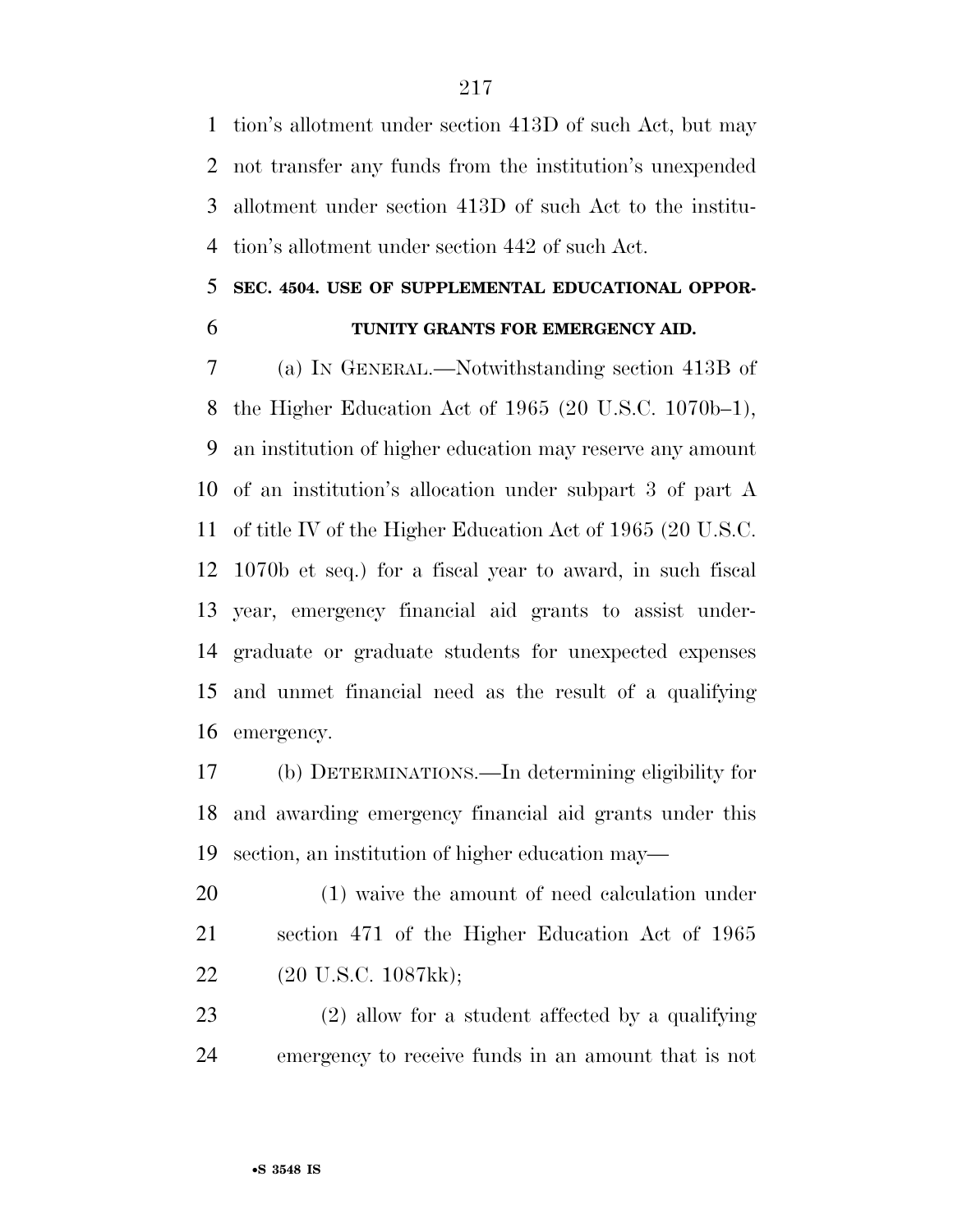more than the maximum Federal Pell Grant for the applicable award year; and

 (3) utilize a contract with a scholarship-grant- ing organization designated for the sole purpose of accepting applications from or disbursing funds to students enrolled in the institution of higher edu- cation, if such scholarship-granting organization dis- burses the full allocated amount provided to the in-stitution of higher education to the recipients.

 (c) SPECIAL RULE.—Any emergency financial aid grants to students under this section shall not be treated as other financial assistance for the purposes of section 471 of the Higher Education Act of 1965 (20 U.S.C. 1087kk).

### **SEC. 4505. FEDERAL WORK-STUDY DURING A QUALIFYING EMERGENCY.**

 (a) IN GENERAL.—In the event of a qualifying emer- gency, an institution of higher education participating in the program under part C of title IV of the Higher Edu- cation Act of 1965 (20 U.S.C. 1087–51 et seq.) may make payments under such part to affected work-study stu- dents, for the period of time (not to exceed one academic year) in which affected students were unable to fulfill the students' work-study obligation for all or part of such aca-demic year due to such qualifying emergency, as follows: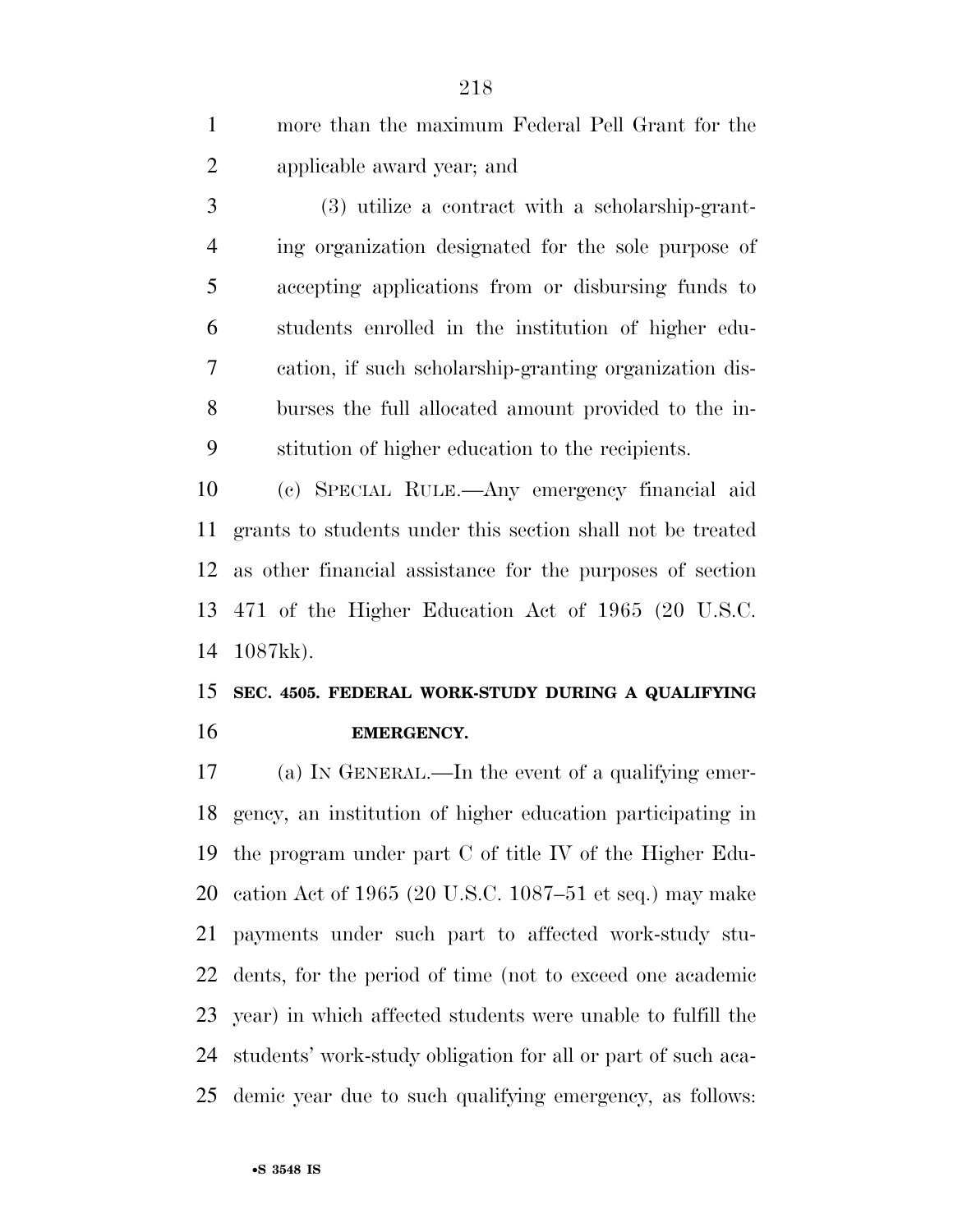(1) Payments may be made under such part to affected work-study students in an amount equal to or less than the amount of wages such students would have been paid under such part had the stu- dents been able to complete the work obligation nec- essary to receive work study funds, as a one time grant or as multiple payments.

 (2) Payments shall not be made to any student who was not eligible for work study or was not com- pleting the work obligation necessary to receive work study funds under such part prior to the occurrence of the qualifying emergency.

 (3) Any payments made to affected work-study students under this subsection shall meet the match- ing requirements of section 443 of the Higher Edu- cation Act of 1965 (20 U.S.C. 1087–53), unless such matching requirements are waived by the Sec-retary of Education.

 (b) DEFINITION OF AFFECTED WORK-STUDY STU- DENT.—In this section, the term ''affected work-study student'' means a student enrolled at an eligible institu- tion participating in the program under part C of title IV of the Higher Education Act of 1965 (20 U.S.C. 1087– 51 et seq.) who—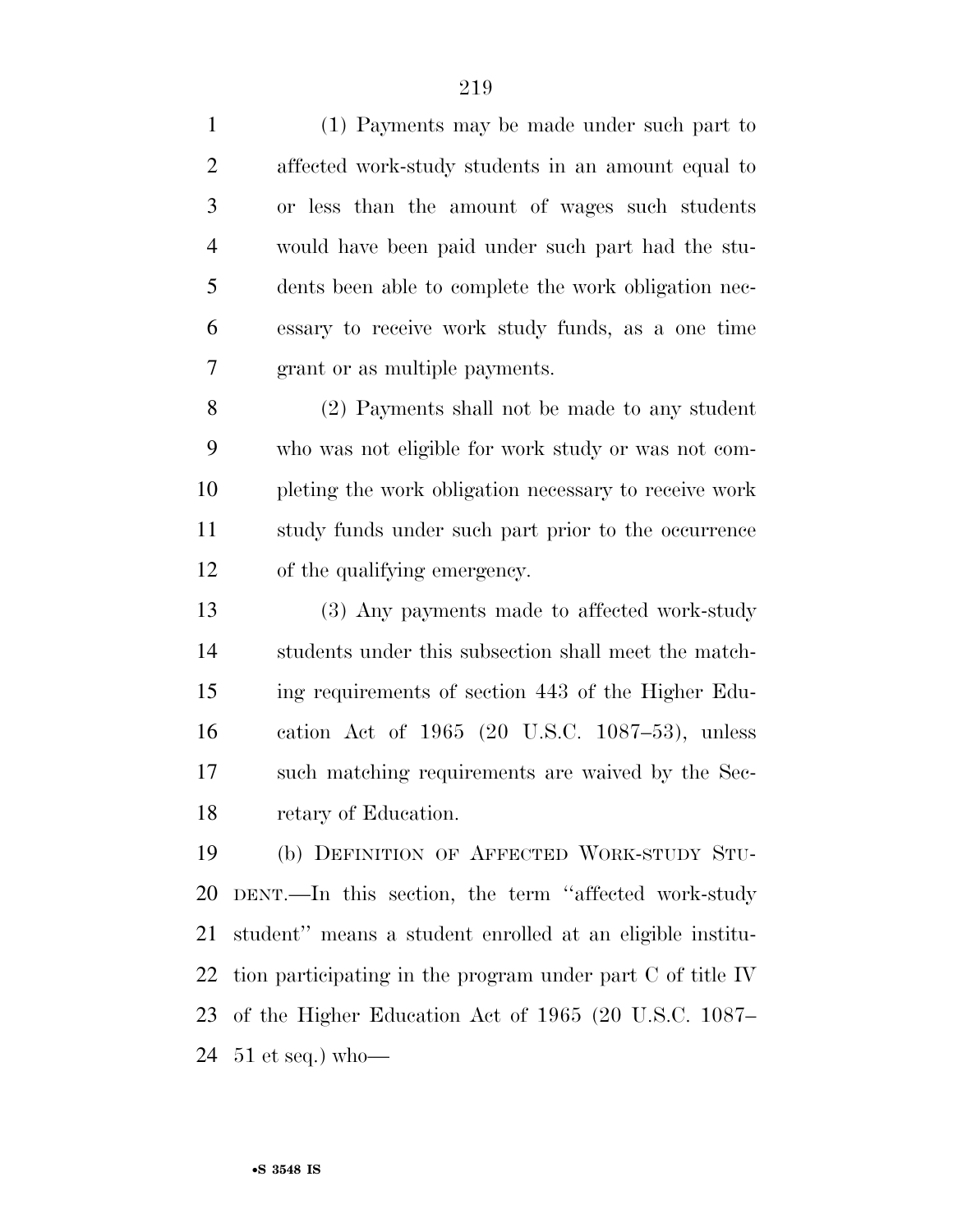| $\mathbf{1}$   | (1) received a work-study award under section               |
|----------------|-------------------------------------------------------------|
| $\overline{2}$ | 443 of the Higher Education Act of 1965 (20                 |
| 3              | U.S.C. 1087–53) for the academic year during which          |
| $\overline{4}$ | a qualifying emergency occurred;                            |
| 5              | (2) earned Federal work-study wages from such               |
| 6              | eligible institution for such a cademic year; and           |
| $\overline{7}$ | (3) was prevented from fulfilling the student's             |
| 8              | work-study obligation for all or part of such aca-          |
| 9              | demic year due to such qualifying emergency.                |
| 10             | SEC. 4506. ADJUSTMENT OF SUBSIDIZED LOAN USAGE LIM-         |
| 11             | ITS.                                                        |
| 12             | Notwithstanding section $455(q)(3)$ of the Higher           |
| 13             | Education Act of 1965 (20 U.S.C. 1087e(q)(3)), the Sec-     |
|                |                                                             |
| 14             | retary shall exclude from a student's period of enrollment  |
| 15             | for purposes of loans made under part D of title IV of      |
| 16             | the Higher Education Act of 1965 (20 U.S.C. 1087a et        |
|                | seq.) any semester (or the equivalent) during which the     |
| 17<br>18       | student was unable to remain enrolled in school as a result |
| 19             | of a qualifying emergency, if the Secretary is able to ad-  |
| 20             | minister such policy in a manner that limits complexity     |
| 21             | and the burden on the student.                              |
| 22             | SEC. 4507. EXCLUSION FROM FEDERAL PELL GRANT DURA-          |

**TION LIMIT.** 

 The Secretary shall exclude from a student's Federal 25 Pell Grant duration limit under section  $401(e)(5)$  of the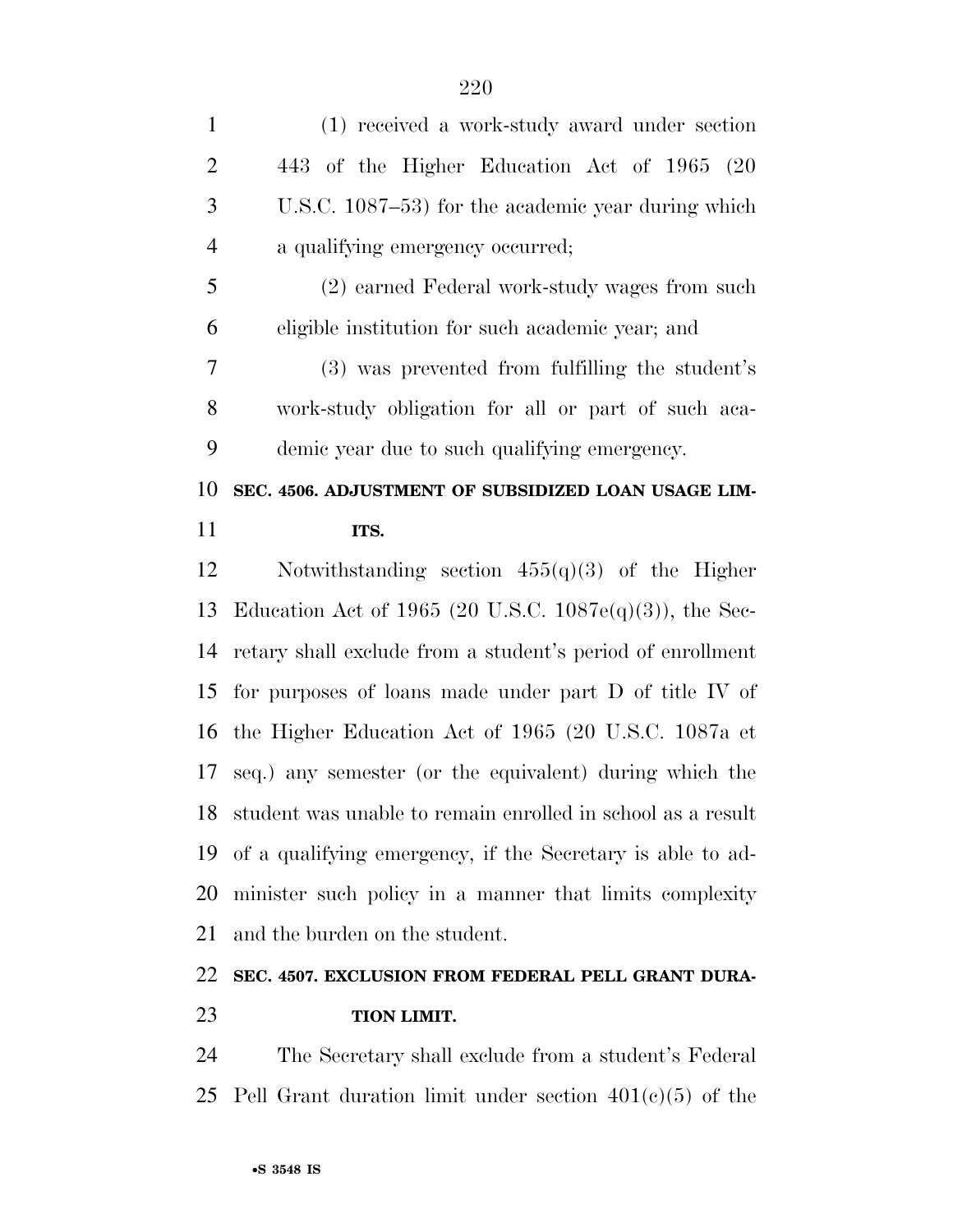Higher Education Act of 1965 (2 U.S.C. 1070a(c)(5)) any semester (or the equivalent) that the student does not complete due to a qualifying emergency if the Secretary is able to administer such policy in a manner that limits complexity and the burden on the student.

### **SEC. 4508. INSTITUTIONAL REFUNDS AND FEDERAL STU-DENT LOAN FLEXIBILITY.**

 (a) INSTITUTIONAL WAIVER.—The Secretary may waive the institutional requirement in section 484B of the Higher Education Act of 1965 (20 U.S.C. 1091b) with respect to the amount of grant or loan assistance (other than assistance received under part C of title IV of such Act) to be returned to the title IV programs if a recipient of assistance under title IV of the Higher Education Act of 1965 (20 U.S.C. 1070 et seq.) withdraws from the in- stitution during the payment period or period of enroll-ment as a result of a qualifying emergency.

 (b) STUDENT WAIVER.—The Secretary may waive the amounts that students are required to return in sec- tion 484B of the Higher Education Act of 1965 (20 U.S.C. 1091b) with respect to Federal Pell Grants or other grant assistance if the withdrawals on which the re- turns are based on withdrawals by students who withdrew from the institution as a result of a qualifying emergency.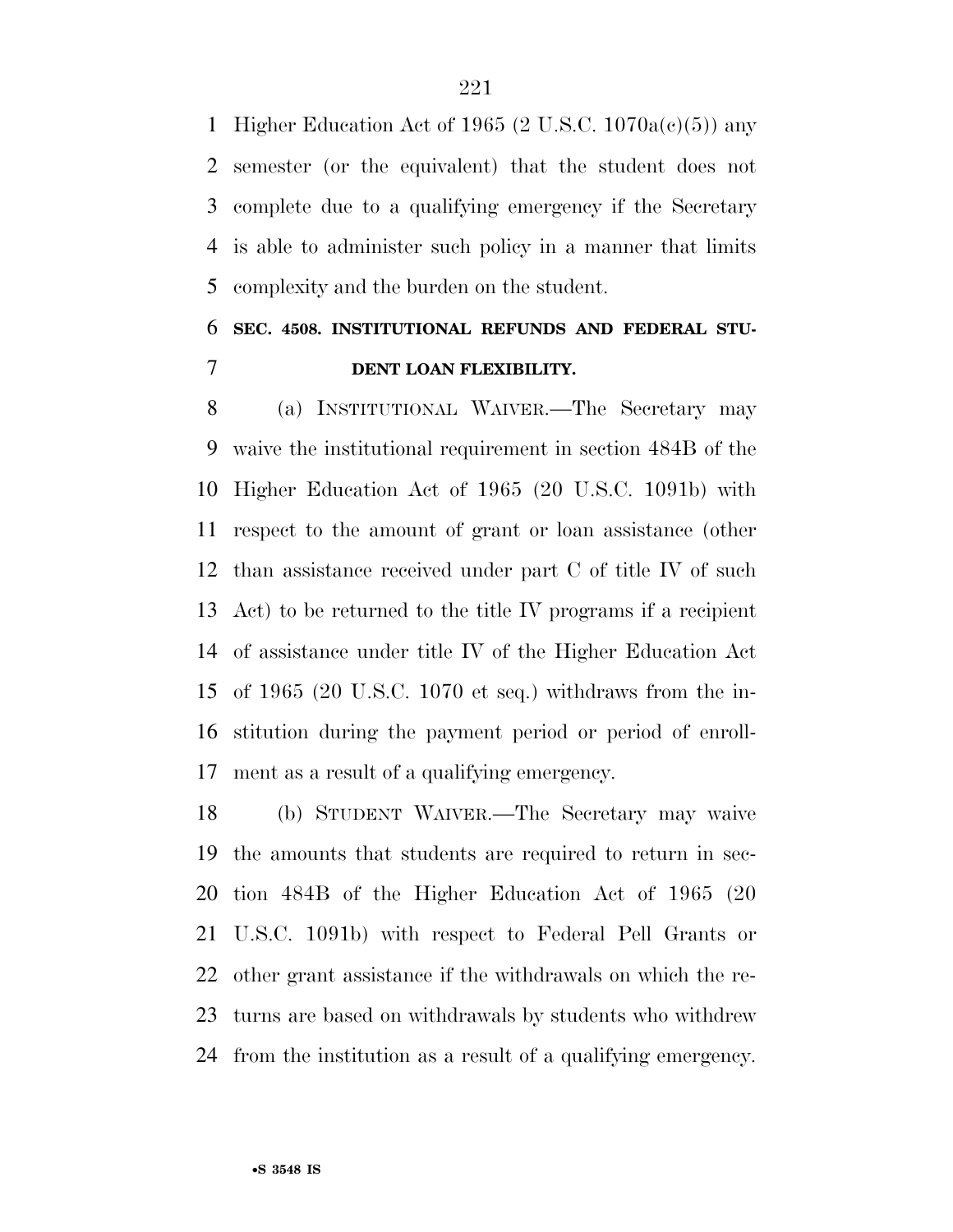(c) CANCELING LOAN OBLIGATION.—Notwith- standing any other provision of the Higher Education Act of 1965 (20 U.S.C. 1001 et seq.), the Secretary shall can- cel the borrower's obligation to repay the portion of a loan made under part D of title IV of such Act for a recipient of assistance who withdraws from the institution during the payment period as a result of a qualifying emergency.

 (d) APPROVED LEAVE OF ABSENCE.—Notwith- standing any other provision of law, for purposes of receiv- ing assistance under title IV of the Higher Education Act of 1965 (20 U.S.C. 1070 et seq.), an institution of higher education may, as a result of a qualifying emergency, pro- vide a student with an approved leave of absence that does not require the student to return at the same point in the academic program that the student began the leave of ab- sence if the student returns within the same semester (or the equivalent).

#### **SEC. 4509. SATISFACTORY PROGRESS.**

 Notwithstanding section 484 of the Higher Education Act of 1965 (20 U.S.C. 1091), in determining whether a student is maintaining satisfactory progress for purposes of title IV of the Higher Education Act of 1965 (20 U.S.C. 1070 et seq.), an institution of higher education may, as a result of a qualifying emergency, exclude from the quan-titative component of the calculation any attempted cred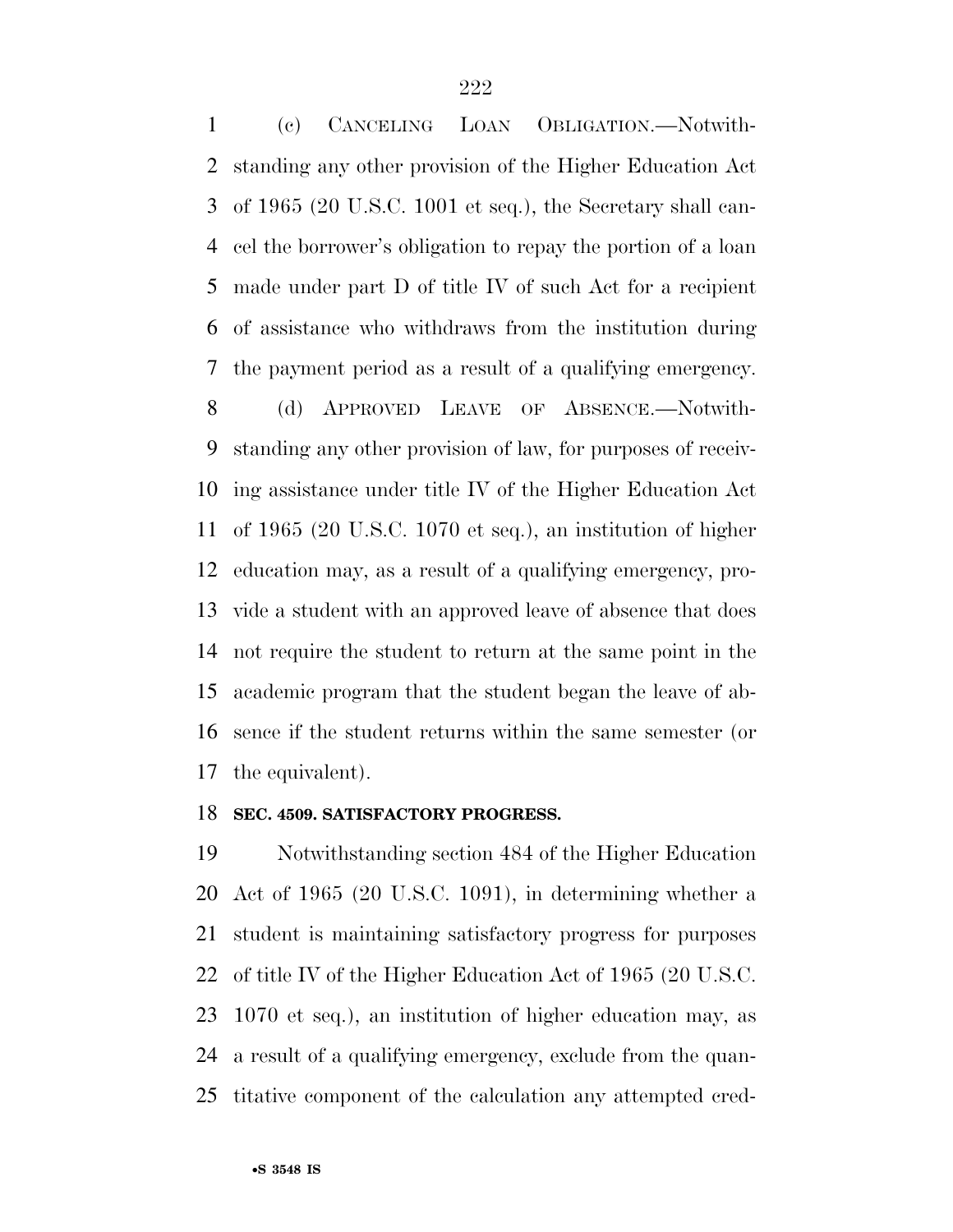its that were not completed by such student without re-quiring an appeal by such student.

## **SEC. 4510. CONTINUING EDUCATION AT AFFECTED FOR-EIGN INSTITUTIONS.**

 (a) IN GENERAL.—Notwithstanding section 481(b) of the Higher Education Act of 1965 (20 U.S.C. 1088(b)), with respect to a foreign institution, in the case of a public health emergency, major disaster or emergency, or na- tional emergency declared by the applicable government authorities in the country in which the foreign institution is located, the Secretary may permit any part of an other- wise eligible program to be offered via distance education for the duration of such emergency or disaster and the following payment period for purposes of title IV of the Higher Education Act of 1965 (20 U.S.C. 1070 et seq.).

 (b) ELIGIBILITY.—An otherwise eligible program that is offered in whole or in part through distance edu- cation by a foreign institution between March 1, 2020, and the date of enactment of this Act shall be deemed eligible for the purposes of part D of title IV of the Higher Edu- cation Act of 1965 (20 U.S.C. 1087a et seq.) for the dura- tion of the qualifying emergency and the following pay- ment period for purposes of title IV of the Higher Edu- cation Act of 1965 (20 U.S.C. 1070 et seq.). Not later than June 30, 2020, an institution of higher that uses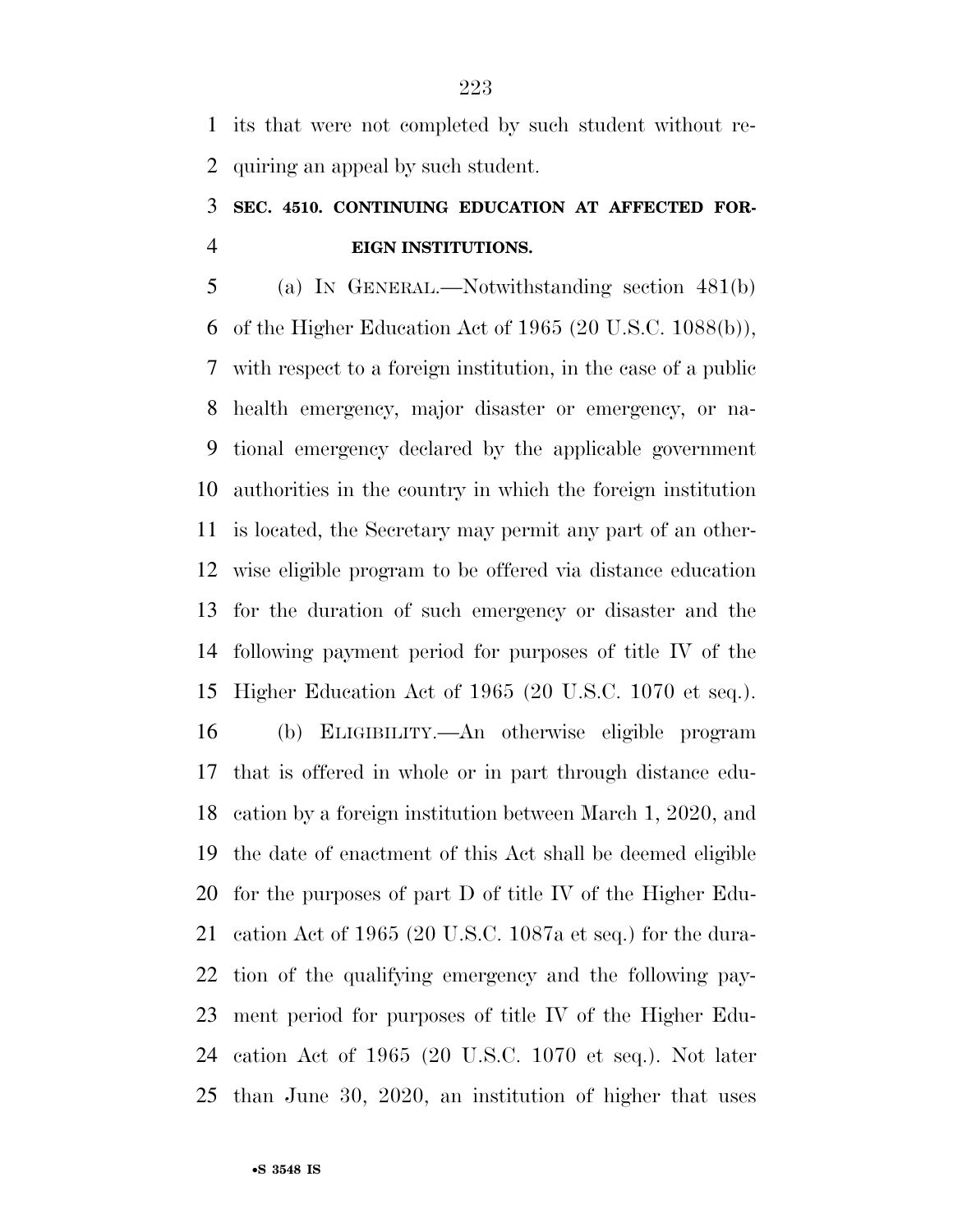the authority provided in the previous sentence shall re-port such use to the Secretary.

 (c) REPORT.—Not later than 180 days after the date of enactment of this Act, and every 180 days thereafter for the duration of the qualifying emergency and the fol- lowing payment period, the Secretary shall submit to the authorizing committees (as defined in section 103 of the Higher Education Act of 1965 (20 U.S.C. 1003)) a report that identifies each foreign institution that carried out a distance education program authorized under this section.

(d) WRITTEN ARRANGEMENTS.—

12 (1) IN GENERAL.—Notwithstanding section 102 of the Higher Education Act of 1965 (20 U.S.C. 1002), for the duration of a qualifying emergency and the following payment period, the Secretary may allow a foreign institution to enter into a written ar- rangement with an institution of higher education located in the United States that participates in the Federal Direct Loan Program under part D of title 20 IV of the Higher Education Act of 1965 (20 U.S.C. 1087a et seq.) for the purpose of allowing a student of the foreign institution who is a borrower of a loan made under such part to take courses from the insti- tution of higher education located in the United States.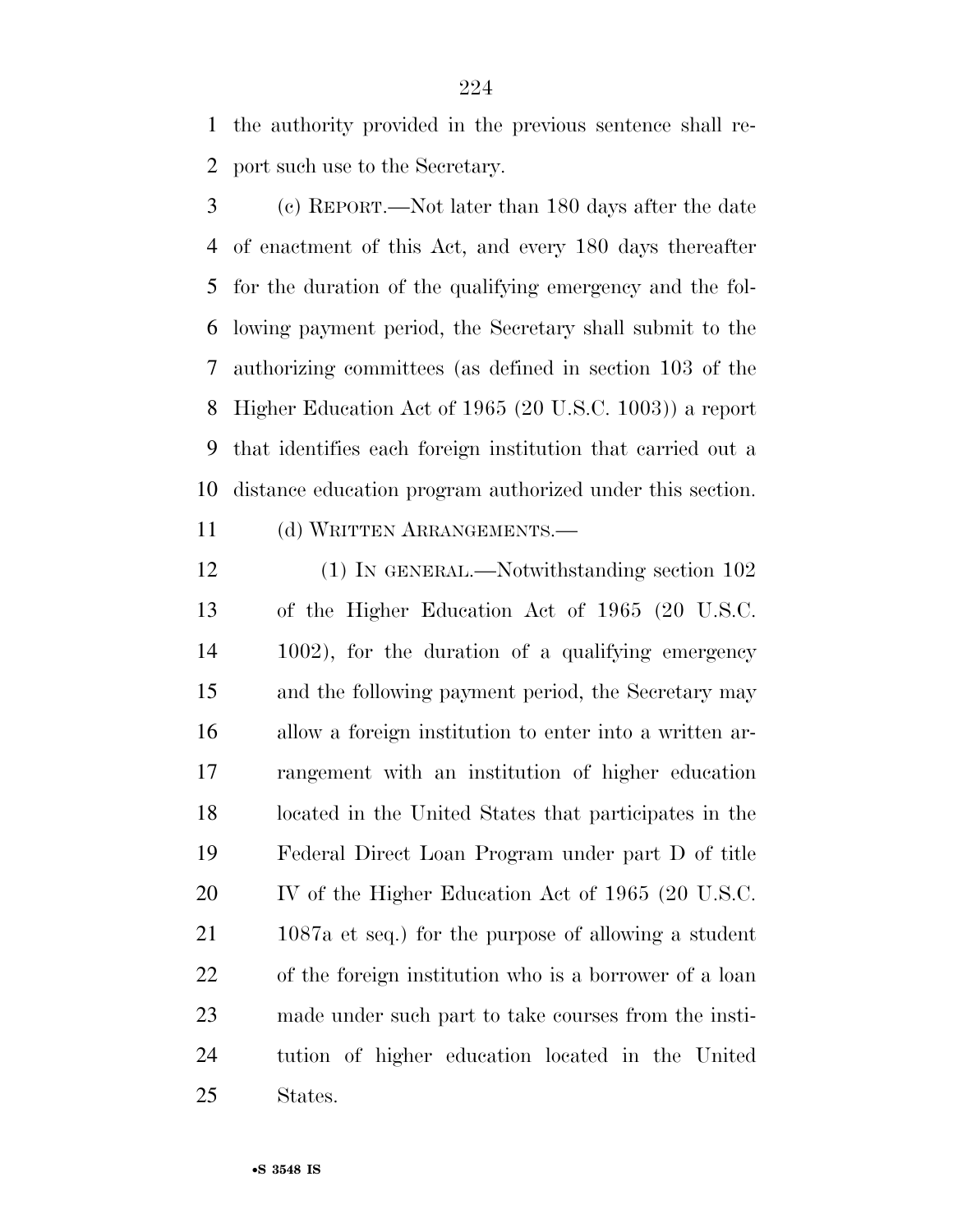### 1 (2) FORM OF ARRANGEMENTS.—

2 (A) PUBLIC OR OTHER NONPROFIT INSTI- TUTIONS.—A foreign institution that is a public or other nonprofit institution may enter into a written arrangement under subsection (a) only with an institution of higher education de- scribed in section 101 of such Act (20 U.S.C. 1001).

 (B) OTHER INSTITUTIONS.—A foreign in- stitution that is a graduate medical school, nursing school, or a veterinary school and that is not a public or other nonprofit institution may enter into a written arrangement under subsection (a) with an institution of higher edu- cation described in section 101 or section 102 of such Act (20 U.S.C. 1001 and 1002).

 (3) REPORT USE.—Not later than June 30, 2020, an institution of higher that uses the author- ity described in paragraph (2) shall report such use to the Secretary.

21 (4) REPORT FROM THE SECRETARY.—Not later than 180 days after the date of enactment of this Act, and every 180 days thereafter for the duration of the qualifying emergency and the following pay-ment period, the Secretary shall submit to the au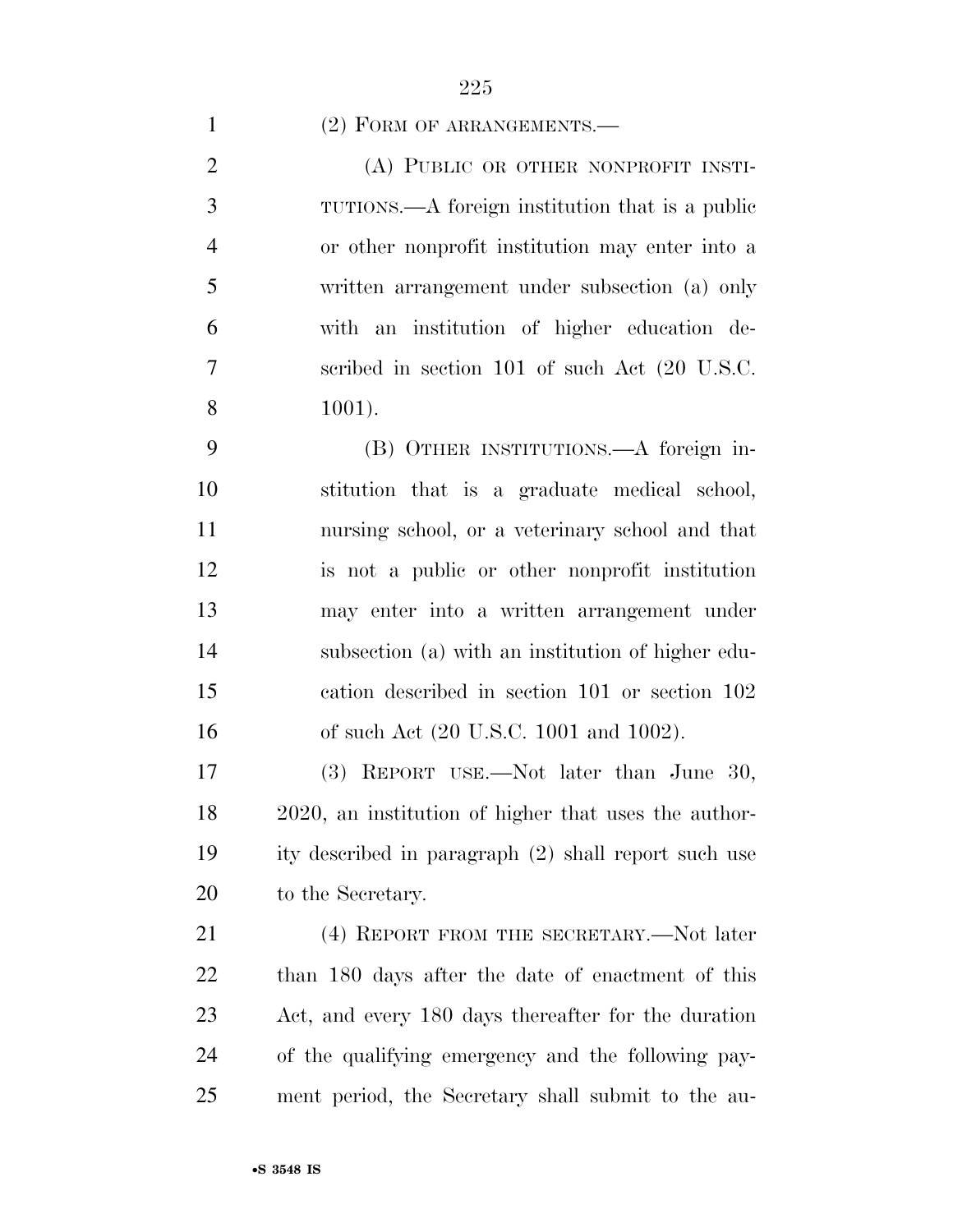thorizing committees (as defined in section 103 of the Higher Education Act of 1965 (20 U.S.C. 1003)) a report that identifies each foreign institu- tion that entered into a written arrangement author-ized under subsection (a).

#### **SEC. 4511. NATIONAL EMERGENCY EDUCATIONAL WAIVERS.**

 (a) IN GENERAL.—Notwithstanding any other provi- sion of law, the Secretary of Education may waive any statutory or regulatory provision described under subpara- graphs (A) through (C) of subsection (b)(1) if the Sec- retary determines that such a waiver is necessary and ap- propriate due to the emergency involving Federal primary responsibility determined to exist by the President under the section 501(b) of the Robert T. Stafford Disaster Re- lief and Emergency Assistance Act (42 U.S.C. 5191(b)) with respect to the Coronavirus Disease 2019 (COVID-19).

(b) APPLICABLE PROVISIONS OF LAW.—

 (1) IN GENERAL.—The Secretary of Education may waive any statutory or regulatory requirement (such as those requirements related to assessments, accountability, allocation of funds, and reporting), for which a waiver request is submitted under sub-section (c), if the Secretary determines that such a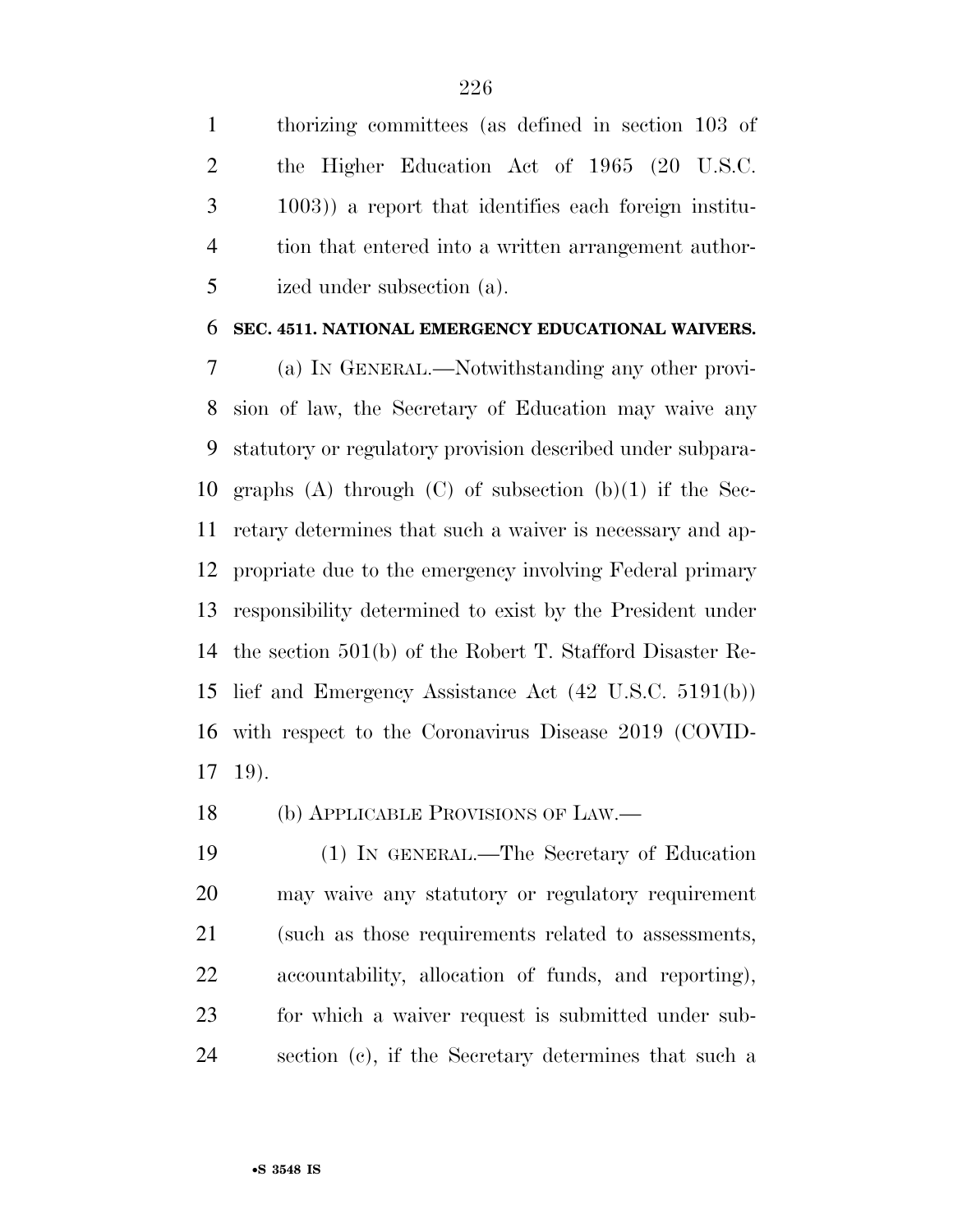| $\mathbf{1}$   | waiver is necessary and appropriate as described in    |
|----------------|--------------------------------------------------------|
| $\overline{2}$ | subsection (a), under the following provisions of law: |
| 3              | (A) The Elementary and Secondary Edu-                  |
| $\overline{4}$ | cation Act of 1965 (20 U.S.C. 6301 et seq.).           |
| 5              | (B) The Carl D. Perkins Career and Tech-               |
| 6              | nical Education Act of 2006 (20 U.S.C. 2301)           |
| 7              | $et seq.$ ).                                           |
| 8              | (C) The Higher Education Act of 1965                   |
| 9              | $(20 \text{ U.S.C. } 1001 \text{ et seq.}).$           |
| 10             | (2) LIMITATION.—The Secretary of Education             |
| 11             | shall not waive under this section any statutory or    |
| 12             | regulatory requirements relating to applicable civil   |
| 13             | rights laws.                                           |
| 14             | (c) REQUESTS FOR WAIVERS.—                             |
| 15             | (1) IN GENERAL.—In addition to any provision           |
| 16             | waived by the Secretary under subsection (a), a        |
| 17             | State, State educational agency, local educational     |
| 18             | agency, Indian tribe, or institution of higher edu-    |
| 19             | cation that desires a waiver from any statutory or     |
| 20             | regulatory provision described under subparagraphs     |
| 21             | (A) through $(C)$ of subsection $(b)(1)$ that the Sec- |
| 22             | retary has not already waived in accordance with       |
| 23             | subsection (a), may submit a waiver request to the     |
| 24             | Secretary in accordance with this subsection.          |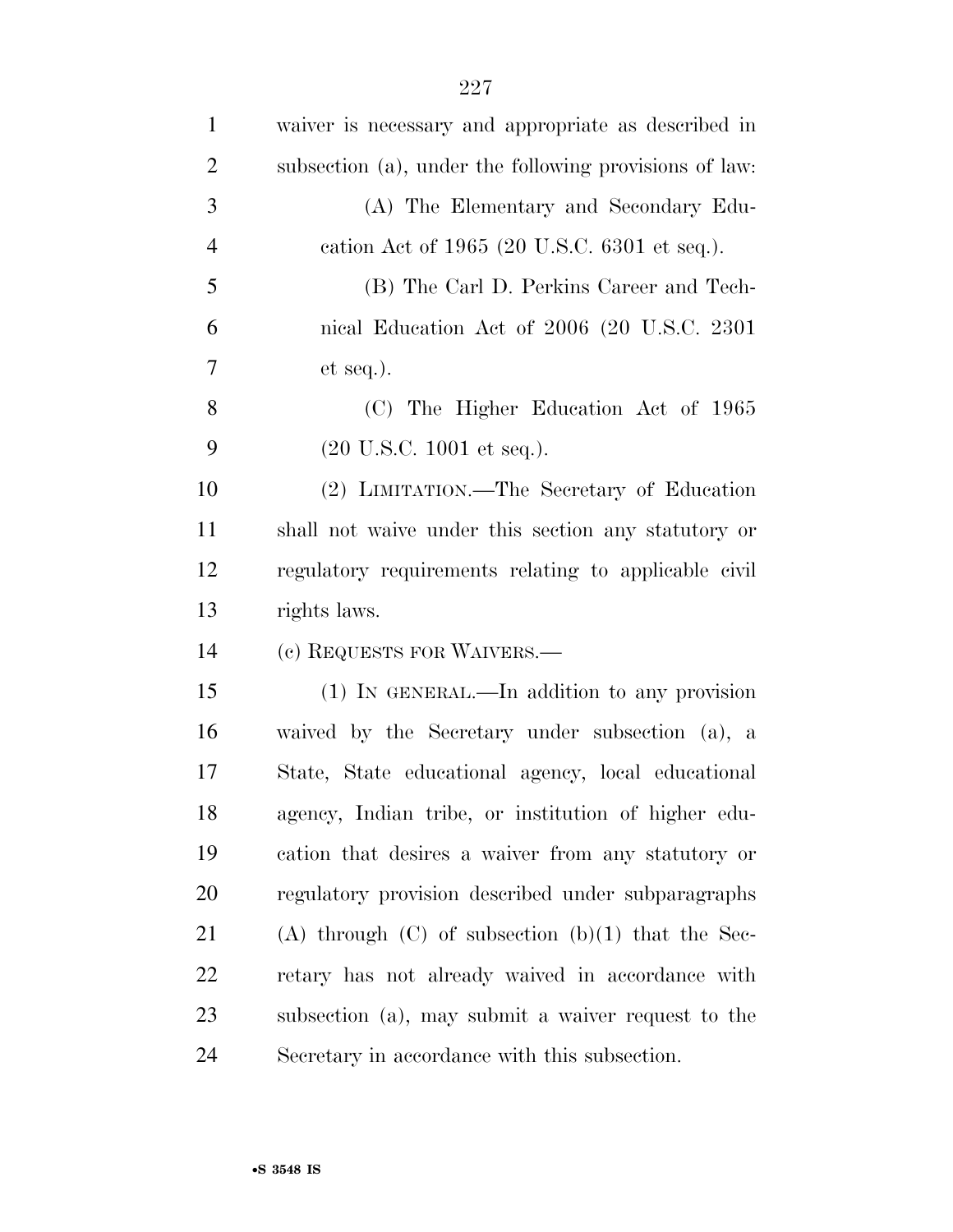| $\mathbf{1}$   | (2) REQUESTS SUBMITTED.—A request for a                 |
|----------------|---------------------------------------------------------|
| $\overline{2}$ | waiver under this subsection shall—                     |
| 3              | (A) identify the Federal programs affected              |
| $\overline{4}$ | by the requested waiver;                                |
| 5              | (B) describe which Federal statutory or                 |
| 6              | regulatory requirements are to be waived; and           |
| 7              | (C) describe how the emergency involving                |
| 8              | Federal primary responsibility determined to            |
| 9              | exist by the President under the section $501(b)$       |
| 10             | of the Robert T. Stafford Disaster Relief and           |
| 11             | Emergency Assistance Act $(42 \text{ U.S.C. } 5191(b))$ |
| 12             | with respect to the Coronavirus Disease 2019            |
| 13             | (COVID-19) prevents or otherwise restricts the          |
| 14             | ability of the State, State educational agency,         |
| 15             | local educational agency, Indian tribe, or insti-       |
| 16             | tution of higher education to comply with such          |
| 17             | statutory or regulatory requirements.                   |
| 18             | (3) SECRETARY APPROVAL.—                                |
| 19             | (A) IN GENERAL.—Except as provided                      |
| 20             | under subparagraph (B), the Secretary of Edu-           |
| 21             | cation shall approve or disapprove a waiver re-         |
| 22             | quest submitted under paragraph (1) not more            |
| 23             | than 15 days after the date on which such re-           |
| 24             | quest is submitted.                                     |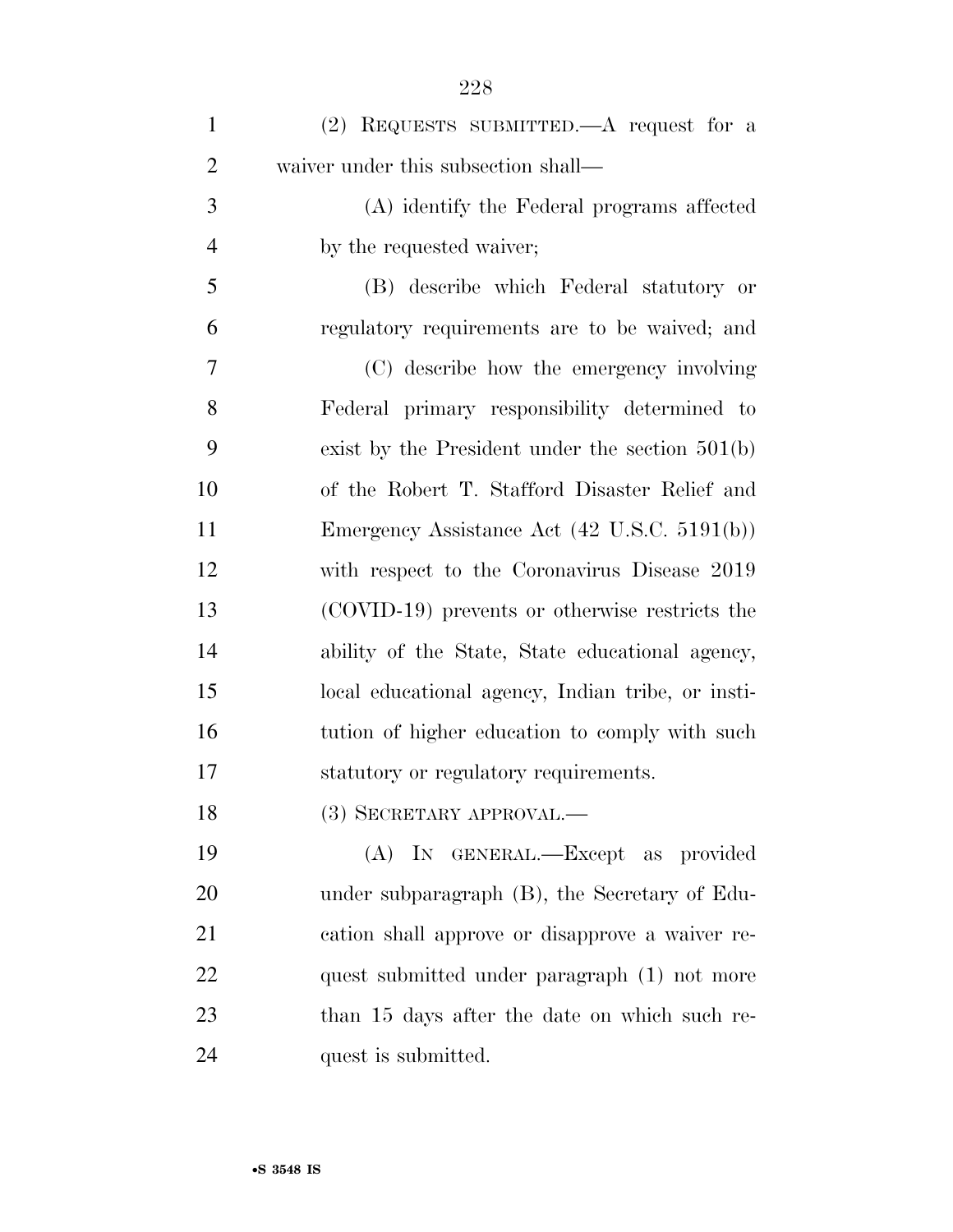| $\mathbf{1}$   | (B) EXCEPTIONS.—The Secretary of Edu-          |
|----------------|------------------------------------------------|
| $\overline{2}$ | cation may disapprove a waiver request sub-    |
| 3              | mitted under paragraph (1), only if the Sec-   |
| $\overline{4}$ | retary determines that—                        |
| 5              | (i) the waiver request does not meet           |
| 6              | the requirements of this section;              |
| 7              | (ii) the waiver is not permitted pursu-        |
| 8              | ant to subsection (b)(2); or                   |
| 9              | (iii) the description required under           |
| 10             | paragraph $(2)(C)$ provides insufficient in-   |
| 11             | formation to demonstrate that the waiving      |
| 12             | of such requirements is necessary or ap-       |
| 13             | propriate consistent with subsection (a).      |
| 14             | $(4)$ DURATION.—                               |
| 15             | (A) IN GENERAL.—Except as provided in          |
| 16             | paragraph (B), a waiver approved by the Sec-   |
| 17             | retary of Education under this subsection may  |
| 18             | be for a period not to exceed 1 academic year. |
| 19             | (B) EXTENSION.—The Secretary of Edu-           |
| 20             | cation may extend the period described under   |
| 21             | subparagraph (A) if the State, State edu-      |
| 22             | cational agency, local educational agency, In- |
| 23             | dian tribe, or institution of higher education |
| 24             | demonstrates to the Secretary that extending   |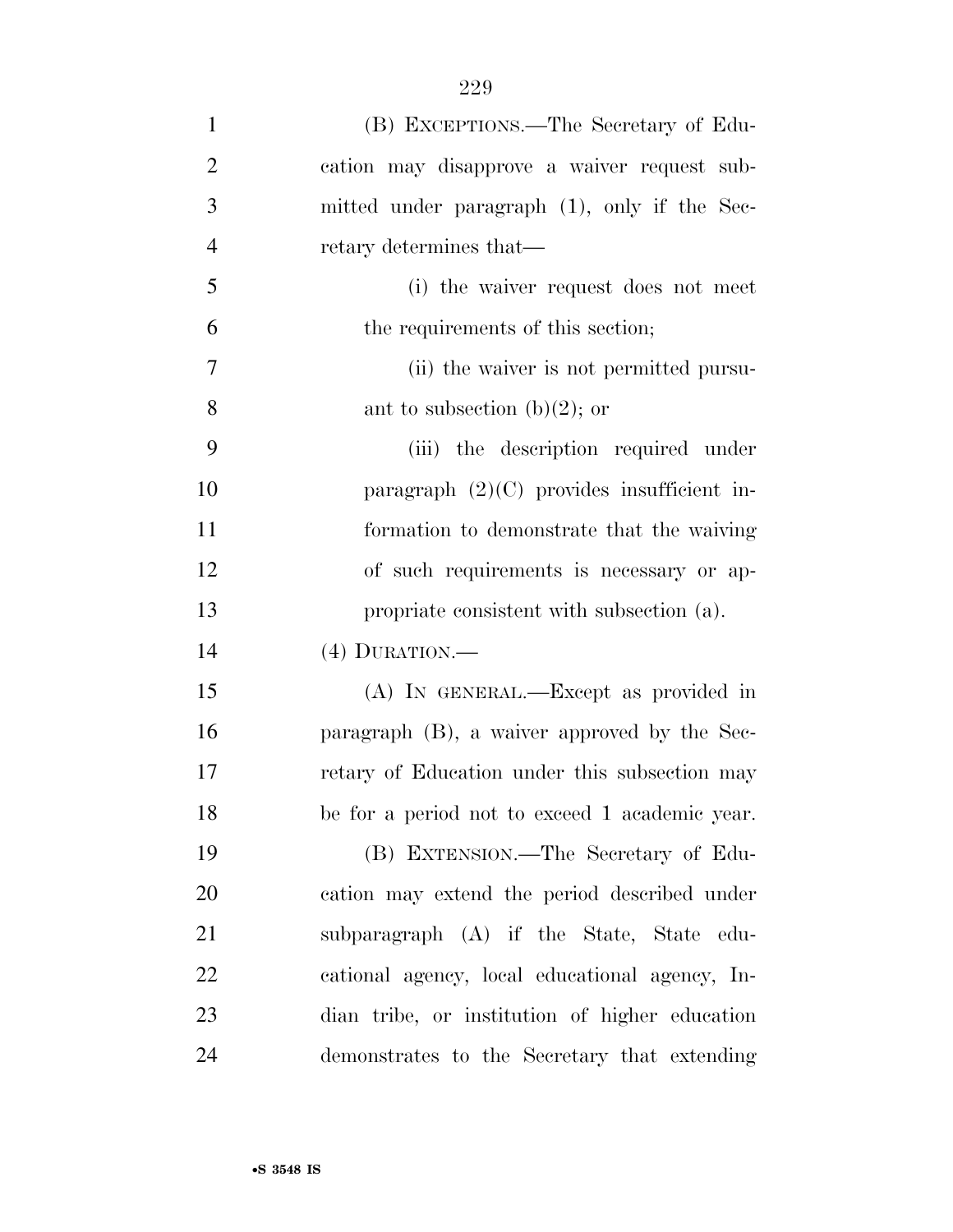| $\mathbf{1}$   | the waiving of such requirements is necessary          |
|----------------|--------------------------------------------------------|
| $\overline{2}$ | and appropriate consistent with subsection (a).        |
| 3              | (d) REPORTING AND PUBLICATION.—                        |
| $\overline{4}$ | (1) NOTIFYING CONGRESS.—Not later than 7               |
| 5              | days after granting a waiver under this section, the   |
| 6              | Secretary of Education shall notify the Committee      |
| 7              | on Health, Education, Labor, and Pensions of the       |
| 8              | Senate, the Committee on Appropriations of the         |
| 9              | Senate, the Committee on Education and Labor of        |
| 10             | the House of Representatives, and the Committee on     |
| 11             | Appropriations of the House of Representatives of      |
| 12             | such waiver.                                           |
| 13             | (2) PUBLICATION.—Not later than 30 days                |
| 14             | after granting a waiver under this section, the Sec-   |
| 15             | retary of Education shall publish a notice of the Sec- |
| 16             | retary's decision in the Federal Register and on the   |
| 17             | website of the Department of Education.                |
| 18             | (3) IDEA REPORT.—Not later than 30 days                |
| 19             | after the date of enactment of this Act, the Sec-      |
| 20             | retary of Education shall prepare and submit a re-     |
| 21             | port to the Committee on Health, Education, Labor,     |
| 22             | and Pensions and the Committee on Appropriations       |
| 23             | of the Senate, and the Committee on Education and      |
| 24             | Labor and the Committee on Appropriations of the       |
| 25             | House of Representatives, with recommendations on      |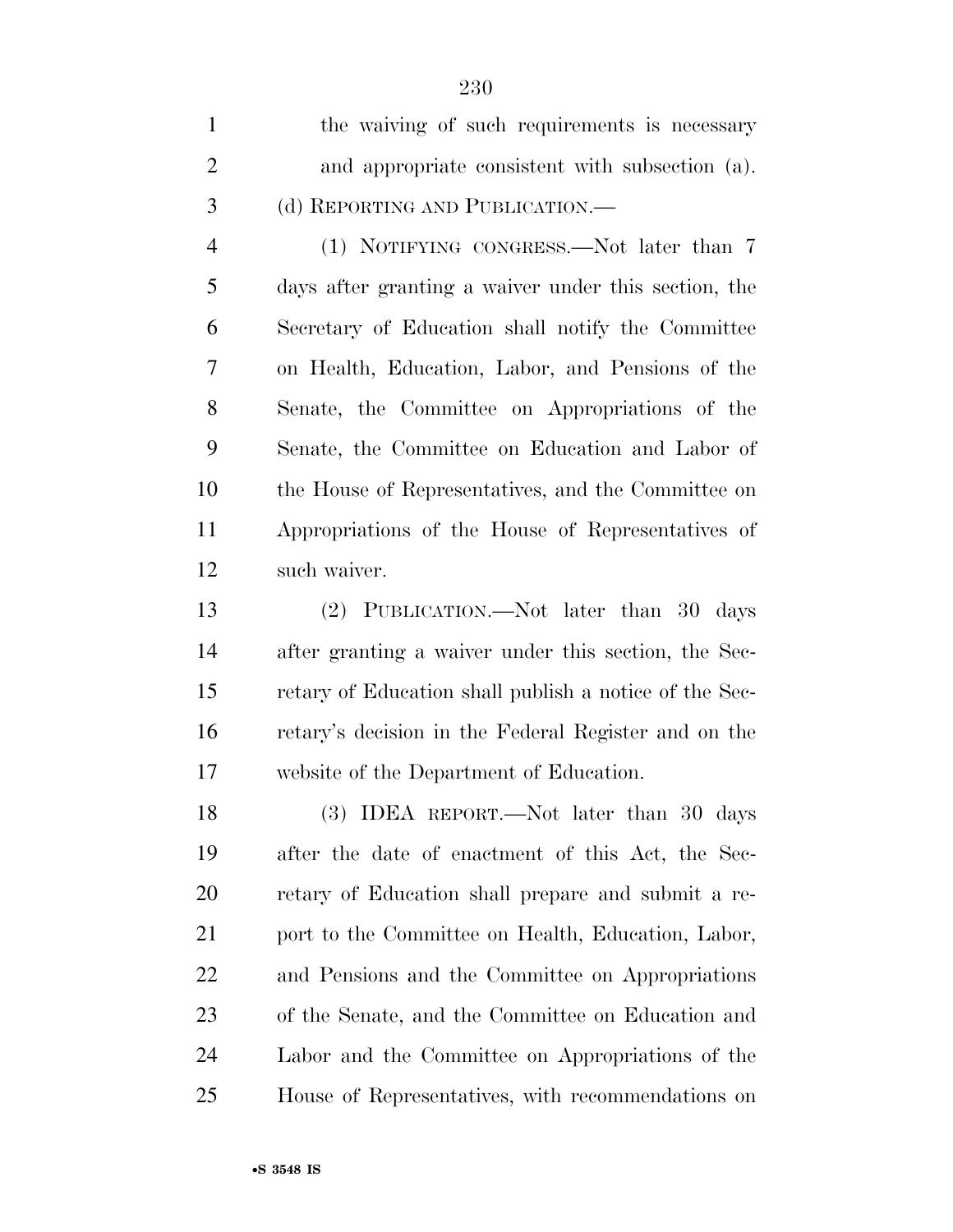any additional waivers the Secretary believes are necessary to be enacted into law under the Individ- uals with Disabilities Education Act (20 U.S.C. 1401 et seq.) and the Rehabilitation Act of 1973 (29 U.S.C. 701 et seq.) to provide limited flexibility to States and local educational agencies to meet the unique needs of students with disabilities during the emergency involving Federal primary responsibility determined to exist by the President under the sec- tion 501(b) of the Robert T. Stafford Disaster Relief and Emergency Assistance Act (42 U.S.C. 5191(b)) with respect to the Coronavirus Disease 2019 (COVID-19).

#### **SEC. 4512. HBCU CAPITAL FINANCING.**

(a) DEFERMENT PERIOD.—

 (1) IN GENERAL.—Notwithstanding any provi- sion of title III of the Higher Education Act of 1965 (20 U.S.C. 1051 et seq.), or any regulation promul- gated under such title, the Secretary may grant a deferment, for a period of a qualifying emergency to an institution that has received a loan under part D 22 of title III of such Act (20 U.S.C. 1066 et seq.).

 (2) TERMS.—During the deferment period granted under this subsection—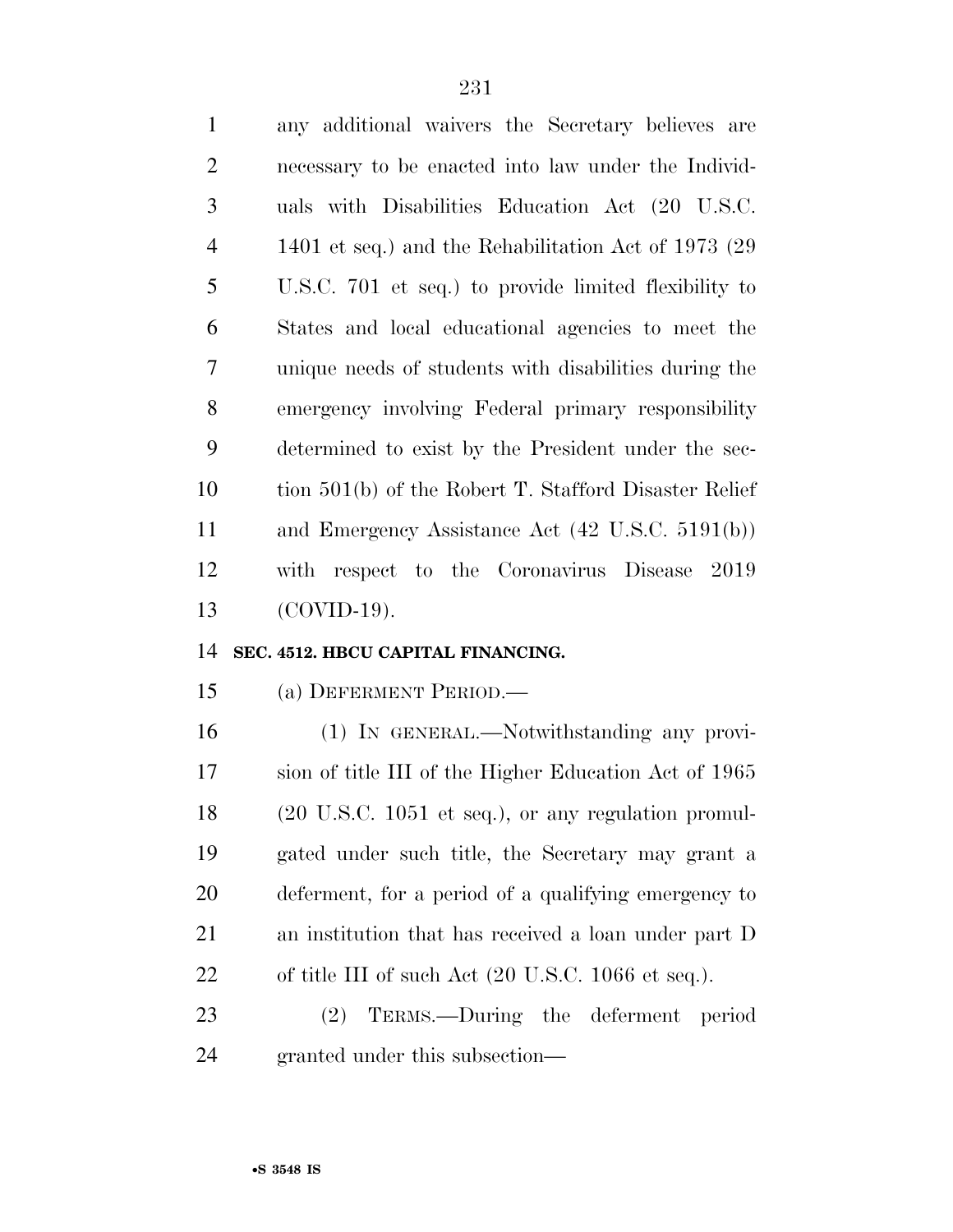(A) the institution shall not be required to pay any periodic installment of principal re- quired under the loan agreement for such loan; and (B) the Secretary shall make principal pay- ments otherwise due under the loan agreement. (3) CLOSING.—At the closing of a loan deferred under this subsection, terms shall be set under which the institution shall be required to repay the Secretary for the payments of principal made by the Secretary during the deferment, on a schedule that begins upon repayment to the lender in full on the loan agreement. (b) TERMINATION DATE.— (1) IN GENERAL.—Except as provided in para- graph (2), the authority provided under this section to grant a loan deferment under subsection (a), shall terminate on the date that is the end of the quali- fying emergency. (2) DURATION.—Any provision of a loan agree- ment or insurance agreement modified or waived by the authority under this section shall remain so modified or waived for the duration of the period covered by the loan agreement or insurance agree-ment.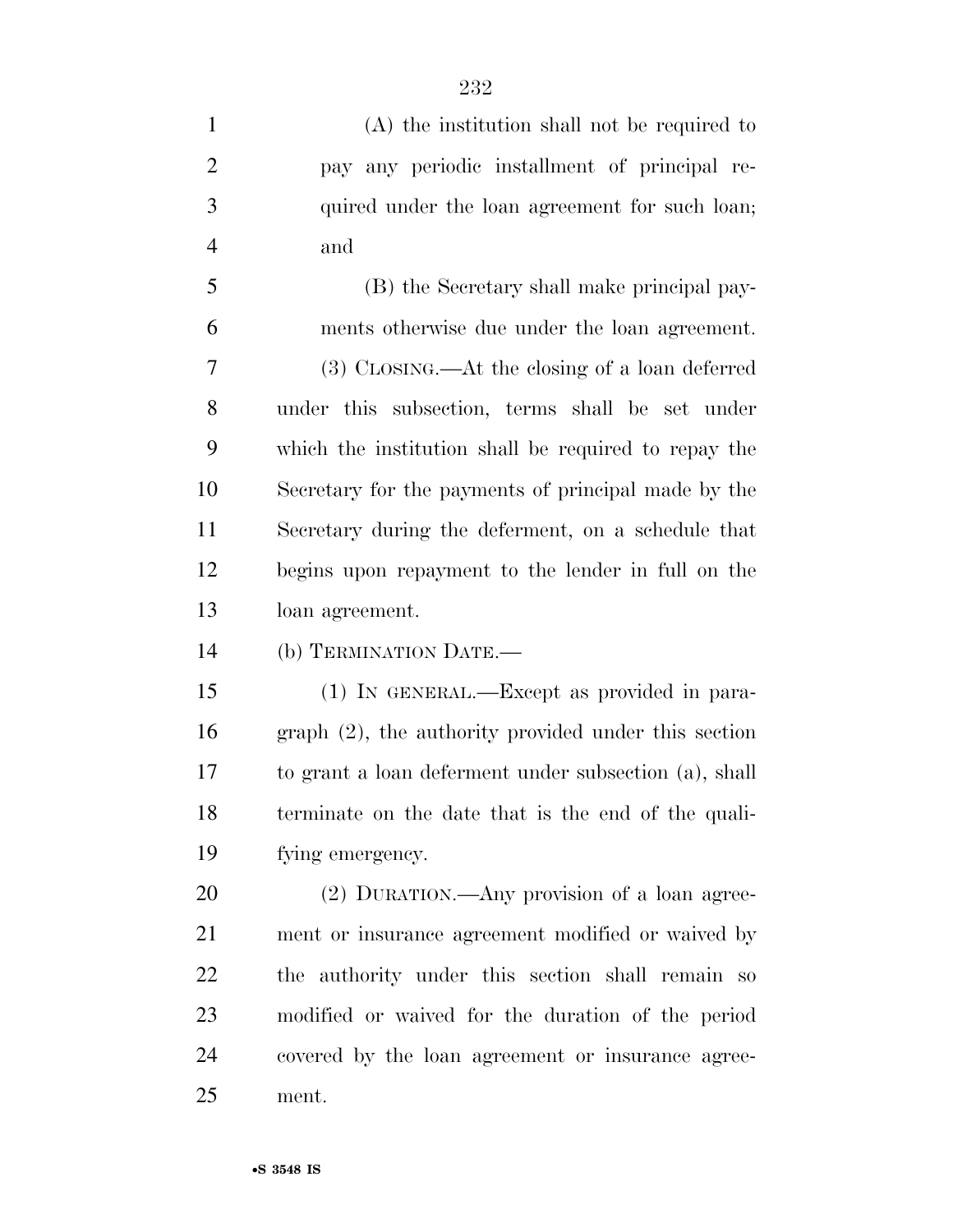(c) REPORT.—Not later than 180 days after the date of enactment of this Act, and every 180 days thereafter during the period beginning on the first day of the quali- fying emergency and ending on September 30 of the fiscal year following the end of the qualifying emergency, the Secretary shall submit to the authorizing committees (as defined in section 103 of the Higher Education Act of 1965 (20 U.S.C. 1003)) a report that identifies each insti- tution that received assistance or a waiver under this sec-tion.

### **SEC. 4513. TEMPORARY RELIEF FOR FEDERAL STUDENT LOAN BORROWERS.**

 (a) IN GENERAL.—The Secretary shall suspend all payments due for loans made under part D of title IV of the Higher Education Act of 1965 (20 U.S.C. 1087a et seq.) for 3 months.

 (b) NO ACCRUAL OF INTEREST.—Notwithstanding any other provision of the Higher Education Act of 1965 (20 U.S.C. 1001 et seq.), interest shall not accrue on a loan described under subsection (a) for which payment was suspended for the period of the suspension.

 (c) CONSIDERATION OF PAYMENTS.—The Secretary shall deem each month for which a loan payment was sus- pended under this section as if the borrower of the loan had made a payment for the purpose of any loan forgive-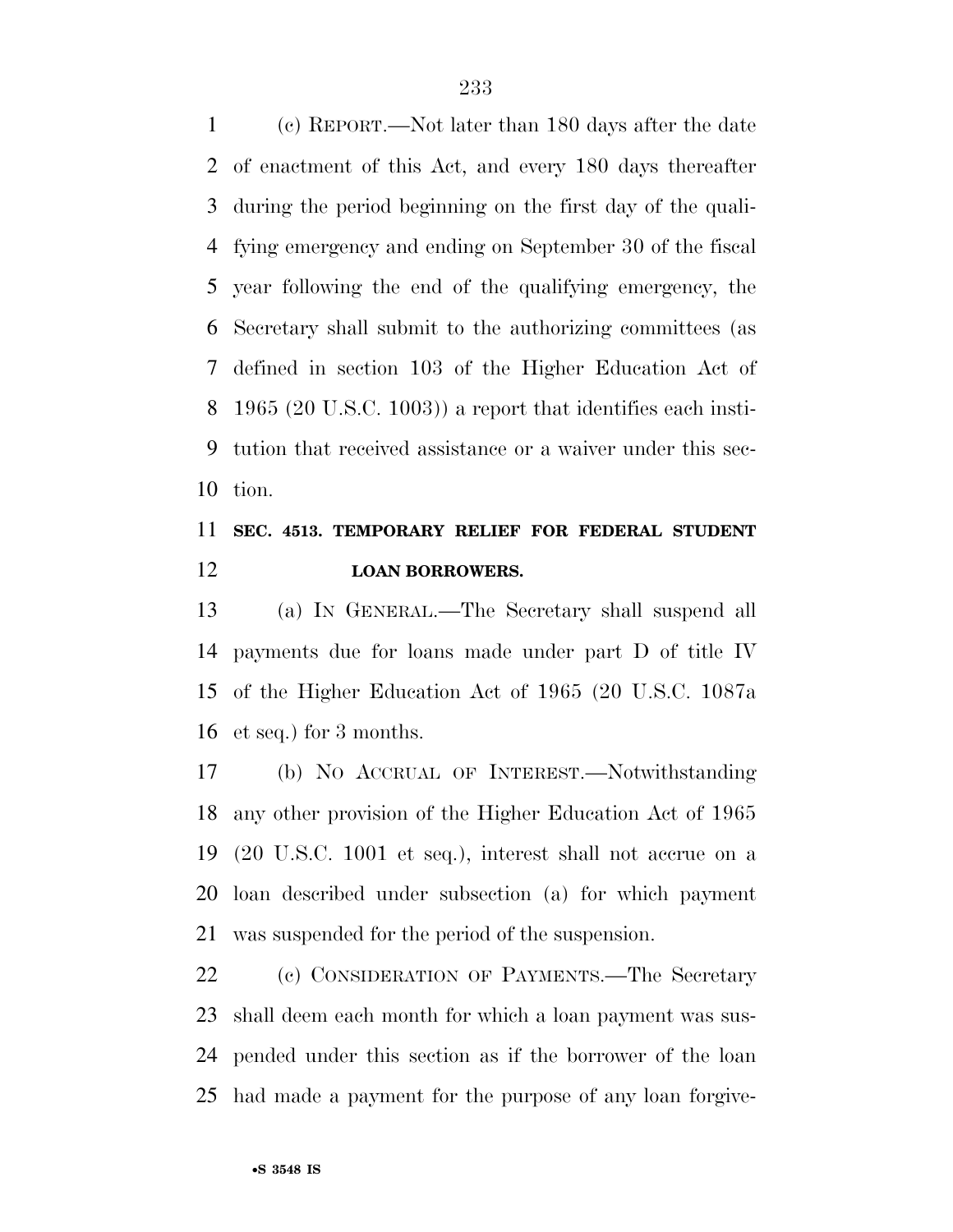| $\mathbf{1}$   | ness program authorized under part D of title IV of the           |
|----------------|-------------------------------------------------------------------|
| 2              | Higher Education Act of 1965 (20 U.S.C. 1087a et seq.)            |
| 3              | for which the borrower would have otherwise qualified.            |
| $\overline{4}$ | (d) EXTENSION.—The Secretary may extend the pe-                   |
| 5              | riod of suspension described under subsection (a) for an          |
| 6              | additional 3 months.                                              |
| 7              | SEC. 4514. PROVISIONS RELATED TO THE CORPORATION                  |
| 8              | FOR NATIONAL AND COMMUNITY SERVICE.                               |
| 9              | (a) ACCRUAL OF SERVICE HOURS.                                     |
| 10             | (1) ACCRUAL THROUGH<br><b>SERVICE</b><br>OTHER                    |
| 11             | $HOURS. -$                                                        |
| 12             | (A) IN GENERAL.—Notwithstanding any                               |
| 13             | other provision of the Domestic Volunteer Serv-                   |
| 14             | ice Act of 1973 (42 U.S.C. 4950 et seq.) or the                   |
| 15             | National and Community Service Act of 1990                        |
| 16             | $(42 \text{ U.S.C. } 12501 \text{ et seq.}),$ the Corporation for |
| 17             | National and Community Service shall allow an                     |
| 18             | individual described in subparagraph (B) to ac-                   |
| 19             | crue other service hours that will count toward                   |
| 20             | the number of hours needed for the individual's                   |
| 21             | education award.                                                  |
| 22             | (B) AFFECTED INDIVIDUALS.—Subpara-                                |
| 23             | $graph(A)$ shall apply to any individual serving                  |
| 24             | in a position eligible for an educational award                   |
| 25             | under subtitle D of title I of the National and                   |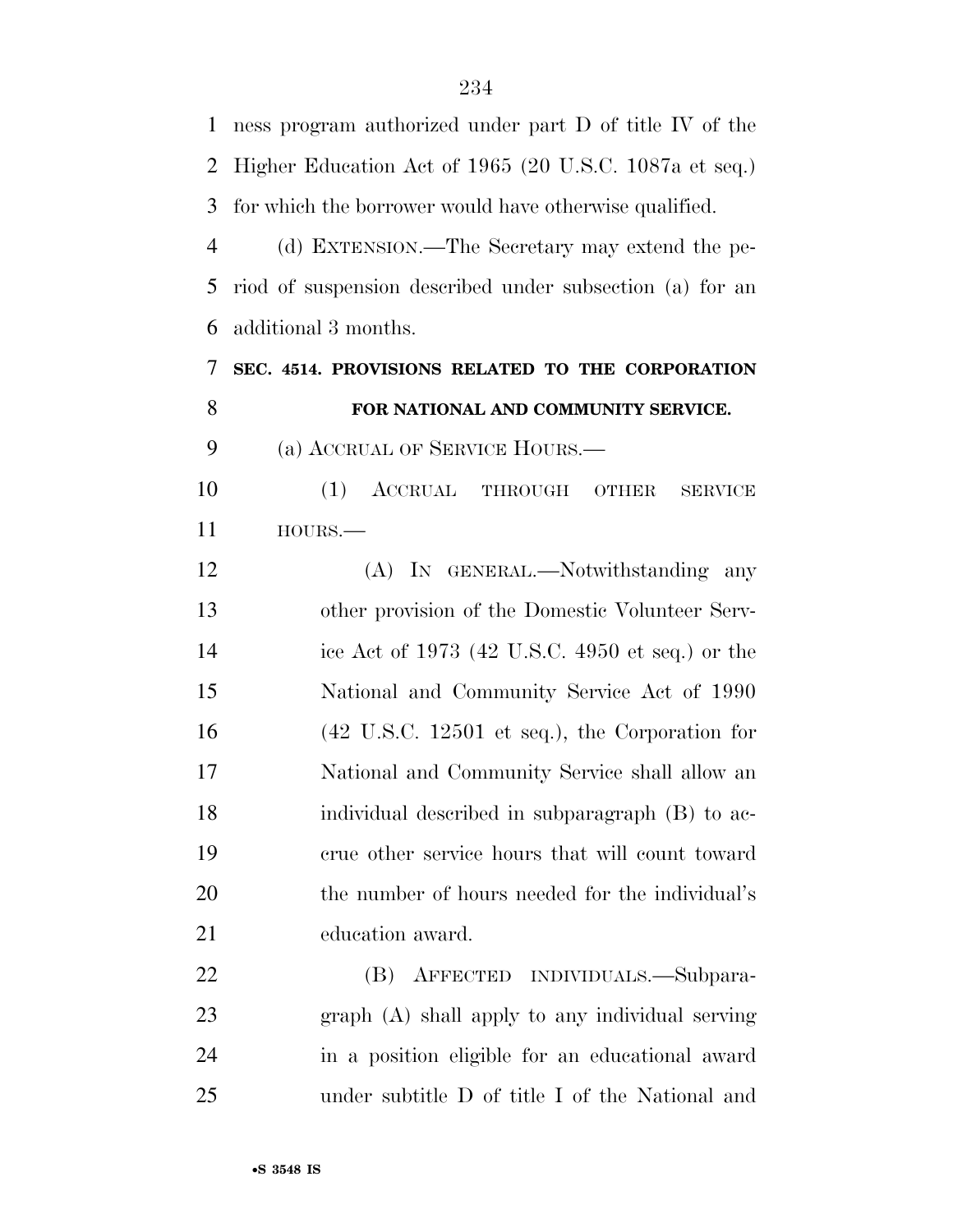| $\mathbf{1}$   | Community Service Act of 1990 (42 U.S.C.                     |
|----------------|--------------------------------------------------------------|
| $\overline{2}$ | $12601$ et seq.)—                                            |
| 3              | (i) who is performing limited service                        |
| $\overline{4}$ | due to COVID-19; or                                          |
| 5              | (ii) whose position has been suspended                       |
| 6              | or placed on hold due to COVID-19.                           |
| 7              | (2) PROVISIONS IN CASE OF EARLY EXIT.-In                     |
| 8              | any case where an individual serving in a position el-       |
| 9              | igible for an educational award under subtitle D of          |
| 10             | title I of the National and Community Service Act            |
| 11             | of $1990$ (42 U.S.C. 12601 et seq.) was required to          |
| 12             | exit the position early at the direction of the Cor-         |
| 13             | poration for National and Community Service, the             |
| 14             | Chief Executive Officer of the Corporation for Na-           |
| 15             | tional and Community Service may—                            |
| 16             | (A) deem such individual as having met                       |
| 17             | the requirements of the position; and                        |
| 18             | (B) award the individual the full value of                   |
| 19             | the educational award under such subtitle for                |
| 20             | which the individual would otherwise have been               |
| 21             | eligible.                                                    |
| 22             | (b) AVAILABILITY OF FUNDS.—Notwithstanding any               |
| 23             | other provision of law, all funds made available to the Cor- |
| 24             | poration for National and Community Service under any        |
| 25             | Act, including the amounts appropriated to the Corpora-      |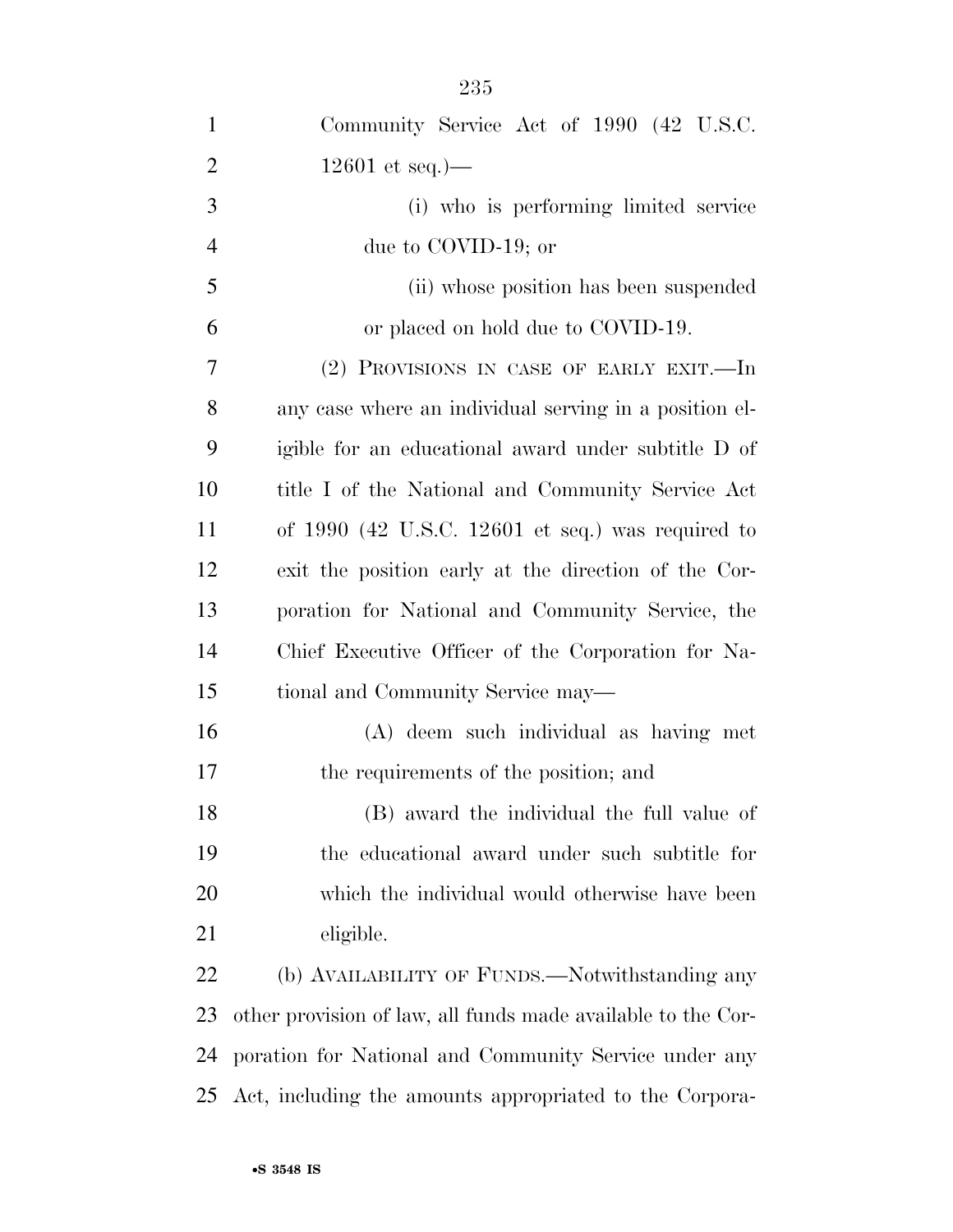tion under the headings ''OPERATING EXPENSES'', ''SALA- RIES AND EXPENSES'', and ''OFFICE OF THE INSPECTOR GENERAL'' under the heading ''CORPORATION FOR NA- TIONAL AND COMMUNITY SERVICE'' under title IV of Divi- sion A of the Further Consolidated Appropriations Act, 2020 (Public Law 116–94), shall remain available for the fiscal year ending September 30, 2021.

 (c) NO REQUIRED RETURN OF GRANT FUNDS.— Notwithstanding section 129(l)(3)(A)(i) of the National and Community Service Act of 1990 (42 U.S.C. 11 12581(l)(3)(A)(i)), the Chief Executive Officer of the Cor- poration for National and Community Service may permit fixed-amount grant recipients under such section 129(l) to maintain a pro rata amount of grant funds, at the dis- cretion of the Corporation for National and Community Service, for participants who exited or are serving in a limited capacity due to COVID-19, to enable the grant re- cipients to maintain operations and to accept participants. (d) EXTENSION OF TERMS AND AGE LIMITS.—Not-

 withstanding any other provision of law, the Corporation for National and Community Service may extend the term of service (for a period not to exceed the 1-year period immediately following the end of the national emergency) or waive any upper age limit (except in no case shall the maximum age exceed 26 years of age) for national service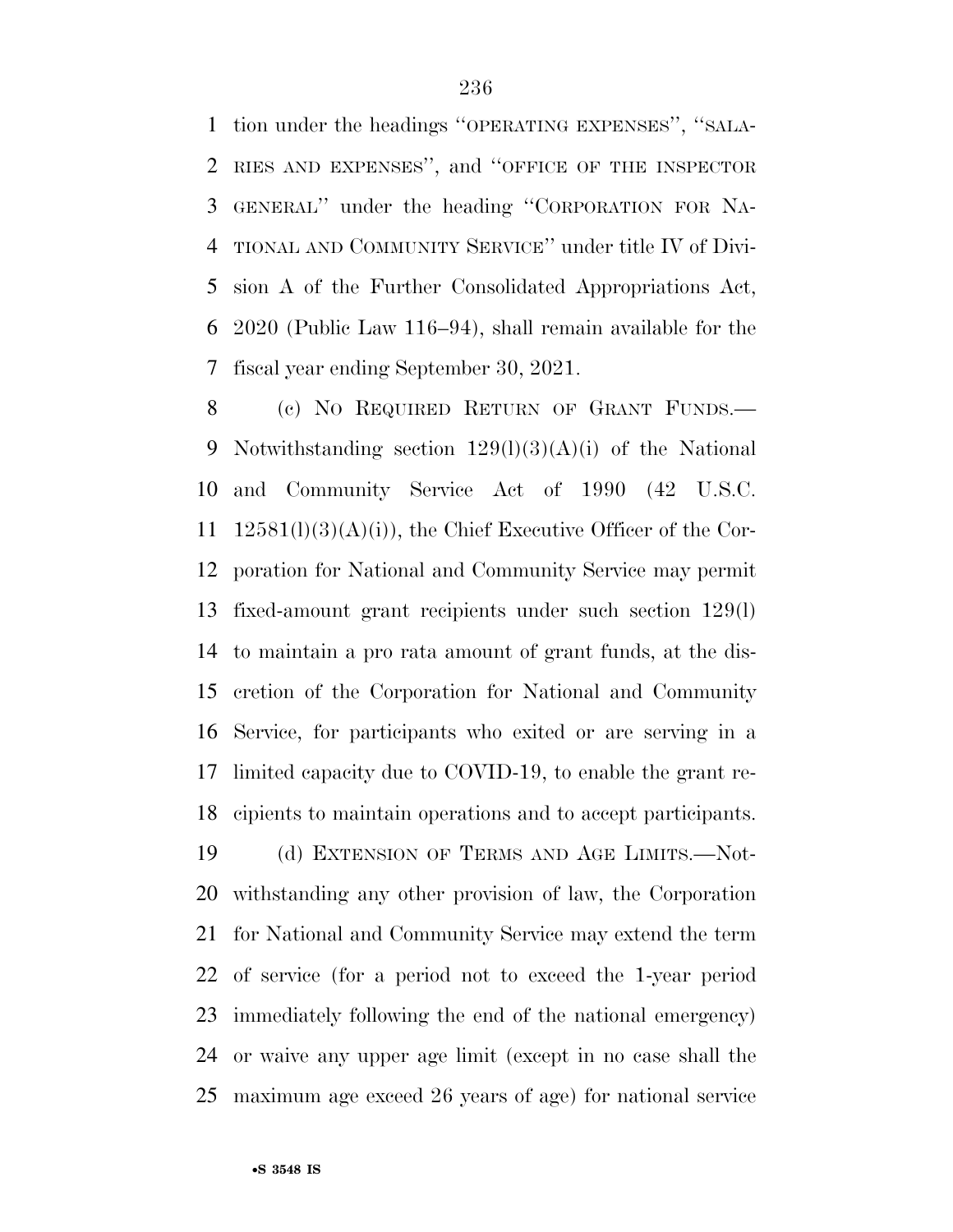programs carried out by the National Civilian Community Corps under subtitle E of title I of the National and Com- munity Service Act of 1990 (42 U.S.C. 12611 et seq.), and the participants in such programs, for the purposes of  $-$ 

 (1) addressing disruptions due to COVID-19; and

 (2) minimizing the difficulty in returning to full operation due to COVID-19 on such programs and participants.

### **SEC. 4515. WORKFORCE RESPONSE ACTIVITIES.**

 (a) ADMINISTRATIVE COSTS.—Of the total amount allocated to a local area under section 128(b) of the Work- force Innovation and Opportunity Act (29 U.S.C. 3163(b)) and section 133(b) of such Act (29 U.S.C. 3173(b)) and available for administrative costs for pro- gram year 2019, not more than 20 percent of the total amount may be used by the local board involved for the administrative costs of carrying out local workforce invest- ment activities under chapter 2 or chapter 3 of subtitle B of title I of such Act (29 U.S.C. 3151 et seq.), if the portion of the total amount that exceeds 10 percent of the 23 total amount as described under section  $128(b)(4)(A)$  of such Act is used to respond to the COVID-19 national emergency.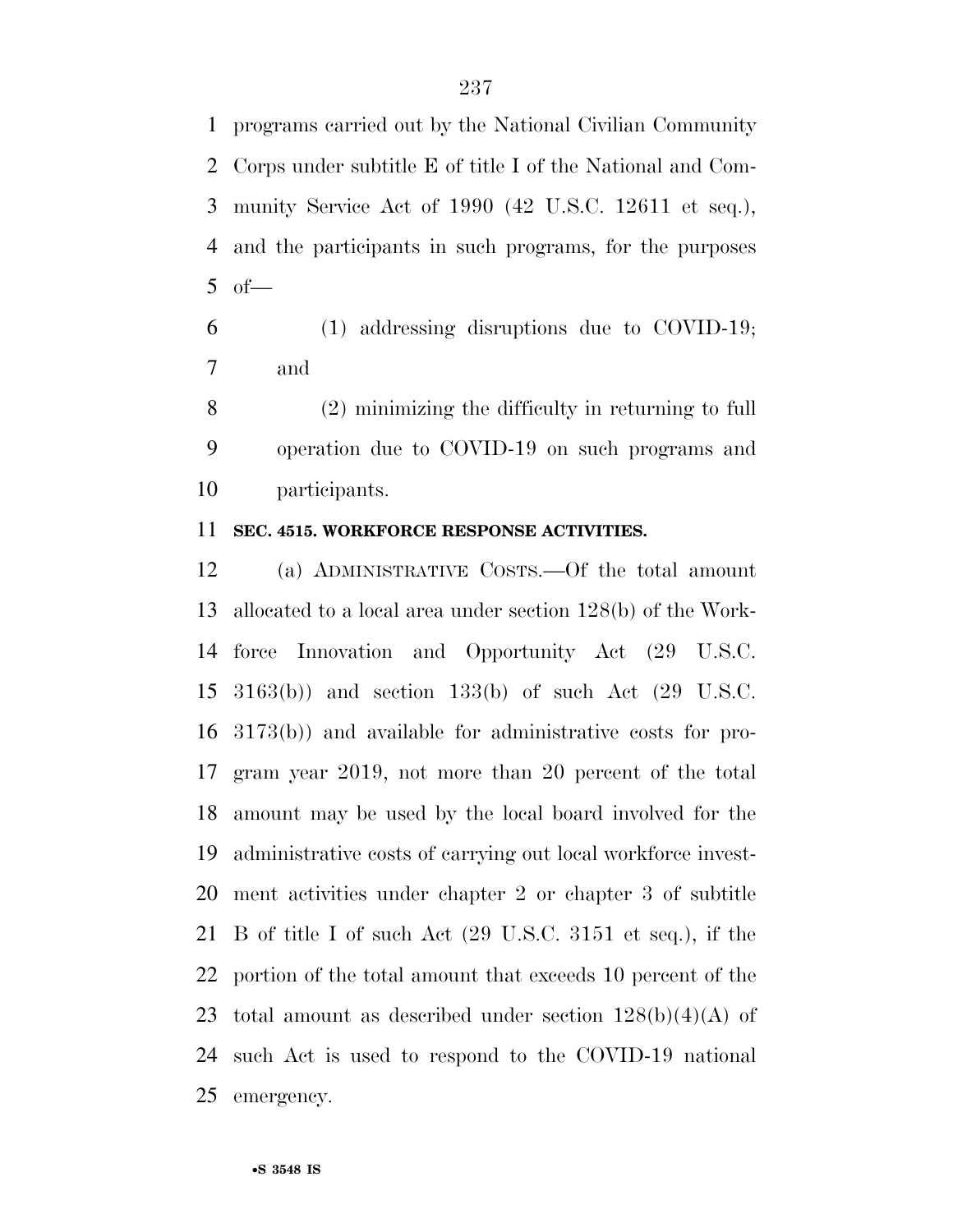#### (b) RAPID RESPONSE ACTIVITIES.—

 (1) STATEWIDE RAPID RESPONSE.—Of the funds available for program year 2019 for statewide activities under section 128(a) of the Workforce In- novation and Opportunity Act (29 U.S.C. 3163(a)), such funds may be used for statewide rapid response activities as described in section 134(a)(2)(A) (29 8 U.S.C.  $3174(a)(2)(A)$  for responding to the COVID-19 national emergency.

 (2) LOCAL BOARDS.—Of the funds available to a Governor under section 133(a)(2) of such Act (29 U.S.C. 3173(a)(2)) such funds may be released within 30 days to local boards most impacted by the coronavirus at the determination of the Governor for rapid response activities related to responding to the COVID-19 national emergency.

(c) DEFINITIONS.—In this section:

 (1) CORONAVIRUS.—The term ''coronavirus'' means coronavirus as defined in section 506 of the Coronavirus Preparedness and Response Supple- mental Appropriations Act, 2020 (Public Law 116– 123).

 (2) COVID-19 NATIONAL EMERGENCY.—The 24 term "COVID-19 national emergency" means the national emergency declared by the President under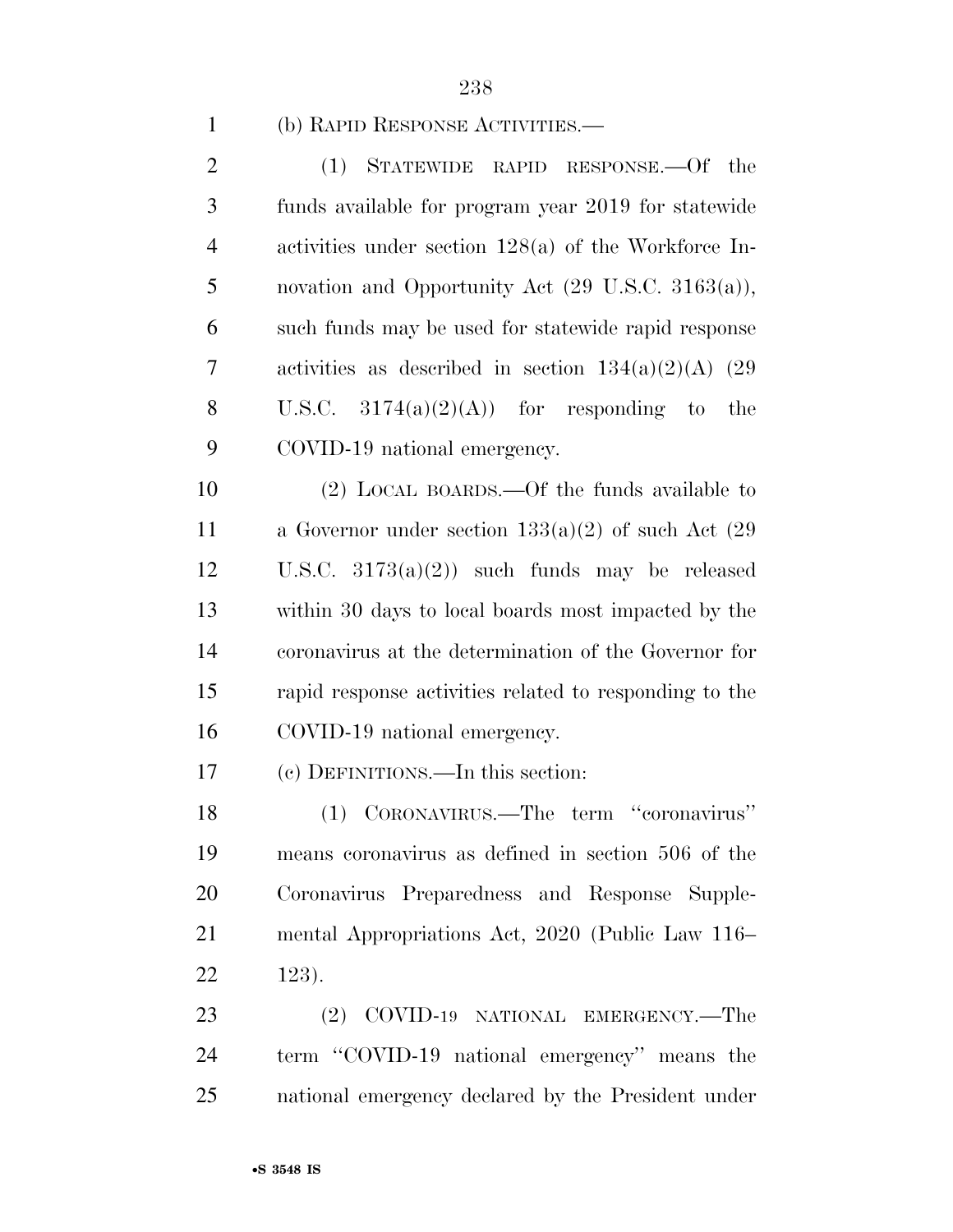| $\mathbf{1}$   | the National Emergencies Act (50 U.S.C. 1601 et            |
|----------------|------------------------------------------------------------|
| $\overline{2}$ | seq.) on March 13, 2020, with respect to the               |
| 3              | coronavirus.                                               |
| $\overline{4}$ | (3) WIOA TERMS.—Except as otherwise pro-                   |
| 5              | vided, the terms in this section have the meanings         |
| 6              | given the terms in section 3 of the Workforce Inno-        |
| 7              | vation and Opportunity Act (29 U.S.C. 3102).               |
| 8              | SEC. 4516. TECHNICAL AMENDMENTS.                           |
| 9              | (a) IN GENERAL.—                                           |
| 10             | $(1)$ Section 6103 $(a)(3)$ of the Internal Revenue        |
| 11             | Code of 1986, as amended by the FUTURE Act                 |
| 12             | (Public Law 116-91), is further amended by striking        |
| 13             | "(13), $(16)$ " and inserting "(13)(A), (13)(B),           |
| 14             | $(13)(C), (13)(D)(i), (16)$ .                              |
| 15             | (2) Section $6103(p)(3)(A)$ of such Code, as so            |
| 16             | amended, is further amended by striking " $(12)$ ,"        |
| 17             | and inserting "(12), $(13)(A)$ , $(13)(B)$ , $(13)(C)$ ,   |
| 18             | $(13)(D)(i)$ ".                                            |
| 19             | (3) Section $6103(p)(4)$ of such Code, as so               |
| 20             | amended, is further amended by striking $\degree$ (13) or  |
| 21             | $(16)$ " each place it appears and inserting " $(13)$ , or |
| 22             | $(16)$ ".                                                  |
| 23             | (4) Section $6103(p)(4)$ of such Code, as so               |
| 24             | amended and as amended by paragraph (3), is fur-           |
| 25             | ther amended by striking " $(13)$ " each place it ap-      |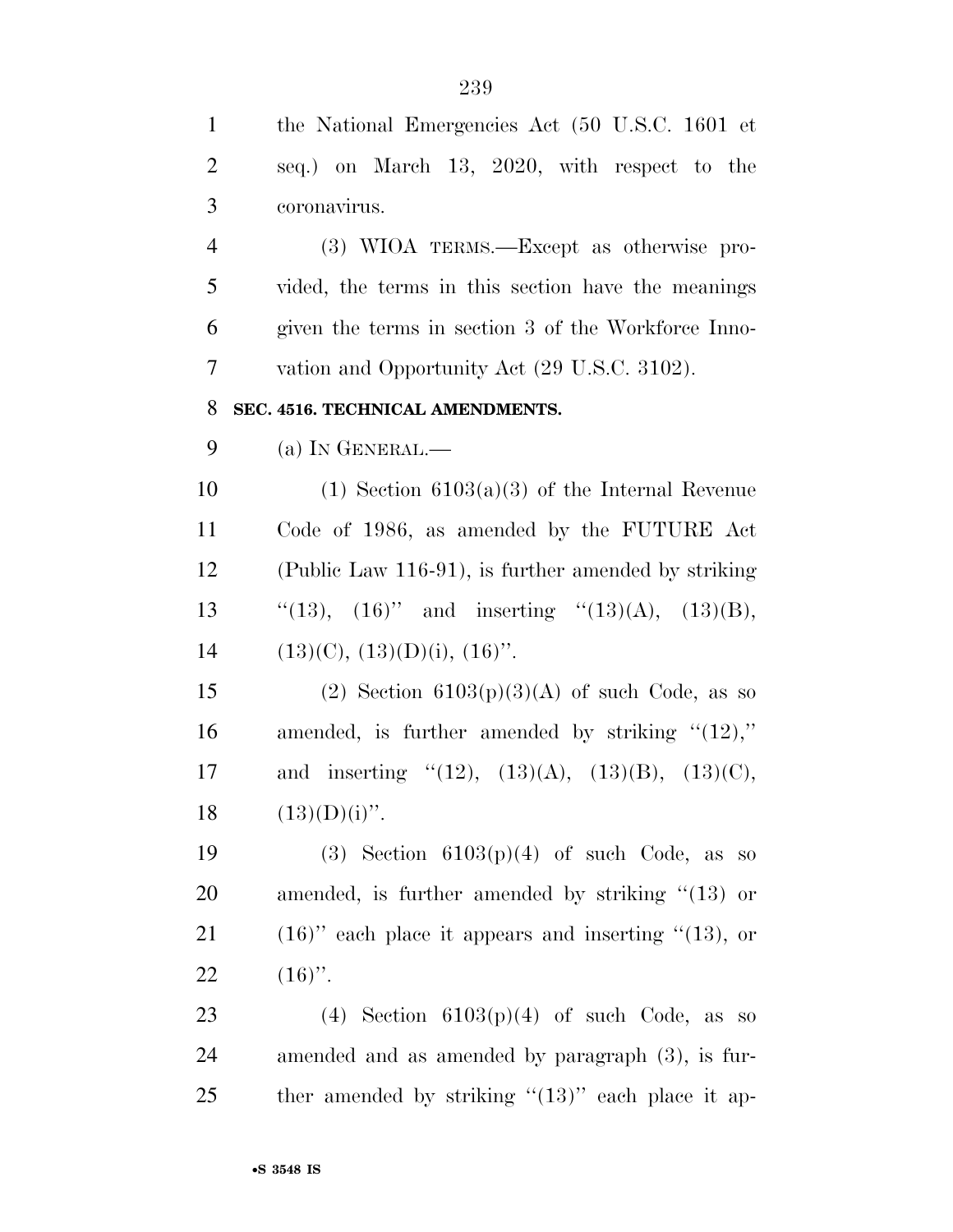1 pears and inserting " $(13)(A)$ ,  $(13)(B)$ ,  $(13)(C)$ , 2  $(13)(D)(i)$ ".

3 (5) Section  $6103(l)(13)(C)(ii)$  of such Code, as 4 added by the FUTURE Act (Public Law 116-91), is 5 amended by striking "section  $236A(e)(4)$ " and in-6 serting "section  $263A(e)(4)$ ".

 (b) EFFECTIVE DATE.—The amendments made by this section shall apply as if included in the enactment of the FUTURE Act (Public Law 116-91).

### **TITLE III—LABOR PROVISIONS**

### **SEC. 4601. LIMITATION ON PAID LEAVE.**

 Section 110(b)(2)(B) of the Family and Medical Leave Act of 1993 (as added by the Emergency Family and Medical Leave Expansion Act) is amended by striking clause (ii) and inserting the following:

 $"$ (ii) LIMITATION.—An employer shall not be required to pay more than \$200 per 18 day and \$10,000 in the aggregate for each employee for paid leave under this sec-tion.''.

### **SEC. 4602. EMERGENCY PAID SICK LEAVE ACT LIMITATION.**

 Section 5102 of the Emergency Paid Sick Leave Act (division E of the Families First Coronavirus Response Act) is amended by adding at the end the following:

25 "(f) LIMITATIONS.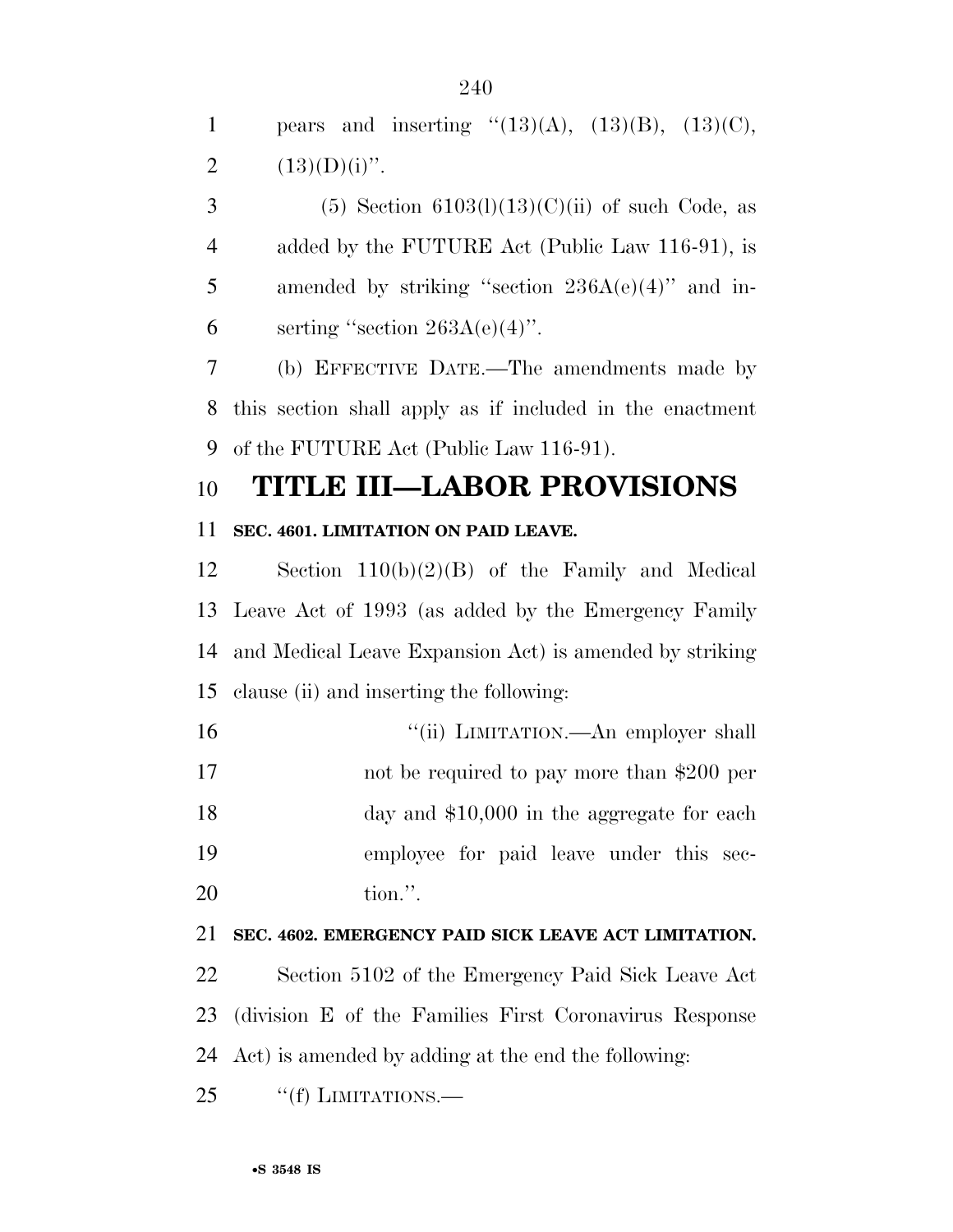| $\mathbf{1}$   | "(1) IN GENERAL.—An employer shall not be                  |
|----------------|------------------------------------------------------------|
| $\overline{2}$ | required to pay more than either—                          |
| 3              | "(A) $$511$ per day and $$5,110$ in the ag-                |
| $\overline{4}$ | gregate for each employee, when the employee               |
| 5              | is taking leave for a reason described in para-            |
| 6              | graph $(1)$ , $(2)$ , or $(3)$ of section $5102(a)$ ; or   |
| 7              | "(B) $$200$ per day and $$2,000$ in the ag-                |
| 8              | gregate for each employee, when the employee               |
| 9              | is taking leave for a reason described in para-            |
| 10             | graph $(4)$ , $(5)$ , or $(6)$ of section $5102(a)$ .      |
| 11             | "(2) EXPIRATION OF REQUIREMENT.— An em-                    |
| 12             | ployer's requirement to provide paid leave with re-        |
| 13             | spect to a specific employee shall expire at the ear-      |
| 14             | lier of-                                                   |
| 15             | $\lq\lq$ the time when the employer has paid               |
| 16             | that employee for paid leave under this section            |
| 17             | for an equivalent of 80 hours of work; or                  |
| 18             | "(B) upon the employee's return to work                    |
| 19             | after taking paid leave under this section.".              |
| 20             | SEC. 4603. REGULATORY AUTHORITIES UNDER THE EMER-          |
| 21             | GENCY PAID SICK LEAVE ACT.                                 |
| 22             | Section $5111(2)$ of the Emergency Paid Sick Leave         |
| 23             | Act (division E of the Families First Coronavirus Re-      |
| 24             | sponse Act) is amended by striking "section $5102(a)(5)$ " |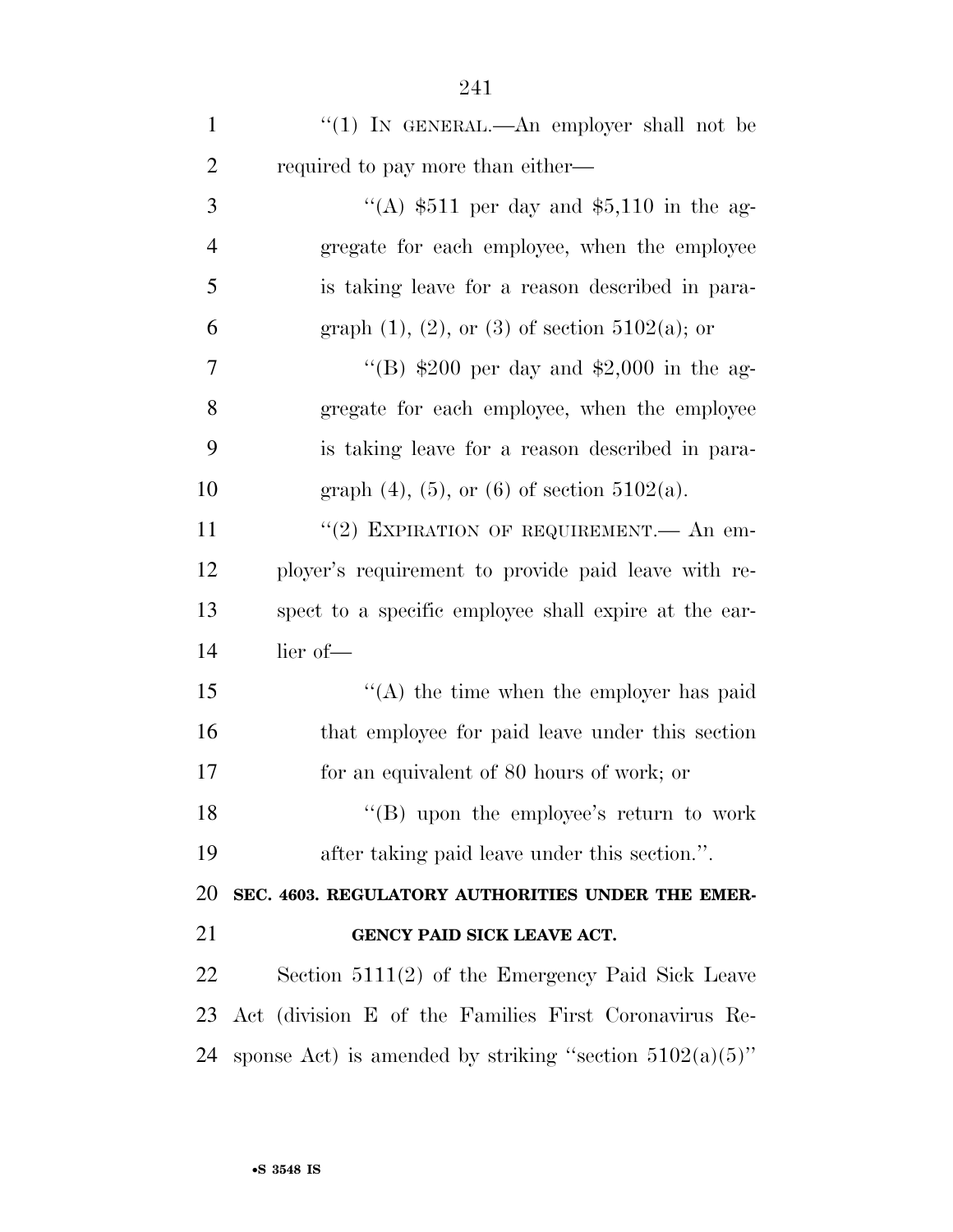and inserting ''paragraphs (4) and (5) of section 2  $5102(a)(5)$ ".

### **SEC. 4604. UNEMPLOYMENT INSURANCE.**

 Section 903(h)(2)(B) of the Social Security Act (42 U.S.C. 1103(h)(2)(B)), as added by section 4102 of the Emergency Unemployment Insurance Stabilization and Access Act of 2020, is amended to read as follows:

8 "(B) The State ensures that applications" for unemployment compensation, and assistance with the application process, are accessible in person, by phone, or online.''.

### **SEC. 4605. OMB WAIVER OF PAID FAMILY AND PAID SICK LEAVE.**

 (a) FAMILY AND MEDICAL LEAVE ACT OF 1993.— Section 110(a) of title I of the Family and Medical Leave Act of 1993 (29 U.S.C. 2611 et seq.) (as added by division C of the Families First Coronavirus Response Act) is amended by adding at the end the following new para-graph:

 $\frac{1}{2}$  The Director of the Office of Management and Budget shall have the authority to exclude for good cause from the requirements under subsection (b) certain employers of the United States Govern- ment with respect to certain categories of Executive Branch employees.''.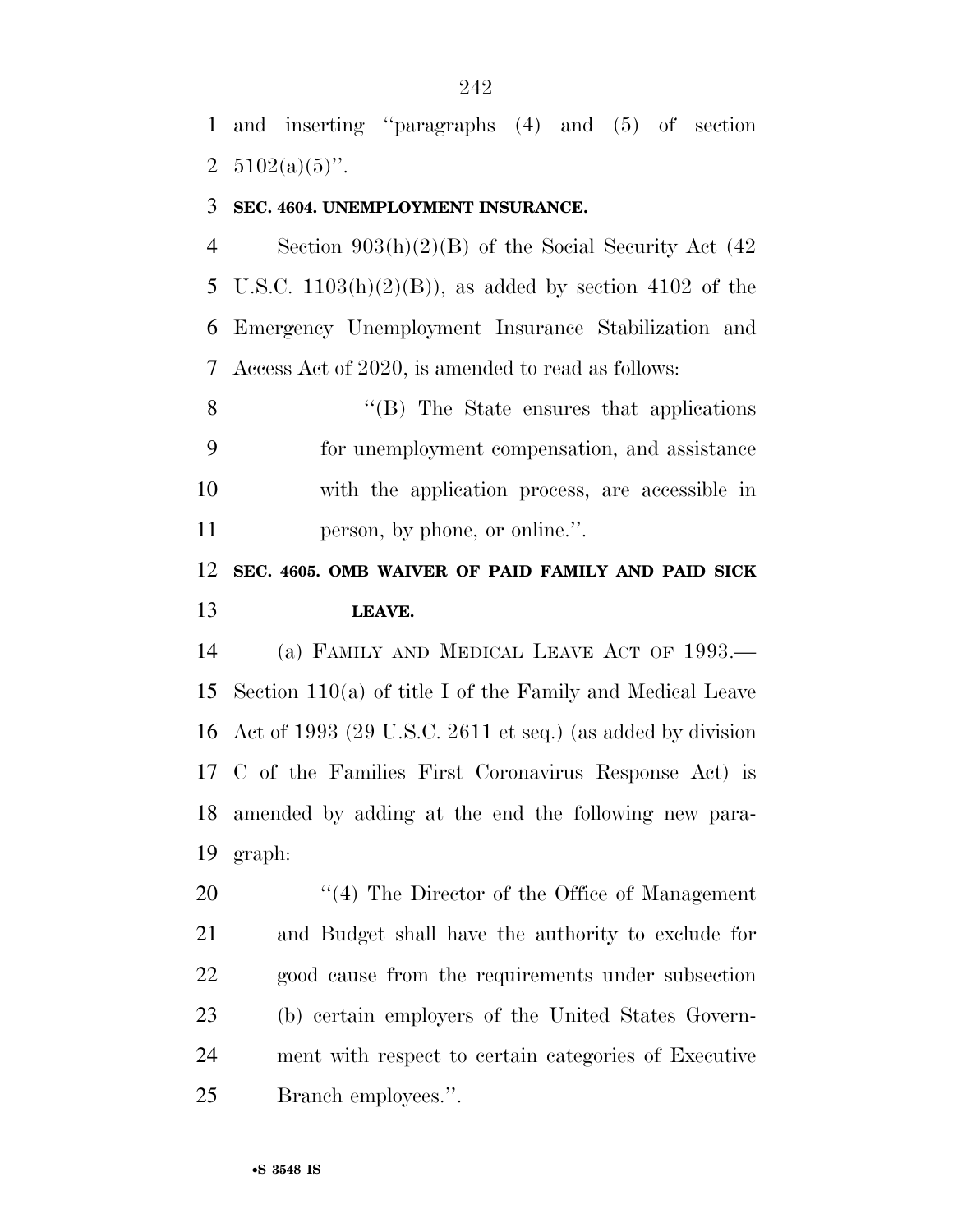(b) EMERGENCY PAID SICK LEAVE ACT.—The Emergency Paid Sick Leave Act (division E of the Fami- lies First Coronavirus Response Act) is amended by add-ing at the end the following new section:

### **''SEC. 5112. AUTHORITY TO EXCLUDE CERTAIN EMPLOYEES.**

 ''The Director of the Office of Management and Budget shall have the authority to exclude for good cause from the definition of employee under section 5110(1) cer- tain employees described in subparagraphs (E) and (F) of such section, including by exempting certain United States Government employers covered by section  $5110(2)(A)(i)(V)$  from the requirements of this title with respect to certain categories of Executive Branch employ-ees.''.

### **SEC. 4606. PAID LEAVE FOR REHIRED EMPLOYEES.**

16 Section  $110(a)(1)(A)$  of the Family and Medical Leave Act of 1993, as added by section 3102 of the Emer- gency Family and Medical Leave Expansion Act, is amended to read as follows:

20 "(A) ELIGIBLE EMPLOYEE.—

21 ""(i) IN GENERAL.—In lieu of the defi-22 nition in sections  $101(2)(A)$  and 23  $101(2)(B)(ii)$ , the term 'eligible employee' means an employee who has been employed for at least 30 calendar days by the em-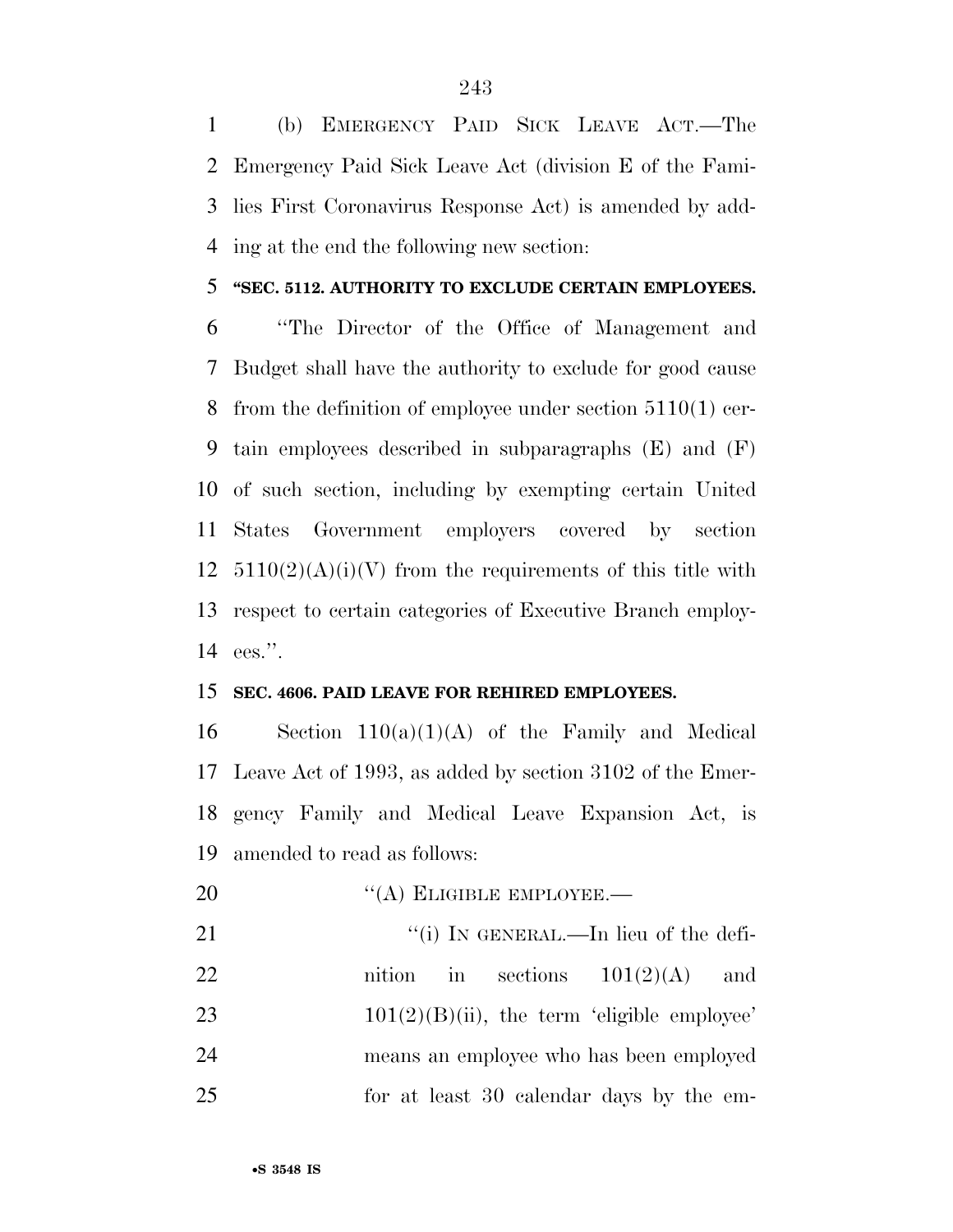ployer with respect to whom leave is re-2 quested under section  $102(a)(1)(F)$ . 3 "(ii) RULE REGARDING REHIRED EM- PLOYEES.—For purposes of clause (i), the term 'employed for at least 30 calendar days', used with respect to an employee and an employer described in clause (i), in- cludes an employee who was laid off by that employer not earlier than March 1, 2020, had worked for the employer for not 11 less than 30 of the last 60 calendar days prior to the employee's layoff, and was re-13 hired by the employer.".

#### **SEC. 4607. ADVANCE REFUNDING OF CREDITS.**

 (a) PAYROLL CREDIT FOR REQUIRED PAID SICK LEAVE.—Section 7001 of division G of the Families First Coronavirus Response Act is amended by inserting after subsection (g) the following new subsection:

 ''(h) TREATMENT OF DEPOSITS.—The Secretary of the Treasury (or the Secretary's delegate) shall waive any penalty under section 6656 of the Internal Revenue Code of 1986 for any failure to make a deposit of the tax im-23 posed by section  $3111(a)$  or  $3221(a)$  of such Code if the Secretary determines that such failure was due to the an-ticipation of the credit allowed under this section.''.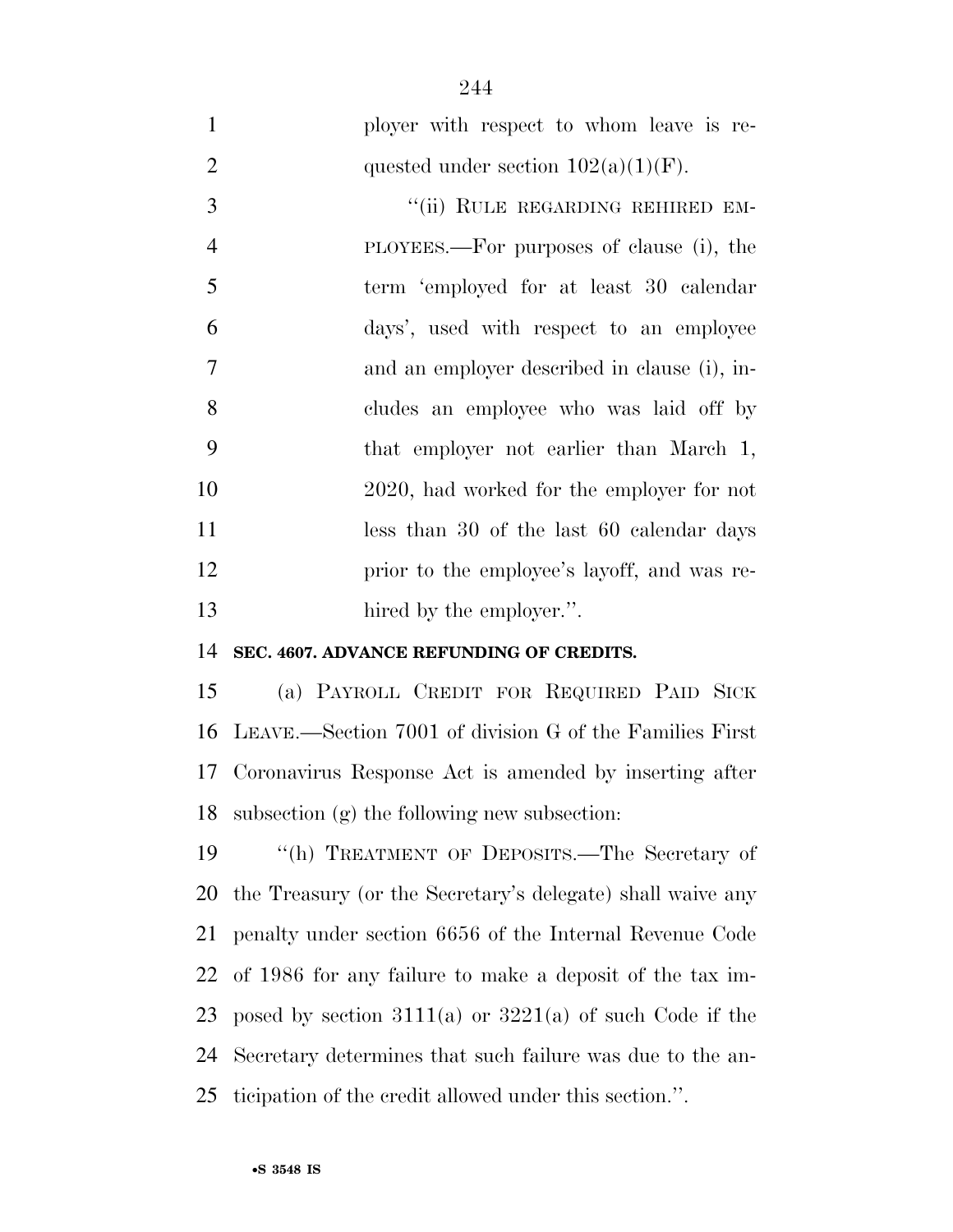(b) CREDIT FOR SICK LEAVE FOR CERTAIN SELF- EMPLOYED INDIVIDUALS.—Section 7002 of division G of the Families First Coronavirus Response Act is amended by inserting after subsection (g) the following new sub-section:

 ''(h) ADVANCING CREDIT.—The Secretary of the Treasury (or the Secretary's delegate) shall issue such forms and instructions as are necessary—

 $\frac{4}{1}$  to allow the advance payment of the credit under subsection (a), subject to the limitations pro- vided in this section, based on such information as the Secretary shall require, and

 $\frac{13}{2}$  ''(2) to provide for the reconciliation of such advance payment with the amount advanced at the time of filing the return of tax for the taxable year.''.

 (c) PAYROLL CREDIT FOR REQUIRED PAID FAMILY LEAVE.—Section 7003 of division G of the Families First Coronavirus Response Act is amended by inserting after subsection (g) the following new subsection:

 ''(h) TREATMENT OF DEPOSITS.—The Secretary of the Treasury (or the Secretary's delegate) shall waive any penalty under section 6656 of the Internal Revenue Code of 1986 for any failure to make a deposit of the tax im-25 posed by section  $3111(a)$  or  $3221(a)$  of such Code if the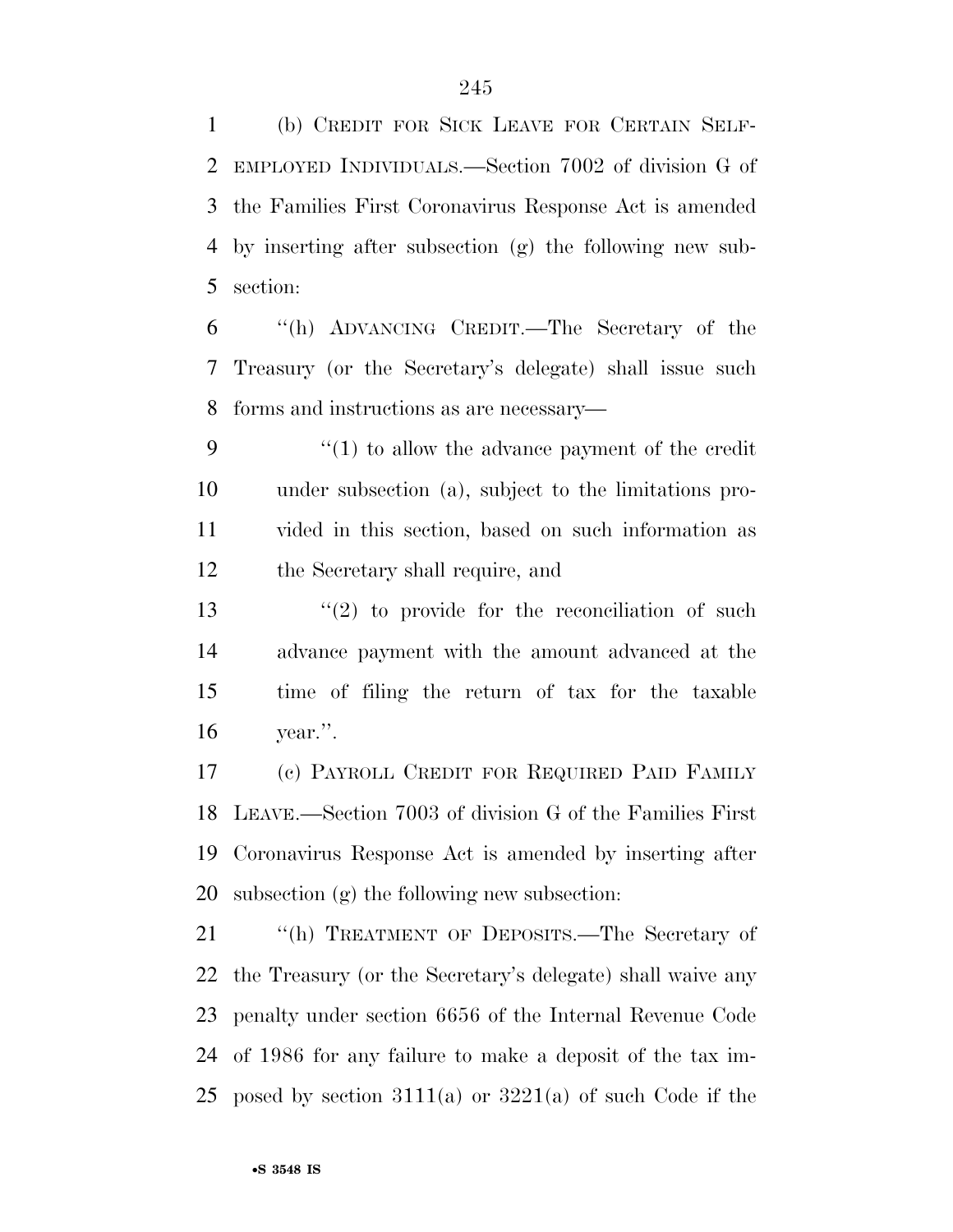Secretary determines that such failure was due to the an-ticipation of the credit allowed under this section.''.

 (d) CREDIT FOR FAMILY LEAVE FOR CERTAIN SELF- EMPLOYED INDIVIDUALS.—Section 7004 of division G of the Families First Coronavirus Response Act is amended by inserting after subsection (e) the following new sub-section:

8 "(f) ADVANCING CREDIT.—The Secretary of the Treasury (or the Secretary's delegate) shall issue such forms and instructions as are necessary—

11 ''(1) to allow the advance payment of the credit under subsection (a), subject to the limitations pro- vided in this section, based on such information as the Secretary shall require, and

15 ''(2) to provide for the reconciliation of such advance payment with the amount advanced at the time of filing the return of tax for the taxable year.''.